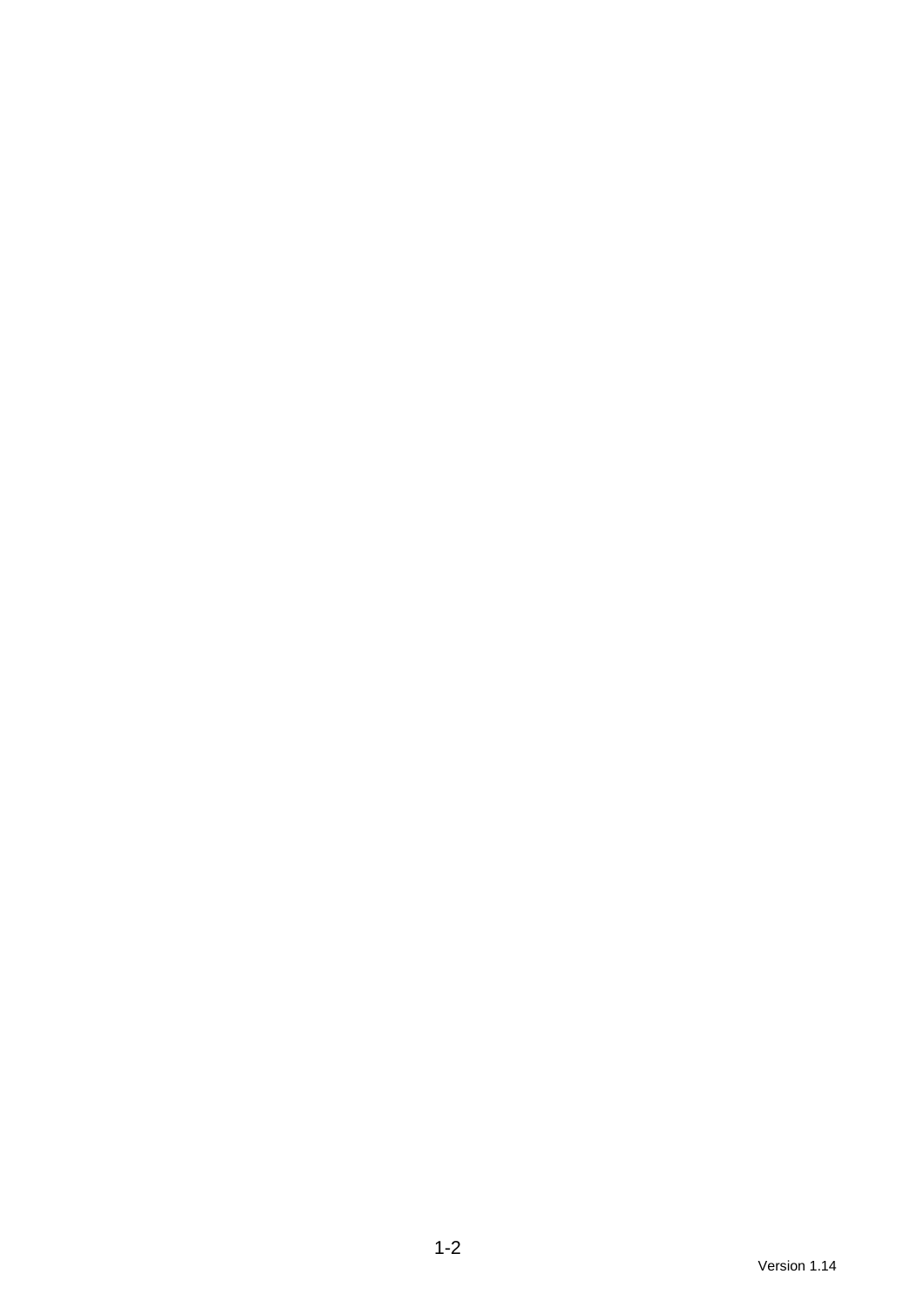|                                                   | $1 - 11$ |
|---------------------------------------------------|----------|
|                                                   | $1 - 11$ |
|                                                   | $1 - 11$ |
|                                                   | $1 - 12$ |
|                                                   | $1 - 12$ |
|                                                   | $1 - 13$ |
|                                                   | $1 - 13$ |
|                                                   | $1 - 14$ |
|                                                   | $2 - 1$  |
|                                                   | $2 - 1$  |
|                                                   | $2 - 2$  |
|                                                   | $2 - 2$  |
|                                                   | $2 - 2$  |
|                                                   | $3 - 1$  |
|                                                   | $3 - 1$  |
|                                                   | $3 - 1$  |
|                                                   | $3 - 2$  |
|                                                   | $3 - 2$  |
|                                                   | $3 - 2$  |
| PUBLIC ACCESS TO DOCUMENTS AFTER THE MEETING      | $3 - 3$  |
| CIRCUMSTANCES WHERE THE PUBLIC ARE EXCLUDED FROM  |          |
|                                                   | $3 - 3$  |
|                                                   | $3 - 3$  |
|                                                   | $3 - 4$  |
|                                                   | $3 - 4$  |
|                                                   | $3 - 4$  |
|                                                   | $3 - 4$  |
|                                                   | $4 - 1$  |
|                                                   | $4 - 1$  |
|                                                   | $4 - 1$  |
|                                                   | $4 - 2$  |
|                                                   | $4 - 3$  |
|                                                   | $4 - 3$  |
|                                                   | $4 - 4$  |
| GRANT AID SUB-COMMITTEE - TERMS OF REFERENCE      | $4 - 6$  |
| ADULT SOCIAL CARE AND HEALTH COMMITTEE - TERMS OF |          |
|                                                   | $4 - 6$  |
| CHILDREN AND YOUNG PEOPLE'S COMMITTEE - TERMS OF  |          |
| CORPORATE PARENTING SUB-COMMITTEE - TERMS OF      | $4 - 7$  |
|                                                   | $4 - 9$  |
| COMMUNITY SAFETY COMMITTEE - TERMS OF REFERENCE   | $4 - 9$  |
| CULTURE COMMITTEE – TERMS OF REFERENCE            | $4 - 10$ |
| ECONOMIC DEVELOPMENT COMMITTEE - TERMS OF         |          |
|                                                   | $4 - 11$ |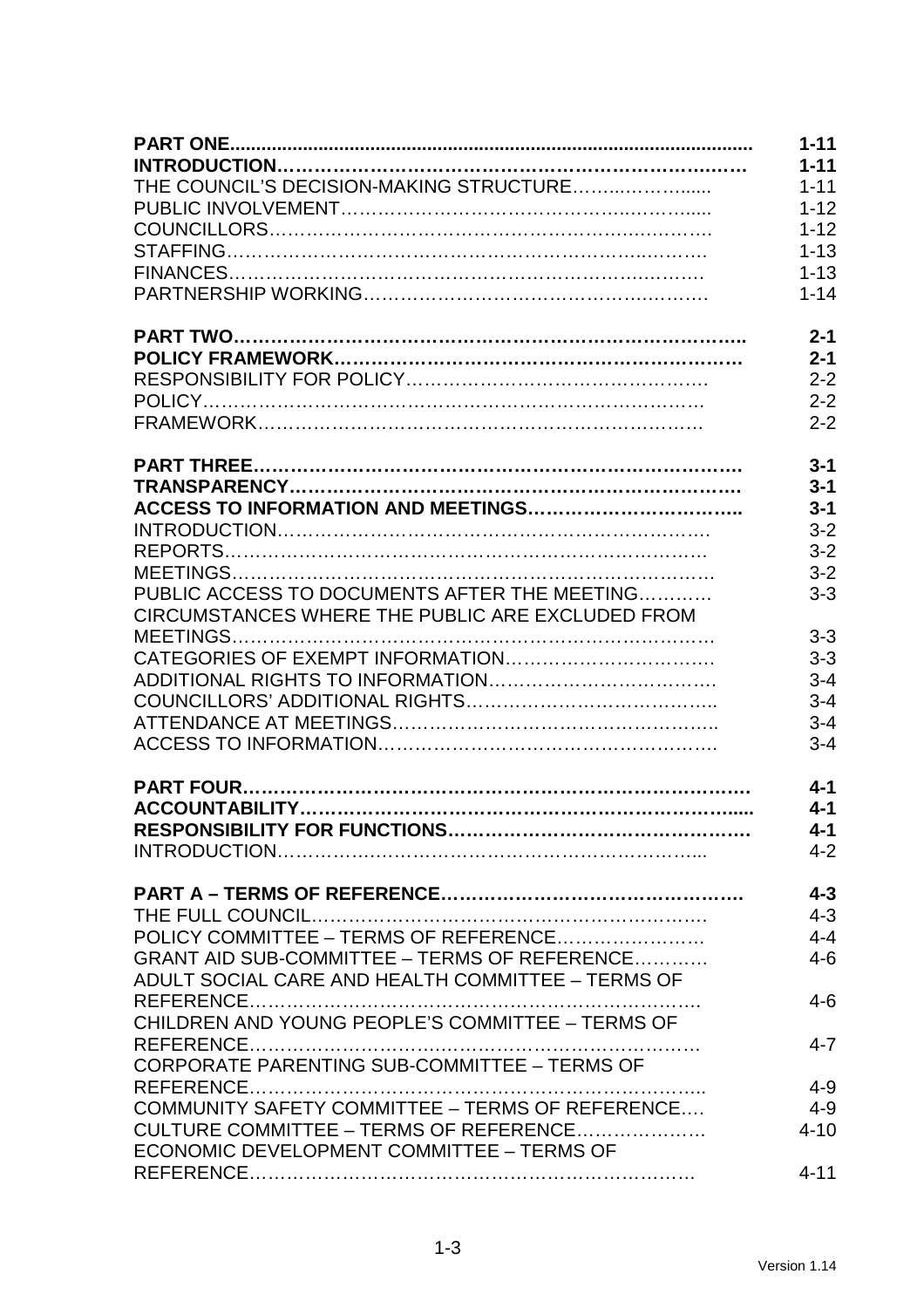| <b>ENVIRONMENT AND SUSTAINABILITY COMMITTEE – TERMS OF</b>                                       |                      |
|--------------------------------------------------------------------------------------------------|----------------------|
|                                                                                                  | $4 - 12$             |
| HEALTH AND WELLBEING BOARD - TERMS OF REFERENCE                                                  | $4 - 13$             |
| HEALTH SCRUTINY COMMITTEE - TERMS OF REFERENCE                                                   | $4 - 13$             |
| JOINT COMMITTEE FOR STRATEGIC PLANNING AND                                                       |                      |
| TRANSPORTATION - TERMS OF REFERENCE                                                              | $4 - 14$             |
| JOINT CITY/COUNTY HEALTH SCRUTINY COMMITTEE - TERMS OF                                           |                      |
|                                                                                                  | $4 - 14$             |
| LOCAL JOINT RESOLUTIONS COMMITTEE - TERMS OF                                                     |                      |
|                                                                                                  | $4 - 14$             |
|                                                                                                  | $4 - 14$             |
| PLANNING AND LICENSING COMMITTEE - TERMS OF                                                      |                      |
|                                                                                                  | $4 - 15$             |
| PUBLIC HEALTH COMMITTEE - TERMS OF REFERENCE                                                     | $4 - 15$             |
| <b>TRANSPORT AND HIGHWAYS COMMITTEE - TERMS OF</b>                                               |                      |
|                                                                                                  | $4 - 16$             |
|                                                                                                  |                      |
|                                                                                                  | $4 - 17$             |
| AUDIT COMMITTEE - TERMS OF REFERENCE                                                             | $4 - 17$             |
| CONDUCT COMMITTEE - TERMS OF REFERENCE                                                           | $4 - 17$             |
| FINANCE AND PROPERTY COMMITTEE - TERMS OF                                                        |                      |
|                                                                                                  | $4 - 18$             |
| NOTTINGHAMSHIRE PENSION FUND COMMITTEE - TERMS OF                                                |                      |
|                                                                                                  | $4 - 19$             |
| PENSIONS INVESTMENT SUB-COMMITTEE - TERMS OF                                                     |                      |
|                                                                                                  | $4 - 20$             |
| PENSIONS SUB-COMMITTEE - TERMS OF REFERENCE                                                      | $4 - 20$             |
| PERSONNEL COMMITTEE - TERMS OF REFERENCE                                                         | $4 - 20$             |
| APPEALS SUB-COMMITTEE - TERMS OF REFERENCE<br>SENIOR STAFFING SUB-COMMITTEE - TERMS OF REFERENCE | $4 - 21$<br>$4 - 22$ |
|                                                                                                  |                      |
| PART B - SCHEME OF DELEGATION TO OFFICERS                                                        | $4 - 23$             |
|                                                                                                  | $4 - 24$             |
| CORPORATE DIRECTOR ADULT SOCIAL CARE, HEALTH AND PUBLIC                                          |                      |
|                                                                                                  | $4 - 24$             |
| CORPORATE DIRECTOR CHILDREN, FAMILIES AND CULTURAL                                               |                      |
|                                                                                                  | $4 - 25$             |
|                                                                                                  | $4 - 26$             |
|                                                                                                  | $4 - 26$             |
|                                                                                                  |                      |
|                                                                                                  | $4 - 27$             |
|                                                                                                  | $4 - 27$             |
|                                                                                                  | $4 - 27$             |
|                                                                                                  | $4 - 27$             |
|                                                                                                  | $4 - 28$             |
|                                                                                                  |                      |
|                                                                                                  | $5-1$                |
|                                                                                                  | $5 - 1$              |
|                                                                                                  | $5-1$                |
| <b>PART A - PROCEDURE RULES FOR MEETINGS OF THE FULL</b>                                         |                      |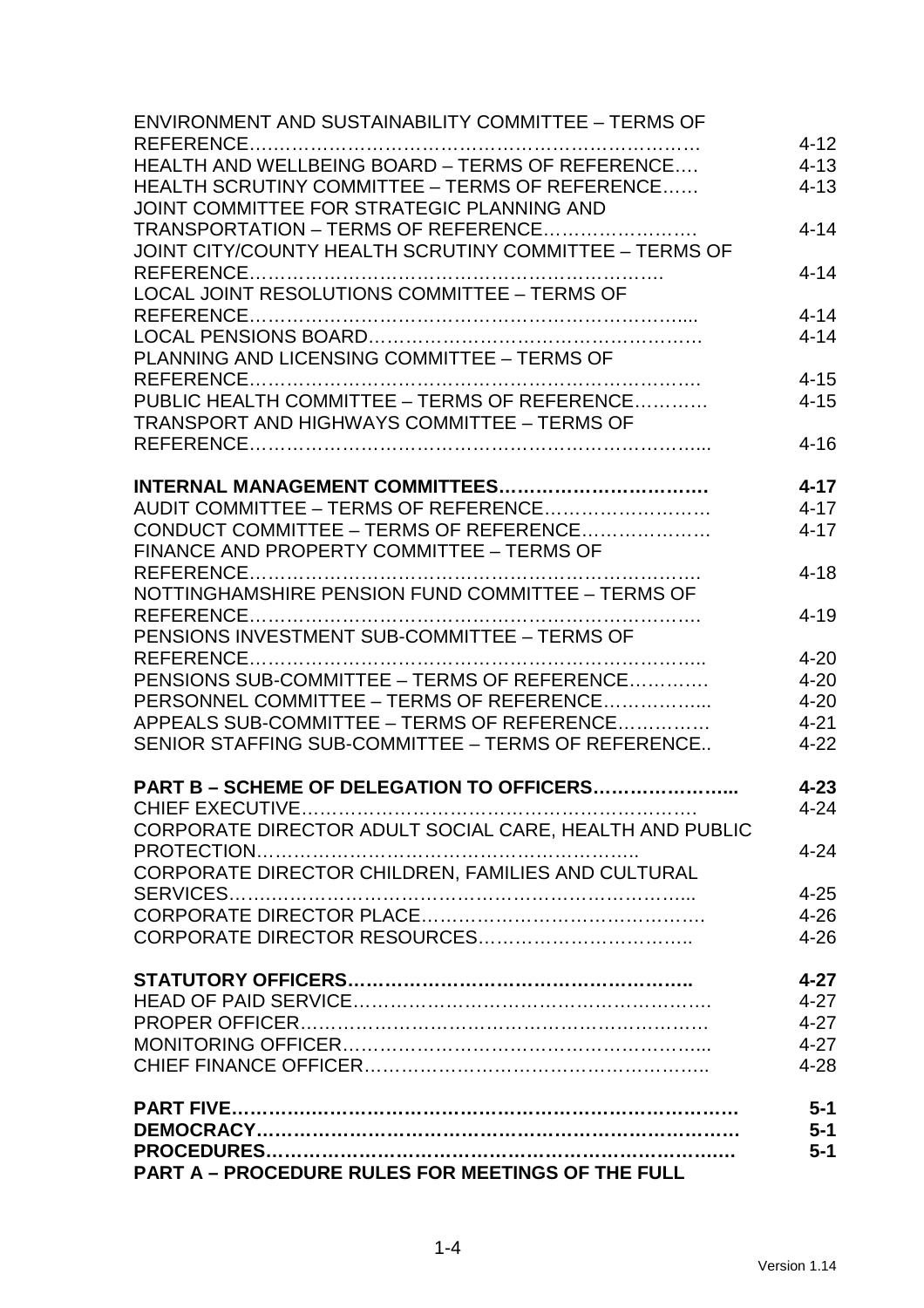|                                                        | $5 - 2$  |
|--------------------------------------------------------|----------|
|                                                        | $5 - 2$  |
|                                                        | $5 - 2$  |
|                                                        | $5 - 2$  |
|                                                        | $5 - 3$  |
| OTHER POINTS REGARDING THE ORDER OF BUSINESS           | $5 - 3$  |
|                                                        | $5 - 4$  |
| <b>CONSTITUENCY ISSUES</b>                             | $5 - 4$  |
|                                                        | $5 - 4$  |
|                                                        | $5-5$    |
| QUESTIONS REQUIRING A WRITTEN RESPONSE                 | $5-6$    |
|                                                        | $5-6$    |
| CONSIDERATION OF REPORTS FOR DECISION BY COUNCIL       | $5-6$    |
| CONSIDERATION OF INDIVIDUAL MOTIONS TABLED BY          |          |
|                                                        | $5-6$    |
| MOTIONS NOT REQUIRING PRIOR WRITTEN NOTICE             | $5 - 7$  |
|                                                        | $5 - 7$  |
| POINTS OF ORDER AND PERSONAL EXPLANATIONS              | $5 - 8$  |
| AMENDMENTS TO RECOMMENDATIONS AND MOTIONS              | $5-8$    |
|                                                        | $5-9$    |
|                                                        | $5-9$    |
|                                                        | $5 - 10$ |
|                                                        | $5 - 10$ |
|                                                        | $5 - 10$ |
|                                                        | $5 - 11$ |
|                                                        | $5 - 11$ |
|                                                        |          |
|                                                        | $5 - 11$ |
|                                                        | $5 - 11$ |
|                                                        | $5 - 12$ |
| <b>PART B - PROCEDURE RULES FOR COMMITTEE AND SUB-</b> |          |
|                                                        | $5 - 13$ |
|                                                        | $5 - 13$ |
|                                                        | $5 - 13$ |
|                                                        | $5 - 13$ |
|                                                        | $5 - 13$ |
| OTHER POINTS REGARDING THE ORDER OF BUSINESS           |          |
|                                                        | $5 - 14$ |
| CONSIDERATION OF RECOMMENDATIONS IN REPORTS            | $5 - 14$ |
|                                                        | $5 - 15$ |
| MOTIONS NOT REQUIRING PRIOR WRITTEN NOTICE             | $5 - 15$ |
|                                                        | $5 - 15$ |
| POINTS OF ORDER AND PERSONAL EXPLANATIONS              | $5 - 16$ |
| AMENDMENTS TO RECOMMENDATIONS AND MOTIONS              | $5 - 16$ |
|                                                        | $5 - 17$ |
|                                                        | $5 - 17$ |
|                                                        | $5 - 18$ |
|                                                        | $5 - 18$ |
| ATTENDANCE OF OTHER COUNTY COUNCILLORS                 | $5 - 18$ |
|                                                        | $5 - 18$ |
| POLICY COMMITTEE AND COMMUNITY SAFETY COMMITTEE        | $5 - 19$ |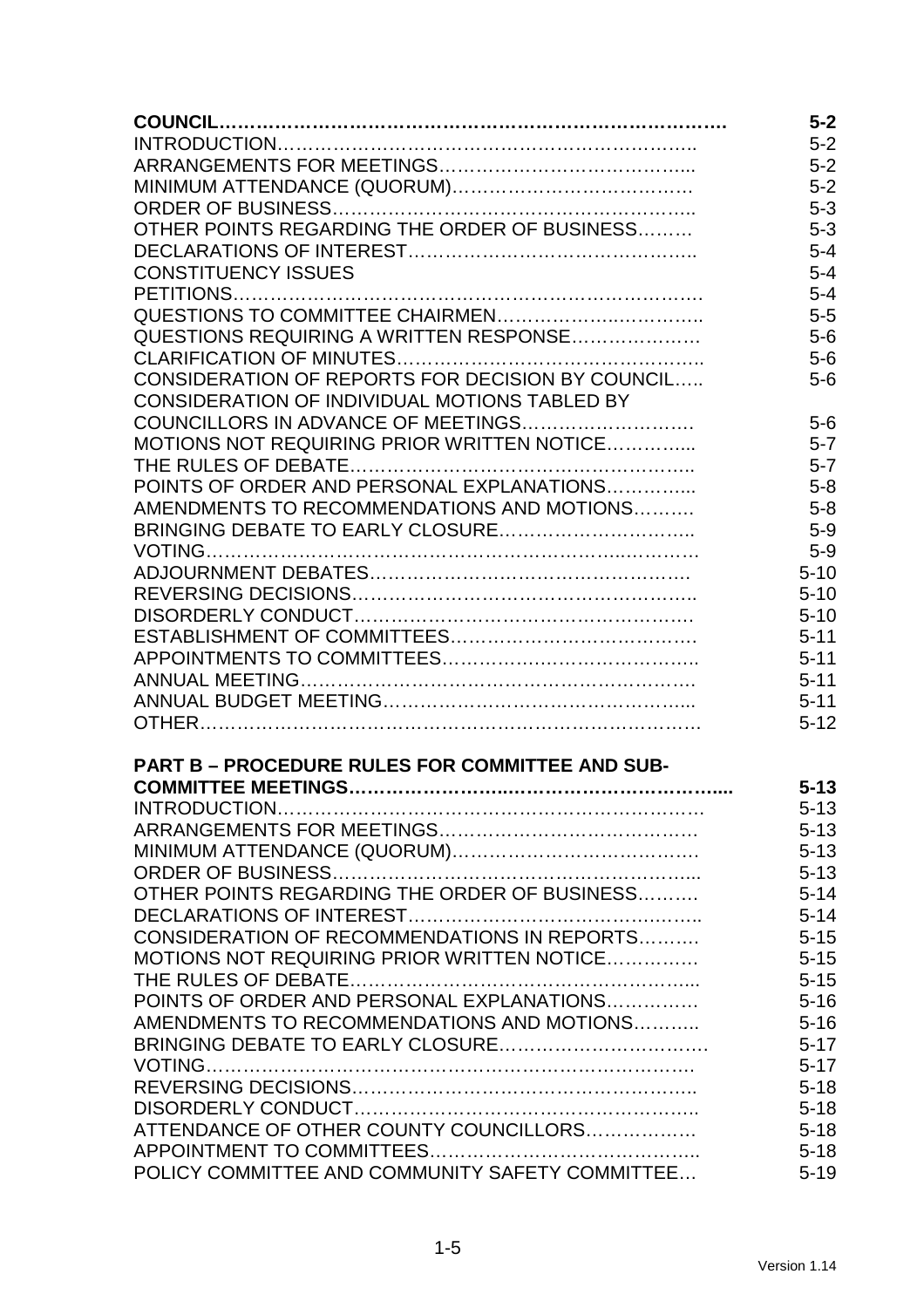|                                                           | $5 - 19$<br>$5 - 19$<br>$5 - 19$<br>$5 - 19$<br>$5 - 19$ |
|-----------------------------------------------------------|----------------------------------------------------------|
| <b>PART C - THE PROCEDURE FOR TAKING URGENT DECISIONS</b> | $5 - 20$                                                 |
| OPTION A - URGENT DECISIONS BY COMMITTEE                  | $5 - 20$                                                 |
| OPTION B - CALLING AN ADDITIONAL MEETING                  | $5 - 20$                                                 |
| OPTION C - DECISION BY THE CHIEF EXECUTIVE                | $5 - 21$                                                 |
| REPORT ON THE USE OF THE URGENCY PROCEDURE                | $5 - 21$                                                 |
|                                                           | $6-1$                                                    |
|                                                           | $6-1$                                                    |
|                                                           | $6-2$                                                    |
|                                                           | $6-2$                                                    |
|                                                           | $6 - 2$                                                  |
|                                                           | $6 - 2$                                                  |
|                                                           | $6 - 2$                                                  |
|                                                           | $6 - 2$                                                  |
|                                                           | $6 - 2$                                                  |
|                                                           | $6 - 3$                                                  |
|                                                           | $6 - 4$                                                  |
| 2. FINANCIAL PLANNING AND BUDGETARY CONTROL               | $6-5$                                                    |
|                                                           | $6-6$                                                    |
| 4. CAPITAL EXPENDITURE AND OTHER MAJOR PROJECTS           | $6 - 11$                                                 |
|                                                           | $6 - 17$                                                 |
| 6. MANAGEMENT, RETENTION, SECURITY AND DISPOSAL OF        |                                                          |
|                                                           | $6 - 18$                                                 |
|                                                           | $6 - 19$                                                 |
|                                                           | $6 - 22$                                                 |
| 9. PROCUREMENT OF GOODS, SERVICES AND WORKS               | $6 - 23$                                                 |
| 10. PAYMENT FOR GOODS, SERVICES AND WORKS                 | $6 - 41$                                                 |
| 11. INCOME, BANKING AND IMPREST ACCOUNTS                  | $6 - 42$                                                 |
|                                                           | $6 - 45$                                                 |
|                                                           | $6 - 46$                                                 |
|                                                           | $6 - 51$                                                 |
|                                                           | $6 - 51$                                                 |
|                                                           | $6 - 51$                                                 |
| 17. PROTECTING PUBLIC FUNDS AND ASSETS                    | $6 - 51$                                                 |
|                                                           | $6 - 52$                                                 |
| 19. INFORMATION AND COMMUNICATIONS TECHNOLOGY (ICT)       | $6 - 52$                                                 |
|                                                           | $6 - 55$                                                 |
|                                                           | $6 - 60$                                                 |
| PART A - ALLOWANCES FOR COUNCILLORS                       | $6 - 60$                                                 |
|                                                           | $6 - 60$                                                 |
|                                                           | $6 - 61$                                                 |
|                                                           | $6 - 61$                                                 |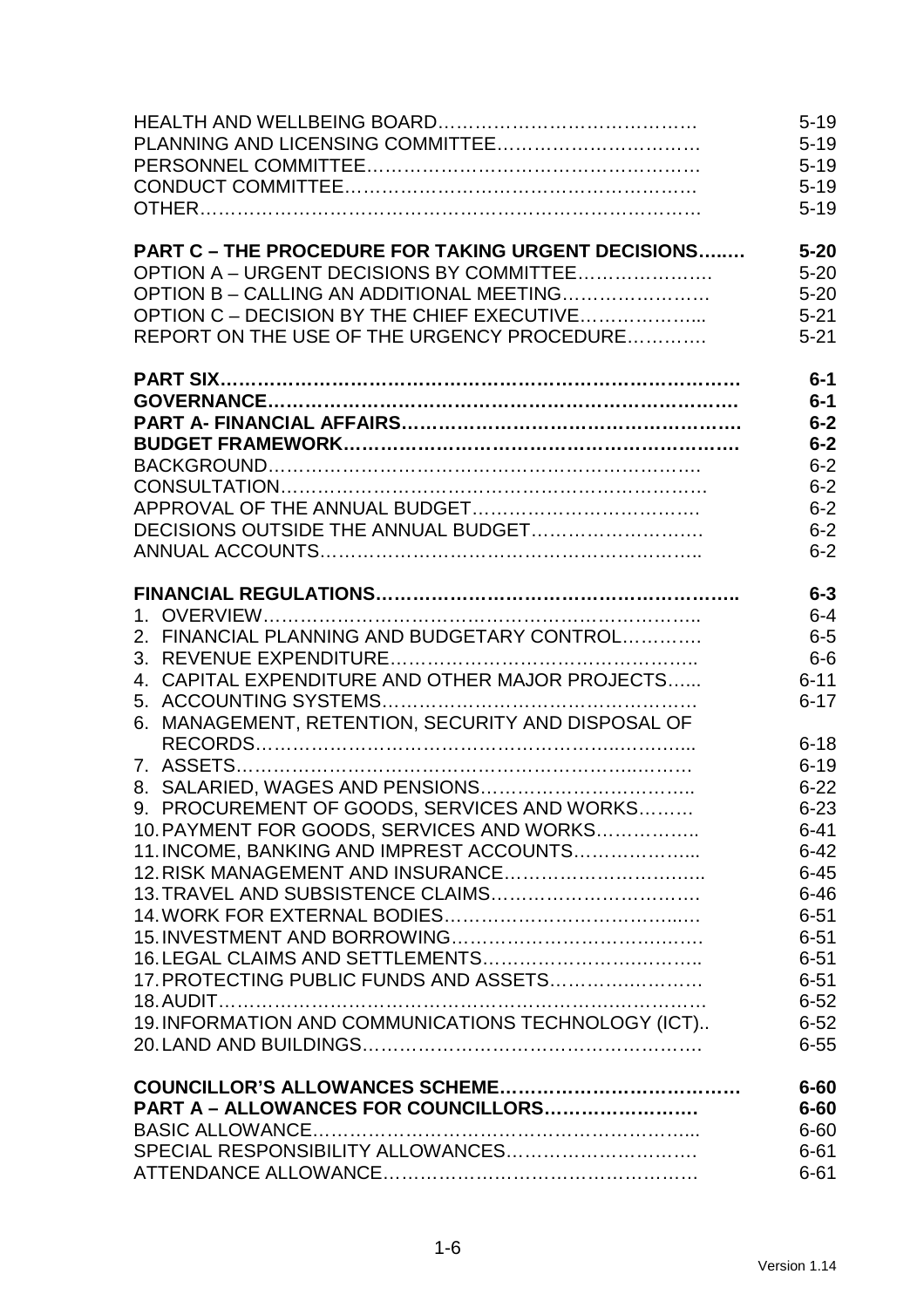|                                                               | $6 - 61$ |
|---------------------------------------------------------------|----------|
|                                                               | $6 - 61$ |
|                                                               | $6 - 61$ |
| MATERNITY LEAVE AND ADOPTION LEAVE                            | $6 - 62$ |
|                                                               | $6 - 62$ |
| TRAVEL AND SUBSISTENCE ALLOWANCES                             | $6 - 62$ |
|                                                               | $6 - 62$ |
| <b>PART B - ALLOWANCES FOR STATUTORY CO-OPTEES</b>            | $6 - 62$ |
| <b>PART C - ALLOWANCES FOR EDUCATION APPEAL PANEL</b>         |          |
|                                                               | $6 - 63$ |
| PART D - TRAVELLING AND SUBSISTENCE                           | $6 - 63$ |
|                                                               | $6 - 64$ |
|                                                               | $6 - 64$ |
|                                                               | $6 - 65$ |
|                                                               | $6 - 66$ |
|                                                               | $6 - 66$ |
|                                                               | $6 - 67$ |
|                                                               | $6 - 67$ |
|                                                               | $6 - 68$ |
| APPROVED DUTIES (TRAVELLING AND SUBSISTENCE                   |          |
|                                                               | $6 - 68$ |
|                                                               | $6 - 68$ |
| FOR STATUTORY CO-OPTEES AND OTHER CO-OPTED MEMBERS OF         |          |
| THE COUNCIL'S COMMITTEES AND SUB-COMMITTEES                   | $6 - 70$ |
| FOR MEMBERS OF EDUCATION APPEALS PANELS                       | $6 - 70$ |
|                                                               | $6 - 70$ |
|                                                               | $6 - 71$ |
|                                                               | $6 - 71$ |
|                                                               | $6 - 71$ |
|                                                               | $6 - 71$ |
|                                                               | $6 - 71$ |
|                                                               | $6 - 73$ |
|                                                               | $6 - 73$ |
|                                                               | $6 - 73$ |
|                                                               | $6 - 74$ |
|                                                               | $6 - 74$ |
|                                                               | $6 - 74$ |
| TRAVEL TO NORTHERN IRELAND/REPUBLIC OF IRELAND/OUTSIDE        |          |
|                                                               | $6 - 75$ |
|                                                               | $6 - 75$ |
|                                                               | $6 - 75$ |
| WITHIN THE UK (INCLUDING NORTHERN IRELAND)                    | $6 - 75$ |
|                                                               | $6 - 76$ |
|                                                               | $6 - 76$ |
|                                                               | $6 - 77$ |
| <b>PART B - CODES OF CONDUCT AND GUIDANCE FOR COUNCILLORS</b> |          |
| <b>AND OFFICERS</b>                                           | $6 - 79$ |
| CODE OF CONDUCT FOR COUNCILLORS AND CO-OPTED MEMBERS          | $6 - 79$ |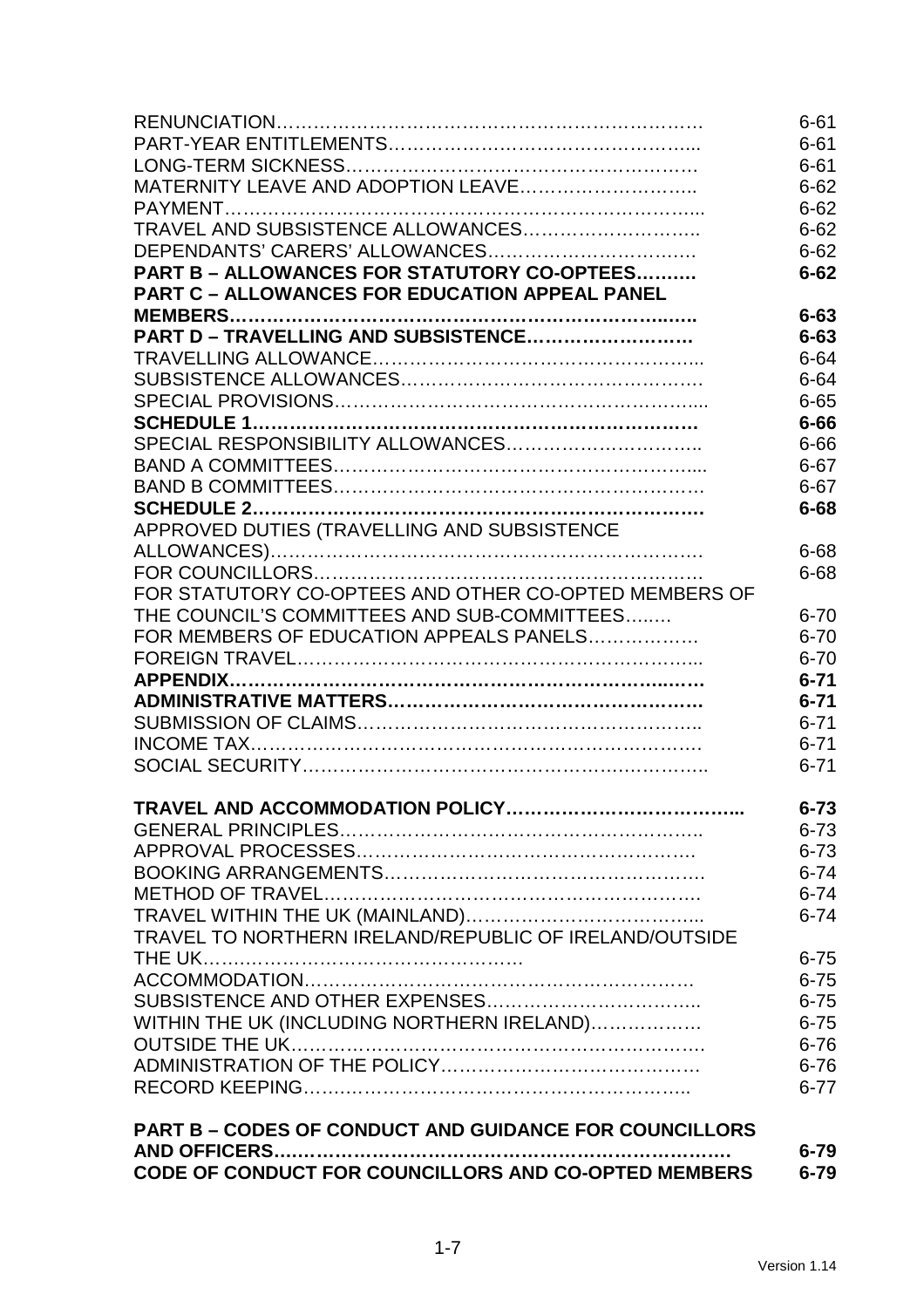|                                                       | $6 - 79$  |
|-------------------------------------------------------|-----------|
|                                                       | $6 - 79$  |
|                                                       | $6 - 79$  |
| REGISTERING AND DECLARING PECUNIARY AND NON-PECUNIARY |           |
|                                                       | $6 - 80$  |
|                                                       | $6 - 81$  |
|                                                       | $6 - 82$  |
|                                                       | $6 - 82$  |
|                                                       |           |
|                                                       | $6 - 84$  |
|                                                       | $6 - 84$  |
|                                                       | $6 - 84$  |
|                                                       | $6 - 84$  |
|                                                       | $6 - 85$  |
|                                                       | $6 - 85$  |
| WHAT TO DO IF YOU ARE OFFERED HOSPITALITY             | $6 - 86$  |
|                                                       | $6 - 86$  |
|                                                       | $6 - 86$  |
|                                                       | $6 - 86$  |
|                                                       | $6 - 87$  |
| THE RELATIONSHIP BETWEEN OFFICERS AND COUNCILLORS     | $6 - 87$  |
| THE RELATIONSHIP BETWEEN OFFICERS AND THE PUBLIC      | $6 - 87$  |
| THE RELATIONSHIP BETWEEN OFFICERS AND CONTRACTORS     | $6 - 87$  |
| APPOINTMENTS AND OTHER EMPLOYMENT MATTERS             | $6 - 87$  |
|                                                       | $6 - 88$  |
| USE OF COUNCIL PREMISES OR FACILITIES FOR WORK NOT    |           |
|                                                       | $6 - 88$  |
|                                                       | $6 - 88$  |
|                                                       | $6 - 88$  |
|                                                       | $6 - 88$  |
|                                                       | $6 - 88$  |
|                                                       |           |
| PROTOCOL FOR COUNCILLOR AND OFFICER RELATIONSHIPS     | $6 - 90$  |
|                                                       | $6 - 90$  |
|                                                       | $6 - 90$  |
|                                                       | $6 - 90$  |
|                                                       | $6 - 91$  |
| THE RELATIONSHIP BETWEEN EMPLOYEES AND COUNCILLORS    | $6 - 91$  |
| OFFICER RELATIONSHIPS WITH PARTY GROUPS               | $6 - 92$  |
| EMPLOYEES TO KEEP COUNCILLORS INFORMED ABOUT LOCAL    | $6 - 92$  |
|                                                       |           |
|                                                       | 6-93      |
|                                                       | $6 - 93$  |
|                                                       | 6-93      |
|                                                       | 6-93      |
|                                                       | 6-93      |
| PROTOCOL FOR INVOLVEMENT IN OUTSIDE BODIES            | $.6 - 94$ |
|                                                       | $6 - 94$  |
| SUPPORT FOR REPRESENTATIVES ON OUTSIDE BODIES         | $6 - 94$  |
| RESPONSIBILITIES OF COUNTY COUNCIL REPRESENTATIVES ON |           |
|                                                       |           |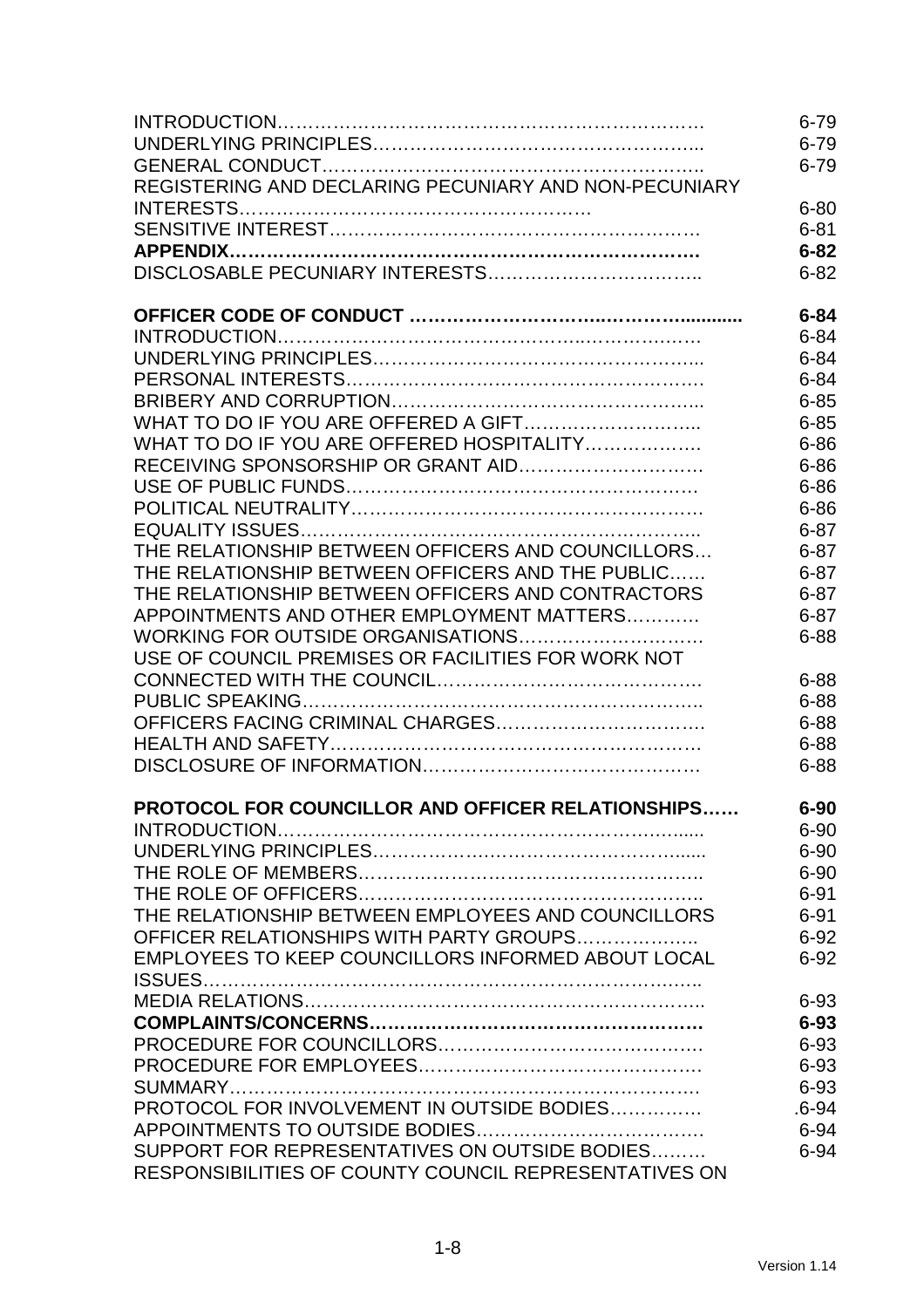|                                                       | $6 - 94$  |
|-------------------------------------------------------|-----------|
| PART C - EMPLOYMENT PROCEDURE RULES                   | $6 - 97$  |
|                                                       | $6 - 97$  |
| APPOINTMENT AND DISMISSAL – SENIOR EMPLOYEES          | 6-97      |
|                                                       | $6 - 97$  |
|                                                       | 6-98      |
| APPOINTMENT OF ASSISTANTS TO POLITICAL GROUPS         | 6-98      |
| APPOINTMENT, DISMISSAL AND MANAGEMENT OF ALL OTHER    |           |
|                                                       | $6 - 99$  |
|                                                       | $6 - 99$  |
|                                                       | 6-99      |
| CHANGES TO STAFFING AND STRUCTURE RECORDS             | $6 - 100$ |
|                                                       | $6 - 100$ |
| RESOLUTION OF DISPUTES UNDER THE EMPLOYMENT RELATIONS |           |
|                                                       | 6-100     |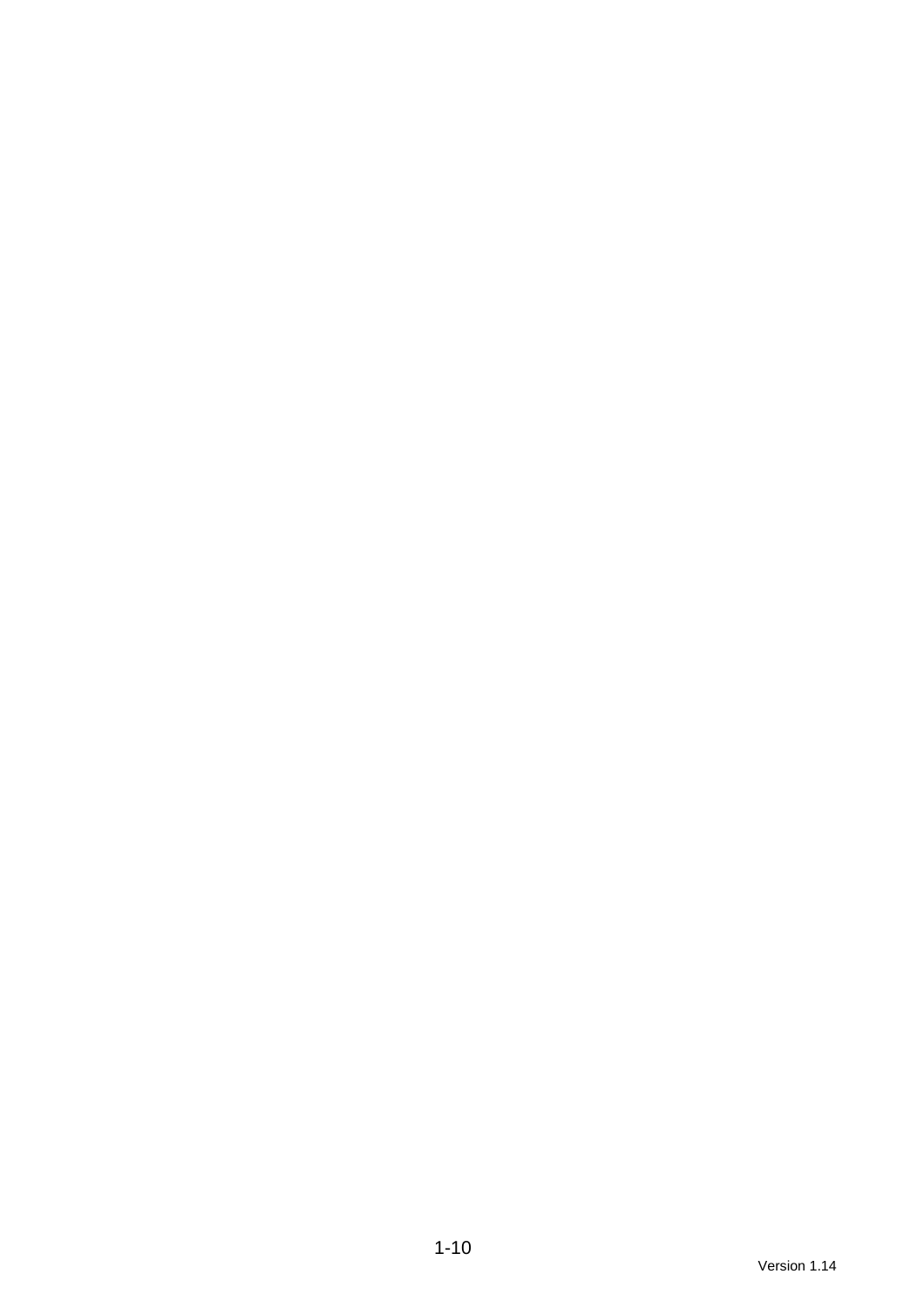# **PART ONE**

# **INTRODUCTION**

1. This Constitution sets out how Nottinghamshire County Council is governed including how decisions are made.

# **THE COUNCIL'S DECISION-MAKING STRUCTURE**

- 2. The Council and its committees and officers will make decisions in accordance with the Authority's governing principles which are as follows:
	- a. Creating and implementing a strategic vision for Nottinghamshire
	- b. Focusing on outcomes for the people of Nottinghamshire
	- c. Councillors and staff working together to achieve the Council's common purpose
	- d. Upholding high standards of conduct and behaviour
	- e. Taking informed and transparent decisions
	- f. Engaging with local people and other stakeholders to ensure robust public accountability and putting the customer at the heart of everything we do
	- g. Ensuring the effectiveness of Councillors and staff through appropriate support.
- 3. With the exception of day-to-day operational matters, all decisions of the Council are taken either at Full Council involving all 67 County Councillors, or by committees. Committees are comprised of councillors, to reflect the political balance of the Council.
- 4. The Council has appointed the following committees:

| <b>Adult Social Care and Health</b><br>Committee | <b>Economic Development Committee</b>              |
|--------------------------------------------------|----------------------------------------------------|
| <b>Appeals Sub-Committee</b>                     | <b>Environment and Sustainability</b><br>Committee |
| <b>Audit Committee</b>                           | <b>Finance and Property Committee</b>              |
| Children and Young People's<br>Committee         | <b>Grant Aid Sub-Committee</b>                     |
|                                                  | Health and Wellbeing Board                         |
| <b>Community Safety Committee</b>                | <b>Health Scrutiny Committee</b>                   |
| <b>Corporate Parenting Sub-Committee</b>         | Joint Committee on Strategic                       |
| <b>Culture Committee</b>                         | <b>Planning &amp; Transport</b>                    |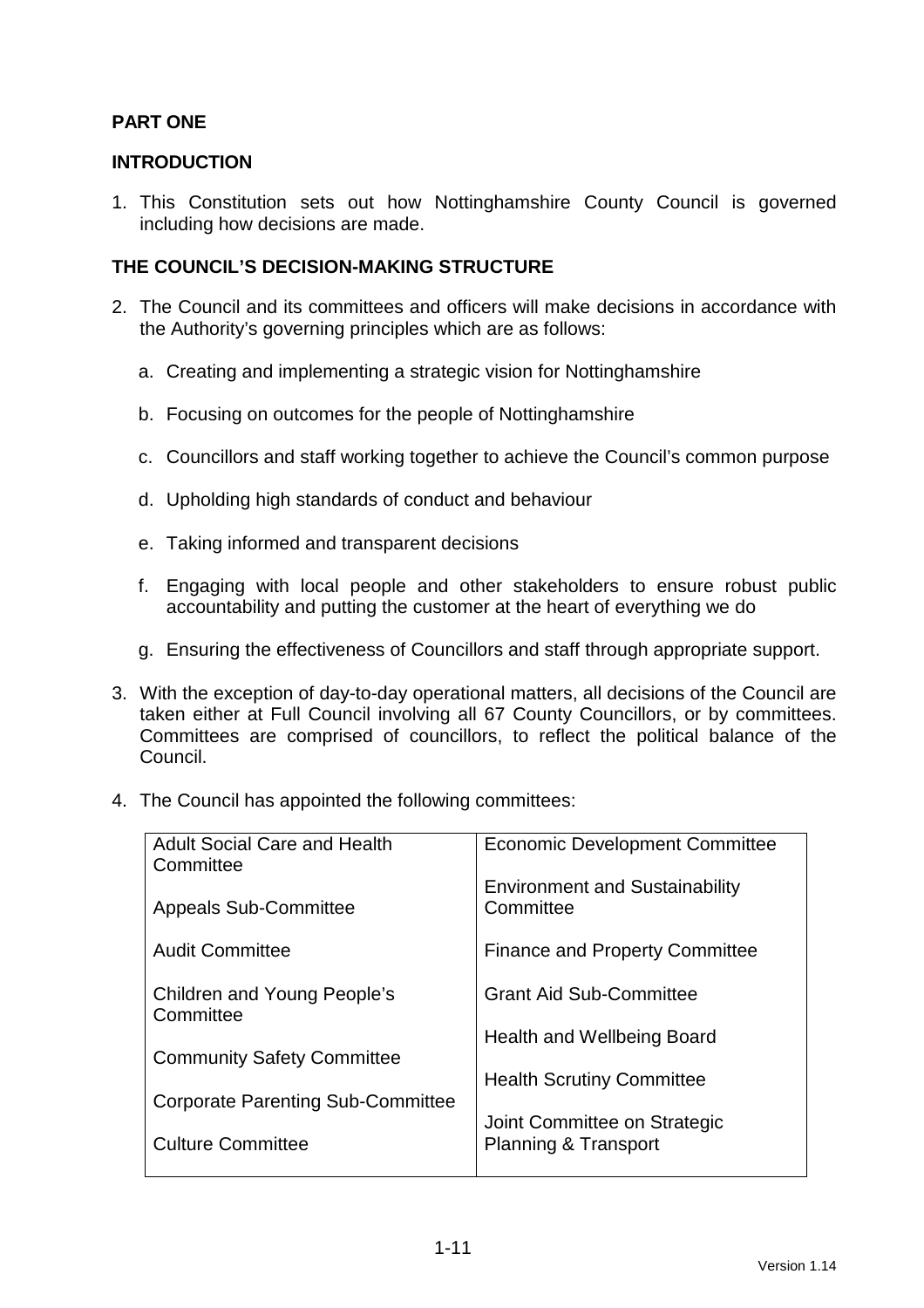| Joint City/Council Health Scrutiny<br>Committee | <b>Personnel Committee</b>                |
|-------------------------------------------------|-------------------------------------------|
| Local Pension Board                             | <b>Planning &amp; Licensing Committee</b> |
| <b>Local Joint Resolutions Committee</b>        | <b>Policy Committee</b>                   |
| Nottinghamshire Pension Fund                    | <b>Public Health Committee</b>            |
| Committee                                       | <b>Senior Staffing Sub-Committee</b>      |
| <b>Pensions Investment Sub-Committee</b>        | <b>Transport and Highways Committee</b>   |
| <b>Pensions Sub-Committee</b>                   |                                           |
|                                                 |                                           |

- 5. Part Four of this Constitution sets out Council, committee and employee responsibilities in detail.
- 6. All Council and committee decisions are taken following consideration of a report which gives background information, any alternative options available and other relevant considerations such as the potential impact on equalities, crime and disorder and human rights. The procedure for committee meetings where decisions are taken is set out in Part Five.

# **PUBLIC INVOLVEMENT**

- 7. The Council encourages the public of Nottinghamshire to get involved in local democracy and decision-making.
- 8. The public elects County Councillors every four years. They also have the right to submit petitions. More information on petitions is available in Part Five of this Constitution.
- 9. Access to the right information is essential if the public is to be properly involved; Part Three of this Constitution explains how information is made available. In particular, the public has the right to attend all meetings of Council and its committees, and to see reports and background papers. The Council's diary of meetings and reports are available on the Council's website: www.nottinghamshire.gov.uk
- 10. The Council operates complaints procedures which are overseen by the Local Government Ombudsman.

#### **COUNCILLORS**

11. Councillors collectively are the ultimate policy makers. The Council's Policy Framework is set out in Part Two of this Constitution. Their role is to act in the interests of the whole county of Nottinghamshire, and also to represent the communities which elected them, bringing their views to the decision-making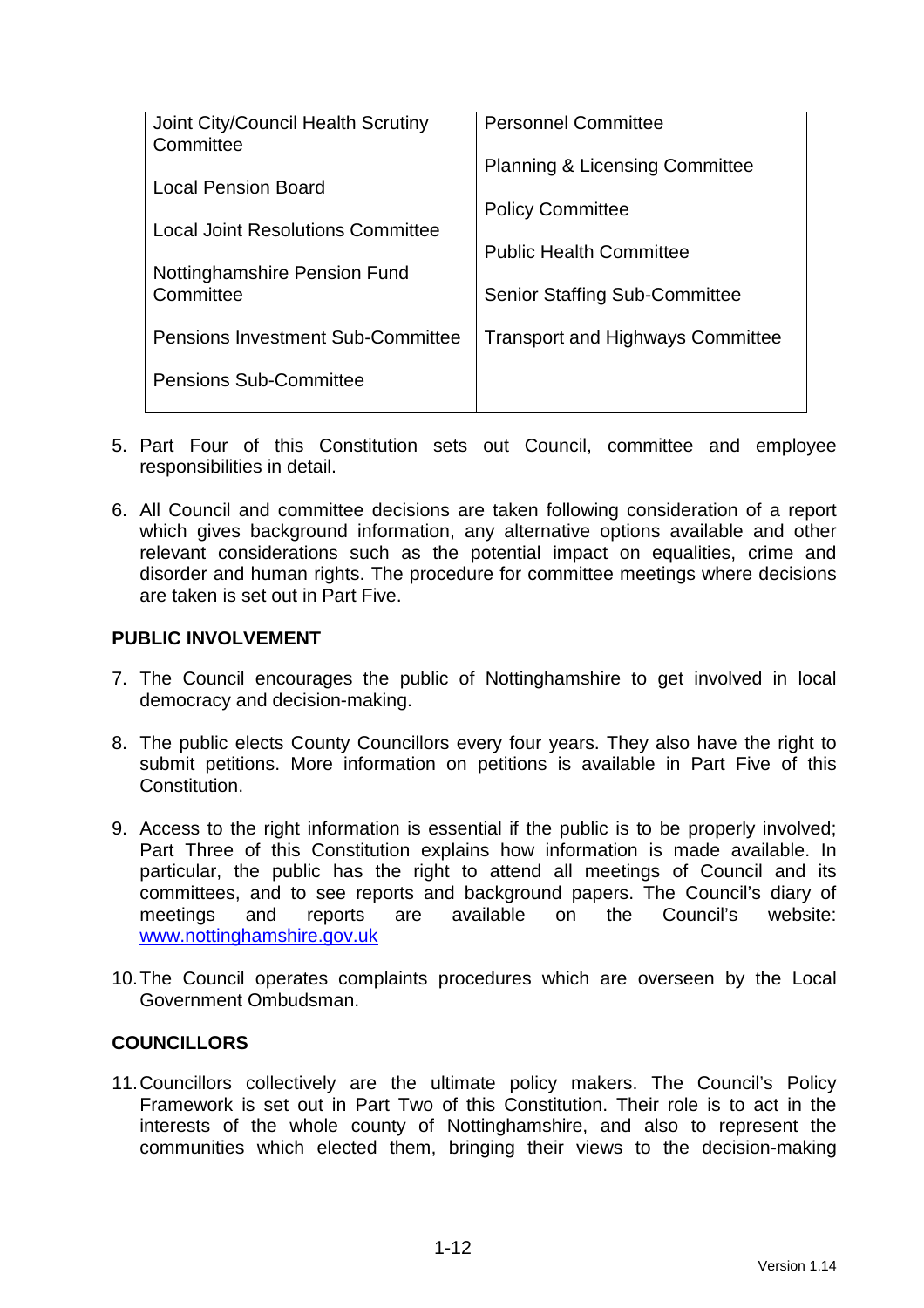process. In addition they deal with individual casework and act on behalf of constituents in resolving particular problems.

- 12. Nottinghamshire County Councillors have adopted a Code of Conduct to ensure the highest standards are maintained. This is set out in Part Six of this Constitution.
- 13. The Council elects a Chairman and Vice-Chairman of the Council annually. They will carry out the formal and ceremonial duties of the Council, chairing meetings of Full Council and representing the Authority at civic functions.
- 14. The Chairman of Policy Committee will be the Council Leader and the Vice-Chairman will be the Deputy Leader.

# **STAFFING**

- 15. The Council employs staff to carry out its functions and decides every year how many are required. The Staffing Procedure Rules [see Part Six of this Constitution] set out how decisions relating to staffing issues will be taken.
- 16. The Council has also adopted a Code of Conduct to ensure the highest standards are maintained. This is set out in Part Six of this Constitution.
- 17. There is a legal requirement to allocate some specific responsibilities to officers and the Council has designated the following posts:

| Chief Executive                                                              | Head of Paid Service & Proper Officer |
|------------------------------------------------------------------------------|---------------------------------------|
| <b>Corporate Director Resources</b>                                          | <b>Monitoring Officer</b>             |
| Service Director Finance, Procurement   Chief Finance Officer (also known as |                                       |
| and Improvement                                                              | Section 151 Officer)                  |

18. These post holders' specific responsibilities are set out in Part Four of this **Constitution** 

#### **FINANCES**

- 19. To ensure transparency and propriety in how the Council spends taxpayers' money, the Council has adopted Financial Regulations which are set out in Part Six of this Constitution. The Council sets its budget annually; the framework for the process is set out in Part Six of this Constitution.
- 20. It has also adopted a Scheme of Councillor Allowances and Travel and Accommodation Policy regarding expenses, both of which are set out in Part Six.
- 21. The Council publishes its annual statement of accounts and all individual items of expenditure over £500 on its website, and approves and publishes senior officer pay.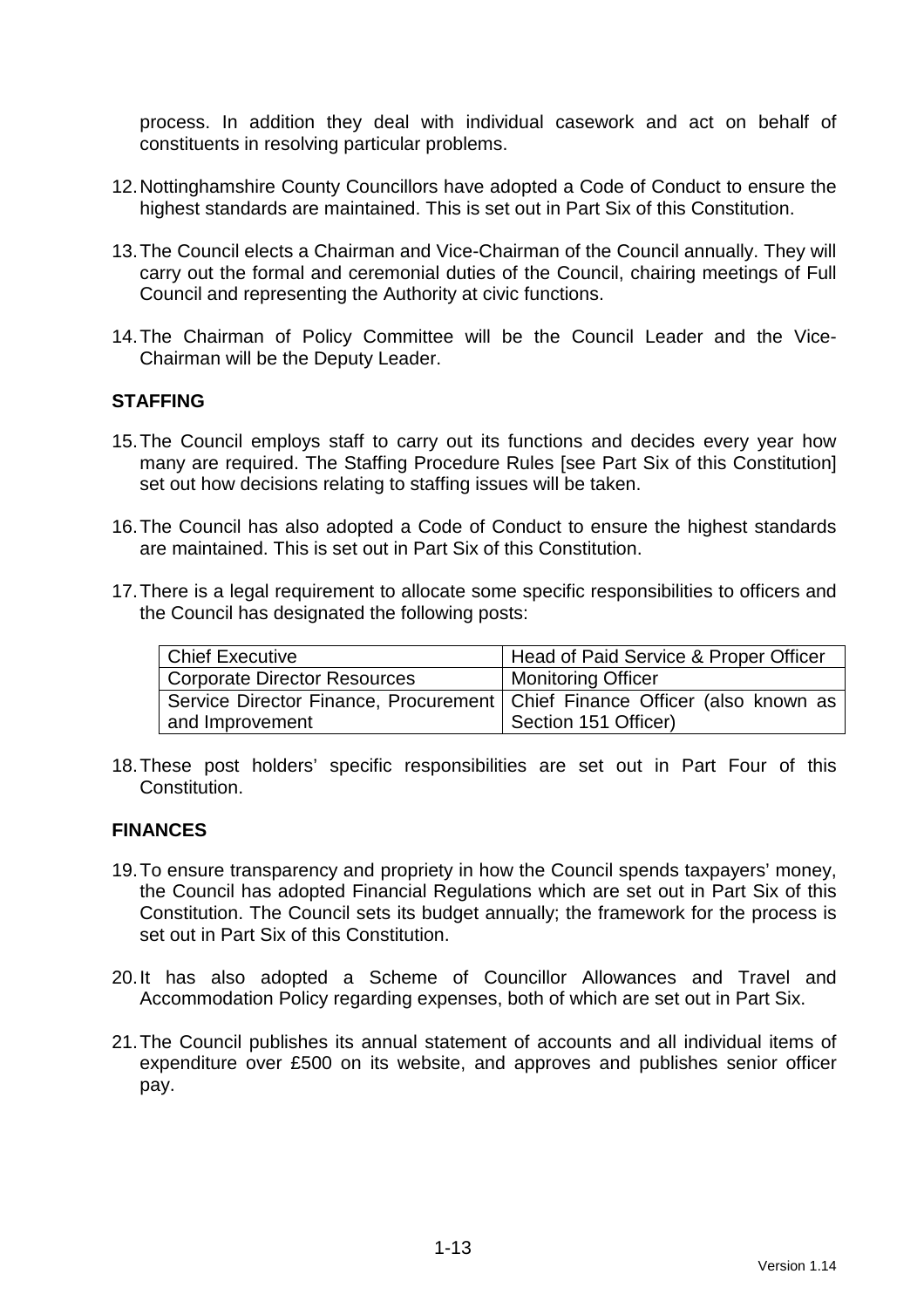# **PARTNERSHIP WORKING**

- 22. The Council is committed to working with its partners such as the City Council, district and borough councils, parish councils, the Health Service, the voluntary sector and other public bodies, to deliver services in the most effective way. The Council has adopted a protocol for councillors and officers involved with outside bodies. This is set out in Part Six of this Constitution.
- 23. The Council may also contract-out functions to other bodies or organisations where considered appropriate.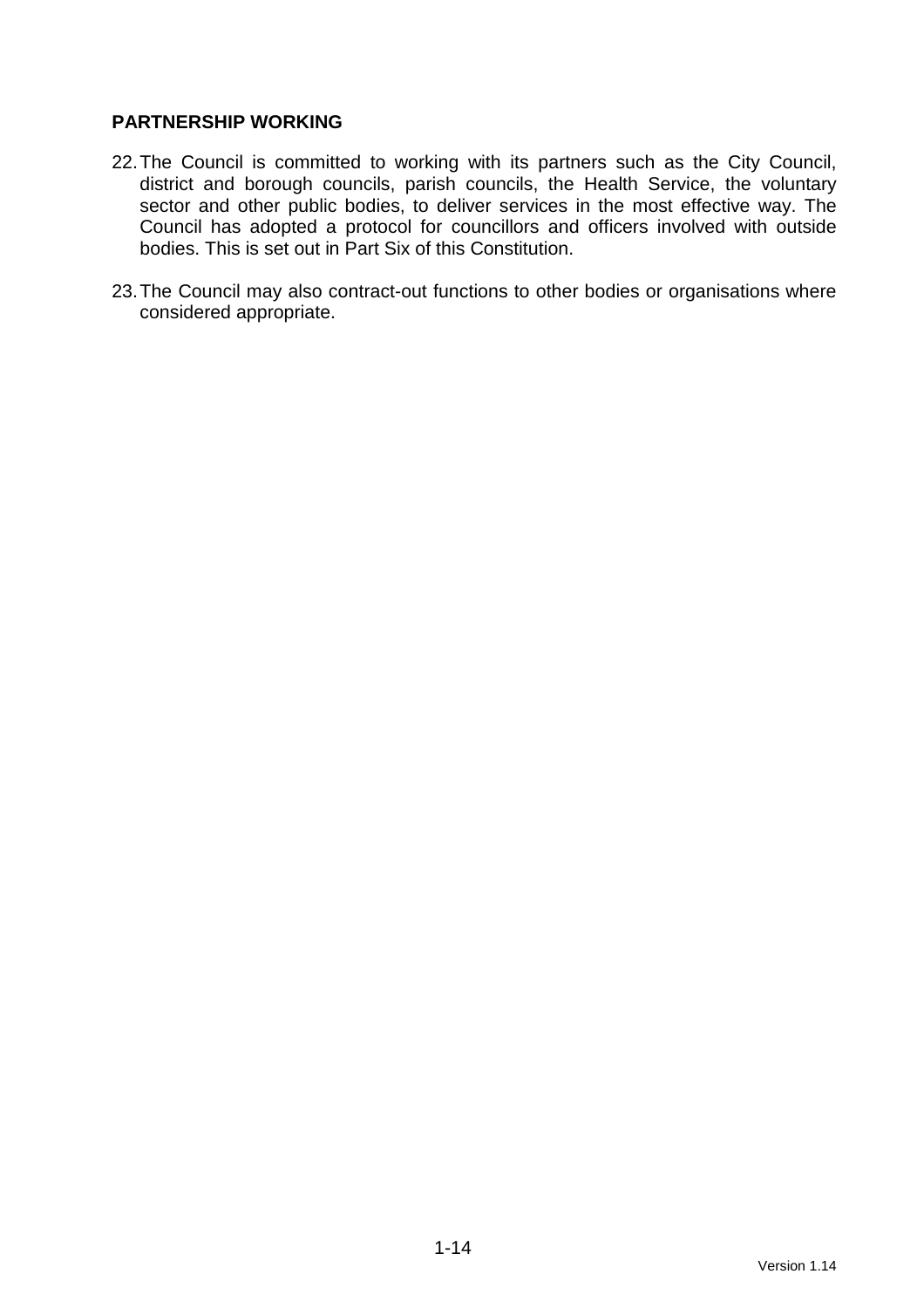# **PART TWO**

# **POLICY FRAMEWORK**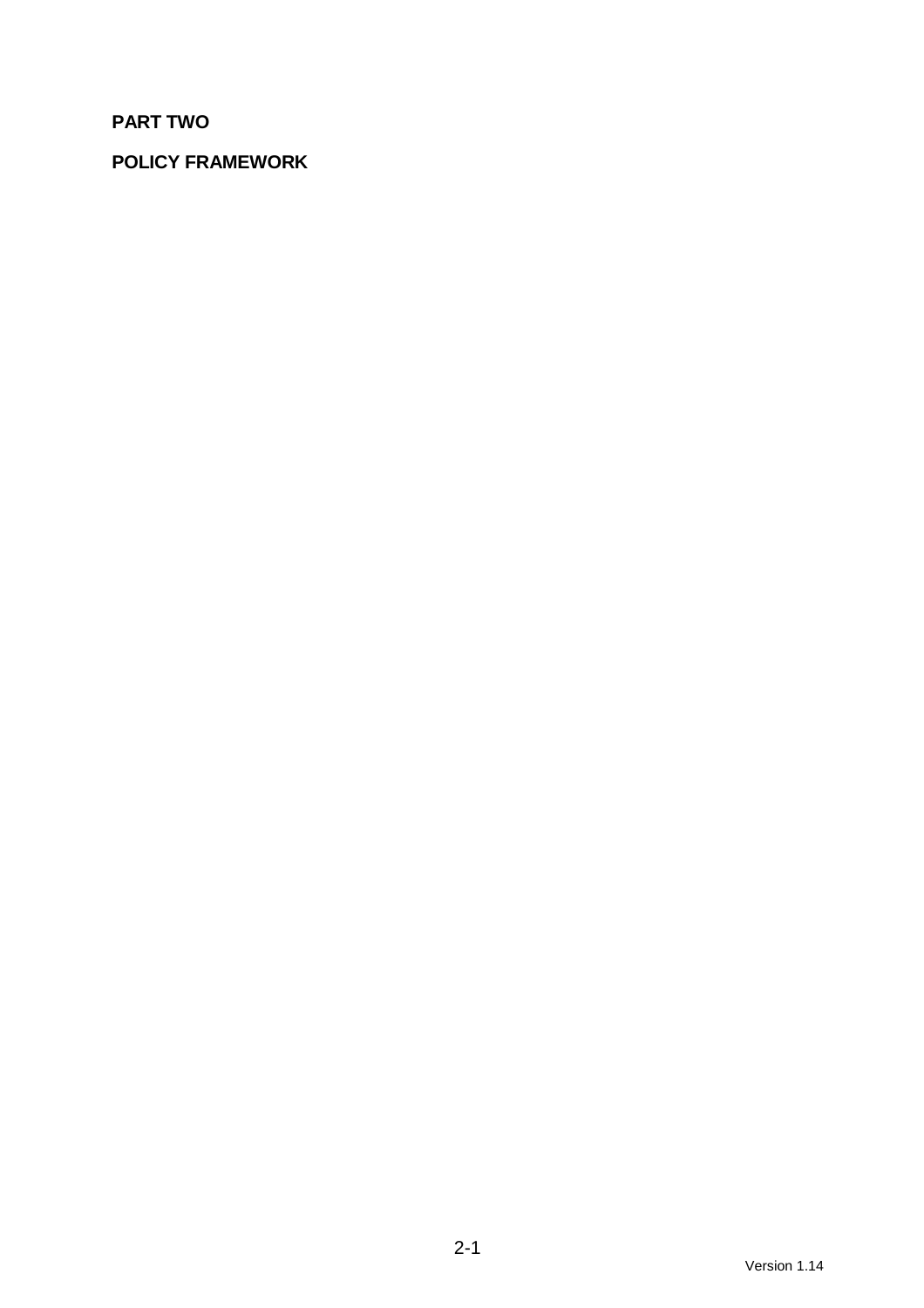# **RESPONSIBILITY FOR POLICY**

1. Councillors are collectively the ultimate policy makers for the County Council. The Council's policies are set by Councillors as set out in the responsibility for functions of the Full Council and the Policy Committee.

# **POLICY**

- 2. The Council's policies establish the principles that the organisation will follow in
	- a. according with the Council's governing principles
	- b. implementing the strategic vision for Nottinghamshire
	- c. all decision making
	- d. developing, improving, commissioning and providing services
	- e. representing the views of the Council and Nottinghamshire.
- 3. The council's ambitions, values and priorities will be set out in a strategic vision for Nottinghamshire.
- 4. The strategic vision for Nottinghamshire will be delivered through a Plan. The council will report progress and achievements against the Plan.

# **FRAMEWORK**

- 5. The Council's policies and strategies will be informed by the strategic vision for Nottinghamshire, the ambitions, values and priorities set out in the vision and the Plan to deliver it.
- 6. The Council's policies and strategies will be supported by a plan for implementation of the policy or delivery of the strategy. The council will report progress and achievements against these Plans.
- 7. The Council's policies and strategies will be accessed from a single policy library and will be subject to review.
- 8. The development and review of policy will be led by Councillors. The Council will usually set one policy with service specific considerations if appropriate.
- 9. The Council may develop procedures and issue guidance in accordance with its policies.
- 10. Within the responsibility for functions of the Full Council and the Policy Committee Policy is a collective term which includes the Council's policies, strategies and statutory plans.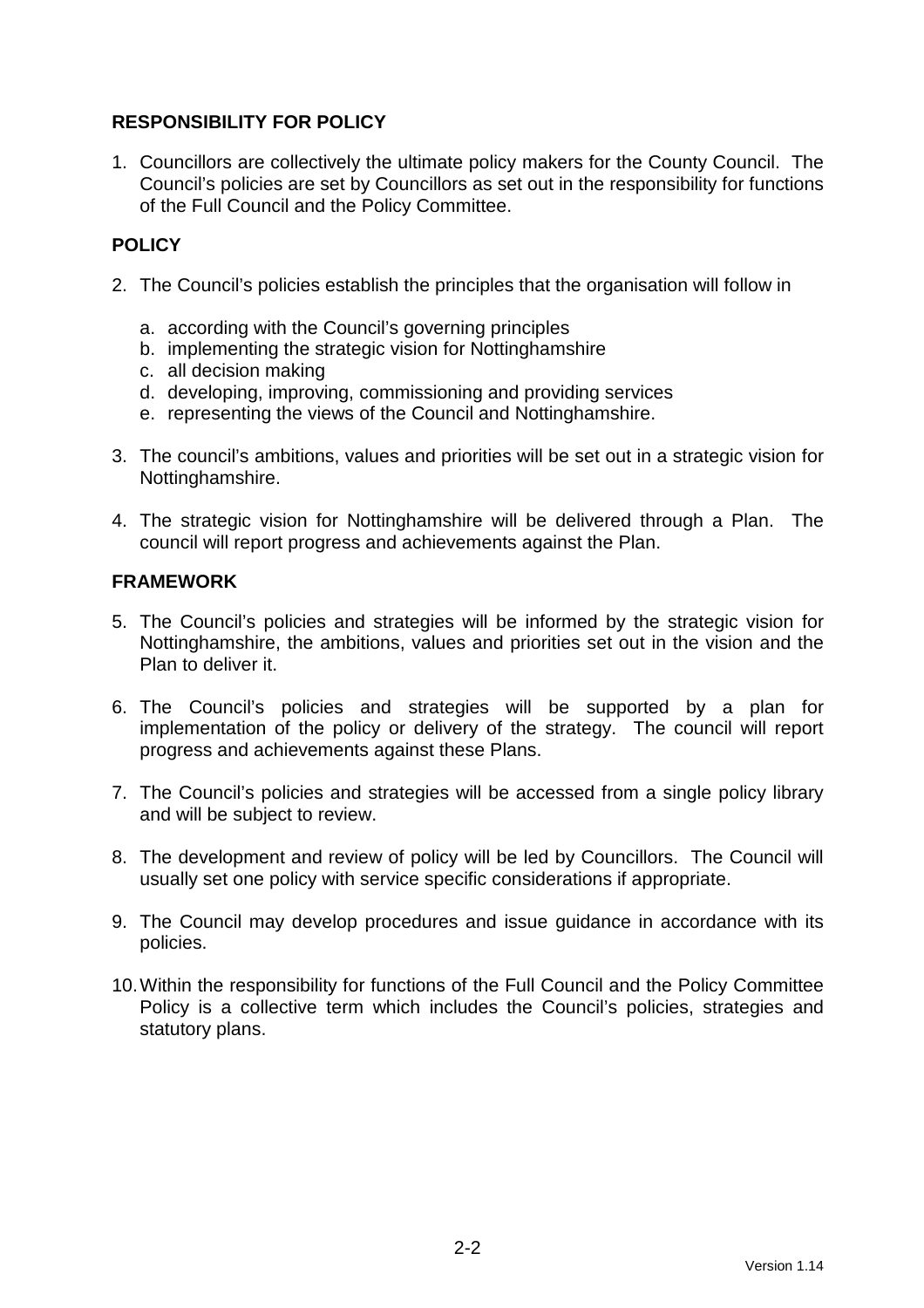# **PART THREE**

**TRANSPARENCY** 

**ACCESS TO INFORMATION AND MEETINGS**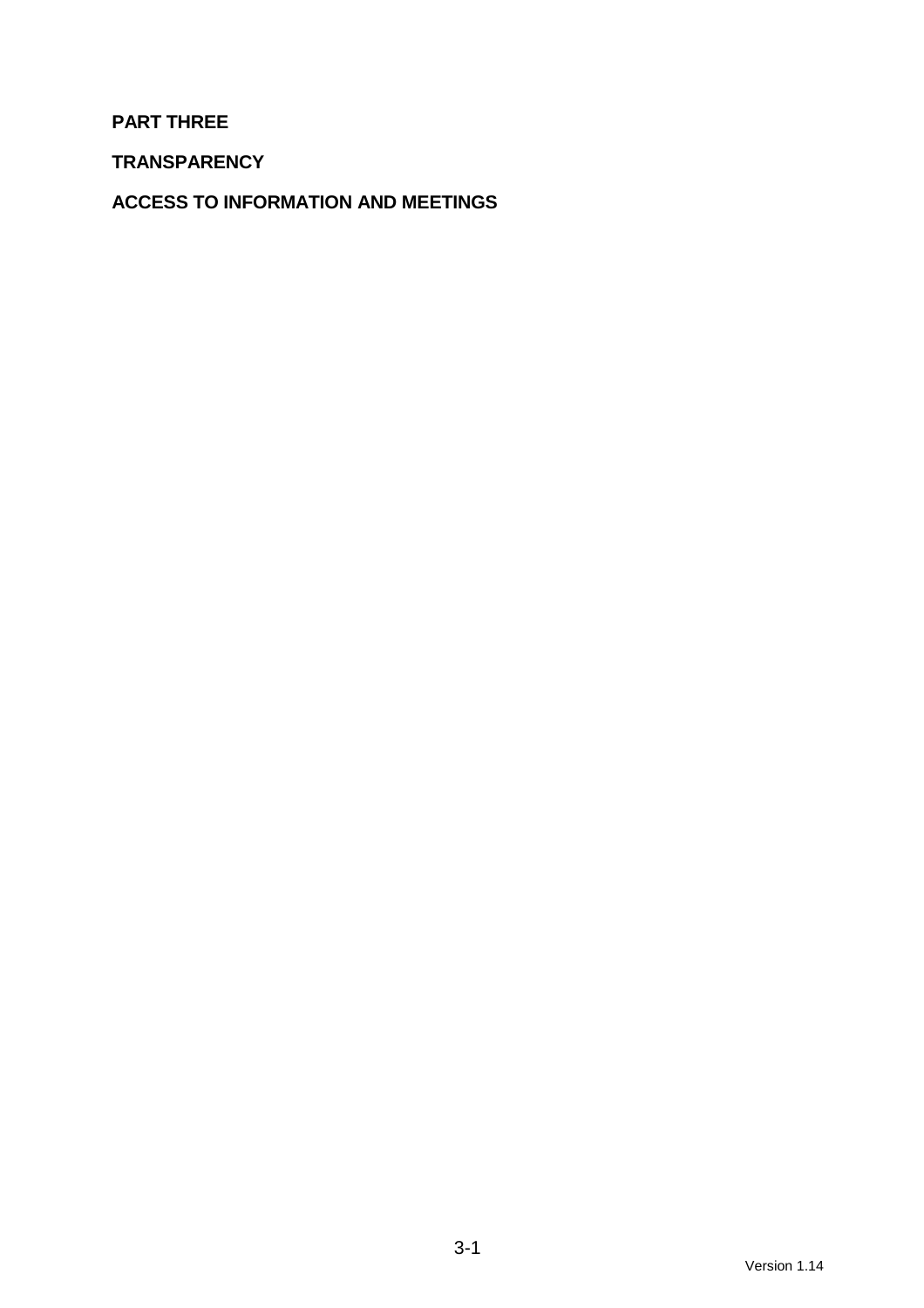# **INTRODUCTION**

- 1. Nottinghamshire County Council is committed to the principles of openness and accountability and encourages the public to attend meetings and take an active interest in how the Council works.
- 2. The Council is committed to making available minutes, agendas and reports for public inspection.
- 3. Councillors have additional rights to access information which they need to assist them in fulfilling their responsibilities.
- 4. These rules apply to all meetings of the Council, committees and sub-committees and set out the rights of individuals to attend meetings and access information.

# **REPORTS**

- 5. Committee reports will normally be available to the public. However if exempt information is required to enable a proper decision to be taken, it will be placed in an appendix to the report. Categories of exempt information are set out below.
- 6. Reports which include exempt information will set out the reason for this exemption and in the body of the report explain why it is not in the public interest to make that information available at that time.
- 7. On rare occasions it may be necessary for a whole report to be exempt and not publicly available due to the nature of the information it contains.
- 8. All reports will include a list of background papers (if any) relating to the subject matter of the report which:
	- a. have been relied on in preparing the report (e.g. a consultant's report);
	- b. disclose any facts or matters on which the report or an important part of the report is based;
- 9. Reports may also include a list of any previous reports on the same issue and other published information that is relevant
- 10. Anyone requiring a copy of background papers for any report should contact Democratic Services. The list of background papers should indicate whether any papers include exempt or confidential information which cannot be disclosed.

#### **MEETINGS**

- 11. The Council will give at least five clear working days' notice of all meetings. Details of all meetings will be posted on the notice board at County Hall and the Council's website: www.nottinghamshire.gov.uk.
- 12. Copies of the agenda and reports for meetings will be made available to the public for inspection at County Hall and will also be available on the Council's website. These documents will be made available: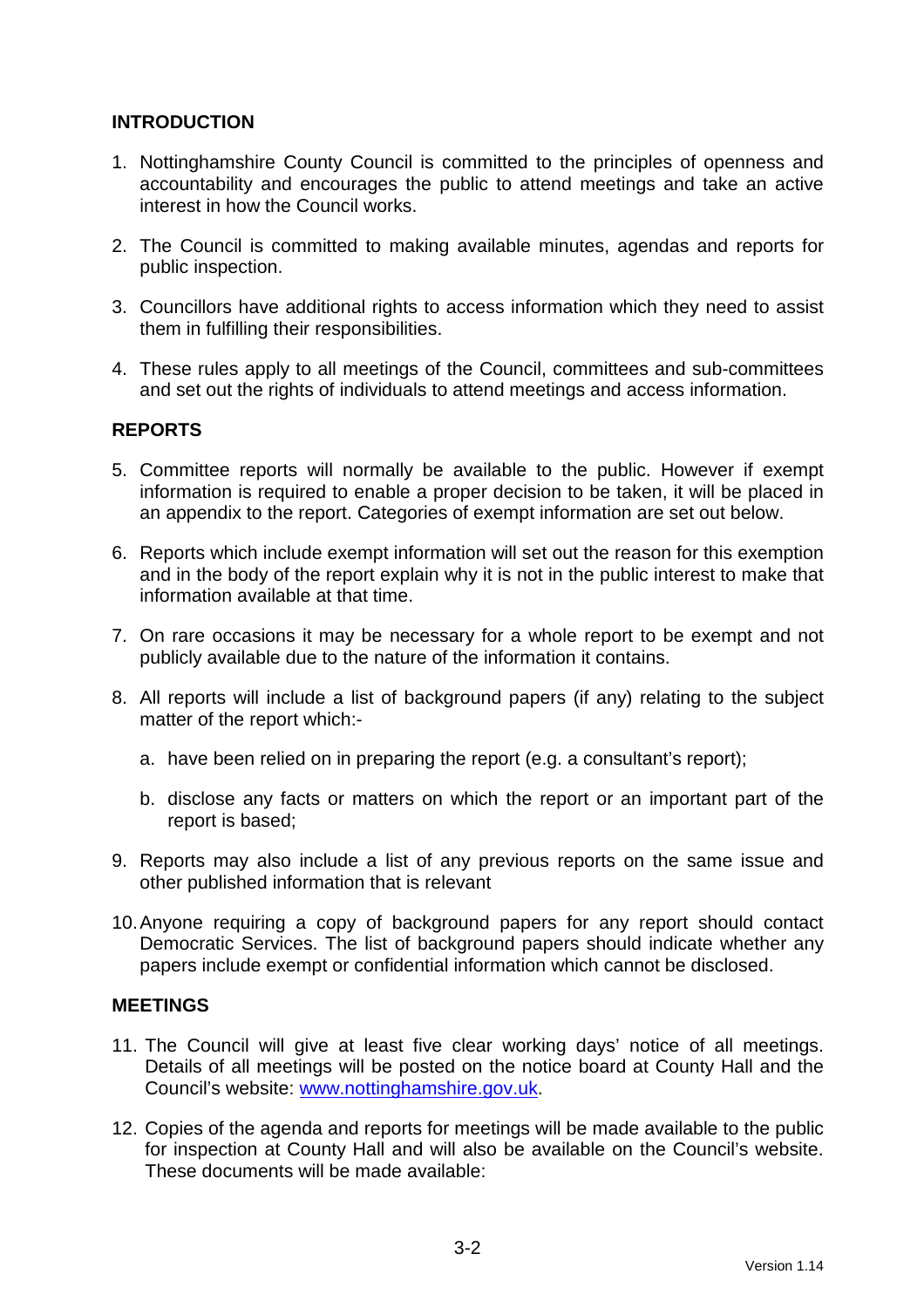- a. five clear working days before the meeting; or
- b. in the case of an urgent item or additional information, as soon as possible.
- 13. Members of the public may attend all meetings of the Council and its committees and will only be excluded when exempt information is discussed.

# **PUBLIC ACCESS TO DOCUMENTS AFTER THE MEETING**

- 14. Copies of meeting documents will be publicly available for 6 years following the date of the meeting unless they relate to exempt or confidential information.
- 15. The Council will supply copies of the publicly available documents to any person who requests them but may make a charge for costs incurred such as postage and photocopying.
- 16. Meeting documents will include minutes of meetings, agendas and reports. In respect of meetings of the Full Council, minutes of meetings will record any Councillor's absence of more than 30 minutes from a meeting.

### **CIRCUMSTANCES WHERE THE PUBLIC ARE EXCLUDED FROM MEETINGS**

- 17. Members of the public may be excluded from a meeting where exempt information as set out below is being discussed.
- 18. Members of the public must be excluded from a meeting where confidential information is being discussed. Confidential information for these purposes is:
	- a. information given to the Council by a Government Department on terms which do not permit its public disclosure; or
	- b. information which cannot be publicly disclosed by virtue of any enactment or by Court Order.

#### **CATEGORIES OF EXEMPT INFORMATION**

- 1. Information relating to any individual, such as names, addresses, telephone numbers, or job titles
- 2. Information which is likely to reveal the identity of an individual, such as names, addresses, telephone numbers, or job titles
- 3. Information relating to the financial or business affairs of individuals or organisations (including the Council). This could include contemplated as well as past or current activities
- 4. Information relating to any consultations or negotiations on employee relations
- 5. Information to which legal professional privilege applies
- 6. Information which discloses the Council's intention to issue a formal legal notice or make a formal legal order or direction
- 7. Information relating to any action taken or to be taken in connection with the prevention, investigation or prosecution of crime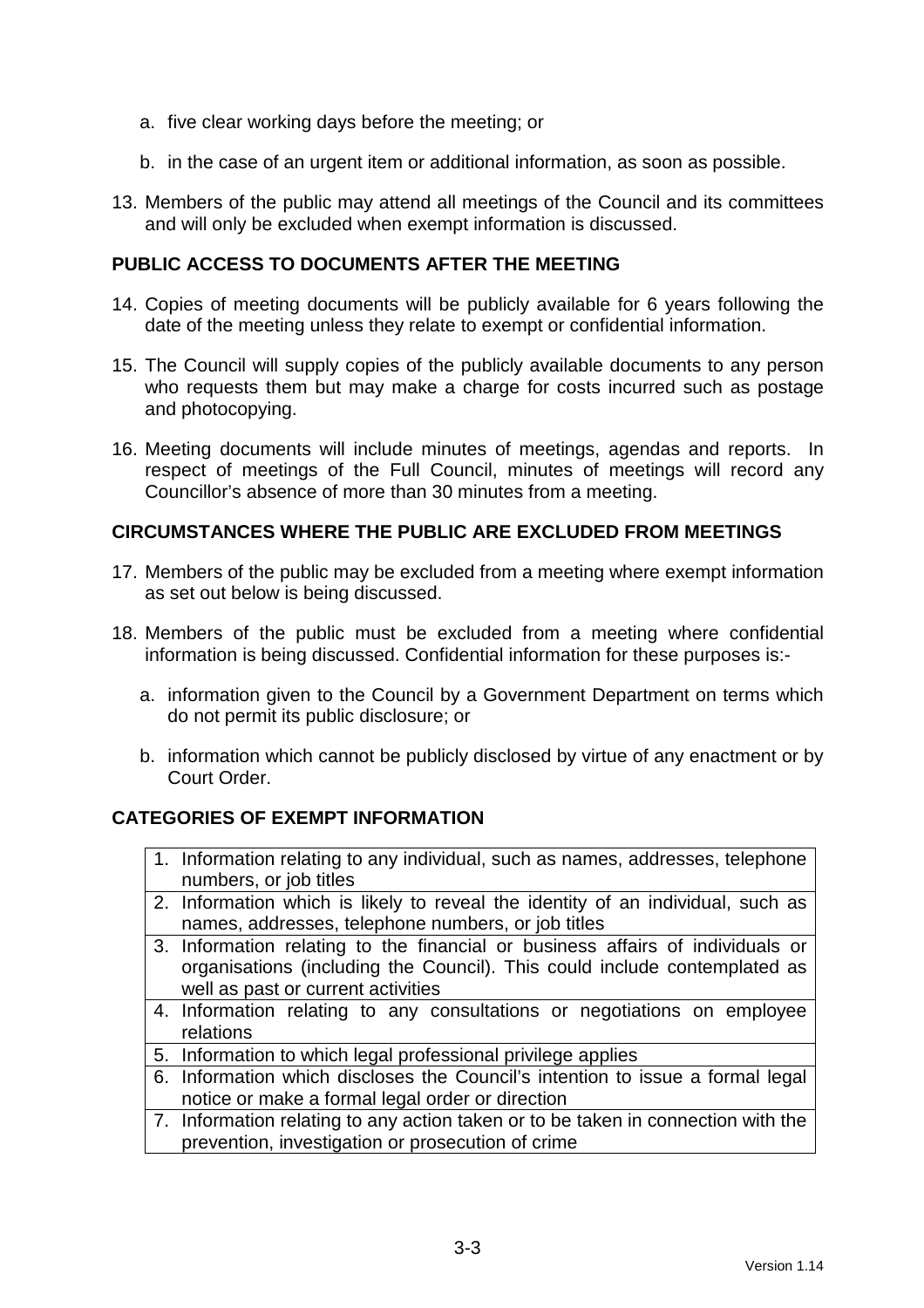- 19. General Conditions for all categories of exempt information:
	- a. Information **is not** exempt information if it relates to proposed development for which the Council as local planning authority may grant itself planning permission.
	- b. Information **is not** exempt if it is required by law to be publicly available.
	- c. Information can be exempt if it falls within one of the categories above and the public interest in maintaining the exemption outweighs the public interest in disclosing the information.

#### **ADDITIONAL RIGHTS TO INFORMATION**

- 20. The provisions in this section of the Constitution do not affect any specific rights relating to the access of information which are contained elsewhere in this Constitution or the law; for example the Freedom of Information Act and the Data Protection Act
- 21. Previously exempt information may subsequently be made available if the reason for exemption no longer applies.

#### **COUNCILLORS' ADDITIONAL RIGHTS**

#### **ATTENDANCE AT MEETINGS**

22. The PART B – PROCEDURE RULES FOR COMMITTEE AND SUB-COMMITTEE MEETINGS set out the provisions that apply to Councillors who wish to attend meetings of which they are not a member.

# **ACCESS TO INFORMATION**

23. Councillors may request officers to provide them with any information they need to assist them in fulfilling their responsibilities as elected representatives. However, Councillors may not be able to access information which in the opinion of the Monitoring Officer is in draft form, contains confidential or exempt information as defined in this section, or where disclosure would breach the provisions of the Data Protection Act.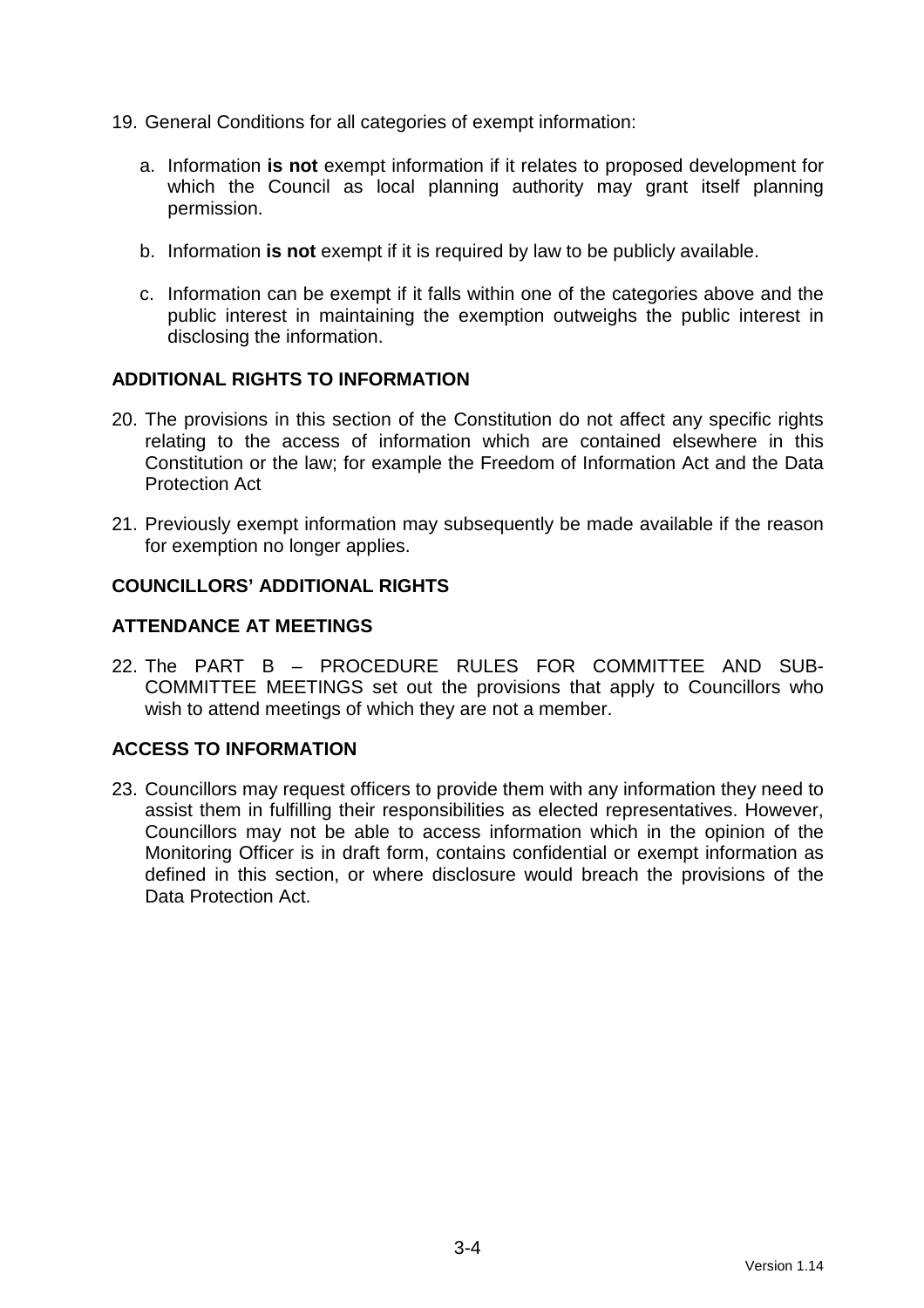**PART FOUR** 

**ACCOUNTABILITY** 

# **RESPONSIBILITY FOR FUNCTIONS**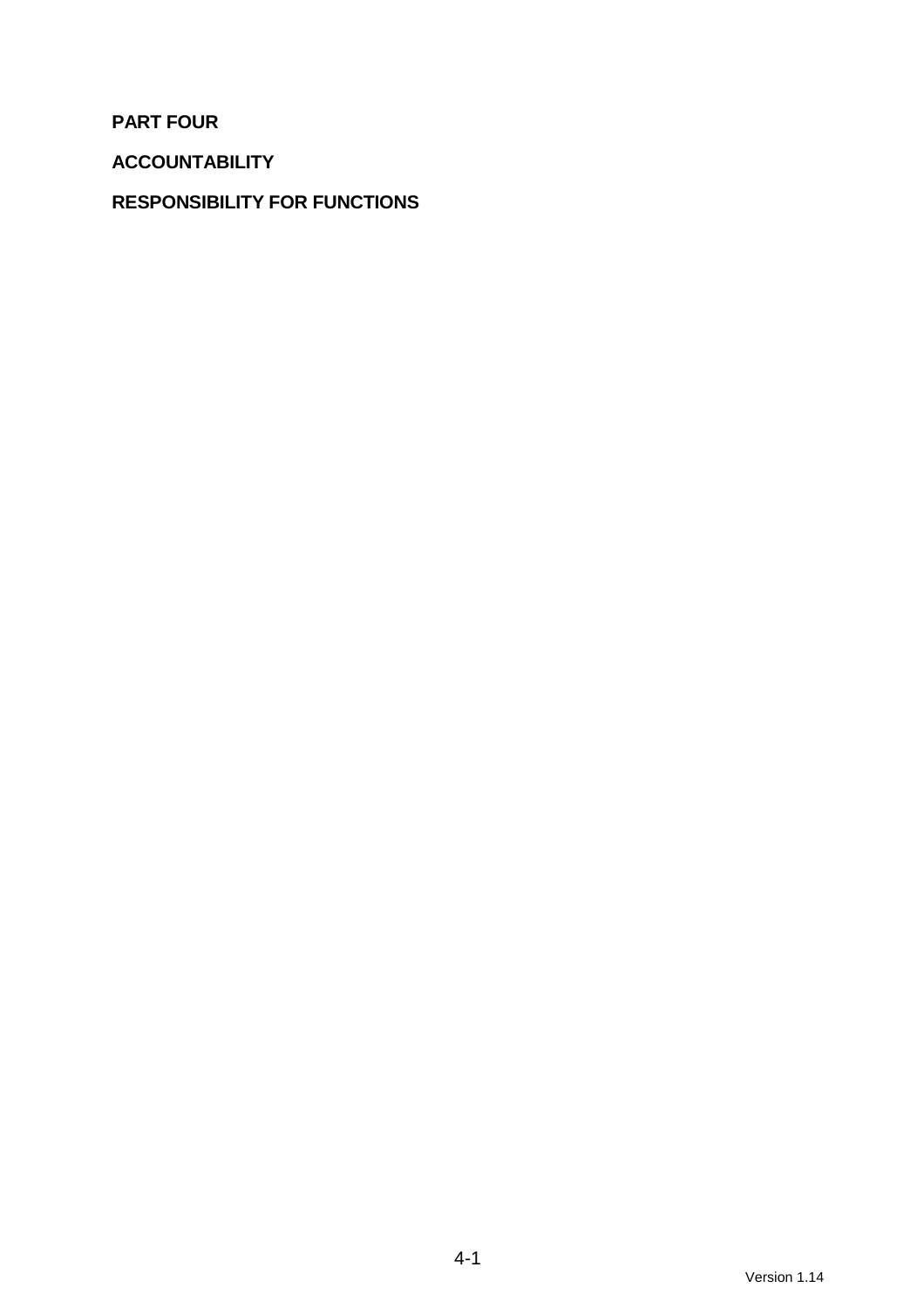# **INTRODUCTION**

- 1. This part of the Constitution sets out the responsibilities of Full Council, its committees and officers.
- 2. In the absence of the relevant committee chairman, the vice-chairman will substitute.
- 3. All Councillors are encouraged to undertake regular training and for the following committees there is a specific training requirement:
	- a. Appeals Committee
	- b. Planning and Licensing Committee
	- c. Senior Staffing Sub-Committee
- 4. The Council has established scrutiny committees to deal with health matters; other statutory scrutiny functions will be carried out by the Policy Committee and Community Safety Committee.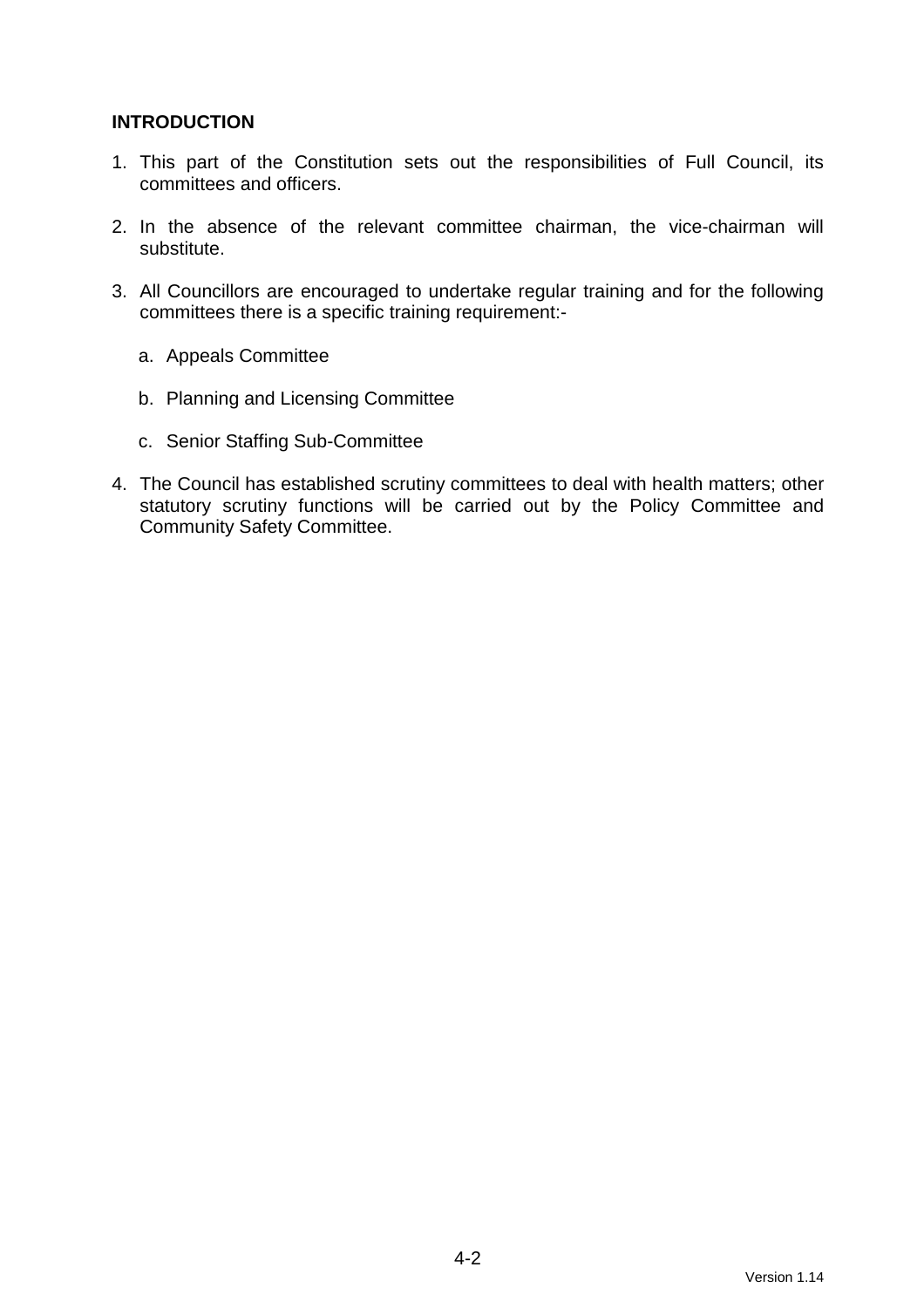# **PART A – TERMS OF REFERENCE**

### **THE FULL COUNCIL**

- 1. The functions listed below are reserved to the Full Council and can only be discharged by the Full Council:
	- a. Determining all policies and plans statutorily reserved to the Full Council including:
		- Annual library plan/strategy
		- Crime and disorder reduction strategy (Community Safety Agreement)
		- Local transport plan
		- Plans and alterations which together comprise the Development Plan
		- Youth justice plan (Youth Crime Strategy)
	- b. The approval or adoption of a plan or strategy for the control of the Council's borrowing, investments or capital expenditure, or for determining the Council's minimum revenue provision; the Budget
	- c. The approval of any of the above documents in the event they, or part of them, need to be submitted to the Secretary of State or any Government Minister for final approval, including where they are to be submitted in draft form
	- d. The approval of changes to any plan or strategy referred to above, unless:
		- that change is required by the Secretary of State or any Government Minister where the plan or strategy has been submitted to them for approval, or
		- Full Council specifically delegated authority in relation to these functions when it approved or adopted the plan or strategy
	- e. Adopting and changing the Constitution
	- f. Establishing committees and deciding their terms of reference and size
	- g. Appointing and removing chairmen and vice-chairmen
	- h. Authorising appointments to any joint committees
	- i. Authorising appointments to the Nottinghamshire and City of Nottingham Fire Authority
	- j. Approving a Members' Allowances Scheme including any provision for Chairman's and Vice Chairman's expenses
	- k. Approving the annual Senior Officer Pay Policy Statement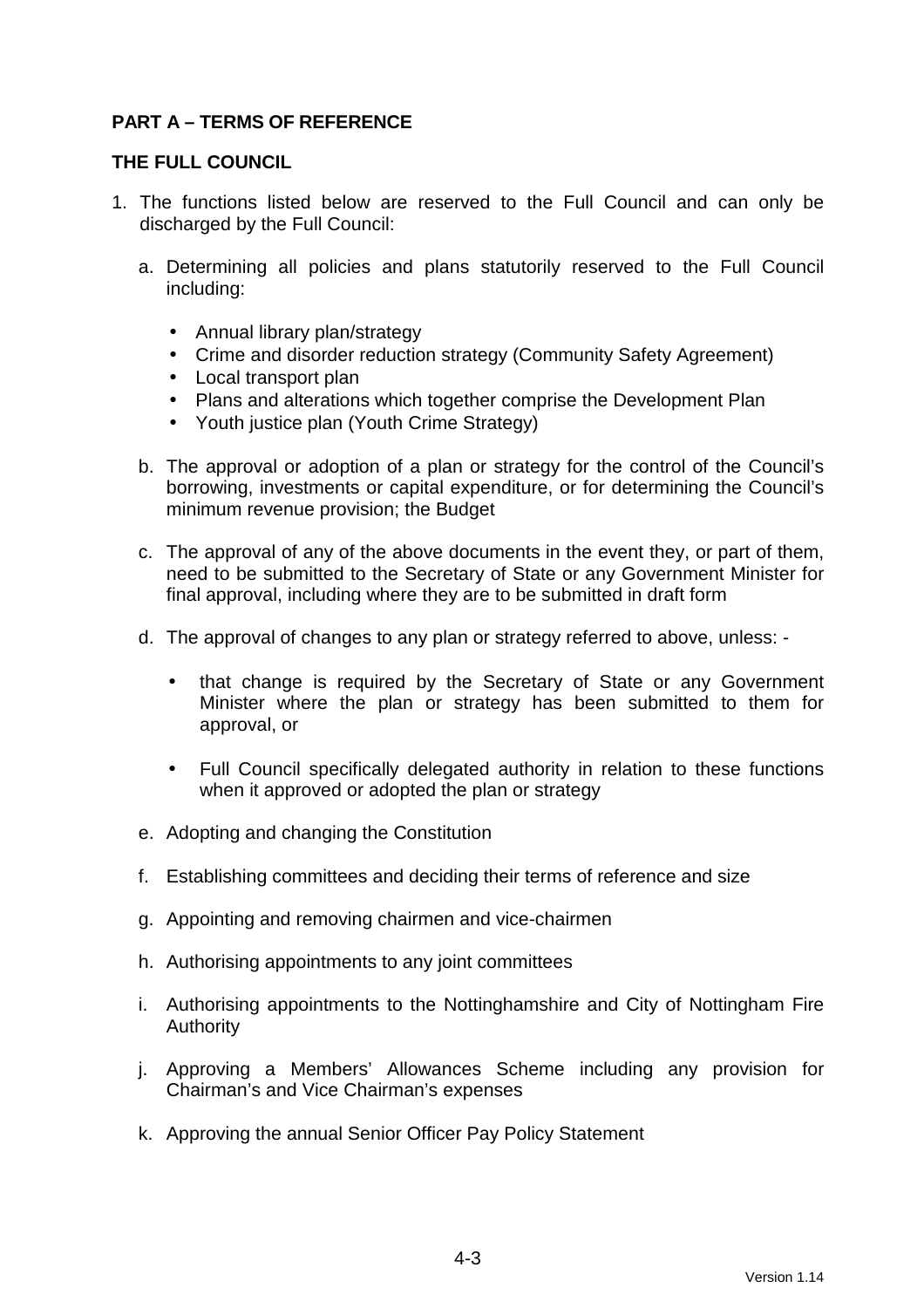- l. Confirming the appointment of, and dismissing, the Head of Paid Service, the Monitoring Officer and the Chief Finance Officer
- m. Making any request to the Local Government Boundary Commission for England for single-member electoral areas
- n. The passing of a resolution to change the County's electoral scheme
- o. Making an order to give effect to recommendations made in a community governance review
- p. In relation to any overview and scrutiny committees, permitting a co-opted member to vote at meetings of that committee
- q. Changing the name of the County
- r. Conferring the title of honorary alderman
- s. Making, amending, revoking, re-enacting and adopting bye-laws and promoting and opposing the making of local legislation and personal bills in Parliament
- t. Any other function which, by law, must be reserved to the Full Council

#### **POLICY COMMITTEE – TERMS OF REFERENCE**

- 2. The powers and functions set out below are delegated by the Full Council:
	- a. All decisions within the control of the Council including but not limited to those listed in the Table below
	- b. Policy development and approval except on matters reserved for the Full Council
	- c. Review of performance on at least a quarterly basis
	- d. Review of day to day operational decisions taken by Officers
	- e. Approval of consultation responses relating to the Committee's areas of responsibility except for responses to day-to-day technical consultations which will be agreed with the Chairman and reported to the next available Committee following their submission.
	- f. Approval of relevant staffing structures as required
	- g. Approving all Councillor attendance at conferences, seminars and training events within the UK mainland for which a fee is payable including any expenditure incurred, within the remit of this Committee and to receive quarterly reports from Corporate Directors on departmental officer travel outside the UK within the remit of this Committee.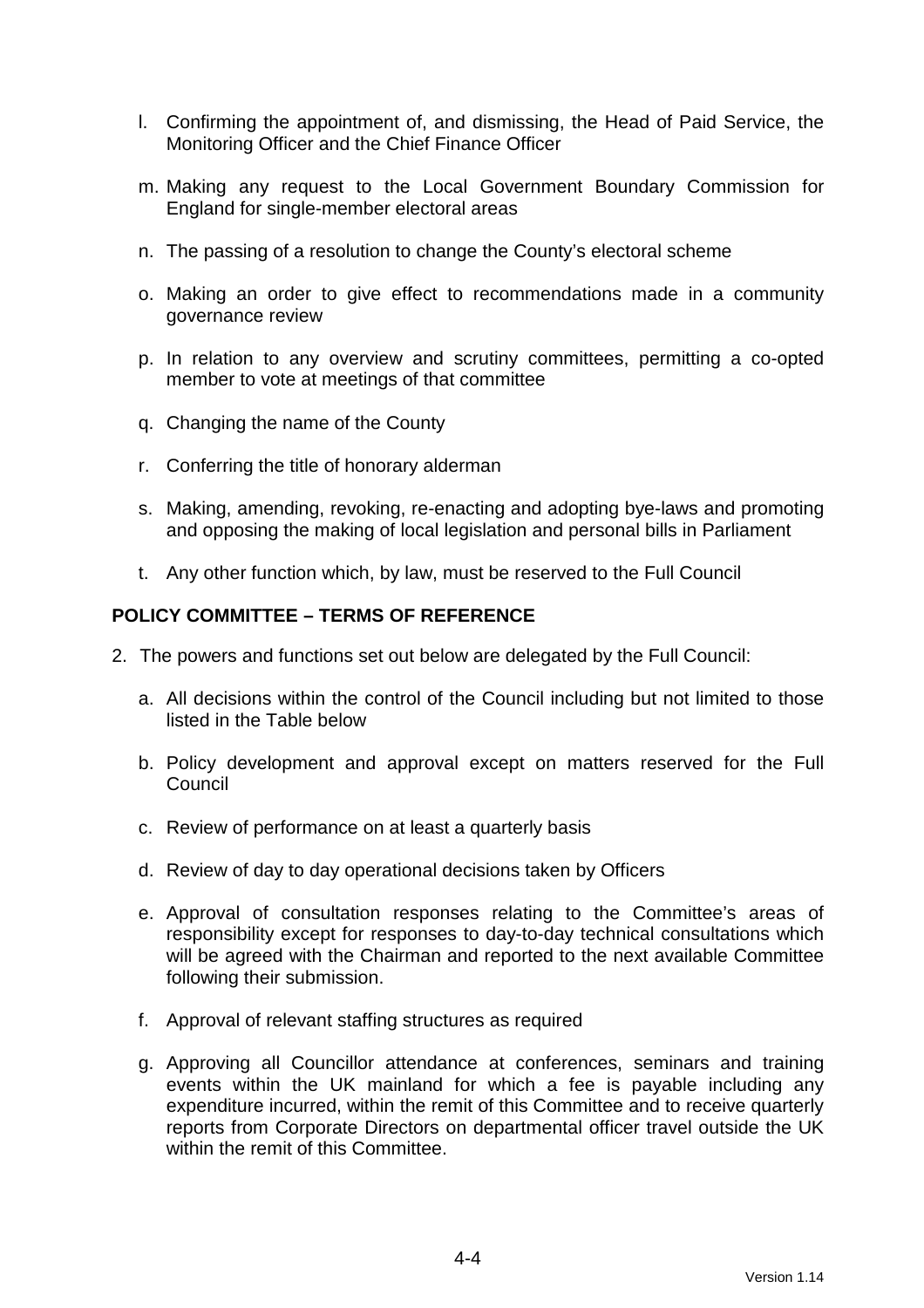- 3. If any report comes within the remit of more than one committee, to avoid the report being discussed at several committees, the report will be presented and determined at the most appropriate committee. If this is not clear, then the report will be discussed and determined by the Policy Committee.
- 4. As part of the detailed work programme the Committee will receive reports on the exercise of powers delegated to Officers.
- 5. The Committee will be responsible for its own projects but, where it considers it appropriate, projects will be co-ordinated by a cross-committee project steering group that will report back to the relevant Committee.

| <b>Table</b>                                                                                                                                            |
|---------------------------------------------------------------------------------------------------------------------------------------------------------|
| Responsibility for ensuring that committees operate under the policy direction of                                                                       |
| the County Council and for determining policies not reserved to the Full Council                                                                        |
| Responsibility for the discharge of all functions and exercise of all powers of the                                                                     |
| County Council not expressly reserved to the Full Council or to any other part of                                                                       |
| the County Council by statute or by this Constitution                                                                                                   |
| Responsibility for monitoring and reviewing the overall performance of the                                                                              |
| Council                                                                                                                                                 |
| Responding to any consultations within the remit of more than one committee as                                                                          |
| and when required                                                                                                                                       |
| Responsibility for those functions relating to elections and local democracy                                                                            |
| which are not reserved to the Full Council                                                                                                              |
| Responsibility for the Council's internal and external communications policy and                                                                        |
| its implementation                                                                                                                                      |
| Responsibility for Information Governance including but not limited to Data                                                                             |
| Protection and Freedom of Information                                                                                                                   |
| Responsibility for monitoring and reviewing the Council's customer strategy and                                                                         |
| any matters dealt with by the Business Services Centre                                                                                                  |
| Responsibility for ensuring the Council meets its equalities duties<br>Responsibility for ensuring high standards of conduct by the County Council, its |
| Councillors, co-opted members and Officers                                                                                                              |
| Responsibility for dealing with all matters relating to alleged breaches of the                                                                         |
| Code of Conduct for Councillors and Co-opted Members                                                                                                    |
| Responsibility for the implementation of and revision to all codes of conduct and                                                                       |
| practice of the County Council                                                                                                                          |
| Responsibility for all remaining statutory overview and scrutiny powers except                                                                          |
| those delegated to a health scrutiny committee and Community Safety                                                                                     |
| Committee                                                                                                                                               |
| Responsibility for the Council's risk management strategy                                                                                               |
| Responsibility for reviewing annual reports and inspection reports not within the                                                                       |
| remit of another committee                                                                                                                              |
| Responsibility for approving the recruitment process for any independent                                                                                |
| members of committees and panels required by statute                                                                                                    |
| Responsibility for the Council's Transformation Programme                                                                                               |
| Responsibility for Legal, Democratic and Complaints Services                                                                                            |
| Responsibility for resolving any issues arising from the Members' Allowances                                                                            |
| <b>Scheme</b>                                                                                                                                           |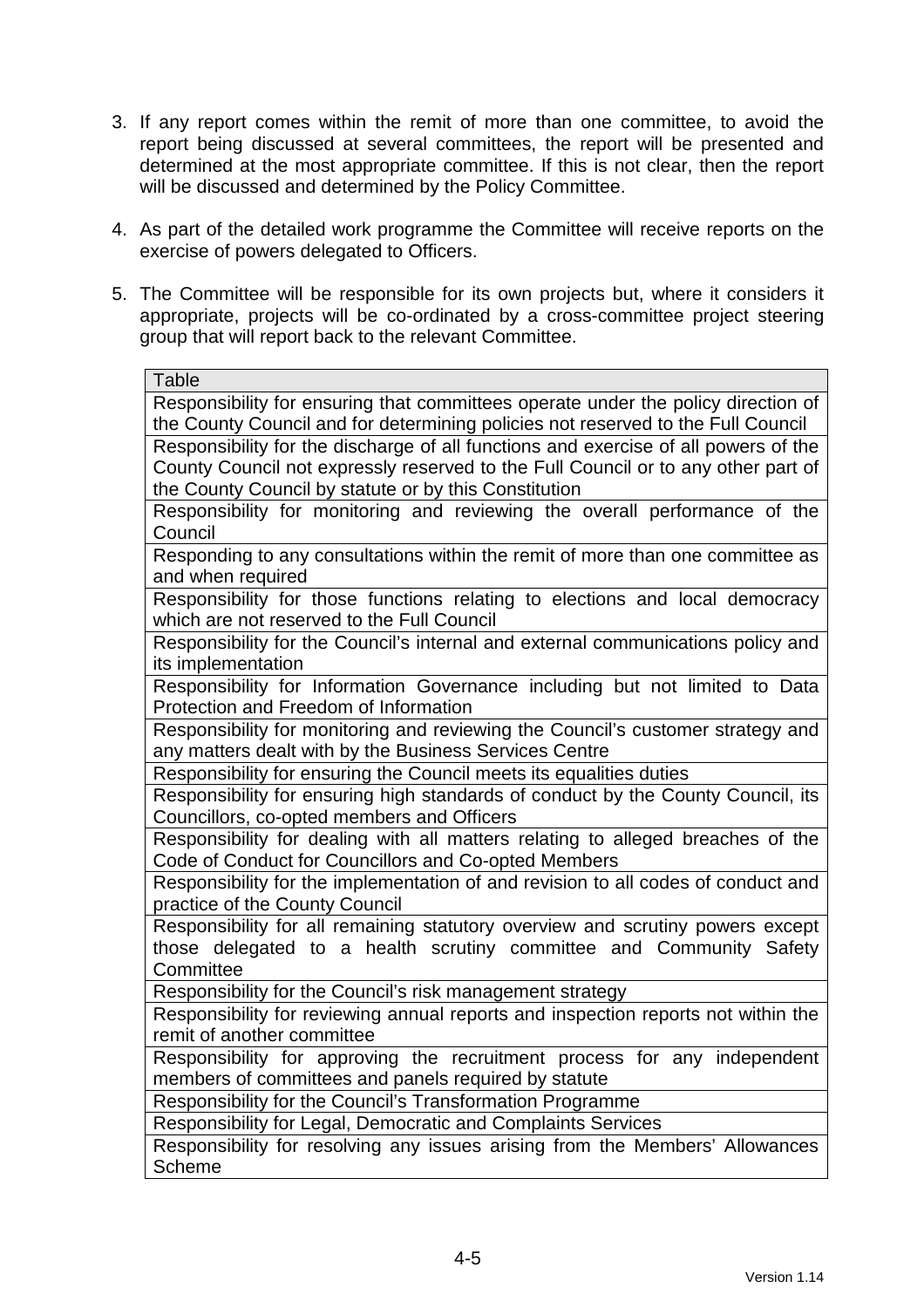**Table** 

Responsibility for authorising hospitality to be offered by the County Council except where the cost is to be covered by the Chairman of the County Council's individual budget

Responsibility for making changes to the organisations on the list of Outside Bodies

# **GRANT AID SUB-COMMITTEE – TERMS OF REFERENCE**

- 6. This is a sub-committee of the Policy Committee.
- 7. The exercise of the powers and functions set out below are delegated in relation to grant aid and voluntary sector liaison:
	- a. All decisions within the control of the Council including but not limited to those listed in the Table below
	- b. Policy development in relation to grant aid and voluntary sector liaison, subject to approval by the Policy Committee or the Full Council
	- c. Review of performance on at least a quarterly basis
	- d. Review of day to day operational decisions taken by Officers
	- e. Approval of consultation responses except for responses to day-to-day technical consultations which will be agreed with the Chairman and reported to the next available Committee following their submission.
	- f. Approving all Councillor attendance at conferences, seminars and training events within the UK mainland for which a fee is payable including any expenditure incurred, within the remit of this Committee and to receive quarterly reports from Corporate Directors on departmental officer travel outside the UK within the remit of this Committee.
- 8. As part of the detailed work programme the Sub-Committee will receive reports on the exercise of powers delegated to Officers.
- 9. The Sub-Committee will be responsible for its own projects but, where it considers it appropriate, projects will be considered by a cross-committee project steering group that will report back to the Policy Committee.

#### **ADULT SOCIAL CARE AND HEALTH COMMITTEE – TERMS OF REFERENCE**

10. The exercise of the powers and functions set out below are delegated by the Full Council in relation to adult social care and health:

Table Responsibility for Grant Aid as defined in the grant aid strategy Responsibility for strategic engagement with the voluntary sector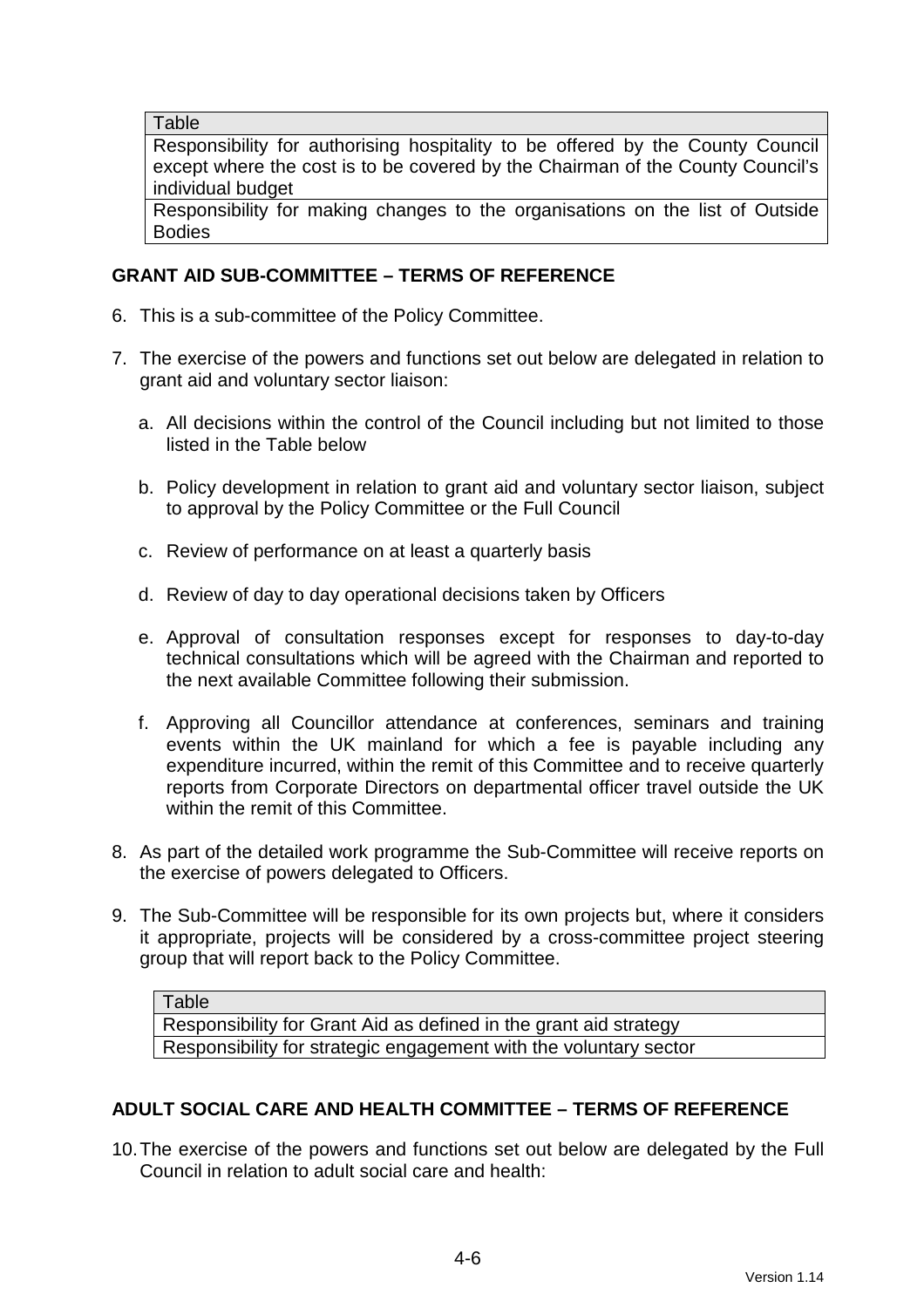- a. All decisions within the control of the Council including but not limited to those listed in the Table below
- b. Policy development in relation to adult social care and health, subject to approval by the Policy Committee or the Full Council
- c. Review of performance in relation to the services provided on at least a quarterly basis
- d. Review of day to day operational decisions taken by Officers
- e. Approval of relevant consultation responses except for responses to day-to-day technical consultations which will be agreed with the Chairman and reported to the next available Committee following their submission.
- f. Approval of relevant staffing structures as required
- g. Approving all Councillor attendance at conferences, seminars and training events within the UK mainland for which a fee is payable including any expenditure incurred, within the remit of this Committee and to receive quarterly reports from Corporate Directors on departmental officer travel outside the UK within the remit of this Committee.
- 11. If any report comes within the remit of more than one committee, to avoid the report being discussed at several committees, the report will be presented and determined at the most appropriate committee. If this is not clear, then the report will be discussed and determined by the Policy Committee.
- 12. As part of the detailed work programme the Committee will receive reports on the exercise of powers delegated to Officers.
- 13. The Committee will be responsible for its own projects but, where it considers it appropriate, projects will be considered by a cross-committee project steering group that will report back to the most appropriate Committee.

| <b>Table</b>                                                                                                                  |
|-------------------------------------------------------------------------------------------------------------------------------|
| Responsibility for adult social care matters (eg. people aged 18 or over with<br>eligible social care needs and their carers) |
| Responsibility for promoting choice and independence in the provision of all                                                  |

adult social care

Responsibility for promoting good health, health improvement and individual and community wellbeing and the reduction of health inequalities

# **CHILDREN AND YOUNG PEOPLE'S COMMITTEE – TERMS OF REFERENCE**

14. The exercise of the powers and functions set out below are delegated by the Full Council in relation to children and young people to the Committee and its Sub-Committee.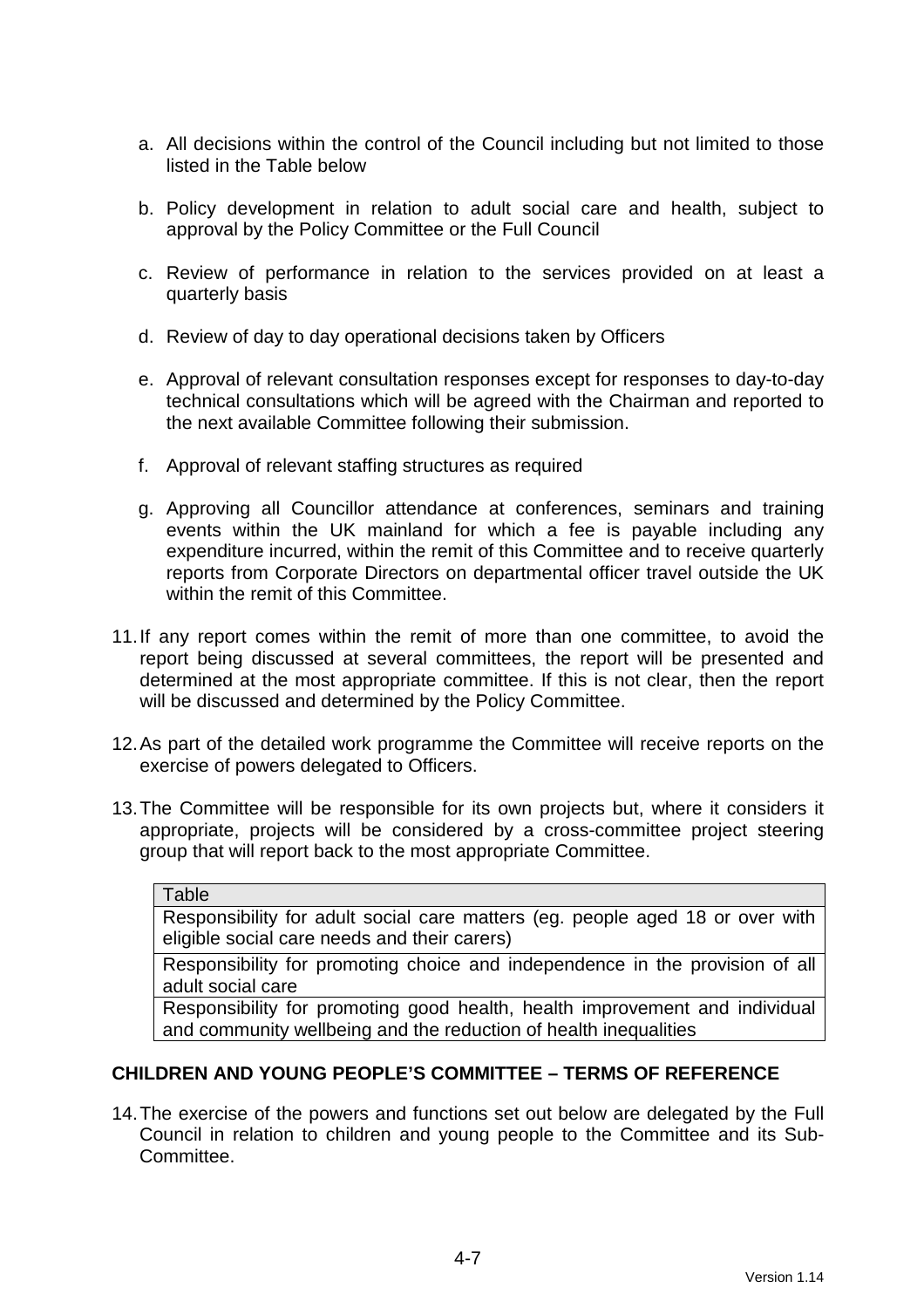- a. All decisions within the control of the Council including but not limited to those listed in the Table below
- b. Policy development in relation to children and young people, subject to approval by the Policy Committee or the Full Council
- c. Review of performance in relation to the services provided on at least a quarterly basis
- d. Review of day to day operational decisions taken by Officers
- e. Approval of consultation responses except for responses to day-to-day technical consultations which will be agreed with the Chairman and reported to the next available Committee following their submission.
- f. Approval of departmental staffing structures as required
- g. Approving all Councillor attendance at conferences, seminars and training events within the UK mainland for which a fee is payable including any expenditure incurred, within the remit of this Committee and the Corporate Parenting Sub-Committee and to receive quarterly reports from Corporate Directors on departmental officer travel outside the UK within the remit of this Committee and the Corporate Parenting Sub-Committee.
- 15. If any report comes within the remit of more than one committee, to avoid the report being discussed at several committees, the report will be presented and determined at the most appropriate committee. If this is not clear, then the report will be discussed and determined by the Policy Committee.
- 16. As part of the detailed work programme the Committee will receive reports on the exercise of powers delegated to Officers.
- 17. The Committee will be responsible for its own projects but, where it considers it appropriate, projects will be considered by a cross-committee project steering group that will report back to the most appropriate Committee.

| Table                                                                          |
|--------------------------------------------------------------------------------|
| Responsibility for services to children and young people in relation to their  |
| care, wellbeing, education or health                                           |
| Responsibility for the functions and powers conferred on or exercisable by the |
| County Council as Local Authority in relation to education                     |
| Responsibility for working with all schools including academies in relation to |
| raising standards of attainment and developing opportunities                   |
| Responsibility for environmental education                                     |
| Responsibility for arts education                                              |
| Responsibility for the Young People's Service                                  |
| Responsibility for Early Years and the Early Years Intervention Service        |
| including Children's Centres                                                   |
| Responsibility for Young People's Sports and Arts Services                     |
| Responsibility for the Targeted Support and Youth Justice Service              |
|                                                                                |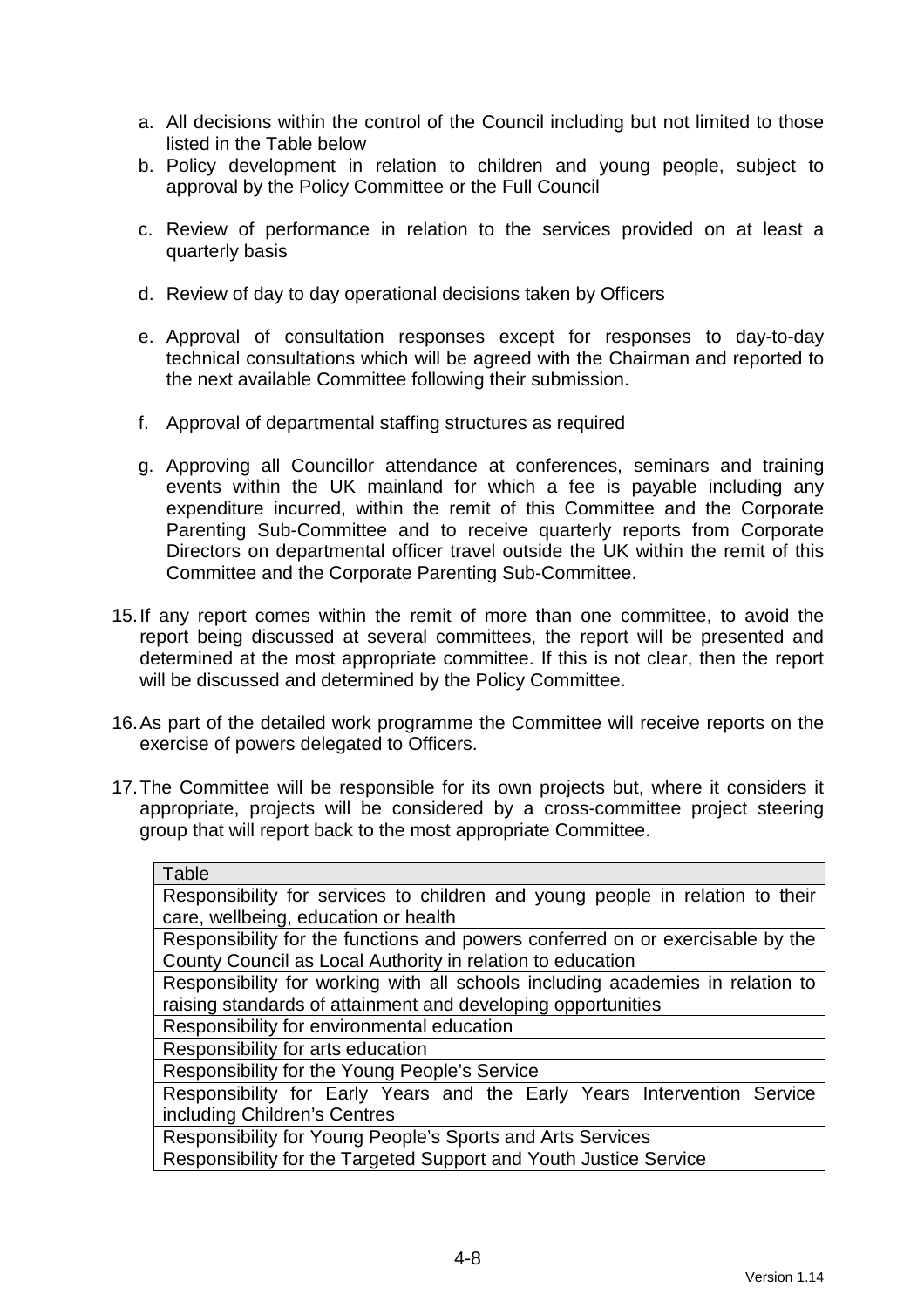18. The Chairman of the Children and Young People's Committee will be designated the lead Councillor for Children and Young People's Services in accordance with Section 19 of the Children Act 2004.

#### **CORPORATE PARENTING SUB-COMMITTEE – TERMS OF REFERENCE**

- 19. This is a sub-committee of the Children and Young People's Committee
- 20. The Sub-Committee is responsible for the following:

Table Responsibility for overseeing the County Council's responsibilities as the corporate parent of children and young people in care Responsibility for championing the interests of children and young people in care

#### **COMMUNITY SAFETY COMMITTEE – TERMS OF REFERENCE**

- 21. The exercise of the powers and functions set out below are delegated by the Full Council in relation to community safety:
	- a. All decisions within the control of the Council including but not limited to those listed in the Table below
	- b. Policy development in relation to community safety, subject to approval by the Policy Committee or the Full Council
	- c. Review of performance in relation to the services provided on at least a quarterly basis
	- d. Review of day to day operational decisions taken by officers
	- e. Approval of consultation responses except for responses to day-to-day technical consultations which will be agreed with the Chairman and reported to the next available Committee following their submission.
	- f. Approval of departmental staffing structures as required
	- g. Approving all Councillor attendance at conferences, seminars and training events within the UK mainland for which a fee is payable including any expenditure incurred, within the remit of this Committee and to receive quarterly reports from Corporate Directors on departmental officer travel outside the UK within the remit of this Committee.
- 22. If any report comes within the remit of more than one committee, to avoid the report being discussed at several committees, the report will be presented and determined at the most appropriate committee. If this is not clear, then the report will be discussed and determined by the Policy Committee.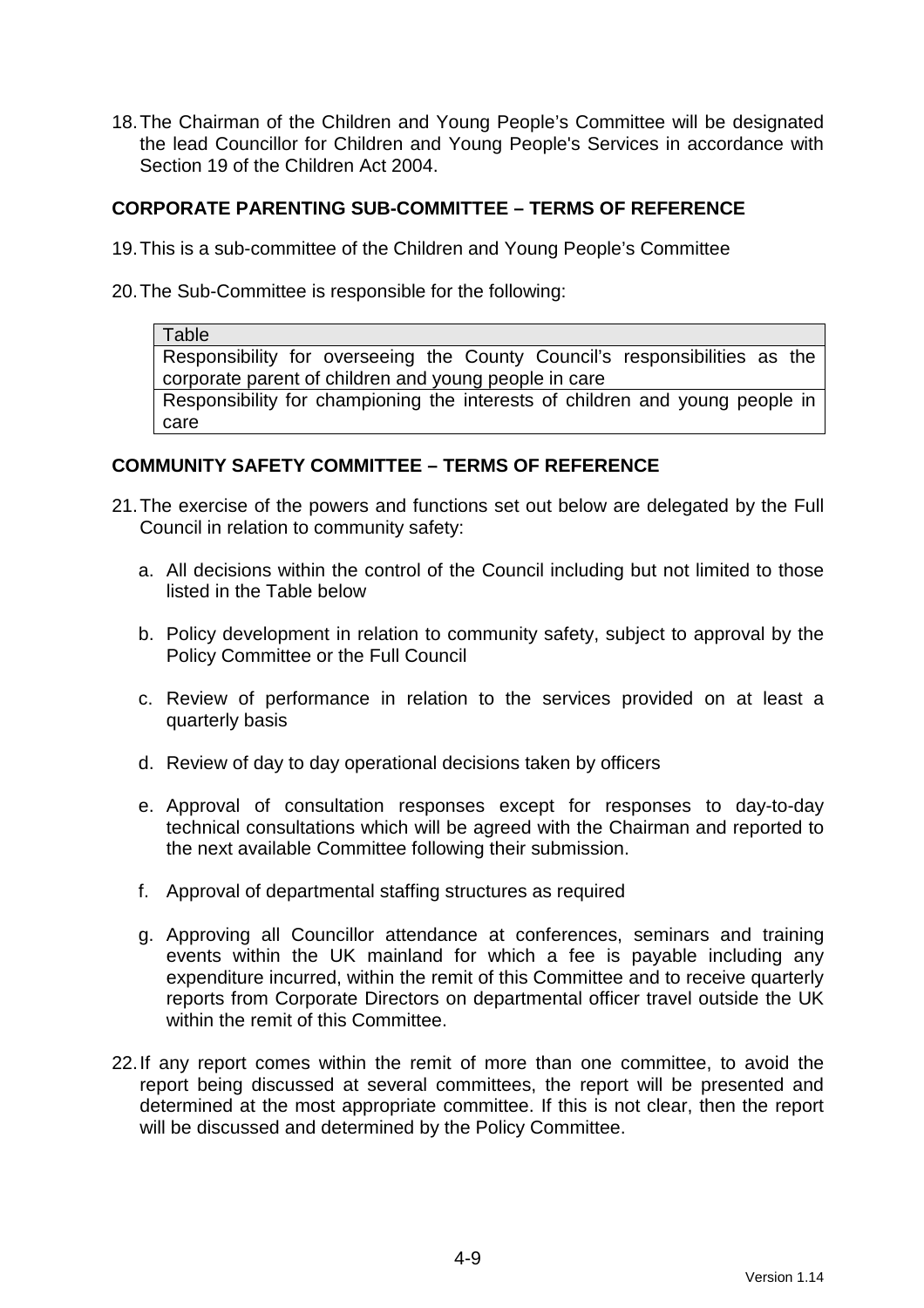- 23. As part of the detailed work programme the Committee will receive reports on the exercise of powers delegated to Officers.
- 24. The Committee will be responsible for its own projects but, where it considers it appropriate, projects will be considered by a cross-committee project steering group that will report back to the most appropriate Committee.

| Table                                                                                |
|--------------------------------------------------------------------------------------|
| Responsibility for the following statutory duties:-                                  |
| community safety                                                                     |
| • as a Food Authority                                                                |
| as a Weights and Measures Authority<br>$\bullet$                                     |
| as a Trading Standards Authority and in relation to consumer protection<br>$\bullet$ |
| and advice                                                                           |
| the Coroner's Service<br>$\bullet$                                                   |
| Responsibility for civil defence and emergency planning                              |
| Responsibility for the registration services for births, deaths and marriages        |
| Responsibility for the safety of sports grounds                                      |
| Responsibility for statutory crime and disorder and flood risk management            |

# **CULTURE COMMITTEE – TERMS OF REFERENCE**

scrutiny

- 25. The exercise of the powers and functions set out below are delegated by the Full Council in relation to culture:
	- a. All decisions within the control of the Council including but not limited to those listed in the Table below
	- b. Policy development in relation to culture, subject to approval by the Policy Committee or the Full Council
	- c. Review of performance in relation to the services provided on at least a quarterly basis
	- d. Review of day to day operational decisions taken by officers
	- e. Approval of consultation responses except for responses to day-to-day technical consultations which will be agreed with the Chairman and reported to the next available Committee following their submission.
	- f. Approval of departmental staffing structures as required
	- g. Approving all Councillor attendance at conferences, seminars and training events within the UK mainland for which a fee is payable including any expenditure incurred, within the remit of this Committee and to receive quarterly reports from Corporate Directors on departmental officer travel outside the UK within the remit of this Committee.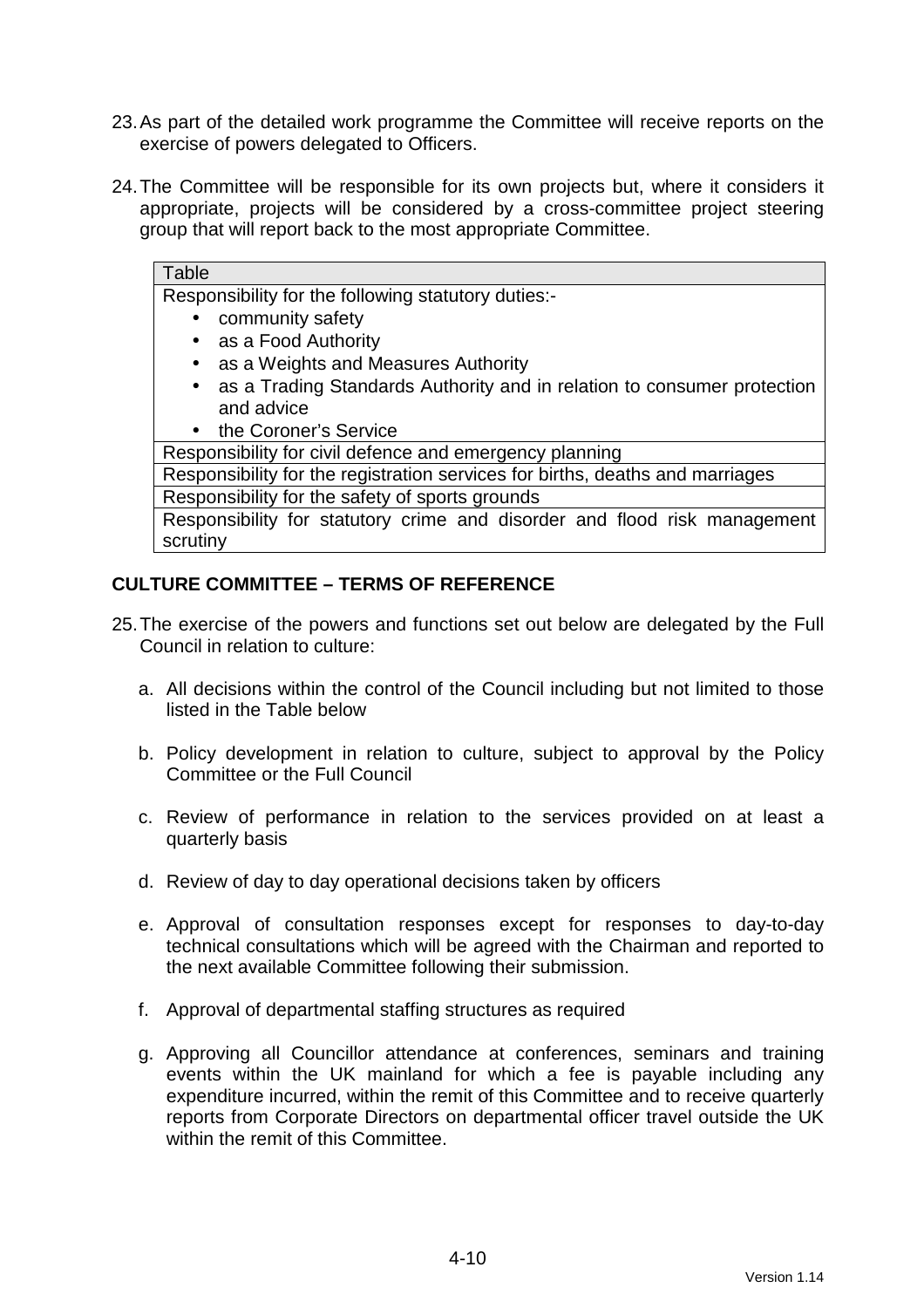- 26. If any report comes within the remit of more than one committee, to avoid the report being discussed at several committees, the report will be presented and determined at the most appropriate committee. If this is not clear, then the report will be discussed and determined by the Policy Committee.
- 27. As part of the detailed work programme the Committee will receive reports on the exercise of powers delegated to Officers.
- 28. The Committee will be responsible for its own projects but, where it considers it appropriate, projects will be considered by a cross-committee project steering group that will report back to the most appropriate Committee.

| Table                                                                        |
|------------------------------------------------------------------------------|
| Responsibility for libraries and archives                                    |
| Responsibility for adult learning                                            |
| Responsibility for strategic development of the arts                         |
| Responsibility for development of cultural and heritage activities           |
| Responsibility for support for sports development and sports facilities      |
| throughout the County                                                        |
| Responsibility for country parks, open spaces, common land and town or       |
| village greens, promoting public access to land except by highways means and |
| other countryside services                                                   |
| Responsibility for promotion and development of tourism in the County        |
| Responsibility for conservation and archaeology                              |

#### **ECONOMIC DEVELOPMENT COMMITTEE – TERMS OF REFERENCE**

- 29. The exercise of the powers and functions set out below are delegated by the Full Council in relation to economic development:
	- a. All decisions within the control of the Council including but not limited to those listed in the Table below
	- b. Policy development in relation to economic development, subject to approval by the Policy Committee or the Full Council
	- c. Review of performance in relation to the services provided on at least a quarterly basis
	- d. Review of day to day operational decisions taken by officers
	- e. Approval of consultation responses except for responses to day-to-day technical consultations which will be agreed with the Chairman and reported to the next available Committee following their submission.
	- f. Approval of departmental staffing structures as required
	- g. Approving all Councillor attendance at conferences, seminars and training events within the UK mainland for which a fee is payable including any expenditure incurred, within the remit of this Committee and to receive quarterly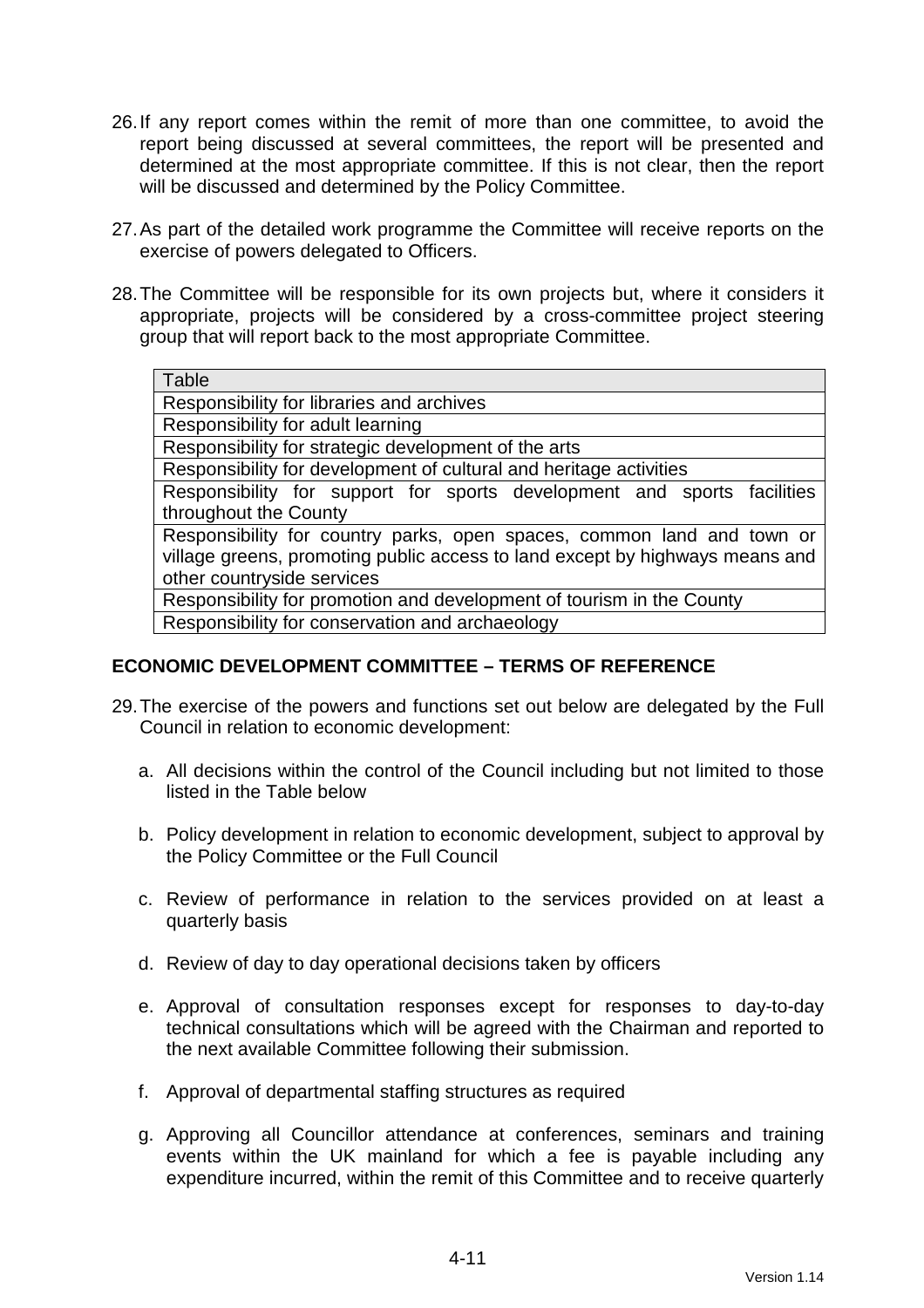reports from Corporate Directors on departmental officer travel outside the UK within the remit of this Committee.

- 30. If any report comes within the remit of more than one committee, to avoid the report being discussed at several committees, the report will be presented and determined at the most appropriate committee. If this is not clear, then the report will be discussed and determined by the Policy Committee.
- 31. As part of the detailed work programme the Committee will receive reports on the exercise of powers delegated to officers.
- 32. The Committee will be responsible for its own projects but, where it considers it appropriate, projects will be considered by a cross-committee project steering group that will report back to the most appropriate committee.

#### Table

Responsibility for promoting economic development, regeneration and associated activities

Responsibility for liaising with business clubs in the County

#### **ENVIRONMENT AND SUSTAINABILITY COMMITTEE – TERMS OF REFERENCE**

- 33. The exercise of the powers and functions set out below are delegated by the Full Council in relation to environment and sustainability:
	- a. All decisions within the control of the Council including but not limited to those listed in the Table below
	- b. Policy development in relation to environment and sustainability, subject to approval by the Policy Committee or the Full Council
	- c. Review of performance in relation to the services provided on at least a quarterly basis
	- d. Review of day to day operational decisions taken by officers
	- e. Approval of consultation responses except for responses to day-to-day technical consultations which will be agreed with the Chairman and reported to the next available Committee following their submission.
	- f. Approval of departmental staffing structures as required
	- g. Approving all Councillor attendance at conferences, seminars and training events within the UK mainland for which a fee is payable including any expenditure incurred, within the remit of this Committee and to receive quarterly reports from Corporate Directors on departmental officer travel outside the UK within the remit of this Committee.
- 34. If any report comes within the remit of more than one committee, to avoid the report being discussed at several committees, the report will be presented and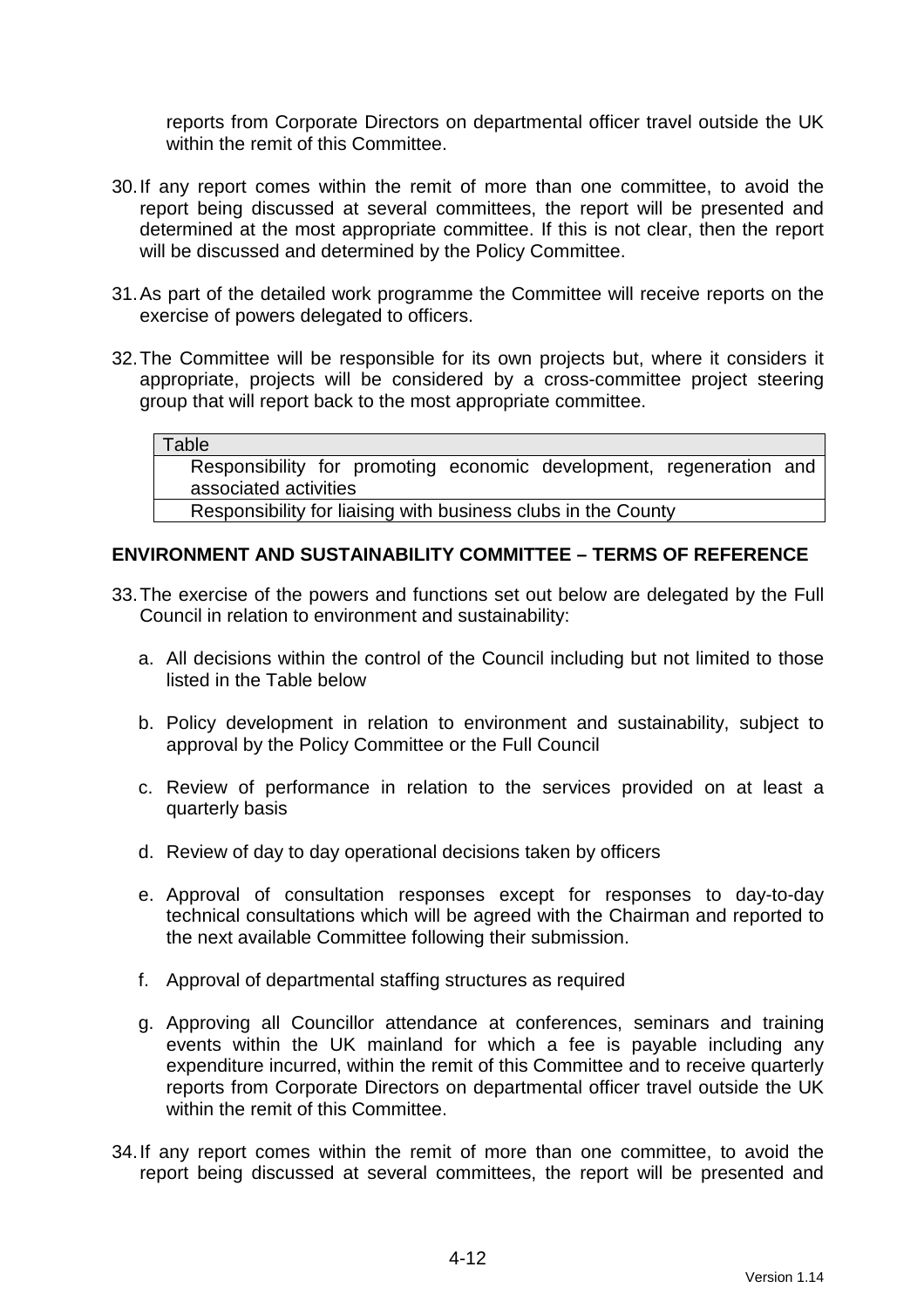determined at the most appropriate committee. If this is not clear, then the report will be discussed and determined by the Policy Committee.

- 35. As part of the detailed work programme the Committee will receive reports on the exercise of powers delegated to officers.
- 36. The Committee will be responsible for its own projects but, where it considers it appropriate, projects will be considered by a cross-committee project steering group that will report back to the most appropriate Committee.

#### **Table**

Responsibility for all matters relating to minerals and waste planning not falling within the delegation of any other committee.

Responsibility for all matters relating to Council's role as Waste Disposal Authority.

Responsibility for the Local Improvement Scheme

Responsibility for making observations on planning matters on which the County Council is consulted, in accordance with the agreed protocol

Responsibility for all matters relating to environmental awareness and sustainability

Responsibility for any matter relating to the control of pollution or the management of air quality

# **HEALTH AND WELLBEING BOARD – TERMS OF REFERENCE**

- 37. To prepare and publish a joint strategic needs assessment.
- 38. To prepare and publish a joint health and wellbeing strategy based on the needs identified in the joint strategic needs assessment and to oversee the implementation of the strategy.
- 39. Discretion to give Nottinghamshire County Council an opinion on whether the Council is discharging its statutory duty to have due regard to the joint strategic needs assessment and the health and wellbeing strategy.
- 40. To promote and encourage integrated working including joint commissioning in order to deliver cost effective services and appropriate choice. This includes providing assistance and advice and other support as appropriate, and joint working with services that impact on wider health determinants.
- 41. To discuss all issues considered to be relevant to the overall responsibilities of the Health and Wellbeing Board, and to perform any specific duties allocated by the Department of Health.

#### **HEALTH SCRUTINY COMMITTEE – TERMS OF REFERENCE**

42. Responsibility for scrutinising health matters in the County Council's area.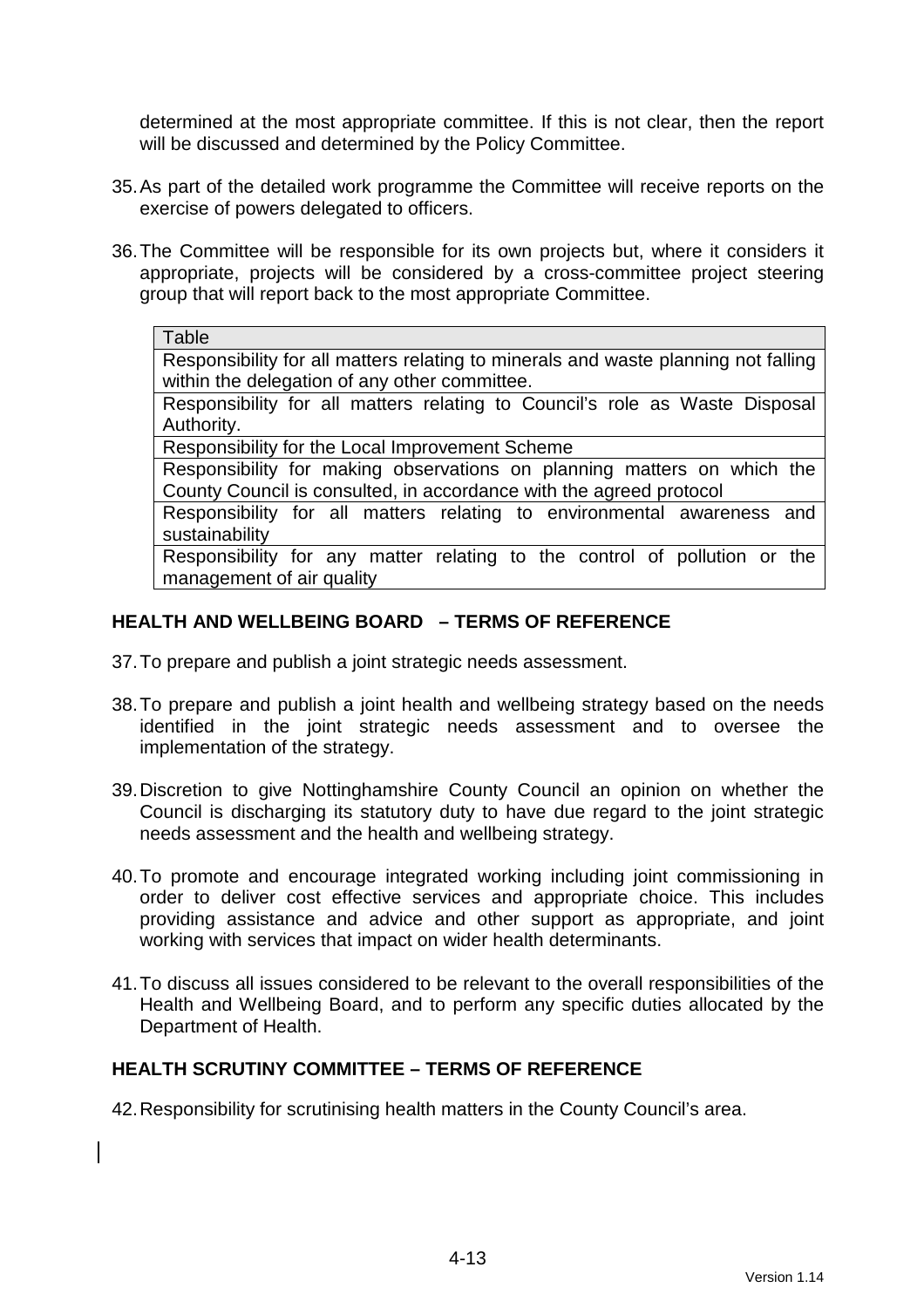#### **JOINT COMMITTEE FOR STRATEGIC PLANNING AND TRANSPORTATION – TERMS OF REFERENCE**

43. To advise the County Council and the City Council on strategic planning and transport matters taking account the best interests of the whole of Greater Nottingham.

### **JOINT CITY/COUNTY HEALTH SCRUTINY COMMITTEE – TERMS OF REFERENCE**

44. To scrutinise health matters which impact both on the areas covered by Nottingham City Council and Nottinghamshire County Council.

#### **LOCAL JOINT RESOLUTIONS COMMITTEE – TERMS OF REFERENCE**

- 45. The exercise of the powers and functions set out below are delegated by the Full Council:
	- a. Responsibility for considering any issues where agreement cannot be reached between management and the trade unions.

**NOTE:** The Committee will have no delegated authority; any recommendations will be referred either to the Personnel Committee or to the Full Council for approval. This Committee will meet only as and when required.

#### **LOCAL PENSION BOARD – TERMS OF REFERENCE**

- 46. The exercise of the powers and functions set out below are delegated by the Full Council to the Local Pension Board:
	- a. Responsibility for assisting the Nottinghamshire Pension Fund Committee and its sub-committees:
		- To secure compliance with all legislation relating to the governance and administration of the Local Government Pension Scheme in Nottinghamshire and the requirements imposed by the Pensions Regulator, and
		- To ensure the effective and efficient governance and administration of the Local Government Pension Scheme in Nottinghamshire
	- b. Authority to request information with regard to any aspect of the Council's function as Administering Authority of the Local Government Pension Scheme in Nottinghamshire, any such request to be reasonably complied with.
	- c. Authority to make recommendations to County Council or the relevant committee, any such recommendations being considered and a response made within a reasonable period of time.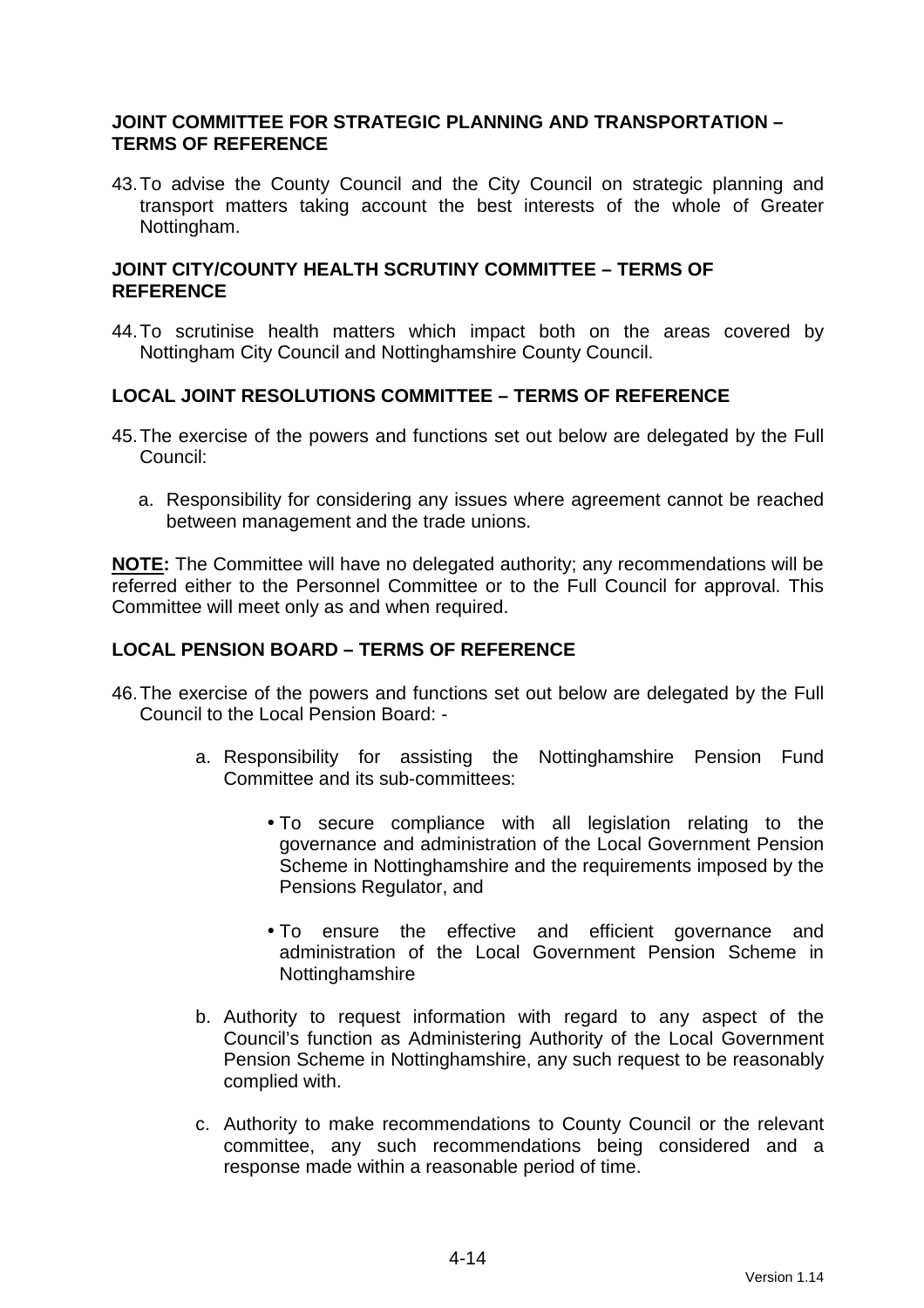d. Authority to escalate serious concerns [relating to potential fundamental breach of legislation or governance failure] to the relevant body.

# **PLANNING AND LICENSING COMMITTEE – TERMS OF REFERENCE**

- 47. The exercise of the powers and functions set out below are delegated by the Full Council:
	- a. Responsibility for the regulatory functions of the Council in relation to planning, monitoring, enforcement and licensing.
	- b. Responsibility for the regulatory functions of the Council in relation to public rights of way and cycle paths.
	- c. Responsibility for all licensing functions given to the Authority by law, except safety of sports grounds.
	- d. Receiving reports on the exercise of powers delegated to officers in relation to functions for which this Committee is responsible.
	- e. Approval for consultation responses relating to the Committee's functions except for responses to day-to-day technical consultations which will be agreed with the Chairman and reported to the next available Committee following their submission.
	- f. Approving all Councillor attendance at conferences, seminars and training events within the UK mainland for which a fee is payable including any expenditure incurred, within the remit of this Committee and to receive quarterly reports from Corporate Directors on departmental officer travel outside the UK within the remit of this Committee.

#### **PUBLIC HEALTH COMMITTEE – TERMS OF REFERENCE**

- 48. The exercise of the powers and functions set out below are delegated by the Full Council in relation to public health:
	- a. All decisions within the control of the Council including but not limited to those listed in the Table below
	- b. Policy development in relation to Public Health, subject to approval by the Policy Committee or the Full Council
	- c. Review of performance in relation to the services provided on at least a quarterly basis
	- d. Review of day to day operational decisions taken by officers
	- e. Approval of consultation responses except for responses to day-to-day technical consultations which will be agreed with the Chairman and reported to the next available Committee following their submission.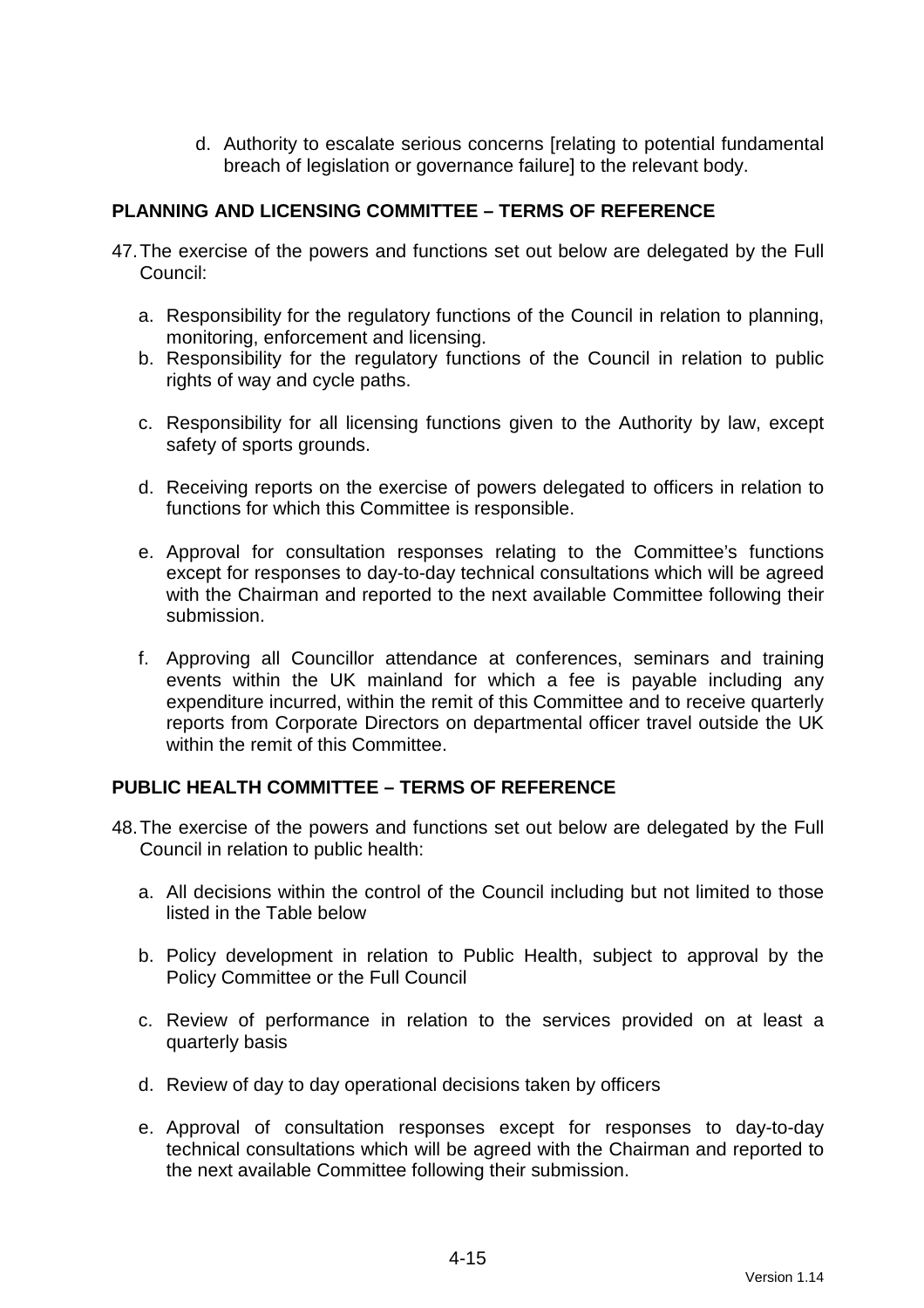- f. Approval of relevant staffing structures as required
- g. Approving all Councillor attendance at conferences, seminars and training events within the UK mainland for which a fee is payable including any expenditure incurred, within the remit of this Committee and to receive quarterly reports from Corporate Directors on departmental officer travel outside the UK within the remit of this Committee.
- 49. If any report comes within the remit of more than one committee, to avoid the report being discussed at several committees, the report will be presented and determined at the most appropriate committee. If this is not clear, then the report will be discussed and determined by the Policy Committee.
- 50. As part of the detailed work programme the Committee will receive reports on the exercise of powers delegated to officers.
- 51. The Committee will be responsible for its own projects but, where it considers it appropriate, projects will be considered by a cross-committee project steering group that will report back to the most appropriate committee.

#### **Table**

Responsibility for Public Health with the exception of functions reserved to the Health and Wellbeing Board

# **TRANSPORT AND HIGHWAYS COMMITTEE – TERMS OF REFERENCE**

- 52. The exercise of the powers and functions set out below are delegated by the Full Council in relation to transport and highways:
	- a. All decisions within the control of the Council including but not limited to those listed in the Table below
	- b. Policy development in relation to transport and highways, subject to approval by the Policy Committee or the Full Council
	- c. Review of performance in relation to the services provided on at least a quarterly basis
	- d. Review of day to day operational decisions taken by officers
	- e. Approval of consultation responses except for responses to day-to-day technical consultations which will be agreed with the Chairman and reported to the next available Committee following their submission.
	- f. Approval of departmental staffing structures as required
	- g. Approving all Councillor attendance at conferences, seminars and training events within the UK mainland for which a fee is payable including any expenditure incurred, within the remit of this Committee and to receive quarterly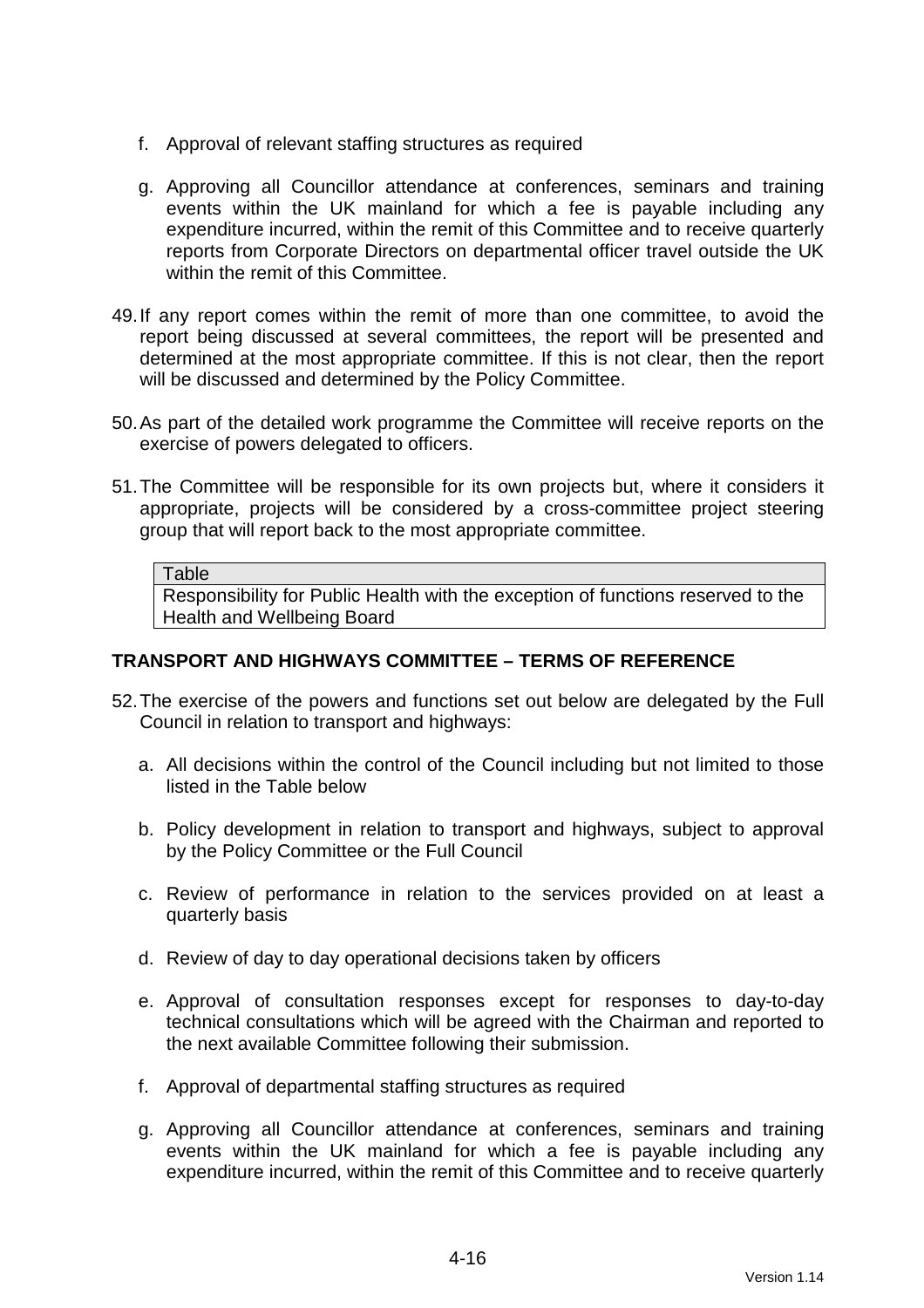reports from Corporate Directors on departmental officer travel outside the UK within the remit of this Committee.

- 53. If any report comes within the remit of more than one committee, to avoid the report being discussed at several committees, the report will be presented and determined at the most appropriate committee. If this is not clear, then the report will be discussed and determined by the Policy Committee.
- 54. As part of the detailed work programme the Committee will receive reports on the exercise of powers delegated to officers.
- 55. The Committee will be responsible for its own projects but, where it considers it appropriate, projects will be considered by a cross-committee project steering group that will report back to the most appropriate Committee.

#### **Table**

Responsibility for transport and highways (except those which are delegated to other committees) including:

- the planning, management and maintenance of highways including traffic management and residents' parking schemes
- the development of integrated transport systems
- road safety

Responsibility for making highways observations relating to planning applications, on which the County Council is consulted as required by the agreed protocol

Responsibility for the provision of passenger transport services, including bus and rail initiatives

Responsibility for the Council's highways internal trading organisations

#### **INTERNAL MANAGEMENT COMMITTEES**

#### **AUDIT COMMITTEE – TERMS OF REFERENCE**

- 56. The exercise of the powers and functions set out below are delegated by the Full Council:
	- a. Responsibility for advising Council on the adequacy of the Council's systems of internal control and overseeing the external auditor's annual audit of the accounts
	- b. Responsibility for maintaining an overview of the Council's Financial Regulations and anti-fraud and anti-corruption strategies

# **CONDUCT COMMITTEE - TERMS OF REFERENCE**

57. The exercise of the powers and functions set out below are delegated by the Full Council in relation to the Code of Conduct for Councillors and Co-opted Members:

Table Responsibility for considering complaints relating to alleged breaches of the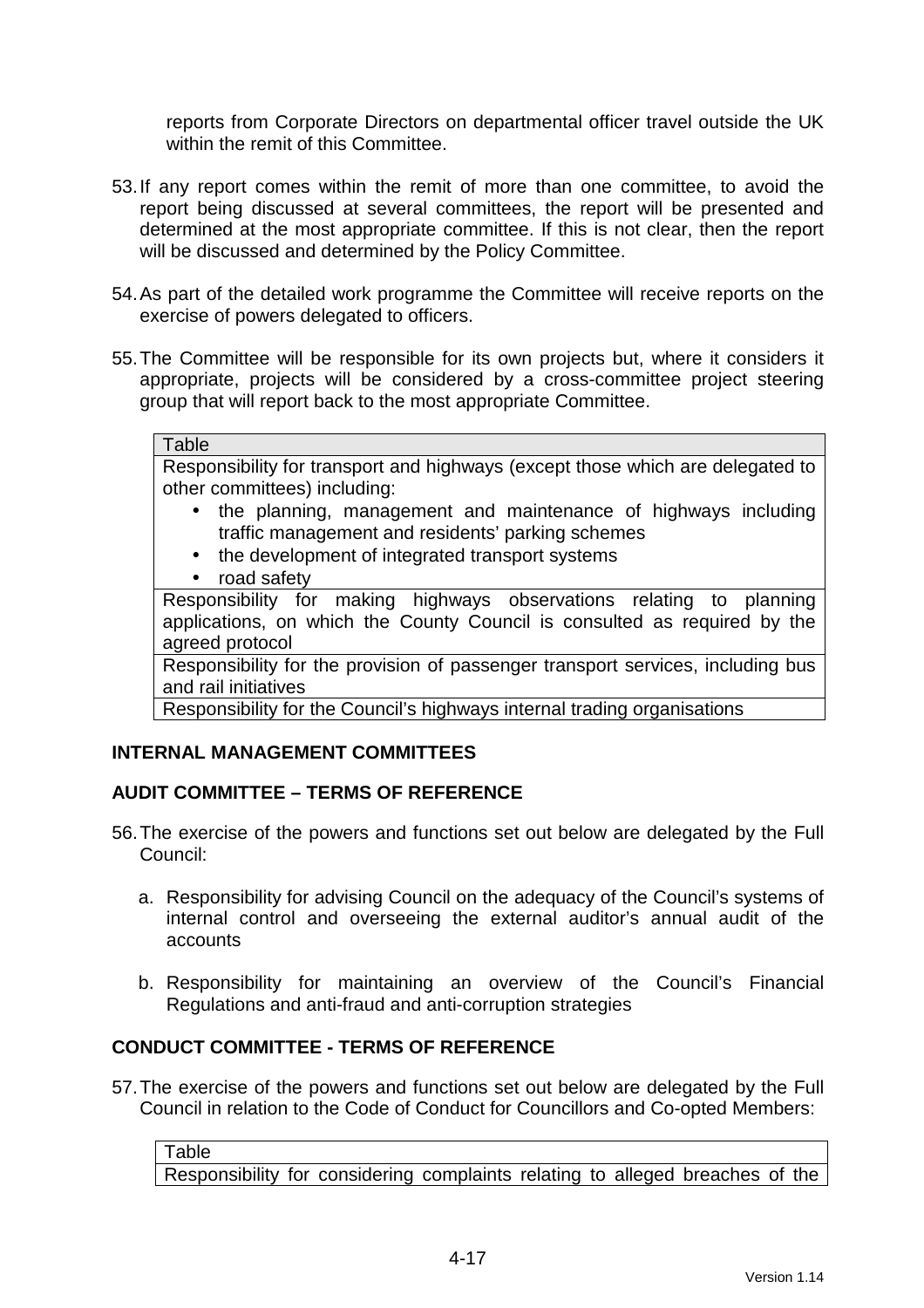Code of Conduct for Councillors and Co-Opted Members

## **FINANCE AND PROPERTY COMMITTEE – TERMS OF REFERENCE**

- 58. The exercise of the powers and functions set out below are delegated by the Full Council in relation to finance and property:
	- a. All decisions within the control of the Council including but not limited to those listed in the Table below
	- b. Policy development in relation to finance and property, subject to approval by the Policy Committee or the Full Council
	- c. Review of performance in relation to the services provided on at least a quarterly basis
	- d. Review of day to day operational decisions taken by officers
	- e. Approval of consultation responses except for responses to day-to-day technical consultations which will be agreed with the Chairman and reported to the next available Committee following their submission.
	- f. Approval of departmental staffing structures as required
	- g. Approving all Councillor attendance at conferences, seminars and training events within the UK mainland for which a fee is payable including any expenditure incurred, within the remit of this Committee and to receive quarterly reports from Corporate Directors on departmental officer travel outside the UK within the remit of this Committee.
- 59. If any report comes within the remit of more than one committee, to avoid the report being discussed at several committees, the report will be presented and determined at the most appropriate committee. If this is not clear, then the report will be discussed and determined by the Policy Committee.
- 60. As part of the detailed work programme the Committee will receive reports on the exercise of powers delegated to officers.
- 61. The Committee will be responsible for its own projects but, where it considers it appropriate, projects will be considered by a cross-committee project steering group that will report back to the most appropriate Committee.

#### **Table**

Responsibility for the financial management of the Authority including recommending to Council the financial strategy, annual revenue budget, annual capital budget, asset management plan and precept on billing authorities

Responsibility for the monitoring, reviewing and development of the financial framework of the Council including its audit, investments, budgeting and accounting functions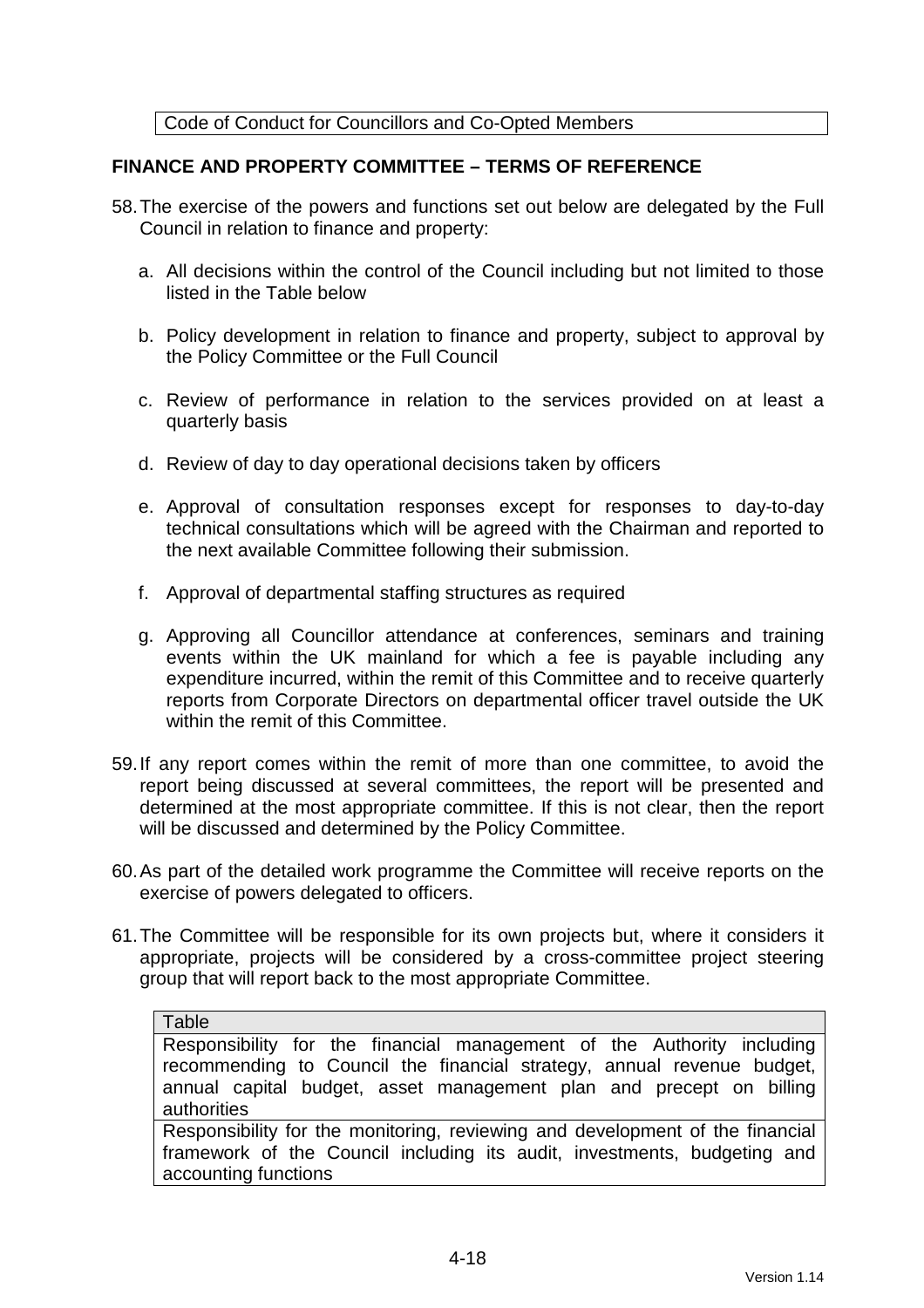**Table** 

Responsibility for corporate procurement

Responsibility for all property related functions including acquisitions and disposals

Responsibility for property design and construction and related consultancy services

Responsibility for the Council's information and communication technology (ICT) strategy

Responsibility for monitoring the Councillors' Divisional Fund

Responsibility for the Council's County Supplies internal trading organisation Reviewing and recommending Financial Regulations to the Council for adoption

## **NOTTINGHAMSHIRE PENSION FUND COMMITTEE – TERMS OF REFERENCE**

- 62. The exercise of the powers and functions set out below are delegated by the Full Council in relation to pensions:
	- a. All decisions within the control of the Council including but not limited to those listed in the Table below
	- b. Policy development in relation to pensions, subject to approval by the Policy Committee or the Full Council
	- c. Review of performance in relation to the services provided on at least a quarterly basis
	- d. Review of day to day operational decisions taken by officers
	- e. Approval of consultation responses except for responses to day-to-day technical consultations which will be agreed with the Chairman and reported to the next available Committee following their submission.
	- f. Approving all Councillor attendance at conferences, seminars and training events within the UK mainland for which a fee is payable including any expenditure incurred, within the remit of this Committee and to receive quarterly reports from Corporate Directors on departmental officer travel outside the UK within the remit of this Committee.
- 63. If any report comes within the remit of more than one committee, to avoid the report being discussed at several committees, the report will be presented and determined at the most appropriate committee. If this is not clear, then the report will be discussed and determined by the Policy Committee.
- 64. As part of the detailed work programme the Committee will receive reports on the exercise of powers delegated to officers.
- 65. The Committee will be responsible for its own projects but, where it considers it appropriate, projects will be considered by a cross-committee project steering group that will report back to the most appropriate Committee.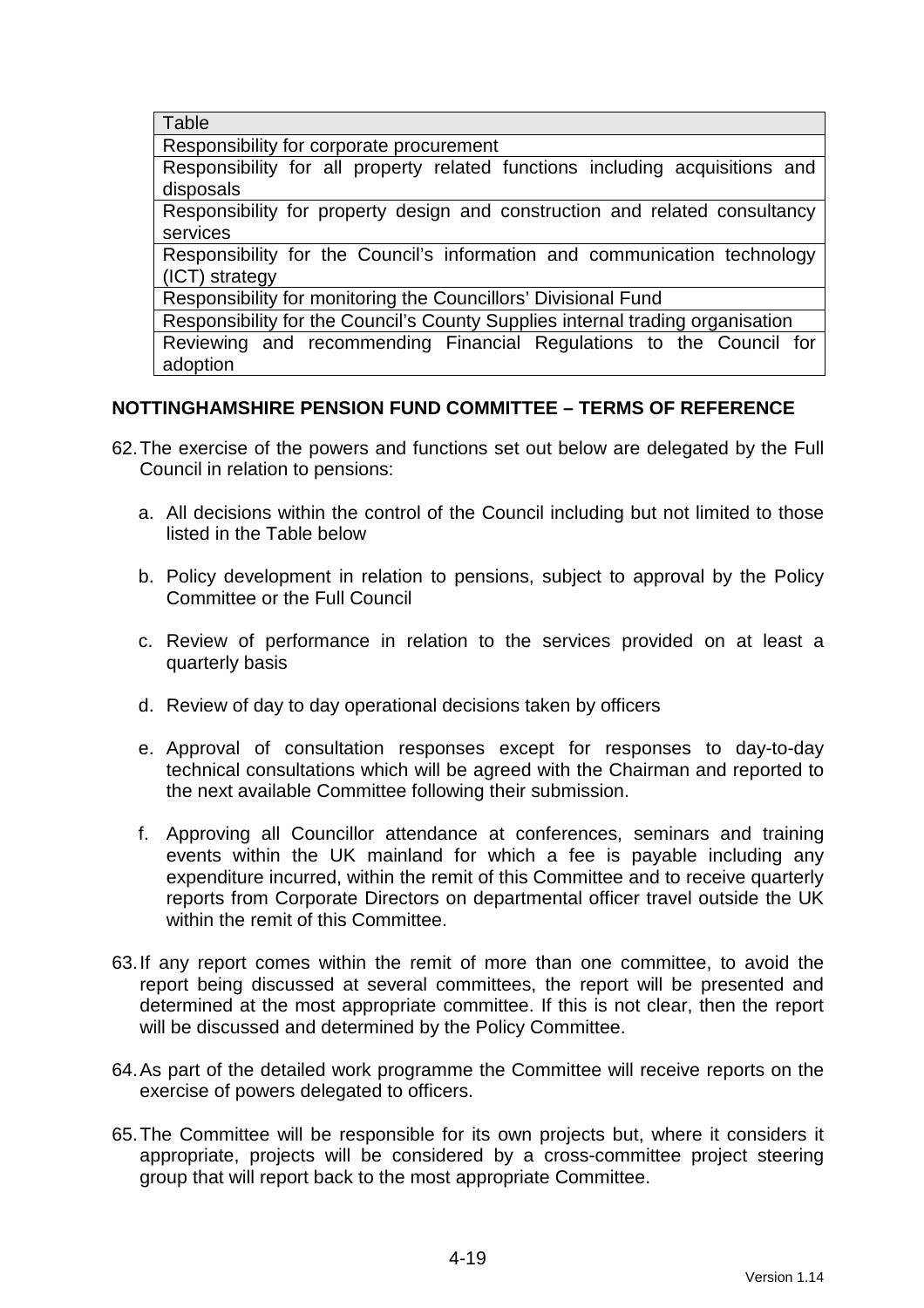**Table** 

Administering the Nottinghamshire Pension Fund, including investments by and management of pension funds

**NOTE:** The County Council administers this Pension Fund on behalf of Nottinghamshire County Council, Nottingham City Council, the District and Borough Councils and other admitted bodies in Nottinghamshire.

## **PENSIONS INVESTMENT SUB-COMMITTEE – TERMS OF REFERENCE**

66. This is a sub-committee of the Nottinghamshire Pension Fund Committee

67. The exercise of the powers and functions set out below are delegated:

a. Responsibility for investment performance management of the Fund Managers and making appropriate recommendations to the Nottinghamshire Pension Fund Committee.

## **PENSIONS SUB-COMMITTEE – TERMS OF REFERENCE**

68. This is a sub-committee of the Nottinghamshire Pension Fund Committee

69. The exercise of the powers and functions set out below are delegated:

a. Responsibility for making recommendations to the Nottinghamshire Pension Fund Committee on matters relating to the administration and investment of the Pensions Fund.

### **PERSONNEL COMMITTEE – TERMS OF REFERENCE**

- 70. The exercise of the powers and functions set out below are delegated by the Full Council in relation to personnel:
	- a. All decisions within the control of the Council including but not limited to those listed in the Table below
	- b. Policy development in relation to personnel, subject to approval by the Policy Committee or the Full Council
	- c. Review of performance in relation to the services provided on at least a quarterly basis
	- d. Review of day to day operational decisions taken by officers
	- e. Approval of consultation responses except for responses to day-to-day technical consultations which will be agreed with the Chairman and reported to the next available Committee following their submission.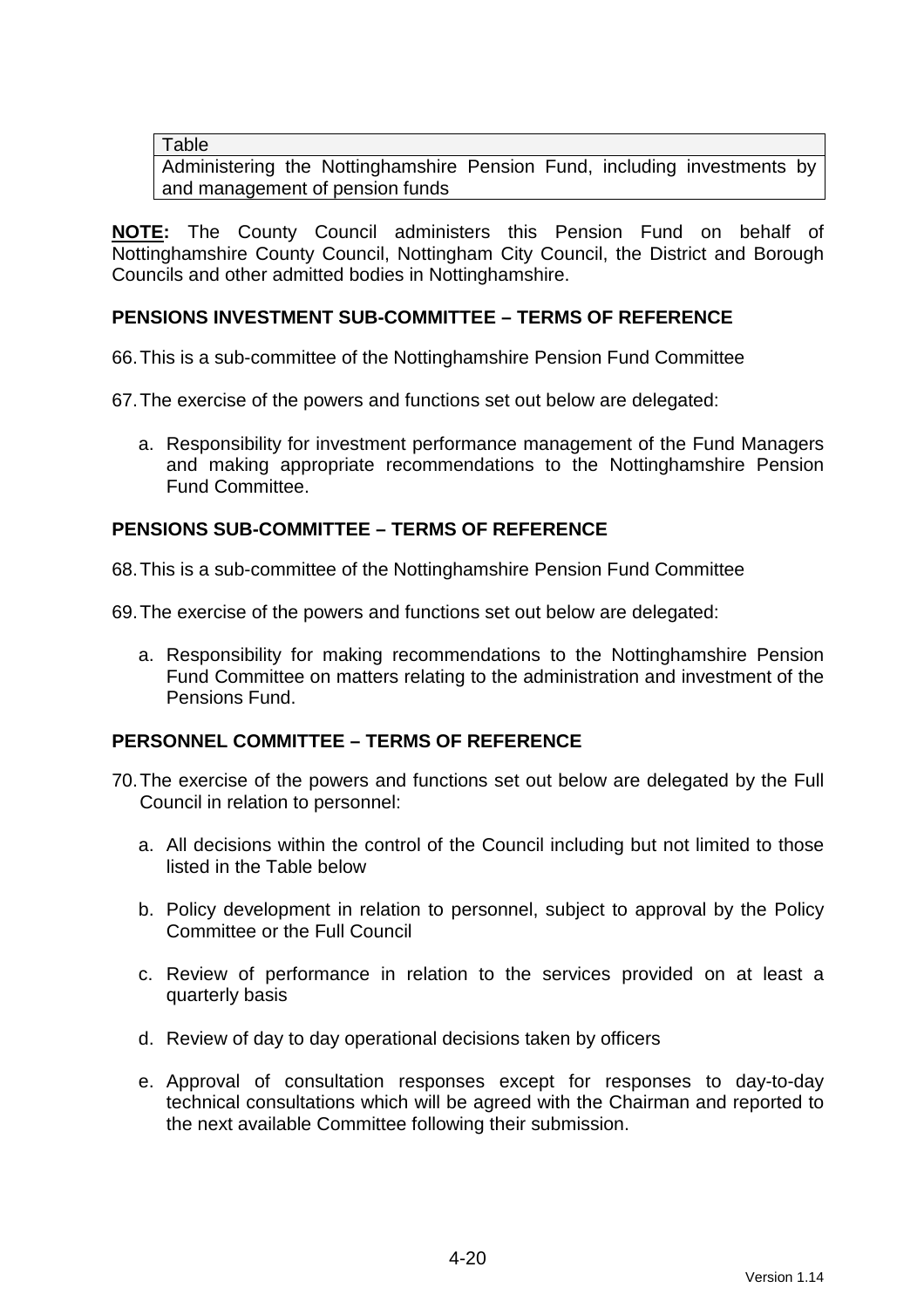- f. Approving all Councillor attendance at conferences, seminars and training events within the UK mainland for which a fee is payable including any expenditure incurred, within the remit of this Committee and to receive quarterly reports from Corporate Directors on departmental officer travel outside the UK within the remit of this Committee.
- 71. If any report comes within the remit of more than one committee, to avoid the report being discussed at several committees, the report will be presented and determined at the most appropriate committee. If this is not clear, then the report will be discussed and determined by the Policy Committee.
- 72. As part of the detailed work programme the Committee will receive reports on the exercise of powers delegated to officers.
- 73. The Committee will be responsible for its own projects but, where it considers it appropriate, projects will be considered by a cross-committee project steering group that will report back to the most appropriate Committee.

| Table                                                                          |  |  |  |  |
|--------------------------------------------------------------------------------|--|--|--|--|
| Responsibility for the pay, terms and conditions of service and training of    |  |  |  |  |
| employees except for approving the annual Senior Officer Pay Policy            |  |  |  |  |
| Statement which is reserved to the Full Council                                |  |  |  |  |
| Responsibility for employee relations including arrangements for consultation/ |  |  |  |  |
| negotiation with Trades Unions                                                 |  |  |  |  |
| Responsibility for health and safety related matters                           |  |  |  |  |
| Reviewing and recommending Staffing Regulations to the Council for adoption    |  |  |  |  |
| Reviewing annually the overall staffing structure of the Council               |  |  |  |  |
| Considering any matters relating to Trade Union recognition                    |  |  |  |  |
| Responsibility for the Council's catering and facilities management internal   |  |  |  |  |
| trading organisation                                                           |  |  |  |  |

## **APPEALS SUB-COMMITTEE – TERMS OF REFERENCE**

- 74. This is a sub-committee of the Personnel Committee
- 75. The exercise of the powers and functions set out below are delegated by the Full Council:
	- a. Responsibility for determining appeals and complaints by employees under the Council's disciplinary, grievance and harassment procedures and other employment related procedures (This does not include appeals relating to pay, grading or discretionary awards in respect of redundancy or early retirement)
	- b. Responsibility for appeals against decisions not to include providers, or to remove them from the Council's directory of providers for funded early years education

**NOTE:** Complaints Review Panels are not formal meetings of the County Council. The responsibilities of these Panels are contained in the Complaints Procedures.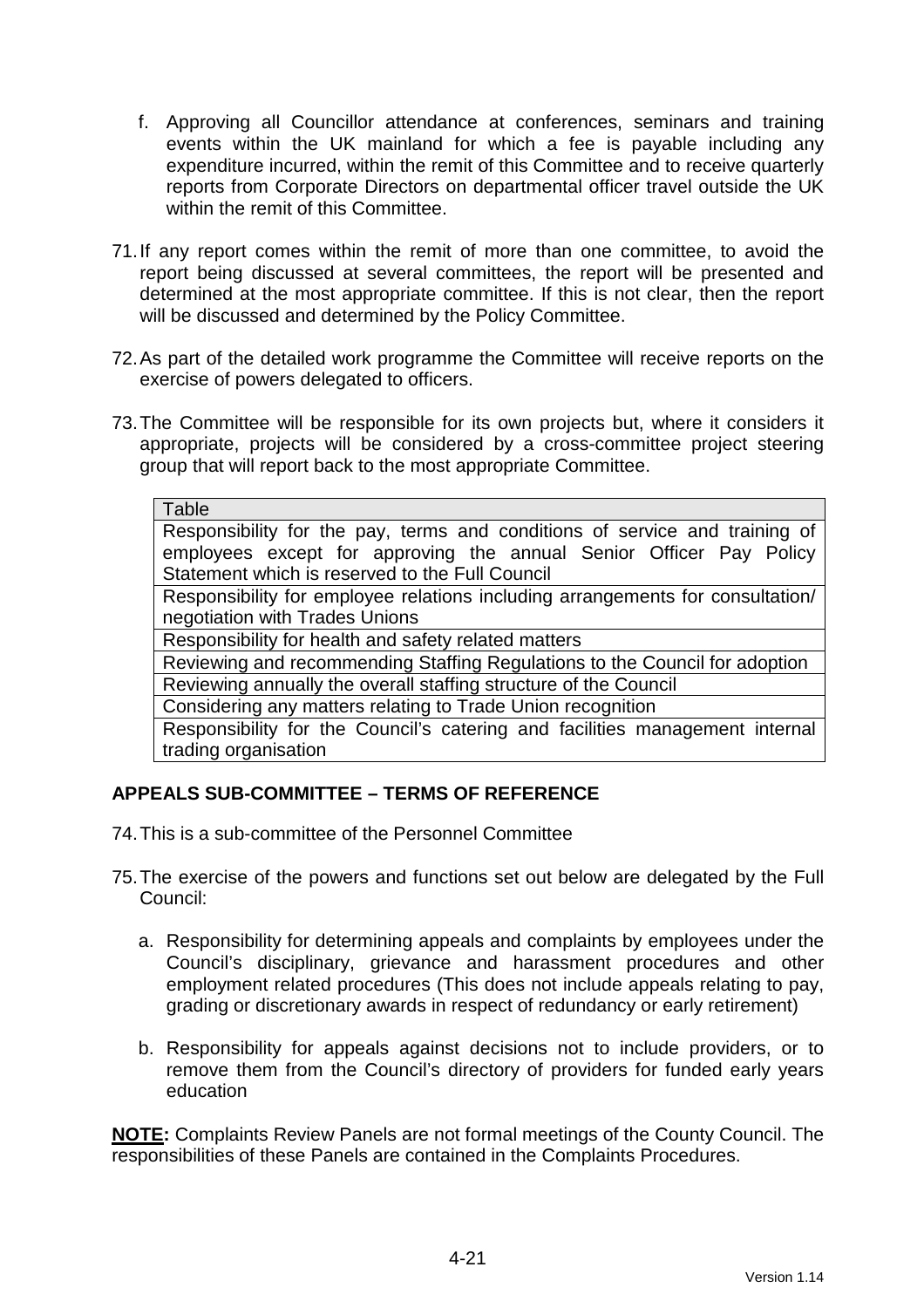## **SENIOR STAFFING SUB-COMMITTEE – TERMS OF REFERENCE**

- 76. This is a sub-committee of the Policy Committee.
- 77. The exercise of the powers and functions set out below are delegated by the Full Council to the Senior Staffing Sub-Committee:
	- a. Responsibility for the appointment and dismissal of, and taking disciplinary action against, senior employees as set out in the Employment Procedure Rules

#### **NOTE:-**

- The appropriate committee chairman for the post being considered will always be present as a member of the Sub-Committee. Where the issue being considered relates to the Council's Chief Executive or a Corporate Director the Sub-Committee will have a membership of nine; otherwise the Sub-Committee will have a membership of five.
- The Sub-Committee will be required to follow the Council's Recruitment and Selection Code of Practice.
- The procedures the Sub-Committee is required to follow are set out in the Council's Staffing Regulations.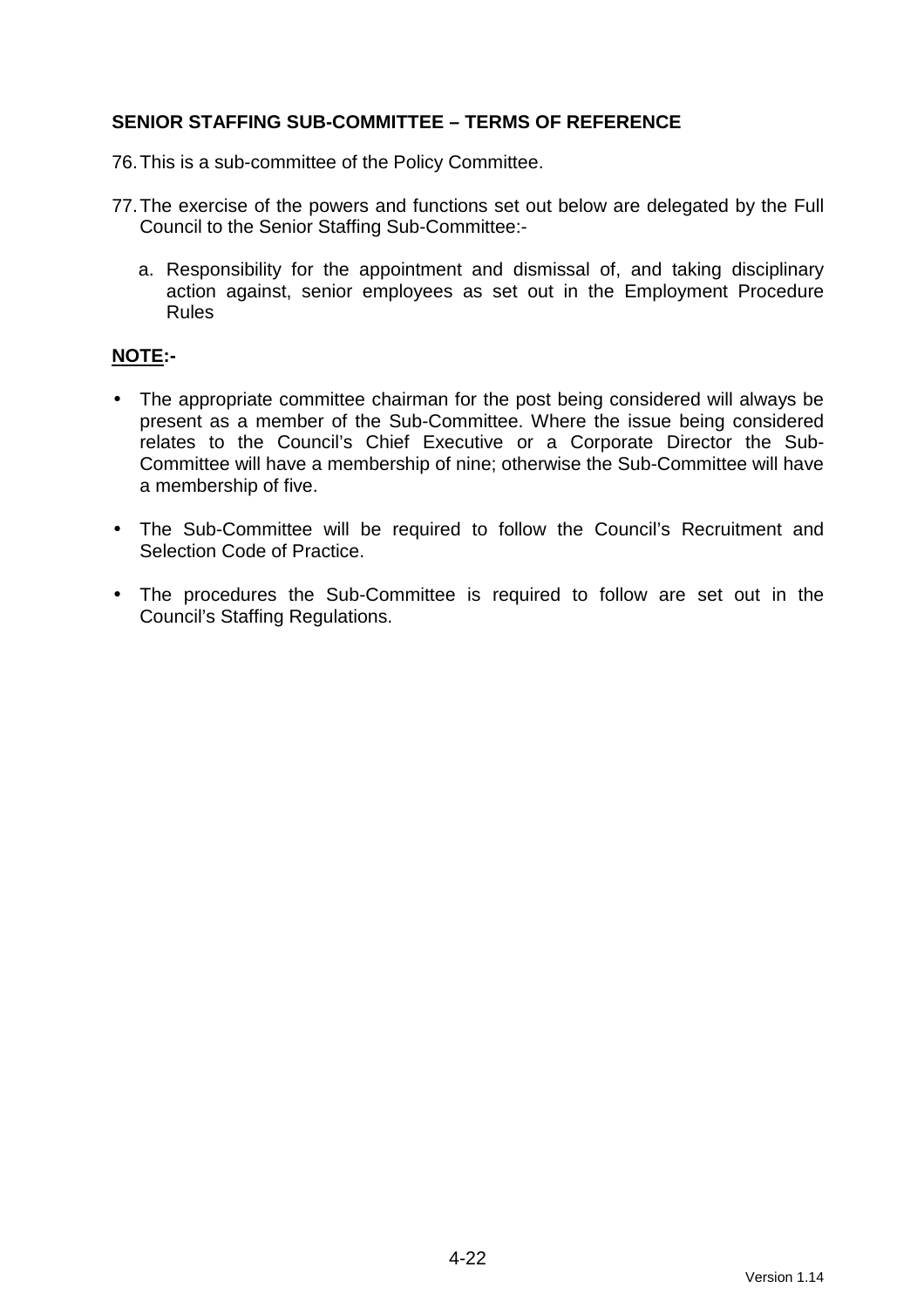## **PART B – SCHEME OF DELEGATION TO OFFICERS**

- 1. This Scheme sets out the delegated powers of officers of the County Council. For the purposes of the Scheme of Delegation the term 'Corporate Director' includes the Chief Executive.
- 2. Corporate Directors may delegate these powers to other officers and must ensure they appoint another officer to substitute in their absence.
- 3. Officers can only exercise delegated powers in accordance with approved policies and decisions made by committees or the Full Council.
- 4. All matters which are not day to day operational matters or contained in this Scheme of Delegation must be decided by the relevant committee. For urgent decisions see the Procedure for Urgent Decisions.
- 5. The chairman of the relevant committee may request an officer not to exercise their delegated power in any particular case and, if so, a report will be taken to the next available meeting of this committee for consideration.
- 6. Appointments of staff below Service Director level will be made by Officers. Any other appointment must be made by the Senior Staffing Sub-Committee.
- 7. Corporate Directors may not add to the establishment of their departments except in accordance with Employment Procedure Regulations, or any other specific committee approval.
- 8. Corporate Directors will agree with their respective chairman and vice-chairman the nature and level of information they require regarding the exercise of officers' delegated powers.
- 9. Corporate Directors must ensure that adequate arrangements are in place to brief and consult committee chairmen (or vice-chairmen in their absence) within their service areas as agreed with these chairmen.
- 10. Corporate Directors will exercise their delegated powers in accordance with any requirements of the Chief Executive.
- 11. Corporate Directors must ensure that their department maintains a list of specific delegations to officers, which must be available for public inspection at all times.
- 12. Corporate Directors have authority to exercise the powers of the County Council in the event of an emergency or disaster, including making or approving any arrangements for the protection of persons or property, and will report back to the next appropriate committee or meeting Council in the event that this authority is exercised.
- 13. Corporate Directors have authority to decide whether or not to commence or defend proceedings within their areas of responsibility. This includes decisions on settlements which must be made in consultation with the Group Manager, Legal, Democratic and Complaints and the Chief Finance Officer. Policy Committee will receive regular reports on settlements. This is not the same as authorising the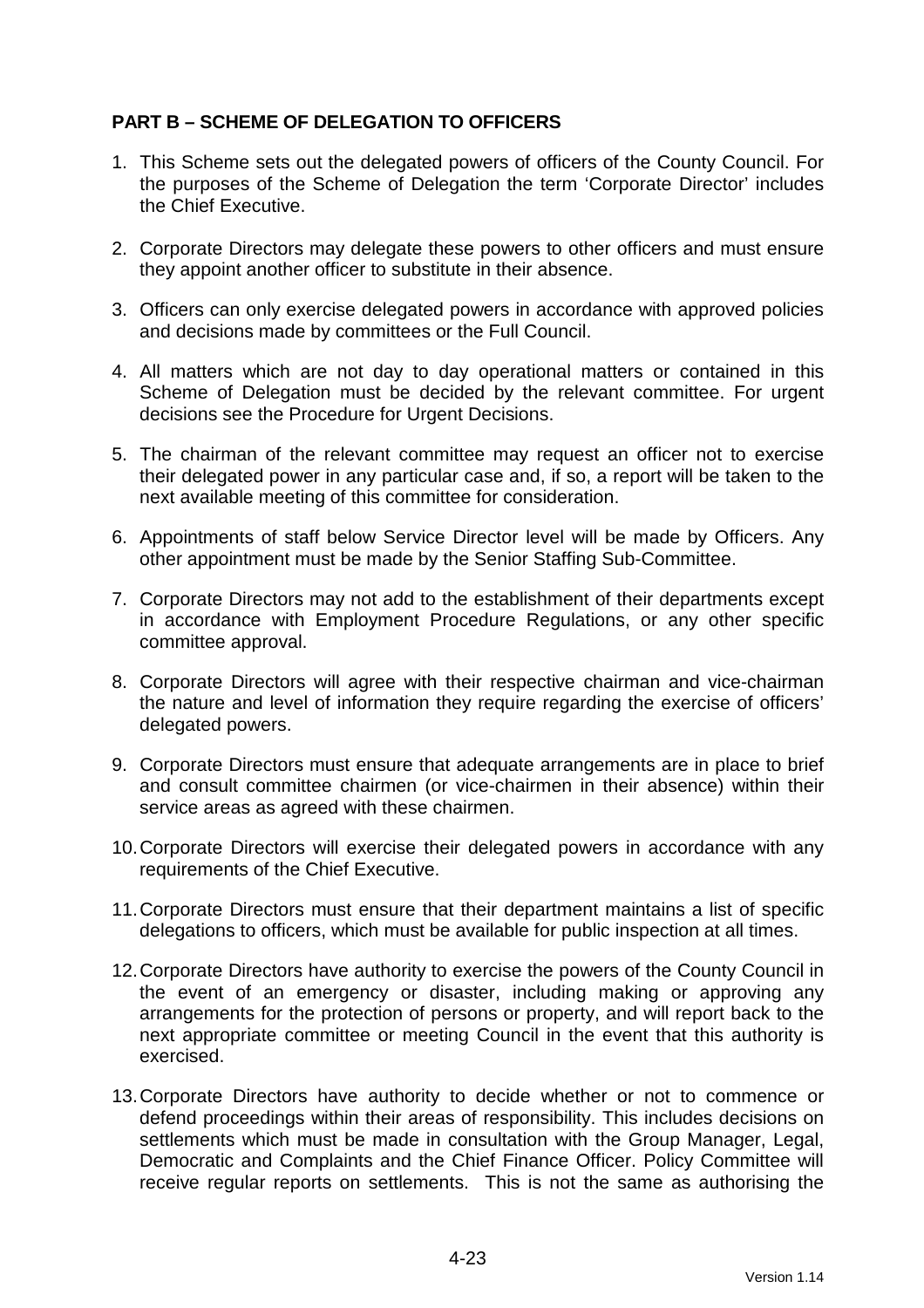formal commencement or defence of, or participation in, any legal proceedings, including appearing in proceedings and signing documents necessary to any legal procedure. The Corporate Director Resources is responsible for this (see paragraph 21b below).

- 14. Corporate Directors have authority to settle ombudsman complaints and to determine payments under the Payments for Maladministration Policy. Policy Committee will receive regular reports on the operation of the Policy and payments.
- 15. Corporate Directors have authority to determine ex-gratia claims of up to £1,000 in respect of employees or volunteers carrying out their duties who suffer damage to personal belongings. Personnel Committee will receive regular reports.
- 16. The Chief Executive, the Corporate Director Resources, the Group Manager Legal, Democratic and Complaints and Team Managers Legal Services and Senior Solicitors have authority to certify the fixing of the Common Seal of the Council to a document where this is required in order to give effect to a decision.

## **CHIEF EXECUTIVE**

- 17. The exercise of the responsibilities set out below are delegated by the County Council:
	- a. Taking all operational decisions necessary to secure the provision of services and/or the discharge of statutory functions, including the power to enter into contracts, in accordance with approved policies and Financial Regulations across the Authority.
	- b. Making any decision normally reserved to committee or another officer in accordance with the Urgency Procedure Rules.
	- c. Taking decisions whether to grant dispensations to Councillors and co-opted members from requirements relating to interests and their participation in meetings.
	- d. Taking any decision on any matter not reserved to another officer by law.
	- e. Holding to account Corporate Directors for the performance of their departments.

#### **CORPORATE DIRECTOR ADULT SOCIAL CARE, HEALTH AND PUBLIC PROTECTION**

- 18. The exercise of the responsibilities set out below are delegated by the County Council:
	- a. Taking all operational decisions necessary to secure the provision of services and/or the discharge of statutory functions, including the power to enter into contracts, in accordance with approved policies and Financial Regulations in relation to the following areas: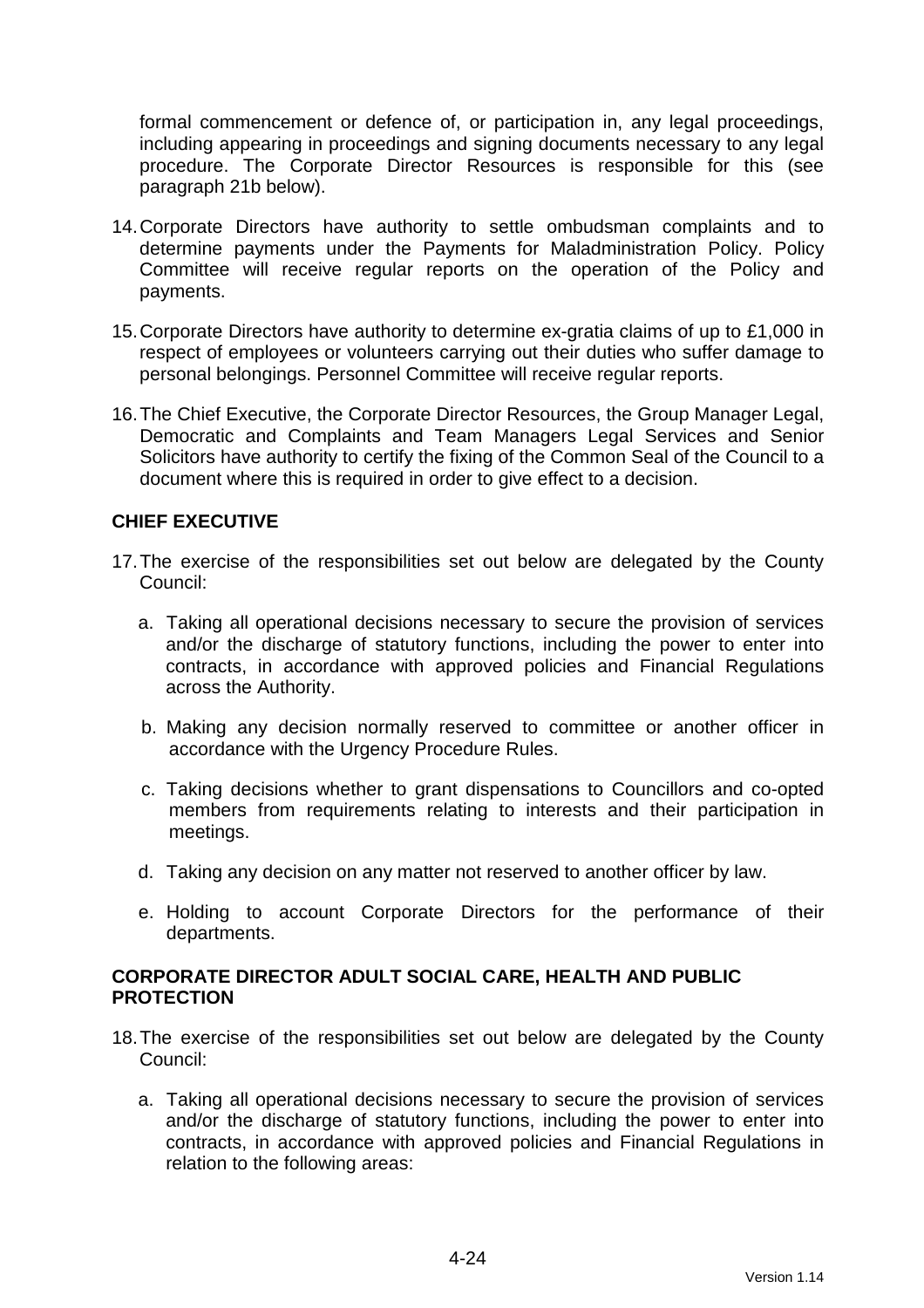Adult social care including:

- Safeguarding
- Mental health
- Disability
- Older people
- Residential services
- Day services

Public protection including:

- Trading Standards
- Emergency management
- Registration services
- Community Safety

Public Health

- b. Holding officers to account for the performance of their service areas
- c. Approving departmental officer travel outside the UK and providing a quarterly report to the relevant Committees on approvals.

## **CORPORATE DIRECTOR CHILDREN, FAMILIES AND CULTURAL SERVICES**

- 19. To be the designated Director of Children Services in accordance with Section 19 of the Children's Act 2004.
- 20. The exercise of the responsibilities set out below are delegated by the County Council:
	- a. Taking all operational decisions necessary to secure the provision of service and/or the discharge of statutory functions, including the power to enter into contracts, in accordance with approved policies and Financial Regulations in relation to the following areas:
		- Education
		- Special educational needs and disability
		- Safeguarding
		- Children's social care
		- Youth services
		- Libraries
		- Country parks
		- Sport and Arts
		- Early Years
	- b. Holding officers to account for the performance of their service areas.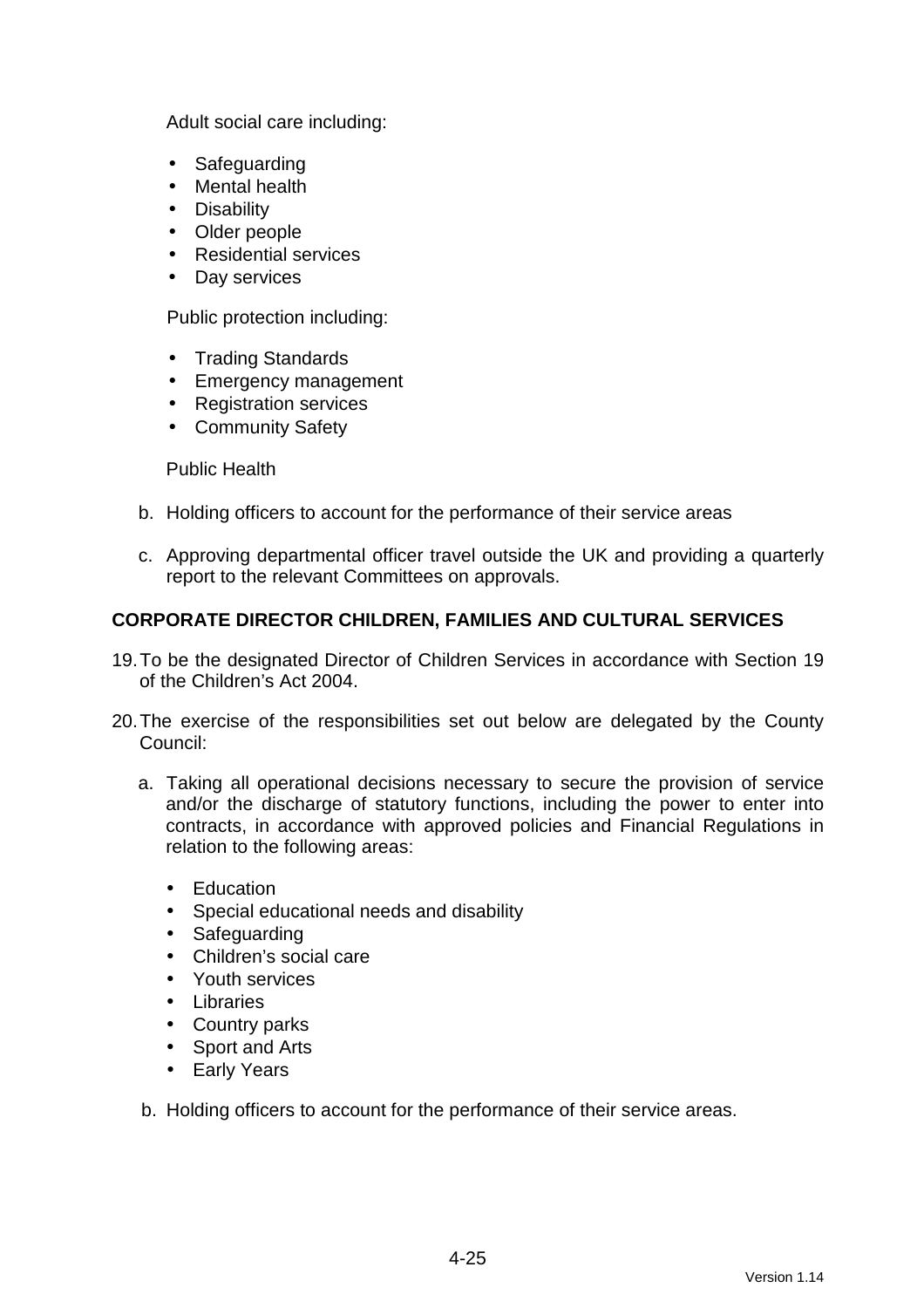- c. Approving school governor appointments for which the Council has responsibility and reporting these decisions quarterly to the Children and Young People's Committee.
- d. Approving departmental officer travel outside the UK and providing a quarterly report to the relevant Committees on approvals.

## **CORPORATE DIRECTOR PLACE**

- 21. The exercise of the responsibilities set out below are delegated by the County Council:
	- a. Taking all operational decisions necessary to secure the provision of service and/or the discharge of statutory functions, including the power to enter into contracts, in accordance with approved policies and Financial Regulations in relation to the following areas:
		- Waste Disposal
		- Transport
		- Highways
		- Property
		- Catering and Facilities Management
		- Planning
		- Economic Development
		- Grant aid administration
		- Community Engagement
		- Conservation
	- b. Holding officers to account for the performance of their service areas.
	- c. Approving departmental officer travel outside the UK and providing a quarterly report to the relevant Committees on approvals.

## **CORPORATE DIRECTOR RESOURCES**

- 22. The exercise of the responsibilities set out below are delegated by the County Council:
	- a. Taking all operational decisions necessary to secure the provision of service and/or the discharge of statutory functions, including the power to enter into contracts, in accordance with approved policies and Financial Regulations in relation to the following areas:
		- Corporate performance
		- Legal, Democratic and Complaints
		- Policy development
		- Localism
		- Equalities
		- Communications and Marketing
		- Finance, Procurement and Improvement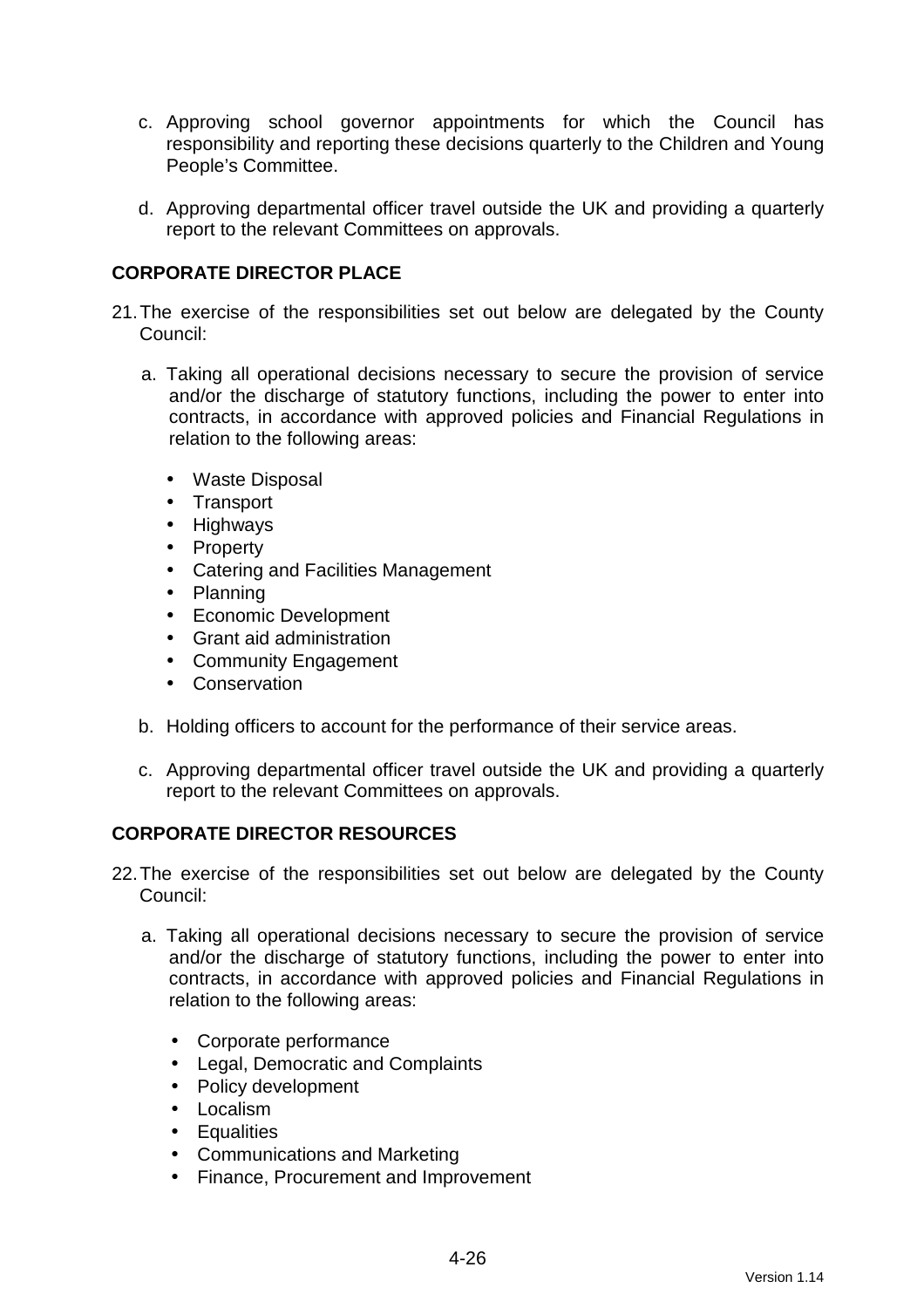- Information and Communications Technology (ICT)
- Human Resources and Customer Services
- b. Authorising the commencement or defence of, or participation in, any legal proceedings, including appearing in proceedings and signing documents necessary to any legal procedure, and authorising other officers to do so on behalf of the County Council. This is not the same as deciding whether to commence or defend proceedings and making decisions on settlements. The relevant Corporate Director is responsible for this (see paragraph 13 above).
- c. Holding officers to account for the performance of their service areas.
- d. Taking all operational decisions necessary relating to the level and nature of support services for County Councillors, including IT.
- e. Approving departmental officer travel outside the UK and providing a quarterly report to the relevant Committees on approvals.

## **STATUTORY OFFICERS**

23. There is a legal requirement to allocate some specific responsibilities to officers and the Council has designated the following posts:

| Chief Executive                     |  |         |  | Head of Paid Service & Proper Officer      |
|-------------------------------------|--|---------|--|--------------------------------------------|
| <b>Corporate Director Resources</b> |  |         |  | <b>Monitoring Officer</b>                  |
| Service Director                    |  | Finance |  | and   Chief Finance Officer (also known as |
| l Procurement                       |  |         |  | Section 151 Officer)                       |

#### **HEAD OF PAID SERVICE**

- 24. Responsibility for reporting to the Full Council on the manner in which the discharge of the Council's functions is co-ordinated, the number and grade of officers required for the discharge of functions and the organisation of officers.
- 25. Responsibility for considering applications from officers for exemption from political restriction in respect of the post held by that officer.

**NOTE:** The Head of Paid Service may not be the Monitoring Officer but may hold the post of Chief Finance Officer if a qualified accountant.

#### **PROPER OFFICER**

26. Responsibility for acting as the Proper Officer as set out in Section 270(3) of the Local Government Act 1972 in connection with committees.

#### **MONITORING OFFICER**

27. Responsibility for maintaining the Constitution, ensuring it is available for inspection and making minor changes as a result of any restructuring.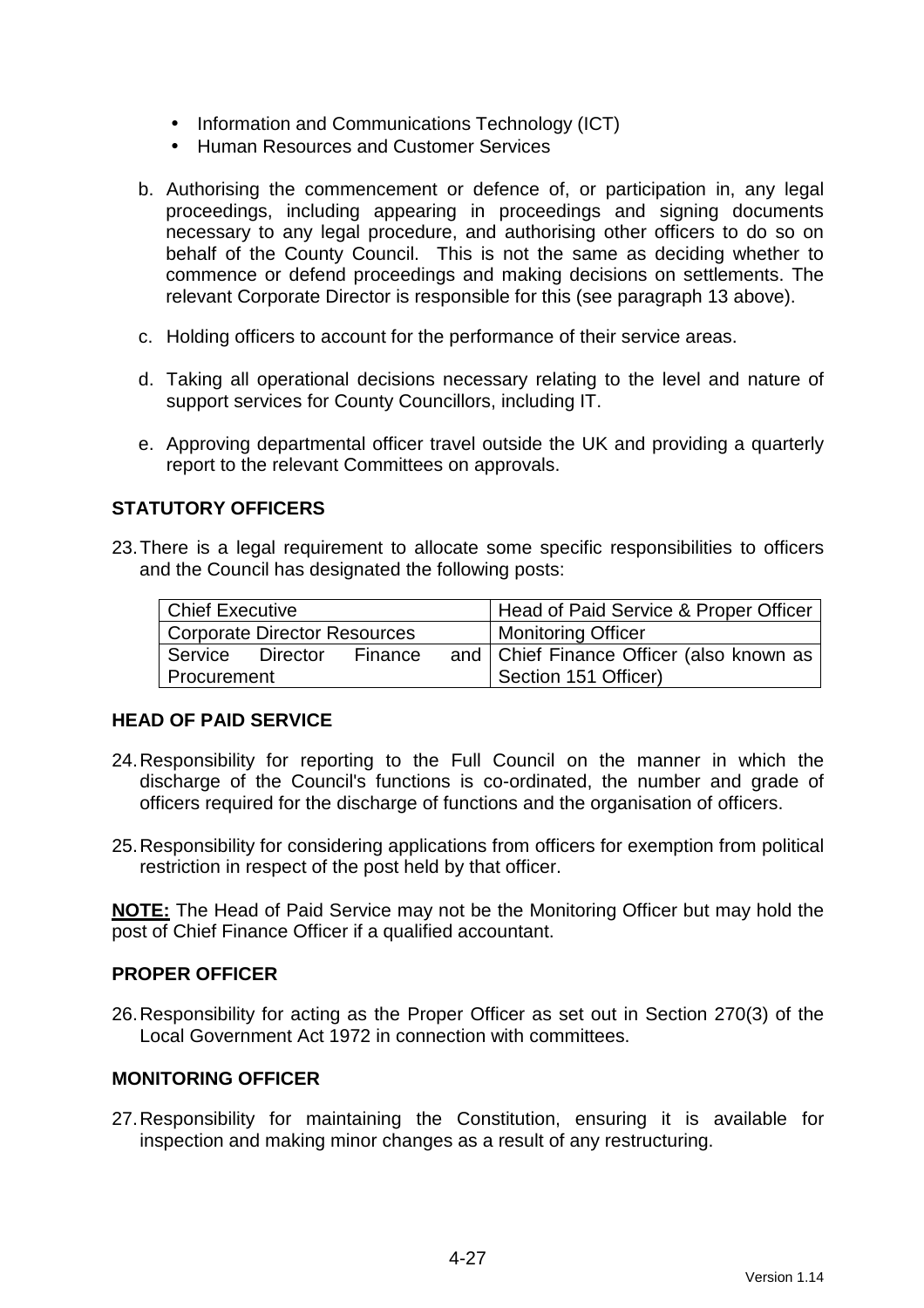- 28. Responsibility for ensuring the lawfulness and fairness of decision making; this includes authority, after consulting with the Head of Paid Service and Chief Finance Officer, to report to the Full Council if they consider that any proposal, decision or omission would give rise to unlawfulness or maladministration.
- 29. Responsibility for contributing to the promotion and maintenance of high standards of conduct.

**NOTE:** The Monitoring Officer cannot be the Chief Finance Officer or the Head of Paid Service.

#### **CHIEF FINANCE OFFICER**

- 30. Responsibility for ensuring the lawfulness and financial prudence of decision making; this includes authority, after consulting with the Head of Paid Service and Monitoring Officer, to report to the Full Council if they consider that any proposal, decision or omission would give rise to unlawful expenditure, or is unlawful and is likely to cause a loss or deficiency or if the Council is about to enter an item of account unlawfully.
- 31. Responsibility for the administration of the financial affairs of the Council.
- 32. Responsibility for providing advice on the scope of powers and authority to take decisions, maladministration, financial impropriety and probity.
- 33. Responsibility for providing financial information to the media, members of the public and the community.

**NOTE:** The Chief Finance Officer cannot be the Monitoring Officer but may hold the post of Head of Paid Service.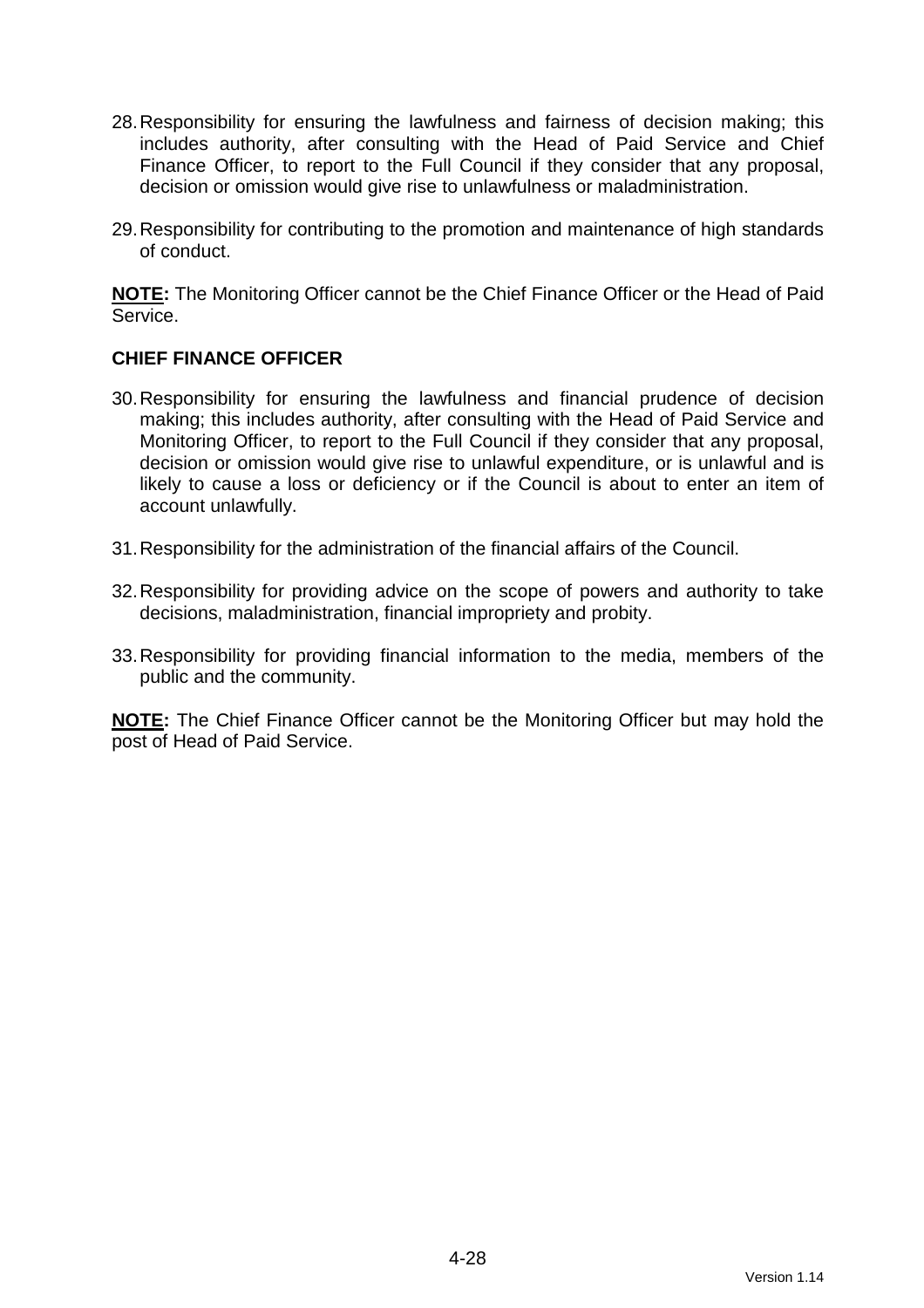**PART FIVE** 

**DEMOCRACY** 

**PROCEDURES**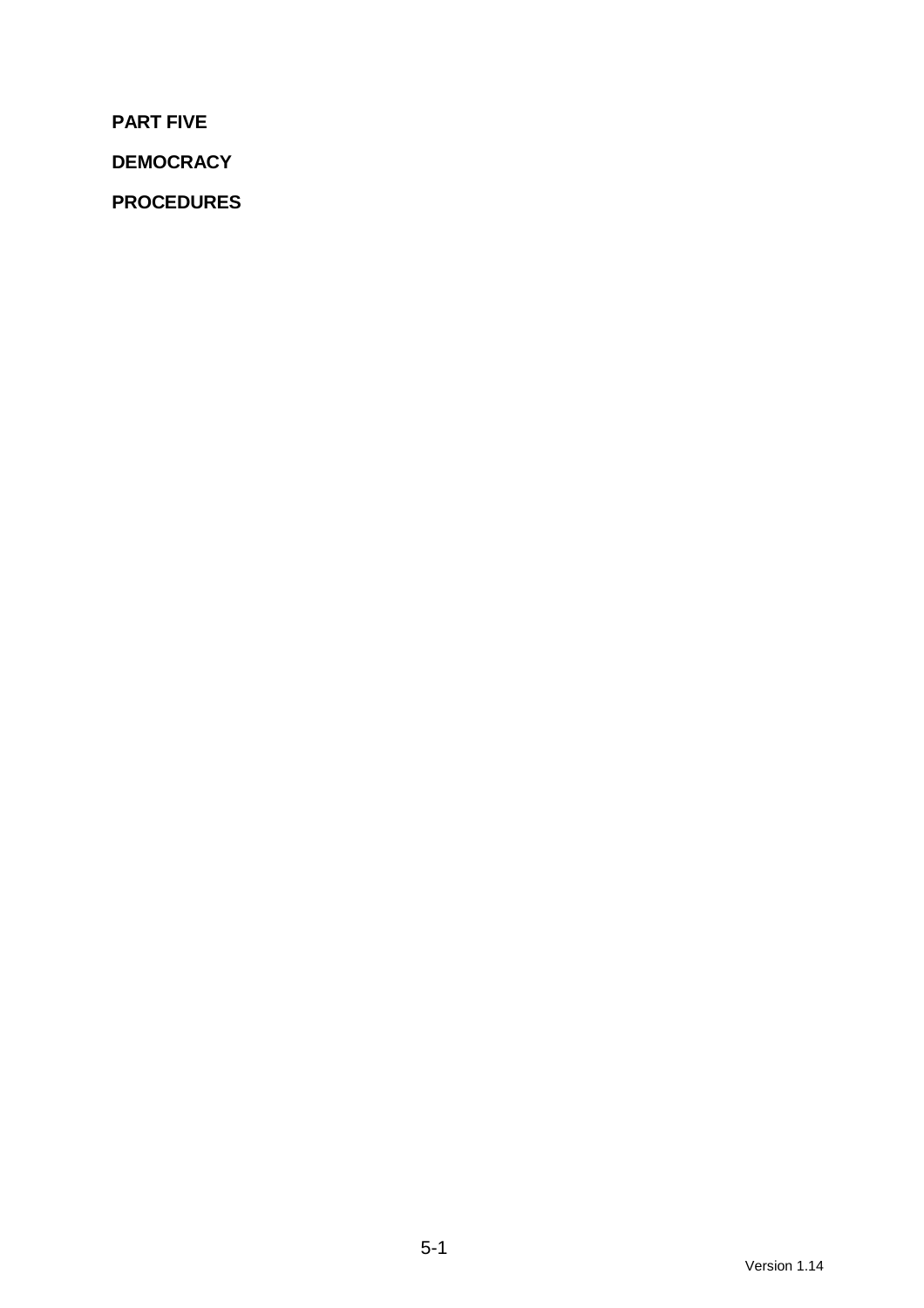## **PART A – PROCEDURE RULES FOR MEETINGS OF THE FULL COUNCIL**

#### **INTRODUCTION**

- 1. These rules are designed to ensure meetings of the Full Council run smoothly and are conducted properly.
- 2. So far as the law allows, any of these rules may be suspended at any meeting of the Full Council, either for the whole meeting or for a particular item on the agenda. In order to achieve this, a motion must be moved and seconded and a vote carried.
- 3. If any issues arise at a meeting in relation to interpretation of the procedure rules, the Chairman's decision will be final.
- 4. For the annual budget meeting some procedure rules will be suspended and alternative rules applied. See paragraph 85 below.

#### **ARRANGEMENTS FOR MEETINGS**

- 5. Full Council meetings are normally held every 8 weeks on a Thursday. Meetings normally start at 10.30am.
- 6. The agenda and papers for meetings of the Full Council must be available at least five clear working days before the meeting.
- 7. Meetings of the Full Council will not continue beyond 5.30 pm unless it appears to the Chairman that the meeting will finish shortly after that time. Any remaining business will be held over until the next meeting. The annual budget meeting will continue beyond 5.30 pm if necessary.
- 8. The annual meeting of the Full Council is normally held each May.
- 9. The County Council's annual budget will normally be considered at the February meeting.
- 10. A special meeting will be arranged if the Chairman of the Council, the Council Leader, or any five County Councillors request such a meeting. A Special Meeting will be held on any day of the week.

#### **MINIMUM ATTENDANCE (QUORUM)**

- 11. At least one quarter (17) of the whole number of elected County Councillors must be present for the meeting to proceed or continue.
- 12. If the Chairman or the Chief Executive concludes that an insufficient number of Councillors is present the meeting will not proceed. The Division Bell will be sounded, and if after more than five minutes there is still an insufficient number present at the meeting it will be adjourned to a time fixed by the Chairman.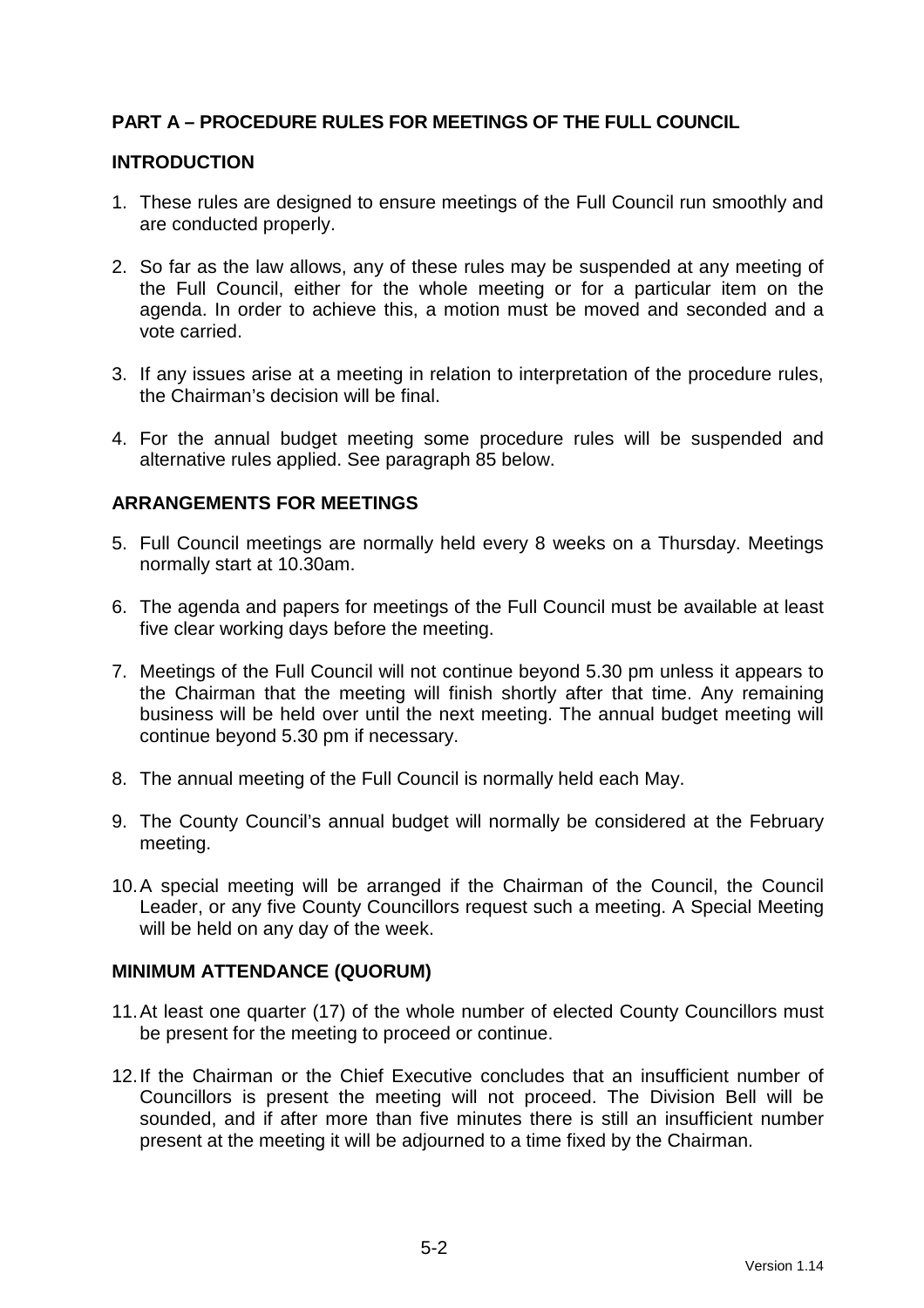#### **ORDER OF BUSINESS**

- 13. Except for the annual meeting at which the election of Chairman and Vice-Chairman will be considered first, the order of business will usually be:
	- a. the choice of a person to preside if the Chairman and Vice-Chairman are absent
	- b. any business having priority by law
	- c. confirmation of the minutes of the last meeting of the Full Council
	- d. apologies for absence, including reasons
	- e. declarations of interest
	- f. business outstanding from the last meeting
	- g. Chairman of the County Council's business
	- h. constituency issues
	- i. petitions
	- j. clarification on minutes of committee meetings
	- k. reports for decision by the Full Council
	- l. questions to Nottinghamshire and City of Nottingham Fire Authority and responses
	- m. questions to Committee Chairmen and responses
	- n. consideration of motions
	- o. any debate adjourned from earlier in the meeting (Adjournment Debate)

### **OTHER POINTS REGARDING THE ORDER OF BUSINESS**

- 14. At any time during the meeting the Chairman can adjourn the meeting.
- 15. The order of business can be varied at the discretion of the Chairman.
- 16. The minutes of ordinary meetings will not normally be confirmed at special meetings.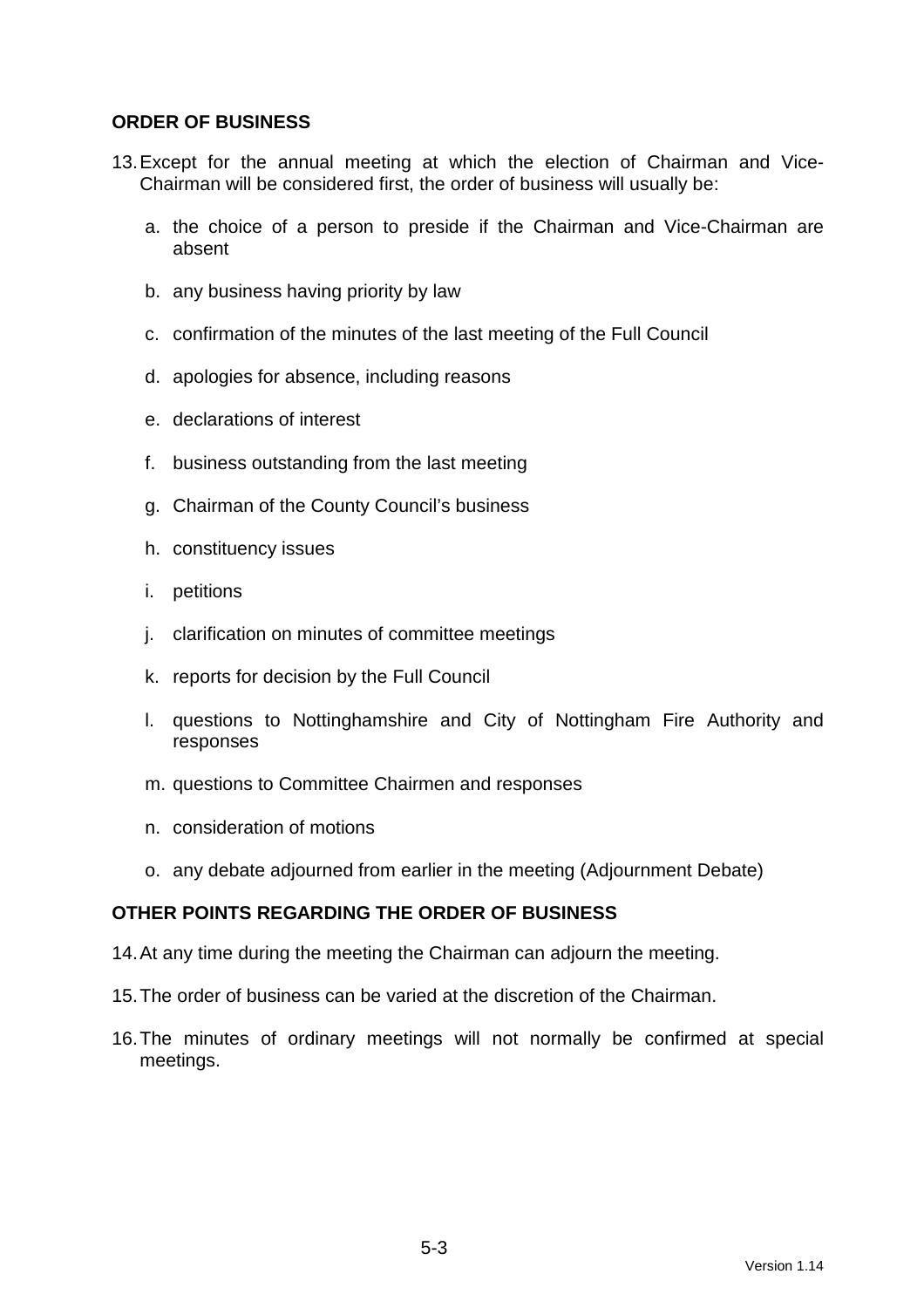## **DECLARATIONS OF INTEREST**

- 17. Where any Councillor has an interest in any matter to be discussed or decided, they will, in accordance with the Code of Conduct for Councillors and Co-opted Members, declare the existence and nature of that interest and whether the interest is a Disclosable Pecuniary Interest. Any declaration of interest will be recorded in the minutes of the meeting.
- 18. Where any Councillor has declared a Disclosable Pecuniary Interest in any matter, they will leave the room in which the meeting is being held while the matter is under consideration unless:
	- a. The Chief Executive has granted them a dispensation; or
	- b. the matter is only under consideration by the meeting as part of a report of the Minutes of Council, a committee or sub-committee and is not itself the subject of debate.
- 19. If the Councillor has chosen to remain within easy reach, that Councillor will be recalled by an appropriate officer before any further business is started.
- 20. Any person or officer of the authority who is appointed to do anything in connection with the County Council which enables them to speak at meetings, will make the same disclosures of interests and will withdraw from the room in which the meeting is being held on the same occasions as they would have to do if they were a County Councillor.

## **CONSTITUENCY ISSUES**

- 21. At any Full Council meeting except the annual meeting, a special meeting and the annual budget meeting, Councillors will be given an opportunity to speak for up to three minutes on any issue which specifically relates to their division and is relevant to the services provided by the County Council.
- 22. Such a speech will not give rise to a debate on the issue or a question and answer session.
- 23. Any Councillor who wishes to make a three minute speech must notify Democratic Services by 10am two working days before the Full Council meeting.
- 24. A maximum of 30 minutes is allowed for this item. If the number of Councillors wishing to make the three minute speeches is such that this 30 minute allocation would be exceeded, Councillors authorised to speak will be decided by ballot based on political proportionality.

### **PETITIONS**

25. In accordance with the Council's Petitions Scheme, at any Full Council meeting any Councillor may present a petition to the Chairman of the Council on any matter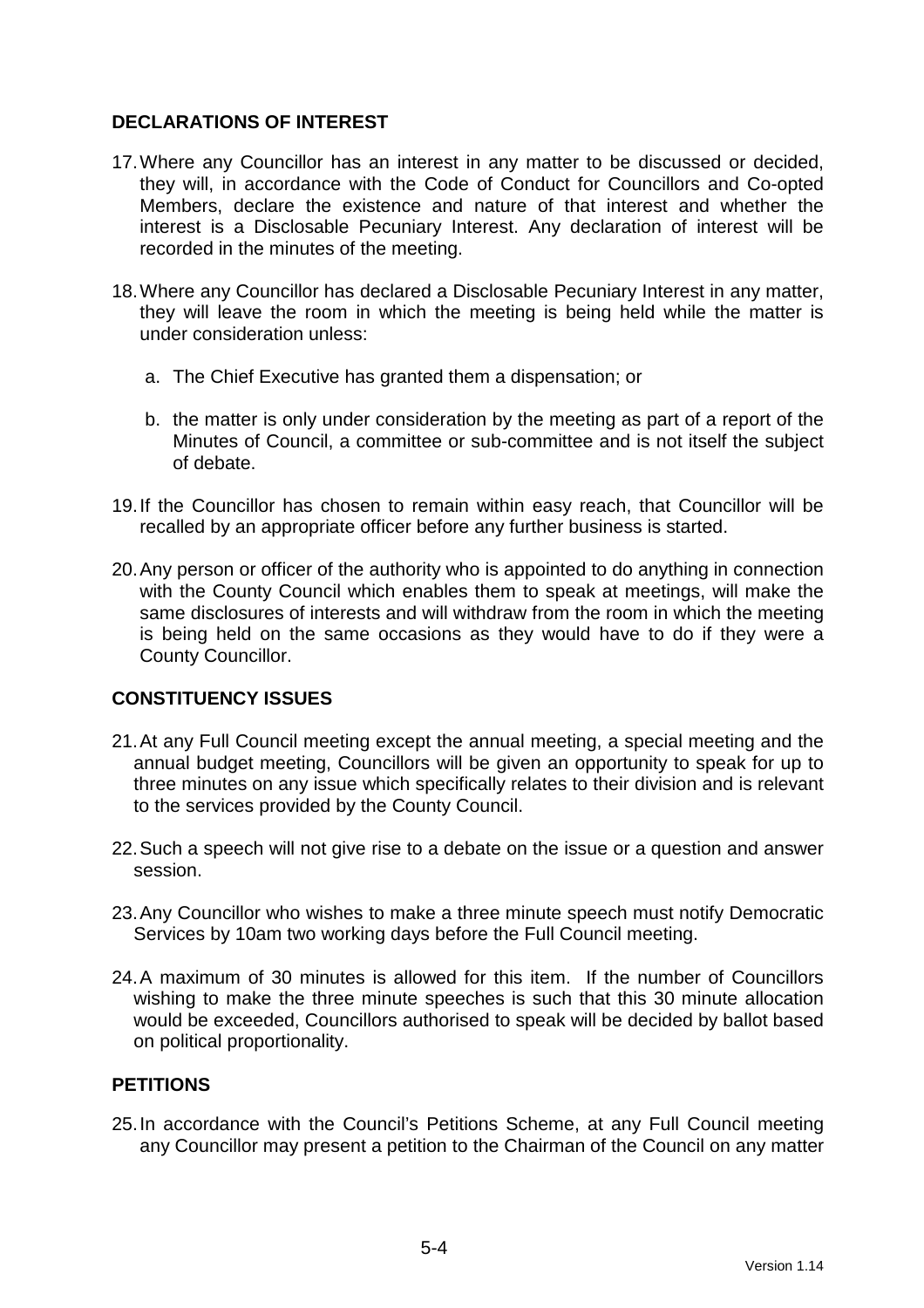affecting the residents of their division, and in relation to which the County Council has powers or duties.

- 26. Any Councillor who wishes to submit a petition must notify Democratic Services by 10 am the day before the meeting, giving details about the petition.
- 27. The Councillor presenting the petition can introduce and speak about the petition for up to one minute.
- 28. If a Councillor is unable to be at the meeting, they may request and agree to another Councillor presenting a petition on their behalf.
- 29. If a petition relates to more than one division the petition can be presented jointly if the relevant Councillors agree. If agreement cannot be reached the petition will be presented by the Council's Vice-Chairman.
- 30. Any petition presented will be referred without debate to the appropriate committee for consideration. A report back to Council on the outcome of that consideration will be made at its next meeting.
- 31. If a petition relates to the annual budget it will be included within the consultation responses and will not be presented separately under the normal petitions scheme.

#### **QUESTIONS TO COMMITTEE CHAIRMEN**

- 32. At any meeting of the Full Council, except the annual budget meeting, a Councillor may ask any committee chairman one or more questions on matters within the remit of their committee. A maximum of 60 minutes is allowed for questions to Committee Chairmen after which any remaining questions will be dealt with under the procedure set out in paragraph 39 and 40.
- 33. At any meeting of the Full Council, except the annual budget meeting, a Councillor may ask the Chairman of Nottinghamshire and City of Nottingham Fire Authority one or more questions on matters within the remit of their authority. A maximum of 30 minutes is allowed for these questions after which any remaining questions will be dealt with under procedure set out in paragraph 34.
- 34. Councillors must post a copy of their question(s) under paragraph 32 and 33 in the box in Democratic Services or email council.questions@nottscc.gov.uk no later than 10 am two working days before the meeting.
- 35. The order in which questions are put at the meeting will be determined by the Chairman.
- 36. After receiving an answer from the relevant chairman, or their nominee, that Councillor, or any other Councillor, may ask supplementary questions on the same matter. The original questioner has the right to ask the first supplementary question. The number of supplementary questions allowed will be at the discretion of the Chairman having regard to paragraph 32 and 33 above.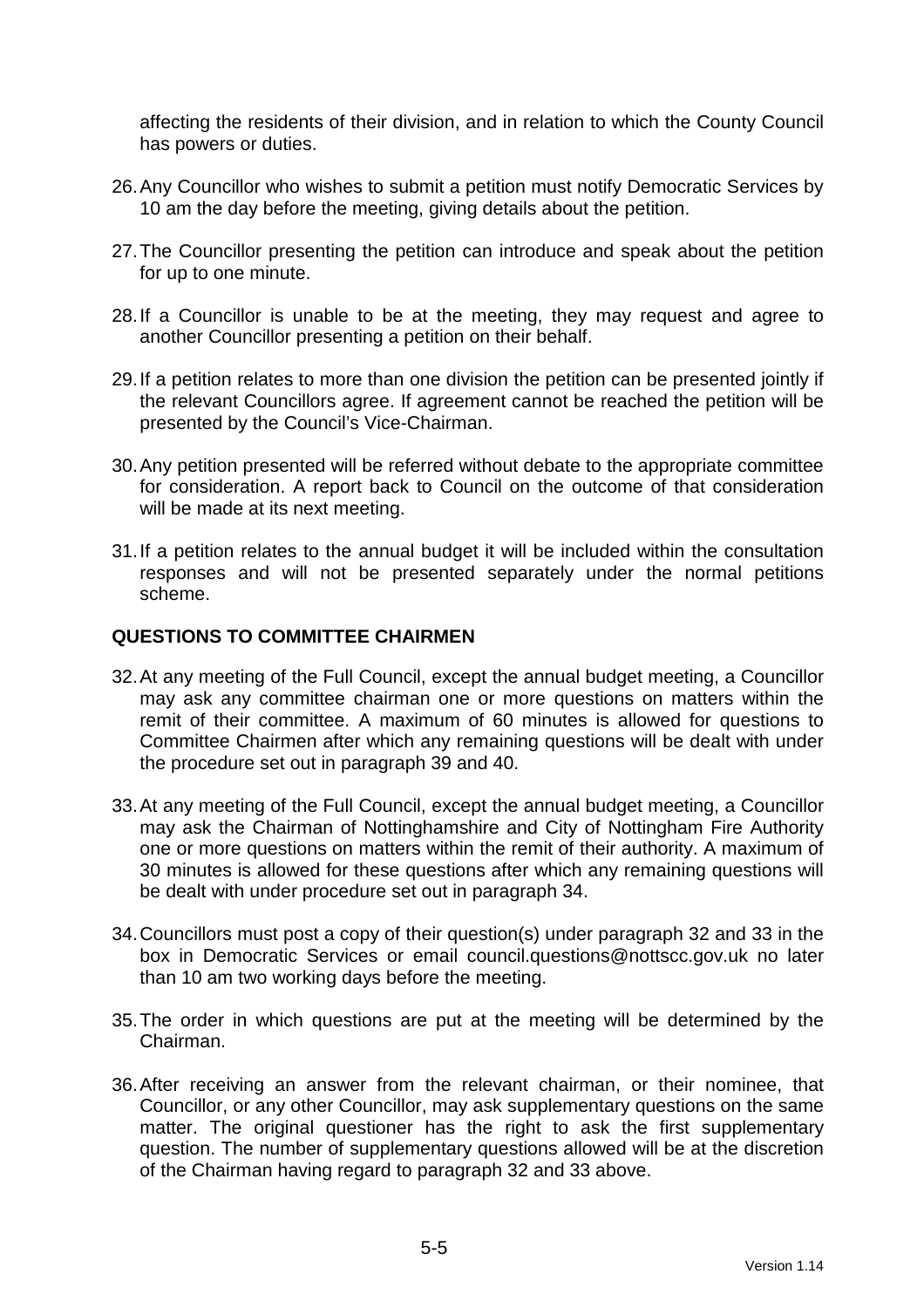- 37. Instead of asking a supplementary question the original questioner has the right to require a debate. Such a request must be made prior to any supplementary questions being asked. If the motion for a debate is seconded the matter will then be adjourned for debate later in the meeting under the 'Adjournment Debate' item on the agenda and no supplementary questions can be asked.
- 38. The same supplementary question procedures apply to questions to the Chairman of the Fire Authority except that there is no right to request an adjournment debate.
- 39. Any questions for Council which are withdrawn at the meeting or which fall, because the member asking the question is not present in the chamber at Council question time cannot be submitted in the same form under procedure rule 36 for a period of three months following the meeting. For clarity this does not apply to those questions which are not discussed at a meeting because of lack of time. These questions will continue to receive a written response within 15 days of the date of the meeting.

#### **QUESTIONS REQUIRING A WRITTEN RESPONSE**

40. Any Councillor may at any time, by writing to Democratic Services, put a question to a committee chairman and will be sent a reply within 15 working days. Every such question and the answer given will be included for information with papers for the next convenient Full Council meeting.

#### **CLARIFICATION OF MINUTES**

- 41. Any Councillor may ask the relevant committee chairman for clarification of any issue contained in the minutes of meetings published since the last meeting of Full Council. No general debate will take place.
- 42. The number of points of clarification permitted will be at the discretion of the Chairman.

#### **CONSIDERATION OF REPORTS FOR DECISION BY COUNCIL**

- 43. Reports are introduced by the relevant committee chairman.
- 44. The report recommendation is then 'moved' by one Councillor and 'seconded' by another Councillor. It then becomes a 'motion' for debate. The motion is then debated before a vote is taken.

#### **CONSIDERATION OF INDIVIDUAL MOTIONS TABLED BY COUNCILLORS IN ADVANCE OF MEETINGS**

- 45. Councillors may raise an issue at Full Council meetings by submitting a motion. The procedure for submitting a motion for debate is as follows:
	- a. Notice must be given either by submitting a signed copy of the motion to Democratic Services or by emailing council.questions@nottscc.gov.uk no later than 10 am six clear working days before the Full Council meeting.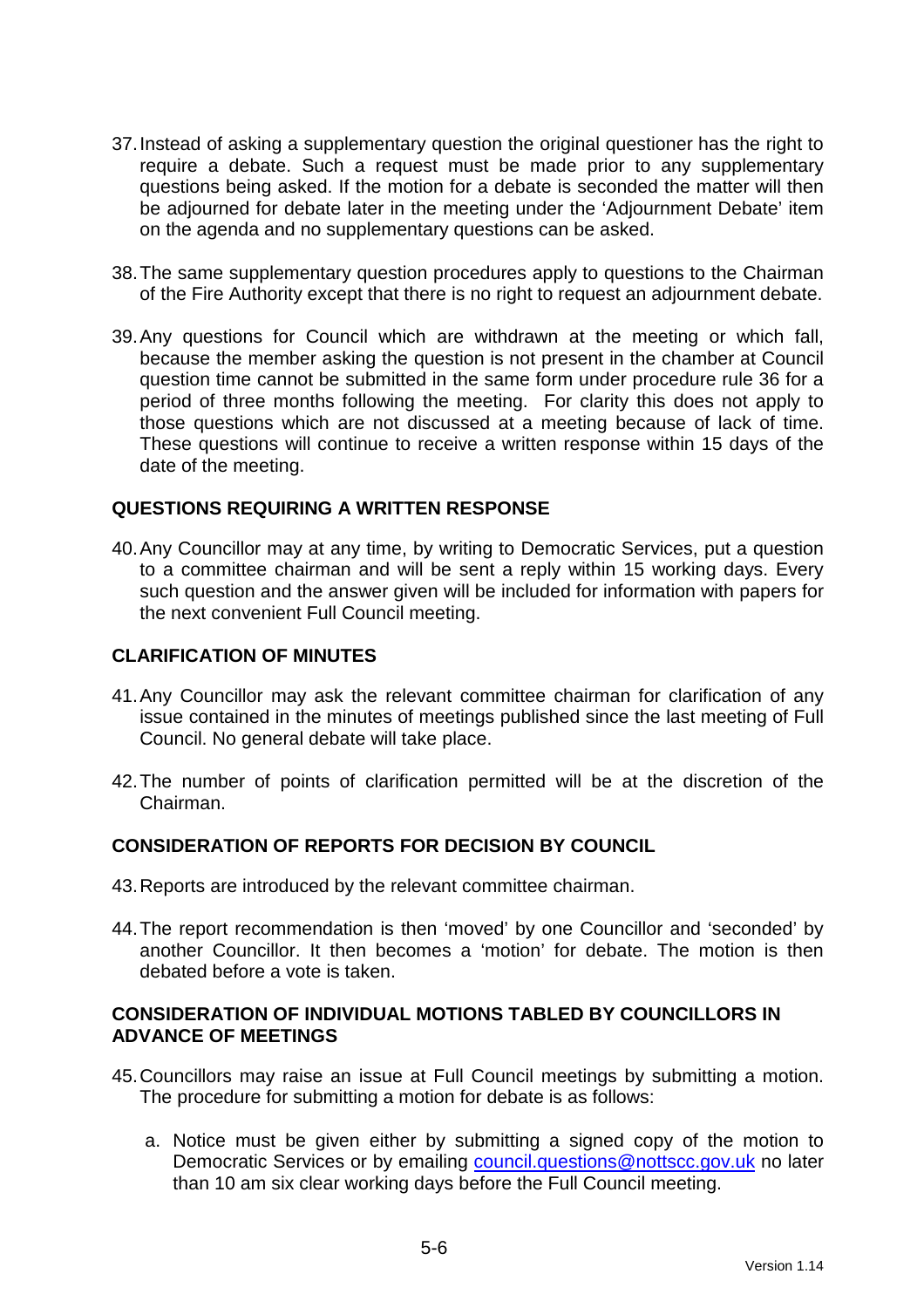- b. The motion must be proposed and seconded.
- c. The motion will be included in the agenda for the meeting.

#### **MOTIONS NOT REQUIRING PRIOR WRITTEN NOTICE**

- 46. Motions can be moved and seconded orally at meetings to ensure meetings run smoothly and are conducted properly. The following are examples of such motions:
	- a. appointment of a chairman for the meeting in the absence of the Chairman and Vice-Chairman
	- b. request to withdraw a motion
	- c. that the matter be put to a vote
	- d. that the meeting be adjourned
	- e. variation of the order of business
	- f. suspension of the procedure rules
	- g. exclusion of the public
	- h. that a named Councillor should not be heard further
- 47. Motions relating to the following may be moved and seconded without notice but must be provided in writing to the Chairman when being moved
	- a. amendments to motions
	- b. the appointment of Councillors to Committees

#### **THE RULES OF DEBATE**

- 48. If a Councillor wishes to speak they should indicate their intention by raising their hand.
- 49. The Chairman will decide the order in which speakers will be heard. Any Councillor who wishes to speak will be given the opportunity to do so unless any of the exceptions contained in these rules of debate apply.
- 50. Councillors can speak for a maximum of 10 minutes subject to any exceptions set out below.
- 51. Councillors will stand when speaking and must address the Chairman.
- 52. Councillors must speak strictly to the subject under discussion.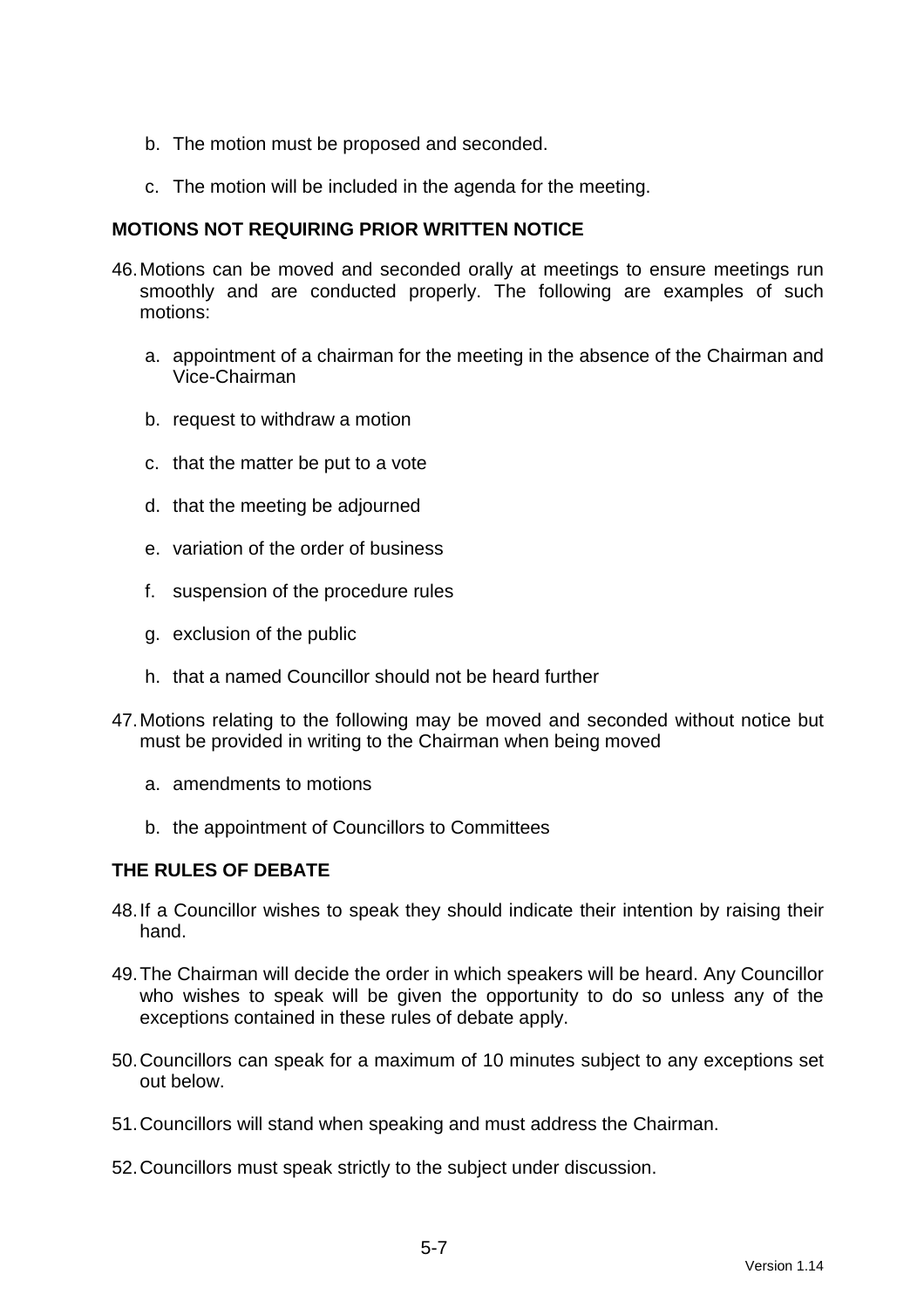- 53. Whenever the Chairman stands during a debate any Councillor standing must sit down and the Full Council must be silent.
- 54. Any Councillor may at any time during a meeting request that the meeting be adjourned for up to one hour. The Chairman of the meeting has discretion to decide whether to agree the request and, if agreed, to determine the length of any such adjournment
- 55. Councillors may speak once on any motion. However if a motion is amended, Councillors may speak once on each amendment.
- 56. If the motion has been amended since the Councillor last spoke, that Councillor may move a further amendment to the motion.
- 57. The Councillor who moved the original motion has a right of reply at the close of the debate on that motion or any agreed amendment.
- 58. If an amendment to a motion has been moved and seconded, the mover of the original motion has the right of reply at the close of the debate on the amendment, following the mover of the amendment's closing remarks.
- 59. A motion may be altered with the consent of the mover and seconder.

## **POINTS OF ORDER AND PERSONAL EXPLANATIONS**

- 60. With the consent of the Chairman any Councillor may make a brief comment, ask a question designed to clarify a matter which has been raised, or indicate where they feel the procedure rules have not been followed. They may not introduce new material or make a speech on the issue raised.
- 61. The Chairman of the County Council's ruling will be final and they may limit such exchanges to maintain the flow of debate.

#### **AMENDMENTS TO RECOMMENDATIONS AND MOTIONS**

- 62. Amendments to a motion can be moved or seconded by any Councillor in the following situations:
	- a. to refer a subject of debate to a committee for further consideration
	- b. to leave out words, to add words or both. However such changes must not have the effect of fundamentally altering the spirit or intention of, or directly reversing the spirit or intention of, the original proposal (for example to recommend approval instead of refusal) and must be relevant to the original motion.
- 63. The motion will remain in the name of the original mover if they propose or accept the amendment.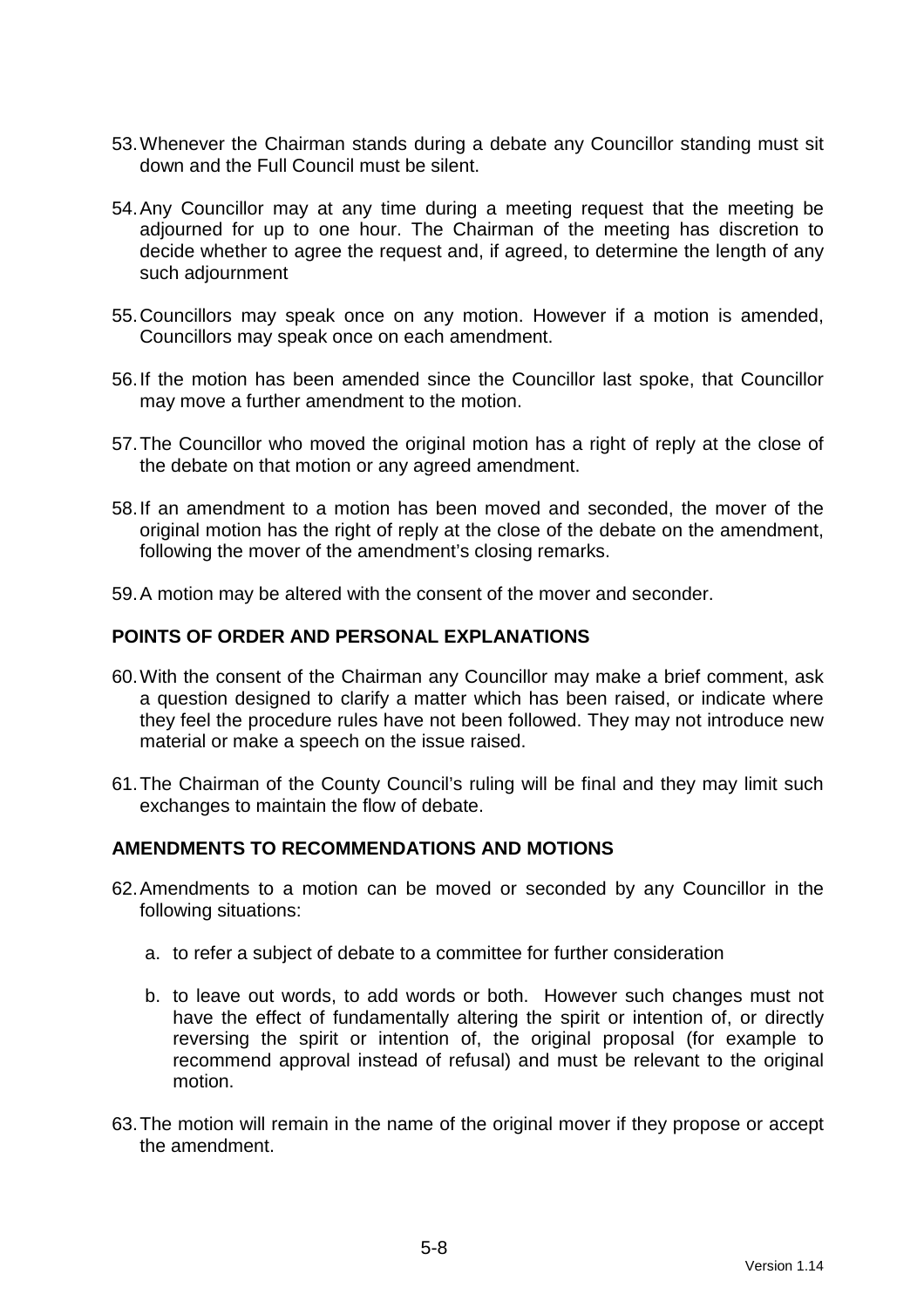- 64. Amendments must be dealt with and voted on one at a time, subject to the exceptions set out in the Rules of Debate.
- 65. If a motion to move an amendment is rejected following a vote then alternative amendments can be moved.
- 66. If an amendment is not accepted by the mover of the original motion, the following procedure will apply:
	- a. the amendment will be debated
	- b. a vote will then be taken on whether the amendment should become the substantive motion
	- c. if the amendment is carried, then the new substantive motion will be in the name of the Councillor who moved the successful amendment
	- d. debate will continue and further amendments may be moved
	- e. after all amendments have been dealt with using the procedure stated above then a vote will be taken on the final substantive motion

## **BRINGING DEBATE TO EARLY CLOSURE**

- 67. A Councillor who has not already spoken on the matter may orally move a motion that a vote should be taken immediately. This must be seconded.
- 68. If the Chairman feels there has been sufficient discussion of the issue he may put the oral motion to the vote.
- 69. If the vote is carried the motion or amendment will be put to the vote following closing remarks by the proposer of the motion or amendment.

#### **VOTING**

- 70. Votes in Full Council are to be determined by a show of hands.
- 71. Where there is an equal number of votes for and against a motion the Chairman can exercise a second or casting vote.
- 72. A recorded vote will be taken if 10 or more Councillors request it and where required under the Annual Budget meeting rules in paragraph 85 below. The process will be as follows:
	- a. The Division Bell will be sounded.
	- b. The Chief Executive will then call the names of all Councillors and record the vote of each Councillor.
	- c. The Chairman will announce the result.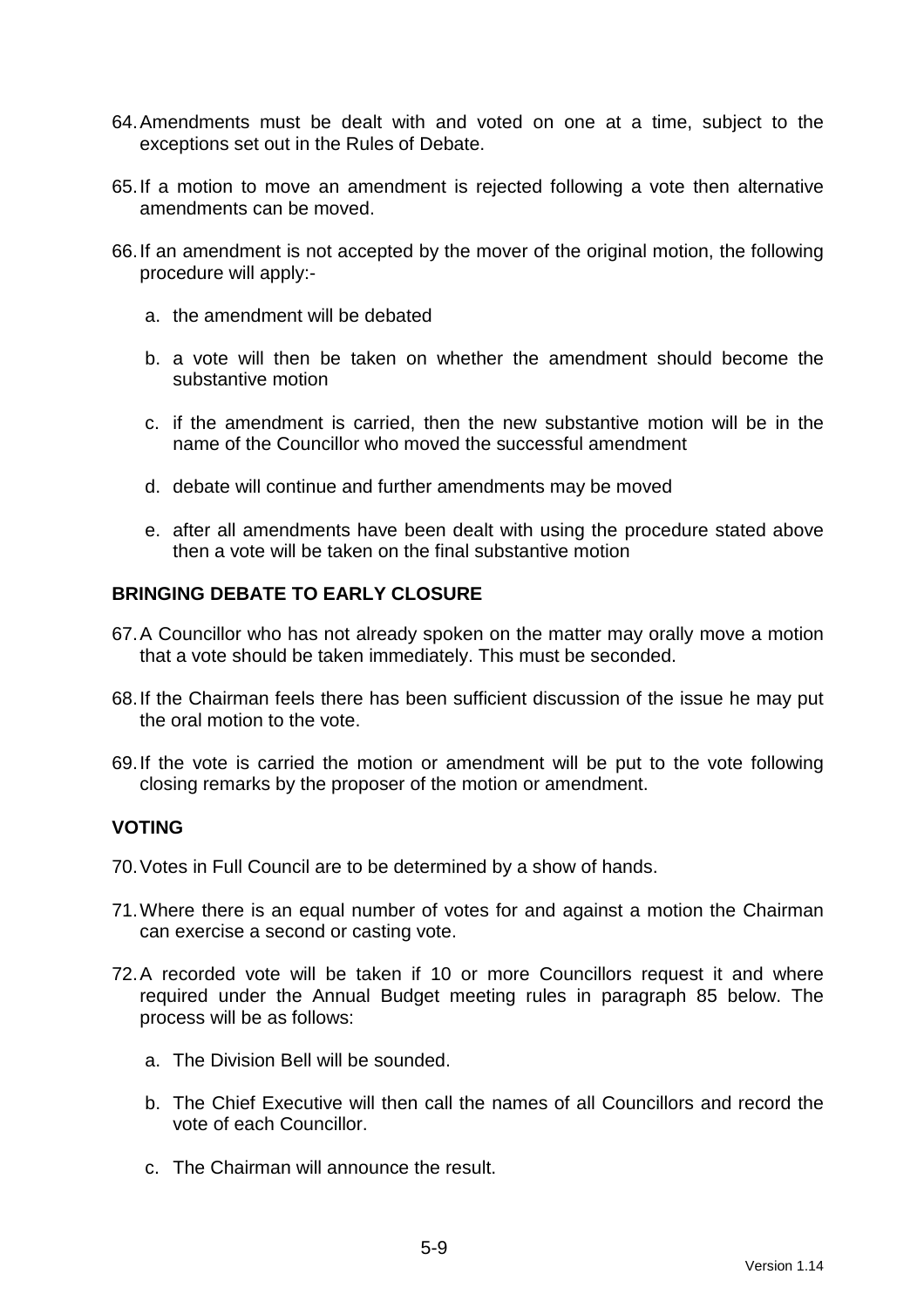- d. The minutes will record how each Councillor voted.
- 73. Any Councillor can require that the minutes of the meeting record how they voted on any decision taken.

#### **ADJOURNMENT DEBATES**

- 74. The Councillor who requested the adjournment debate may speak on the matter referred to in their original question for up to five minutes.
- 75. After that, any other Councillor may speak on the matter for up to three minutes.
- 76. The relevant committee chairman may speak for up to five minutes in reply.
- 77. No vote will be taken on an adjournment debate.

#### **REVERSING DECISIONS**

78. Council decisions are final and should normally not be altered or amended for 6 months. However, where a decision proves to be unworkable for whatever reason a further report on the issue will be brought back to Full Council for further consideration on a request from the Council's Chairman and Vice Chairman.

#### **DISORDERLY CONDUCT**

- 79. If, at any meeting, any Councillor in the opinion of the Chairman of the County Council misbehaves by persistently disregarding their ruling, or by behaving improperly or offensively, or by obstructing the business of the Full Council, the Chairman may move "that [the Councillor named] should not be further heard" and the motion, if seconded, will be voted on without discussion.
- 80. If any Councillor named continues the misconduct after a "should not be further heard" motion has been carried, the Chairman:
	- a. may request the Councillor to leave the meeting; or
	- b. may adjourn the meeting of the Full Council for any period considered necessary
- 81. In the event of a general disturbance which in the opinion of the Chairman makes business impossible, the Chairman, may adjourn the meeting for any period considered necessary and/or order that the public or a specific individual/s leave. "General disturbance" may include any action or activity by the public relating to the recording or reporting of the meeting which disrupts the conduct of the meeting or impedes other members of the public.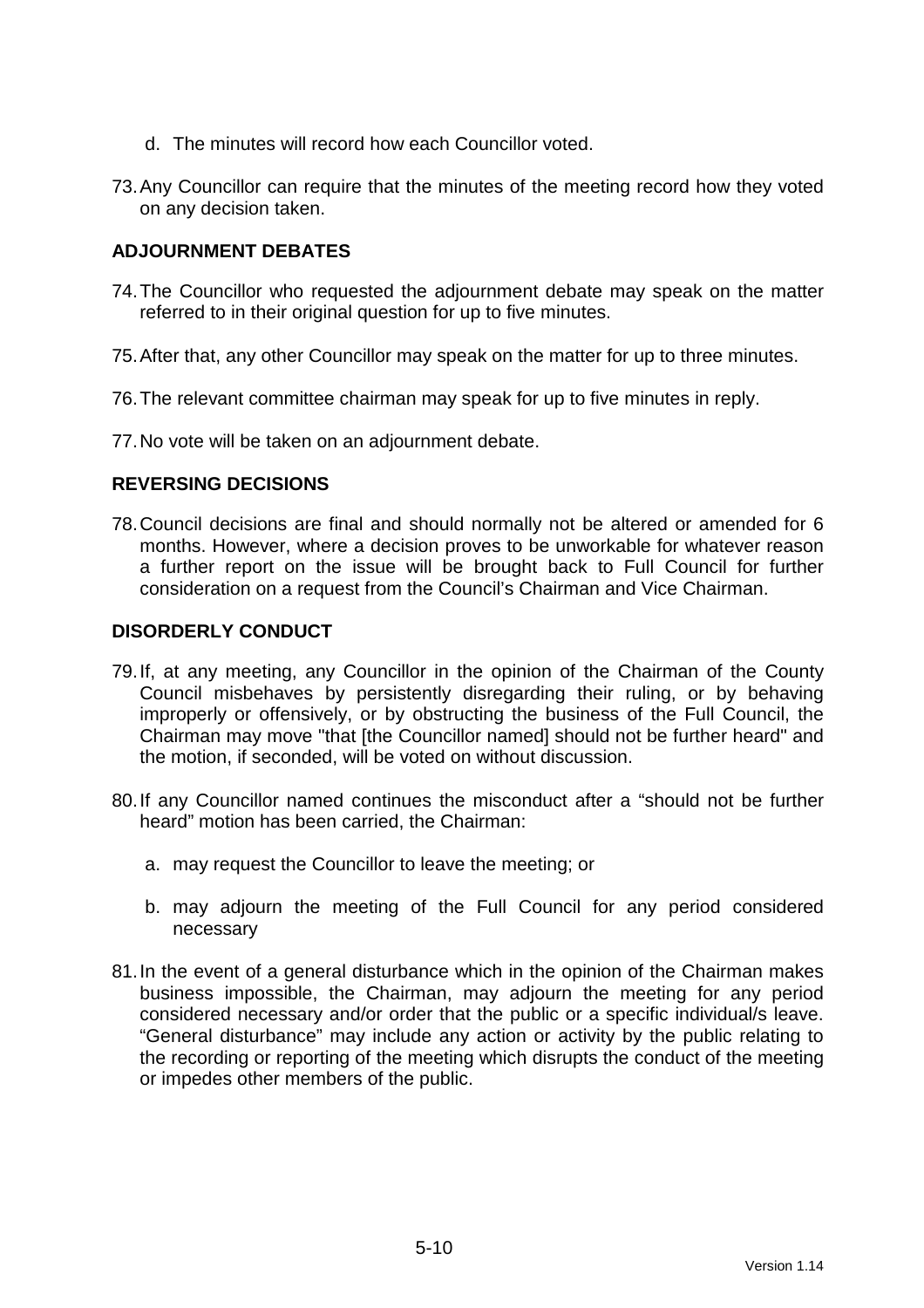## **ESTABLISHMENT OF COMMITTEES**

82. Every committee set up by the Full Council will perform the functions given to them until the Full Council resolves otherwise. Full Council can revise the functions of committees at any time.

### **APPOINTMENTS TO COMMITTEES**

- 83. Every person appointed to be a member of a committee or sub-committee will remain a member of that committee until the first of the following events:
	- a. they cease to be a Councillor
	- b. their resignation
	- c. changes to political balance necessitate changes to committee membership
	- d. removal by the Proper Officer at the request of their group
- 84. The Full Council is required to keep the allocation of seats to groups under review.
- 85. Whenever allocation of seats is considered by the Full Council the Chief Executive will submit a report showing what the allocation of seats should be in order to ensure committees reflect the overall political balance of the Council.
- 86. Democratic Services will ensure that all appointments to committees are reported to the next meeting of the appropriate committee.
- 87. Any changes in membership must be notified to Democratic Services no later than 4 pm on the working day before the relevant meeting.

#### **ANNUAL MEETING**

88. Subject to any statutory requirements, the Full Council at its annual meeting:

- a. Will elect the Chairman and Vice-Chairman of the County Council for the forthcoming year.
- b. Will resolve what committees and sub-committees will be established, the terms of reference and size of these committees and may appoint the chairman and vice-chairman of each committee.
- c. Will note the membership of each group and their agreed officers.

#### **ANNUAL BUDGET MEETING**

- 89. To ensure the smooth flow of business the following provisions will operate for the Annual Budget meeting:
	- a. After the budget proposals have been moved and seconded any budget amendments will be moved and seconded. The seconders of the amendments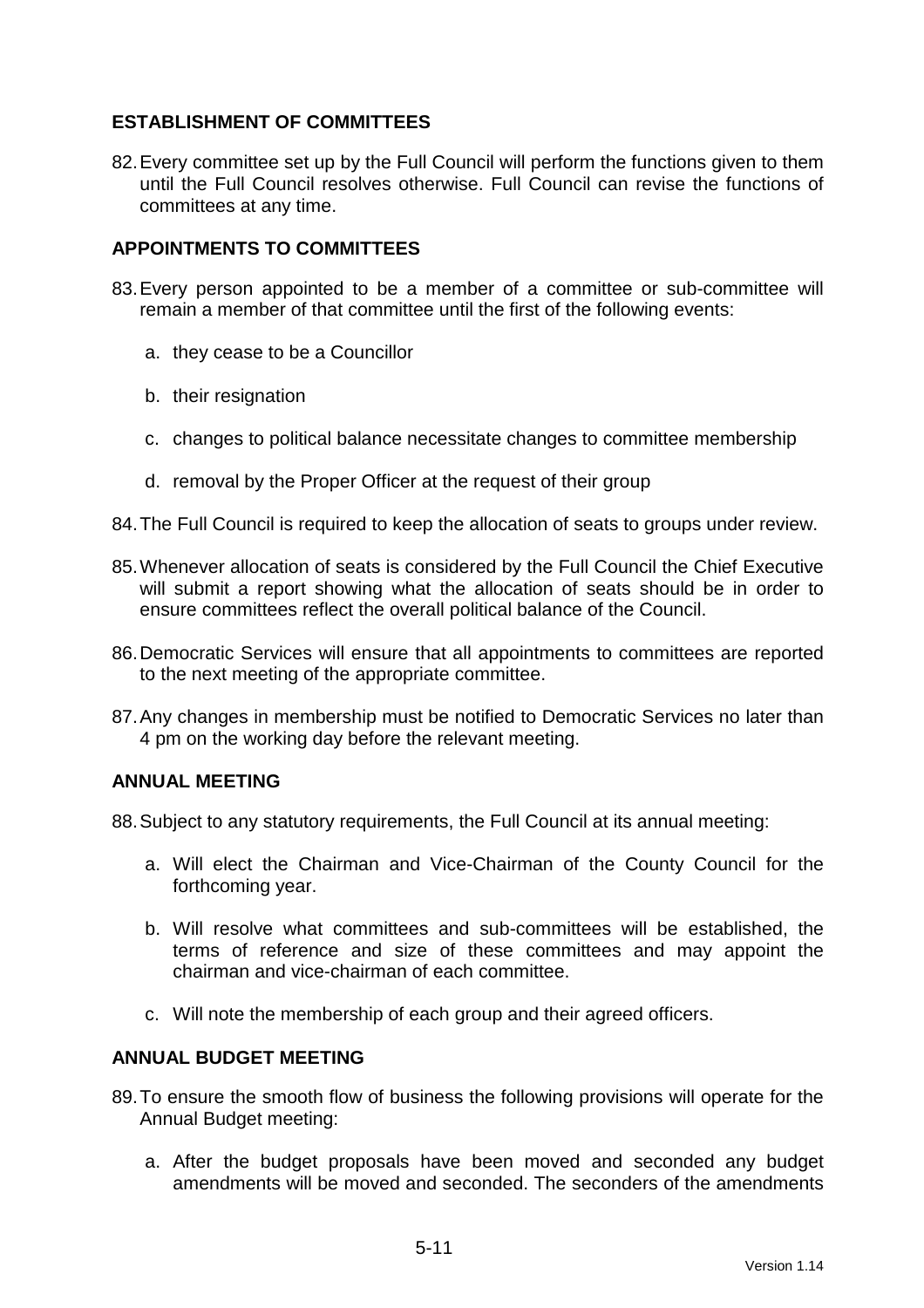may either speak to them when seconding or may reserve their speech for later in the debate.

- b. With the exceptions below, no Councillor will speak more than once or for more than 20 minutes:
	- the Councillor who moves the budget proposals is not subject to a time limit and is entitled to speak twice; once when moving proposals and once when replying to the debate
	- the movers of any amendments may speak for an unlimited time when moving those amendments and for 20 minutes when summing up
- c. There will be a single debate on the motion and any amendments
- d. At the conclusion of the winding-up speeches, recorded votes will be taken on amendments in the order determined by the Chairman then a recorded vote will be taken on the substantive motion. The process for recorded votes is set out in paragraph 68 above.

### **OTHER**

- 90. Placards, banners, advertising materials and similar items are not permitted in any Council meeting.
- 91. Members of the public may record proceedings and report all public meetings, although oral commentary during meetings is not permitted as this would be disruptive to the good order of the meeting.
- 92. Mobile phones must be switched to silent.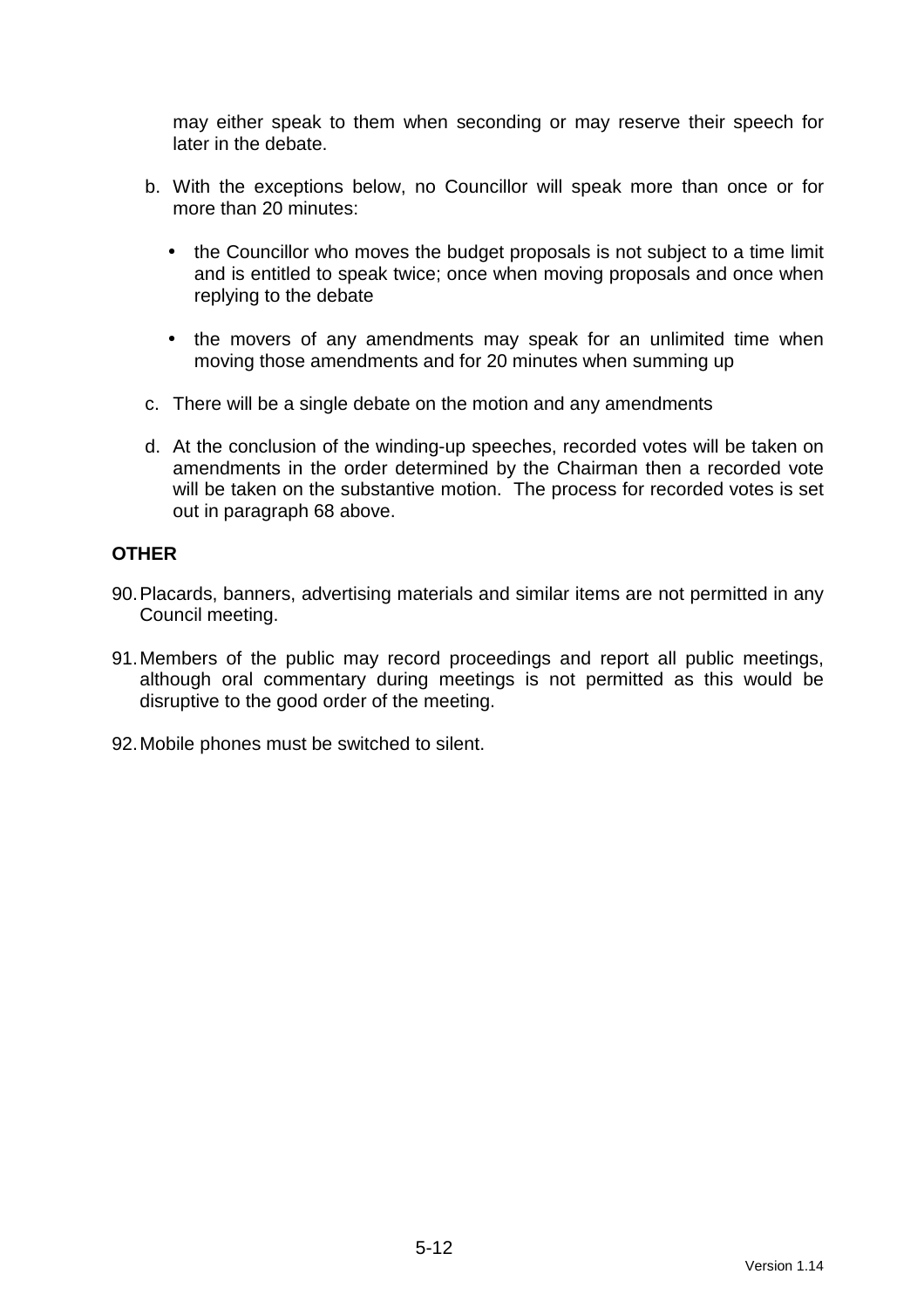### **PART B – PROCEDURE RULES FOR COMMITTEE AND SUB-COMMITTEE MEETINGS**

#### **INTRODUCTION**

- 1. These rules are designed to ensure meetings run smoothly and are conducted properly.
- 2. So far as the law allows any of these rules may be suspended at any meeting, either for the whole meeting or for a particular item on the agenda. In order to achieve this, a motion must be moved and seconded and a vote carried.

#### **ARRANGEMENTS FOR MEETINGS**

- 3. The agenda and papers for meetings must be available at least five clear working days before the meeting.
- 4. A special meeting is arranged if the chairman or vice-chairman of the relevant committee, or any 4 of its members request such a meeting.
- 5. If any issues arise at a meeting in relation to interpretation of the procedure rules, the Chairman's decision will be final.

#### **MINIMUM ATTENDANCE (QUORUM)**

- 6. The following number of committee members must be present for the meeting to proceed or continue:
	- a. Less than 15 voting members 3
	- b. 15 to 25 voting members 4
	- c. More than 25 voting members 5
- 7. If there is an insufficient number of committee members present, the meeting will not proceed.

#### **ORDER OF BUSINESS**

- 8. The order of business will usually be:
	- a. at the first meeting after the annual Council meeting, appointing or noting the appointment of the Chairman and Vice-Chairman of the committee
	- b. the choice of a person to preside if the Chairman and Vice-Chairman are absent
	- c. confirmation of the minutes of the last meeting of the committee
	- d. apologies for absence, including reasons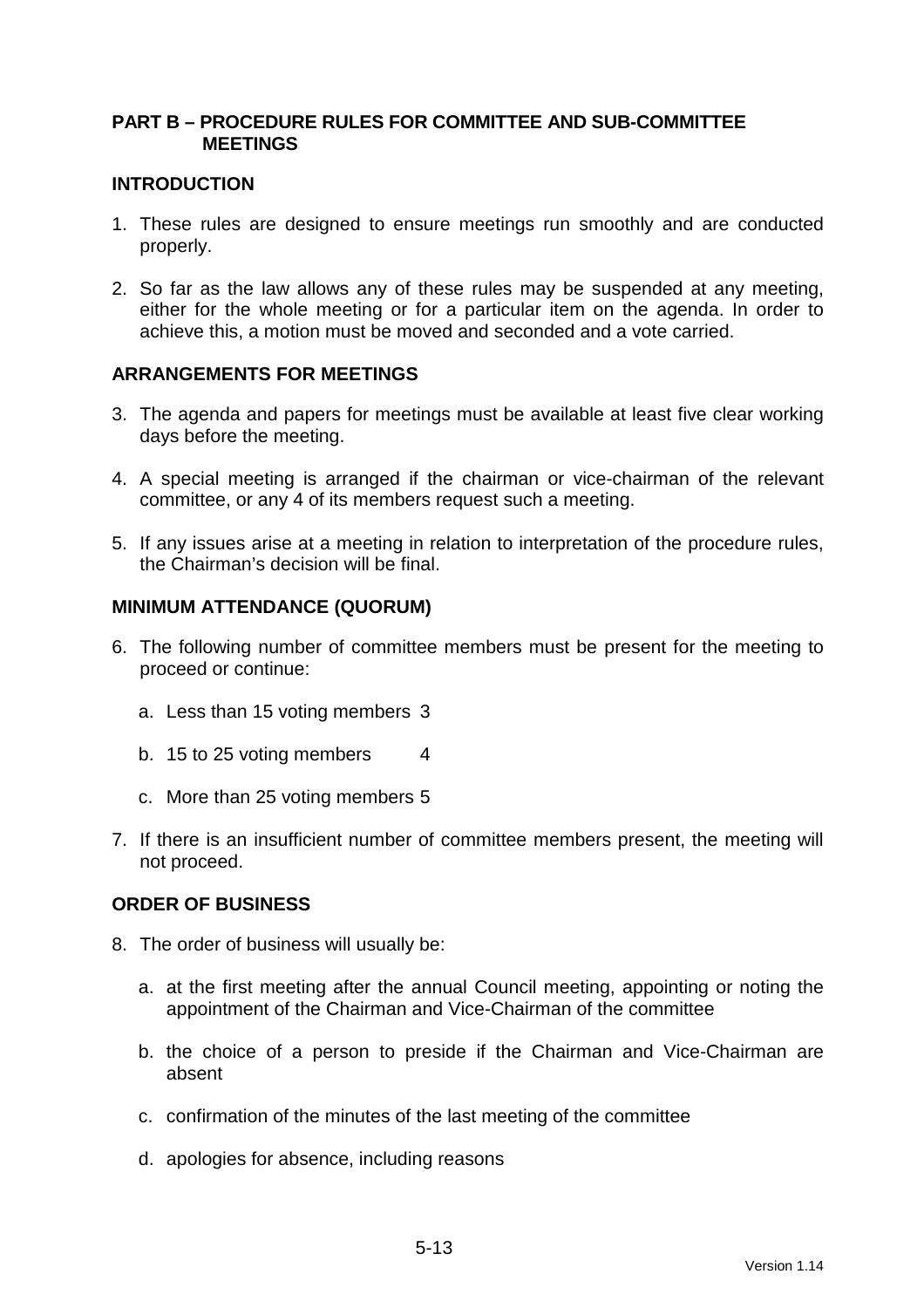- e. declarations of interest
- f. business outstanding from the last meeting
- g. reports for decision by committee
- h. reports for information
- i. work programme (if applicable)

## **OTHER POINTS REGARDING THE ORDER OF BUSINESS**

- 9. At any time during the meeting the Chairman can adjourn the meeting.
- 10. The order of business can be varied at the discretion of the Chairman.
- 11. The minutes of ordinary meetings will not normally be confirmed at special meetings.

## **DECLARATIONS OF INTEREST**

- 12. Where any Councillor has an interest in any matter to be discussed or decided, they will, in accordance with the Code of Conduct for Councillors and Co-opted Members, declare the existence and nature of that interest and whether the interest is Disclosable Pecuniary Interest. Any declaration of interest will be recorded in the minutes of the meeting.
- 13. Where any Councillor has declared a Disclosable Pecuniary Interest in any matter, they will leave the room in which the meeting is being held while the matter is under consideration unless:
	- a. The Chief Executive has granted them a dispensation; or
	- b. the matter is only under consideration by the meeting as part of a report of the Minutes of a committee or sub-committee and is not itself the subject of debate.
- 14. If the Councillor has chosen to remain within easy reach, that Councillor will be recalled by an appropriate officer before any further business is started.
- 15. Subject to paragraph 16, any person or officer of the authority who is appointed to do anything in connection with the County Council which enables them to speak at meetings, will make the same disclosures of interests and will withdraw from the room in which the meeting is being held on the same occasions as they would have to do if they were a County Councillor.
- 16. Paragraph 15 above does not apply to members of the public who are entitled to speak at Planning and Licensing Committee.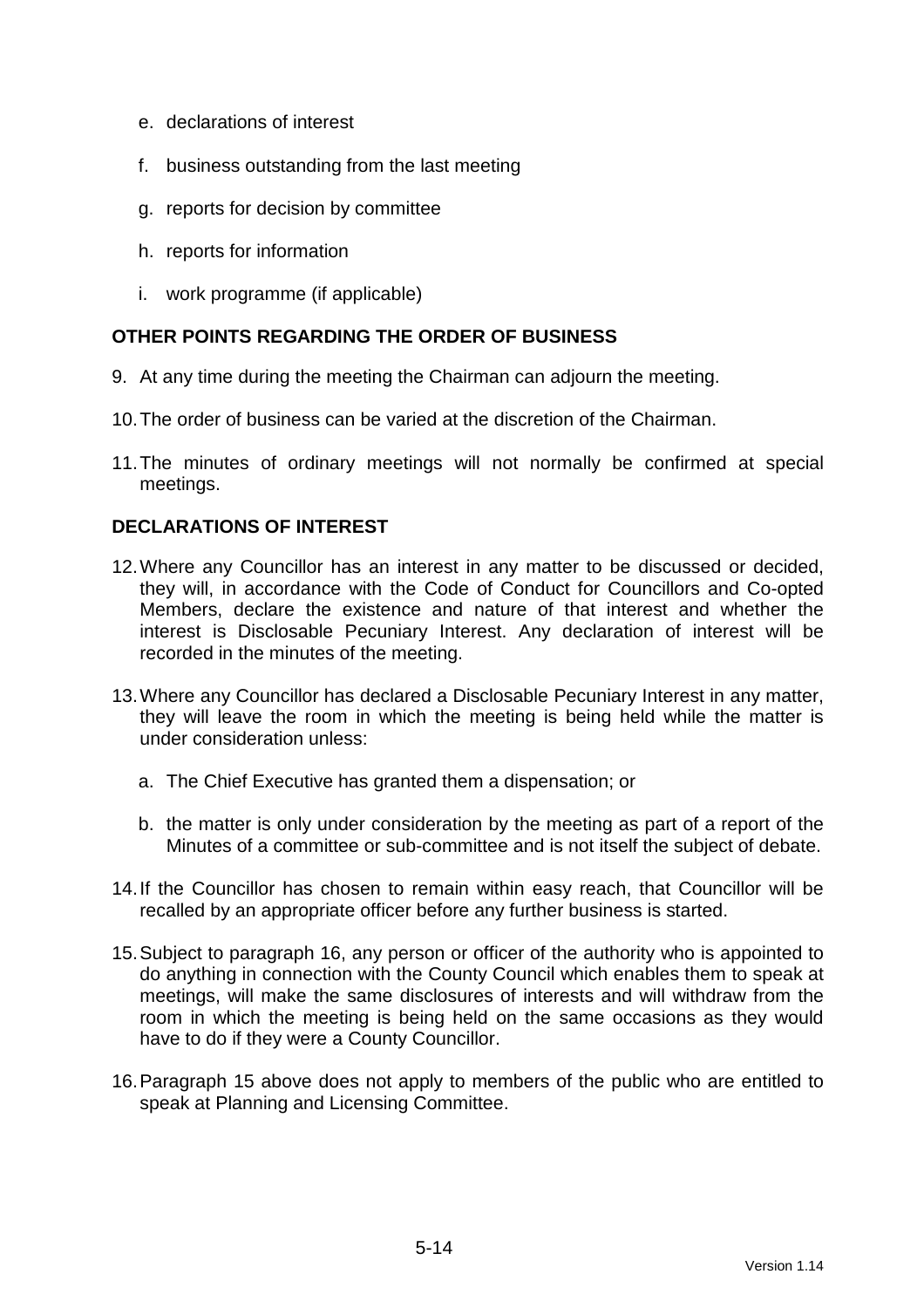## **CONSIDERATION OF RECOMMENDATIONS IN REPORTS**

- 17. The report recommendation should be 'moved' by one committee member and 'seconded' by another committee member. It then becomes a 'motion' which may be debated before a vote is taken.
- 18. Motions relating to the following may be moved and seconded without notice but must be provided in writing to the Chairman when being moved:
	- a. an alternative to a recommendation in the report
	- b. amendments to motions

#### **MOTIONS NOT REQUIRING PRIOR WRITTEN NOTICE**

- 19. The following motions can be moved and seconded orally to ensure meetings run smoothly and are conducted properly:
	- a. appointment of a Chairman for the meeting in the absence of the Chairman and Vice-Chairman
	- b. request to withdraw a motion
	- c. that the matter be put to a vote
	- d. that the meeting be adjourned
	- e. variation of the order of business
	- f. suspension of the procedure rules
	- g. exclusion of the public
	- h. that a named committee member should not be heard further

#### **THE RULES OF DEBATE**

- 20. If a committee member wishes to speak they should indicate their intention by raising their hand.
- 21. The Chairman will decide the order in which speakers will be heard. Any committee member who wishes to speak will be given the opportunity to do so unless any of the exceptions contained in these rules of debate apply.
- 22. Committee members can speak for a maximum of 10 minutes, subject to any exceptions set out below.
- 23. Committee members when speaking must address the Chairman.
- 24. Councillors must speak strictly to the subject under discussion.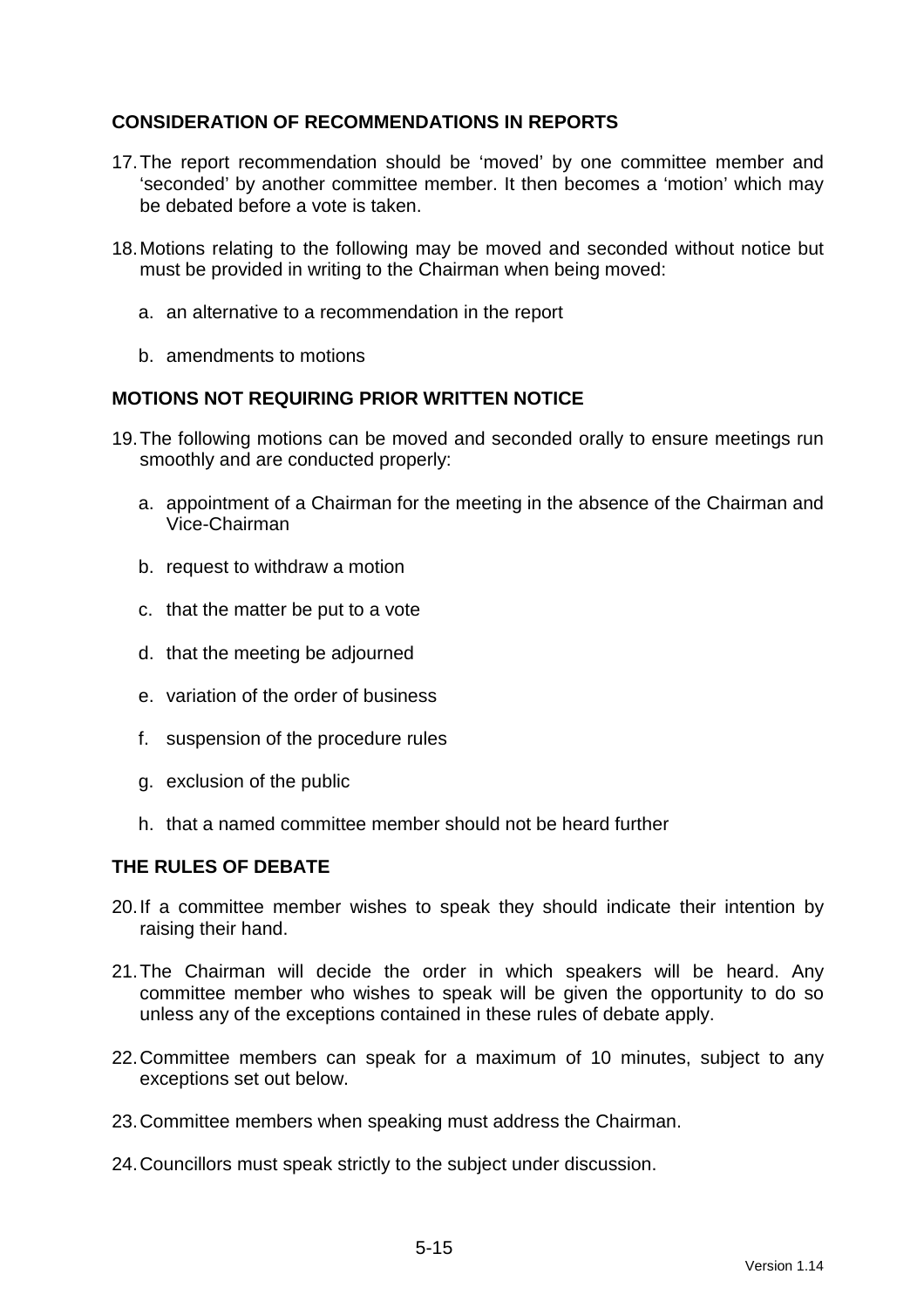- 25. Whenever the Chairman stands during a debate the committee must be silent.
- 26. Any committee member may at any time during a meeting request that the meeting be adjourned for up to one hour. The Chairman of the meeting has discretion to decide whether to agree the request and, if agreed, to determine the length of any such adjournment.
- 27. If the motion has been amended since the committee member last spoke, that member may move a further amendment to the motion.
- 28. The committee member who moved the original motion has a right of reply at the close of the debate on that motion or any agreed amendment.
- 29. If an amendment to a motion has been moved and seconded, the mover of the original motion has the right of reply at the close of the debate on the amendment following the mover of the amendment's closing remarks.
- 30. A motion may be altered with the consent of the mover and seconder.

#### **POINTS OF ORDER AND PERSONAL EXPLANATIONS**

- 31. With the consent of the Chairman any committee member may make a brief comment, ask a question designed to clarify a matter which has been raised, or indicate where they feel the procedure rules have not been followed. They may not introduce new material or make a speech on this.
- 32. The Chairman's ruling on this will be final and they may limit such exchanges to maintain the flow of debate.

#### **AMENDMENTS TO RECOMMENDATIONS AND MOTIONS**

- 33. Amendments to a motion can be moved or seconded by any committee member to leave out words, to add words or both provided that such changes must not have the effect of fundamentally altering the spirit or intention of, or directly reversing the spirit or intention of, the original proposal (for example to recommend approval instead of refusal) and must be relevant to the original motion.
- 34. The motion will remain in the name of the original mover if they propose or accept the amendment.
- 35. Amendments must be dealt with and voted on one at a time, subject to the exceptions set out in the Rules of Debate.
- 36. If a motion to move an amendment is rejected following a vote then alternative amendments can be moved.
- 37. If an amendment is not accepted by the mover of the original motion, the following procedure will apply:-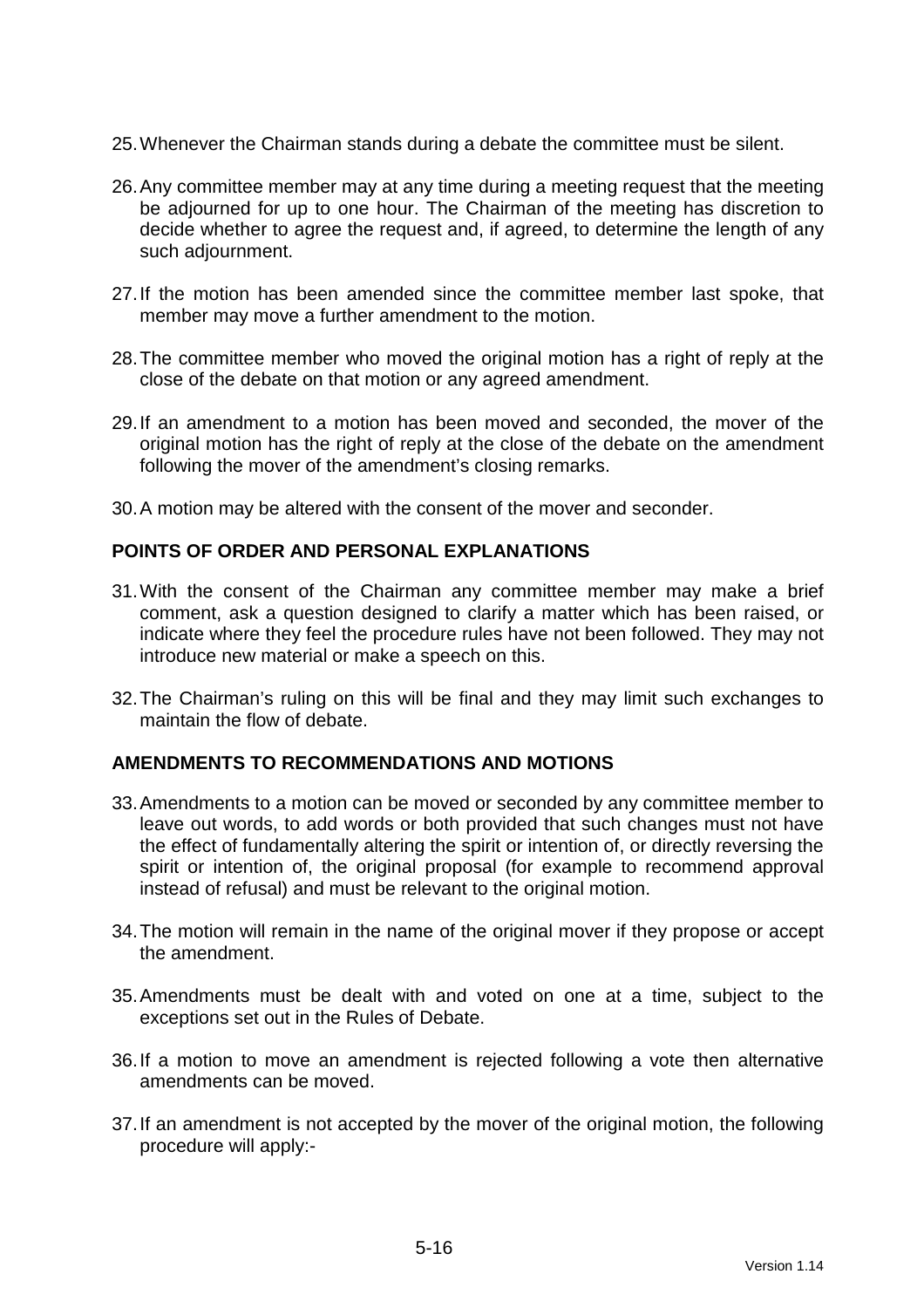- a. the amendment will be debated
- b. a vote will then be taken on whether the amendment should become the substantive motion
- c. if the amendment is carried, then the new substantive motion will be in the name of the committee member who moved the successful amendment
- d. debate will continue and further amendments may be moved
- e. after all amendments have been dealt with using the procedure stated above then a vote will be taken on the final substantive motion

## **BRINGING DEBATE TO EARLY CLOSURE**

- 38. A committee member who has not already spoken on the matter may orally move a motion that a vote should be taken immediately. This must be seconded.
- 39. If the Chairman feels there has been sufficient discussion of the issue he may put the oral motion to the vote.
- 40. If the vote is carried the motion or amendment will be put to the vote following closing remarks by the proposer of the motion or amendment.

#### **VOTING**

- 41. Votes in committee are to be determined by a show of hands.
- 42. Where there is an equal number of votes for and against a motion the Chairman can exercise a second or casting vote.
- 43. A recorded vote will be taken if 2 or more committee members request it. The process will be as follows:
	- a. The names of all committee members will be called and the vote of each member recorded.
	- b. The Chairman will announce the result.
	- c. The minutes will record how each committee member voted.
- 44. Any committee member can require that the minutes of the meeting record how they voted on any decision taken.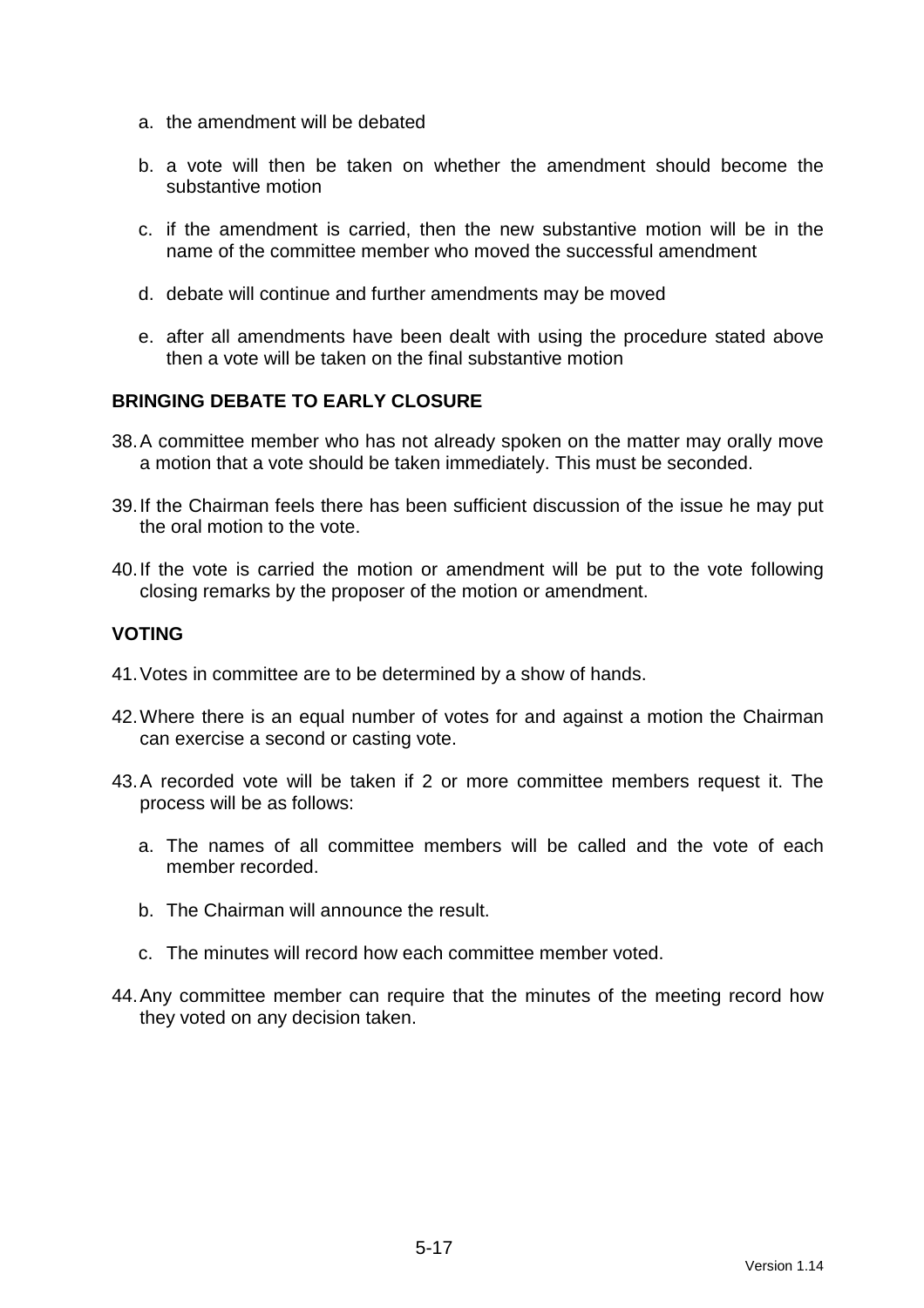## **REVERSING DECISIONS**

45. Committee decisions are final and should normally not be altered or amended for 6 months. However, where a decision proves to be unworkable for whatever reason a further report on the issue will be brought back to the original decision-making meeting for further consideration on a request from the Committee's Chairman and Vice Chairman.

## **DISORDERLY CONDUCT**

- 46. If, at any meeting, any committee member in the opinion of the Chairman of the meeting misbehaves by persistently disregarding their ruling, or by behaving improperly or offensively, or by obstructing the business of the meeting, the Chairman may move "that [the member named] should not be further heard" and the motion, if seconded, will be voted on without discussion.
- 47. If any committee member named continues the misconduct after a "should not be further heard" motion has been carried, the Chairman:
	- a. may request the member to leave the meeting; or
	- b. may adjourn the meeting for any period considered necessary
- 48. In the event of a general disturbance which in the opinion of the Chairman makes business impossible, the Chairman, may adjourn the meeting for any period considered necessary and/or order that the public or a specific individual/s leave. "General disturbance" may include any action or activity by the public relating to the recording of the meeting which disrupts the conduct of the meeting or impedes other members of the public.

#### **ATTENDANCE OF OTHER COUNTY COUNCILLORS**

- 49. Any County Councillor who wishes to attend a meeting of a committee or subcommittee of which they are not a member will be entitled to do so. With the consent of the Chairman they will be entitled to speak once and for a maximum of 20 minutes on any matter that is of primary importance to their electoral division or its inhabitants rather than a general matter, but not to vote.
- 50. A County Councillor who attends a meeting in this capacity will be entitled to remain in the meeting when a resolution excluding the public is in force.
- 51. These provisions apply to Planning and Licensing Committee but not to any other committee or sub-committee that is exercising a function which is judicial in nature.

#### **APPOINTMENTS TO COMMITTEES**

52. Any changes in a committee's membership must be notified to Democratic Services no later than 4pm on the working day before the relevant meeting. (For the Health and Wellbeing Board, see paragraph 55 below)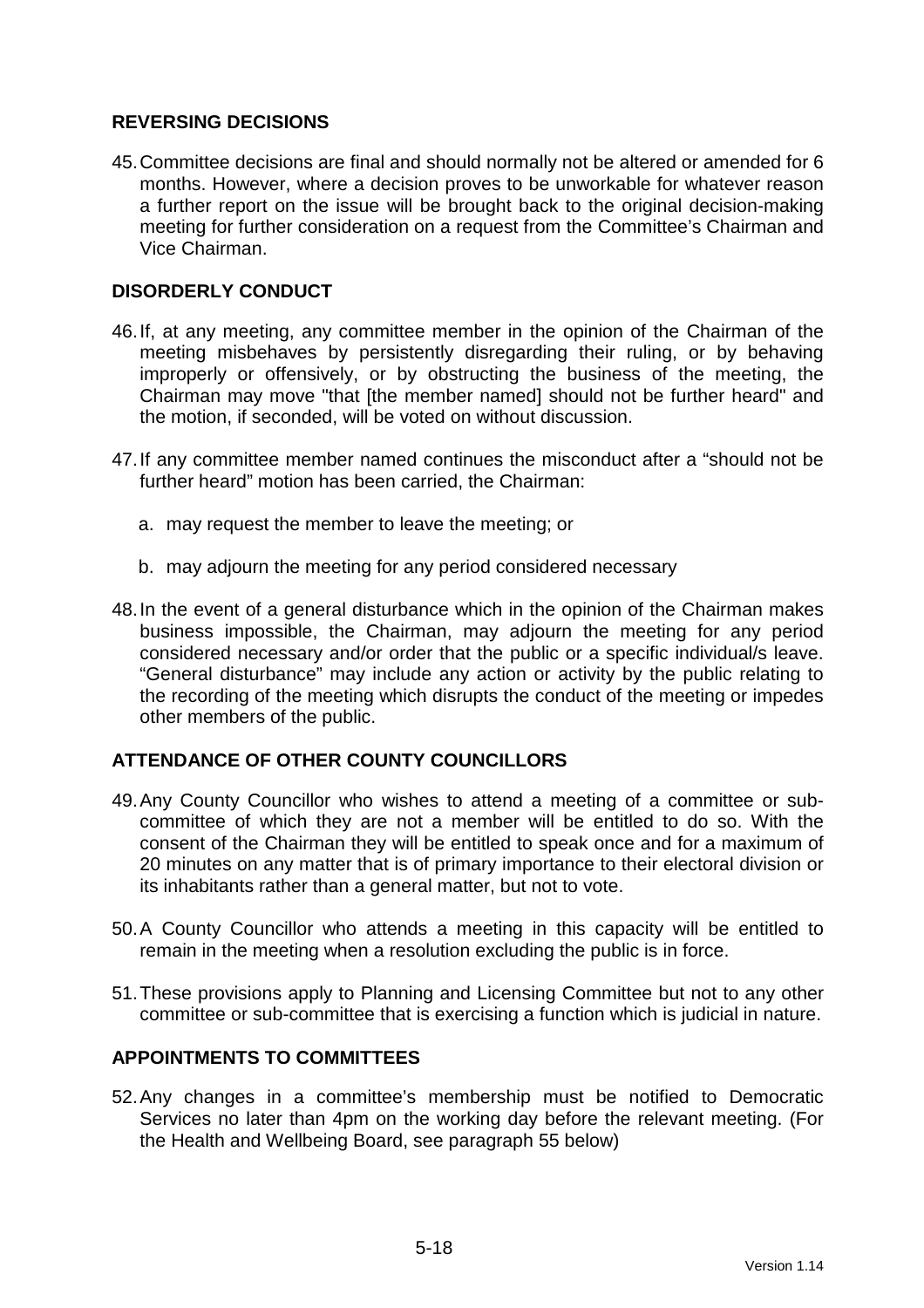53. Democratic Services will ensure that all appointments to committees are reported to the next meeting of the appropriate committee.

## **POLICY COMMITTEE AND COMMUNITY SAFETY COMMITTEE**

54. When exercising scrutiny functions, the Committees may invite people to discuss issues of local concern and/or answer questions. They may for example wish to hear from residents and representatives of other organisations.

### **HEALTH AND WELLBEING BOARD**

- 55. Substitute members can be appointed for the non-County Council representatives. Substitute members will have all the powers and duties of any ordinary member on the Board but will not be able to exercise any special powers or duties exercisable by the person they are substituting. Substitute members may attend meetings in this capacity only:
	- a. To take the place of the ordinary member for whom they are substituting where the ordinary member will be absent for whole of the meeting
	- b. After the Proper Officer has been officially notified

#### **PLANNING AND LICENSING COMMITTEE**

- 56. The Committee will comply with its Code of Best Practice
- 57. The Committee's Code of Best Practice sets out who is entitled to speak at meetings of Planning and Licensing Committee.

#### **PERSONNEL COMMITTEE**

58. That Trade Union representatives be entitled to speak but not to vote at meetings of Personnel Committee.

#### **CONDUCT COMMITTEE**

- 59. Committee will elect a Chair at each meeting.
- 60. The Council's Procedure for Dealing with Conduct Allegations sets out who is entitled to speak at meetings of Conduct Committee.

#### **OTHER**

- 61. Placards, banners, advertising materials and similar items are not permitted in any committee meeting.
- 62. Members of the public may record proceedings and report all public meetings, although oral commentary during meetings is not permitted as this would be disruptive to the good order of the meeting.
- 63. Mobile phones must be switched to silent.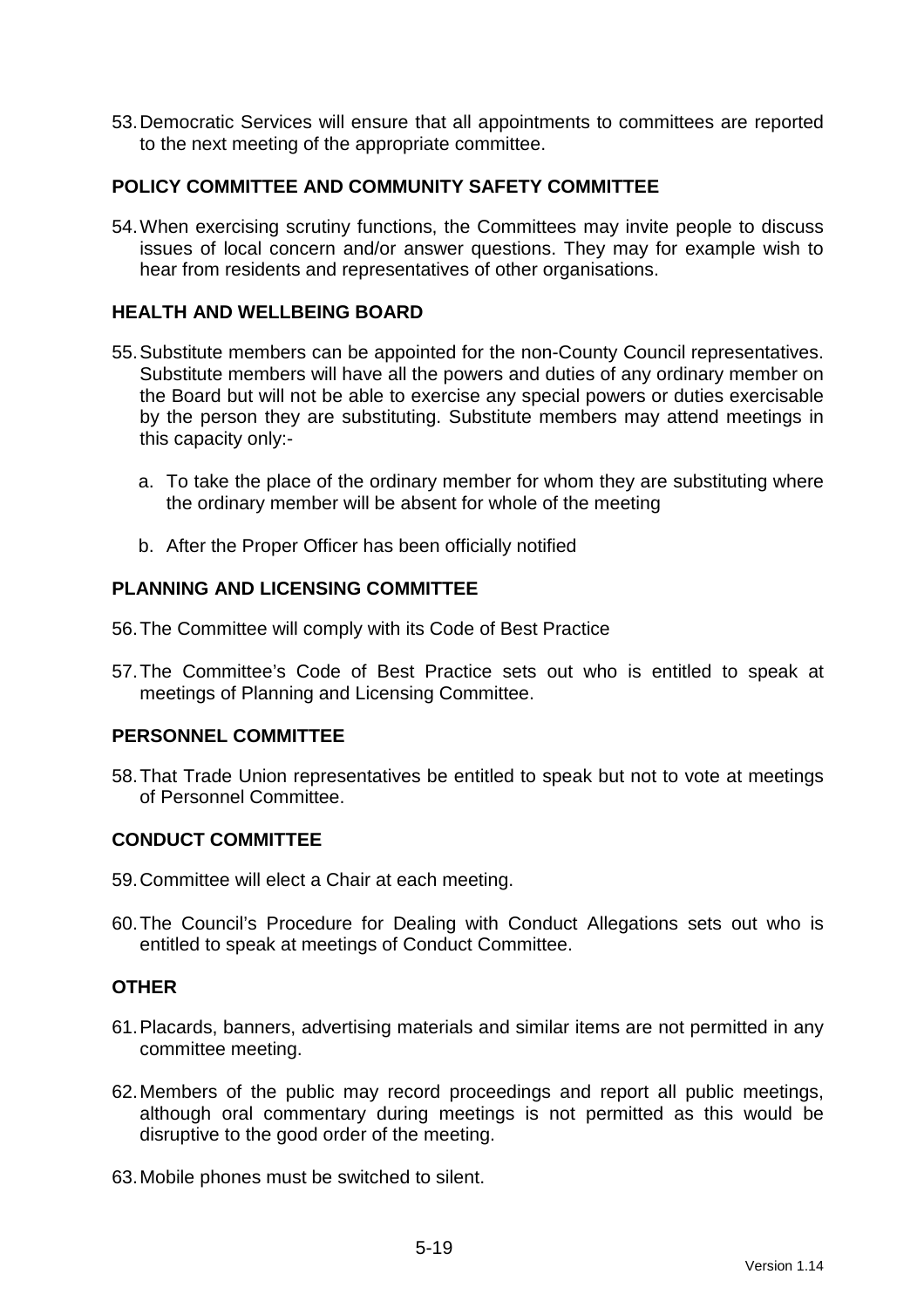## **PART C – THE PROCEDURE FOR TAKING URGENT DECISIONS**

- 1. The Council's Constitution sets out who in the Council has authority to make decisions and the procedures for making those decisions.
- 2. Sometimes events will occur which require decisions to be taken urgently. The County Council needs to be able to respond quickly where failure to do so would not be in the public interest.
- 3. The procedure for taking urgent decisions should only be used where failure to take the decision quickly would, or would be likely to, harm the interests of the Council and the public, for example:
	- a. a service not being provided;
	- b. the Council breaking the law or financial rules;
	- c. the public being put at serious risk of harm;
	- d. the Council suffering financial loss;
	- e. consultation deadlines not being met.
- 4. The following are not suitable reasons for the use of the procedure:
	- a. poor planning;
	- b. the possibility of embarrassment being caused to an officer or Councillor;
	- c. the possibility of adverse publicity being caused to the Council;
	- d. in order to circumvent the requirements of Financial Regulations without good cause and justification.

#### **OPTION A – URGENT DECISIONS BY COMMITTEE**

- 5. Where the agenda for the relevant committee has been published, an urgent item may be added to the agenda if it meets the urgency criteria set out in paragraphs 3 and 4. Democratic Services and the chairman of the committee will require an explanation before authorisation is given.
- 6. Every effort must be made to circulate the urgent report to Councillors at least 24 hours before the meeting.
- 7. The urgent report will be made available for public inspection as soon as possible.

### **OPTION B – CALLING AN ADDITIONAL MEETING**

8. The issue may be of such significance that it may be more appropriate to call an additional meeting. The procedure for calling additional meetings is set out in the Council Procedure Rules at paragraph 10 and the Committee Procedure Rules at paragraph 4.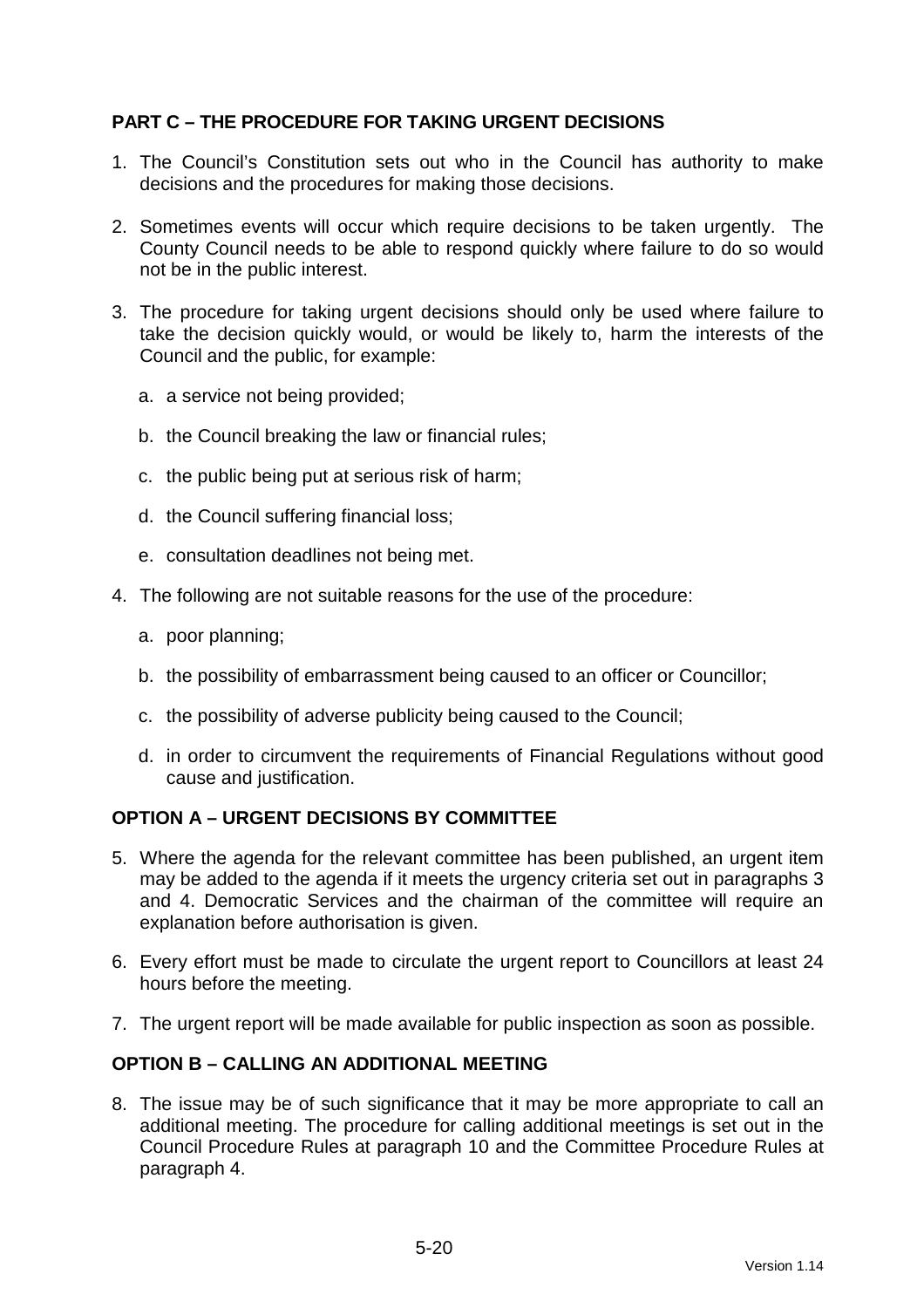# **OPTION C – DECISION BY THE CHIEF EXECUTIVE**

- 9. The Chief Executive may take a decision which is normally reserved to committee or another officer, where he believes that the decision is urgent, after first:
	- a. taking into account the guidelines set out in paragraphs 3 and 4 above; and
	- b. where possible, seeking the views of the following in respect of the proposed decision:-
		- the Leader of the Council.
		- the chairman and the vice-chairman of the relevant committee with authority to take the decision, and
		- the leader(s) of opposition group(s).
	- c. The Chief Executive will take into account any views he considers are relevant. The decision is the Chief Executive's alone.
	- d. The decision together with the reasons why it was urgent must be recorded in writing. The record of urgent decisions will be held by Democratic Services and will be made available for inspection.
	- e. Following the decision, a report will be submitted to the next available relevant committee meeting explaining:
		- the decision:
		- the reasons for it: and
		- why the decision was treated as a matter of urgency.
	- f. In the absence of the Chief Executive, his responsibilities under this procedure are delegated to a Corporate Director and all references to the Chief Executive under this procedure will also apply to that person.

#### **REPORT ON USE OF THE URGENCY PROCEDURE**

10. In addition to any reports submitted to the relevant committee, twice yearly a report will be presented to Policy Committee detailing the number of occasions these provisions have been used and the reasons for their use.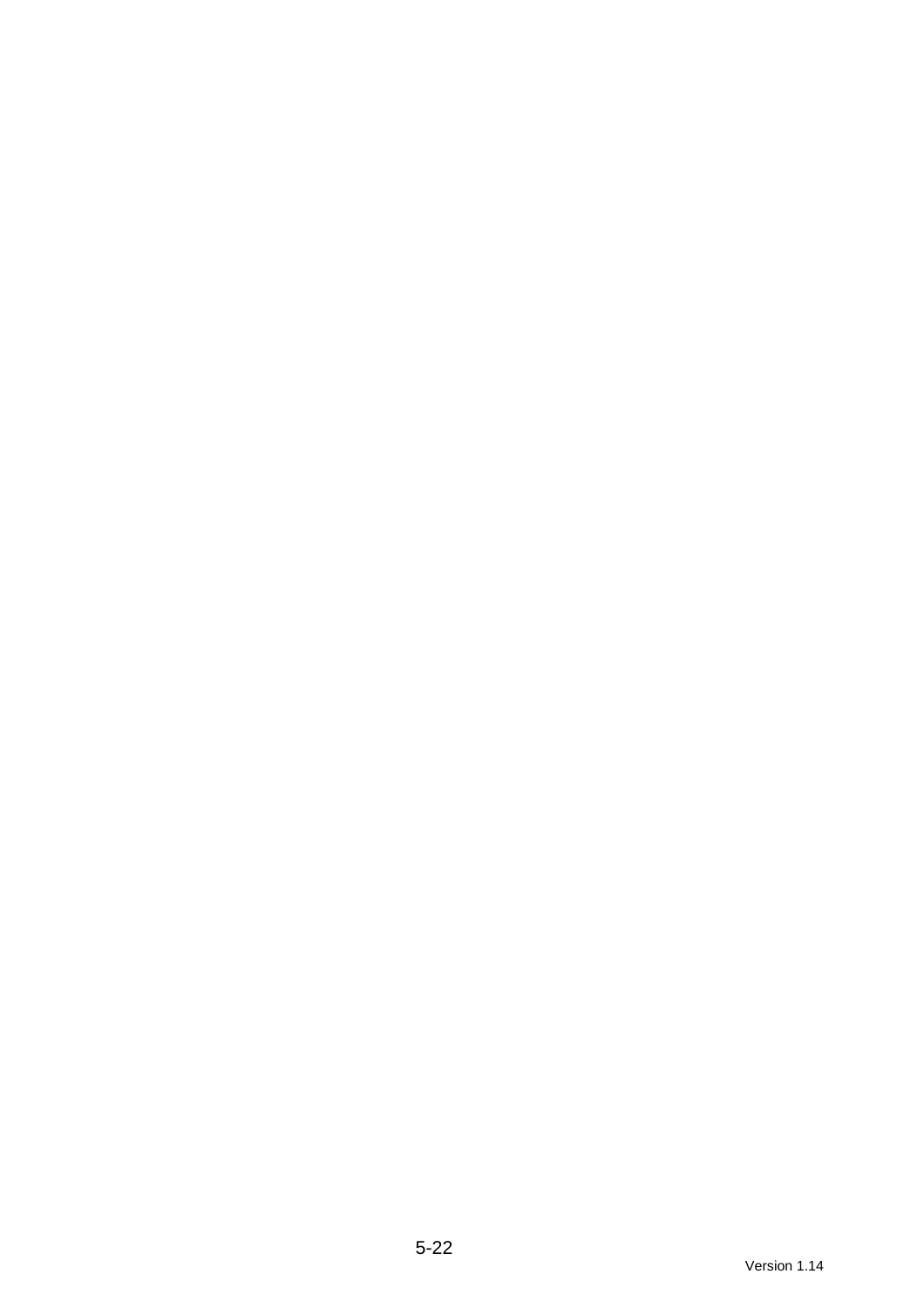**PART SIX** 

**GOVERNANCE**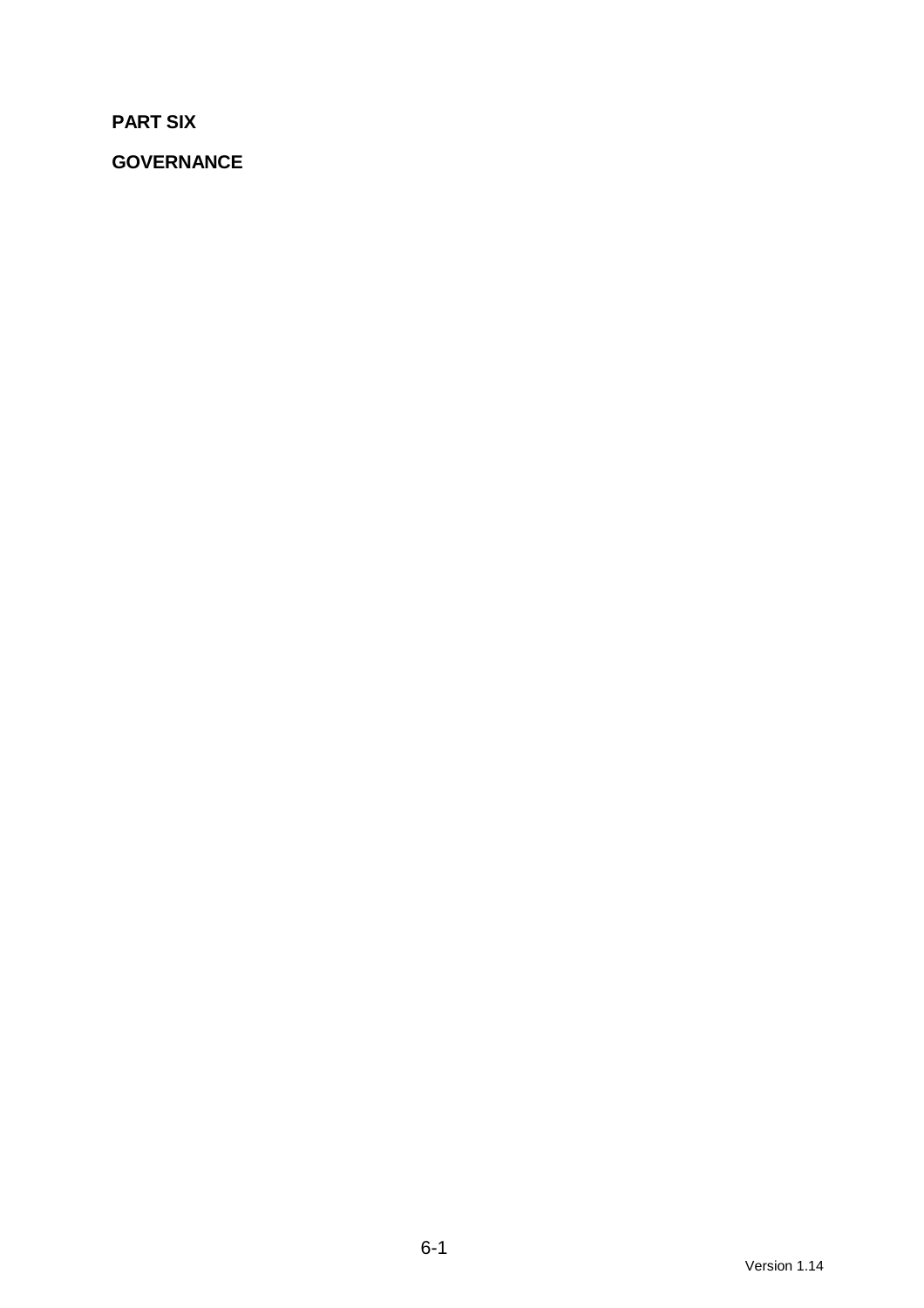## **PART A – FINANCIAL AFFAIRS**

#### **BUDGET FRAMEWORK**

#### **BACKGROUND**

1. The Full Council is responsible for the approval of the Annual Budget. The Council's committees are responsible for implementing it.

#### **CONSULTATION**

- 2. Before the budget is adopted the Council will publish initial proposals, having first canvassed the views of local stakeholders and members of the public as appropriate.
- 3. Any representations made will be taken into account in formulating proposals, and shall be reflected in any report dealing with them.

## **APPROVAL OF THE ANNUAL BUDGET**

- 4. The Full Council will be responsible for approving the annual budget.
- 5. In approving the annual budget the Council will also specify the extent of virement (the limits for the transfer of budget provision from one budget head to another) within the budget and degree of in-year changes to the Annual Budget.
- 6. The annual budget must be approved by the end of February each year.

#### **DECISIONS OUTSIDE THE ANNUAL BUDGET**

- 7. Subject to the provisions regarding virement set out in the Financial Regulations, committees and officers may take only those decisions which are in accordance with the Annual Budget.
- 8. Any decision outside the Annual Budget and the virement provisions must be taken by Full Council.
- 9. If cases of urgency the Urgency Procedure should be followed.

#### **ANNUAL ACCOUNTS**

10. The Council's Section 151 Officer is required by law to sign off the annual accounts by 30 June each year. These accounts will be presented to Full Council. Once the accounts are externally audited the final accounts will be presented to Full Council by 30 September as required by law.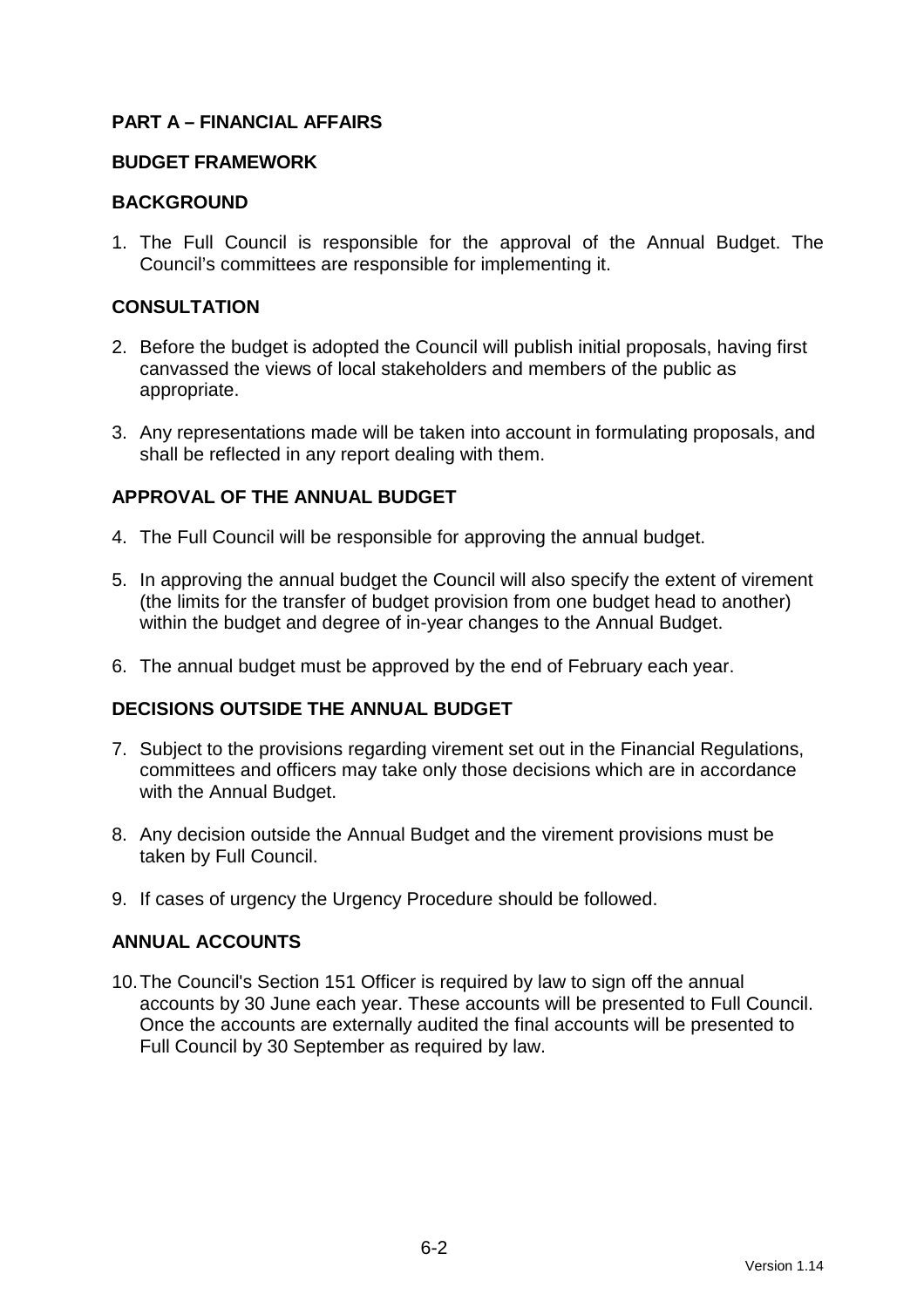# **FINANCIAL REGULATIONS**

| 1.  |                                                        |
|-----|--------------------------------------------------------|
| 2.  |                                                        |
| 3.  |                                                        |
| 4.  | CAPITAL EXPENDITURE AND OTHER MAJOR PROJECTS6-11       |
| 5.  |                                                        |
| 6.  | <b>MANAGEMENT, RETENTION, SECURITY AND DISPOSAL OF</b> |
| 7.  |                                                        |
| 8.  |                                                        |
| 9.  | PROCUREMENT OF GOODS, SERVICES AND WORKS6-23           |
| 10. |                                                        |
| 11. |                                                        |
| 12. |                                                        |
| 13. |                                                        |
| 14. |                                                        |
| 15. |                                                        |
| 16. |                                                        |
| 17. |                                                        |
| 18. |                                                        |
| 19. | INFORMATION AND COMMUNICATIONS TECHNOLOGY (ICT)6-52    |
| 20. |                                                        |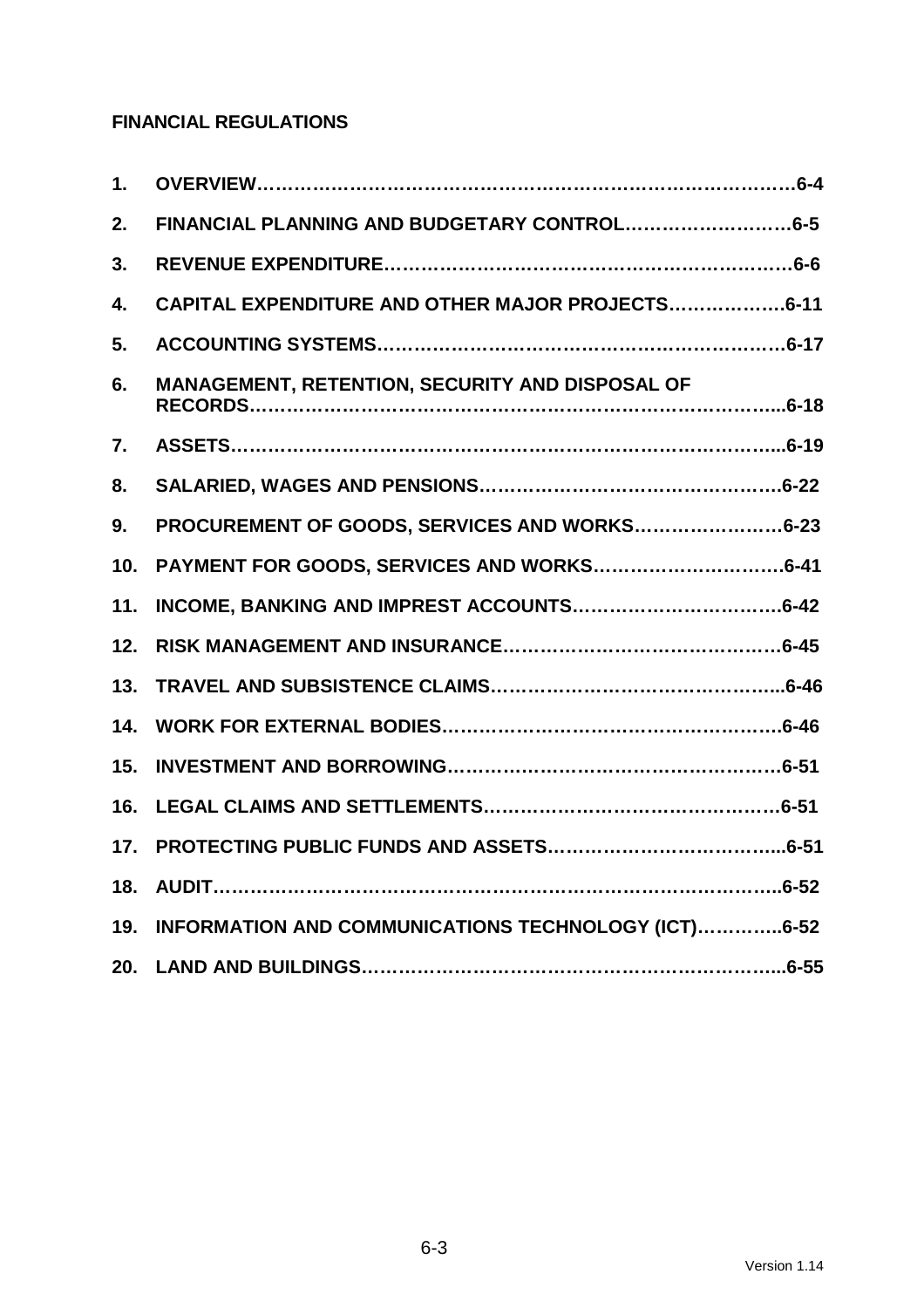# **1. OVERVIEW**

- 1.1 These Financial Regulations provide the framework of financial control and standards necessary to achieve the proper administration of the Council's financial affairs and are designed to safeguard the interests of both the Council and its employees. These Regulations cover the Council's main activities, its Trading Organisations and Pension Funds, and partnerships where the Council acts as the lead authority or where it acts as the accountable body.
- 1.2 A key objective of these regulations is to ensure that the Authority provides services to its users and the community in accordance with best value legislation. The regulations are designed to support Corporate Directors in achieving this aim whilst working within a framework of the principles of best value. Under the former Compulsory Competitive Tendering (CCT) system, value for money was generally proven by following a tendering procedure and awarding the contract to the lowest tenderer. However, in addition to cost, best value requires that the principles of integration, quality, partnering, innovation, performance management, and customer focus are also taken into account as well as the achievement of corporate objectives such as sustainability and social cohesion.
- 1.3 All projects should be managed in accordance with the principles of good project management. Projects **over £250,000** should be managed and delivered using best practice Project Management techniques e.g. PRINCE2. Where significant risks have been identified, they should be included in the Corporate Risk Register and addressed in accordance with the Authority's Risk Management strategy.
- 1.4 For the purpose of Section 151 of the Local Government Act 1972, the Service Director Finance and Procurement is the appointed Section 151 Officer for the Authority. The post holder is responsible for the proper administration of the Council's financial affairs and, subject to the Constitution and any resolutions of any Committee or the Full Council, may do all things necessary for the administration of the Council's financial affairs.
- 1.5 Where the Section 151 Officer considers that there is a likelihood of a significant overall overspending, or a significant overspending on a Committee budget, a report will be taken to Council, in accordance with Section 114 of the Local Government Finance Act 1988.
- 1.6 As the Council's financial and economic advisor, the Section 151 Officer will prepare a budget showing the sources of income and proposed expenditure in each financial year and will keep the Finance and Property Committee informed of the Council's overall financial performance, compared with the approved budget(s). The information required and the frequency of reporting will be determined by the Finance and Property Committee.
- 1.7 The Section 151 Officer, after consulting with the Group Manager for Legal and Democratic Services, may vary, waive or suspend any regulation. Requests to waive Financial Regulations should be submitted in accordance with the approved waiver request procedure.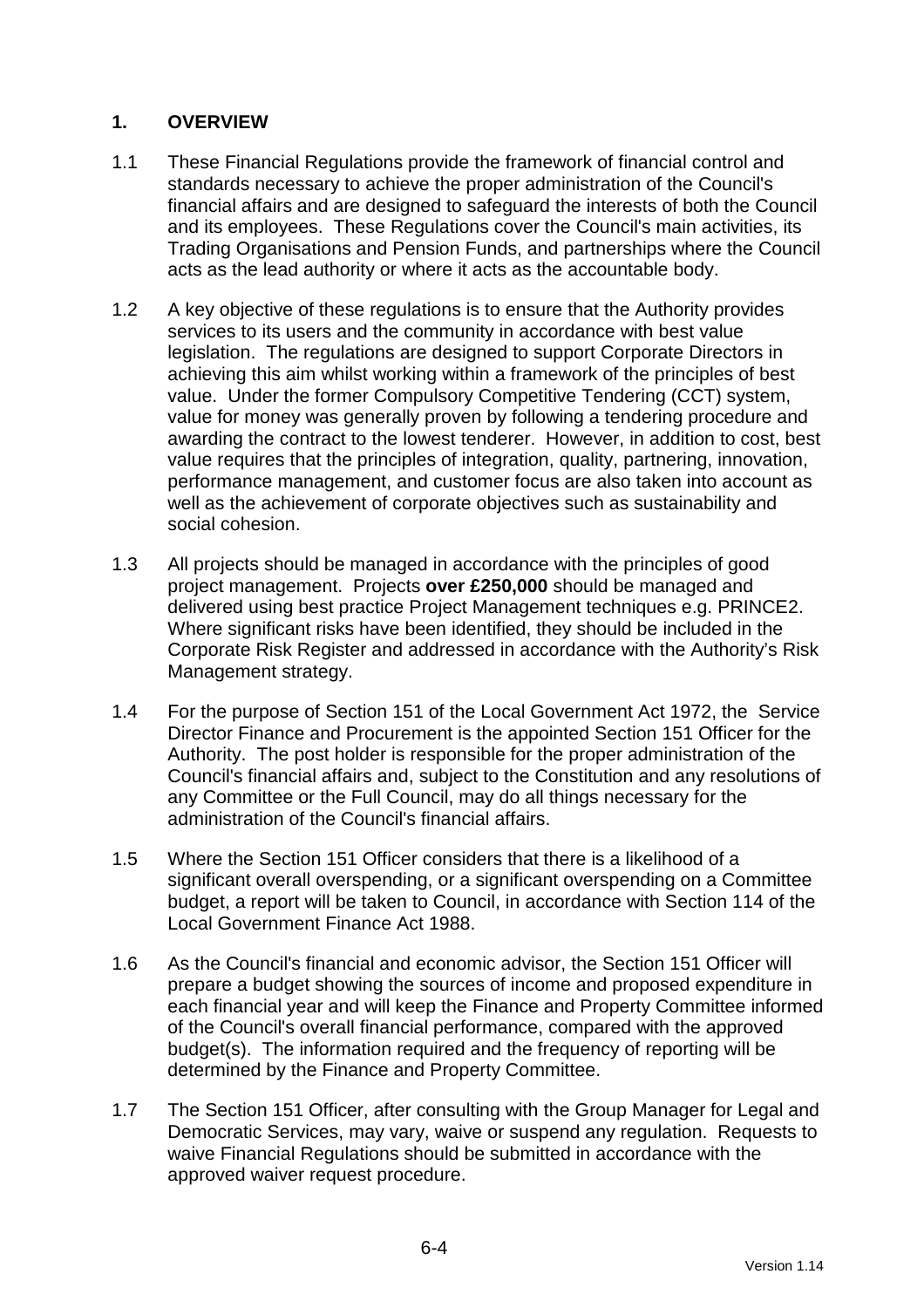- 1.8 Where reference is made in these regulations to specific officers, they may nominate other officers to act on their behalf provided that they keep appropriate up-to-date written records of the nominated officers and the limits to their delegated powers.
- 1.9 Corporate Directors are responsible for ensuring that employees in their departments are aware of, and comply with these Financial Regulations and that failure to comply may result in disciplinary action.
- 1.10 Corporate Directors must consult the Section 151 Officer on any matter which is liable to affect the finances of the Council before any provision or other commitment is incurred or before reporting to the Finance and Property Committee. The Section 151 Officer has the right to be represented at meetings with partnerships or outside bodies where matters of major financial significance are to be discussed.
- 1.11 Each Corporate Director and each Committee is responsible for the observance of Financial Regulations and Codes of Procedures, and for compliance with the decision making process defined in the Constitution.
- 1.12 The Section 151 Officer shall add any financial comments, as thought fit, to reports being submitted to Committee or Council regarding the financial consequences of any proposed action. These comments may include the sufficiency of the budget to finance the proposals being made or set out the action to be taken to make the necessary finance available. All reports will have a Section 151 Officer financial comment. These reports must be submitted to the Section 151 Officer or his/her representative, at least 5 working days before the distribution of papers.
- 1.13 If there is a conflict between the Council's Financial Regulations and other specific County Council regulations or codes of procedure, these Financial Regulations shall prevail.
- 1.14 The Freedom of Information Act 2000 requires the Council to meet standards of openness and transparency with respect to access to all of the information it holds. The Council has an Information Management Policy which should be followed. Particular issues are also addressed in section 6 and section 9 of these regulations. Further guidance is available on the intranet and in the Contracts Manual.

# **2. FINANCIAL PLANNING AND BUDGETARY CONTROL**

- 2.1 In February of each year, Full Council will approve an annual revenue budget, capital programme, Medium Term Financial Strategy and Council Tax Precept.
- 2.2 Each Member of the Council must be provided with a copy of the budget proposals together with a statement by the Section 151 Officer of the effect on the Council's finances and the precept to be levied at least seven days before the Meeting of the Full Council at which such matters will be considered.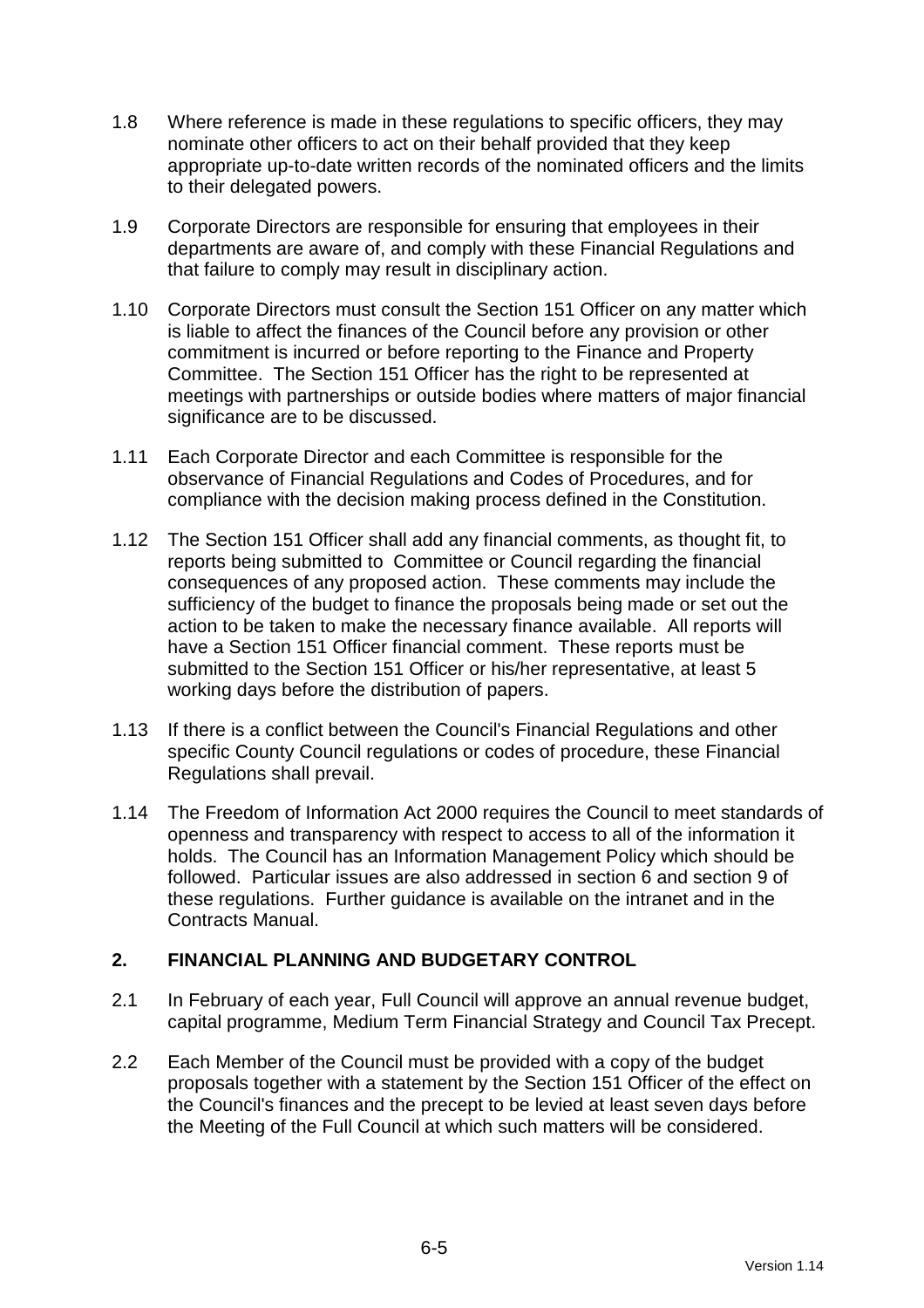- 2.3 It is the responsibility of all Committees, in consultation with the relevant Corporate Directors, to monitor and control the budgets approved for the year.
- 2.4 Amounts provided under each heading of the approved annual revenue estimates must not be diverted to other purposes except as allowed by Financial Regulations.
- 2.5 The inclusion of items in the approved revenue estimates constitutes authority to incur expenditure, subject to the regulations for procurement of Goods, Services and Works, except where the Council, Committee or Financial Regulations of the Council has placed a restriction on any item. Where items cannot be identified from the approved revenue estimates, authority for expenditure on those items must be obtained from the appropriate decision making body within the Council depending on the amount.
- 2.6 Where external funding is available to cover additional revenue expenditure, Corporate Directors must obtain the approval of Finance and Property Committee for the additional expenditure.
- 2.7 Where expenditure is required on items not included within the approved budget, and which cannot be funded within the regulations for virement Corporate Directors must obtain approval from the Finance and Property Committee.
- 2.8 Capital expenditure is not authorised until the necessary regulations have been complied with and a business case accepted by Finance and Property Committee and/or Policy Committee.
- 2.9 Where a Committee wishes to take a course of action which has financial implications contrary to the advice provided by the Section 151 Officer, the Section 151 Officer may submit a report to this effect to Policy Committee.
- 2.10 The Section 151 Officer must submit a report to the Full Council on each year's final accounts as soon as practicable, and in accordance with the statutory Accounts and Audit Regulations.

# **3. REVENUE EXPENDITURE**

## **3.1 Preparation of Revenue Budgets**

- 3.1.1 Revenue budgets must be prepared within the Budget and Policy Framework and the resource allocation limits prescribed by the Council.
- 3.1.2 Detailed annual revenue budgets must be prepared in accordance with all instructions on budgeting issued by the Section 151 Officer. It is the responsibility of Corporate Directors to ensure that detailed budget preparation takes place, that the amounts included are realistic, and that there has been correct application of budget conventions and procedures for their service.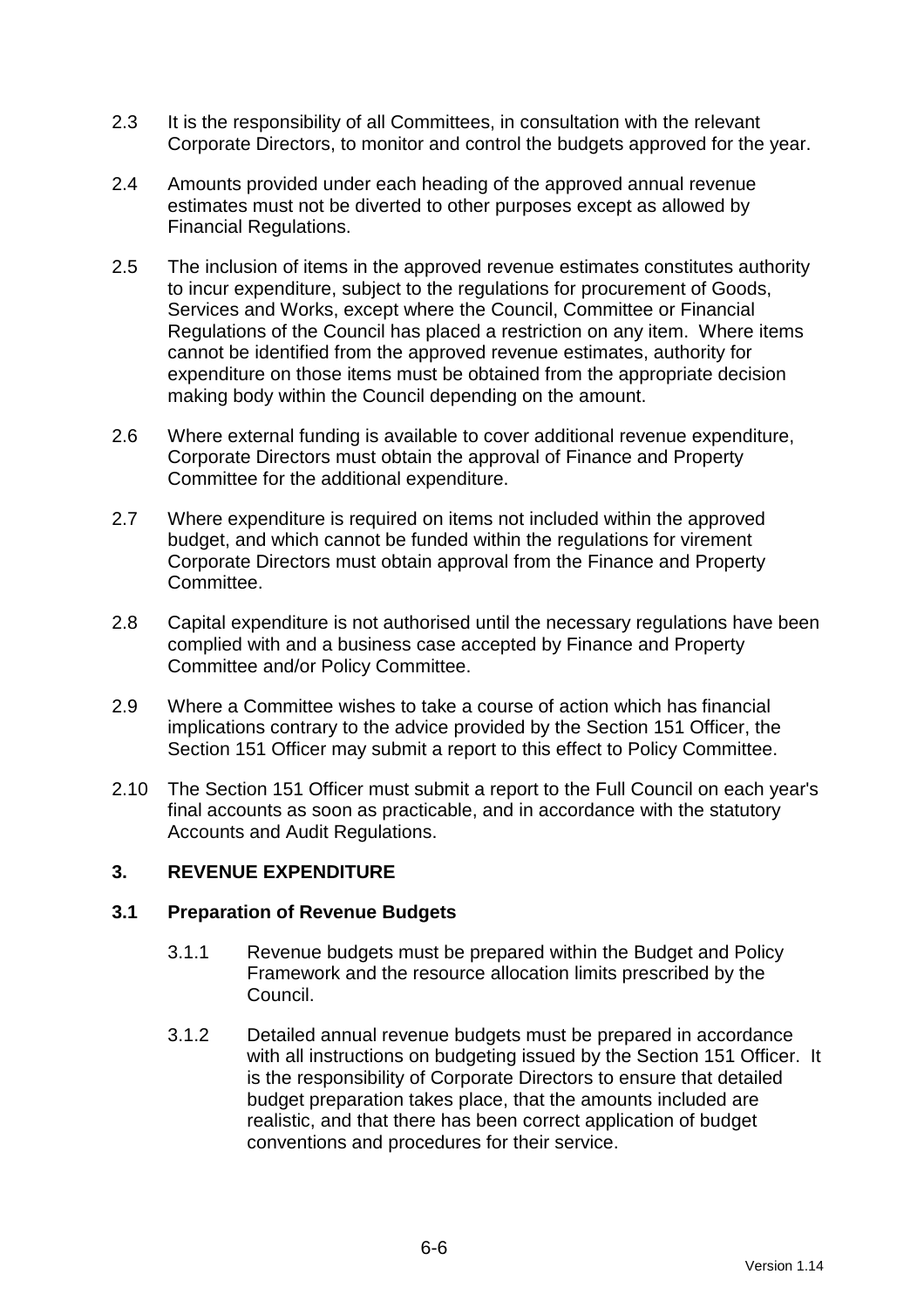- 3.1.3 Where there is uncertainty about the proper approach to be adopted in preparing a budget, guidance should be sought from the Section 151 Officer.
- 3.1.4 The Section 151 Officer will, during the year, seek approval from Finance and Property Committee for allocations from the General Contingency approved by Council.
- 3.1.5 Where external income arises from a set scale of charges, fees etc., the Corporate Director must review the level of fees at least once a year in consultation with the Section 151 Officer. Revised fees must be agreed by the relevant Committee.

# **3.2 Control of Revenue Budget**

- 3.2.1 Corporate Directors and Committees are responsible for controlling expenditure within approved budgets. To assist them with this, virement of budget provision from one budget head to another may be permitted.
- 3.2.2 Variation between any budget head and actual expenditure or income which cannot be covered within the rules for virement must be reported to the Finance and Property Committee after consultation with the Department's Corporate Director and the Section 151 Officer.
- 3.2.3 Where new policies or significant variations to existing policies or practices are proposed, a report must be presented to Policy Committee providing details of the financial implications of the proposed policies for the current year and two further years.
- 3.2.4 A Corporate Director's authority to incur expenditure, for which provision has been made in the detailed annual revenue budget and which is in accordance with Council policies, is subject to the procurement regulations and the conditions below.

## **3.3 Special Items**

## **1. Use of Consultants, Individuals as Contractors and Special Advisors**

- 3.3.1.1 Unless prior approval has been obtained from Policy Committee to engage consultants (e.g. as part of an approved capital programme), the following regulations apply in addition to the normal procurement rules:-
- 3.3.1.2 Corporate Directors may employ consultants, individuals as contractors or specialist advisors provided that there is sufficient budget provision and an annual report is made to the Policy Committee on the use of this discretion.
- 3.3.1.3 If the estimated value of the contract is **over £50,000** prior approval must be obtained from the Chief Executive and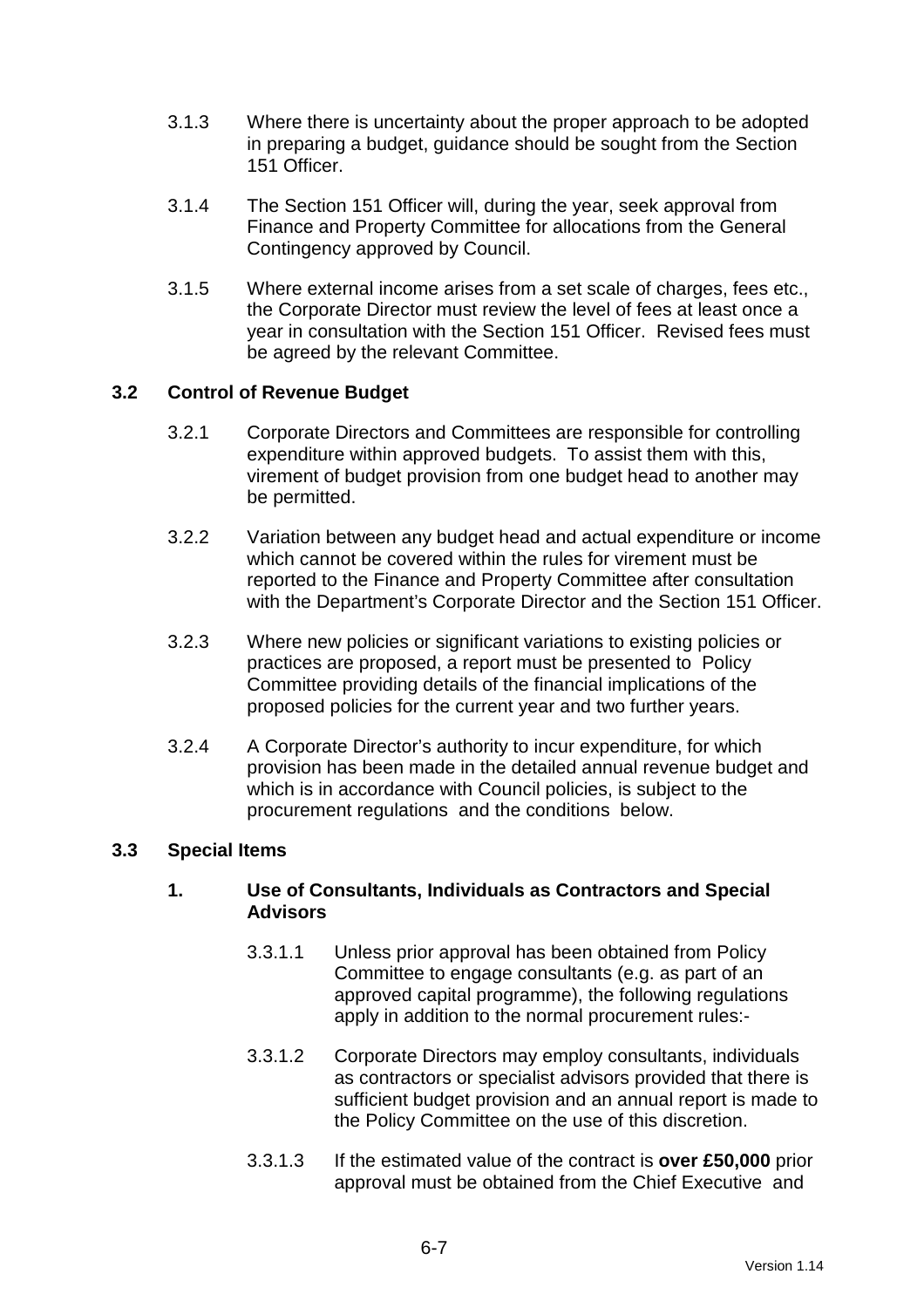the Section 151 Officer. Requests for approval must be submitted on the approved form. (NB Regardless of value, all consultants must be procured in accordance with procurement procedures.)

- 3.3.1.4 Where contracts need to be extended and the total value of the whole contract will **exceed £50,000,** further permission must be obtained from the Chief Executive and the Section 151 Officer before the contract is extended.
- 3.3.1.5 When employing individuals as consultants, contractors or specialist advisors, Corporate Directors must determine whether the nature of their employment is 'Employed' or 'Self Employed' as set out in the guidance note IR56 issued by HM Revenue and Customs. The Authority has produced some guidance and a form to help with this assessment. If a Consultant or Contractor is deemed to be 'Employed' the Corporate Director must arrange for the Consultant or Contractor to be paid through the Authority's payroll.

### **2. Leases**

- 3.3.1.6 All leases or credit arrangements **over £6,000** which are not for Land and Buildings must be approved by the Section 151 Officer before they are entered into.
- 3.3.1.7 For leases of Land and Buildings, separate regulations must be followed.

## **3. Grants to External Bodies**

3.3.3.1 Grant aid as defined in the grant aid strategy must be approved by the Grant Aid Sub-Committee.

## **4. Loans to External Bodies**

3.3.1.8 All proposals for loans to individuals or outside bodies should be accompanied by an appropriate risk assessment. Loans to individuals or outside bodies must be approved by Policy Committee.

# **5. State Aid**

3.3.1.9 State Aid is financial aid or other advantage to business from a Member State of the EU which meets all the criteria in Article 87(1) of the EC Treaty. State Aid, which could distort competition and affect trade by favouring certain undertakings or the production of certain goods, is incompatible with the common market unless there is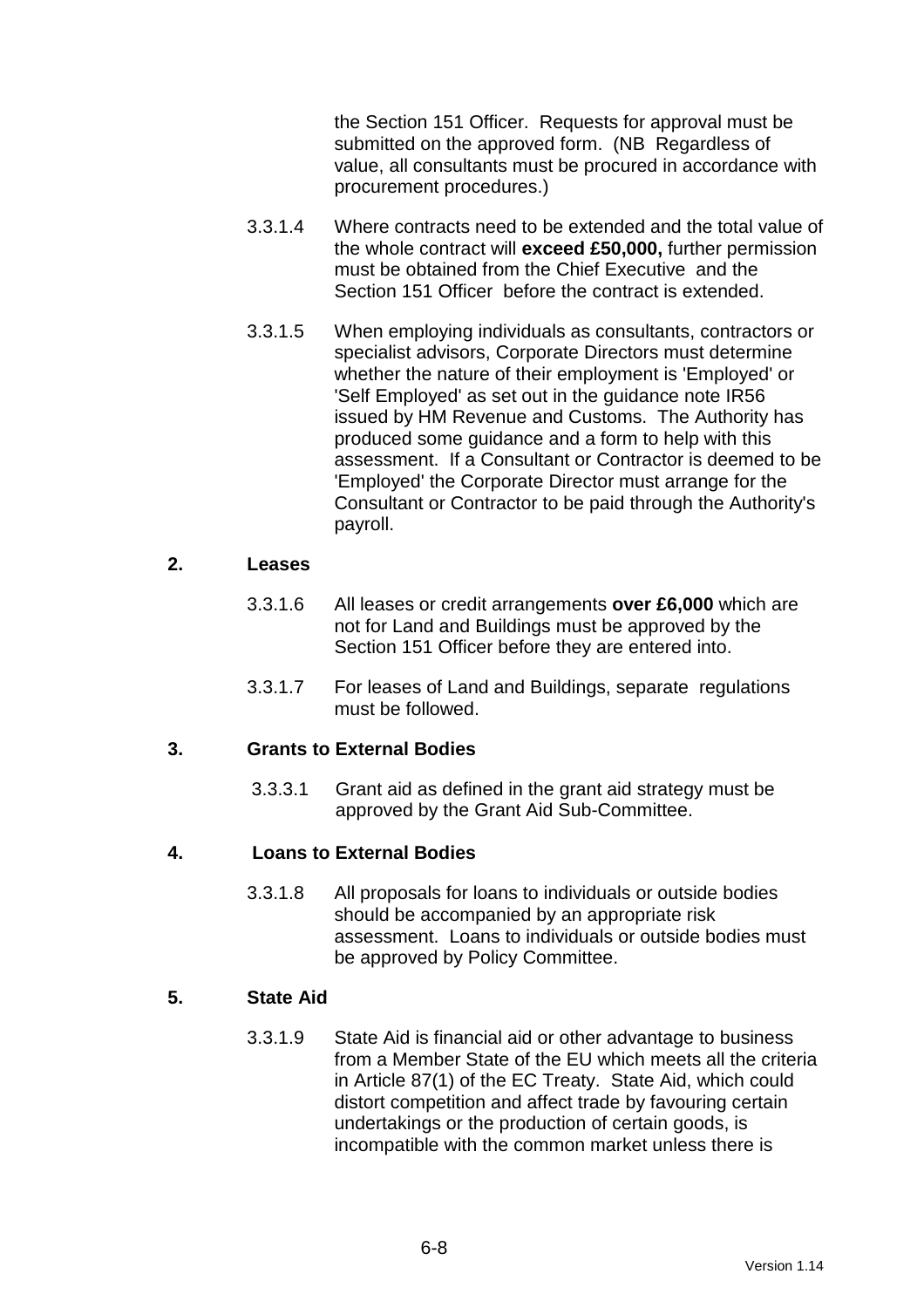special provision for it within the EC Treaty (usually through certain types of block exemption).

- 3.3.1.10 There are four characteristics of State Aid:
	- 3.3.1.10.1 **it is granted through the State or through State resources** (including public funds administered through Local Authorities);
	- 3.3.1.10.2 **it favours certain undertakings or production of certain goods** – ie by conferring an advantage to an entity engaged in economic activity (which can include voluntary and non-profit making public or private bodies when they engage in activities which have commercial competitors);
	- 3.3.1.10.3 **it distorts or threatens to distort competition** by actually or potentially strengthening the position of the recipient in relation to competitors. Virtually all selective aid will have this potential regardless of the scale of the potential distortion;
	- 3.3.1.10.4 **it affects trade between Member States.** Most products or services are traded between Member States, therefore, almost any selective aid for business activities is capable of affecting trade between States, even if the business itself does not trade directly with Member States.
- 3.3.1.11 State Aid can take many forms including grants, subsidies, preferential interest rates, loans with preferential terms, acquisition of land either gratuitously or on favourable terms, provision of goods or services on favourable terms, reimbursement of costs in the event of success, capital transfers and many other actions. Some forms of public private partnerships and contracts are not open to competitive tendering.
- 3.3.1.12 The rules on State Aid are lengthy and complex and therefore if there is any concern about activities or proposals possibly contravening these rules then specific advice on the circumstances should be sought from Legal and Democratic Services. See the state aid website.

## **3.4 Virement**

3.4.1 The transfer of budget provision from one budget head to another is permitted as follows: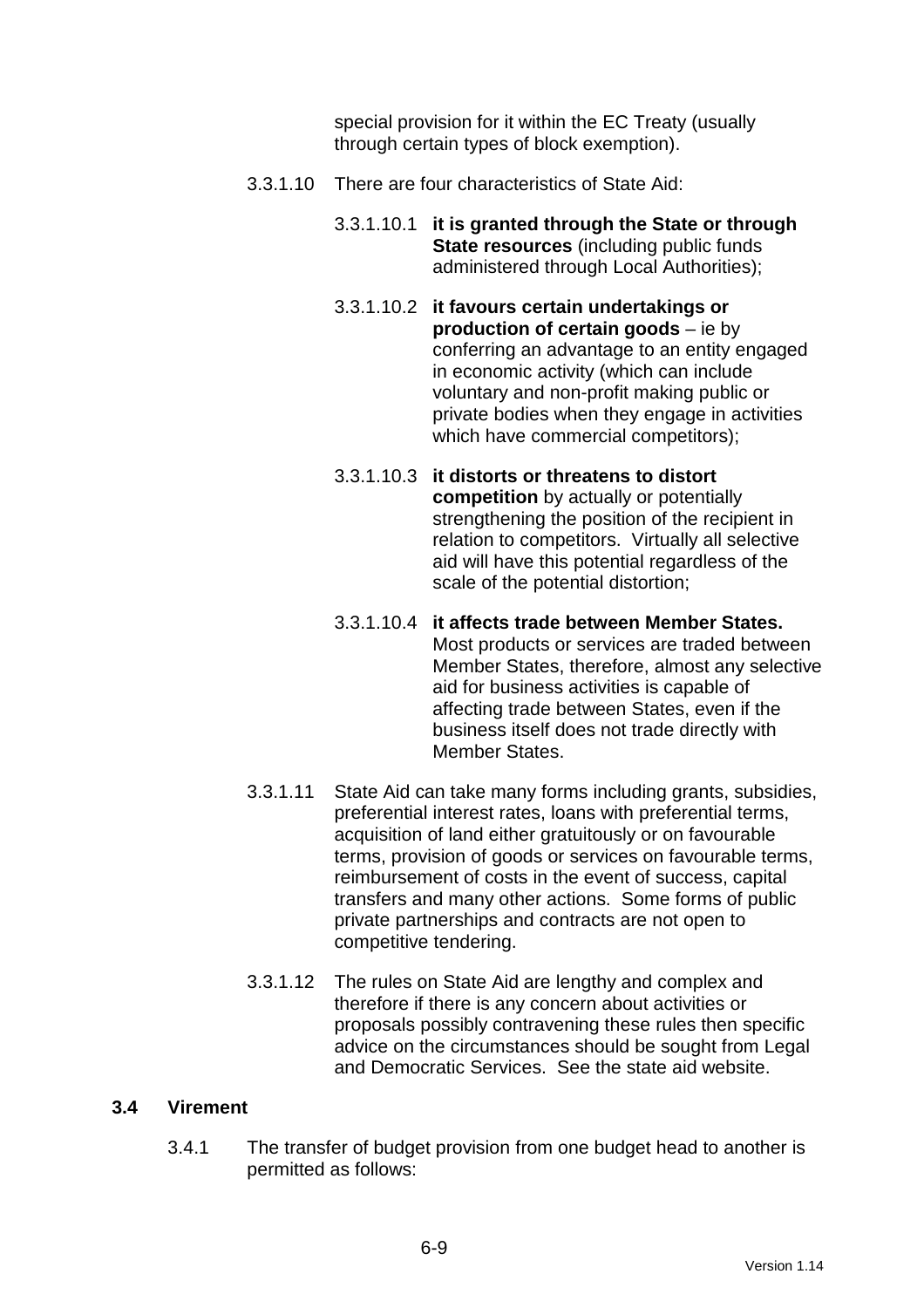- a. **up to £50,000** (£100,000 within the Highways Maintenance budget) within a Committee's revenue budget - by a Corporate Director and the Section 151 Officer;
- 3.4.1.1 **up to £200,000** within a Committee's revenue budget by the Finance and Property Committee;
- 3.4.1.2 **up to £200,000** between the revenue budgets of two or more committees - with the agreement of both or all the relevant committees and the Finance and Property Committee;
- 3.4.1.3 **over £200,000** within or between the revenue budgets of Committees - by the Finance and Property Committee.
- 3.4.2 Where the Section 151 Officer considers that any proposed virement causes a variation to existing policy, s/he may require the Corporate Director to present a report to Policy Committee setting out the reasons for the virement.
- 3.4.3 A Corporate Director may incur expenditure which is essential to meet any immediate needs created by a sudden emergency, subject to this action being reported immediately to the Chief Executive and the Section 151 Officer, and to the next Finance and Property Committee.
- 3.4.4 When a sudden emergency arises, Corporate Directors must keep a separate record of the essential expenditure incurred in connection with the emergency until advised by the Section 151 Officer that separate records are no longer required.

## **3.5 Monitoring of the Revenue Budget**

- 3.5.1 Corporate Directors must ensure that budgets are monitored via the Council's Business Management System. Corporate Directors will report at least quarterly to the relevant Committee and Finance and Property Committee regarding the actual income and expenditure compared with the budget. Explanations of significant variations must be made available to the Section 151 Officer when requested, together with proposals for avoiding any continuing budget problems.
- 3.5.2 Each Corporate Director, in conjunction with the Section 151 Officer, must prepare an annual report for the relevant Committee and Finance and Property Committee comparing actual expenditure for the year with the revenue budget. Explanations for significant variations must be provided by the Corporate Director.
- 3.5.3 The Section 151 Officer must prepare an annual report to Full Council for all budgets, comparing the actual expenditure for the year with the agreed revised estimate for the year and explanations of significant variations. Budgets may be carried forward to the following year after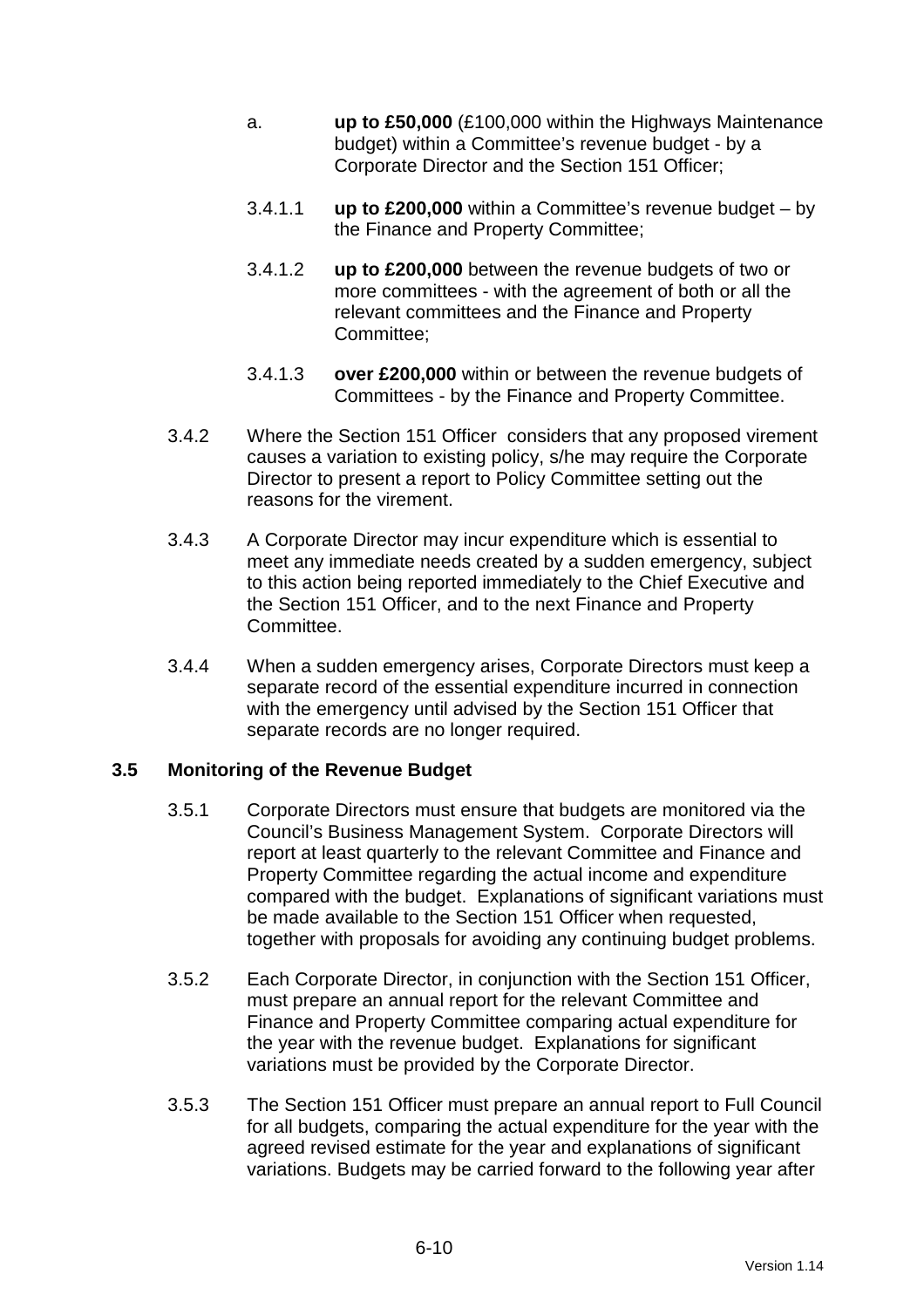consideration by Finance and Property Committee and approval by Council. Other reserves may be created from budget underspending for specific purposes, subject to approval by Finance and Property Committee.

3.5.4 The annual surpluses and deficits of Trading Organisations will be carried forward in an 'Earmarked Reserve'. The level of these reserves will be kept under review by the Section 151 Officer and reported annually to Finance and Property Committee.

## **4. CAPITAL EXPENDITURE AND OTHER MAJOR PROJECTS**

### **4.1 Management of Projects**

4.1.1 All projects will be managed using a best practice project management methodology eg PRINCE2 by suitably experienced project managers with project reviews at key milestones which meet Gateway Review standards.

### **4.2 Inclusion of schemes in the Capital Programme**

- 4.2.1 Schemes can be added to the Capital Programme by:
	- 4.2.1.1 the Annual Review Process that culminates in the approval of the County Council's budget each February; or
	- 4.2.1.2 decisions taken during the year on an ad-hoc basis where the schemes are fully funded from external sources; or
	- 4.2.1.3 decisions taken during the year on an ad-hoc basis where additional County Council funds are required.

The processes are shown schematically in the attached decision tree.

- 4.2.2 All proposed schemes, or programmes of work, should include a business case appraisal which has been carried out before detailed design work begins, and, where appropriate, the full lifecycle costs of the investment and the impact on future budgets.
- 4.2.3 The options appraisal report should include:
	- 4.2.3.1 how each scheme, or programme of work, relates to the approved Council objectives and what other options have been considered, what consultation has been undertaken and what the anticipated outcomes are;
	- 4.2.3.2 the estimated capital costs;
	- 4.2.3.3 the estimated revenue costs for each of the first three years of the scheme or programme of work, including the eventual revenue costs for a full year of operating the scheme or programme of work.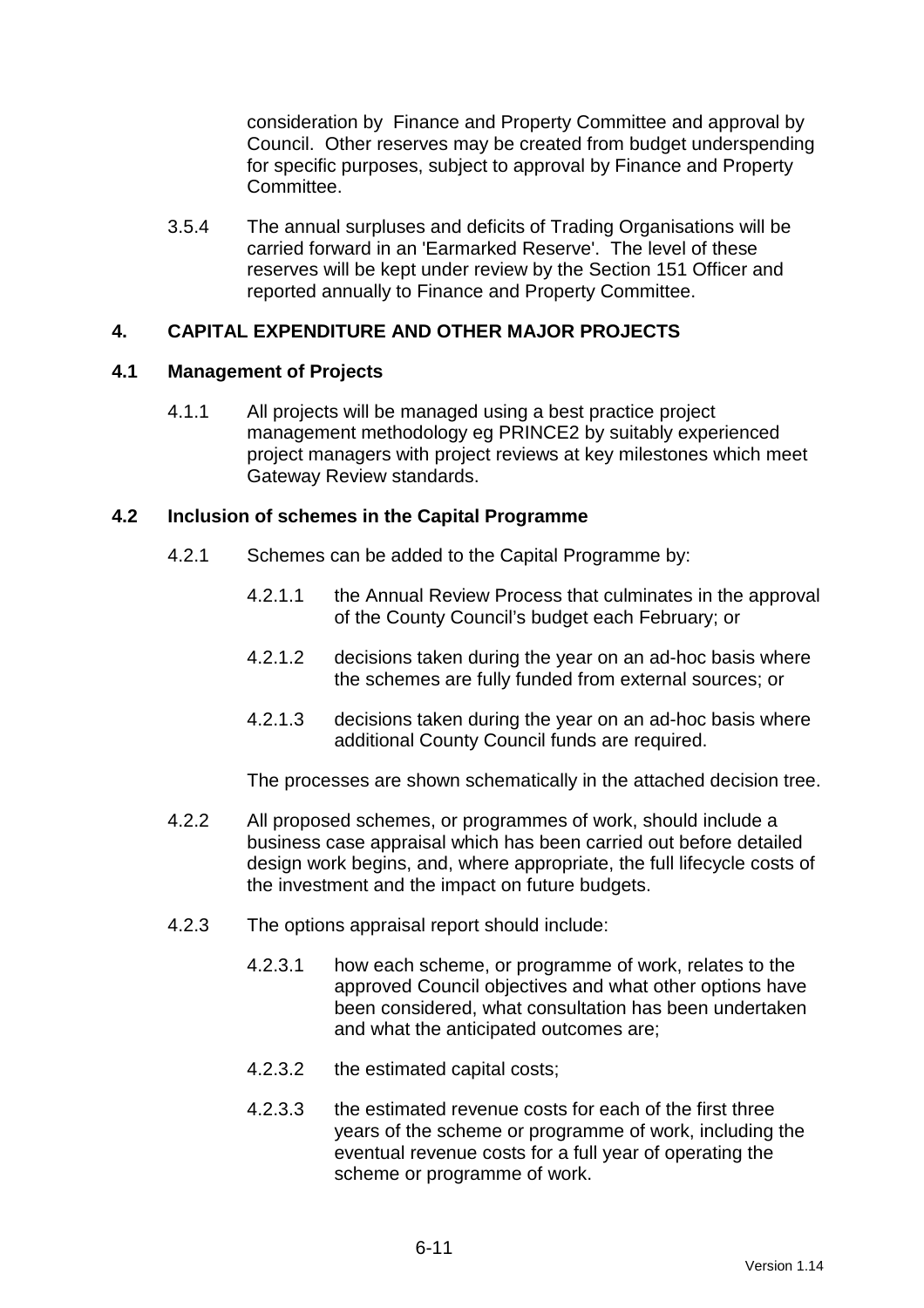- 4.2.4 All proposals for capital expenditure that require additional resources to be found by the County Council should be considered initially by the Corporate Asset Management Group (CAMG) who will advise on the relative priority of future capital schemes, in accordance with the agreed prioritisation criteria within the Capital Strategy. Approval must then be obtained as follows:
	- 4.2.4.1 for schemes being considered through the Annual Review process, CAMG will make recommendations to the Member Reference Group who, in turn, will make recommendations to the Corporate Leadership Team (CLT). CLT will then make their recommendations to Policy Committee for approval;
	- 4.2.4.2 for schemes arising during the budget year on an ad-hoc basis, CAMG will consider and advise the Member Reference Group who, in turn, will advise and seek approval from Policy Committee.
- 4.2.5 The outcome of the Annual Review process is the capital programme approved by Council which includes the schemes approved for the forthcoming financial year and the two following years.
- 4.2.6 Where proposals are made for additional schemes during the year, or for cost variations to existing schemes, decisions can be taken as follows:
	- 4.2.6.1 schemes, or variation increases, **up to £250,000** by the Section 151 Officer after consultation with the Chairman of the Finance and Property Committee;
	- 4.2.6.2 schemes, or variation increases, **over £250,000 and up to £2 million** by Finance and Property Committee;
	- 4.2.6.3 schemes, or variation increases, **over £2 million** by Council.
- 4.2.7 After approvals have been obtained, Latest Estimated Cost (LEC) reports should be prepared and presented before tenders are sought.
- 4.2.8 All schemes with an estimated cost **over £7.5 million** are subject to the following additional requirements:
	- 4.2.8.1 a report on alternative design proposals is taken to Finance and Property Committee;
	- 4.2.8.2 no detailed design work is undertaken prior to the report being approved.
- 4.2.9 Where major projects are being procured through a 'Private Finance Initiative' (PFI) or 'Public Private Partnership' (PPP), an options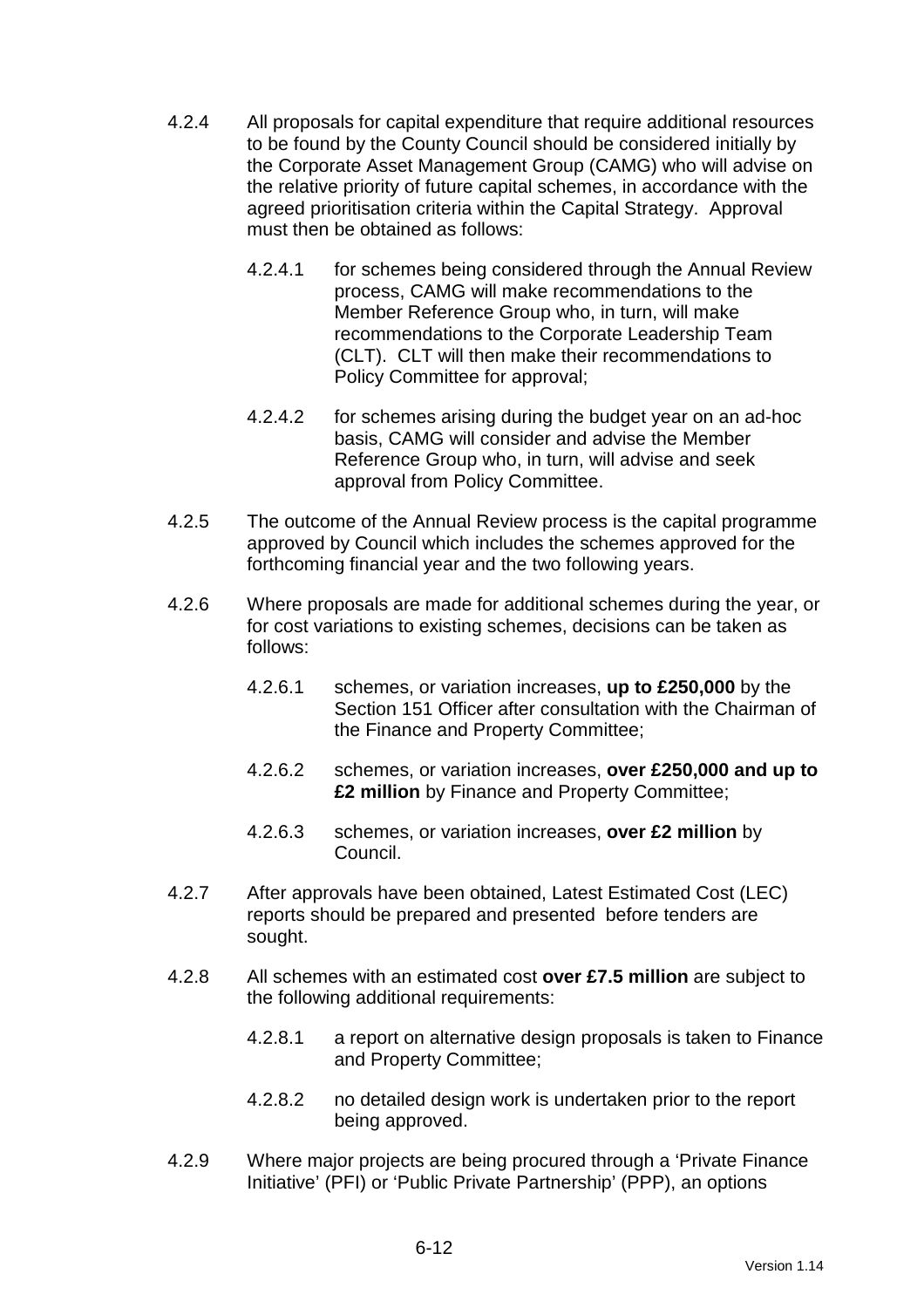appraisal report should be prepared and approval must be obtained from Council before bids are invited.

# **4.3 Content of Bids for Capital Expenditure**

- 4.3.1 All bids for capital expenditure must be prepared by Corporate Directors in the form laid down by the Section 151 Officer.
- 4.3.2 The advice of an appropriate technical officer must always be sought before a scheme is included in any capital programme. The appropriate technical officers are shown below:

| Area of Activity                          | <b>Technical Officer</b>                  |  |
|-------------------------------------------|-------------------------------------------|--|
| Building, Construction and associated     | Service Director, Transport, Property and |  |
| works                                     | Environment                               |  |
| <b>Civil Engineering works</b>            | Corporate Director, Environment and       |  |
|                                           | <b>Resources</b>                          |  |
| Computer technology                       | Service Director, ICT                     |  |
| Expenditure over £100,000 relating to the | Service Director, Transport, Property and |  |
| management of Council Land, Building      | Environment                               |  |
| and Property                              |                                           |  |
| Change of use of land, buildings or       | Service Director, Transport, Property and |  |
| property                                  | Environment                               |  |
| New or replacement land, buildings or     | Service Director, Transport, Property and |  |
| property                                  | Environment                               |  |

- 4.3.3 Construction schemes should not normally be included in the first year of a capital programme unless the following criteria have been considered and the risks evaluated:
	- 4.3.3.1 purchase, lease or lease option of the land or property has been completed. In the case of transportation and land reclamation projects, a right of entry should have been obtained;
	- 4.3.3.2 outline planning permission should have been obtained, where appropriate, especially if the development involves a change of use or is a new development;
	- 4.3.3.3 the sources of funding, including any grants or contributions from outside organisations, have been finalised - except for land reclamation projects where grant notification is not normally received until the year of the project;
	- 4.3.3.4 the service department has prepared a detailed brief for the project which has been agreed with the relevant technical officer who will carry out the design;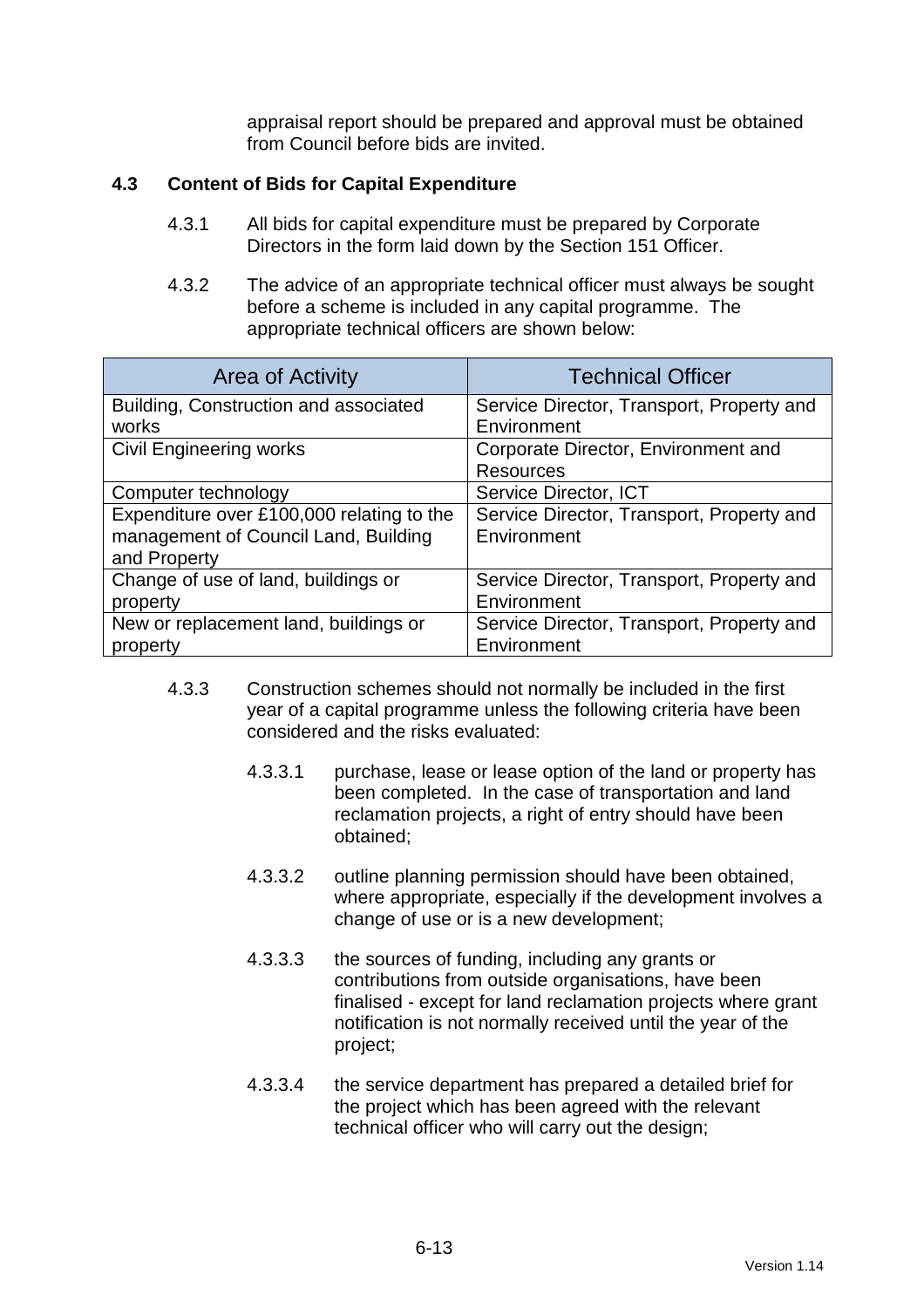- 4.3.3.5 the Service Director, Transport, Property and Environment has confirmed that the proposal complies with Corporate Property Policies;
- 4.3.3.6 a proper assessment of the time-scale required for the project has been made;
- 4.3.3.7 where existing property is affected by the proposed development, the service department has agreed proposals for dealing with staff or clients who might be temporarily displaced during construction; and
- 4.3.3.8 relevant sustainability issues.
- 4.3.4 The capital programme for each Committee must be prepared within the block allocation and individual scheme approvals approved by Finance and Property Committee. All costs should be at estimated out-turn prices, unless otherwise determined by the Section 151 Officer.
- 4.3.5 The revenue costs of all schemes in the capital programme must be assessed each year. The staffing, lifecycle maintenance and other running costs must be included in the revenue budget. The financing costs for expenditure funded by borrowing or leasing will be calculated by the Section 151 Officer and included within the overall revenue budget.

## **4.4 Feasibility Studies**

- 4.4.1 The appropriate technical officer can carry out preparatory work on any scheme included in the approved capital programme. The costs of this work must be charged to that scheme. If for any reason the scheme does not go ahead, then the costs of preparatory work undertaken must be charged to the revenue budget of the Committee concerned, which will need to make available sufficient budget cover for this. In practice, this means that the technical officer should not carry out preparatory work unless an undertaking has been secured for the funding of any abortive costs from the service department.
- 4.4.2 Design work must not take place on schemes which are not included within the approved capital programme unless written approval has been obtained from the Chief Executive and the Section 151 Officer.
- 4.4.3 The appropriate technical officer can carry out feasibility work on any other scheme not in the approved capital programme subject to:
	- 4.4.3.1 the Corporate Director agreeing to the cost being met from its revenue budget for the year; and
	- 4.4.3.2 prior approval from the Section 151 Officer has been obtained if the estimated cost of the feasibility study is **over £25,000.**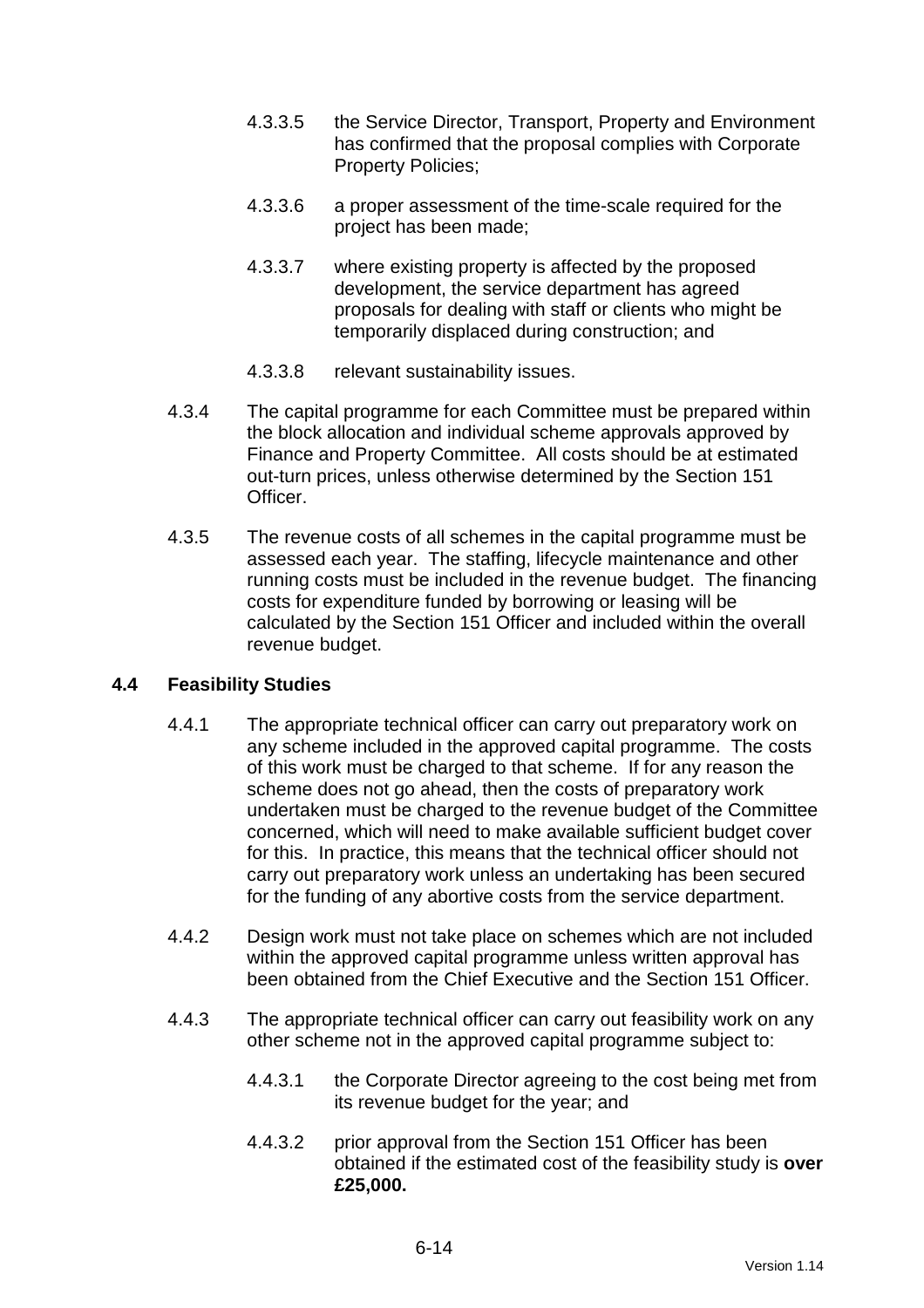# **4.5 Reports on "Latest Estimated Costs" of Proposed Schemes**

- 4.5.1 Corporate Directors must take a report to Finance and Property Committee setting out the latest estimated costs of all proposed capital schemes where the capital cost is over £1 million. The report must be made after detailed design work has been completed but before tenders are invited and should contain:
	- 4.5.1.1 Capital costs analysed into:
		- 4.5.1.1.1 land acquisition;
		- 4.5.1.1.2 construction costs;
		- 4.5.1.1.3 acquisition of plant, equipment and furniture;
		- 4.5.1.1.4 professional fees and project management costs;
		- 4.5.1.1.5 any other relevant costs.
	- 4.5.1.2 Revenue costs identified and analysed into:
		- 4.5.1.2.1 staffing costs;
		- 4.5.1.2.2 other running costs;
		- 4.5.1.2.3 financing costs;
		- 4.5.1.2.4 lifecycle maintenance costs.

In addition to total costs, the phasing of these costs over financial years should also be shown. If the costs exceed the existing capital programme provision for that scheme, the report must contain a statement on how these extra costs can be contained within the approved total capital programme or, if further capital funds are required, approval to increase the capital programme must be sought from the appropriate body within the Council.

- 4.5.2 For all schemes in the capital programme estimated to cost between £250,000 and £1 million**,** the Corporate Director, in conjunction with the appropriate technical officer, must submit a report on the latest estimated costs of the scheme to the Section 151 Officer and to the Finance and Property Committee.
- 4.5.3 Where the gross costs of an existing capital scheme exceed the approved budget, further approval for the increased costs (the capital variation) must be obtained. The requirement to submit an LEC report remains.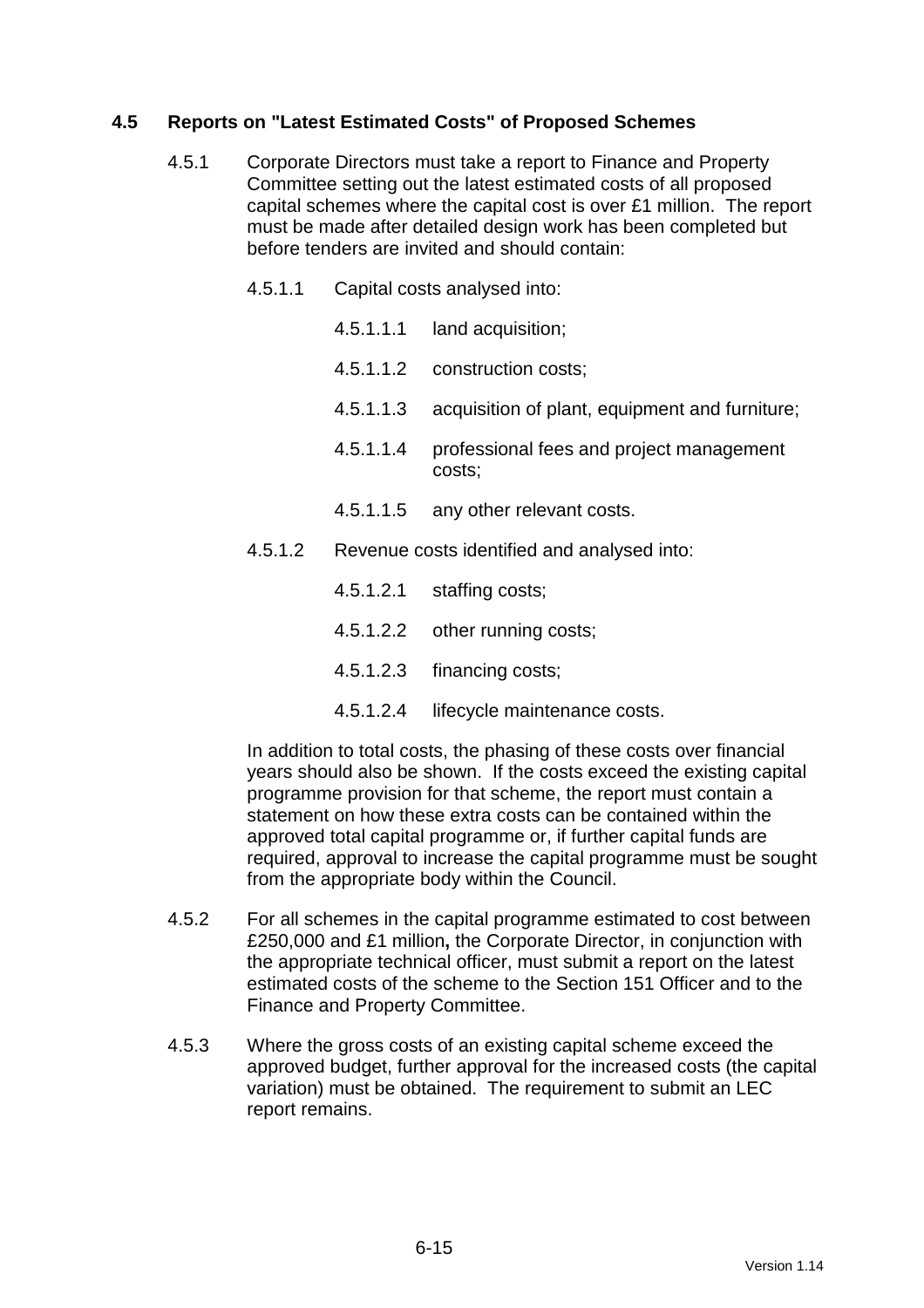### **4.6 Budgetary approval prior to Contract Award**

 Where the preferred tender exceeds the LEC or Capital Programme estimate, Corporate Directors must submit a revised LEC report and obtain all necessary approvals for the additional expenditure needed before accepting the tender.

 Each Corporate Director must keep a record of the difference between accepted tenders and capital programme provisions.

 The accepted tender cost becomes the figure included in the capital programme. If this gives rise to a variation in professional fees, the Section 151 Officer should be informed so that an amendment can be made to the capital programme.

 The award of contracts must comply with the procedures for the procurement of Goods, Services and Works and the guidance in the Contracts Manual.

### **4.7 Post-Project Evaluations**

- 4.7.1 For completed projects, post-project evaluations must be carried out by the Corporate Asset Management Group and a report submitted to Finance and Property Committee as follows:
	- 4.7.1.1 projects **up to £5 million** for a sample of projects selected by Corporate Asset Management Group;
	- 4.7.1.2 projects **over £5 million** all projects.
- 4.7.2 The post project evaluation should normally address the following matters:
	- 4.7.2.1 out-turn costs vs original cost estimates and the reasons for any cost increases;
	- 4.7.2.2 breakdown of the professional fees incurred;
	- 4.7.2.3 actual timetable achieved vs original planned timetable and the reasons for slippage and delays;
	- 4.7.2.4 overall project outcomes and quality of project management;
	- 4.7.2.5 achievement of service objectives and benefits;
	- 4.7.2.6 lessons to be learned for future projects.
- 4.7.3 Technical officers should carry out a post project review for all their projects and report to the Corporate Director and, where different, the client, regarding the achievement of projected benefits and lessons to be learned for future projects.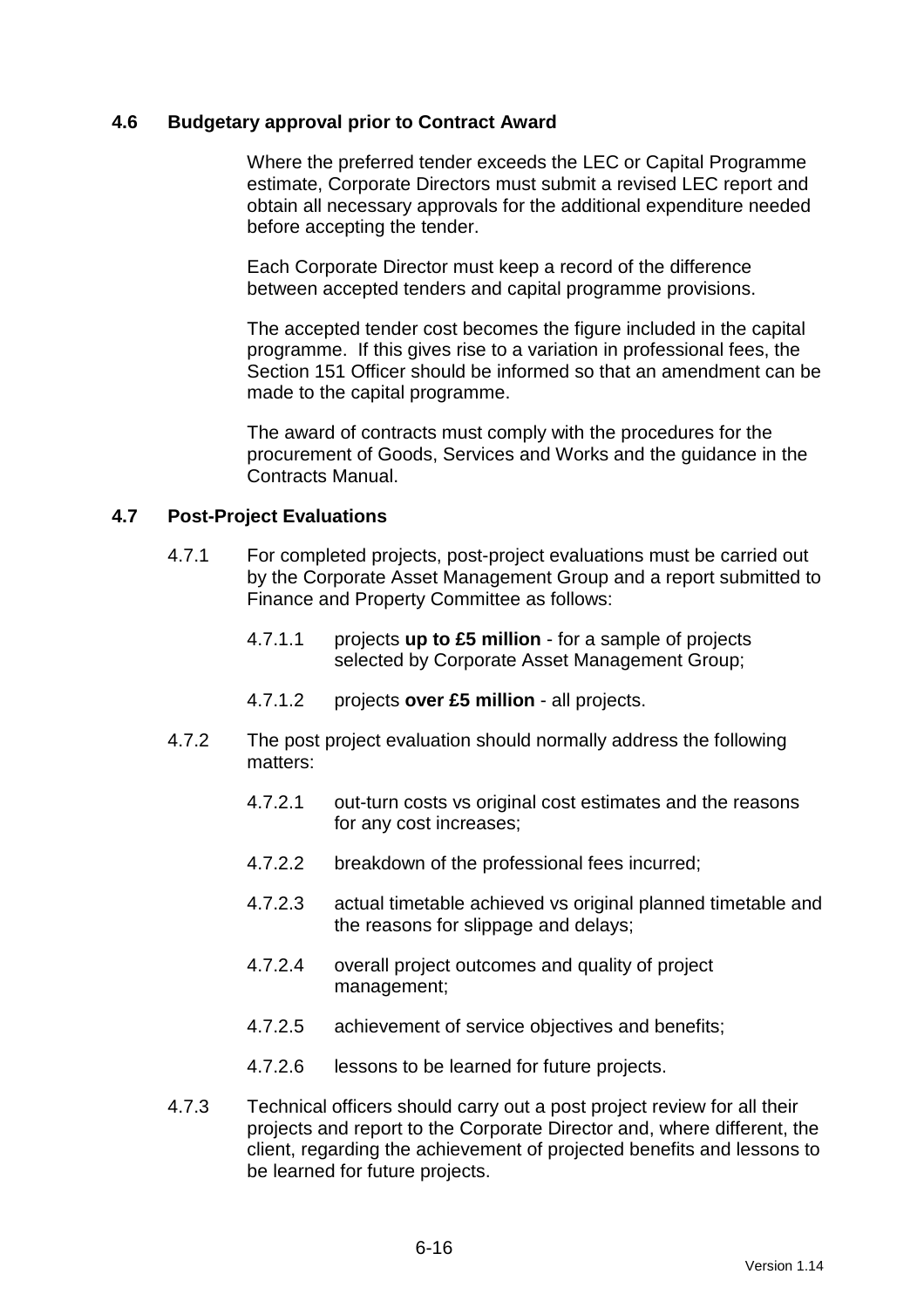# **4.8 Capital Financing**

- 4.8.1 The Section 151 Officer will make arrangements for the financing of capital expenditure in accordance with the CIPFA 'Prudential Code for Capital Finance' and the annual budget report approved by Council.
- 4.8.2 Decisions on leasing must be made by the Section 151 Officer, who will also determine whether proposed leases are 'finance leases' or 'operating leases'.

## **4.9 Capital Loans**

4.9.1 All proposals for loans to individuals or outside bodies should be accompanied by an appropriate risk assessment. Loans to individuals or outside bodies for regeneration purposes must be recommended by the Economic Development Committee for approval by the Finance and Property Committee or Policy Committee.

## **4.10 Investment in Equities**

- 4.10.1 Investment in equity stock must be recommended by the Economic Development Committee for approval by the Finance and Property Committee or Policy Committee.
- 4.10.2 These restrictions do not apply to pension fund investments.

# **5. ACCOUNTING SYSTEMS**

- 5.1 All staff must comply with accounting instructions issued from time to time by the Section 151 Officer. Accounting systems should provide information that is useful for both stewardship and management responsibilities. Any new accounting systems and retention of associated records, or records of assets and liabilities and any changes to such systems must be approved by the Section 151 Officer.
- 5.2 The Council accepts the CIPFA Accounting Codes of Practice and the supporting guidance statements. Standards of accounting must accord with these codes of best practice.
- 5.3 Corporate Directors and Committees are responsible for ensuring that all opportunities to obtain Government grants and other external funding towards the expenditure of their Department are exploited.
- 5.4 All interim or final claims in respect of Government grant and reimbursements or contributions from outside bodies, other than those recovered by Sundry Debtor accounts, must be signed by the Section 151 Officer. Corporate Directors must supply such information as the Section 151 Officer considers necessary to enable successful claims to be made promptly to ensure a satisfactory cash flow is achieved. The Section 151 Officer will provide guidance on the information required to support grant claims.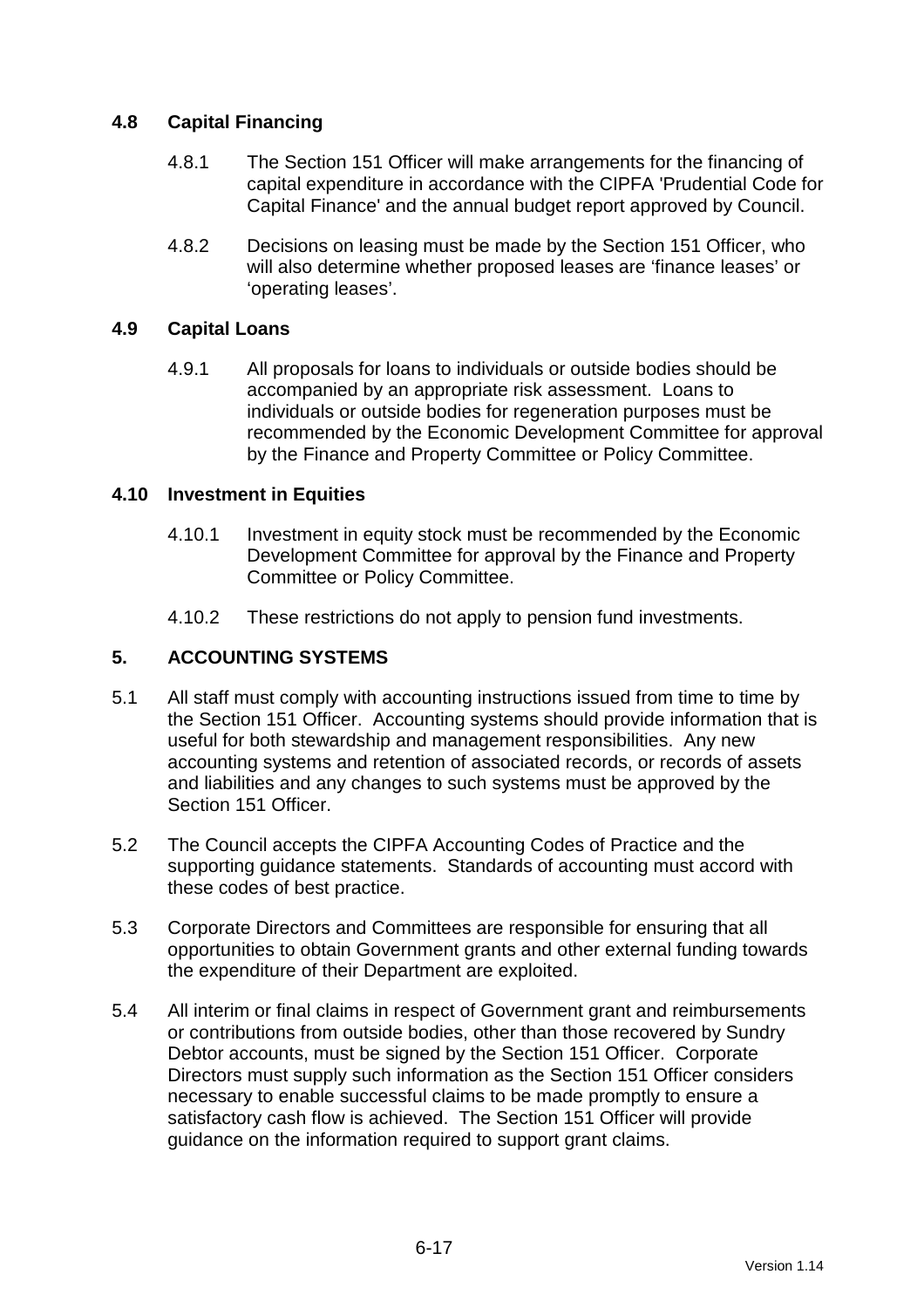- 5.5 Corporate Directors are responsible for ensuring that appropriate systems and procedures are in place for the proper transfer of all financial records and assets, eg stocks, stores, imprest accounts, inventories, valuables, cash, etc, when an officer ceases to be responsible for these items.
- 5.6 The accounting control systems must include:
	- 5.6.1 measures to ensure that the financial transactions of the Authority are recorded as soon as reasonably practicable and as accurately as reasonably possible;
	- 5.6.2 measures to enable the prevention and detection of inaccuracies and fraud, and the ability to reconstitute any lost records promptly and at reasonable cost;
	- 5.6.3 identification of the duties of officers dealing with financial transactions and division of responsibilities of those officers in relation to significant transactions.
- 5.7 At the end of each financial year, Corporate Directors must notify the Section 151 Officer of all outstanding expenditure relating to the previous financial year in such detail and by such date as may be required by the Section 151 Officer so that accounts can be prepared to meet statutory reporting requirements.

# **6. MANAGEMENT, RETENTION, SECURITY AND DISPOSAL OF RECORDS**

## **6.1 General**

- 6.1.1 All Nottinghamshire County Council records, whether electronic or paper-based, are subject to the Authority's Information Management Policy which establishes key principles for the management, retention, security and disposal of these records.
- 6.1.2 Corporate Directors are responsible for providing suitable storage for Departmental records and for ensuring compliance with corporate policies governing the management, retention, security and disposal of records within their Department.
- 6.1.3 All retained records must be held in a manner which allows speedy and efficient retrieval of information, having due regard for the appropriate security requirements.

## **6.2 Retention of Records**

- 6.2.1 All business records should be retained in accordance with the retention schedules contained in the Corporate Information Policy. .
- 6.2.2 Where uncertainty exists about individual documents or records, the nominated Departmental Information Officers should be consulted for guidance.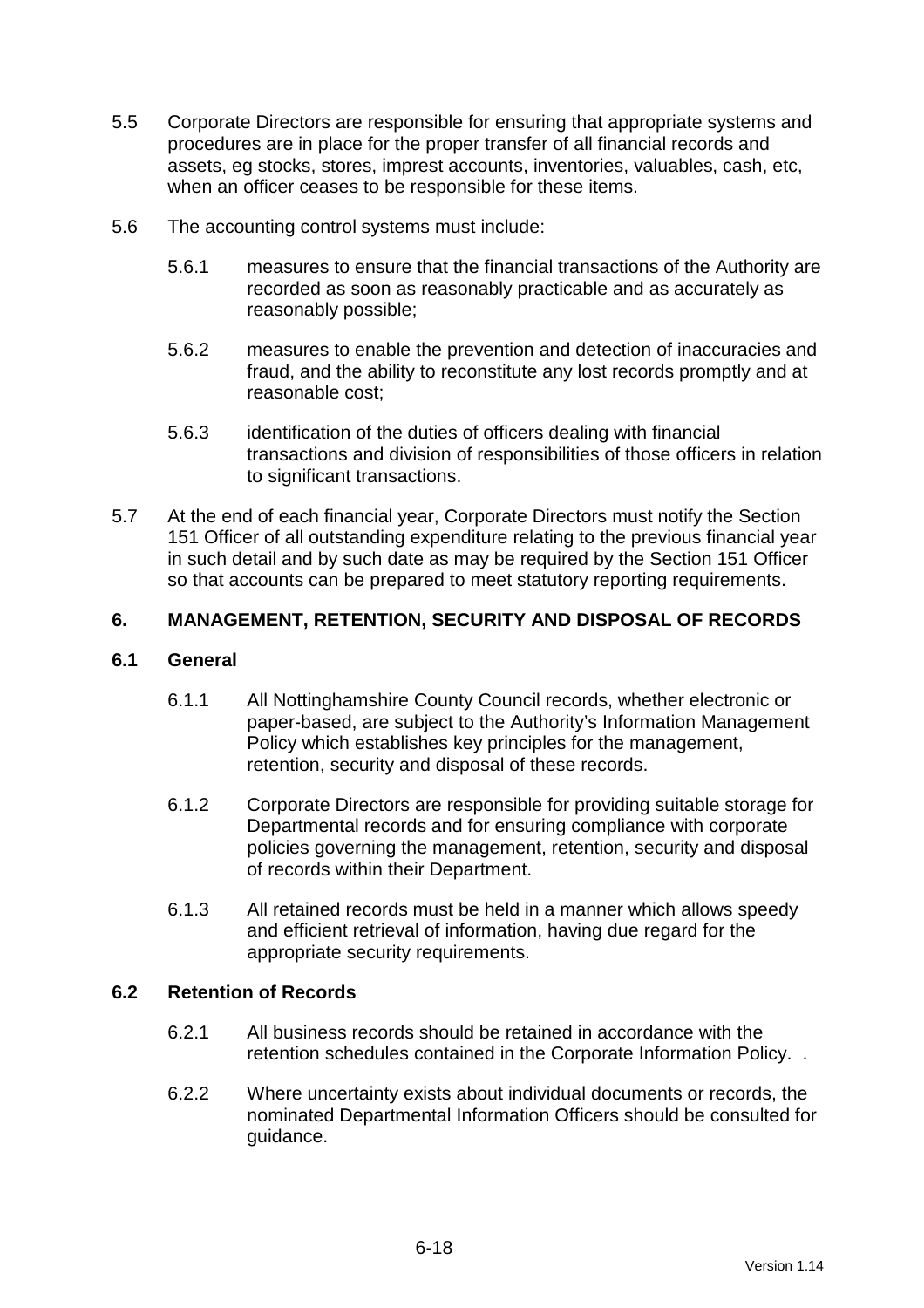# **6.3 Disposal of Records**

6.3.1 All records are subject to disposal policy standards which include the need to obtain prior authorisation and to maintain a record of the disposal. Officers seeking to dispose of business records must complete a records destruction form and follow the disposal guidance contained in the Information Management Policy.

## **6.4 Projects in receipt of European Grant Aid**

- 6.4.1 The European Commission has strict rules governing document retention periods and the format in which documents must be kept. All supporting documents for projects in receipt of European Grant Aid must be kept for the minimum retention period, and in the format, specified by the European Programme of which the project is part. Therefore, it is essential to check with the Managing Authority for the relevant Programme to confirm both the allowable format of documents to be retained and the retention period.
- 6.4.2 Before any original supporting documentation is destroyed, it is essential to confirm with the Managing Authority that the retention requirements have not been extended or changed.

# **7. ASSETS**

Assets include land and buildings, stocks and stores, cash, equipment and furniture, and electronic data.

## **7.1 Stocks and Stores**

- 7.1.1 Corporate Directors are responsible for ensuring that appropriate systems and procedures are in place for the safe custody and physical control of the stocks and stores in their Department. They must arrange for periodic stocktaking by an independent person to ensure that all items are checked at least once per annum or at such other frequency as the Section 151 Officer may agree. Test checks should be carried out from time to time.
- 7.1.2 Records relating to assets and the method and frequency of stores and inventory checks will be determined by the Section 151 Officer.
- 7.1.3 Departments should not hold excessive stocks and Corporate Directors must ensure that a periodic review of stock turnover and stock levels of all items is undertaken and that action is taken to dispose of excessive or obsolete stocks.
- 7.1.4 Corporate Directors must notify the Section 151 Officer each year of the value of stock held by their Department as at 31 March and must supply such other information relating to stocks and stores as may be required by the Section 151 Officer.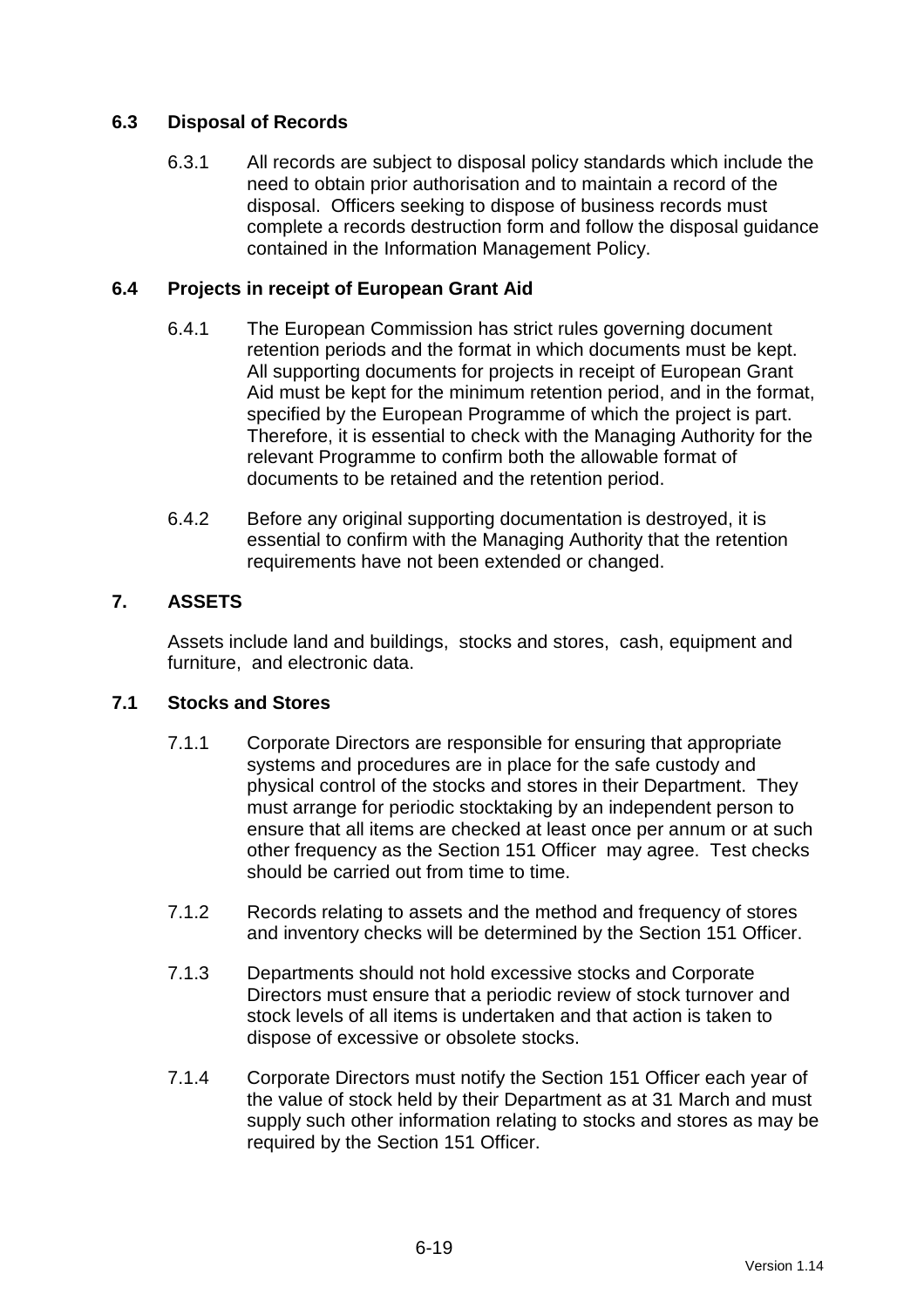- 7.1.5 Discrepancies revealed at a stock taking may be adjusted by the Corporate Director provided that it is under £1,000 in aggregate. Discrepancies over £1,000 must be reported to the Section 151 Officer who may authorise the necessary adjustment or refer any item to Internal Audit.
- 7.1.6 Surplus stocks, stores or materials must be disposed of in accordance with the procedures below:
	- 7.1.6.1 items estimated to realise **£500 or less** at the Corporate Directors' discretion;
	- 7.1.6.2 items estimated to realise **between £500 and £10,000** competitive quotations must be sought;
	- 7.1.6.3 items estimated to realise **more than £10,000** an appropriate number of tenders must be obtained (and retained) to demonstrate that best value has been obtained from the sale of the assets.

# **7.2 Cash, Equipment and Furniture**

- 7.2.1 Corporate Directors are responsible for maintaining appropriate security for all cash, furniture and equipment etc under their control.
- 7.2.2 Money held at premises must be placed in a cash box which must be kept locked and put in a secure place.
- 7.2.3 Safes must be kept locked and the key removed. Keys to safes, strong rooms and similar locked areas are to be stored securely at all times. The loss of such keys must be reported immediately. Master keys and spare safe keys should be stored securely at a separate location.
- 7.2.4 Where several officers use the same safe, each officer must use a separate lockable cash box for the monies they are responsible for.

## **7.3 Protection of Private Property**

- 7.3.1 Where an officer assumes responsibility for moveable property belonging to a private person, s/he must ensure that a formal itemised inventory is prepared promptly, and where possible, in the presence of two officers who must sign and date the inventory to certify its accuracy. The property must be held securely.
- 7.3.2 All valuables such as jewellery, watches and other small articles of a similar nature and documents of title must be kept in safe custody.
- 7.3.3 All reasonable steps must be taken to return the private property to its rightful owner. Where a significant cost has been incurred by the Council in providing safe custody, the cost should be recovered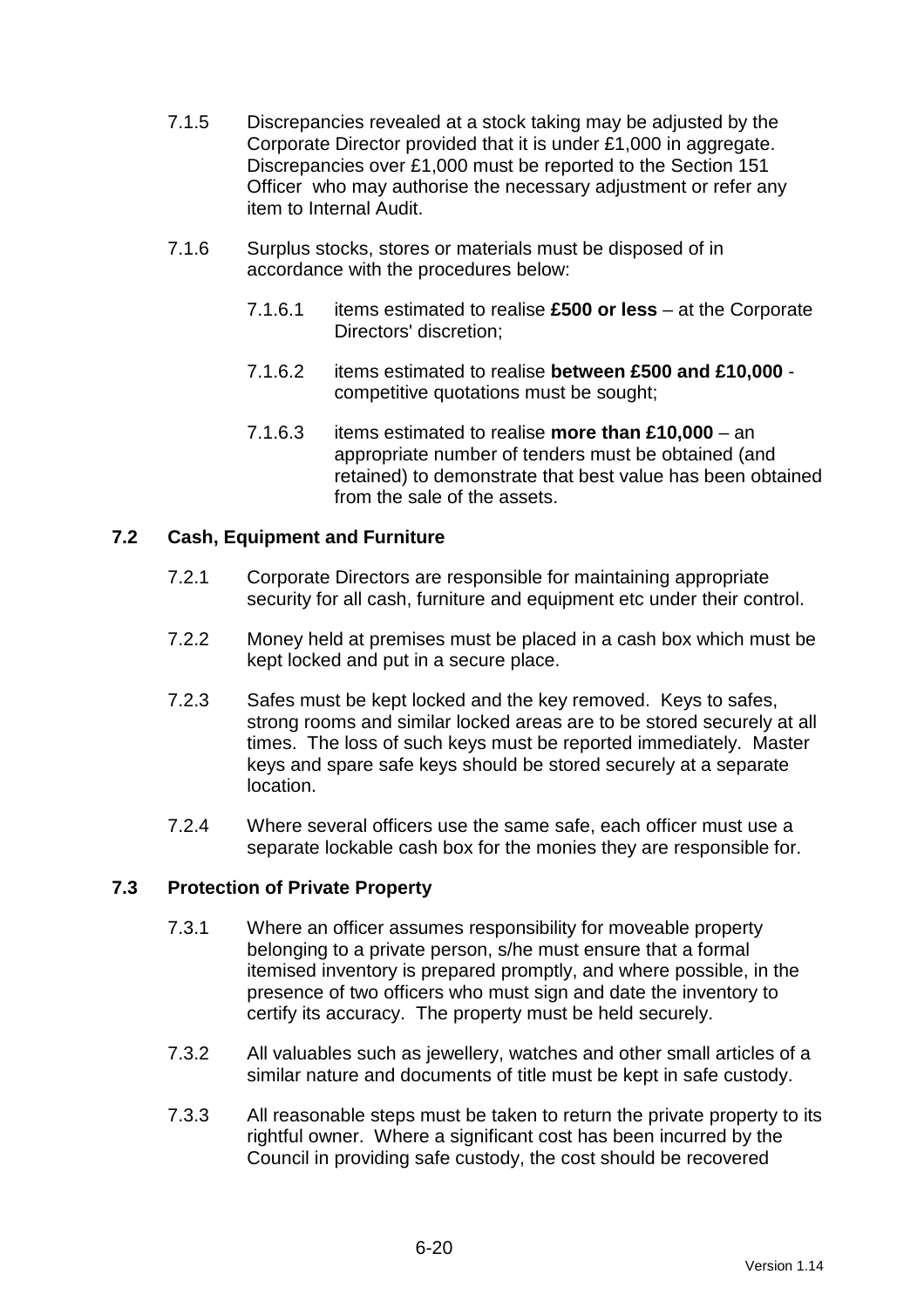before the property is returned and an official receipt provided for monies received.

### **7.4 Disposal of Assets**

- 7.4.1 Where land or buildings are concerned, the Code of Procedures for the Disposal of Land and Buildings must be complied with.
- 7.4.2 Where ICT equipment is concerned, disposal must comply with the ICT disposal procedures.
- 7.4.3 Before disposing of an asset, officers should consult with the Section 151 Officer and must satisfy themselves that the asset has not been leased and cannot be economically re-used elsewhere in the Authority.
- 7.4.4 Surplus assets must be disposed of in accordance with the procedures below:
	- 7.4.4.1 items estimated to realise **less than £500** at the Corporate Directors' discretion;
	- 7.4.4.2 items estimated to realise **between £500 and £10,000** competitive quotations must be sought;
	- 7.4.4.3 items estimated to realise **more than £10,000** an appropriate number of tenders must be obtained (and retained) to demonstrate that best value has been obtained from the sale of the assets.
- 7.4.5 The Section 151 Officer will advise on the method of disposal to ensure that the most advantageous price is obtained. This will be subject to statutory requirements and any specific County Council policies.
- 7.4.6 Assets which have been sold may be released to the purchaser where payment has been made by cheque (covered by a valid guarantee card), debit card, credit card or by cash. Where payment is made by other means, the assets should not be released to the purchaser until the Section 151 Officer confirms that monies have been deposited in the Council's bank account.

#### **7.5 Inventories**

- 7.5.1 Inventories of the Council's property must be prepared and kept upto-date by each Corporate Director.
- 7.5.2 Inventories must be in a form agreed by the Section 151 Officer and the Corporate Director must arrange for the inventory to be checked with the physical assets at least annually and whenever an officer ceases to be the responsible officer.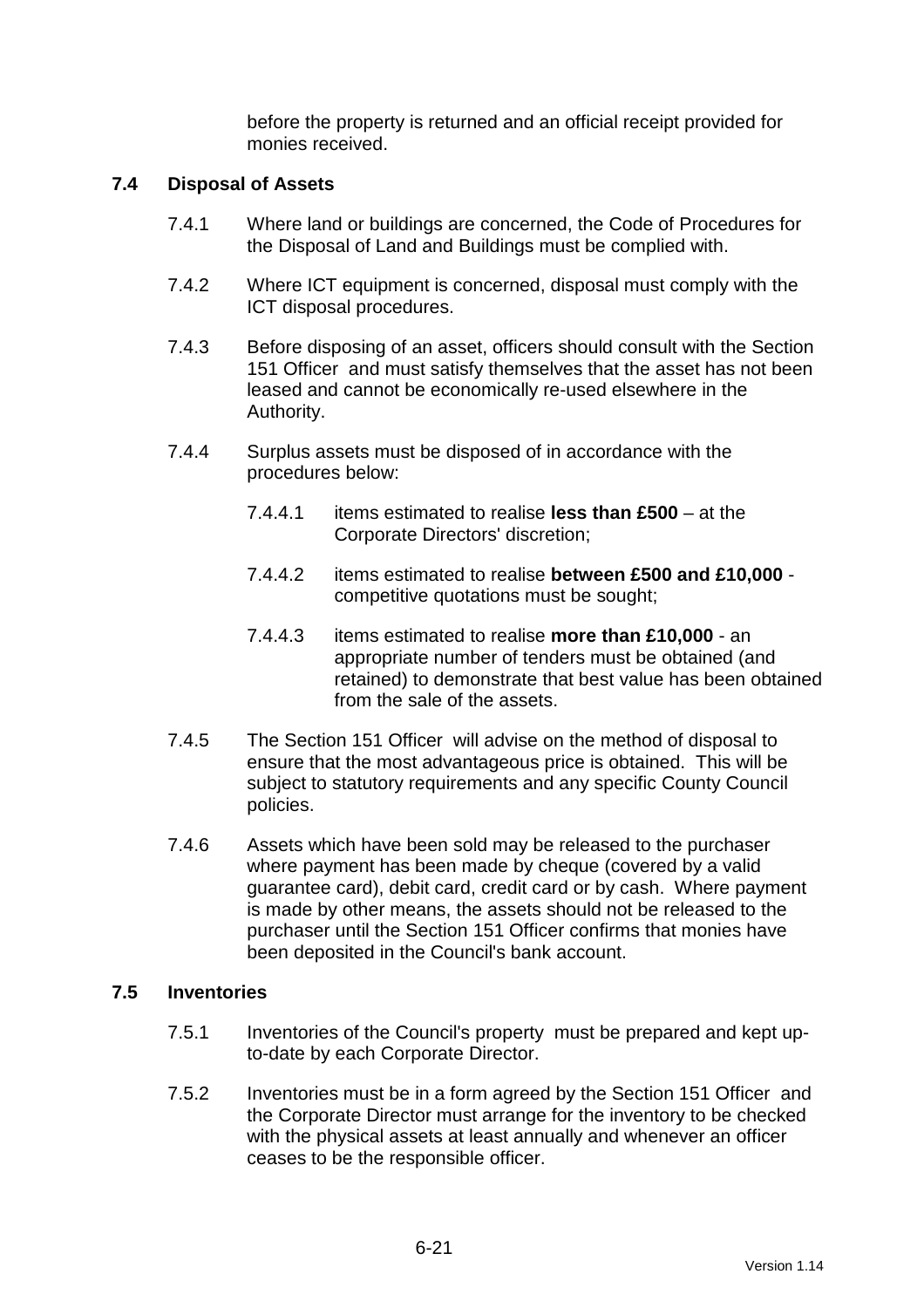- 7.5.3 An annual list of inventory items to be written-off must be submitted to the Corporate Director who may authorise the write-off of those items that have come to the end of their useful life due to fair wear and tear.
- 7.5.4 All other items for write-off must be reported by the Corporate Director to the Section 151 Officer who may authorise the write-off, inform Internal Audit and/or refer any item s/he considers appropriate to Finance and Property Committee.
- 7.5.5 The Council's property must not be removed from its usual location or used for unofficial purposes except with the express permission of the line manager.

# **8. SALARIES, WAGES AND PENSIONS**

- 8.1 The payment of salaries, wages, pensions or other emoluments will be made only by the Service Director, Human Resources and Customer Service. Each Corporate Director must notify the Service Director, Human Resources and Customer Service as soon as possible, and in the form prescribed, of all matters affecting an officer's pay. In particular this includes:
	- 8.1.1 all appointments, resignations, dismissals, suspensions, secondments and transfers;
	- 8.1.2 absences for sickness or other reason, apart from approved leave;
	- 8.1.3 changes in remuneration, other than normal increments and pay awards and agreements of general application;
	- 8.1.4 information necessary to maintain records of service for pension purposes, and other statutory requirements such as income tax and national insurance.
- 8.2 Appointments of all employees must be made in accordance with appropriate conditions of service and any approved establishments or employment procedure rules and staffing standing orders.
- 8.3 All time records or other pay input documents must be in a form prescribed or approved by the Service Director, Human Resources and Customer Service . Corporate Directors must formally nominate the officers authorised to approve pay input documents and maintain a list for reference. Officers authorised to approve pay input documents must comply with the relevant Employment Procedure Rules as set out in the Constitution.
- 8.4 Overtime claims must be submitted promptly. Where these claims are over three months in arrears they will only be paid with the approval of the Service Director, Human Resources and Customer Service.
- 8.5 No person should be paid by the Council unless they have a valid contract of service with the Council.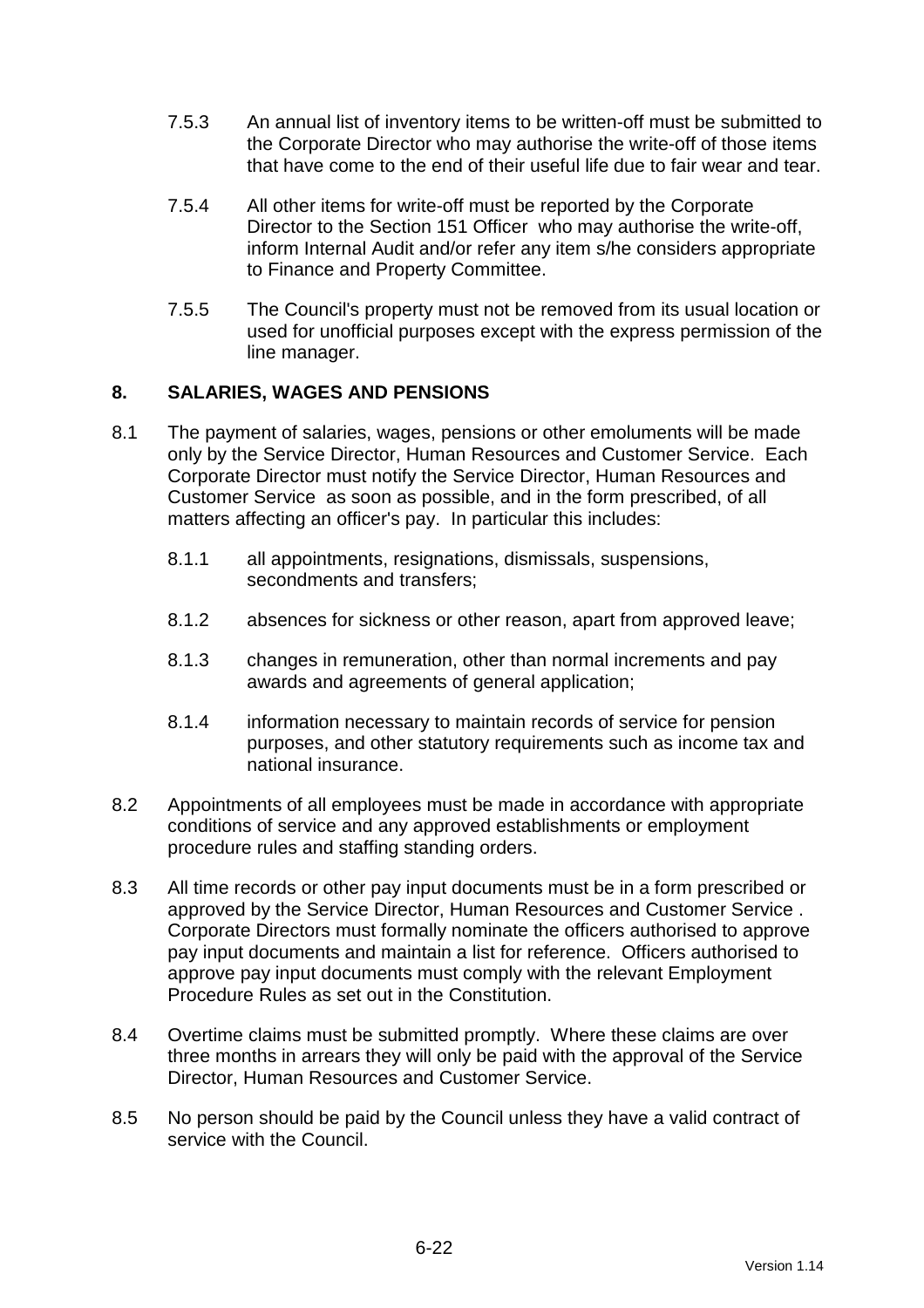8.6 For income tax purposes, temporary staff who are paid directly by the Council, whether describing themselves as self-employed or not, shall be treated as employees unless they provide acceptable documentary evidence from HM Revenue and Customs that they may be paid without deduction of income tax and national insurance.

# **9. PROCUREMENT OF GOODS, SERVICES AND WORKS**

## **9.1 General**

- 9.1.1 All procurement undertaken by the Authority, of whatever value, is subject to EU rules. For the avoidance of doubt, where there is any conflict between UK and EU legislation and these regulations, UK and EU law shall prevail.
- 9.1.2 These procurement regulations are intended to ensure the following objectives are met:
	- 9.1.2.1 **Probity and Openness:** Honesty, integrity and openness in all dealings and the avoidance of corruption;
	- 9.1.2.2 **Best Value:** The optimum outcome for the Authority and the residents of Nottinghamshire;
	- 9.1.2.3 **Equal Treatment of Suppliers:** Fair and equitable treatment for all potential suppliers;
	- 9.1.2.4 **Officer Protection:** Avoidance of situations which may lead to accusations of officer impropriety.
- 9.1.3 To achieve this, the Authority has developed a Corporate Procurement Strategy and these regulations are designed to support this strategy.
- 9.1.4 The procurement of goods, services and works, including the employment of consultants and specialist advisors, must comply with these regulations and the guidance provided in the Contracts Manual. The guiding principle of this Code is that Corporate Directors must, in all cases, comply with the principles of the best value legislation using a combination of tendering, partnering and other innovative procurement methods. All procurement, contracts and related matters must comply with any legislation.
- 9.1.5 Councillors and officers who have a personal or prejudicial interest in a contract, or other procurement decision, which they could influence, must ensure they comply, as appropriate, with the Code of Conduct for Councillors and Co-opted Members or Code of Conduct for Officers and shall not be supplied with or given access to any tender documents, contracts or other relevant related information without the authority of the Group Manager for Legal and Democratic Services.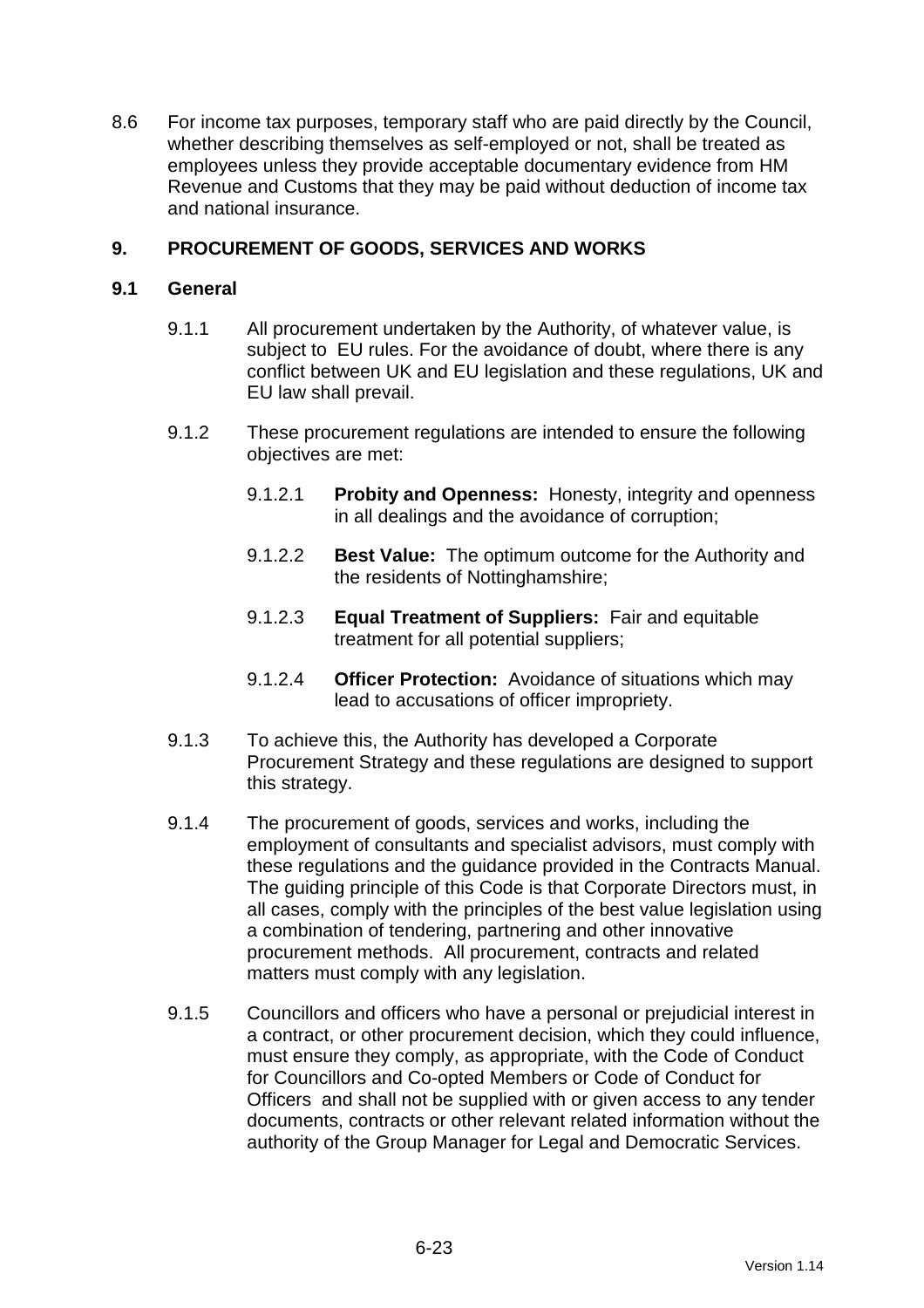## **9.2 Partnerships and Procurement**

- 9.2.1 Working in partnership with external organisations is widespread across the Authority. All partnership agreements should be subject to appropriate contractual arrangements which have been approved by the Group Manager for Legal and Democratic Services.
- 9.2.2 Partnerships are established for varying reasons and can take many different forms. It is important to ensure that the reasons for entering into a partnership are clear and remain under review. Appropriate accounting and audit arrangements must be put in place and the Authority's policy guidance on partnerships and work for outside bodies should be followed.
- 9.2.3 Partners must formally acknowledge and accept their respective roles and responsibilities within the partnership before the project commences, having assessed the risks and resources required to deliver the project.
- 9.2.4 The Council may procure goods, services and works through collaborative procurement exercises or joint commissioning in partnership with other public sector organisations. Where such joint procurement takes place the guidance in this section must be followed. In addition, the authorities involved in the exercise must decide which of them is to act as the lead authority for the purposes of the particular service, supplies or works being commissioned and the procurement procedures of the lead authority must be followed in the joint tendering exercise.
- 9.2.5 Where the County Council acts as lead authority it must carefully assess the risks involved, ensure that it does not take on liabilities of other public bodies by acting as lead and must follow any procedural safeguards as advised by Legal and Democratic Services to protect the Council's position.
- 9.2.6 Goods, services and works must be procured through corporate procurement arrangements wherever they exist. Corporate Directors must contact the Corporate Procurement Unit (CPU) to enquire whether such arrangements exist before commencing a new procurement exercise. When these arrangements are used, there is no requirement for Corporate Directors to obtain further tenders or quotations.
- 9.2.7 Where a Council department provides goods, services or works of a particular kind, and can demonstrate that it provides value for money, that department must be given the opportunity to provide the required goods, services or works. If the goods, services or works are obtained from in-house sources, there is no requirement to obtain quotations and tenders. Where external suppliers have been used to obtain goods, services or works that are available from in-house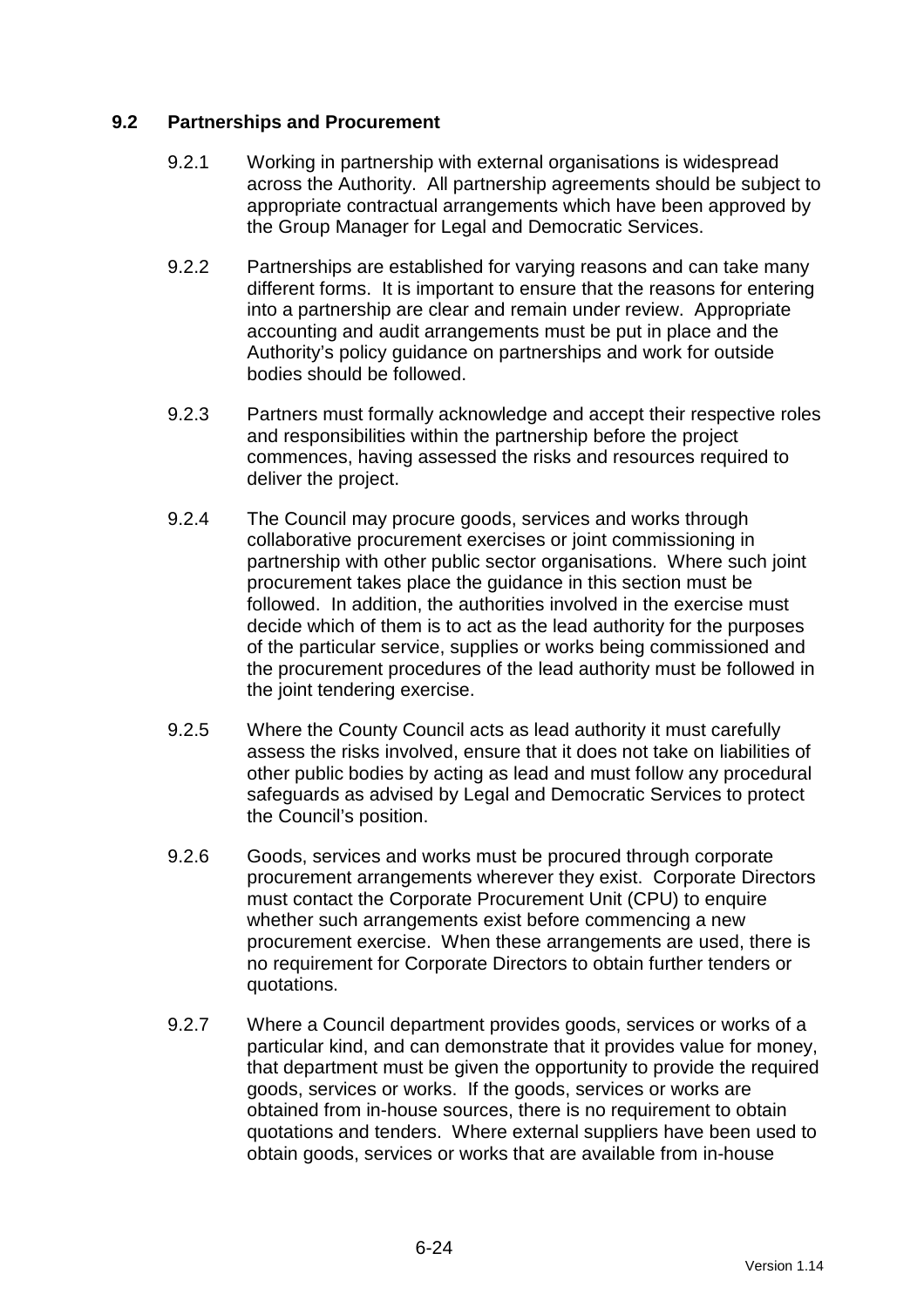providers, the reasons for not using the in-house provider should be retained on file.

9.2.8 Where in-house provision for goods, services or works exists, the decision of whether or not to expose this provision to alternative procurement arrangements, in accordance with the Authority's Procurement Strategy, should be reviewed periodically.

# **9.3 Use of External Suppliers**

- 9.3.1 The Council's Corporate Procurement Unit (CPU) shall be notified in advance of all procurement exercises with an estimated value greater than £10,000 and shall advise on areas for procurement efficiency to be achieved through central procurement arrangements, including framework agreements, partnerships and collaborative procurement. Contracts may be procured using arrangements put in place by Central Purchasing Bodies (such as the Government Procurement Service or the Pro5 Organisations) provided that certain safeguards are followed to minimise the risk to the Council. Guidance can be found in the Contracts Manual.
- 9.3.2 Where goods, services or works are NOT obtained through an existing, approved framework agreement, partnership or in-house provider, the procedure to be followed is dependent on whether the requirement is for 'Supplies and Services' or 'Works' and the estimated total value of the purchase over the full duration of the order or contract.
- 9.3.3 The current thresholds and a link to the procurement rules are set out in the table below, however, valuation of contracts is not always straightforward. The legislation requires the aggregation of contracts having similar characteristics within a particular period. This applies to all Council contracts of that type which exceed the threshold even if the total amount purchased is through lots of small contracts. (NB It is the Council's total purchases that count and not just each Department's total purchases.) Large contracts must not be split up to avoid applying the rules. Further guidance on these rules is available in the Contracts Manual.
- 9.3.4 Where any procurement exercise is undertaken which is backed by or involves the expenditure of European Regional Development Funds (ERDF) or other external funding then it must comply with the procurement requirements attached to that funding from time to time.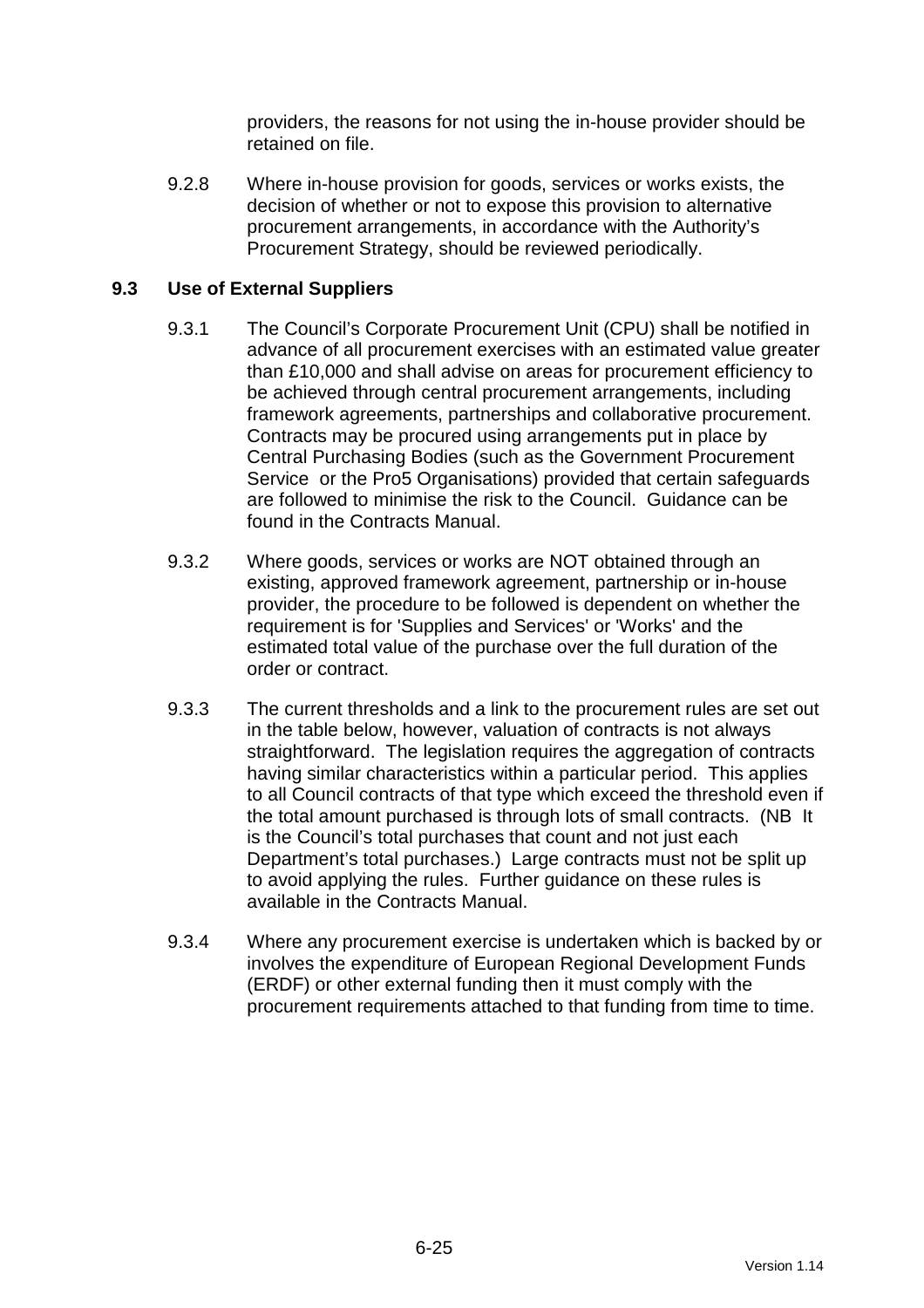#### A. CONTRACTS FOR SUPPLIES AND SERVICES **Estimated Total Contract Value Minimum Requirements** Up to £1,000  $\vert$  Quotations to be sought if deemed appropriate by the Corporate Director or his/her nominee. Details of the suppliers approached and prices quoted to be kept on file. £1,001 to £10,000 Quotations must be obtained from more than one supplier. Details of the suppliers approached and prices quoted to be kept on file. £10,001 to £25,000 Three written competitive quotations must be obtained. Details of all quotations sought and received to be kept on file. £25,001 to £50,000 Three tenders must be invited. Details of tenders sought and received to be kept on file. £50,001 to EU threshold\* for Supplies and Services (£173,934 as at January 2012) Five tenders must be invited. Details of all tenders sought and received to be kept on file. Above EU threshold\* for Supplies and **Services** EU procurement rules must be complied with. Details of all tenders sought and received to be kept on file. B. CONTRACTS FOR WORKS **Estimated Total Contract Value | Minimum Requirements** Up to £10,000 Prices must be obtained from more than one supplier. Details of the suppliers approached and prices quoted to be kept on file. £10,001 to £25,000 Three written competitive quotations must be obtained. Details of all quotations sought and received to be kept on file. £25,001 to £250,000 Three tenders must be invited. Details of all tenders sought and received to be kept on file. £250,001 to EU threshold\* for Works (£ 4,348,350 as at January 2012) Five tenders must be invited. Details of all tenders sought and received to be kept on file. Above EU threshold\* for Works **EU** procurement rules must be complied with. Details of all tenders sought and received to be kept on file.

\*NB The value of EU thresholds is published by OGC at www.ogc.gov.uk

For EU procurement thresholds, the County Council is categorised as 'Other public sector contracting authorities'.

Further guidance can be found in the Contracts Manual.

- 9.3.5 Except in cases of emergency, no work shall be carried out or goods, materials or services ordered or consultant appointed unless there is adequate budget available.
- 9.3.6 For goods, services or works valued up to £50,000 an official order should be raised before they are ordered.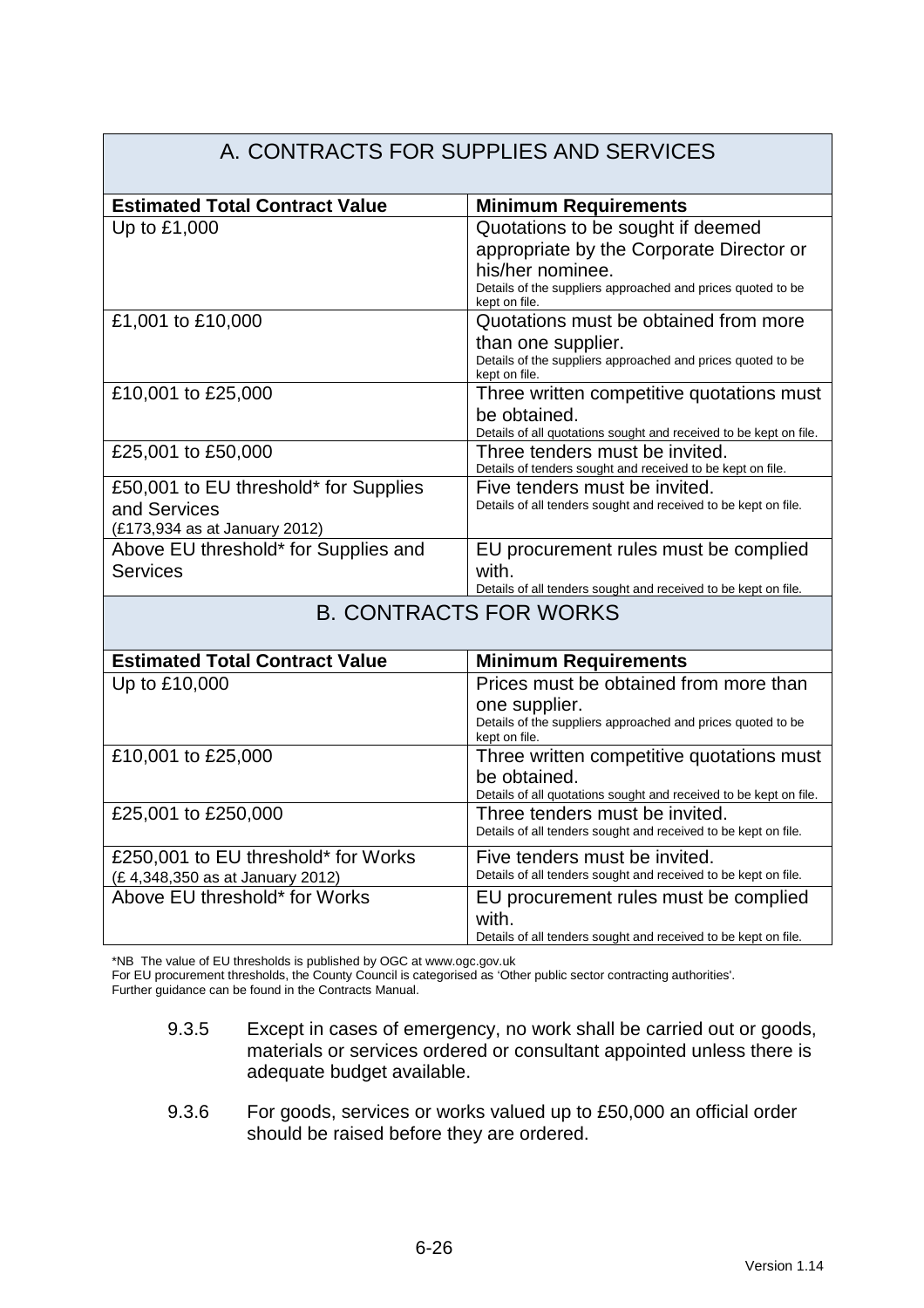- 9.3.7 For goods, services or materials where the total value is over £50,000, no work may be commenced on site or goods ordered, until a formal contract (and a completed bond if appropriate) approved by Legal and Democratic Services, has been duly executed by the contractor and returned to the Council.
- 9.3.8 No work shall be carried out, or goods, materials or services ordered until the relevant client Corporate Director, where appropriate, has been consulted. Where the procurement is delegated or subcontracted to an appropriate technical officer, the responsibility for complying with these procedures is assumed by that officer. All contracts must conform with any directions issued by the Group Manager for Legal and Democratic Services.
- 9.3.9 Where regular use of external contractors is envisaged, suitable framework or partnership arrangements should be established, using appropriate tendering procedures, to minimise the need to obtain quotations or tenders. The use of contractors must be in accordance with the terms of the framework agreement.
- 9.3.10 Where ICT equipment, software and services are to be purchased, separate rules must be complied with.
- 9.3.11 Where it is decided that a pilot scheme is required to test a particular product, services or works (eg due to the existence of a new funding stream or new technological developments that are best assessed through a pilot exercise) then the pilot scheme should be established in accordance with the rules on tendering.
- 9.3.12 If the specification for any tender is developed by or in conjunction with any consultant or supplier, then that consultant or supplier shall be excluded from a future tendering exercise for those services, supplies or works. It is important that no supplier has an unfair advantage over others by having an opportunity to develop the specification for the tender for which it will later be bidding. This does not prohibit the Council from openly consulting with industry to develop its specification and does not prohibit the Competitive Dialogue procedure permitted under the EU procurement rules.

## **9.4 Use of Electronic Procurement Systems**

9.4.1 The use of 'e-procurement' methods, such as 'e-auctions' or 'e-tendering' and dynamic purchasing systems to obtain prices is permissible provided regulation 21 of the Public Contracts Regulations 2006 AND the Authority's procedures for e-procurement are complied with. The Authority's procedures shall be determined jointly by Legal and Democratic Services and Internal Audit.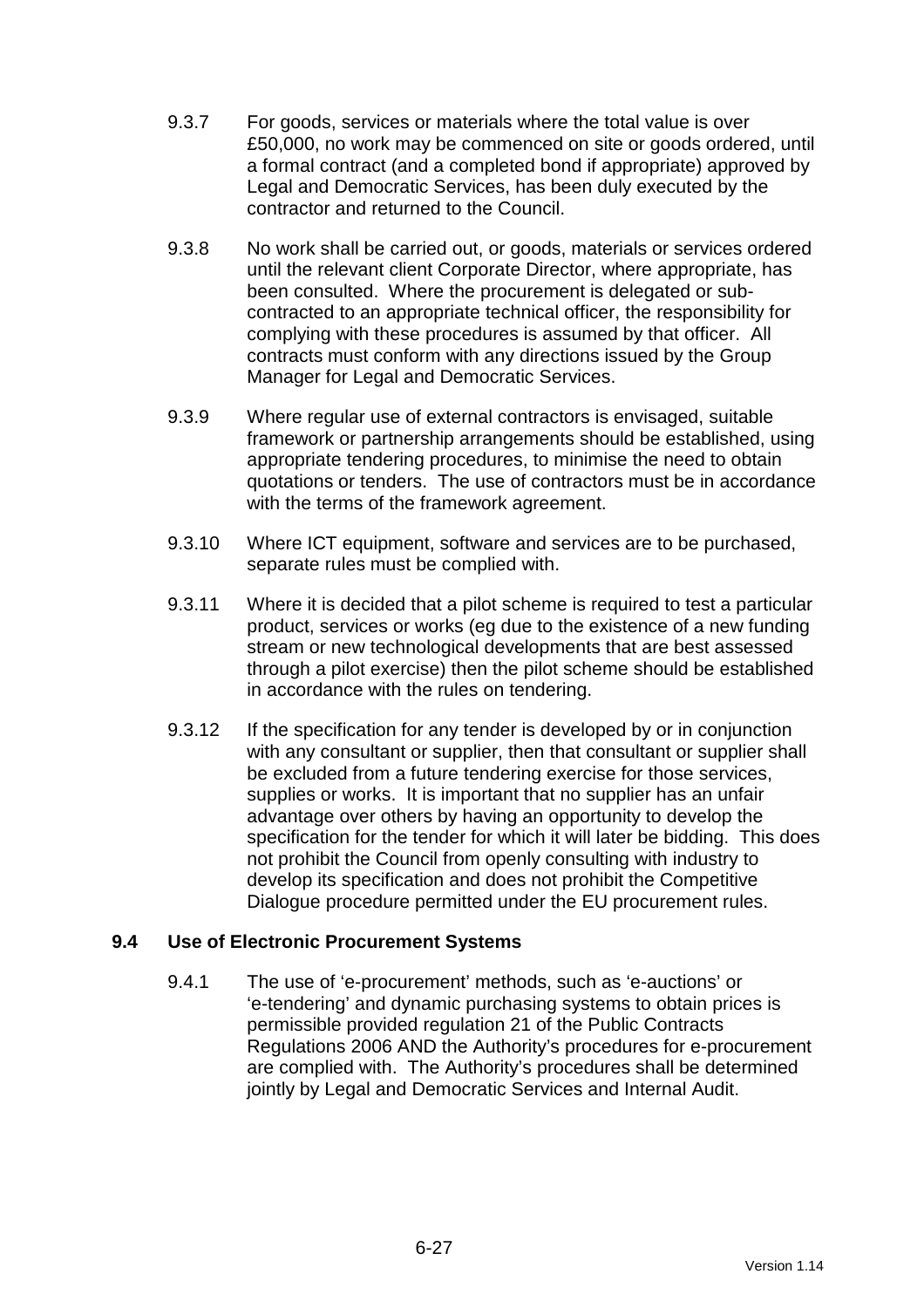# **9.5 Selection of Tenderers**

9.5.1 Contractors should be selected in accordance with the guidance provided in the Authority's Contracts Manual.

## **6. Allowed Exceptions**

- 9.5.1.1 There are a number of circumstances where obtaining quotations and tenders for amounts less than the EU threshold may not be possible or necessary. Subject to the EU rules and proper approval , tenders and quotations need not be sought if:
	- 9.5.1.1.1 the work to be executed or the goods or materials to be supplied constitute the first valid extension of an existing contract, which has been procured through a best value exercise, provided that such an extension has received the necessary budget approval and does not exceed the value of the original contract or the next value threshold . Contracts must not be extended where the total value will exceed the EU threshold. ;
	- 9.5.1.1.2 the Council is buying from a contract entered into following a proper tendering exercise by a consortium, collaboration, or similar central procurement body, of which the Council is a member and which the Council is authorised to buy from or through. Guidance on the use of Central Procurement Bodies is available in the Contracts Manual;
	- 9.5.1.1.3 the work to be executed or the goods or materials to be supplied consist of repairs to, or parts for, existing proprietary machinery, where such repairs or parts are specific to that machinery OR upgrades to existing software packages. For upgrades to software, the Service Director, ICT should also be consulted;
	- 9.5.1.1.4 works, supplies or services are urgently needed for the immediate protection of life or property, or to maintain the immediate functioning of a public service for which the Council is responsible. In such cases the contract must only last as long as is reasonably necessary to deal with the specific emergency;
	- 9.5.1.1.5 the Corporate Director decides that special circumstances make it appropriate and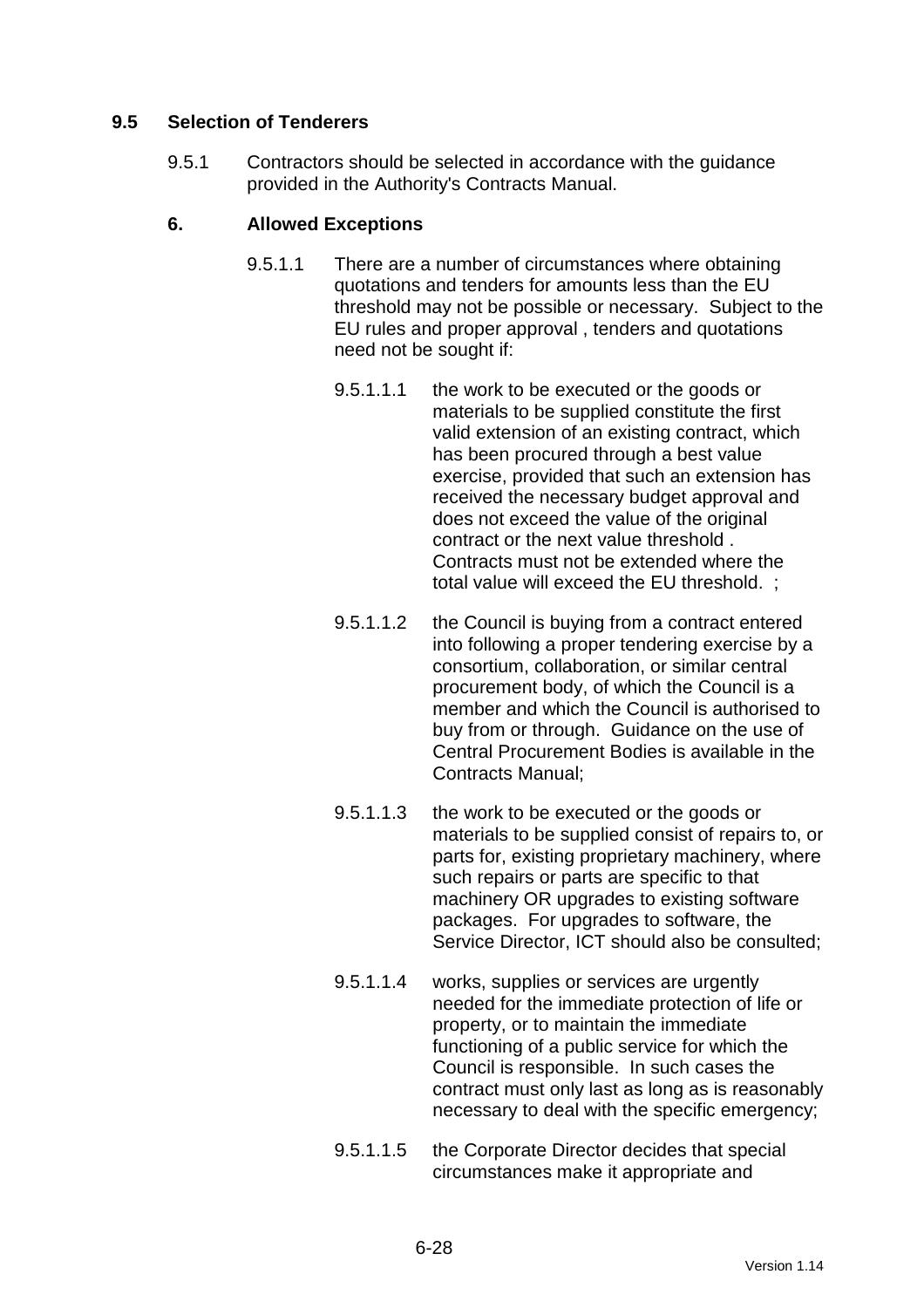beneficial to negotiate with a single firm or that a single tender be invited. This will include occasions when it can be established that there is only a single source available or where the Corporate Director or his/her designate can demonstrate that best value for the Authority can be better achieved by not tendering.

- 9.5.2 Prior approval from the Section 151 Officer must be obtained for all exceptions.
- 9.5.3 Where special circumstances lead to negotiation with a single firm and the expected expenditure is over £25,000, prior approval must be also obtained from the Section 151 Officer AND the Group Manager for Legal and Democratic Services. In all cases formal approval must be sought using the approved waiver request procedure.
- 9.5.4 Corporate Directors must ensure that, for all the above exceptions, there is documented justification for the waiver request and a copy of the formal approval in the relevant project file.

## **9.6 Tender Preparation**

- 9.6.1 Tenders may be invited for submission by any means jointly approved by the Section 151 Officer and the Group Manager for Legal and Democratic Services eg by physical means such as post, courier or hand delivery) OR by electronic means such as approved e-tendering. The invitation to tender (ITT) must clearly specify the means of submission to be used for each tender and any associated rules pertaining to the submission.
- 9.6.2 All invitations to tender must specify that the Council is not bound to accept the lowest or any quotation or tender.
- 9.6.3 Where prior advertisement has not specified the award criteria, the invitation to tender must state the award criteria in objective terms together with the weighting for each of the chosen criteria. (This does not apply to the sale of property.) Further guidance on evaluation and award criteria is available in the Contracts Manual.
- 9.6.4 Subject to the EU Procurement Rules, the invitation to tender should normally include the County Council's contract terms. All invitation documents for contracts above the EU threshold must contain information for tenderers about the way the standstill period will be applied – see Contracts Manual.
- 9.6.5 All invitations to tender must include such other information or instructions as the Section 151 Officer or Group Manager for Legal and Democratic Services may require.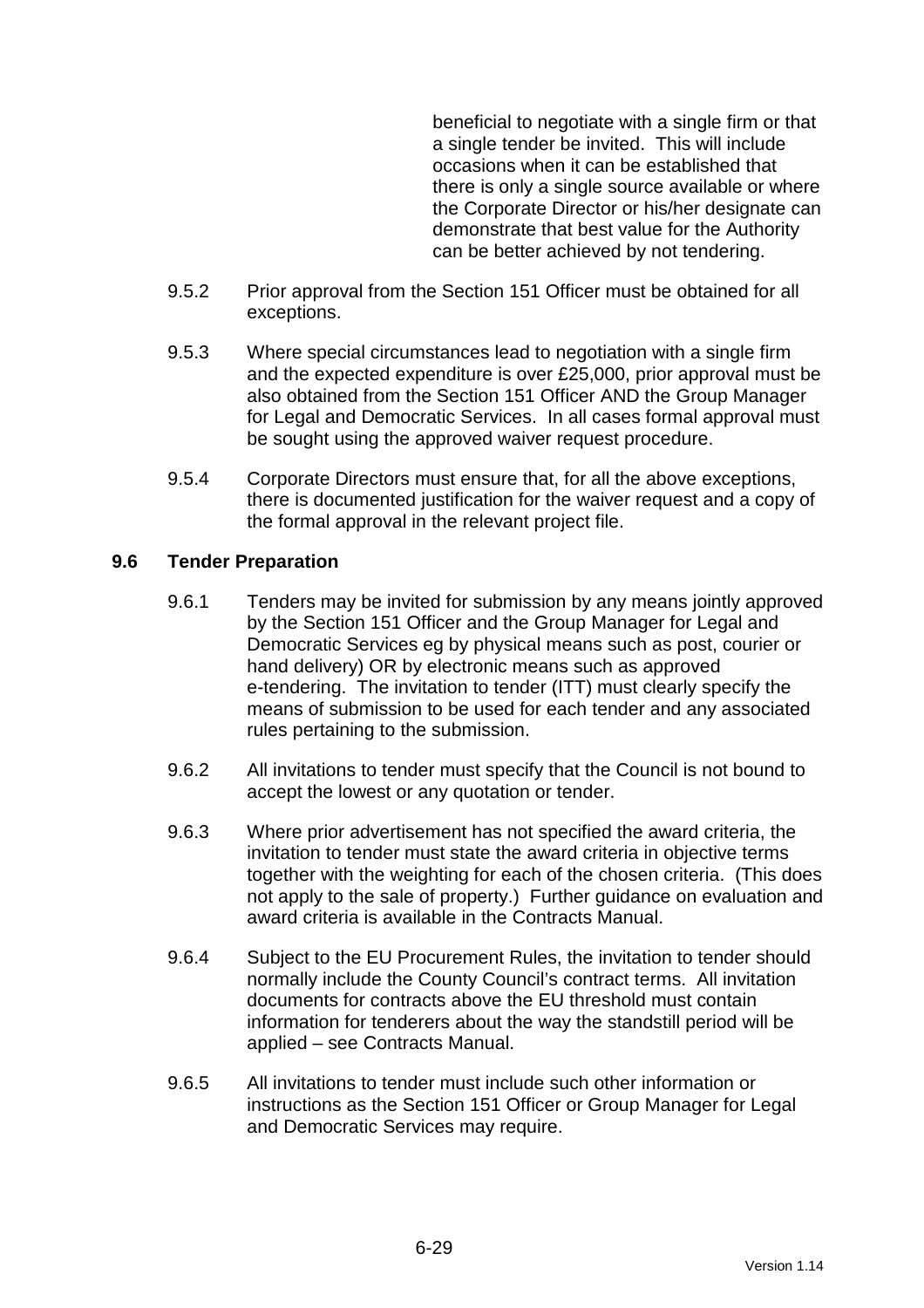- 9.6.6 All instructions to tenderers must include specific instructions on the application of the Freedom of Information Act 2000 and the Human Rights Act 1998. Further guidance on these matters is available in the Contracts Manual.
- 9.6.7 Pre-Tender enquiries may be carried out prior to the issue of an invitation to tender. The purpose is to ensure that an effective Invitation to Tender is prepared, for example, where the technical specification is so complex that it cannot be drawn up without information from prospective contractors. All potential contractors must be treated equally within this process.
- 9.6.8 If post-tender negotiations are anticipated, the tender documents must state that these may take place.
- 9.6.9 The invitation to tender should specify that, where examination of tenders reveals errors which would affect the tender figure in an otherwise successful tender, the tenderer must be notified of such errors and given the opportunity to clarify and confirm or withdraw their tender.
- 9.6.10 Tenders may be evaluated on the basis of price, or a mixture of price and quality criteria. The basis on which the tender will be evaluated must be determined before tenders are invited and included as part of the invitation to tender information.
- 9.6.11 Prospective tenderers must be informed that no work may start on site or goods or materials ordered until either:
	- 9.6.11.1 an official order has been issued; or
	- 9.6.11.2 a formal contract and a completed bond, has been duly executed by the contractor and returned to the Council.
- 9.6.12 If a performance bond is required, the nature and amount of the security to be given should be specified in the conditions of tender.
- 9.6.13 All tenders for the execution of works or the supply of goods or materials must be based on a clearly defined specification or bill of quantities.
- 9.6.14 All tenders shall require that, as a minimum, goods and materials used in their execution must be in accordance with relevant specifications issued by the British Standards Institute, or by the European Union, or its equivalent.
- 9.6.15 Tenders for capital works should include evaluation of the full lifecycle costs applicable to the works. This may also apply to other purchases such as ICT hardware and software where the cost of consumables or annual licences and support contracts can significantly increase costs over time.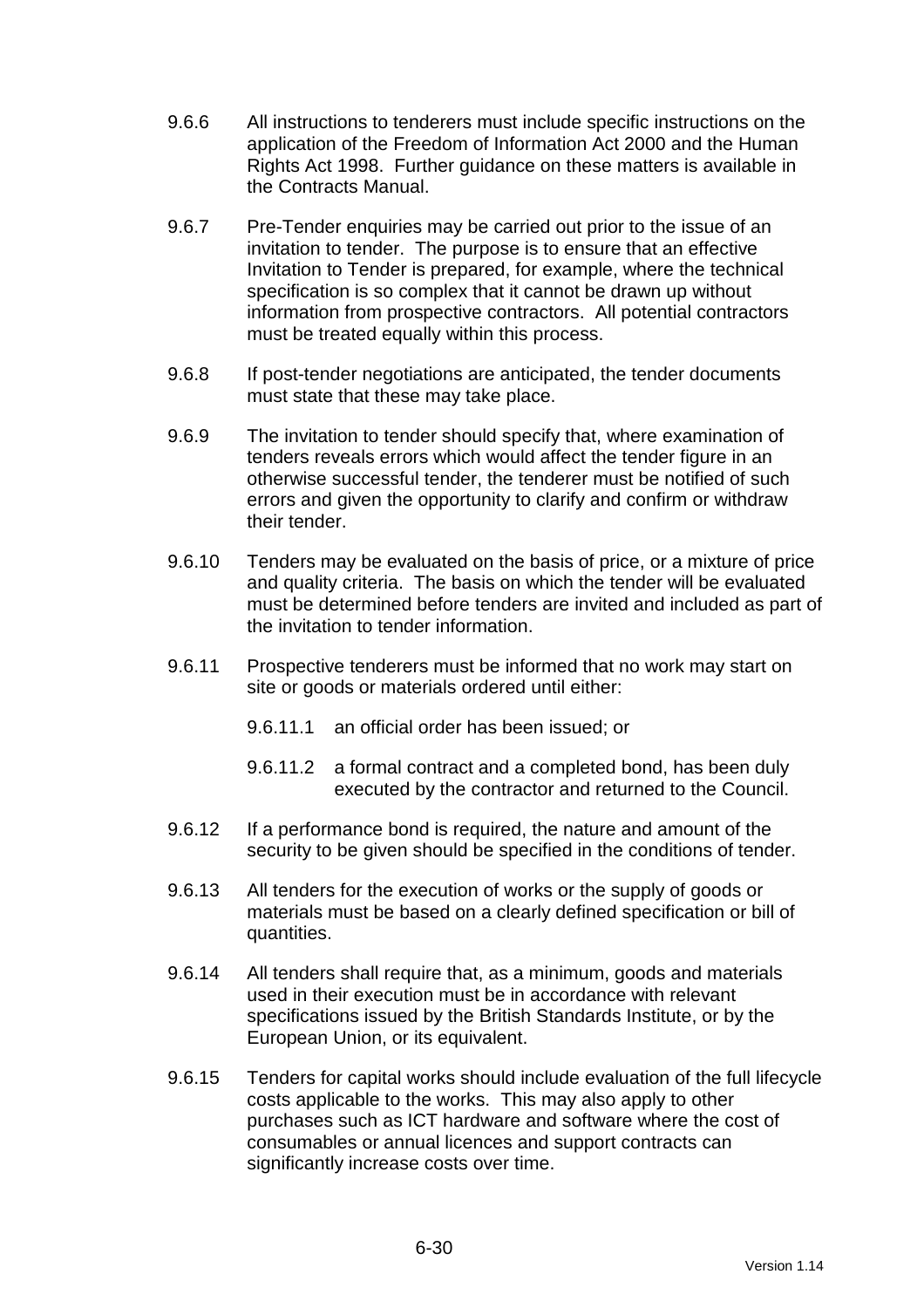# **9.7 Receipt and Opening of Tenders**

- 9.7.1 Every invitation to tender must state that a tender will only be considered if it is submitted in accordance with the instructions provided, and received by the date and time specified in the invitation to tender. The invitation to tender must also state that tenders which do not comply fully may be rejected.
- 9.7.2 Tenders submitted electronically must comply with, and be processed in accordance with the Authority's approved electronic tendering procedures.
- 9.7.3 Tenders submitted by physical means (eg by post or courier) must arrive in a sealed, plain envelope or package with the word "Tender" and the title of the contract clearly written on each envelope or package.
- 9.7.4 Such envelopes and packages must be addressed impersonally to:
	- 9.7.4.1 the appropriate Corporate Director, for tenders where the total expenditure over the duration of the contract is estimated to be **less than £100,000**; or
	- 9.7.4.2 the Group Manager for Legal and Democratic Services, for tenders where the total expenditure over the duration of the contract is estimated to **£100,000 or more.**
- 9.7.5 Until the time specified for opening tenders, tender envelopes or packages received must remain in the custody of the Group Manager for Legal and Democratic Services or the appropriate Corporate Director, as the case may be. Electronic tenders must be held securely in a manner approved by the Section 151 Officer.
- 9.7.6 The opening of tenders must comply with the following requirements:
	- 9.7.6.1 **Total estimated cost less than £100,000** tenders must be opened and recorded at one time in the presence of:
		- 9.7.6.1.1 the person responsible for letting the contract; and
		- 9.7.6.1.2 a supervising officer, with suitable seniority, training and experience in the role and responsibilities of a supervising officer, who must not have any direct involvement in the administration of the contract to be awarded.
	- 9.7.6.2 **Total estimated cost £100,000 or more** tenders must be opened and recorded at one time in the presence of:
		- 9.7.6.2.1 a representative of the Group Manager for Legal and Democratic Services;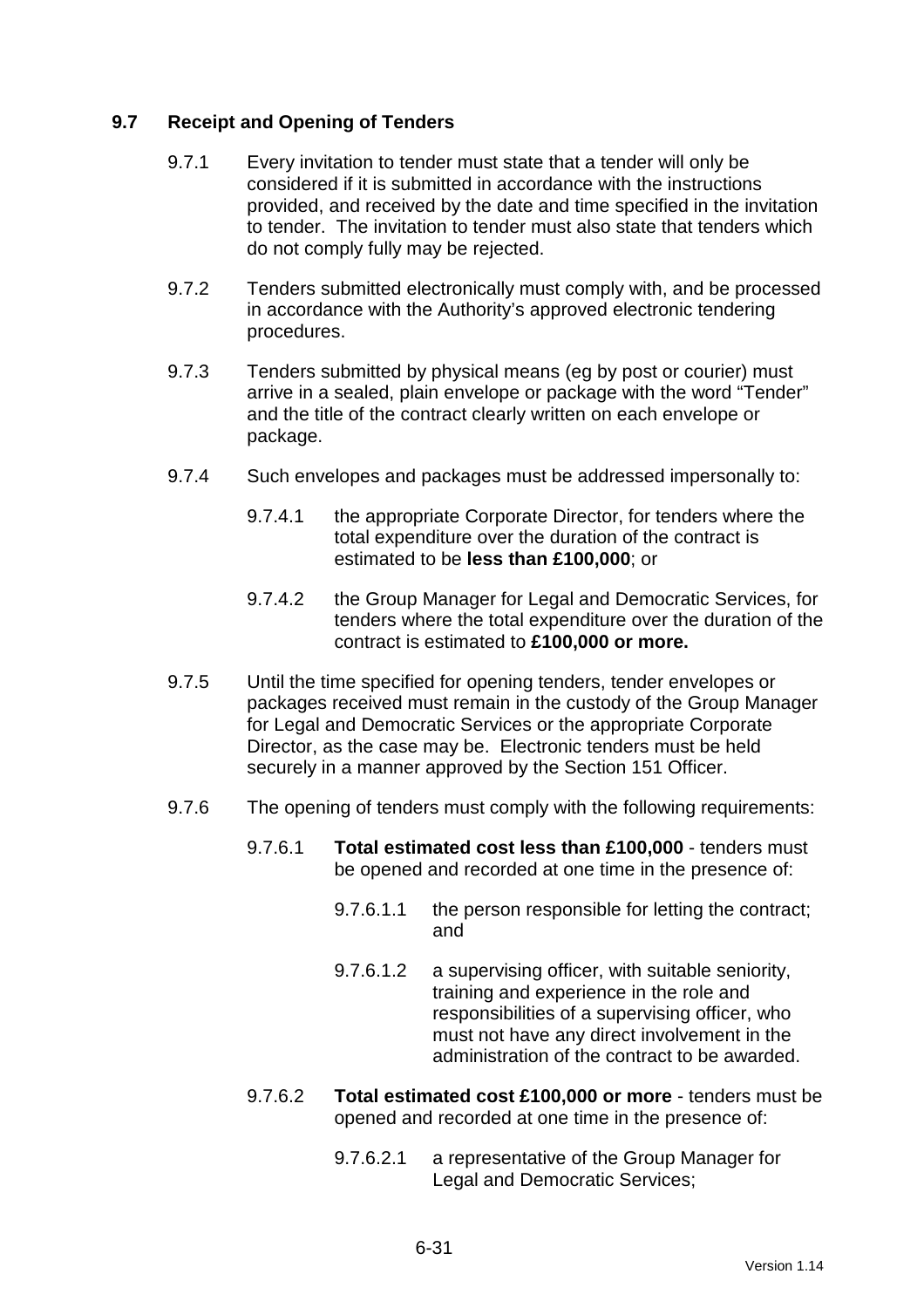- 9.7.6.2.2 a representative from the appropriate department;
- 9.7.6.2.3 a supervising officer of senior officer grade or above, provided by the Group Manager for Legal and Democratic Services or the Section 151 Officer.
- 9.7.7 A formal record of all tenders received for each contract must be retained and must include:
	- 9.7.7.1 description of the contract being let;
	- 9.7.7.2 the date and time set for receipt of tenders;
	- 9.7.7.3 the date and time tenders were opened;
	- 9.7.7.4 the supervising officer and other officers present;

And for each tender:

- 9.7.7.5 the tenderer's name;
- 9.7.7.6 the date received;
- 9.7.7.7 the tendered value (where applicable);
- 9.7.7.8 details of any noteworthy events (eg tender excluded with reasons).
- 9.7.8 The procedures to be followed when opening tenders will be determined by the Group Manager for Legal and Democratic Services and the Section 151 Officer. These procedures must include provision for dealing with late tenders and other complications that may arise – see the Guidance for Supervising Officers.

#### **9.8 Clarification of Tenders**

- 9.8.1 If the examination of tenders and supporting documentation reveals errors, discrepancies or ambiguities which would affect an otherwise successful tender, such errors or discrepancies must be dealt with in accordance with the procedures set out in the invitation to tender.
- 9.8.2 Where the procedure for dealing with errors or discrepancies is not clearly specified by the invitation to tender, the tender must be referred to the Group Manager for Legal and Democratic Services and the Section 151 Officer for a decision on the appropriate action to be taken.
- 9.8.3 Under no circumstances must the clarification process be used to attempt to seek an adjustment of prices or other changes to the specification tendered. Nor must prices or other confidential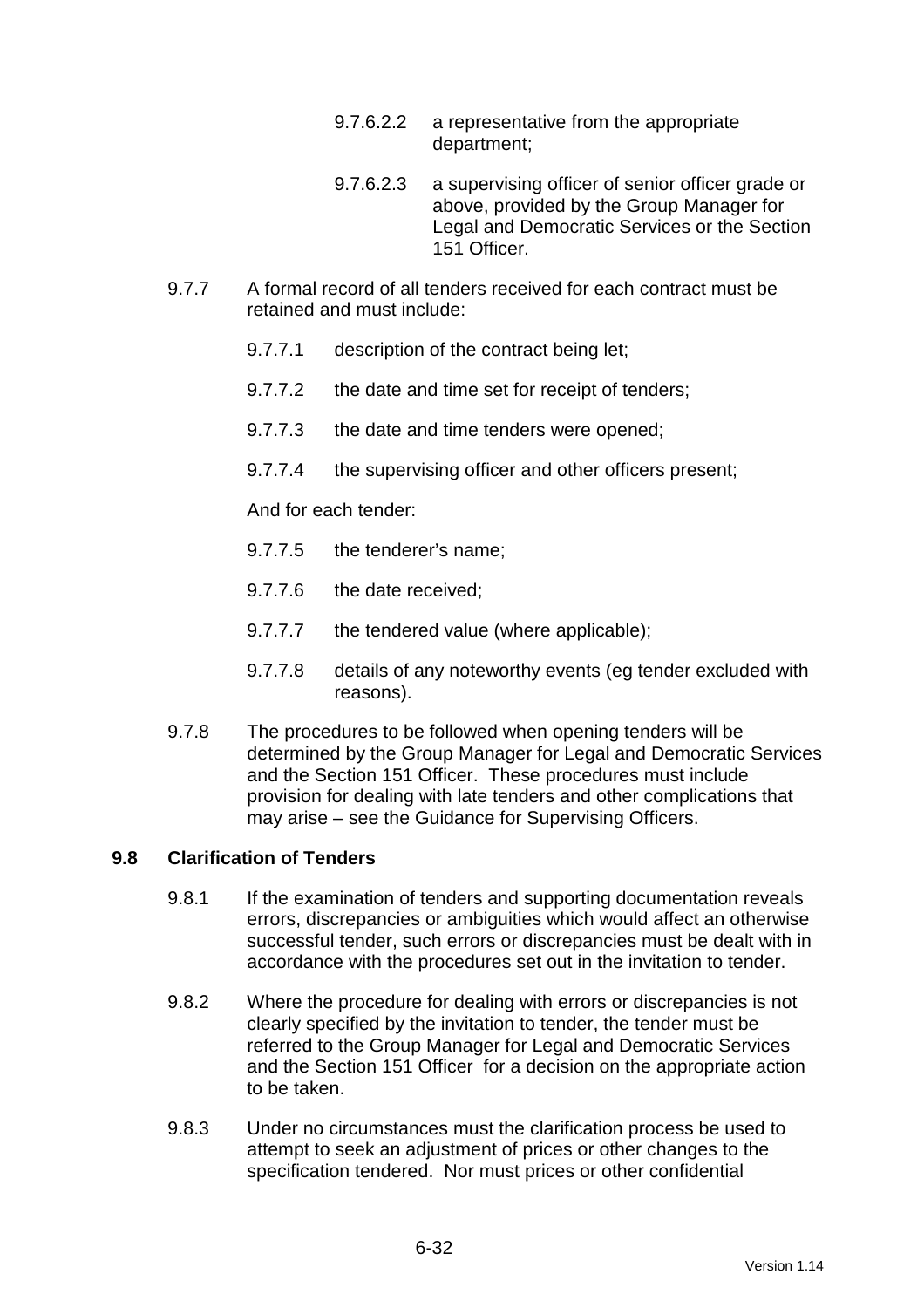information from any tender be divulged to other bidders, or individuals not properly connected with the evaluation of tenders.

9.8.4 Care should be taken to check that tenders submitted contain realistic prices and are not abnormally low. Where tenders are received that appear to be abnormally low they may be rejected but only if certain steps are followed (see Regulation 30(6) of Public Contracts Regulations 2006).

## **9.9 Post-Tender Negotiations**

- 9.9.1 The following rules only apply to tenders under the EU threshold. Where EU procurement regulations apply, negotiations may only be conducted in accordance with EU regulations after consultation with the Group Manager for Legal and Democratic Services and Section 151 Officer.
- 9.9.2 Post-tender negotiation constitutes discussion with tenderers after the submission of a tender, but before the award of the contract, including negotiations following the receipt of non-compliant bids. The purpose of post-tender discussion may be to obtain an adjustment to the price, delivery or content of the contract.
- 9.9.3 Post-tender negotiations may only be entered into if advanced notice is included in the tender documents.
- 9.9.4 The relevant Corporate Director must provide written approval before post tender negotiations are entered into.
- 9.9.5 Negotiations should be conducted by a team of at least three senior officers, one of whom must be from an independent division. A lead officer must be appointed with responsibility for ensuring that these procedures are adhered to. The team must observe the highest standards of integrity and fairness.
- 9.9.6 Negotiations must be conducted with all tenderers to ensure equality of treatment and opportunity, unless there are clear and objectively justifiable reasons for excluding one or more of them. All negotiations must be recorded and retained on file. In case of doubt, the lead officer should seek advice from the Group Manager for Legal and Democratic Services.
- 9.9.7 Comprehensive, written records of all negotiations must be retained to ensure that the requirements for accountability are met. The records must contain details of the officers involved, the name of the tenderer(s), reasons for entering negotiation and any exclusions from the negotiation, time, date, manner (eg meeting, email, telephone etc) and details of discussions and agreements reached. The record must be signed by the officers involved to confirm its accuracy.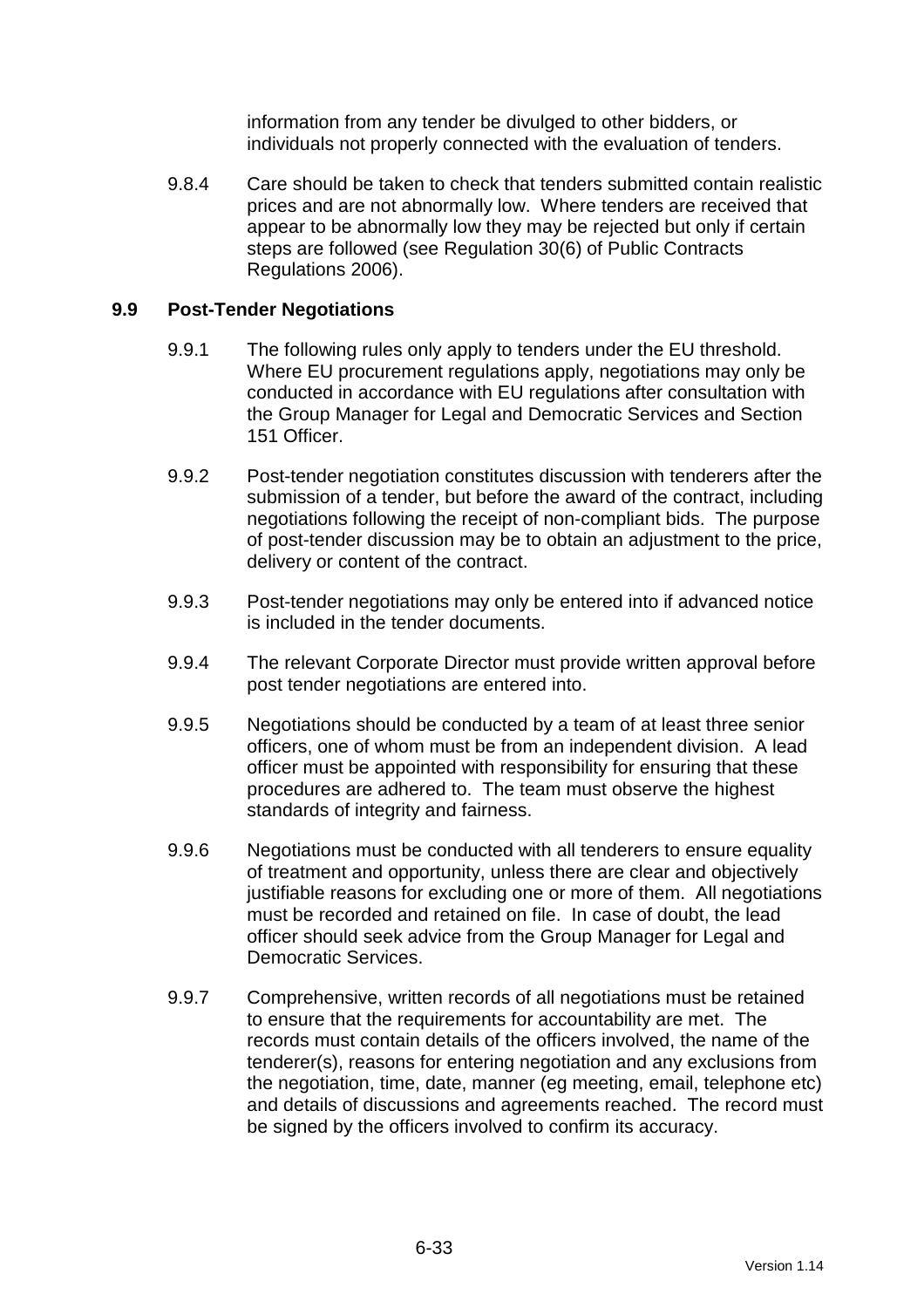9.9.8 Agreements reached during negotiations must be incorporated into the contract.

# **9.10 Acceptance of Tenders**

- 9.10.1 Subject to the relevant requirements a tender may be accepted as the winning tender by the appropriate Corporate Director using a form of acceptance letter approved by Legal and Democratic Services. Notification of acceptance must also be provided to the Corporate Procurement Unit giving the details they need to maintain their Contracts Database.
- 9.10.2 For capital contracts, where the winning tender exceeds the figure in the latest estimated cost (LEC) report, the following requirements apply:
	- 9.10.2.1 where the excess is over 20% of the LEC, the Corporate Director must reappraise the project to confirm it is still viable and must inform the Section 151 Officer about the reappraisal and the proposed methods of financing the additional cost. The Section 151 Officer may submit a report to Finance and Property Committee if considered necessary;
	- 9.10.2.2 approval for the additional funds required to proceed with the scheme must be obtained by the Corporate Director submitting a revised LEC report and obtaining all necessary approvals for the additional expenditure needed before accepting the tender.
- 9.10.3 Where the tender sum **exceeds £2 million** a tender must not be accepted until the Section 151 Officer has been consulted and approved it.
- 9.10.4 The successful tender(s) will be selected by applying the evaluation criteria to each bid received in accordance with the evaluation scheme set out in the invitation to tender (ITT). The selection will be either on the basis of the Most Economically Advantageous Tender to the Council or the lowest price offered. In most cases the Most Economically Advantageous Tender criteria will be applied by considering both price and relevant quality factors. Only in relatively few cases will price alone be capable of meeting the Council's duty to secure best value. Further guidance on tender evaluation is given in the Contracts Manual.
- 9.10.5 Subject to the requirement for a standstill period, all tenderers must be notified of the result of the procurement as soon as possible after the award decision. The notification must contain:

9.10.5.1 the award criteria;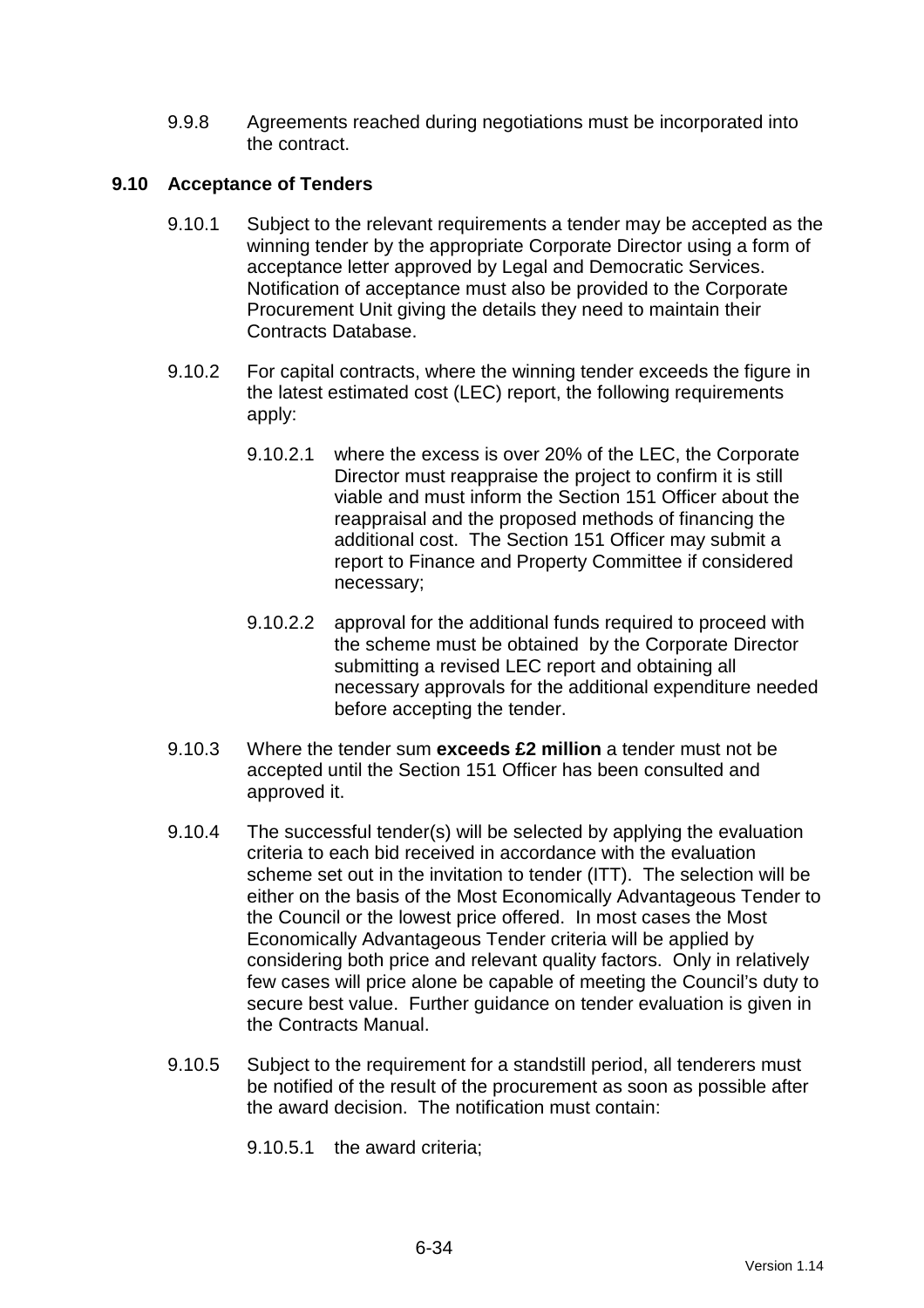- 9.10.5.2 where appropriate, the tenderer's score;
- 9.10.5.3 where appropriate, the winning tenderer's score;
- 9.10.5.4 the name of the winning tenderer.
- 9.10.6 Where a tenderer requests information on how the award decision was reached by midnight of the second working day of the standstill period (called a request for an "Accelerated Debrief") this information must be provided at least 3 days before the end of the standstill period or if necessary the standstill period must be extended accordingly. In all other cases detailed information must be provided within 15 calendar days of the request. (See also debriefing guidance in the Contracts manual.)
- 9.10.7 Within 48 days of awarding an EU contract, a Contract Award Notice, in the prescribed form, must be sent to the Official Journal of the European Union (OJEU).

### **9.11 Contracts and Orders**

- 9.11.1 Except in cases of emergency no contract may be awarded, or order raised, unless the expenditure has been included in approved estimates or in capital or revenue accounts, or has been otherwise approved by, or on behalf of, the Council.
- 9.11.2 For contracts above the EU threshold, there must be a minimum standstill period of at least 10 calendar days between communicating the award decision to all tenderers and contract conclusion. This does not apply to procurement outside the full scope of EU procurement directives or where single tendering takes place under the extreme urgency provision of the negotiated process. (See guidance provided in the Contracts Manual.)
- 9.11.3 A 10 day standstill period is required before awarding a contract after a stand-alone e-auction is closed (ie an e-auction which is run outside a framework agreement) or at the end of an e-auction run within a Dynamic Purchasing System. E-auctions held within framework agreements are for specific call-offs so they do not need a standstill period. For e-auctions outside of a framework agreement the terms and conditions of contract will need to be amended prior to the e-auction to ensure that the contract is not automatically formed when the final bid is accepted, to ensure compliance with UK and EU legislation.
- 9.11.4 All contracts for construction and maintenance work must be executed as Deeds under Seal along with any other contracts or agreements as may be specified from time to time by the Group Manager for Legal and Democratic Services.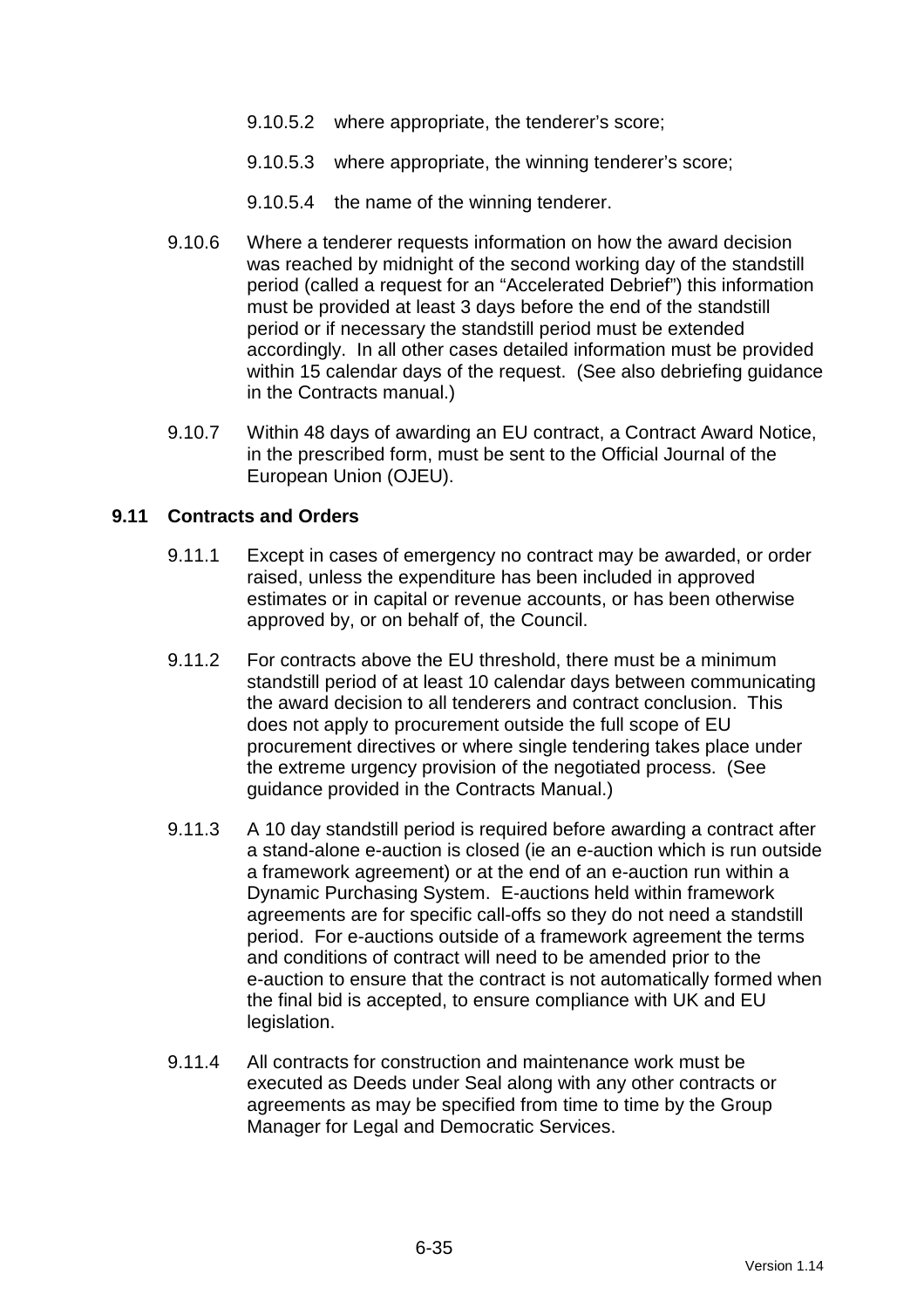9.11.5 Other orders and contracts must, as a minimum, be signed in accordance with the table below. (NB Officers authorised to sign higher value contracts may also sign the lower value orders and contracts):

| <b>Estimated Value</b> | <b>1st Signatory</b>                  | 2nd Signatory               |  |
|------------------------|---------------------------------------|-----------------------------|--|
| <b>Under £50,000</b>   | <b>Budget Holder*</b>                 | n/a                         |  |
| £50,000 - £250,000     | <b>Budget Holder</b>                  | Officer of equal or senior  |  |
|                        |                                       | status to the Budget Holder |  |
| £250,001 - £1m         | <b>Budget Holder</b>                  | 3rd tier officer or above   |  |
| Over £1m               | must be executed as a deed under seal |                             |  |

\* For orders under £50,000, the budget holder may set up a formal list of officers authorised to sign orders against his/her budget. This list must specify the value limit of the delegated authority for each officer.

- NB Where there is no relevant budget holder for an order or contract (eg where items are procured corporately on behalf of all Departments) the Budget Holder role may be undertaken by an appropriately authorised officer within the Corporate Procurement Unit.
	- 9.11.6 All tender and contract documents and orders must be in a form drawn up or approved by the Group Manager for Legal and Democratic Services and Group Manager Procurement.
	- 9.11.7 Corporate Directors are responsible for the control of all official orders issued from their Department. Order forms should be standardised wherever possible and approved by Legal and Democratic Services every three years to confirm that the terms and conditions in use are appropriate.
	- 9.11.8 Any contract in which the Council provides an indemnity or guarantee must have prior approval from the Group Manager for Legal and Democratic Services.
	- 9.11.9 Official orders are not required for metered supplies of utility services once a contract is in place; for periodic payments such as rents and rates; for petty cash purchases or for other exceptions approved by the Section 151 Officer.

## **9.12 Contract Provisions**

9.12.1 Contracts for the execution of work or for the supply of goods or materials by a particular date, or series of dates, must provide for liquidated and ascertained damages, unless deemed unnecessary by the appropriate technical officer after consultation with Group Manager for Legal and Democratic Services. The amount to be specified in each such contract will be determined by the appropriate technical officer in consultation with the Group Manager for Legal and Democratic Services.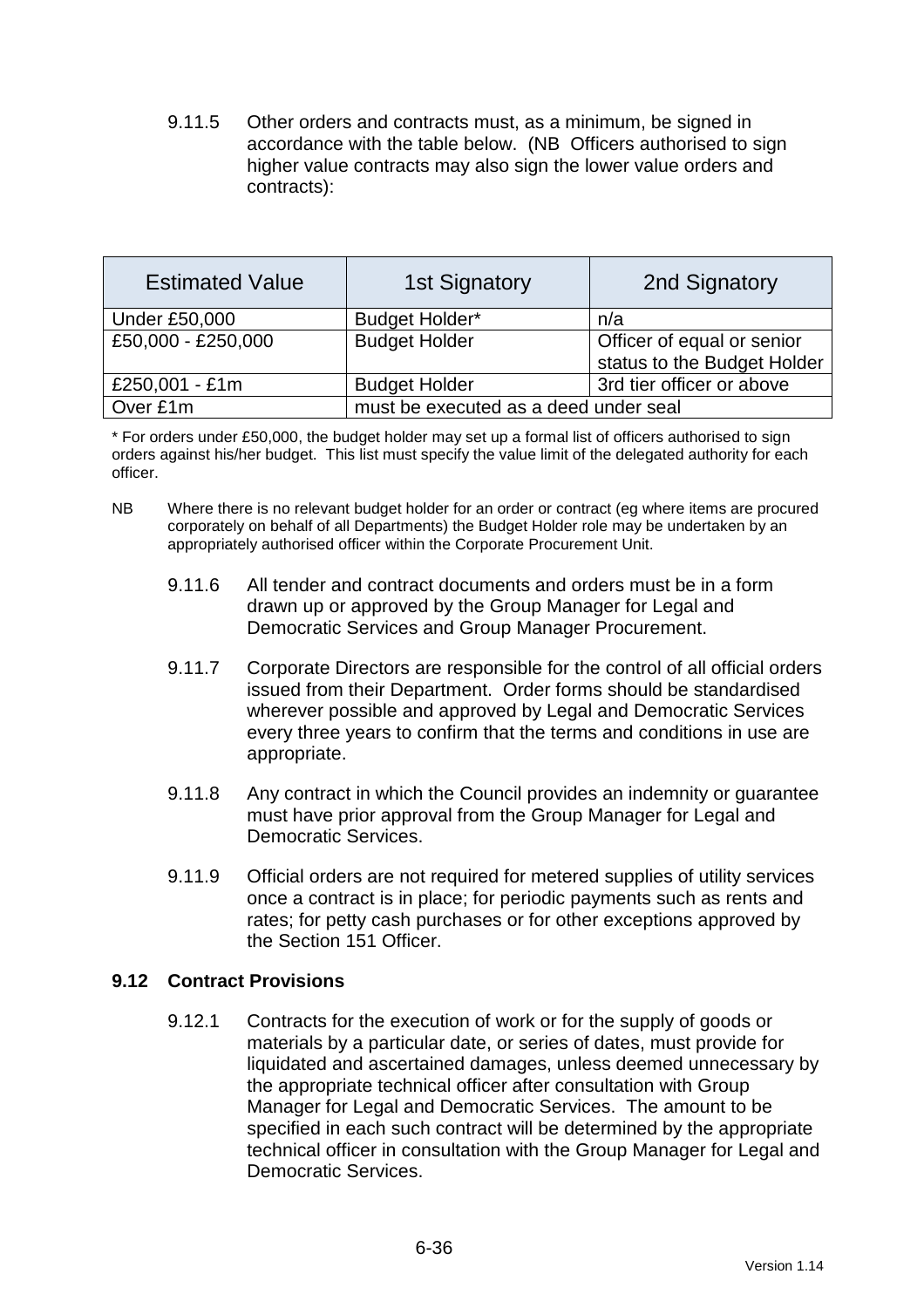- 9.12.2 Security in the form of a bond is required for the due performance of a contract, where:
	- 9.12.2.1 the total value of the contract **exceeds £1 million**; and
	- 9.12.2.2 the contract is for the execution of work or for the supply of goods or services by a particular date or series of dates.
- 9.12.3 The Corporate Director or appropriate technical officer may decide that a bond is required below £1 million if the Authority is at particular risk. This may arise where the contractor concerned has a number of other contracts with the Authority which in aggregate exceed £1 million or if the contract period is particularly long or if the contract is particularly complex.
- 9.12.4 Where a bond is required, the Corporate Director or appropriate technical officer, in consultation with the Group Manager for Legal and Democratic Services and the Section 151 Officer, must specify, as a provisional item in the conditions of tender, the nature and amount of the security to be given. The security must be in a form, and be obtained from an institution, approved by the Section 151 Officer.
- 9.12.5 All construction and maintenance contracts must provide for a payment retention to be withheld for an appropriate period to allow for the rectification of faults and defects. The retention should normally be 5% of the contract sum but technical officers may vary this rate if they consider it appropriate to do so. Justification for using a different retention rate must be retained on file.
- 9.12.6 The requirement for bonds and retentions does not apply when the Corporate Director or appropriate technical officer concerned is of the opinion that such security is unnecessary after consultation with the Group Manager for Legal and Democratic Services and the Section 151 Officer.
- 9.12.7 On satisfactory completion of the work, the release of any security must be authorised by the Corporate Director or appropriate technical officer in consultation with the Section 151 Officer.
- 9.12.8 All contracts for the execution of works or the supply of goods or materials must be based on a clearly defined specification or bill of quantities.
- 9.12.9 All contracts must require that, as a minimum, goods and materials used in their execution will be in accordance with relevant specifications issued by the British Standards Institute, or the European Union or its equivalent.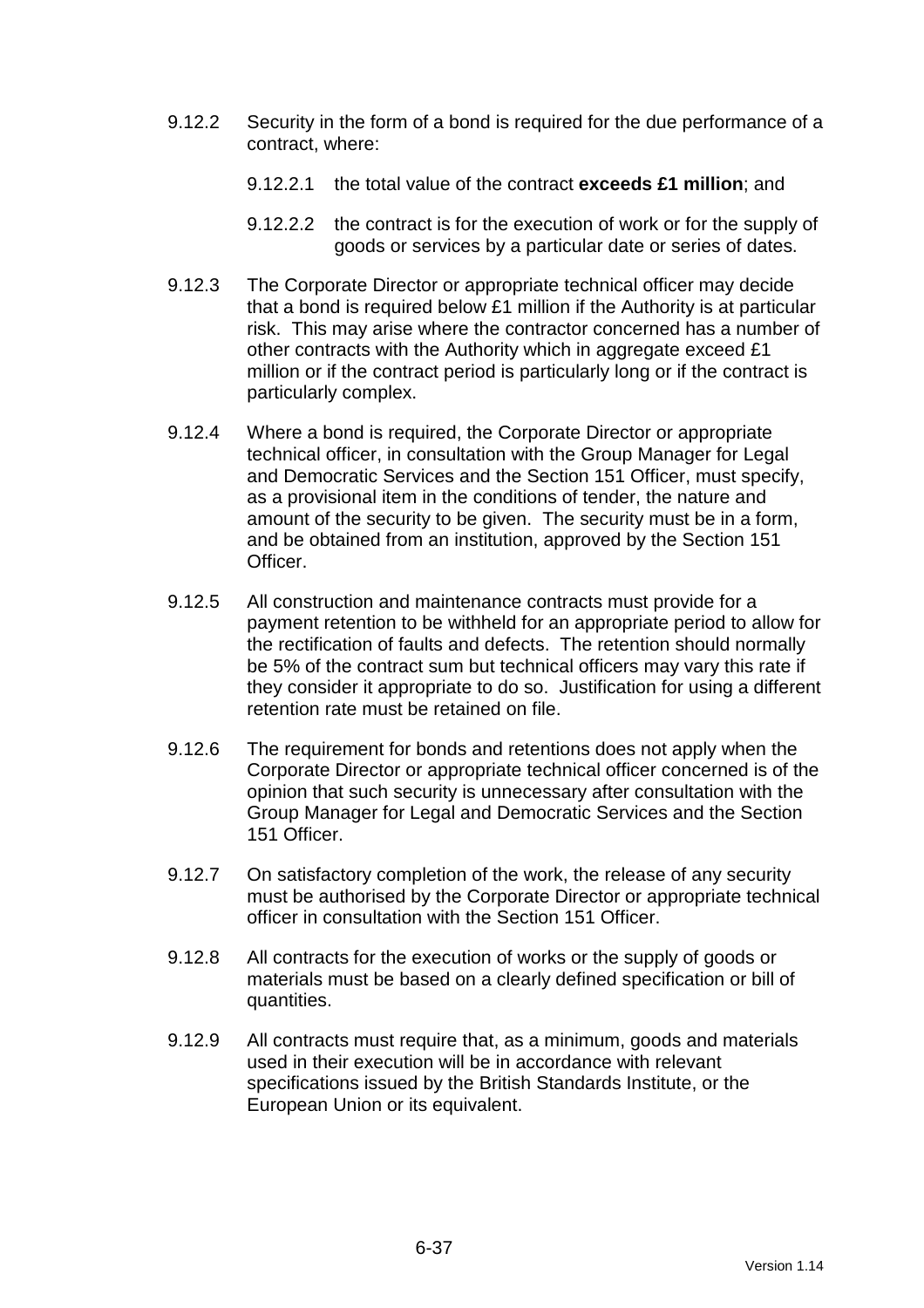## **9.13 Retention of Records and Information on Contracts and Tenders**

- 9.13.1 There are some specific issues to consider in respect of information management where contracts and tenders are concerned.
- 9.13.2 There is a general presumption in favour of disclosure of information and information can and should only be withheld if certain limited exceptions are met. Careful consideration of the issues will be required in accordance with the Council's Information Management Policy.
- 9.13.3 The most relevant exceptions in the context of procurement are:
	- 9.13.3.1 information provided in confidence (where the Council is contractually bound not to disclose certain information and to do so would be liable for breach of contract). Care should, therefore, be taken not to enter into blanket confidentiality clauses in contracts or tender documents;
	- 9.13.3.2 the public interest test (whereby the respective public interests in disclosure versus non-disclosure are weighed);
	- 9.13.3.3 commercial interest (such as trade secrets of information genuinely unique to a bidder or contractor which, if revealed, is likely to cause real or significant harm to that trade or business);
	- 9.13.3.4 timing (very often in a commercial environment the timing of any disclosure of information held will be critical. For example, information submitted during a tender process is more likely to be commercially sensitive whilst the tender process is ongoing compared to after the contract has been awarded, although some information may remain commercially confidential throughout the contract).
- 9.13.4 Due to the particular risks involved the following safeguards should be followed:
	- 9.13.4.1 all tender documents must make reference to the Council's statutory duty in respect of Freedom of Information (FOI) and the potential requirement to disclose information submitted unless the limited exceptions are satisfied;
	- 9.13.4.2 rules to be followed when information requests are received should be set out in the contract (especially larger more complex contracts);
	- 9.13.4.3 consultation with affected bidders is advisable before disclosing information, although ultimately the decision on whether or not to release any information held is a matter for the Council alone.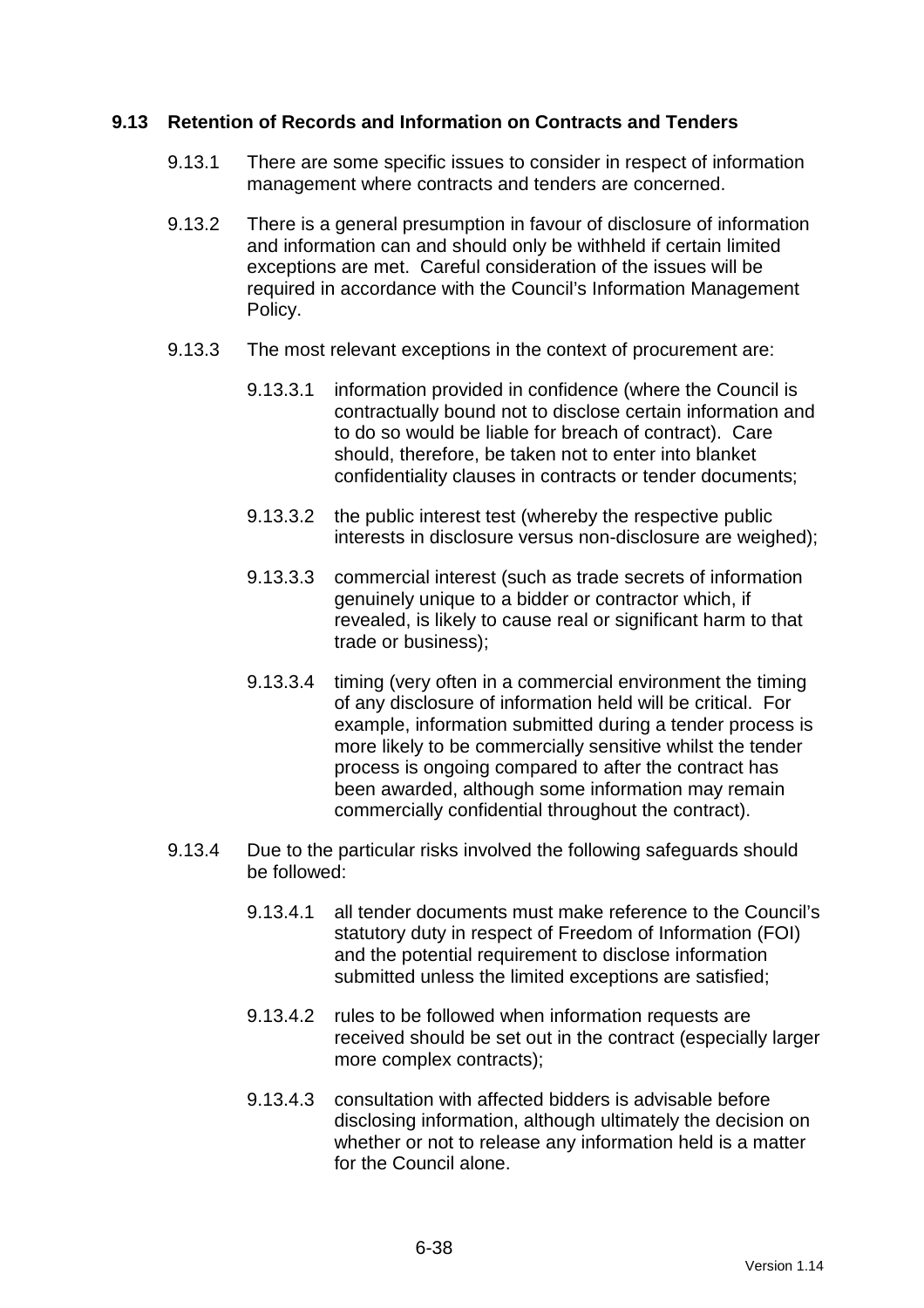9.13.5 Guidance on FOI and the Council's Information Management Policy is available on the Council's Intranet site. Detailed guidance about FOI and procurement is available on the OGC website, from the Information Commissioner's website, in the Contracts Manual and from Legal and Democratic Services.

### **9.14 Contract Payments**

- 9.14.1 Where contracts provide for payment to be made by instalments, the appropriate Corporate Director must maintain a record of the payments made on the project file. The record(s) must show the state of account on each contract between the Council and the contractor together with any other payments and the related professional fees.
- 9.14.2 Payments to contractors on account of such contracts must be made only on provision of a certificate showing the total amount of contract, the value of the work executed to date, retention monies, the amount paid to date and the amount now certified. These certificates should be issued by the appropriate Corporate Director or the Consultant responsible for the contract.
- 9.14.3 The approved sum payable to the contractor is the tender sum as accepted under the procedure plus such additional sums due under the contract as have also been properly approved.
- 9.14.4 Where certificates are submitted for amounts which exceed the approved sum, the Section 151 Officer only has authority to pay such certificates where the amounts can be justified and it is in the best interest of the Council to do so.
- 9.14.5 As soon as it becomes apparent that the approved sum will be exceeded, a report must be presented to the Section 151 Officer, who may also require a report to be submitted to the Finance and Property Committee.
- 9.14.6 In respect of variable price contracts, such as PFI or PPP contracts which have complex variation procedures, the appropriate Corporate Director must periodically review the cost and report to the Section 151 Officer if the contract sum is likely to be exceeded. These reports must be made whenever significant increases are identified and at least every six months up to completion of the contract.

#### **9.15 Contract Administration**

- 9.15.1 Corporate Directors or the appropriate technical officers must provide written guidelines on the minimum standards of record keeping required for supervising contracts.
- 9.15.2 Claims from contractors regarding matters which are not clearly within the terms of the contract must be referred to the Group Manager for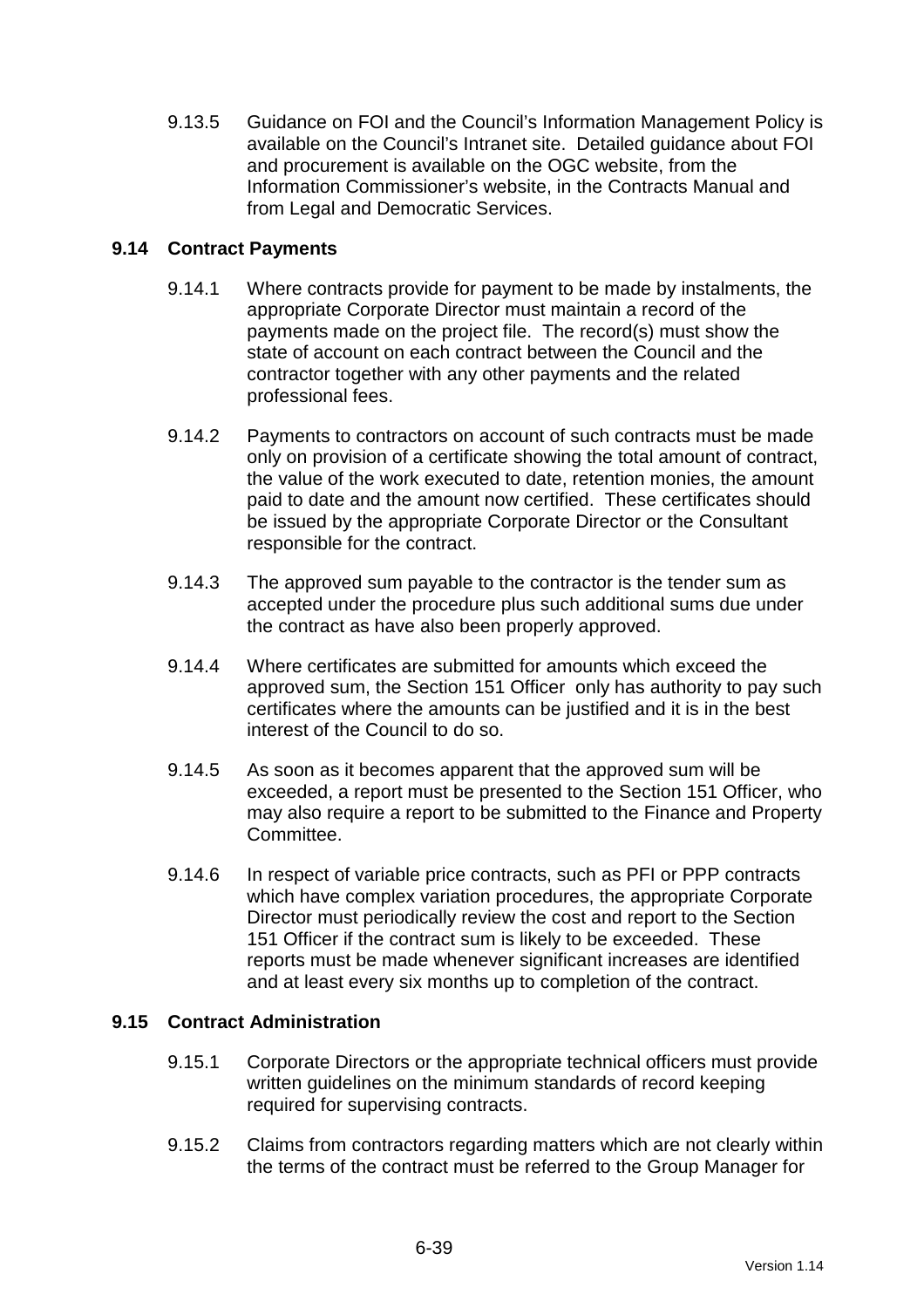Legal and Democratic Services for consideration of the Council's legal liability as soon as they are notified to the Council. Where the Group Manager for Legal and Democratic Services considers it necessary, these claims must also be referred to the Section 151 Officer for financial consideration before a settlement is reached.

- 9.15.3 Valid claims for loss and expense arising from delays and disruption must be notified to the Group Manager for Legal and Democratic Services where they are likely to exceed £100,000 or where there is a possibility of legal proceedings, including arbitration or alternative dispute resolution procedures provided by the contract.
- 9.15.4 Liquidated and ascertained damages, where allowed for, must be applied in respect of contracts which are not completed within the original contract period together with any extensions of time granted in accordance with the contract unless the Section 151 Officer and the Group Manager for Legal and Democratic Services agree otherwise.

#### **9.16 Final Accounts**

- 9.16.1 Final accounts for building and constructional works carried out under formal contract must be reported to the relevant Committee by the appropriate Corporate Director, if required by the Section 151 Officer.
- 9.16.2 The Section 151 Officer shall, where considered necessary, examine the contract final accounts and is entitled to make all such enquiries and receive such information and explanations as may be required to confirm the completeness and accuracy of the accounts.

#### **9.17 Administration of Contracts by Consultants**

- 9.17.1 Where a consultant (eg an architect, engineer, surveyor or other consultant) who is not an employee of the Council, is engaged to be responsible to the Council for the administration of a contract on its behalf, the consultant must:
	- 9.17.1.1 be notified of, and comply with, the Council's Financial Regulations as would a Corporate Director;
	- 9.17.1.2 be notified of, and comply with, the Code of Conduct for Officers;
	- 9.17.1.3 retain all relevant records regarding the contract for a period specified by the responsible Corporate Director;
	- 9.17.1.4 allow access to contract records and documentation upon request from the responsible Corporate Director or the Section 151 Officer: and
	- 9.17.1.5 hand over the appropriate "as-built" drawings promptly together with all project and contract documentation to the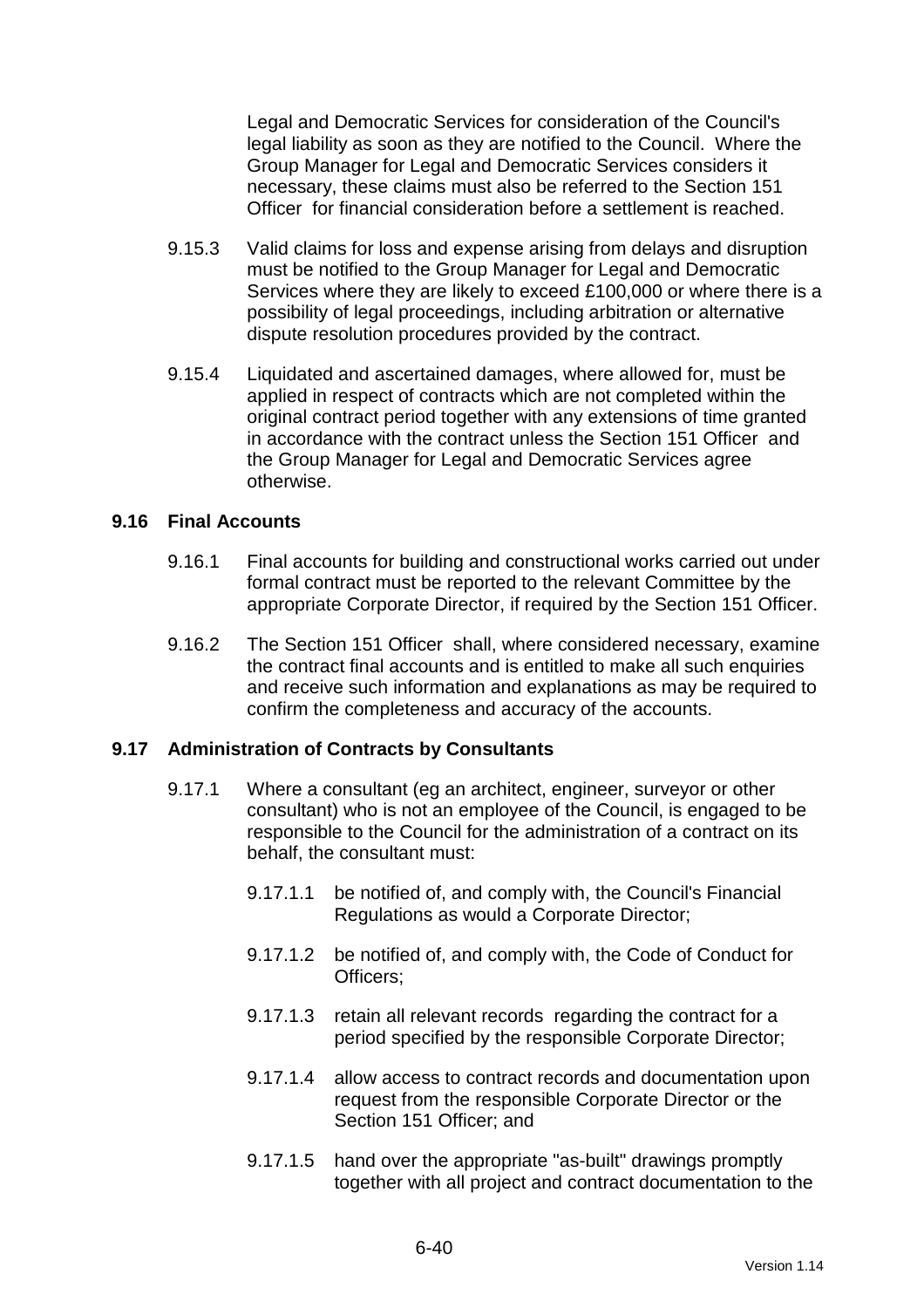Council, and in any case within six months of completion of the works.

#### **10. PAYMENT FOR GOODS, SERVICES AND WORKS**

- 10.1 Before authorising an official purchase invoice, or any process that may lead to a payment, officers must:
	- 10.1.1 ensure they are authorised to process the payment;
	- 10.1.2 satisfy themselves that the goods/services/works are a proper charge on the funds under their control;
	- 10.1.3 satisfy themselves that the goods/services/works have been received, conform in all respects with the official order and are acceptable in every way;
	- 10.1.4 ensure that amounts are correct and include all discounts due;
	- 10.1.5 where payment is made by purchase card, charge card or credit card, it may not be possible to be satisfied that goods/services/works have been received, conform and are acceptable, but officers must ensure compliance with the other procedures above and with the guidance for the use of purchase cards.
- 10.2 The Council's normal method of payment of monies owed is by BACS or cheque or purchase card.
- 10.3 Direct Debits must not be set up on any of the Authority's bank accounts, including imprest accounts, without the prior written approval of the Section 151 Officer.
- 10.4 Direct Debits must be cancelled promptly when the related goods or services are no longer being received. All Direct Debits must be reviewed annually to confirm they are still appropriate.
- 10.5 In addition to the responsibilities set out in Financial Regulations, an officer initiating payment should also ensure that the account has not previously been passed for payment and that it is coded to the correct accountancy code for which prior approval has been obtained from the budget holder.
- 10.6 The duties of ordering, receiving goods and certifying invoices for payment must not be performed by the same officer without prior agreement of the Section 151 Officer. Where electronic procurement systems have been approved, these systems may allow single officers to do this, provided that they have suitable security protocols to the satisfaction of the Section 151 Officer.
- 10.7 On no account can VAT invoices be amended. A credit note or replacement invoice must be obtained from the supplier.
- 10.8 Invoices must not be made out by officers of the Council except in the case of recurring or other items, eg rent where no invoice is normally receivable, when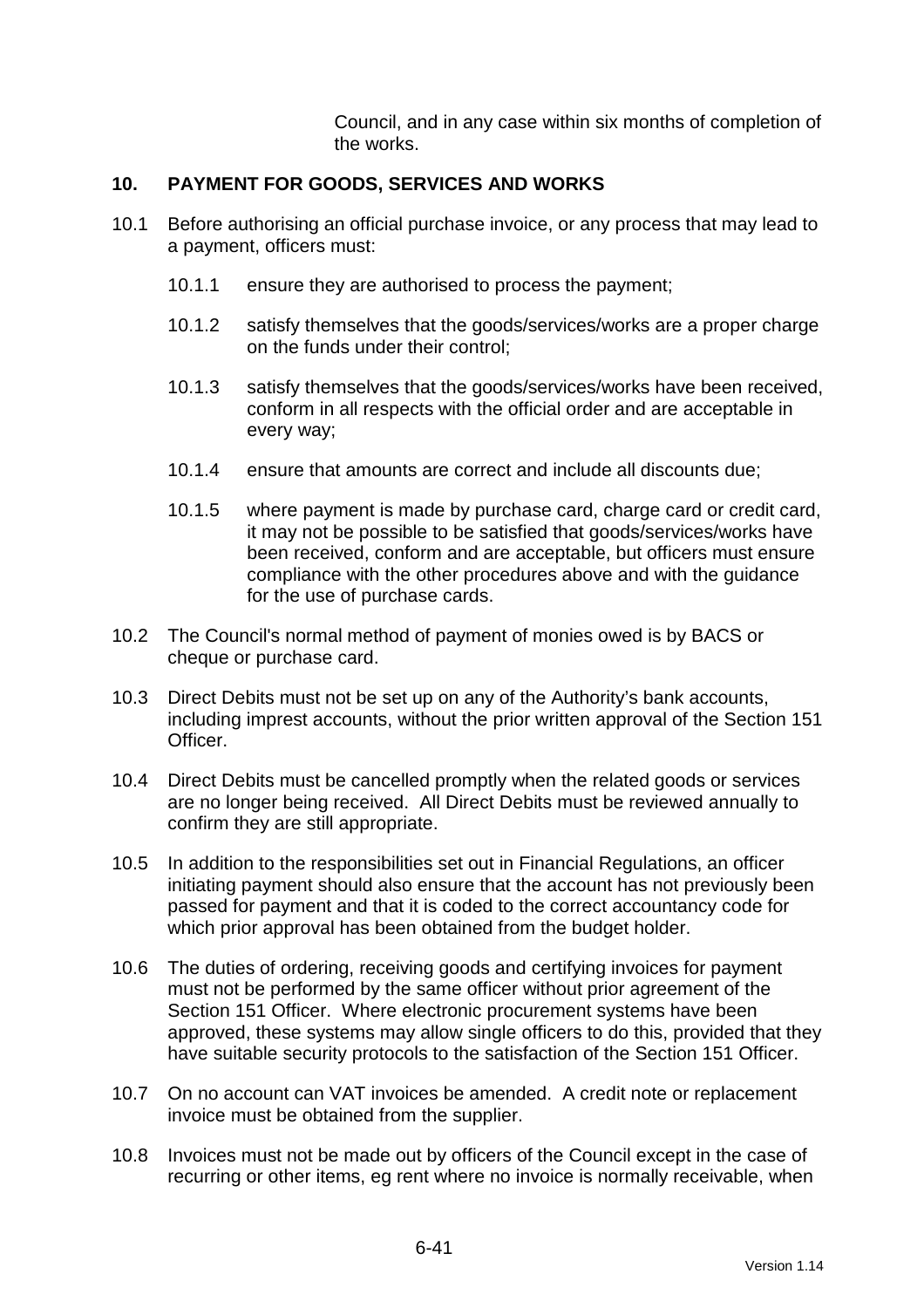a special form of internal invoice may be used. An officer must not add any additional item or items to an invoice received by the County Council.

10.9 The Section 151 Officer may carry out additional checks on high value payments as thought necessary.

### **11. INCOME, BANKING AND IMPREST ACCOUNTS**

#### **11.1 Income and Receipts**

- 11.1.1 To comply with anti money-laundering regulations, the Authority has nominated the Section 151 Officer as its anti money-laundering officer and introduced an anti money-laundering policy and an anti moneylaundering guidance note. Corporate Directors must ensure compliance with this policy.
- 11.1.2 Cash payments of more than £10,000 must not be accepted for a single transaction without the formal approval of the Section 151 Officer.
- 11.1.3 The following requirements apply to all income received:
	- 11.1.3.1 all income must be recorded and accounted for immediately it is received. Where appropriate, an official receipt must be provided;
	- 11.1.3.2 the transfer of money from one employee to another must be properly recorded and acknowledged;
	- 11.1.3.3 income must be banked intact and not used to finance expenditure;
	- 11.1.3.4 encashment of personal cheques is forbidden;
	- 11.1.3.5 income must be held securely until suitable arrangements for banking it are made.
- 11.1.4 All official receipt books relating to the collection of income are ordered, and issued by the Section 151 Officer unless otherwise agreed with the Section 151 Officer. The issue of all such documents must be acknowledged by signature of the officer to whom the issue was made.
- 11.1.5 Where income is received by cheque, it must be cross-referenced on the bank paying-in slip to the drawer, either by receipt number or name. In addition, the reverse of each cheque must show the department, office or establishment that paid the cheque into the bank.
- 11.1.6 All monies received must be banked intact, and as promptly as possible and at least weekly.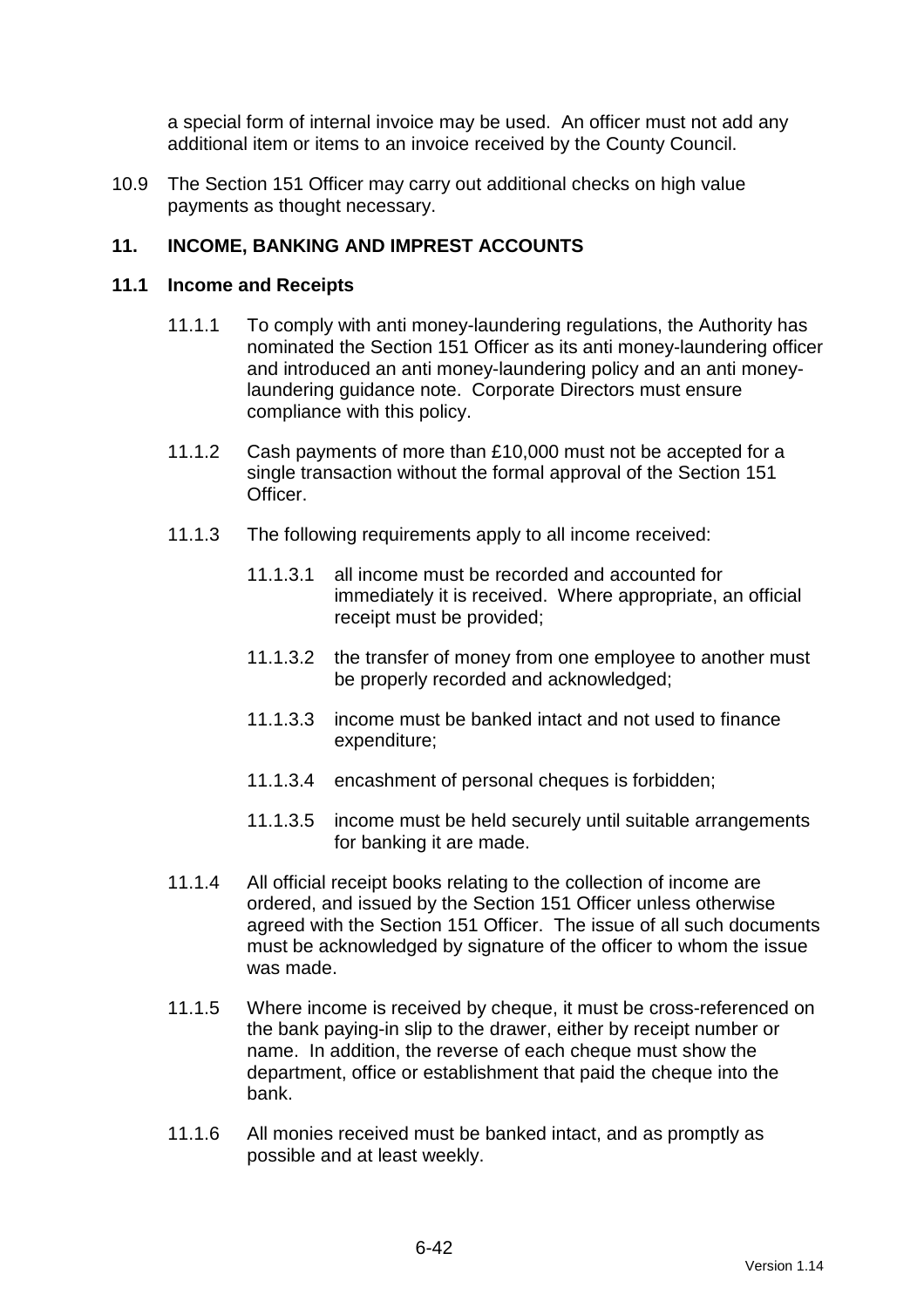- 11.1.7 Where there is a main collection eg school meals money, all monies must be banked, or lodged with the approved collector, on the day of the collection.
- 11.1.8 If an officer fails to comply with the above guidelines and a loss occurs, the Section 151 Officer may, where appropriate, seek restitution from the officer concerned in accordance with the Personnel Handbook.
- 11.1.9 Money received by officers which is held in trust but not being official Council money must be properly recorded in a form agreed by the Section 151 Officer
- 11.1.10 All arrangements to receive payments by Credit Card, Direct Debit, Standing Order, or other e-payment methods must be first approved by the Section 151 Officer.

### **11.2 Debtors**

- 11.2.1 It is the Council's policy to recover all collectable debt owed to it in accordance with the approved payment terms. Corporate Directors are responsible for ensuring that formal invoices, in respect of the goods and/or services being supplied on credit, are raised within 10 working days of the goods and/or services being provided unless all the necessary information to raise the invoice is not available. Guidance is provided on the Council's intranet.
- 11.2.2 Sales invoices should not normally be raised to cover sums due to the County of **less than £30**. Wherever possible small sums should be collected in cash or by cheque in advance. Accounts for sums due to the Council at fixed intervals eg rents, wayleaves, etc, will be issued by the Section 151 Officer and payment should be made to the Section 151 Officer. Corporate Directors must submit sufficient information for the Section 151 Officer to undertake these duties.

#### **11.3 Write-Offs**

- 11.3.1 The Section 151 Officer may agree to debts of **up to £1,000** being written-off by the Corporate Director. Amounts **over £1,000** may be written-off by the Section 151 Officer after consultation with the Group Manager for Legal and Democratic Services and appropriate Corporate Directors.
- 11.3.2 A summary of all write-offs must be included in the Final Accounts report to Finance and Property Committee.
- 11.3.3 Where a sales invoice requires cancellation a credit note must be raised, complete with a cross-reference to the original sales invoice. The credit note must be duly certified on behalf of the Corporate Director.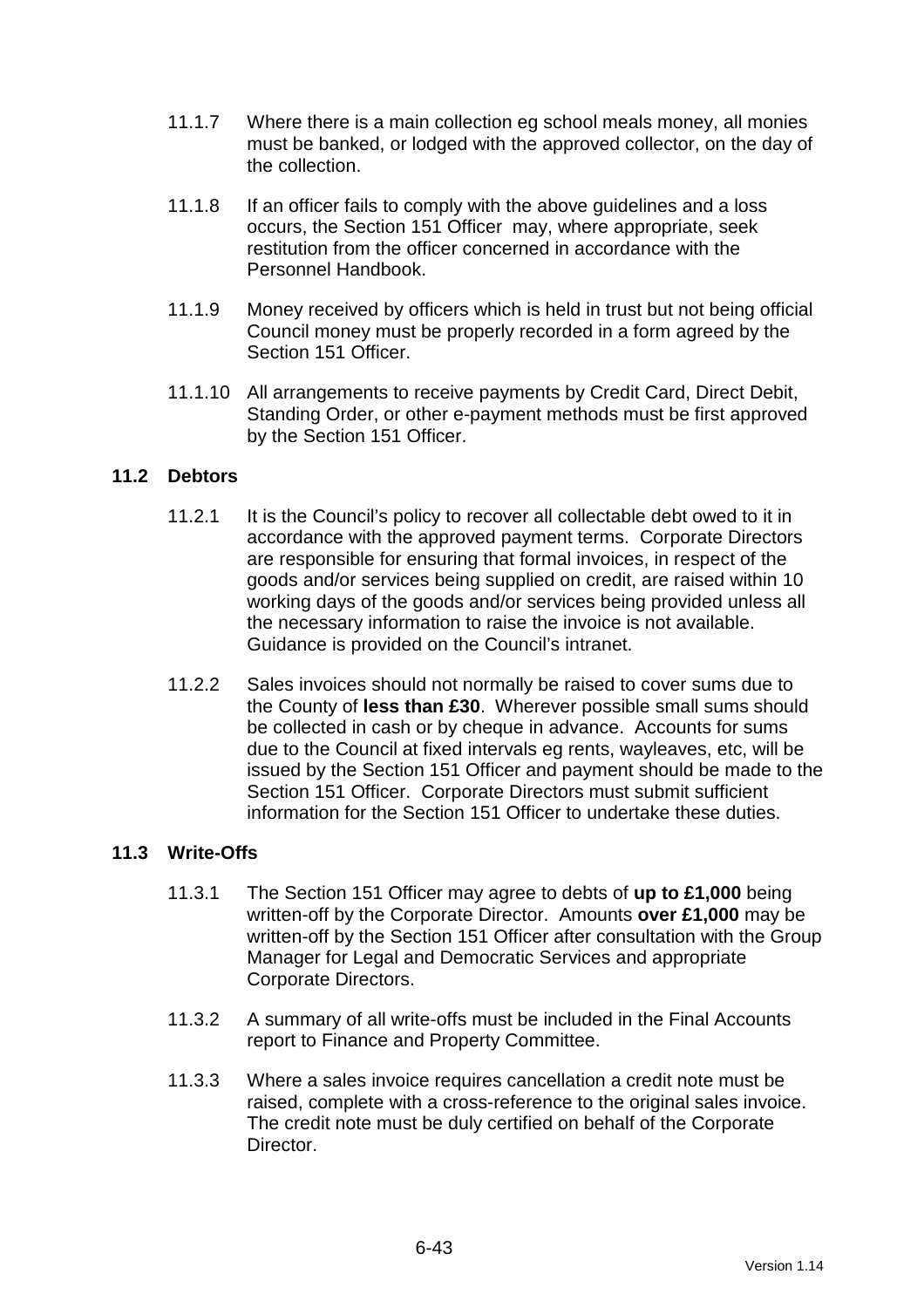### **11.4 Imprest Accounts**

- 11.4.1 Corporate Directors must operate imprest accounts in accordance with the guidance provided and arrangements between their department and the Section 151 Officer.
- 11.4.2 The Section 151 Officer will control the opening and closing of imprest accounts in line with overall banking arrangements at the request of the appropriate Corporate Director.
- 11.4.3 The Section 151 Officer will determine the appropriate level of the Imprest, based on the average monthly level of petty cash expenditure in the establishment concerned.
- 11.4.4 The nominated imprest holder must ensure that all transactions are recorded promptly and that monthly statements are submitted to the Section 151 Officer.
- 11.4.5 The nominated imprest holder must ensure that the imprest account is not overdrawn.
- 11.4.6 Income received on behalf of the Council must not be paid into an imprest account.
- 11.4.7 Payments from an imprest account should normally be limited to minor or urgent items of expenditure, or payments via charge cards. Each payment must be supported by a receipt which should be appended to the subsequent reimbursement claim.
- 11.4.8 All imprest accounts are subject to Council audit. The officer in charge of the account will be required to give to the Section 151 Officer a certificate as to the state of the imprest account upon request.
- 11.4.9 Where an officer responsible for an imprest account leaves the Authority, the Corporate Director concerned must notify the Section 151 Officer as soon as possible that the officer is no longer responsible for that account. On leaving the Authority or upon transfer to another post, the officer responsible must formally hand over responsibility to the new designated person.

#### **11.5 Banking**

- 11.5.1 The Section 151 Officer must operate banking accounts in accordance with the bank contract approved by the Finance and Property Committee.
- 11.5.2 All bank accounts must have a title which incorporates the Authority's name and in no circumstances should a bank account be opened or operated in the name of an individual.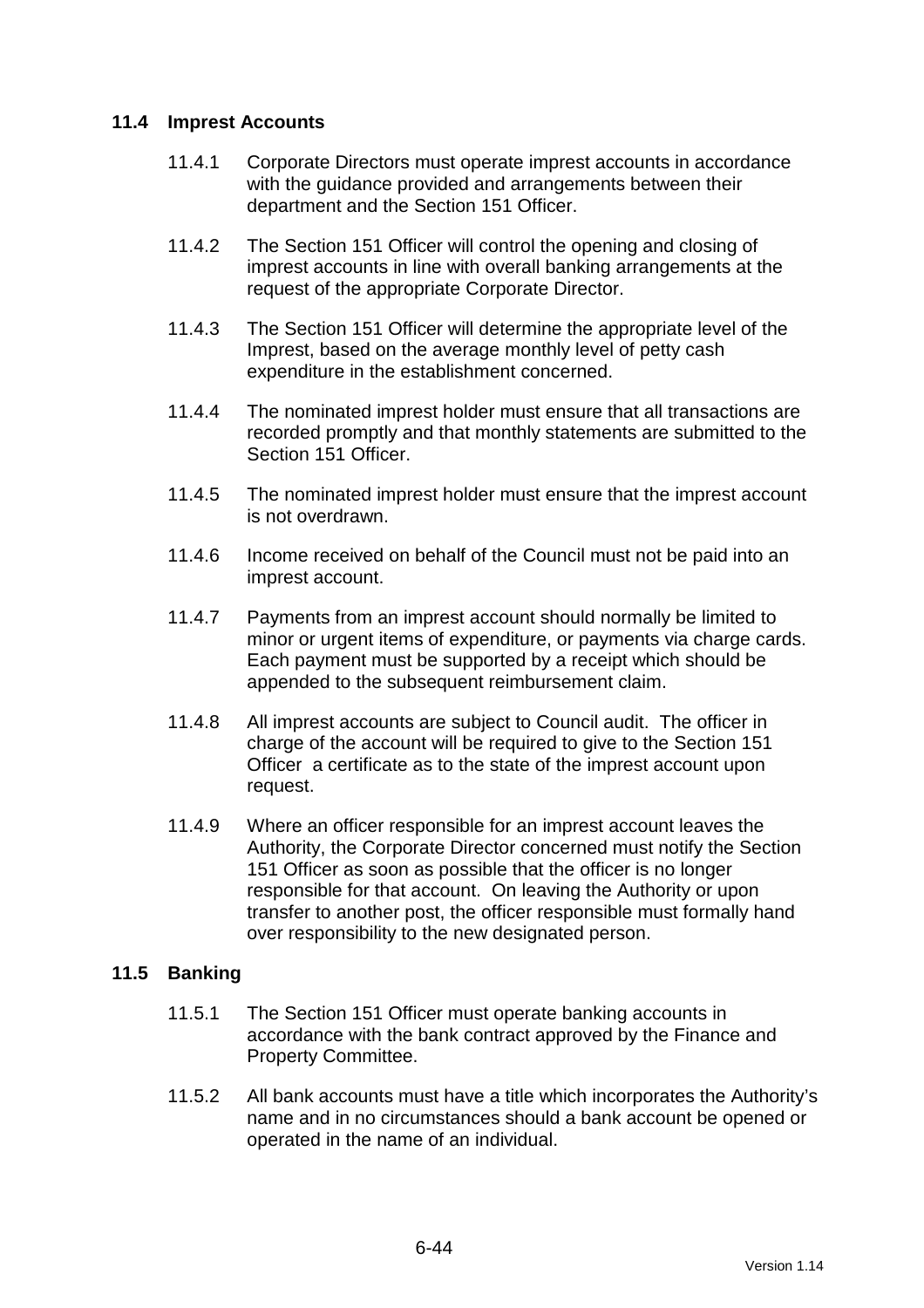- 11.5.3 All payments to and from Council bank accounts must be made under the direction of the Section 151 Officer.
- 11.5.4 All cheques drawn on the Council's main bank accounts must bear the printed signature of the Section 151 Officer. Where required by the Council's bank mandate, cheques must also be countersigned by a second officer who is authorised to do so by the Section 151 Officer. A register of authorised cheque signatories should be maintained.
- 11.5.5 All payments by CHAPS must be authorised by a senior officer nominated by the Section 151 Officer.

### **12. RISK MANAGEMENT AND INSURANCE**

- 12.1 The Authority's approach to risk management is detailed in its Risk Management Strategy and the Corporate Risk Register contains the key risks facing the Authority and how these risks will be managed. Corporate Directors are responsible for ensuring that risk management is applied appropriately within their Department and for notifying the holder of the Corporate Risk Register of all appropriate risks in accordance with the Risk Management Strategy.
- 12.2 The Section 151 Officer is responsible for arranging all necessary insurance cover and for reviewing the adequacy of this cover regularly, in consultation with Corporate Directors. The Section 151 Officer will also keep Corporate Directors informed of claims experience.
- 12.3 Corporate Directors are responsible for notifying the Section 151 Officer of all material changes in insurance risks and must submit insurance claims in accordance with the arrangements made by the Section 151 Officer.
- 12.4 In the event of buildings, contents, motor vehicles etc being damaged, contact must be made with the Risk and Insurance Section as soon as practicable.
- 12.5 Where there is death or very serious injury to an employee or other person arising from County Council operations (including the use of vehicles), the Risk and Insurance Section must be contacted as soon as possible for appropriate insurance advice.
- 12.6 Under no circumstances must liability be admitted in connection with accidents involving a third party.
- 12.7 The Risk and Insurance Manager may negotiate and agree settlements on any insured loss / claim up to the individual policy excess. Above this limit, the Risk and Insurance Manager must consult the Section 151 Officer and agree settlements as appropriate, in consultation with the Authority's Insurers and Loss Adjusters. Reports detailing all significant claims settled will be submitted to the Finance and Property Committee.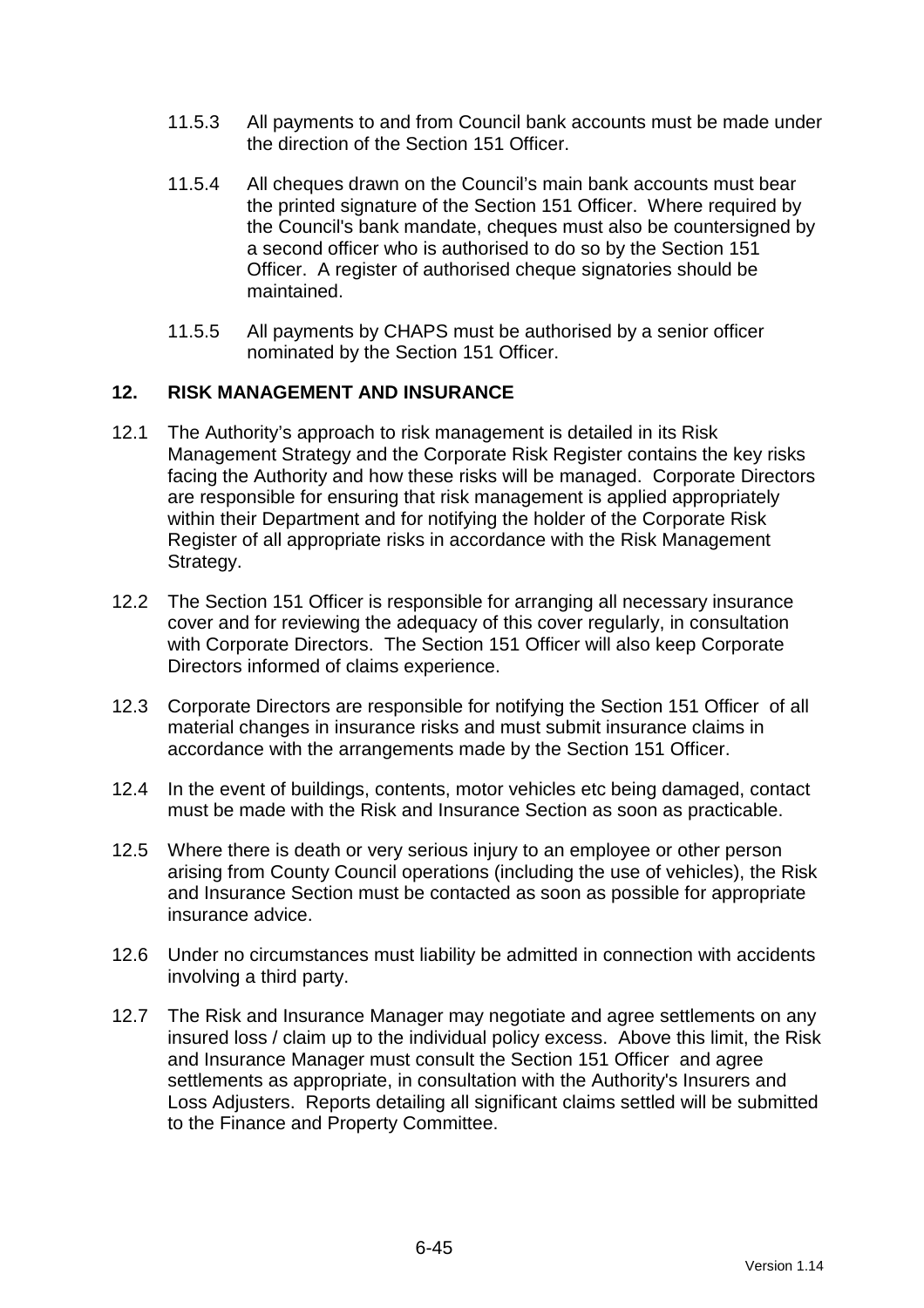# **13. TRAVEL AND SUBSISTENCE CLAIMS**

#### **13.1 Travel and Subsistence**

- 13.1.1 Travel and subsistence incurred by officers in connection with their duties is covered by the Authority's Travel and Accommodation Policy set out in the Constitution.
- 13.1.2 Travel, subsistence and incidental expense claims made by officers are governed by nationally agreed terms and conditions of service. These conditions are supplemented by the Council's local conditions laid down in the Personnel Handbook. The prevailing rates of allowances are available on the intranet.
- 13.1.3 All claims for officers' expenses should be submitted monthly in a form approved by the Section 151 Officer, and be authorised by a Corporate Director, or nominee, prior to payment. VAT receipts should be provided to support all claims, including fuel purchased for private cars where mileage is claimed.
- 13.1.4 The officer certifying claims for payment must be satisfied that the journeys undertaken were legitimate and that the expenses claimed were properly and necessarily incurred. Mileage claims should be verified wherever possible. Officers are responsible for ensuring that the costs claimed are kept to a minimum without unduly reducing the efficiency of the tasks carried out.
- 13.1.5 Where claims are submitted more than six months after the expenses were incurred, the claim will only be paid with the express approval of the relevant Corporate Director, and will be reduced in accordance with the Personnel Handbook.

#### **13.2 Taxation Implications**

13.2.1 HM Revenue and Customs regard certain travel expenses to be taxable payments and the Section 151 Officer is required to make appropriate arrangements to recover the sums due. Guidance on Taxable Benefits is available on the NCC Intranet and full details of taxation requirements are obtainable from Departmental Personnel **Officers** 

#### **14. WORK FOR EXTERNAL BODIES**

#### **14.1 General Requirements**

14.1.1 The Council has the power under the Local Authorities (Goods and Services) Act 1970 to undertake and tender for the work of other public bodies. Public Bodies are defined in the act or can be designated by Order of the secretary of State. Other powers introduced in the Local Government Act 2003 enable the Council to: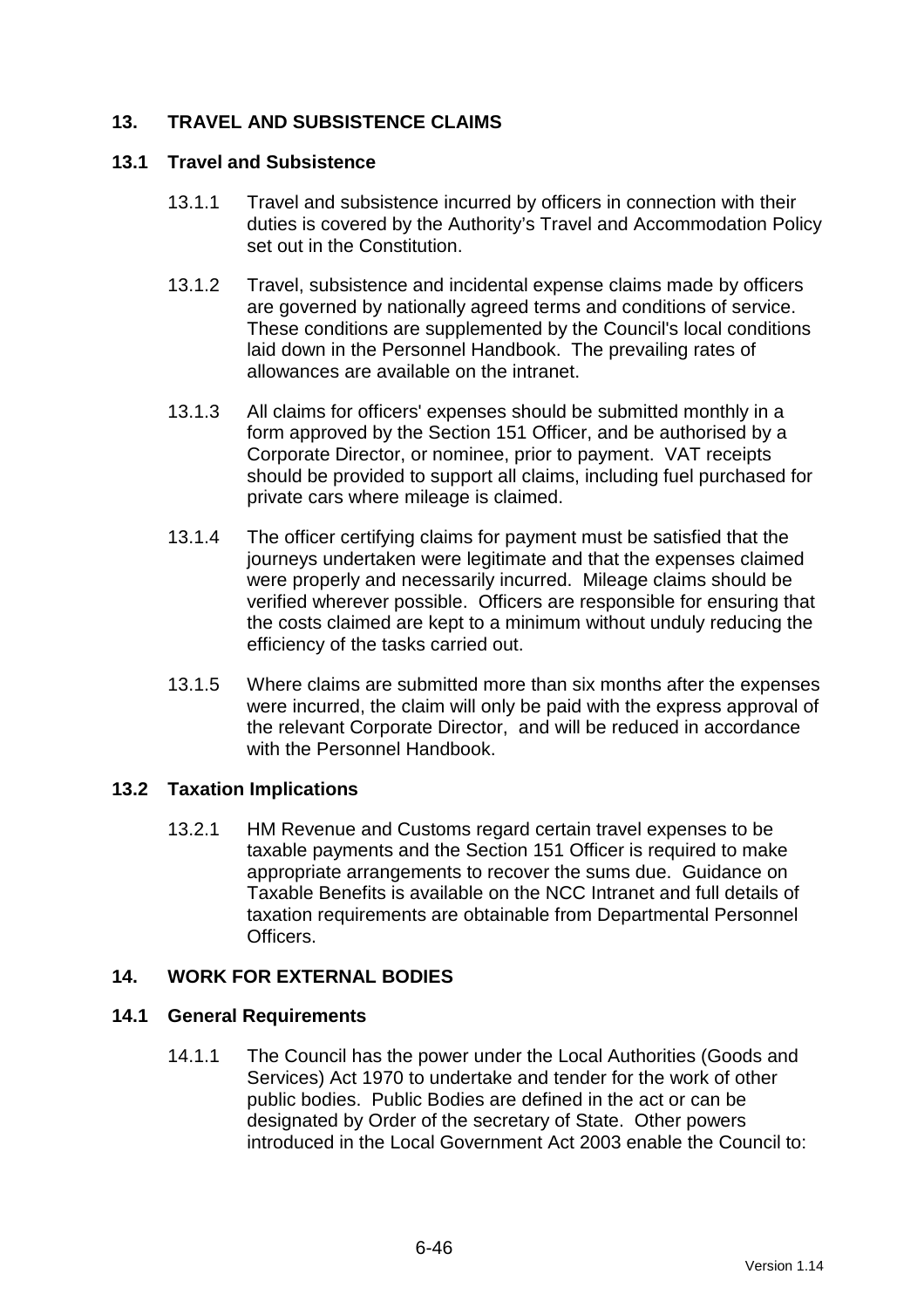- 14.1.1.1 charge for discretionary services subject to certain rules; and
- 14.1.1.2 trade for a profit provided that a separate company is set up.

(See below for further details regarding these powers.)

- 14.1.2 In all cases where a Department wishes to explore the possibility of working for, or trading with, external bodies, Corporate Directors must consult with the Group Manager for Legal and Democratic Services and the Section 151 Officer.
- 14.1.3 Where work is carried out for external bodies, officers must follow the guidance for such work which is available in the Contracts Manual.
- 14.1.4 Before entering into any contract or agreement to work for, or trade with, external bodies, Corporate Directors must present a report to, and obtain prior approval from the relevant Committee.
- 14.1.5 Where it is intended to trade for a profit, Corporate Directors must prepare a sound business case, based on a genuine risk-based approach, for the proposed trading activity. The business case must be a robust commercial assessment and explain why trading through a company is desirable and will provide best value for the Council.
- 14.1.6 The Group Manager for Legal and Democratic Services and the Section 151 Officer must be informed of all contracts to supply services governed by the 1970 Act or the 2003 Act and all new contracts must be approved by the Group Manager for Legal and Democratic Services.

#### **14.2 Background**

14.2.1 The powers for local authorities to work for, and trade with, external bodies are governed by the Local Authorities (Goods and Services) Act 1970, Local Government Act 2000 and the Local Government Act 2003.

# **a. Local Authorities (Goods and Services) Act 1970**

- 14.2.1.1.1 The Council has the power under the Local Authorities (Goods and Services) Act 1970 to undertake and tender for the work of other public bodies. Public bodies are defined in the Act or can be designated by order of the Secretary of State.
- 14.2.1.1.2 The Council has some discretion under the 1970 Act whether to charge for any work undertaken for another public body. However, as a general principle the charge for any work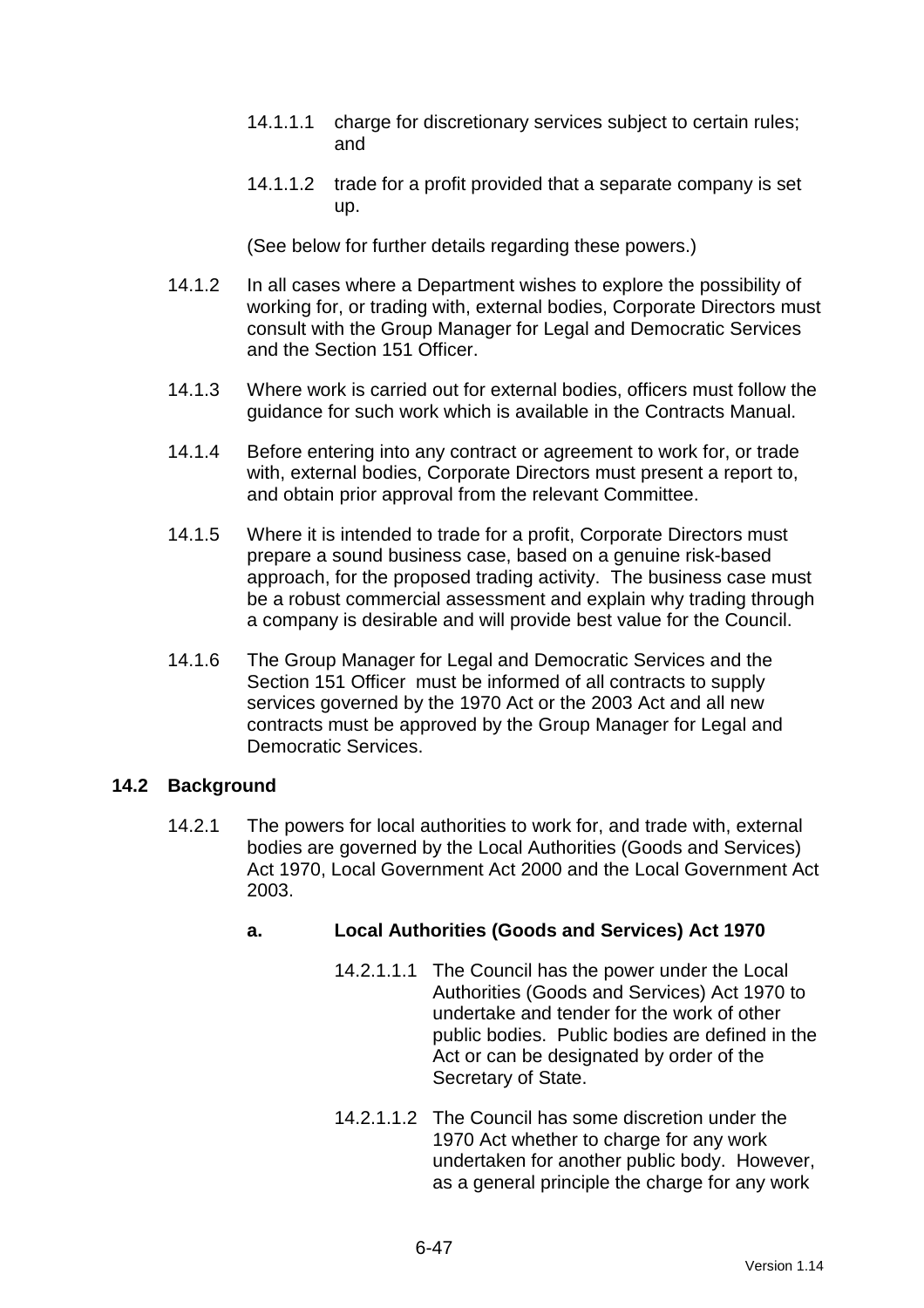should cover the estimated full cost of undertaking the work, including the direct cost eg staff time costs, travel and printing expenses and a contribution towards overheads eg office expenses and accommodation costs.

#### **b. Local Government Act 2003**

14.2.1.1.3 The Local Government Act 2003 provides best value authorities with new powers to trade for profit, and charge for discretionary services. This extends beyond the powers under the 1970 Act referred to above.

#### **14.3 Charging for Discretionary Services**

- 14.3.1 The Council is able to charge for services which it has the power to provide, but is not obliged to provide to the public, ie discretionary services.
- 14.3.2 The Council is under a duty to ensure that, taking one year with another, the charges made do not exceed the cost of providing the services (ie the provision of the service should not amount to trading for a profit). Charges can be set so that different people are charged different amounts, or are not charged for the service at all.
- 14.3.3 The person receiving the service must have agreed to receive the service and pay for it.
- 14.3.4 The power does not override any other legislation which expressly prohibits the Council from charging for a discretionary service.
- 14.3.5 Where charges are made for discretionary services arrangements should be put in place, and fully documented in a form approved by Legal and Democratic Services, to provide the recipient of the service with:
	- 14.3.5.1 the terms and conditions for the provision of the service;
	- 14.3.5.2 information about charges, including discounts and annual increases;
	- 14.3.5.3 billing and payment arrangements.
- 14.3.6 Careful consideration should also be given by the relevant department to issues such as:
	- 14.3.6.1 the risks to the Council as a whole of engaging in such activity;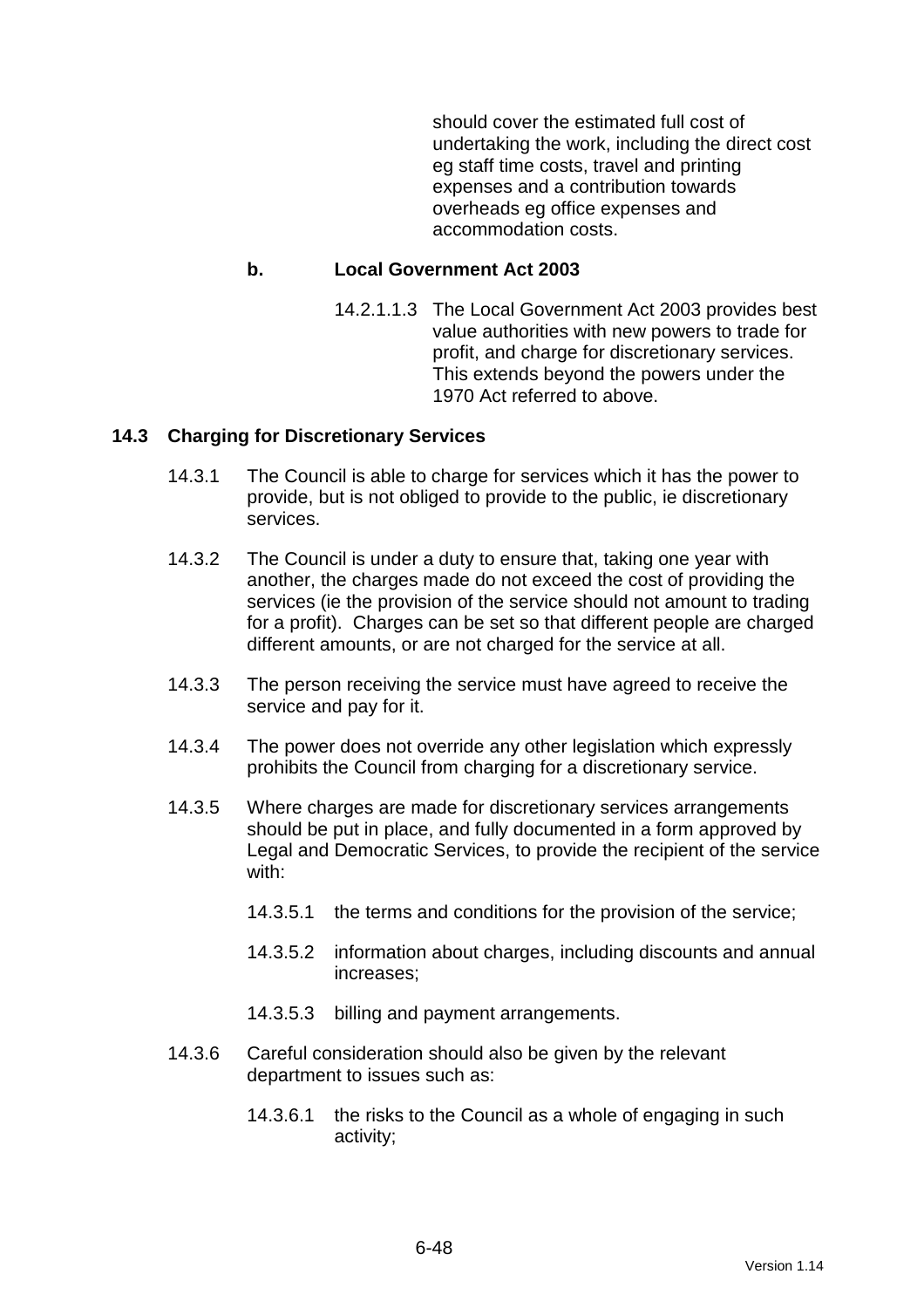- 14.3.6.2 the need to ensure appropriate skill and expertise is in place before offering to undertake work for external bodies;
- 14.3.6.3 the need to ensure that the proposals are properly costed before agreeing to supply the goods, works or services;
- 14.3.6.4 the type of warranties and/or indemnities that the external body may require from the Council regarding the quality of work/service provided (this is especially likely when tendering for work for other bodies);
- 14.3.6.5 the provision of adequate insurance arrangements to cover the Council for any liability in negligence or contract for the work undertaken;
- 14.3.6.6 due consideration being given to the impact of such arrangements on the Council's core duties, functions and obligations to prevent any adverse impact on them;
- 14.3.6.7 ensuring that the Council is not at risk from bad debts and to seek, where appropriate and possible, advance payment for goods, works or services to be supplied;
- 14.3.6.8 ensuring that no contracts for external bodies are subsidised by the Council from public funds.

#### **14.4 The power to trade**

- 14.4.1 This power allows the Council to trade in any of its ordinary functions for a commercial purpose (ie for profit) through a company.
- 14.4.2 Where it is intended to trade for profit, Corporate Directors must prepare a sound business case for the proposed activity, based on a genuine risk-based approach. The business case must be a robust commercial assessment which explains why trading through a company is desirable and will provide best value for the Council.
- 14.4.3 All work for, or trade with, external bodies for profit must be conducted through a separate incorporated company which has been formally set up for the purpose.
- 14.4.4 The approval of the County Council will need to be sought to exercise a power to trade and to set up the company. It should be noted that when the company has been established it will be a separate legal entity from the Council and consideration within the business case will be required for each of the matters set out above plus such issues as:
	- 14.4.4.1 the need to transfer staff and consideration of the Transfer of Undertakings (Protection of Employment) regulations (TUPE);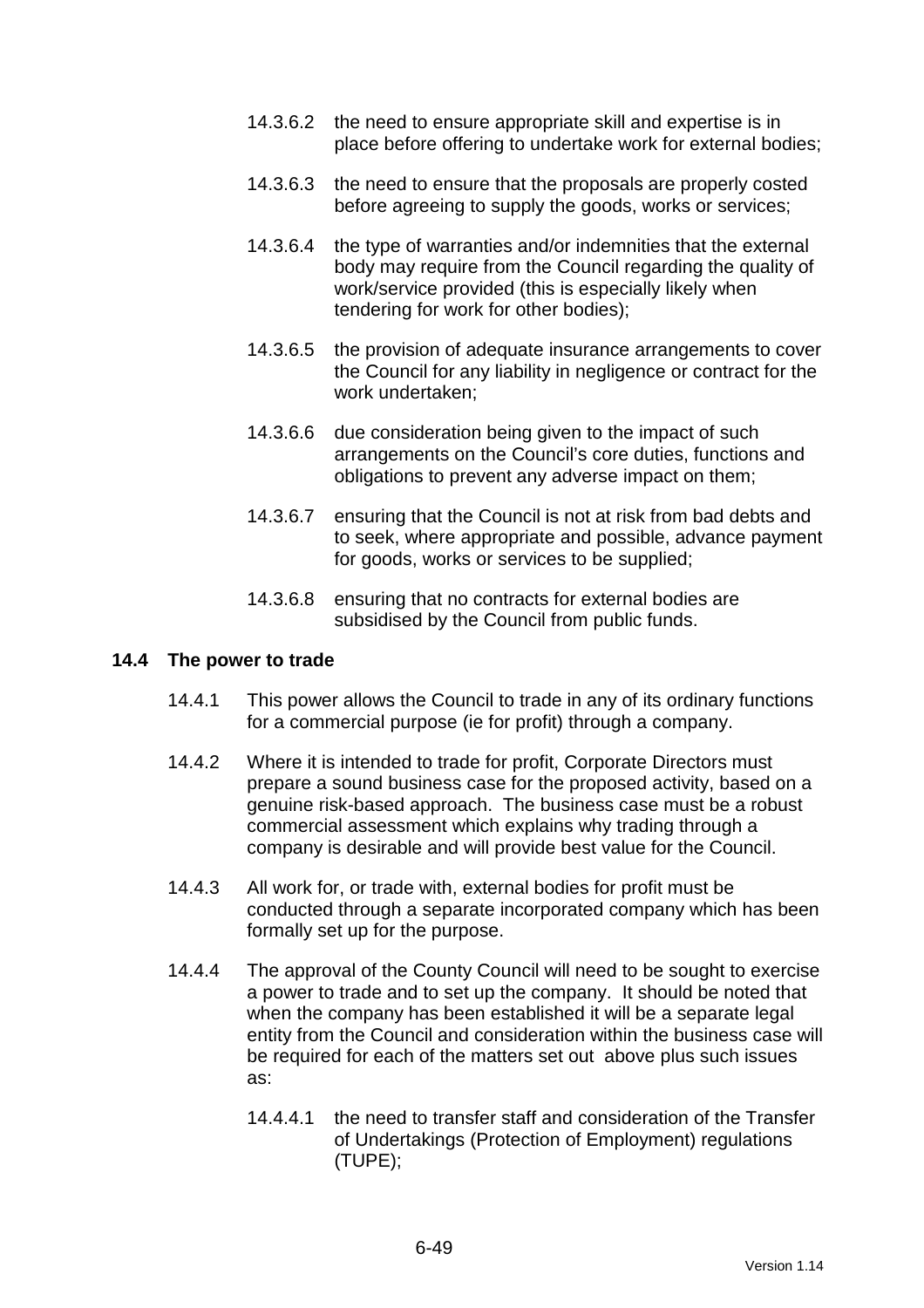- 14.4.4.2 the impact of the trading activities of the service, as it may no longer be possible to award work directly to the company – they may have to bid for it via a tender process and may not therefore win the work which they previously provided to the Council as an in-house service;
- 14.4.4.3 pensions implications;
- 14.4.4.4 premises requirements;
- 14.4.4.5 taxation implications.
- 14.4.5 More information about charging and trading, including the preparation of a business case, can be found in the Contracts Manual.

### **14.5 Pricing, Charging and Accounting Issues**

- 14.5.1 Under the 1970 Act and the 2003 Act in respect of charging for discretionary services, the Council has some discretion in terms of whether or not to charge for the services provided and how much. In the case of charging for discretionary services the Council is under a duty to secure that, taking one year with another, the income from charges does not exceed the costs of provision.
- 14.5.2 As a general principle, the charge for any work performed for an external organisation should cover the estimated full cost of undertaking the work. The full cost would include the direct cost of undertaking the work (eg based on the number of days of staff time the work is likely to take, any associated travelling expenses, printing costs etc) and a contribution towards overheads (eg office expenses, management overheads, accommodation costs etc). Any deviation from this principle must be approved by the Section 151 Officer.
- 14.5.3 Charging, accounting and monitoring arrangements should be as follows:
	- 14.5.3.1 income should be collected in accordance with the Council's Financial Regulations;
	- 14.5.3.2 invoices should be rendered promptly and normally within one month of supply or in accordance with the contractual arrangements;
	- 14.5.3.3 the income arising from the performance of work for external organisations must be identified separately within the relevant service's accounts and it should be possible to determine associated direct expenditure;
	- 14.5.3.4 appropriate arrangements should be devised to monitor resource inputs, eg if the contract price is based on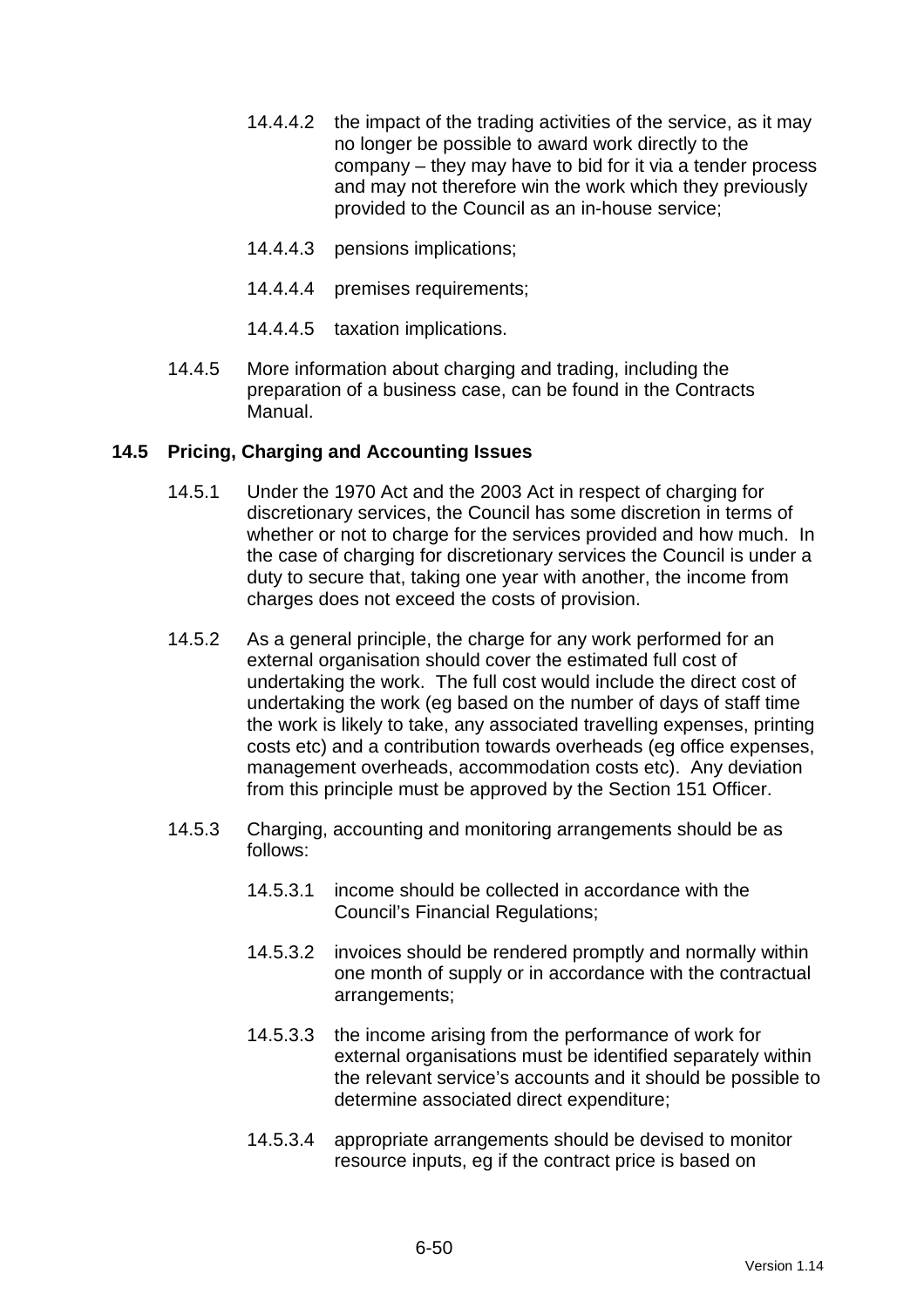person-days, the number of person-days actually taken should be monitored;

- 14.5.3.5 for External Audit requirements it is important to be able to identify work carried out for external organisations separately in the Authority's accounts.
- 14.5.4 Corporate Directors should produce an annual report on the work carried out for external organisations for the relevant Committee, providing the information outlined in the Guidance Note to the Code of Practice on Local Authority Accounting, but without breaking the Commercial Code.

### **15. INVESTMENT AND BORROWING**

- 15.1 The Section 151 Officer is responsible for arranging the investment of Council funds and the Pension Fund in accordance with approved Council policies.
- 15.2 The Section 151 Officer is responsible for arranging the borrowing and lending of money on the best available terms taking into account present and anticipated economic conditions and projected flow of funds.
- 15.3 The Council has accepted the CIPFA Prudential Code for Capital Finance, and the Code of Treasury Management. The Section 151 Officer must report any significant variations to the Prudential Indicators, with any necessary explanations to the Finance and Property Committee as soon as practical.

#### **16. LEGAL CLAIMS AND SETTLEMENTS**

- 16.1 Corporate Directors must inform the Group Manager for Legal and Democratic Services of all matters where the Council might have a legal claim against a third party and of all occasions where there is a likelihood that the Council will be sued by an outside body or individual.
- 16.2 Corporate Directors must inform the Section 151 Officer where the Council's finances might be affected and the Section 151 Officer should be involved in any resultant negotiations.
- 16.3 The Group Manager for Legal and Democratic Services, in consultation with the appropriate Corporate Director and the Section 151 Officer, have the power to settle such claims in order to avoid litigation and/or to achieve best value for the Authority.
- 16.4 Any financial settlements, including redundancy payments made in relation to the employment of any staff, must be reported on a quarterly basis to the Personnel Committee.

# **17. PROTECTING PUBLIC FUNDS AND ASSETS**

17.1 The Council has a responsibility to protect its public funds and assets and has developed a strategy to deter fraud and corruption whether attempted on the Council from outside or from within.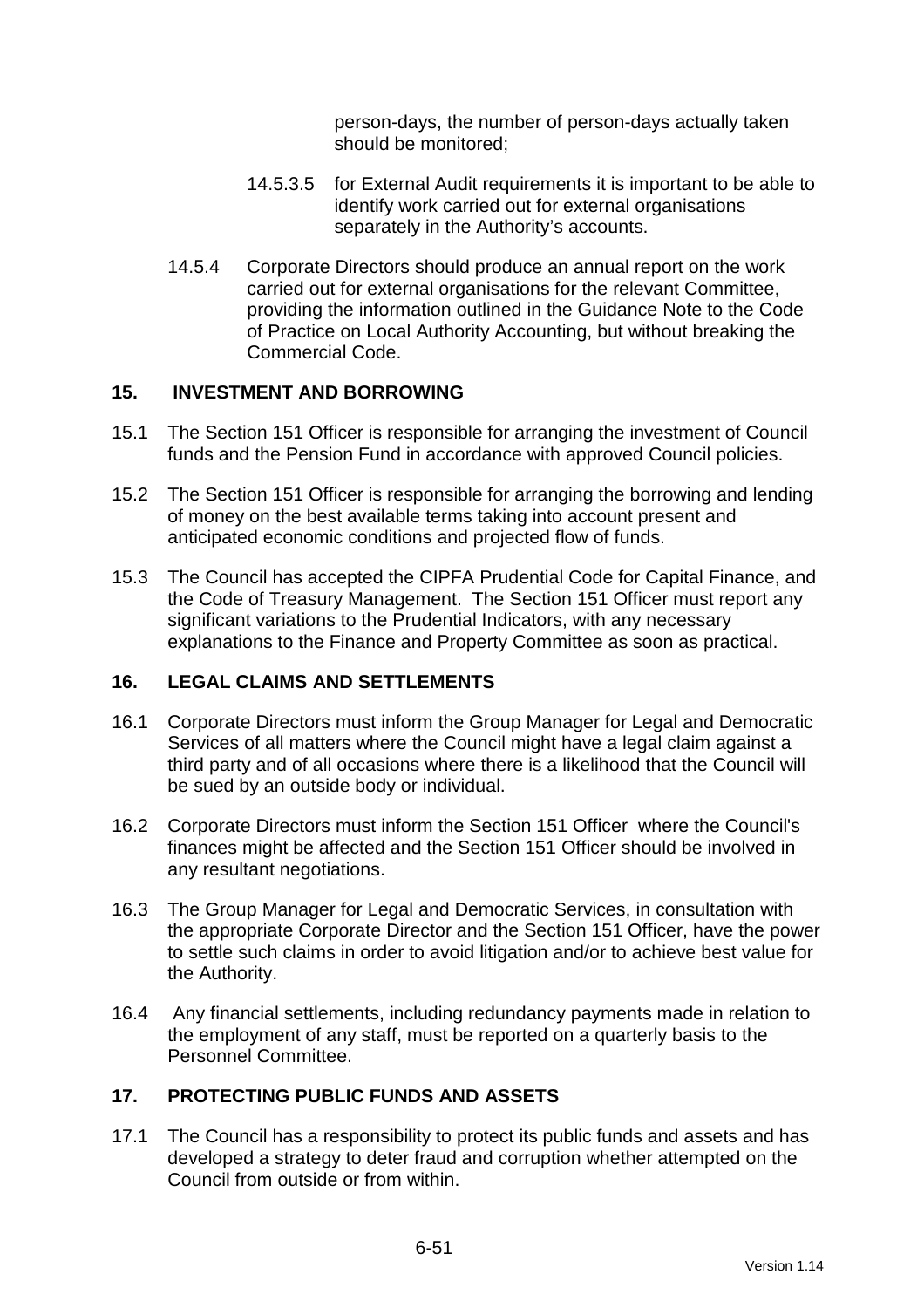17.2 The Council is committed to the highest possible standards of openness, probity and accountability. Part of meeting that commitment is to encourage employees and others who have serious concerns about any aspect of the Council's work to come forward and voice those concerns. To facilitate this, the Council has approved a Whistle Blowing Policy to allow these concerns to be raised in confidence and dealt with appropriately.

### **18. AUDIT**

- 18.1 The Section 151 Officer is responsible for arranging the continuous independent internal audit of the Council. The Internal Audit Service will be provided in accordance with its terms of reference and the CIPFA Code of Practice for Internal Audit in Local Government in the United Kingdom (2006).
- 18.2 Internal Audit focuses on the Authority's control environment and independently appraises the internal controls present in financial and other systems. The arrangements made by Corporate Directors to secure the economic, efficient and effective use of resources are also reviewed. Internal Audit reports are produced containing recommendations which should be responded to formally in writing. The results of Internal Audit work contribute to the Authority's Statement on Internal Control.
- 18.3 Internal Audit staff have the right of access to such records, assets, premises and personnel, and are entitled to receive such information and explanation, as they think necessary for the proper fulfilment of their duties.
- 18.4 If an irregularity occurs or is suspected, which may involve financial loss, it must be reported immediately to the Section 151 Officer who may investigate and report to the Group Manager for Legal and Democratic Services and the relevant Corporate Director. The Section 151 Officer and the Group Manager for Legal and Democratic Services will jointly determine what further action to take, in consultation with the Corporate Director and Chairman of the Finance and Property Committee.
- 18.5 The Internal Audit Service reports on relevant audit issues on a regular basis to the Authority's Audit Committee. Frequent liaison also occurs between Internal Audit and the Authority's External Auditors who rely upon the work of Internal Audit when forming their opinion on the Authority's key financial and other systems.

# **19. INFORMATION AND COMMUNICATIONS TECHNOLOGY (ICT)**

- 19.1 The Service Director, ICT is responsible for ICT services, and for advising on all ICT equipment, software and services acquired by the Council.
- 19.2 The acquisition, development, maintenance and use of ICT equipment, services and solutions must conform with the Council's ICT Strategy and Standards. Proposed ICT activity, which may contravene any of the ICT policies and standards, should be referred to the Service Director, ICT for prior approval. In all cases such approval must be sought using the approved ICT waiver request procedure.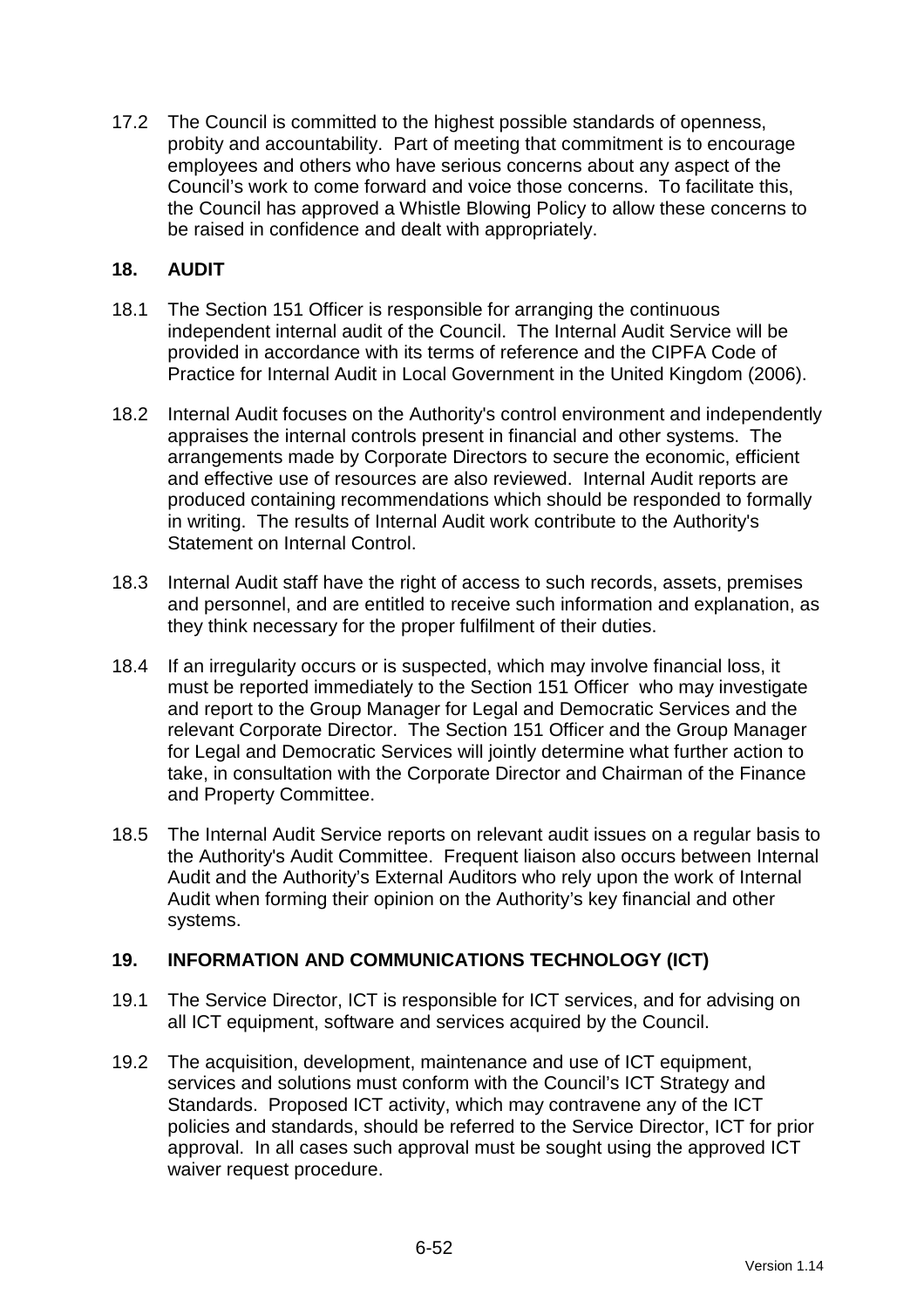- 19.3 The procurement of ICT equipment, software and services, must comply with the Procurement of Goods, Services and Works guidance within Financial Regulations.
- 19.4 All ICT equipment, software and facilities acquired by the Council must only be used in accordance with conditions and guidelines issued by the Council.
- 19.5 The development of new networked systems, or major enhancements to existing systems, should first be agreed with the Service Director, ICT, whether or not the services of the IT Division will be used.
- 19.6 Projects must demonstrate that value for money will be achieved through the application of ICT. Evidence of the justification, expected benefits and valuefor-money should accompany each request for approval. The level of supporting documentation to be submitted is given below:

| <b>Project Value</b>   | <b>Supporting Documentation</b>                                          |
|------------------------|--------------------------------------------------------------------------|
| Up to £10,000          | Reasoned justification and expected<br>timescales                        |
| £10,001 up to £50,000  | Above plus options appraisal and full Life-<br>cycle costing             |
| £50,001 up to £100,000 | Options appraisal, Risk assessment, full<br>Cost-benefit appraisal + PID |
| Over £100,000          | Full PRINCE2 business case                                               |

19.7 Formal approval must be obtained for all proposed projects and purchases before expenditure is committed. Approval should be sought as follows:

| <b>Project Value</b> | <b>Approval Required</b>  |
|----------------------|---------------------------|
| Up to $£50,000$      | Service Director, ICT     |
| Over £50,000         | <b>ICT Strategy Board</b> |

- 19.8 Projects presented to the ICT Strategy Board must follow the approved ICT governance arrangements and supporting procedures.
- 19.9 Maintenance, upgrade and replacement of central hardware, software and networks are the responsibility of the Service Director, ICT and will be undertaken in accordance with ICT standards and governance arrangements.
- 19.10 Where Departmental hardware, software, or networks need to be replaced or upgraded, Corporate Directors must consult the Service Director, ICT regarding the requirements and specifications before proceeding.
- 19.11 Where ICT equipment becomes surplus to requirements, it should be disposed of using the ICT disposal procedures. Data storage media, eg disks and tapes,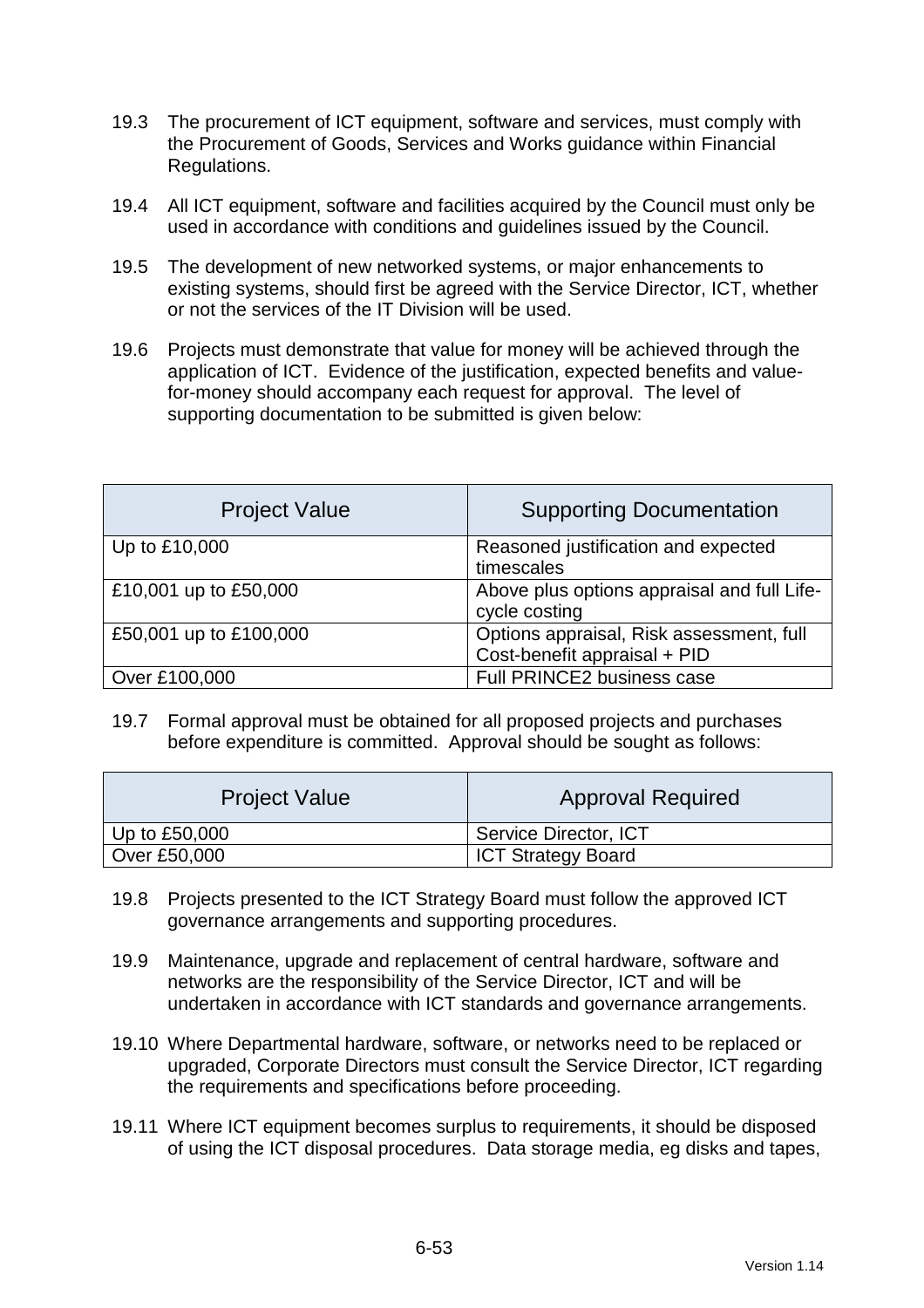should be disposed of in accordance with the procedures for disposal of storage media.

#### **19.12 IT Security Policy**

- 19.12.1 The Service Director, ICT and, where appropriate, the Group Manager for Legal and Democratic Services, and the relevant Corporate Director, are responsible for maintaining proper security and privacy of data in accordance with current legislation eg Data Protection Act 1998, Computer Misuse Act 1990, Freedom of Information Act 2000.
- 19.12.2 All users of the Council's ICT systems must comply with published ICT standards and codes of practice, including:
	- 19.12.2.1 the Council's Information Security Policy which is approved by Council; and
	- 19.12.2.2 the Information Security Standards which are published and maintained by the Service Director, ICT. The Information Security Standards incorporate guidance on legal requirements such as the Computer Misuse Act 1990 and the Data Protection Act 1998, and on codes of best practice such as the International Standard on Information Security Management (ISO 17799).
	- 19.12.2.3 the internet policy and internet code of practice;
	- 19.12.2.4 the email policy and email code of practice.
- 19.12.3 Compliance with the key principles outlined in the ICT Security Policies and Framework is mandatory, including the following:
	- 19.12.3.1 employees must access only those ICT systems and data in the prescribed manner, to which they have been granted authorisation;
	- 19.12.3.2 passwords relating to a personal user identity must never be divulged to another person;
	- 19.12.3.3 attempts to obtain unauthorised access to an ICT system may constitute a criminal offence punishable by a fine or imprisonment or both;
	- 19.12.3.4 unauthorised copying of software is forbidden and may contravene copyright legislation;
	- 19.12.3.5 use of the Internet can incur potentially serious security risks, and all guidance must be strictly observed;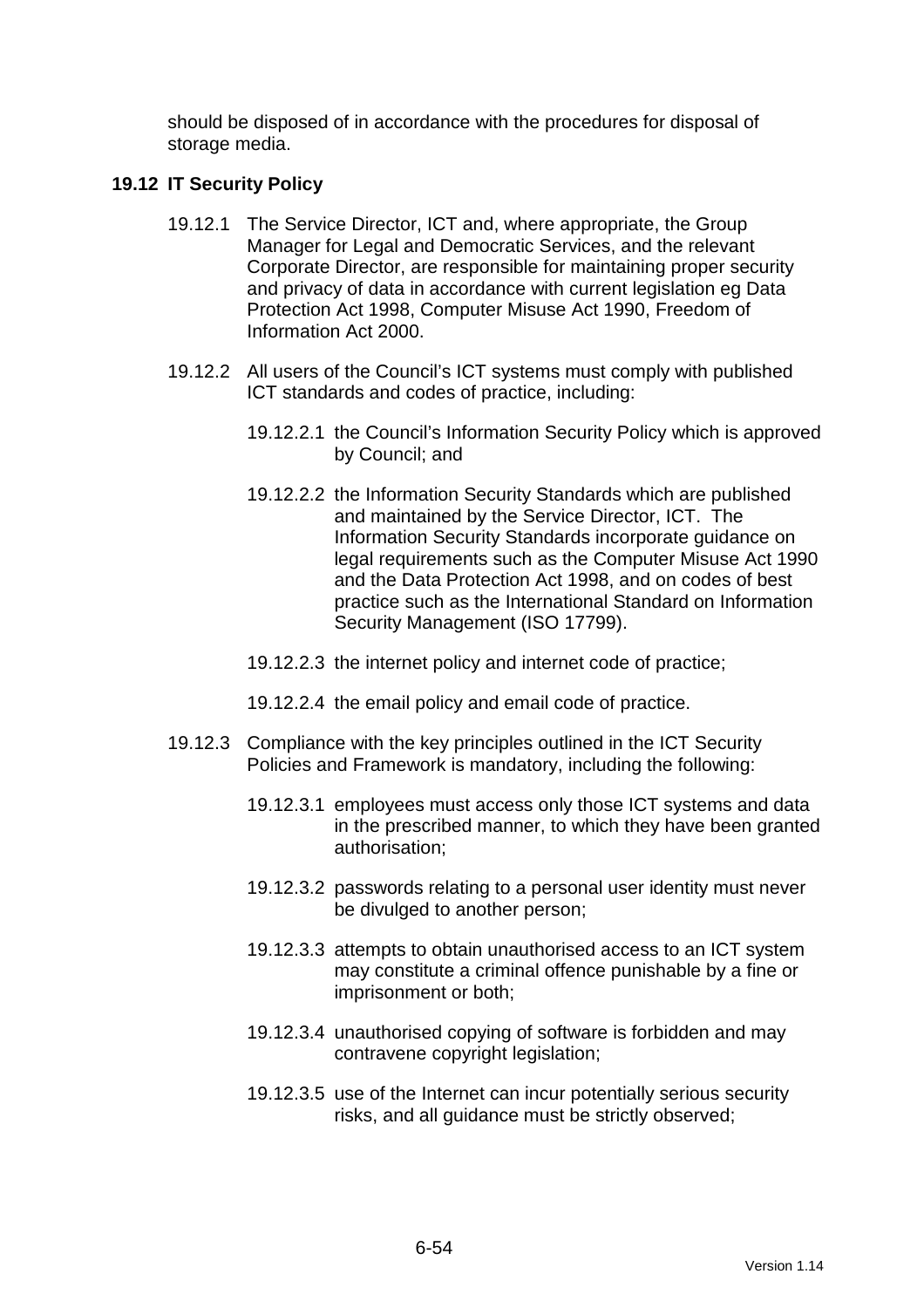- 19.12.3.6 the use of personal data relating to a living individual is regulated by the Data Protection Act 1998, contravention of which may lead to criminal prosecution.
- 19.12.4 Employees must report all suspected breaches of ICT security to the Service Director, ICT.

### **20. LAND AND BUILDINGS**

#### **20.1 INTRODUCTION**

- 20.1.1 The Finance and Property Committee is responsible for the acquisition and disposal of land and buildings. Where the proposed acquisition of land and buildings falls outside the capital programme, such acquisition may proceed only after the additional resources required have been identified and allocated.
- 20.1.2 The Service Director, Transport, Property and Environment must maintain the Corporate Asset Register for all land and buildings owned by the Council and a separate record of all leased property. If acquisition is by means of a lease of 10 years or more, then the best value implications of entering into the lease must be considered.
- 20.1.3 Details of all transfers of land and buildings must be notified to the Section 151 Officer in order that the transactions may be properly recorded in the financial records.

#### **20.2 GENERAL**

20.2.1 Councillors and officers who have any relevant interest in the acquisition or disposal of any Council land or buildings must ensure they comply, as appropriate, with the Code of Conduct for Councillors and Co-opted Members or Officer Code of Conduct, and shall not be supplied with or given access to any tender documents, contracts or other information relating thereto without the authority of the Group Manager for Legal and Democratic Services.

#### **20.3 DISPOSAL**

- 20.3.1 When disposing of its land the Council is required to obtain the best price reasonably obtainable on the open market. Every effort must therefore be made to maximise the consideration realised by the Council on the disposal of land and buildings, including any clawback, as appropriate. These efforts will include contacting major national and local purchasers and a list of such land purchasers will be maintained by the Service Director, Transport, Property and Environment. A suitable advertisement inviting interested parties to add their names to the list will be placed annually.
- 20.3.2 Where the Council provides public sector support to a third party in connection with any property transaction or project involving property, this could trigger the State Aid rules. In such circumstances the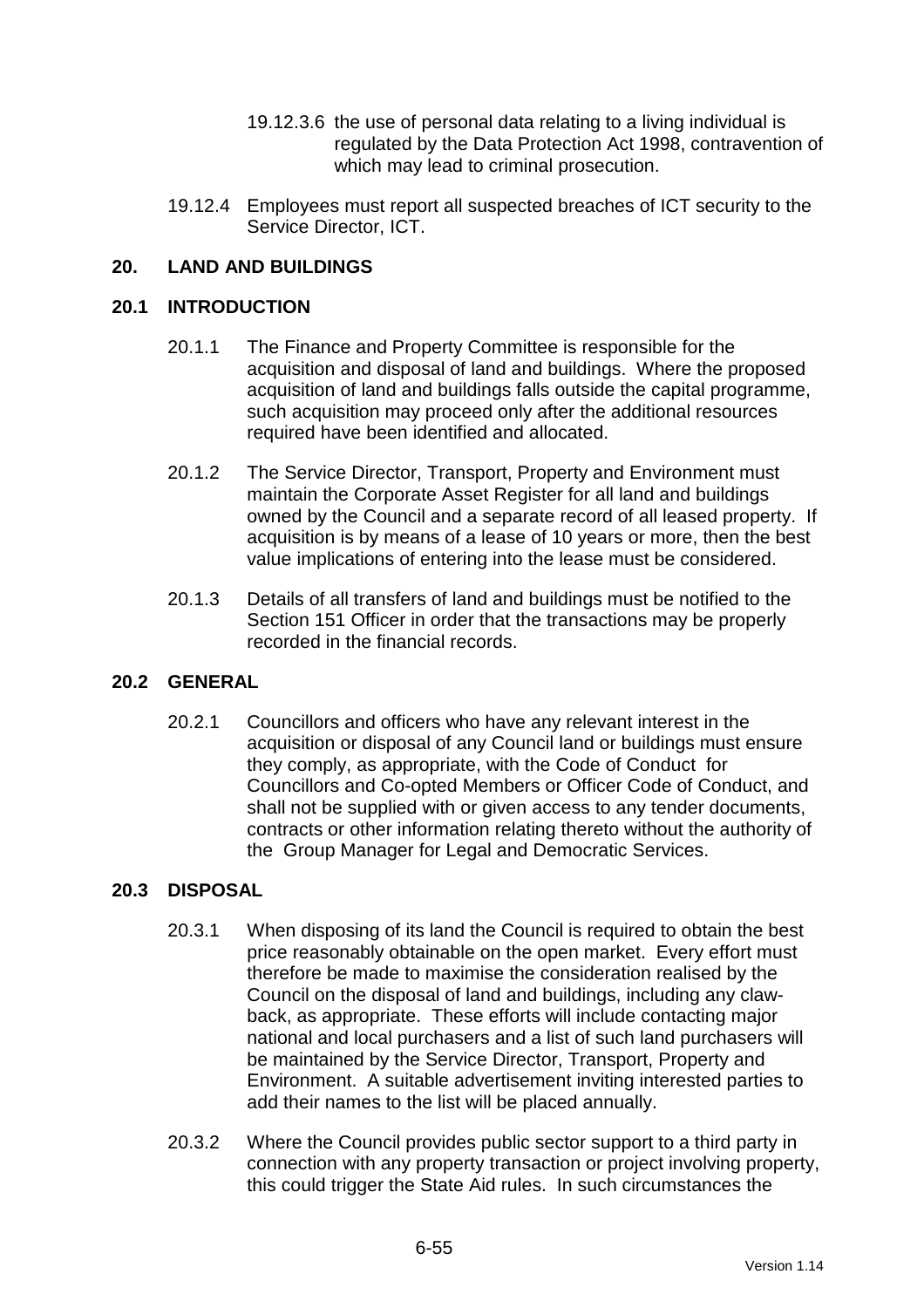guidance set out in the 'European Commission statement on State Aid elements in sales of land and buildings by public authorities' must be taken into account when disposing of land and buildings. Further advice should be sought from Legal and Democratic Services.

Disposal must be by one of the methods outlined below:

### **7. Open Binding Tender**

- 20.3.2.1 At least 28 days before the last date for the receipt of tenders, an initial public notice must be placed in one or more of the local newspapers and, dependent on the nature of the land or buildings to be sold, in national newspapers and in such other publications as the Service Director, Transport, Property and Environment considers desirable. The notice must describe the land to be sold, invite requests for tender documents and state the date and time by which tenders are to be returned.
- 20.3.2.2 The form of tender will be settled by the Service Director, Transport, Property and Environment after consultation with the Group Manager for Legal and Democratic Services and must be capable of acceptance as a binding contract.
- 20.3.2.3 The Service Director, Transport, Property and Environment, in consultation with the Chairman of Finance and Property Committee , will evaluate tenders and determine which, if any, is to be accepted.

#### **8. Limited Binding Tender**

- 20.3.2.4 At least 28 days before the last date for the receipt of tenders, selected tenderers will be issued with the appropriate form of tender.
- 20.3.2.5 The form of tender will be settled by the Service Director, Transport, Property and Environment after consultation with the Group Manager for Legal and Democratic Services and must be capable of acceptance as a binding contract.
- 20.3.2.6 The Service Director, Transport, Property and Environment, in consultation with the Chairman of Finance and Property Committee will evaluate tenders and determine which, if any, is to be accepted.

#### **9. Public Auction**

20.3.2.7 The Service Director, Transport, Property and Environment, in consultation with the Chairman of Finance and Property Committee, will decide which auctioneers are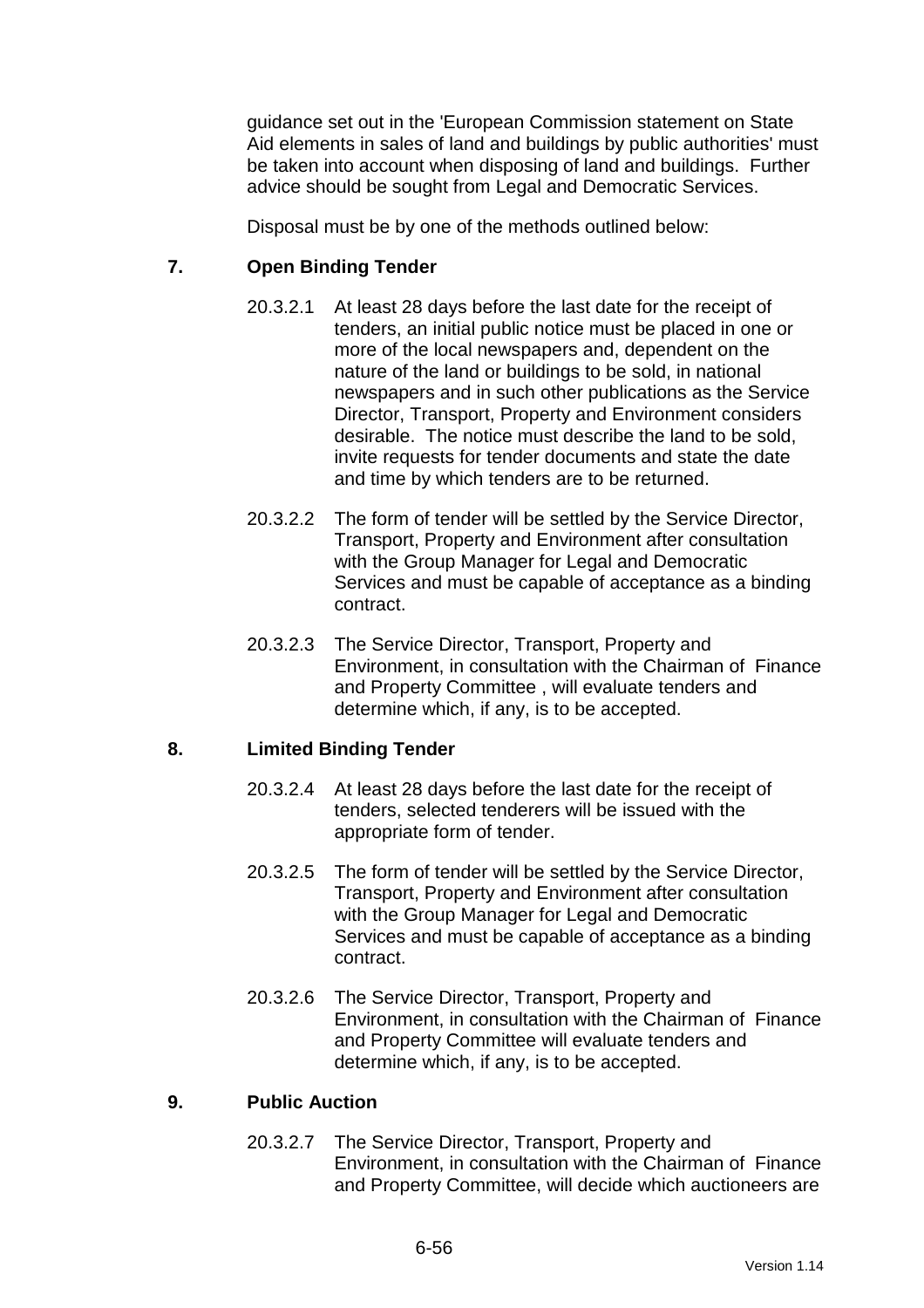to be used. The contract and conditions of sale should be prepared by the Group Manager for Legal and Democratic Services. Any reserve price will be agreed by the Service Director, Transport, Property and Environment, in consultation with the Chairman of Finance and Property Committee and with the chosen auctioneers.

#### **10. Private Treaty Sale to One Party**

20.3.2.8 Where only one party is interested or is to be invited to submit a signed contract, the Service Director, Transport, Property and Environment, in consultation with the Chairman of Finance and Property Committee shall take a decision after discussing the circumstances with the Group Manager for Legal and Democratic Services and the Section 151 Officer.

### **11. Open Informal Tender**

20.3.2.9 The Service Director, Transport, Property and Environment, in consultation with the Chairman of Finance and Property Committee, will make arrangements in appropriate cases for properties to be sold by Open Informal Tender which must be preceded by public advert subject to appropriate time limits.

### **20.4 TENDERS**

- 20.4.1 The invitation, receipt, opening and evaluation of tenders should be conducted in accordance with Financial Regulations Procurement of Goods, Services and Works section and the Contracts Manual.
- 20.4.2 The Service Director, Transport, Property and Environment will make available to the Group Manager for Legal and Democratic Services and the Section 151 Officer on request a copy of the register of accepted tenders, maintained in accordance with Procurement of Goods, Services and Works section and the Contracts Manual.
- 20.4.3 All parties submitting unsuccessful tenders must be notified promptly of the outcome to their offer.

#### **20.5 COMPLETION OF SALE**

- 20.5.1 Once a sale has been agreed a reasonable period (not exceeding six months) will be allowed for the completion, except where a longer period is agreed during the original negotiations. If completion has not taken place by the end of the agreed period the Service Director, Transport, Property and Environment should make a report to the Finance and Property Committee , recommending that either:
	- 20.5.1.1 the period for completion be extended; or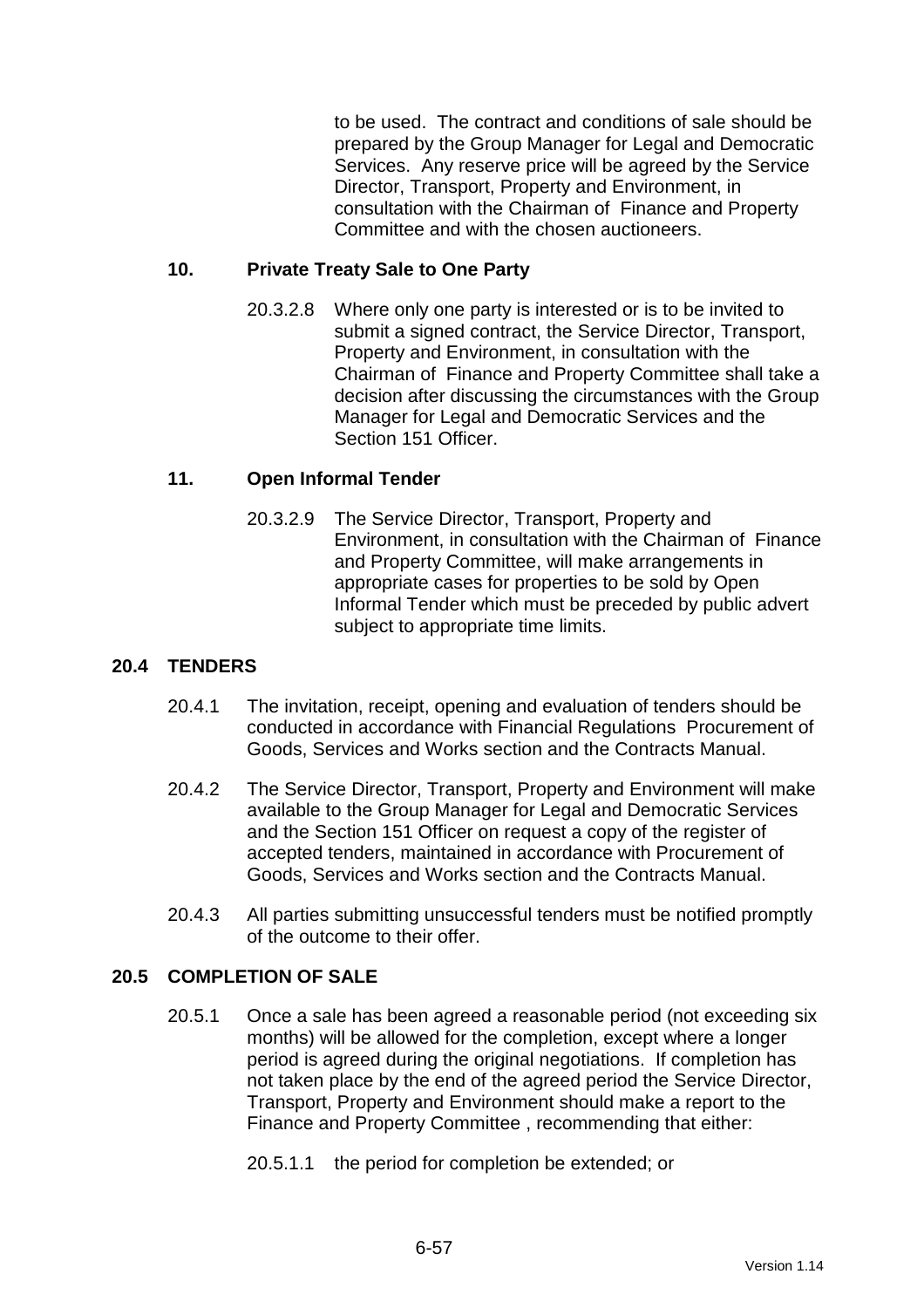- 20.5.1.2 sale proceedings should be started afresh.
- 20.5.2 The Group Manager for Legal and Democratic Services must be advised of all decisions to extend the completion date or to begin the sale proceedings afresh, so that they can inform all interested parties of the decision.

### **20.6 CANCELLATION**

- 20.6.1 Every contract for the disposal of land or property must include a clause to allow the Council to cancel the contract with the purchaser and to recover from them the amount of any loss resulting from the cancellation if:
	- 20.6.1.1 the person, firm or company has offered or given or agreed to give to any person a gift or consideration of any kind as an inducement or reward:
		- 20.6.1.1.1 for doing or refraining from doing or for having done or refrained from doing any action in relation to the contract or any other contract with the Council; or
		- 20.6.1.1.2 for showing or not showing favour or disfavour to any person in relation to the contract or any other contract with the Council; or
		- 20.6.1.1.3 such acts having been done by any person employed by them or acting on their behalf (whether with or without the knowledge of the purchaser).
	- 20.6.1.2 In relation to any contract with the Council the person, firm or company or any person employed by them or acting on their behalf shall have committed any offence under the Prevention of Corruption Acts 1889 to 1916, or any amendment of them, or shall have given any fee or reward the receipt of which is an offence under Section 117 of the Local Government Act 1972.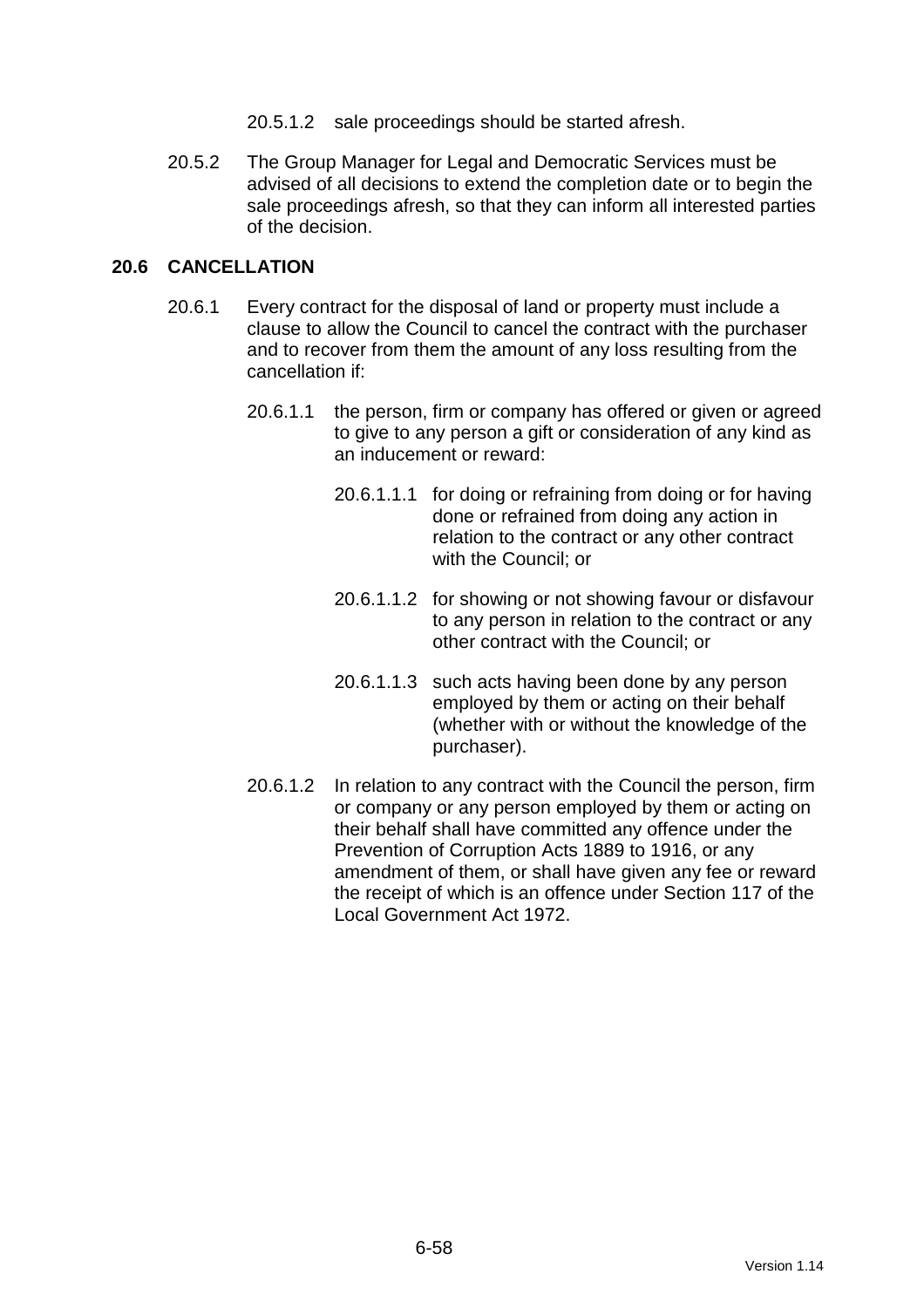#### 4.2.1 DECISION TREE - HOW TO GET A SCHEME INTO THE CAPITAL PROGRAMME

All capital expenditure requires approval by the relevant approval body. All County Council projects requiring County Council funds should be appraised and prioritised by<br>CAMG. Proposed expenditure on land acquisitions a

a. At the beginning of a Financial Year - The Annual Review Process.

LEC

= Latest Estimate Cost

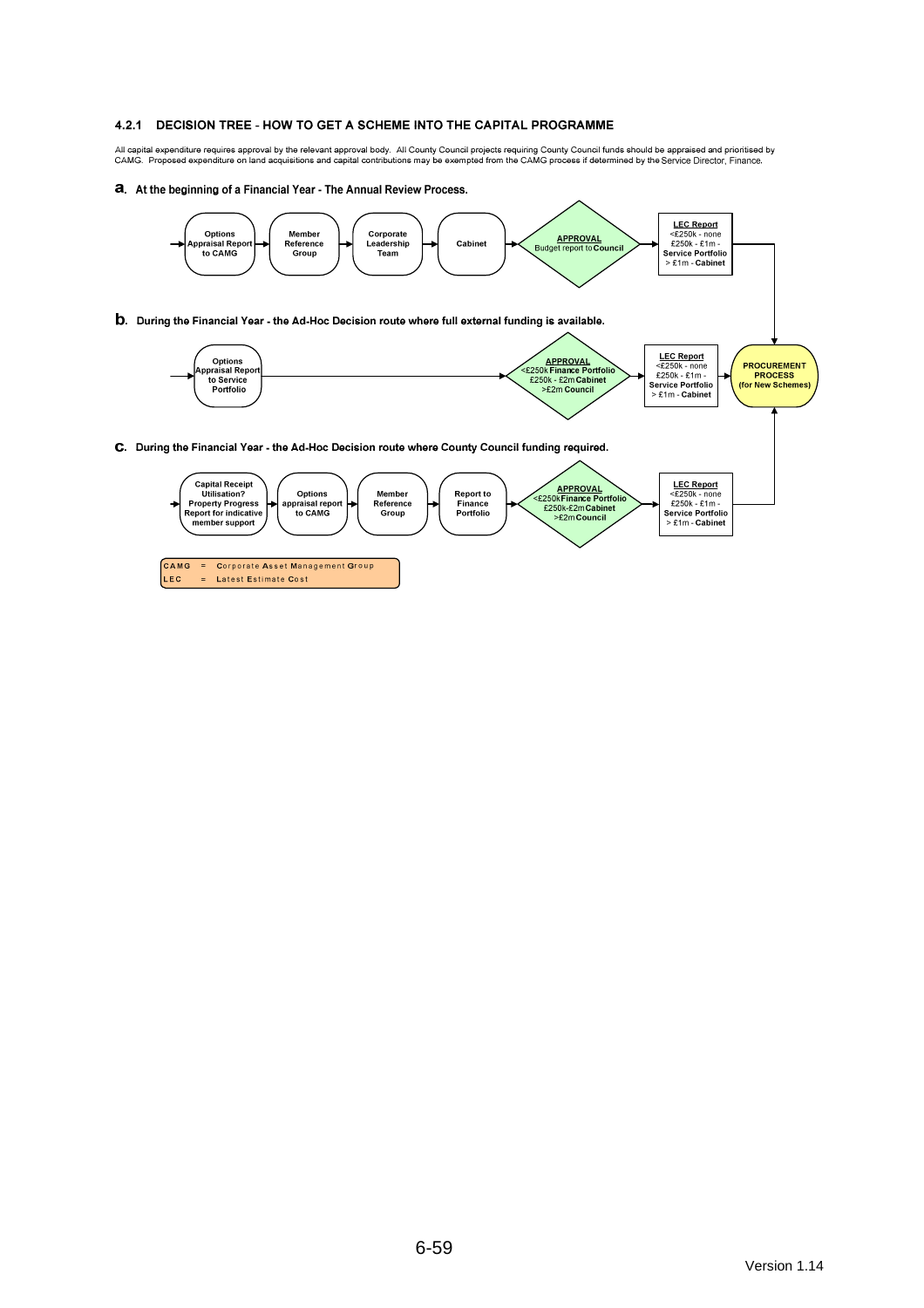### **COUNCILLOR'S ALLOWANCES SCHEME**

- 1. This scheme, which may be cited as the **Nottinghamshire County Council Members' Allowances Scheme**, was approved by Nottinghamshire County Council on 17 May 2012, in exercise of the powers conferred by the Local Authorities (Members' Allowances) (England) Regulations 2003 ("the Regulations").
- 2. This Scheme replaces all previous Members' Allowances Schemes.
- 3. The Allowances mentioned in this scheme:

be implemented with effect from 17 May 2012;

be uprated annually in line with the pay award for Local Authority staff. Each annual increase will be reported to the County Council for information at the earliest opportunity.

- 4. Any other amendments to the scheme will be determined solely by the County Council following receipt of recommendations from the Independent Remuneration Panel.
- 5. In this scheme:

"councillor" means a Member of Nottinghamshire County Council who is a councillor;

"Independent Person" means a person appointed by the Council to provide their views regarding complaints under the Code of Conduct for Councillors and Coopted Members;

"statutory Co-optee means a person (other than a councillor) who is statutorily appointed to membership of a Council committee (other than the Health and Wellbeing Board) or and independent member of the Nottinghamshire Police and Crime Panel;

"year" means the 12 months ending with 31 March.

- 6. The amounts of Basic, Special Responsibility and Statutory Co-optees' Allowances specified in this Scheme will be rounded to the nearest £3.00 in accordance with normal Local Government practice.
- 7. A Nottinghamshire county councillor who is in receipt of a Basic Allowance and/or Special Responsibility Allowance under this Scheme and who is under 70 years of age is eligible to join the Local Government Pension Scheme.

#### **PART A – ALLOWANCES FOR COUNCILLORS**

#### **BASIC ALLOWANCE**

8. Subject to paragraphs 15, 16 and 21, for each year a Basic Allowance of £13,190.00 shall be paid to each councillor.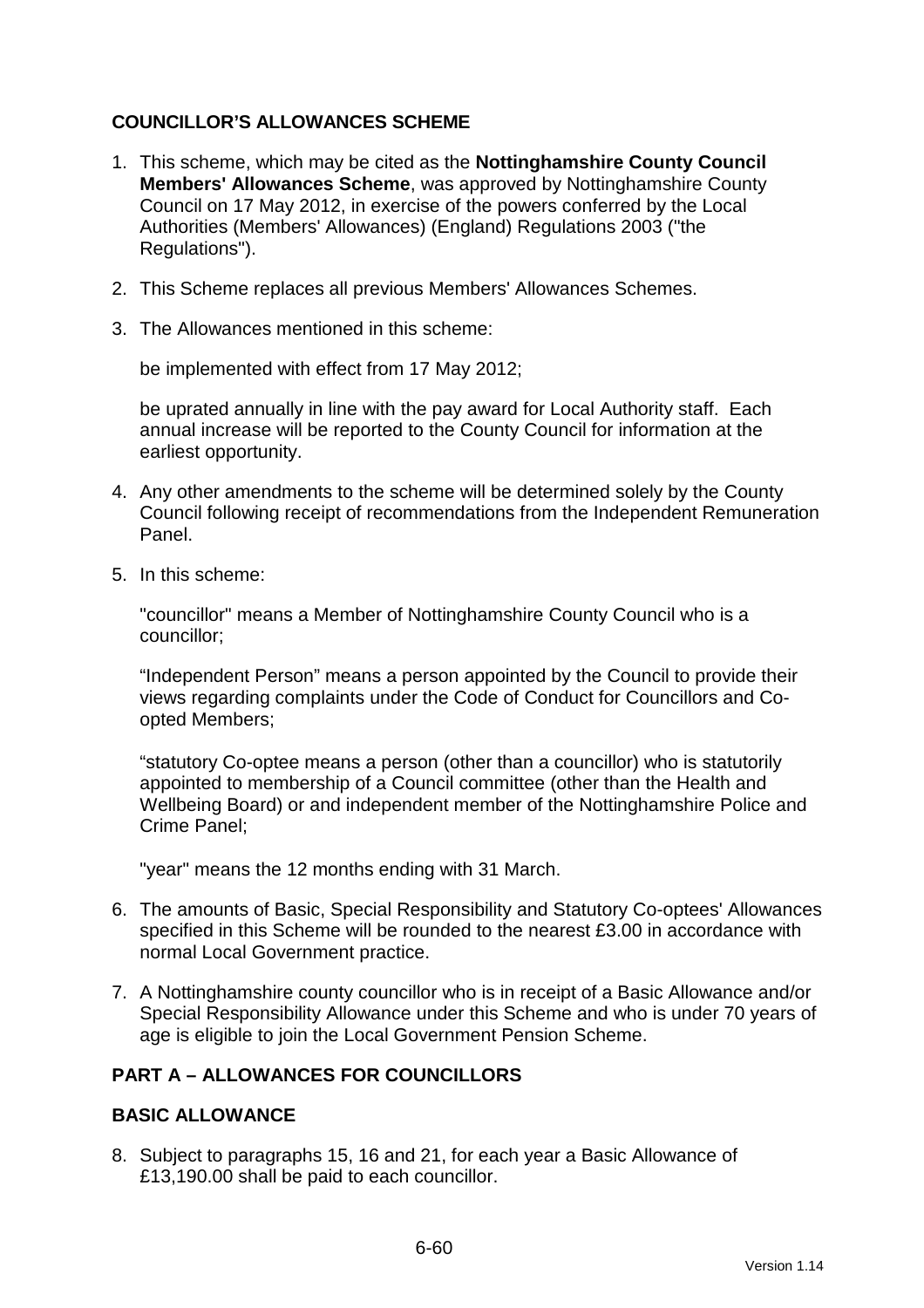9. Basic Allowance shall be eligible for pensionable purposes

#### **SPECIAL RESPONSIBILITY ALLOWANCES**

- 10. Subject to paragraphs 15, 16 and 21, for each year a Special Responsibility Allowance shall be paid to those councillors who have been appointed or recognised by the Council or have been notified to the Chief Executive by their Group as holding the special responsibilities in relation to the authority that are specified in Schedule 1 to this scheme.
- 11. Subject to paragraphs 15, 16 and 21, the amount of each such allowance shall be the amount specified against that special responsibility in Schedule 1.
- 12. Special Responsibility Allowances shall be eligible for pensionable purposes.
- 13. No councillor may receive more than one Special Responsibility Allowance. In the event that a councillor holds more than one position for which a Special Responsibility Allowance is payable then s/he shall receive whichever of the applicable Allowances which s/he selects.

# **ATTENDANCE ALLOWANCE**

14. No attendance allowance shall be payable under this scheme, either for Council duties per se, or in respect of appointments to outside bodies.

### **RENUNCIATION**

15. A councillor may by notice in writing given to the Chief Executive elect to forego any part of his/her entitlement to an allowance under this scheme.

#### **PART-YEAR ENTITLEMENTS**

- 16. In accordance with the requirements of the Regulations, pro-rata payments of Basic Allowance or Special Responsibility Allowances shall be payable to eligible councillors in any of the following circumstances:
	- a. if an amendment to this scheme changes the amount to which a councillor is entitled by way of a Basic Allowance or a Special Responsibility Allowance;
	- b. where the term of office of a councillor or their appointment to a role eligible for Special Responsibility Allowance begins or ends otherwise than at the beginning or end of a year.

#### **LONG-TERM SICKNESS**

- 17. Nothing in this section overrides the provisions of the Local Government Act 1972 relating to vacation of office by failure to attend meetings throughout a period of six months.
- 18. In the event of long-term sickness absence full Special Responsibility Allowance shall be payable to eligible councillors, reducing to 50% after six months and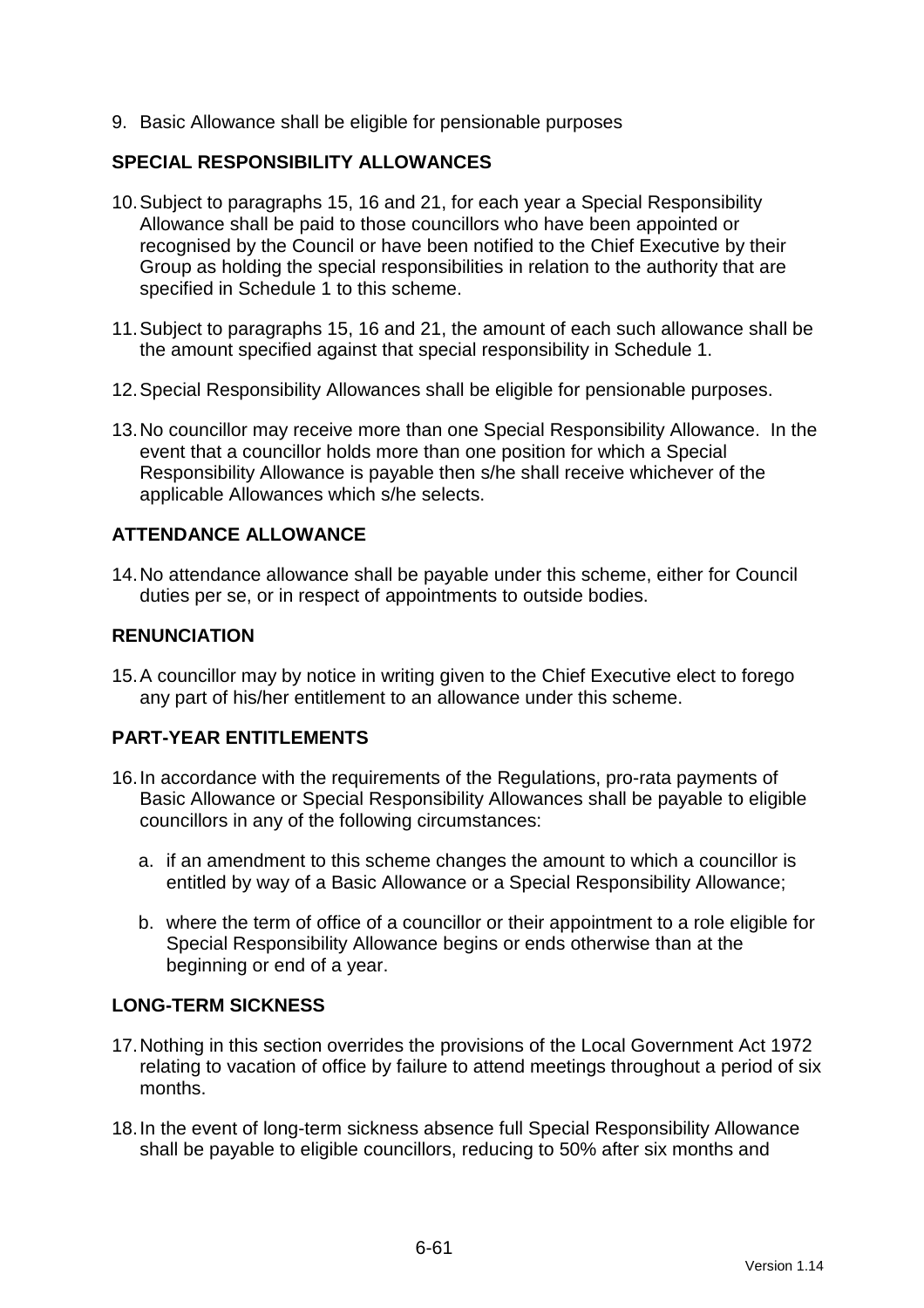ceasing after 12 months. The Council's Policy Committee may vary this in exceptional circumstances.

19. If a councillor is appointed to deputise for a councillor on long-term sickness the Policy Committee may create a deputising allowance payable after the first three months.

### **MATERNITY LEAVE AND ADOPTION LEAVE**

20. In the event of absence for maternity or adoption full Special Responsibility Allowance shall be payable to eligible councillors for a period of up to three months.

### **PAYMENT**

21. Payment of Basic and Special Responsibility Allowances shall be made in equal instalments. The frequency of those instalments shall be monthly in arrears.

### **TRAVEL AND SUBSISTENCE ALLOWANCES**

22. Travel and in some circumstances subsistence allowances may be claimed by councillors. The arrangements for these allowances are included in Part D of this scheme.

#### **DEPENDANTS' CARERS' ALLOWANCES**

- 23. Councillors may claim up to £5.84 per hour per child for child care and up to £11.58 per hour per dependant for other dependants in respect of expenses for the care of their children or other dependants when attending meetings of the Council, its subordinate bodies or other approved duty as described in Schedule 2 to this scheme.
- 24. Only one payment of Dependants' Carers' Allowance may be claimed in respect of the household of each councillor.
- 25. Payments, which will not be payable to a member of the claimant's own household, will be made only when supported by a receipt.
- 26. In circumstances of particular difficulty the Policy Committee is authorised to increase the allowance payable.

### **PART B – ALLOWANCES FOR STATUTORY CO-OPTEES**

27. That any statutory co-optee receives an allowance of £594.

#### **Attendance Allowance**

28. No attendance allowance shall be payable under this scheme, either for Council duties per se, or in respect of appointments to outside bodies.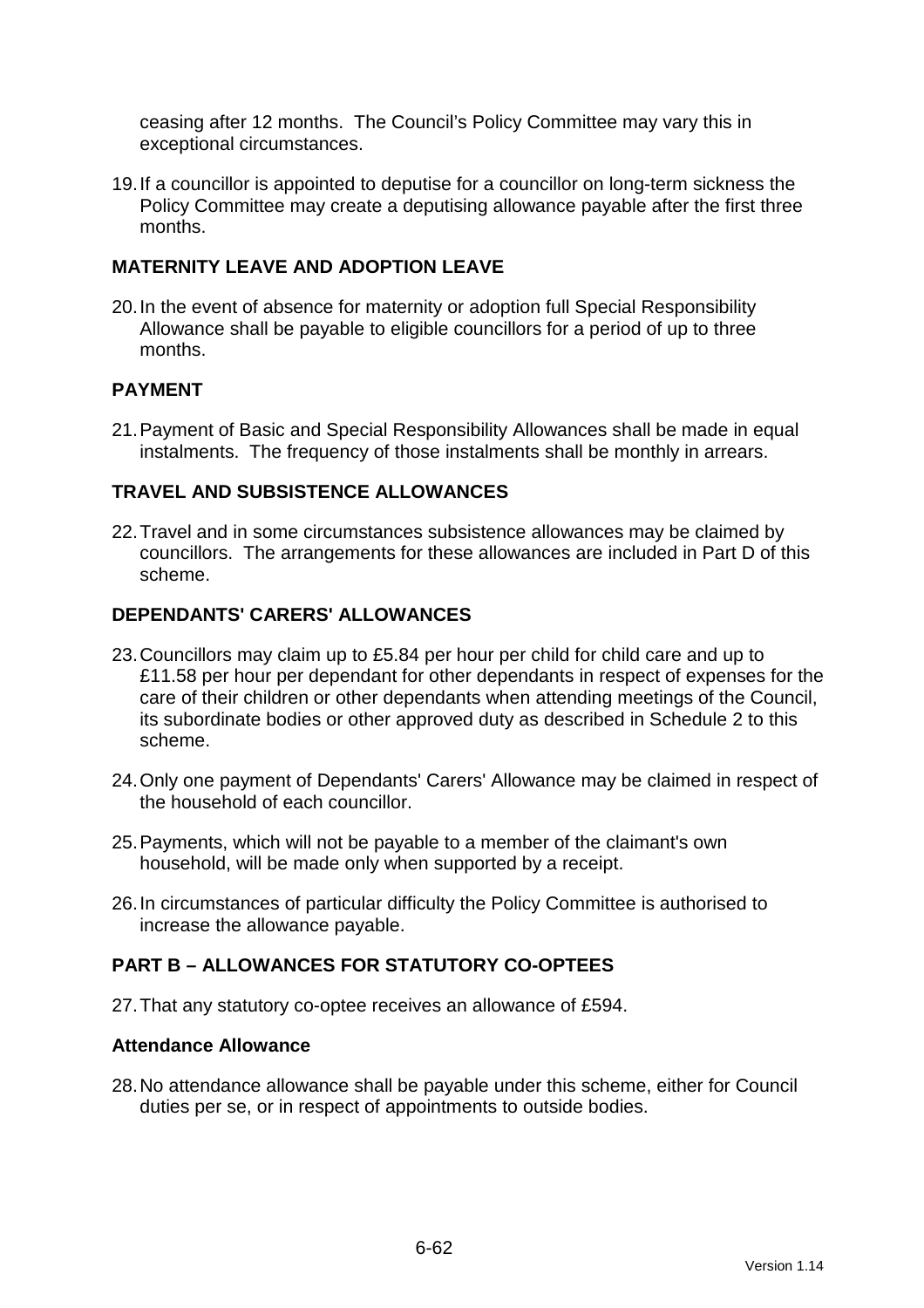# **Renunciation**

29. A Statutory Co-optee may by notice in writing given to the Chief Executive elect to forego any part of their entitlement to an allowance under this scheme.

#### **Part-Year entitlements**

- 30. Pro-rata payments of the Statutory Co-optees Allowance shall be paid in any of the following circumstances:
	- a. if an amendment to this scheme changes the amount to which a Statutory Cooptee is entitled;
	- b. where the term of office of a Statutory Co-optee begins or ends otherwise than at the beginning or end of a year.

### **Payment**

31. Payment of the allowance described in paragraphs 28 to 30 shall be made in equal instalments. The frequency of those instalments shall be monthly in arrears.

#### **Travel and subsistence allowances**

32. Travel and in some circumstances subsistence allowances may be claimed by Statutory Co-optees. The arrangements for those allowances are included in Part D of this Scheme and a description of the duties for which they may be claimed is shown at Schedule 2 to this scheme.

# **PART C – ALLOWANCES FOR EDUCATION APPEAL PANEL MEMBERS**

- 33. For the purposes of the payment of financial loss allowance under Section 173(4) of the Local Government Act 1972, members of Education Appeal Panels are to be treated as Members of the authority.
- 34. Subject to providing sufficient documentary evidence identifying actual financial loss, allowances up to a maximum of £226.00 per day may be claimed by Panel Members for attendance at Panel meetings.
- 35. Travel allowances may be claimed by Panel Members. The arrangements for those allowances are included at Part D of this scheme. Lunch will be provided by the Council at no charge for Panel meetings.

# **PART D – TRAVELLING AND SUBSISTENCE**

- 36. This part is in accordance with Sections 174-175 and Regulations made under the Local Government Act 1972. It applies to councillors, Statutory Co-optees, members of Education Appeals Panels, Independent Persons and other Co-opted members.
- 37. The provisions contained in this part are aligned with the terms and conditions for County Council employees and any future changes to employee terms and conditions will also be reflected by changes to this part.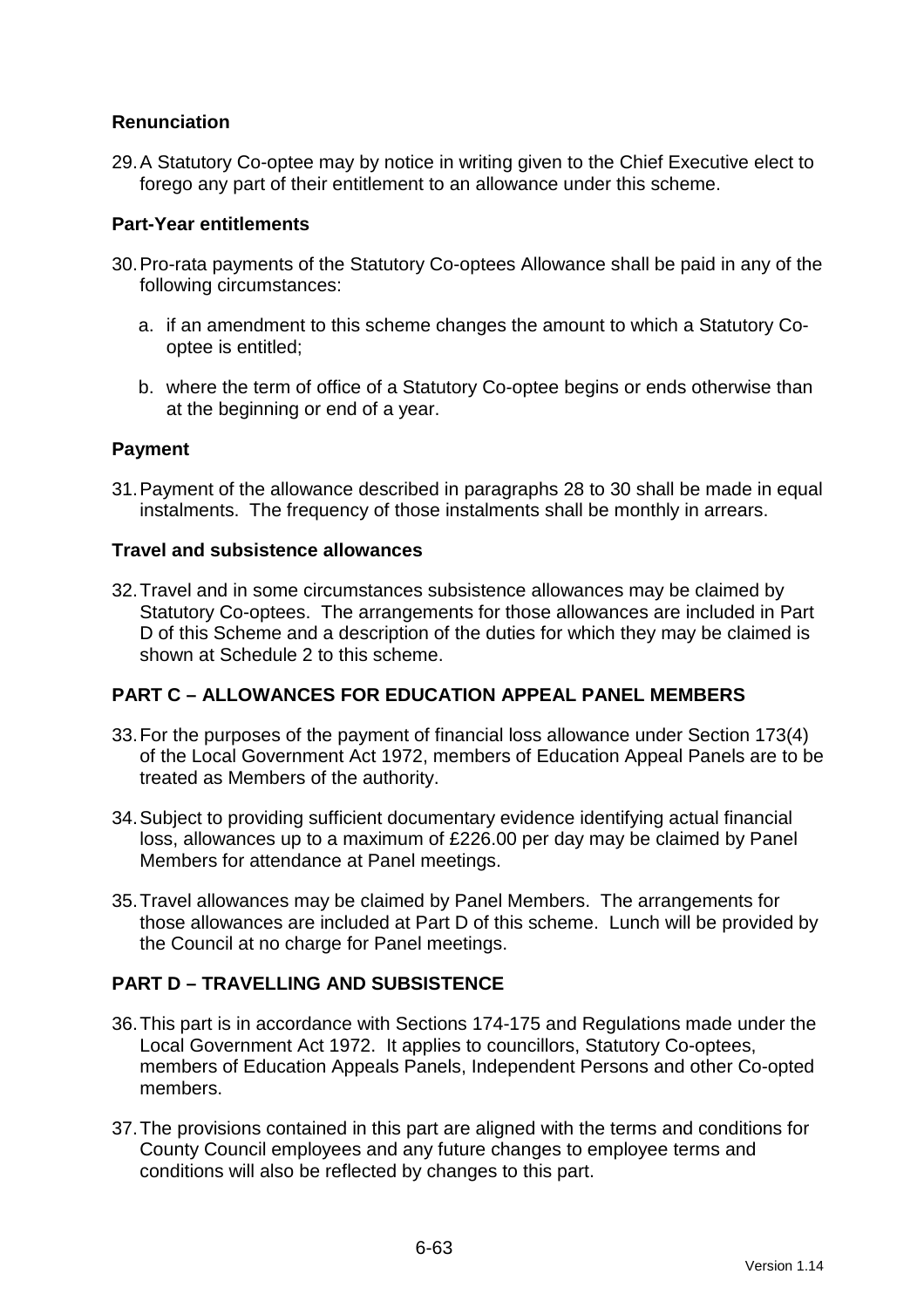### **TRAVELLING ALLOWANCE**

- 38. Travelling allowances may be claimed in respect of each occasion on which one of the persons described above carries out a duty as described in Schedule 2 to this Scheme.
- 39. All travel arrangements must be in accordance with the County Council's TRAVEL AND ACCOMMODATION POLICY, which is appended to this scheme.
- 40. If a claimant uses their own motor car or one belonging to a member of his/her family, or otherwise provided for their use and subject to the claimant having the appropriate insurance, the rate for travel, which is the same as for officers using their own vehicles on a casual basis, shall be as follows:

| up to 10,000<br>miles<br>45.0p | over 10,000<br>miles<br>25.0 <sub>p</sub> |       |
|--------------------------------|-------------------------------------------|-------|
| <b>Motor Cycles</b>            |                                           | 24.0p |
| Cycles                         |                                           | 20.0p |
| <b>Public Transport Rate</b>   |                                           | 22.6p |

- 41. The distance claimed for mileage should be the shortest most reasonable journey by road from the point of departure to the point at which the duty is performed, and similarly from the duty point to the place of return.
- 42. If a claimant travels by taxi, the claim must not exceed:
	- a. in cases of urgency or where no public transport is reasonably available, the amount of the actual fare and any reasonable gratuity actually paid;
	- b. in any other case, the amount of the fare for travel by appropriate public transport.
	- c. Any claims by members for travel costs where the Council has provided shared transport will only be payable in exceptional circumstance and subject to the agreement of the Team Manager (Democratic Services).

#### **SUBSISTENCE ALLOWANCES**

- 43. Subsistence allowances may be claimed only in exceptional circumstances such as overnight stays on occasions on which a person described in paragraph 63 above carries out a duty as specified in Schedule 2 to this scheme.
- 44. When carrying out approved duties within the UK and subsistence is payable due to exceptional circumstances, the amounts shown below may be claimed.
	- a. Breakfast where leave home before 7.00 am £4.48
	- b. Lunch where away from base for whole of lunch period (12.00 and 2.00 pm) - £6.17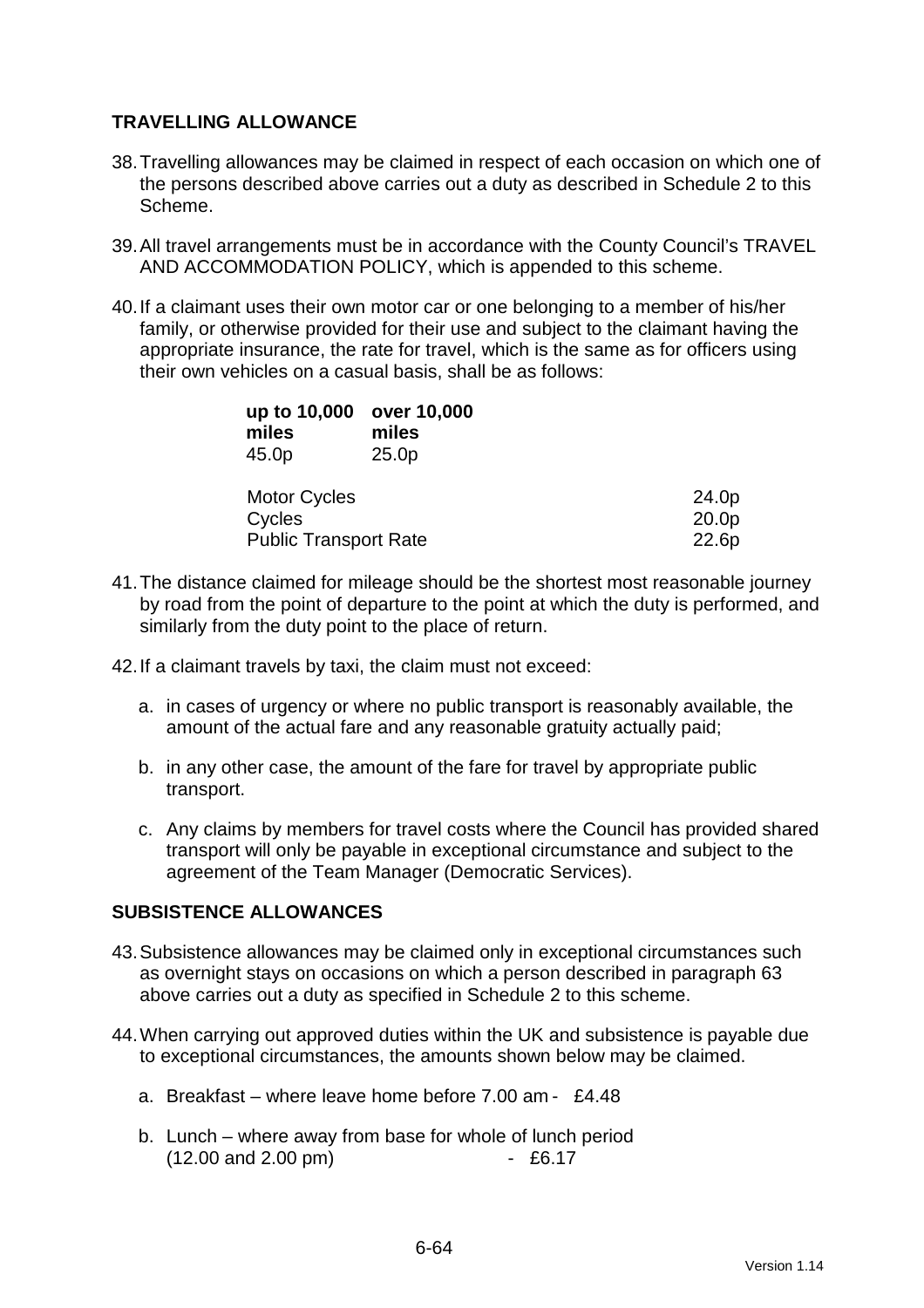- c. Tea if work continues after  $6.30 \text{ pm}$  £2.43
- d. Evening meal if work continues after 8.30 pm £7.64
- e. Tea and evening meal allowances are not normally payable on same day.
- f. Out of pocket expenses  $-$  single night  $-$  £3.63

 $-$  weekly rate  $-$  £14.55

- 45. Councillors, Statutory and other Co-optees may aggregate daily subsistence allowances.
- 46. Where a councillor, Statutory or other Co-optee attends a UK conference or other event which involves an overnight stay, hotel accommodation will be booked and paid for by Travel and Transport Services in accordance with the TRAVEL AND ACCOMMODATION POLICY. In exceptional circumstances where this has not been possible, the County Council will reimburse reasonable expenses, provided they are supported by receipts and subject to a maximum overnight expenditure on accommodation of £115.00 (including VAT).
- 47. Where a claimant attends a conference or other event which is held outside the UK, s/he may claim the amounts shown in the Council's TRAVEL AND ACCOMMODATION POLICY.

### **SPECIAL PROVISIONS**

48. In respect of full County Council meetings, councillors will have the choice of paying for the meals provided by the Council. The exercise of this option will be on an annual basis rather than for each individual County Council meeting.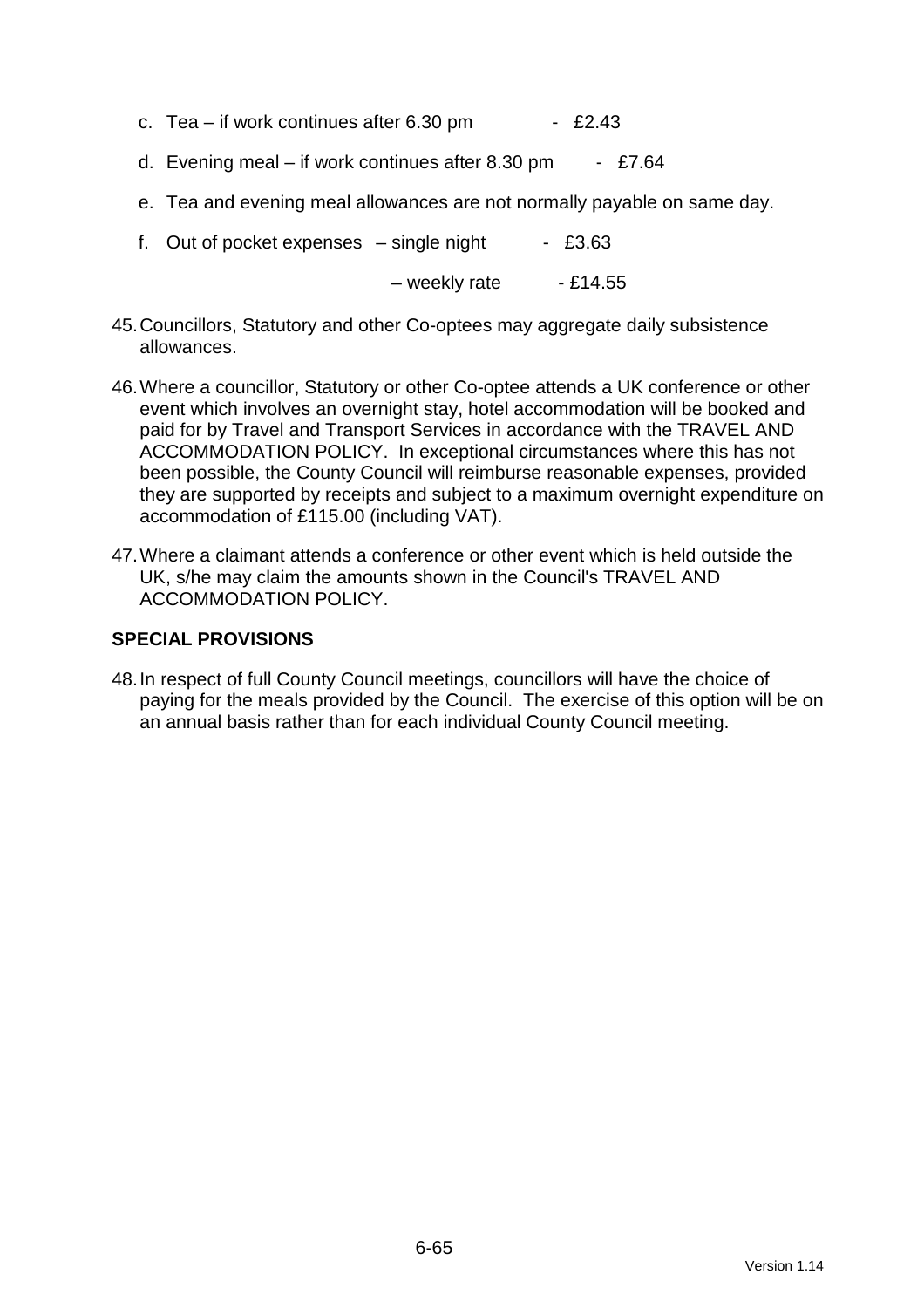### **SCHEDULE 1**

#### **SPECIAL RESPONSIBILITY ALLOWANCES**

| <b>Band</b>    | $%$ of         | <b>Amount of</b> | <b>Current role</b>                                        |  |
|----------------|----------------|------------------|------------------------------------------------------------|--|
|                | Leader's       | <b>Allowance</b> |                                                            |  |
|                | <b>SRA</b>     | (pa)             |                                                            |  |
| $\mathbf 1$    | 100            | £32,608          | Leader of the Council<br>$\bullet$                         |  |
| $\overline{2}$ | 70             | £22,822          | Deputy Leader of the Council<br>$\bullet$                  |  |
| $\overline{3}$ | 66             | £21,739          | <b>Chairmen of Band A Committees</b><br>$\bullet$          |  |
|                |                |                  | <b>Business Manager of Majority Group</b><br>$\bullet$     |  |
|                |                |                  | Leader of the main Minority Group                          |  |
| $\overline{4}$ | 50             | £16,304          | Chairman of County Council*<br>$\bullet$                   |  |
| 5              | 40             | £13,043          | Chairman of Joint Health Committee (when<br>$\bullet$      |  |
|                |                |                  | chaired by a county councillor)                            |  |
|                |                |                  | <b>Chairman of Pensions</b><br>$\bullet$                   |  |
| 6              | 33             | £10,869          | <b>Chairmen of Band B Committees:</b><br>$\bullet$         |  |
|                |                |                  | Vice-Chairmen of Band A Committees                         |  |
|                |                |                  | Leader of smaller Minority Groups on the<br>$\bullet$      |  |
|                |                |                  | Council (provided the group has more than 10%              |  |
|                |                |                  | of the Members of the Council)                             |  |
| $\overline{7}$ | 25             | £8,151           | Vice-Chairman of Joint Health Committee (when<br>$\bullet$ |  |
|                |                |                  | this position is occupied by a county councillor)          |  |
| 8              | 24             | £7,825           | Vice-Chairman of the County Council*<br>$\bullet$          |  |
|                |                |                  | Business Manager of the main Minority Group<br>$\bullet$   |  |
| 9              | 22             | £7,176           | Deputy Leader of the main Minority Group<br>$\bullet$      |  |
|                |                |                  | Vice-Chairmen of Band B Committees<br>$\bullet$            |  |
|                |                |                  | Main Minority Group Spokesmen on Band A                    |  |
|                |                |                  | Committees                                                 |  |
| 10             | $\overline{4}$ | £1,304           | <b>Business Manager of any Minority Group</b><br>$\bullet$ |  |
|                |                |                  | consisting of more than 10% of the Members of              |  |
|                |                |                  | the Council                                                |  |
|                |                |                  | Ordinary Members of the Appeals Committee<br>$\bullet$     |  |
|                |                |                  | when undertaking work of exceptional frequency             |  |

#### Note

\* These SRAs include an element for clothing. Sections 3(5) and 5(4) (as appropriate) of Part 1 of the Local Government Act 1972, enables the County Council to make a reasonable payment to the Chairman and Vice-Chairman to enable them to meet the expenses of their office.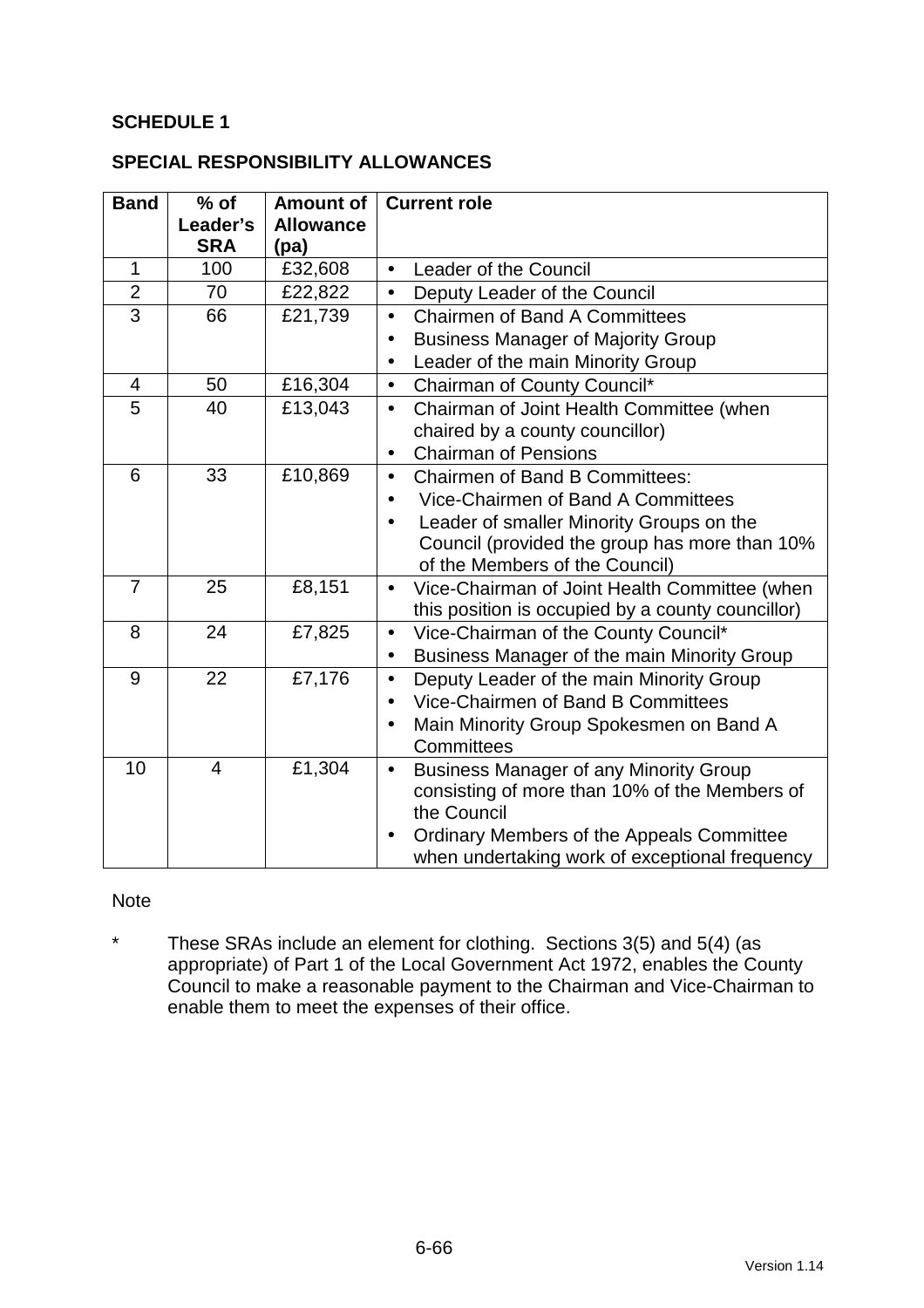### **BAND A COMMITTEES**

Children and Young People Finance and Property Community Safety **Personnel** Culture Culture Transport and Highways Economic Development

Adult Social Care and Health Environment and Sustainability

The Health and Wellbeing Board is a Band A Committee but it is assumed that it will always be chaired by the holder of an existing SRA

### **BAND B COMMITTEES**

Appeals Sub **Health Scrutiny** Audit **Audit** Planning and Licensing

Corporate Parenting Sub-Committee is a Band B committee but it is assumed that the Vice-Chairman of the Children and Young People Committee will chair it

Grant Aid Sub-Committee is a Band B committee but it is assumed that the Deputy Leader of the Council will chair the sub-committee

It is assumed that the Senior Staffing Committee and Local Joint Resolutions Committee will always be chaired either by named members or by councillors already in receipt of a special responsibility allowance.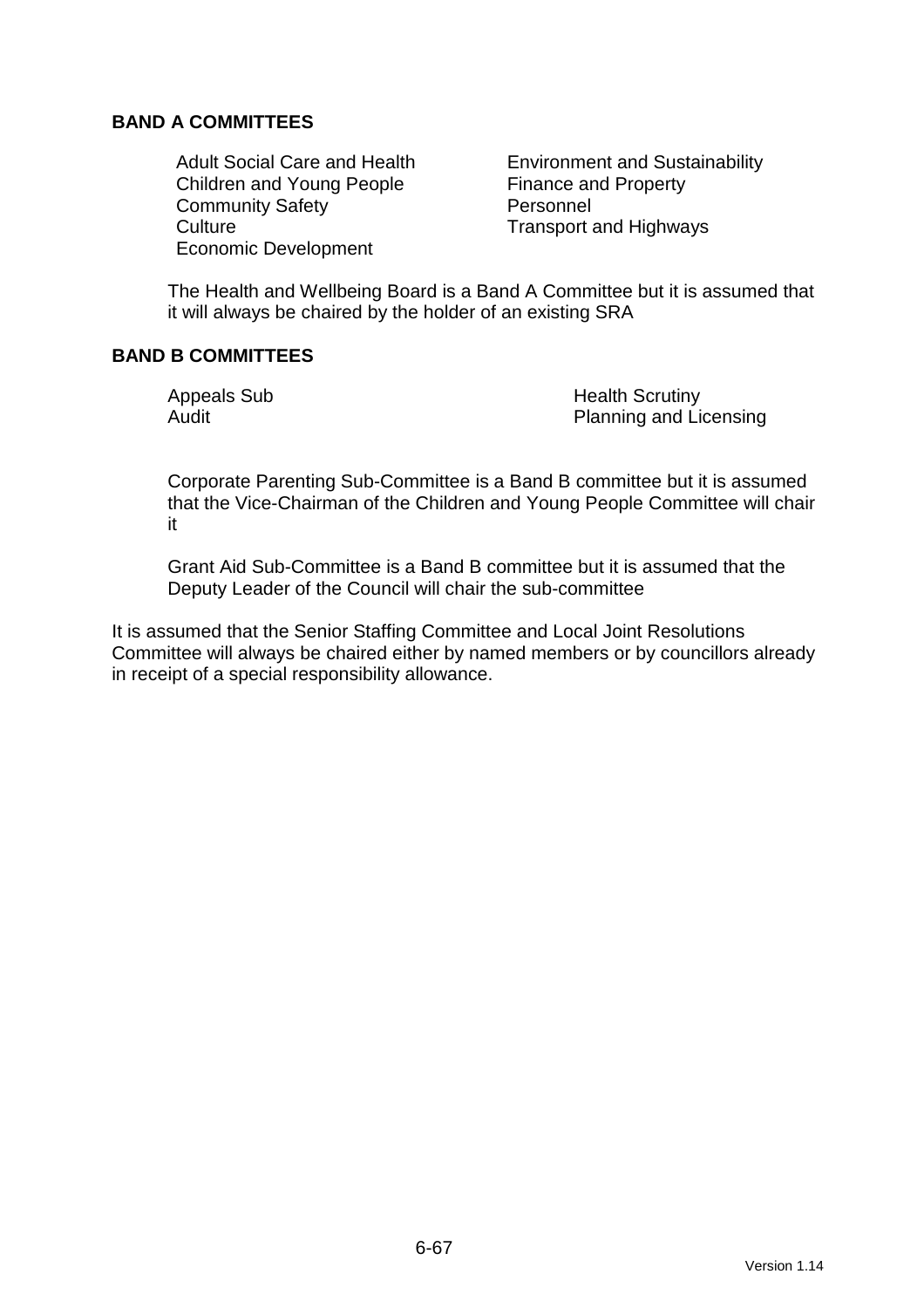### **SCHEDULE 2**

#### **APPROVED DUTIES (TRAVELLING AND SUBSISTENCE ALLOWANCES)**

#### **FOR COUNCILLORS**

- 1. Approved duties for the payment of travelling and/or subsistence allowances (the latter in exceptional circumstances only such as overnight stays) will include:
	- a. any attendance as a member or "observer" at meetings of the Council or its subordinate bodies (eg a committee, sub-committee, working party, panel, project steering group);
	- b. pre-agenda meetings of committees and sub-committees of the County Council or of any joint committee of local authorities covering the attendance of its Chair and Vice-Chair (and Opposition Spokesperson if appropriate, by invitation);
	- c. any attendance as a member of a joint committee of two or more local authorities or any sub-committee of that joint committee at a meeting of the joint committee or other body connected with the functions of that joint committee to which a Member is appointed by that joint committee;
	- d. any attendance at conferences, seminars and similar events within the UK mainland, provided that either there is no fee payable or attendance is approved in advance by the relevant committee;
	- e. rota visits to County Council establishments;
	- f. annual tour of inspection for any County Council service;
	- g. any attendance upon land or premises within the County area, for the purposes of, or in connection with, the discharge of any of the functions of the County Council, to include:
		- consultations with officers of the County Council;
		- visits to County Council premises to acquaint him/herself with conditions there;
		- visits to exhibitions relating to the functions of the County Council;
		- "surgeries" for constituents;
		- visits to sites and premises associated with actual or proposed projects of the Council;
		- visits to County Hall to deal with essential correspondence, paperwork, etc;
		- attendance by invitation at a Parish Council or Parish Meeting to participate in the discussion of a County Council function.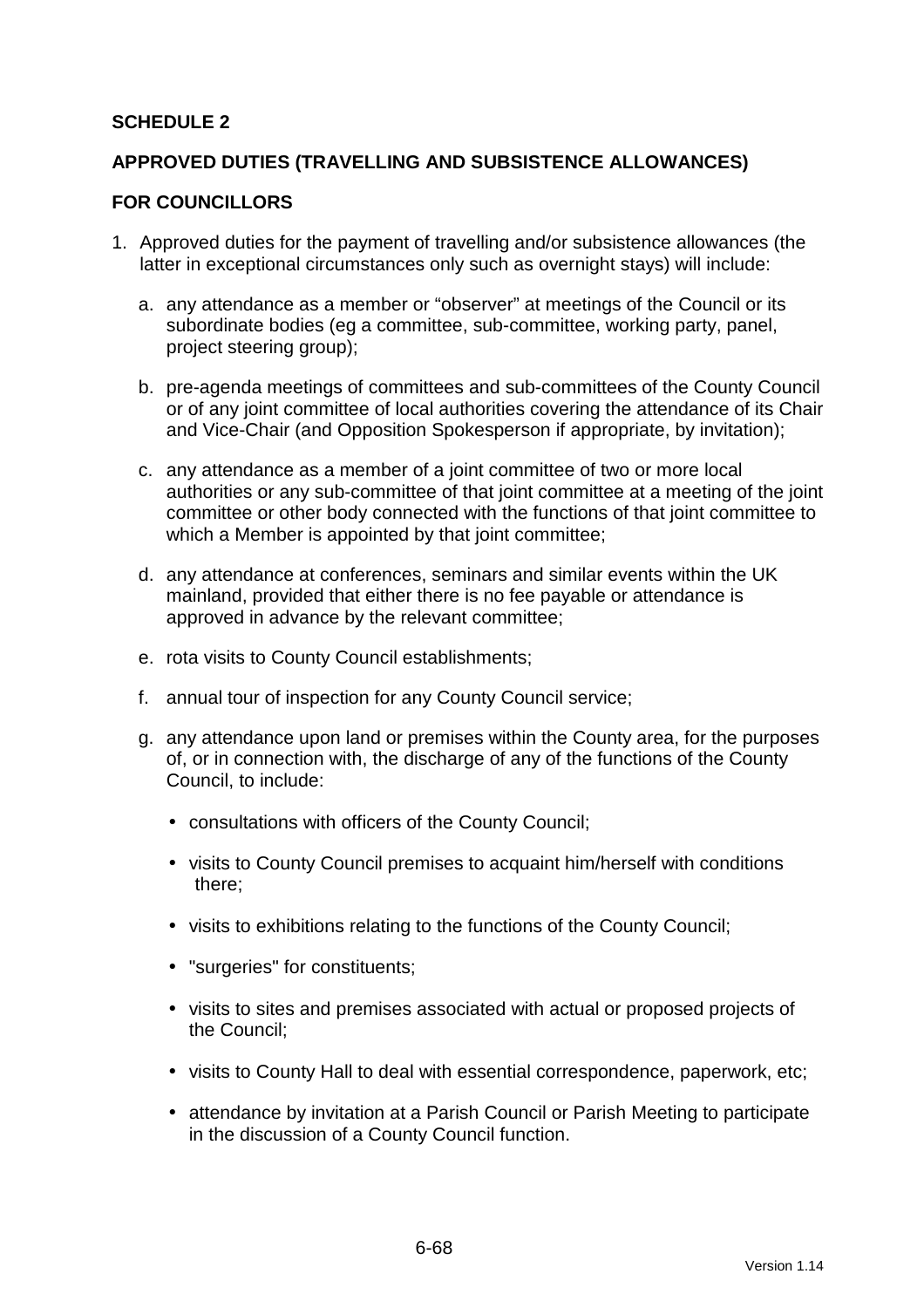- h. subject to (i.) below any attendance at a meeting of any outside body, external or partnership organisation to which the Councillor has been appointed by, or on the nomination of the Council or the Policy Committee;
- i. where an outside body has its own scheme for the payment of allowances, the Member should claim his/her travelling and subsistence allowances from the other body and not from the County Council.
- j. any attendance at a meeting of a Group (under Standing Orders) which is called by the Chief Executive for the sole purpose of discussing County Council business;
- k. Group Management meetings called for the sole purpose of discussing County Council business;
- l. visits and duties outside the County area but within Great Britain for a period not exceeding 72 hours in connection with the discharge of any the Council's functions made by committee Chairmen/Vice-Chairmen and Spokespersons of the main Minority Group/Group officers;
- m. attendance at seminars etc to address non-political bodies at national/regional level on subjects of which they have specialist knowledge by committee Chairmen/Spokespersons of the main Minority Group;
- n. any single Member duty undertaken on behalf of the County Council:
	- in pursuance of any Standing Order requiring an Elected Member(s) to be present while tender documents are opened;
	- in connection with the discharge of any function of the authority conferred by or under any enactment and empowering or requiring the authority to inspect or authorise the inspection of any premises; or
	- in connection with arrangements made by the authority for the attendance of pupils at a school approved for the purposes of Section 188 (Special Schools) of the Education Act 1993;
- o. attendance by formal invitation at a county hospitality function (eg Chairman's reception, county dinner);
- p. attendance as a representative of the County Council at a local function to present an award or cheque;

but shall not include:

- disciplinary matters within a Group;
- correspondence relating to a Group's policy:
- matters relating to the internal organisation of a Group;
- selection of candidates to stand at County Council elections;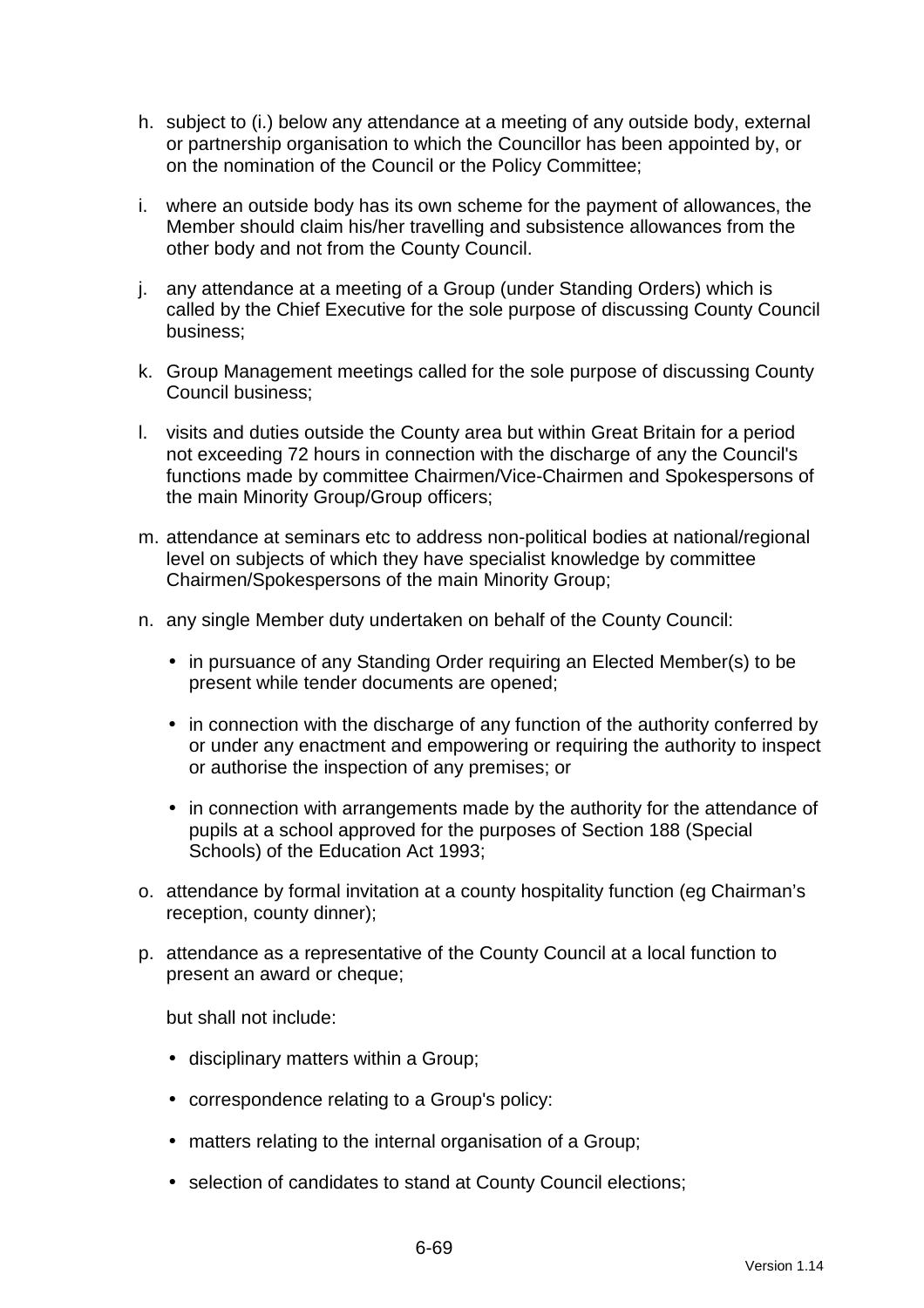- attendance at a Governing Body meeting of a school or college;
- taking up a constituent's grievance with anybody other than the County Council (eg following up a complaint against the services of a public body, private company or another council).

#### **FOR STATUTORY CO-OPTEES AND OTHER CO-OPTED MEMBERS OF THE COUNCIL'S COMMITTEES AND SUB-COMMITTEES**

- 2. Approved duties for the payment of travelling and/or subsistence allowances (the latter in exceptional circumstances only such as overnight stays) are as follows:
	- a. any attendance at a meeting of committee or a sub-committee of which the claimant is a properly appointed member;
	- b. any visit arranged and approved in advance under the TRAVEL AND ACCOMMODATION POLICY in connection with the business of the bodies shown in a above (including conferences, seminars, training events, tours or inspection, rota visits).

# **FOR MEMBERS OF EDUCATION APPEALS PANELS**

3. Members of Education Appeals Panels may claim travelling in respect of meetings of Panels.

# **FOR INDEPENDENT PERSONS**

4. Independent Persons may claim travelling in respect of their duties.

# **FOREIGN TRAVEL**

- 5. Councillors and Statutory or other Co-opted Members of committees etc are normally allowed to travel abroad on County Council business only with express approval as required by the TRAVEL AND ACCOMMODATION POLICY.
- 6. All arrangements for travel and hotel accommodation will be made by Travel and Transport Services in accordance with the TRAVEL AND ACCOMMODATION POLICY.
- 7. Expenses will be reimbursed in accordance with the TRAVEL AND ACCOMMODATION POLICY.
- 8. Councillors and others are required to provide receipts of actual expenses and details of meals provided when they submit claims for reimbursement.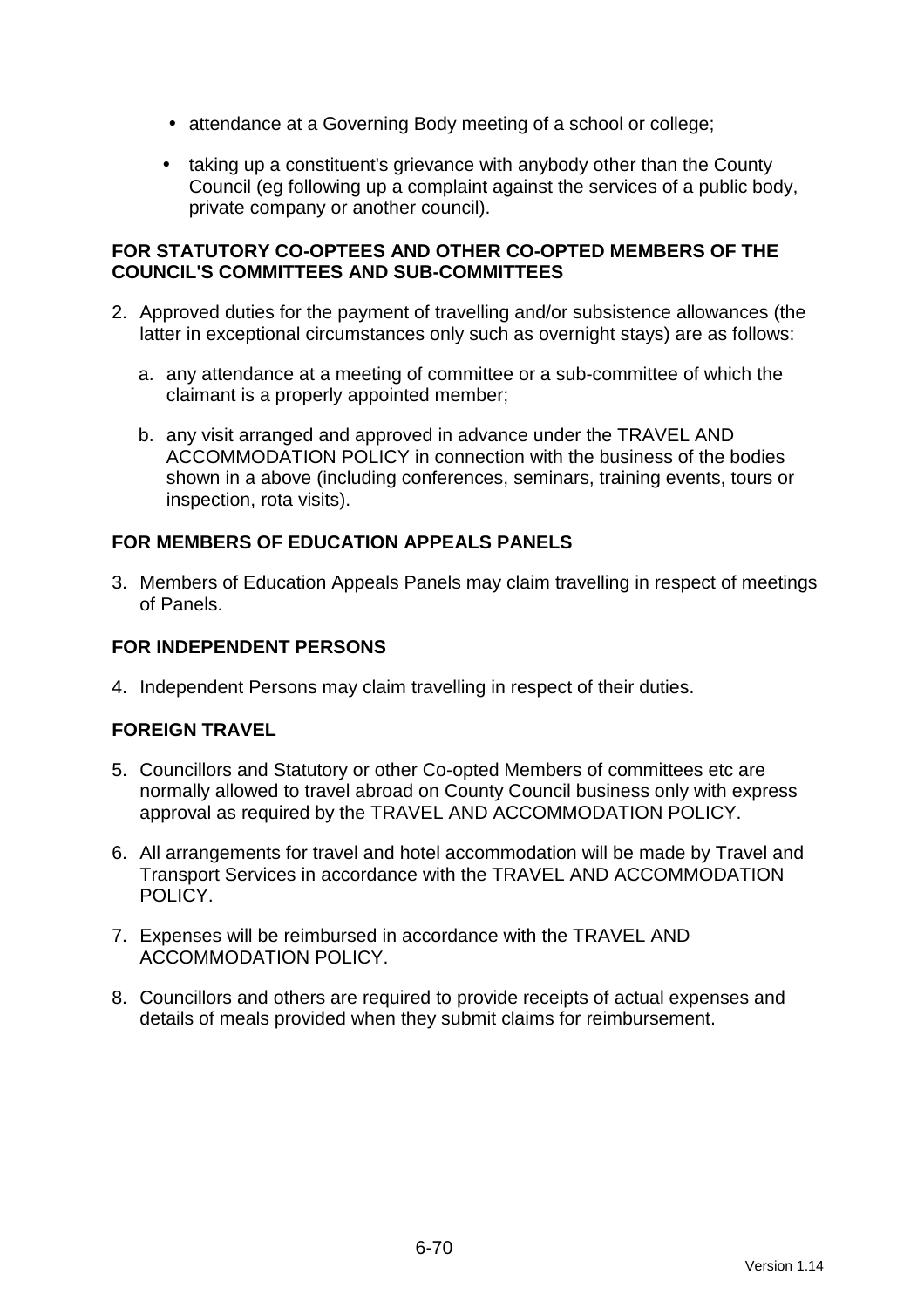### **APPENDIX**

#### **ADMINISTRATIVE MATTERS**

#### **SUBMISSION OF CLAIMS**

- 1. Claims are processed through Democratic Services and paid through the payroll system.
- 2. The following deductions will be applied to late claims:
	- a. up to 3 months' delay full payment
	- b.  $3 6$  months' delay  $-50\%$  reduction
	- c. after 6 months' delay no payment made, except in exceptional circumstance where the matter would be referred to the Policy Committee for determination.

#### **INCOME TAX**

- 3. Tax will be deducted from payments of Basic Allowance and Special Responsibility Allowances. This will be at the standard rate of tax unless a Member makes arrangements with his Tax Inspector for a tax code to be allotted and notified to the County Council.
- 4. The County Council deals with:

HM Inspector of Taxes (Nottingham 1) Castle Meadow Castle Meadow Road Nottingham NG2 1AB

- 5. A return of tax deducted from allowances is made to the Inland Revenue at the end of each financial year and a P60 is provided to each councillor.
- 6. Arrangements have been made with the Inspector of Taxes (Nottingham 1) whereby Councillors on application can obtain, where appropriate, tax relief on their expenses of office. Further guidance is available from the Chief Finance **Officer**

#### **SOCIAL SECURITY**

- 7. Contributions
	- a. National insurance contributions are payable on any payment of Basic Allowance and Special Responsibility Allowances provided the gross amount reaches a lower earnings limit in a certain period, unless a certificate of nonliability is produced (supplied by the Contributions Agency). The Chief Finance Officer will advise on the detailed operation of the scheme.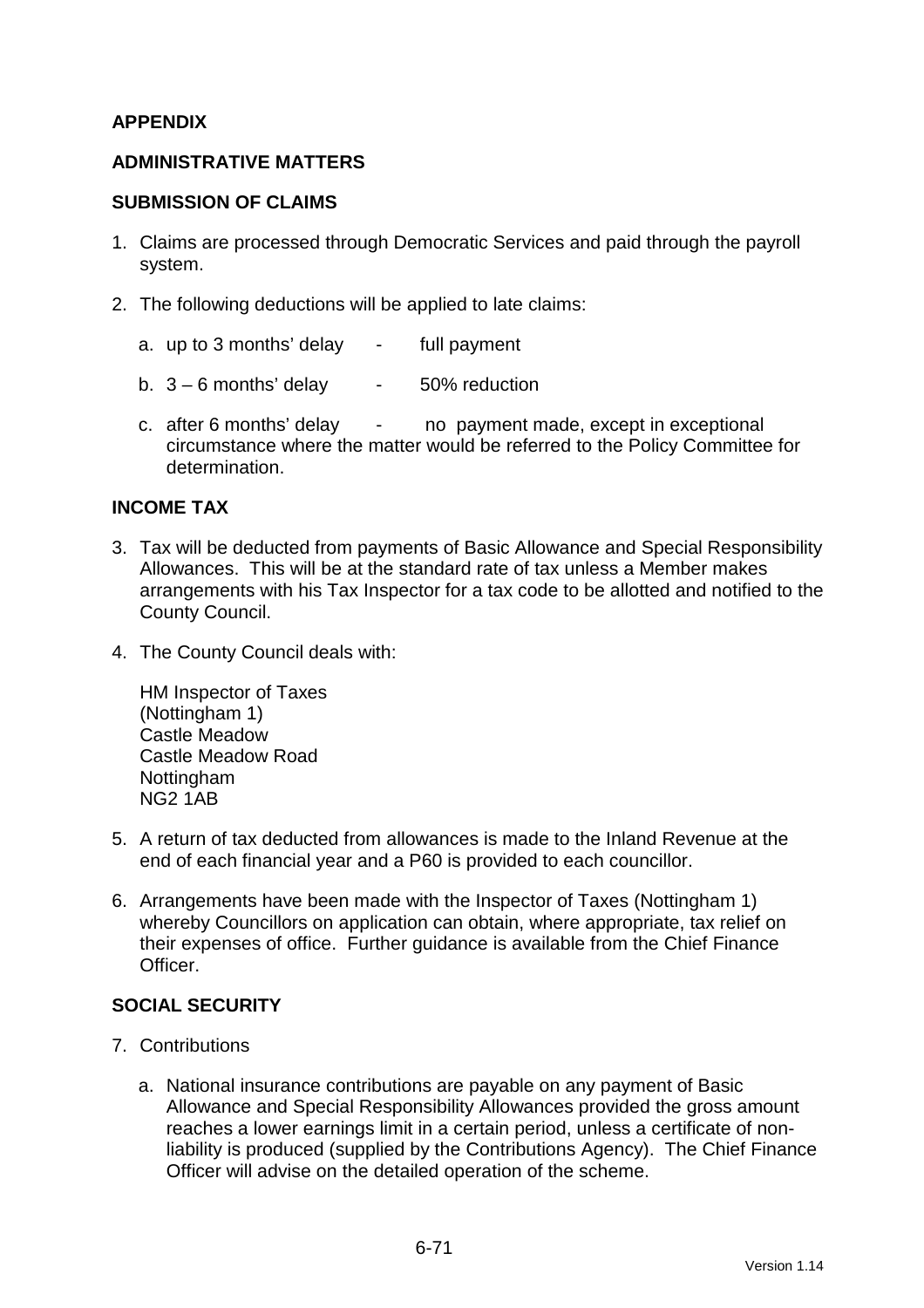### 8. Benefits

- a. The receipt of Basic and Special Responsibility Allowances affects benefits. Councillors should notify the Benefits Agency of amounts received.
- b. The contribution paid by Councillors counts toward the full range of contributory benefits.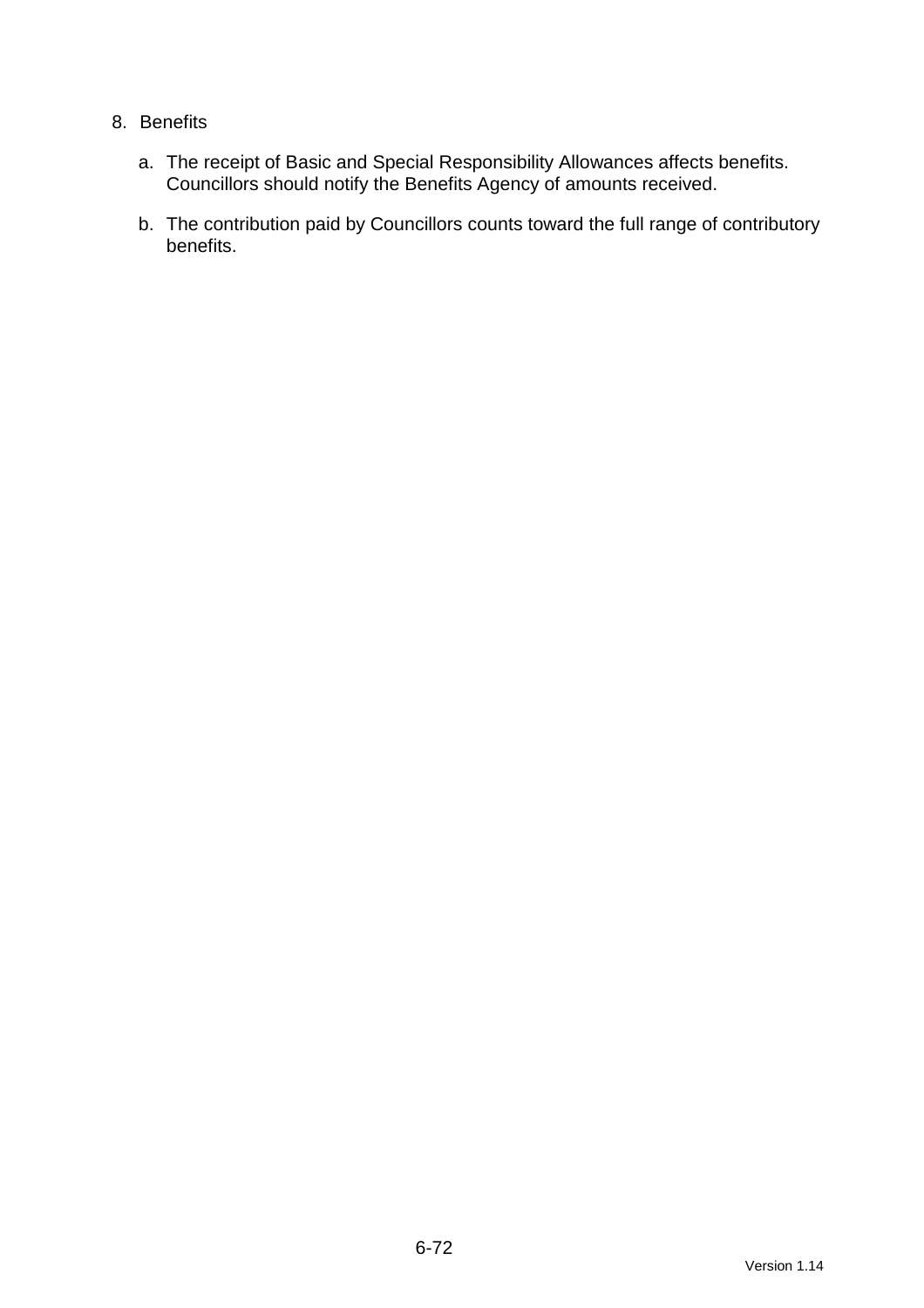# **TRAVEL AND ACCOMMODATION POLICY**

- 1. This policy (the Nottinghamshire County Council Travel Policy) covers the approval and booking arrangements for travel and accommodation required in connection with the Council's business. It does not apply to travel and accommodation required in connection with direct service delivery e.g. school, trips, service users' outings, where the relevant Departments will have their own procedures.
- 2. This policy replaces all previous policies, decisions and/or precedents relating to travel undertaken in connection with the business of the Council.
- 3. The power to amend this policy is reserved to the full Council.
- 4. The practices in this policy shall, as far as possible, reflect the contents of the County Council's Members' Allowances Scheme and the Terms and Conditions of Service for Employees (see paragraph 9 of the Financial Regulations and D7 and D10 of the Personnel Handbook).
- 5. In the event that a conflict arises between this Policy and the Members' Allowances Scheme the Monitoring Officer and the Chief Executive will mediate and determine the matter following consultation with the Leader.

#### **GENERAL PRINCIPLES**

- 6. The policy is based on the following principles:
	- a. the proper conduct of business, and the overall efficiency of the Council;
	- b. transparency and accountability;
	- c. achieving Best Value in the use of the Council's resources, benefiting the community, the Council and councillors;
	- d. meeting the needs of those with disabilities and/or health problems.

#### **APPROVAL PROCESSES**

- 7. The following travel may be undertaken without prior approval:
	- a. day to day travel within Nottinghamshire in connection with Nottinghamshire County Council business;
	- b. travel in connection with training and development events within the East Midlands which have been authorised in accordance with relevant policies.
- 8. All other travel must be approved in advance in accordance with the following: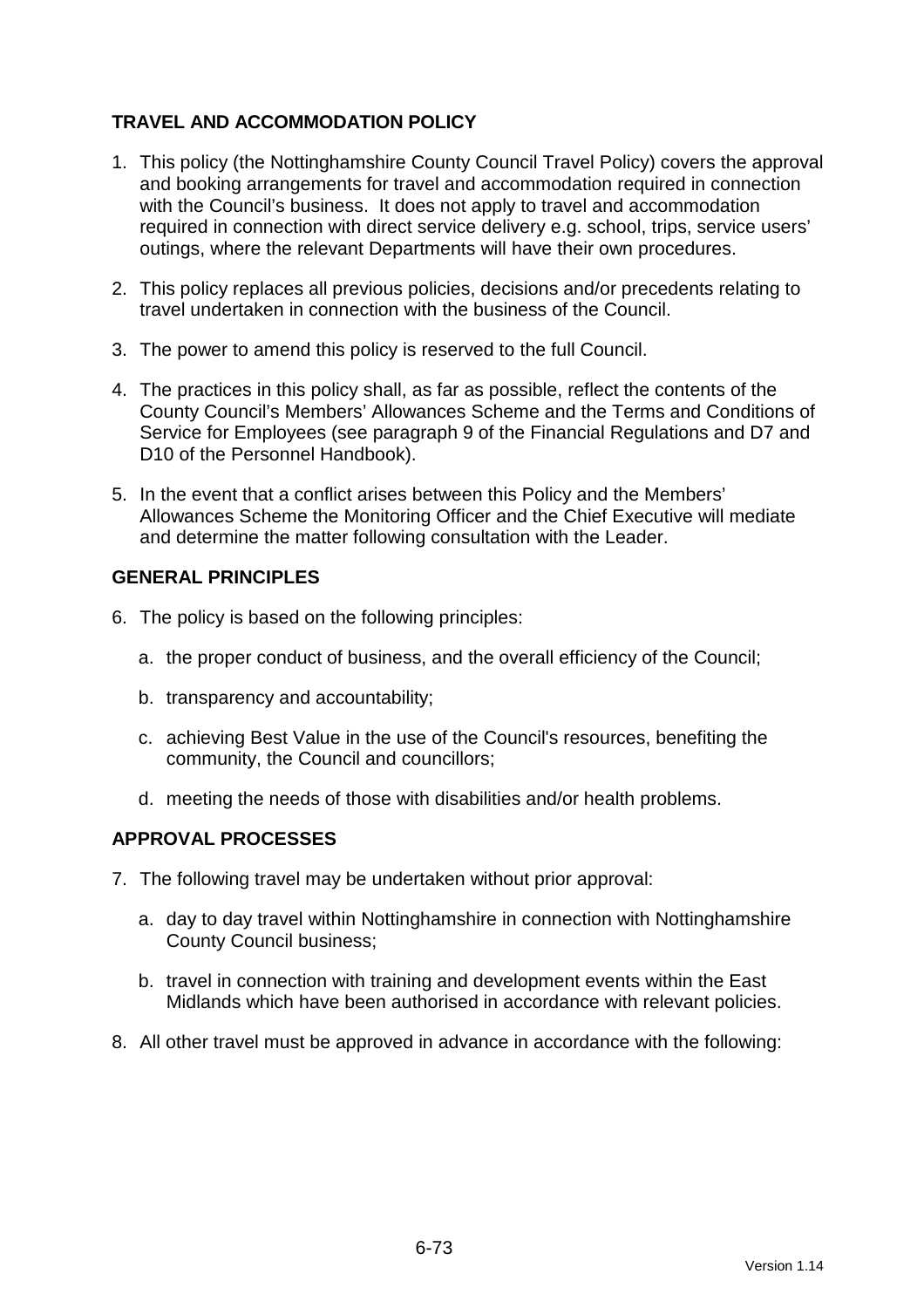| Participant                                             | <b>Description</b>                                                                                                     | Approval required from                                                                     |
|---------------------------------------------------------|------------------------------------------------------------------------------------------------------------------------|--------------------------------------------------------------------------------------------|
| Councillors, Statutory<br>and other co-opted<br>members | All travel within mainland<br>(a)<br>UK not described in<br>Schedule 2 of the<br><b>Members' Allowances</b><br>Scheme. | <b>Policy Committee</b>                                                                    |
|                                                         | Outside the UK<br>(b)                                                                                                  | <b>Policy Committee</b>                                                                    |
| <b>Officers</b>                                         | Within the UK<br>(a)                                                                                                   | Relevant chief or other<br>officer in accordance with<br>departmental procedures           |
|                                                         | Outside the UK<br>(b)                                                                                                  | <b>Relevant Corporate Director</b><br>with a quarterly report to the<br>relevant committee |

9. The County Council recognises that, in cases of genuine urgency, it may not be possible to obtain formal approval from the relevant committee prior to the expected date of travel. In these cases, the Urgency Procedure (Part Five of the Constitution) should be used.

# **BOOKING ARRANGEMENTS**

- 10. With the exception of travel by private car in connection with the day to day business of the Council, all arrangements and/or bookings for travel and accommodation approved under this policy must be made by Transport and Travel Services in the Place Department.
- 11. Provisional bookings will not be made unless approval has been given in accordance with paragraph 73 of this policy.

# **METHOD OF TRAVEL**

12. At all times, the chosen method of travel must be the most cost-effective method, taking into account the value of time saved, anticipated subsistence and other expenses and any other relevant matters.

# **TRAVEL WITHIN THE UK (MAINLAND)**

- 13. Public transport should normally be used, unless the use of private/self-drive hire/civic cars is proved to be the most cost effective option, taking into account mileage charges, anticipated subsistence, other expenses and any other relevant consideration including but not limited to those at paragraph 74
- 14. The use of private cars to attend events out of the County area must be determined in relation to the following criteria:
	- a. cost in comparison to other options;
	- b. availability of public transport;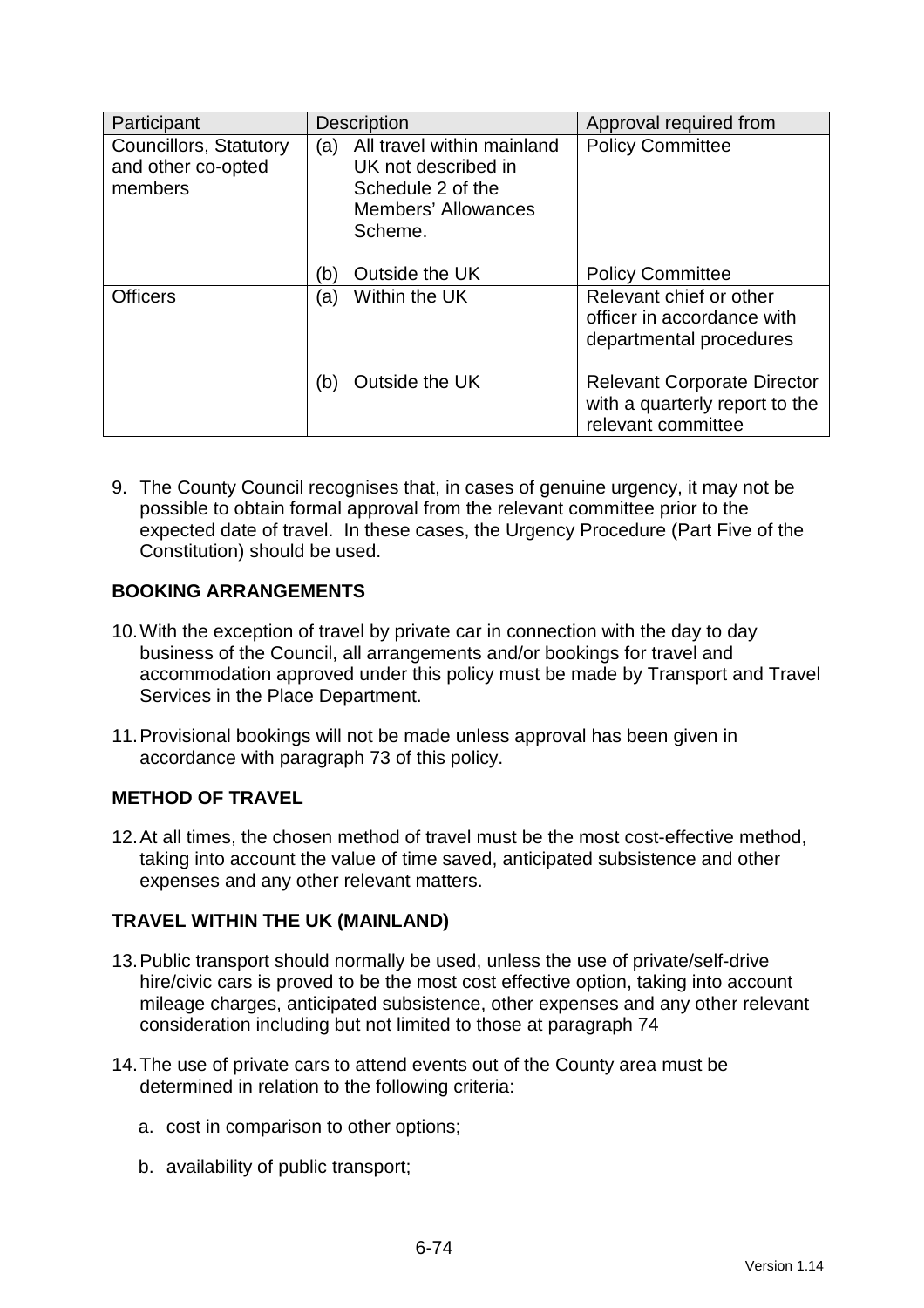- c. business requirements;
- d. disability or health considerations.
- 15. Other options which must be considered prior to approving the use of private cars are:
	- a. car sharing;
	- b. use of hire cars/pool cars;
	- c. use of civic cars.
- 16. Any travel by train within mainland UK will usually be standard class fare unless travel by other classes of ticket is cheaper overall.
- 17. Any councillor or officer requesting first class rail travel must give reasons which shall be recorded in the register referred to the section below.
- 18. Councillors are encouraged to purchase appropriate railcards if eligible, in which case the Council will reimburse two-thirds of the cost. Councillors should advise Transport and Travel Services that they have a railcard at the time of booking, to ensure that a reduced price ticket is obtained.
- 19. Air travel within mainland UK will be permitted only where the cost/convenience brings benefits to the Council.

#### **TRAVEL TO NORTHERN IRELAND/REPUBLIC OF IRELAND/OUTSIDE THE UK**

- 20. Where available, and subject as follows, economy class should be used for all air, sea or land (i.e. rail) travel where this the most cost effective.
- 21. The County Council recognises that there will be occasions where it is not appropriate to use economy class i.e. where there are health or disability issues to be considered. In these cases, a higher class of travel may be permitted, wherever possible, subject to prior approval being by Policy Committee.

### **ACCOMMODATION**

- 22. Mid-range hotels of good standard with appropriate business facilities will be chosen within safe and reasonable access to where the business of the visit is to take place.
- 23. For conferences, the added value of all-inclusive packages will be evaluated against making separate hotel arrangements.

## **SUBSISTENCE AND OTHER EXPENSES**

#### **WITHIN THE UK (INCLUDING NORTHERN IRELAND)**

24. All costs of the approved method of travel will be paid by the County Council.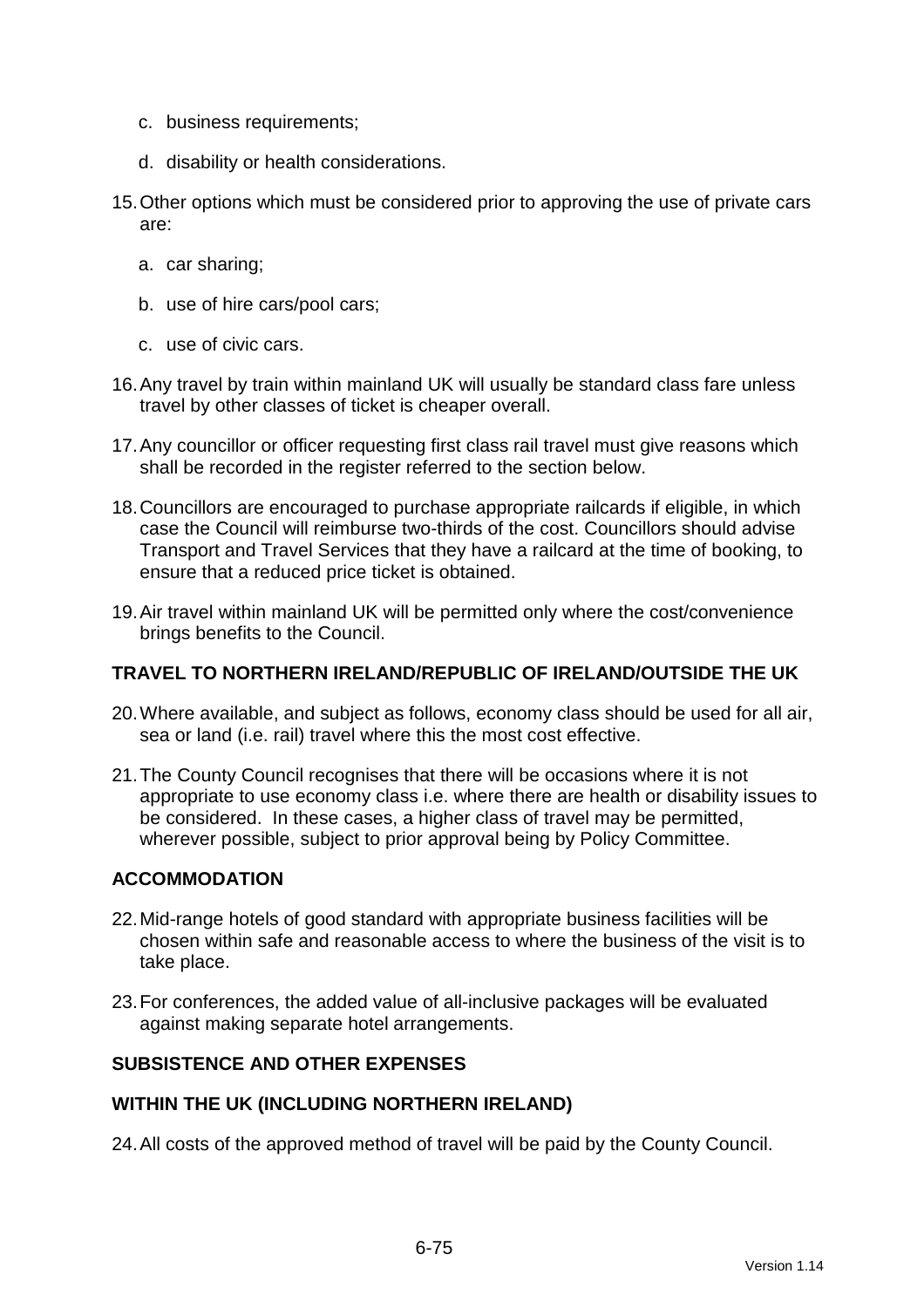- 25. Subsistence allowances may be claimed in exceptional circumstances. They will be the same for councillors, Statutory Co-optees, other co-opted Members and officers. Details of the amounts which may be claimed are in the Members' Allowances Scheme.
- 26. Claims should be made on the forms provided as follows:
	- a. officers from their Department;
	- b. councillors and others covered by the Members' Allowances Scheme from Democratic Services.
- 27. Receipts should be obtained for all expenditure incurred.

#### **OUTSIDE THE UK**

- 28. Accommodation will be booked and paid for by Transport and Travel Services in the Place Department on behalf of the County Council.
- 29. Subsistence allowance may be claimed for actual reasonable expenses incurred on meals, beverages, transport within the foreign country, laundry, 'phone calls etc.
	- a. The current maximum amount for subsistence per 24 hours for countries within the European Union is £75.00 (plus £10 per day for unreceipted out of pocket expenses).
	- b. For travel to other destinations, Transport and Travel Services will calculate a maximum amount for subsistence per 24 hours. That amount will be notified to relevant committee when approval is sought for the travel to be undertaken.
- 30. The above rates assume that all meals (excluding breakfast) will have to be paid for from the subsistence allowance. If meals are provided as part of the visit and at no personal cost to the Council's representative(s) the daily allowance will be reduced by 20% for each meal provided.
- 31. Receipts must be obtained wherever practicable for all claimable expenditure. Where this is not possible, a written statement will be required from the person claiming allowances.

#### **ADMINISTRATION OF THE POLICY**

- 32. All travel tickets and/or accommodation required under this policy must be booked through Transport and Travel Services in the Place Department.
- 33. Before any bookings are made, Transport and Travel Services will require written confirmation of approval. Where the cost is to be met by a Department, the appropriate budget code(s) for the expenditure will also be required.
- 34. Subject to normal formalities, Transport and Travel Services can arrange advances of cash, foreign currency and travellers' cheques. Any unspent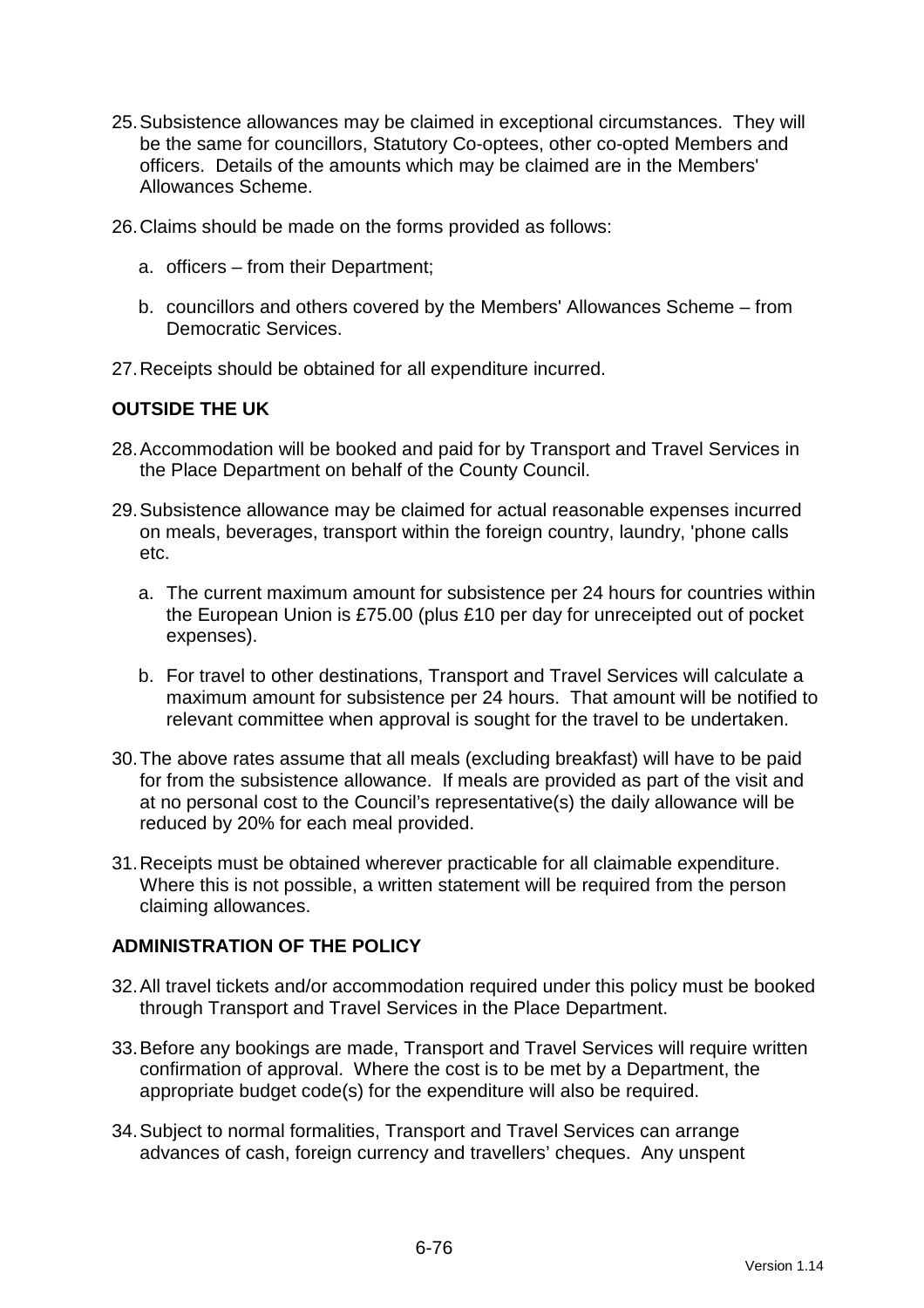cash/currency or travellers cheques must be returned to Transport and Travel Services within one month of return from the visit.

- 35. All claim forms, together with receipts and details of expenses incurred must be submitted within one month of return from the visit.
- 36. County Council credit cards must only be used for claimable expenses incurred in carrying out the County Council's business and all receipts/vouchers in respect of any expenditure met in this way must be passed to Financial Services within one month of return from the visit.
- 37. Where the Council's representative wishes, for personal reasons, to extend their stay at the destination to which they have travelled, this is permitted on the strict understanding that no additional cost falls to be met by the Council and that all expenses in connection with the extension of stay are reimbursed before the date of outward travel.
- 38. Where the Council's representative is accompanied by a partner, the Council must be reimbursed for all expenses to be incurred in respect of travel arrangements made by Transport and Travel Services in respect of the partner before the date of outward travel.

## **RECORD KEEPING**

- 39. Transport and Travel Services will maintain a public register of the following information in respect of each item or travel undertaken under this policy:
	- a. name of traveller/participant;
	- b. purpose of travel/visit;
	- c. dates of travel;
	- d. destination;
	- e. method/class/cost of travel and/or accommodation;
	- f. cost of insurance;
	- g. amount(s) of allowances paid;
	- h. details of the date approval was given and the identity of the decision maker (including details of specific additional approvals from time given in respect of, for instance, travel by other than standard class);
	- i. the date on which the Council's representative(s) submitted a report on the outcome/value of the visit, where appropriate.
- 40. The register shall be available for public inspection and shall be published on the Council's website.
- 41. Annual reports shall be made which shall give: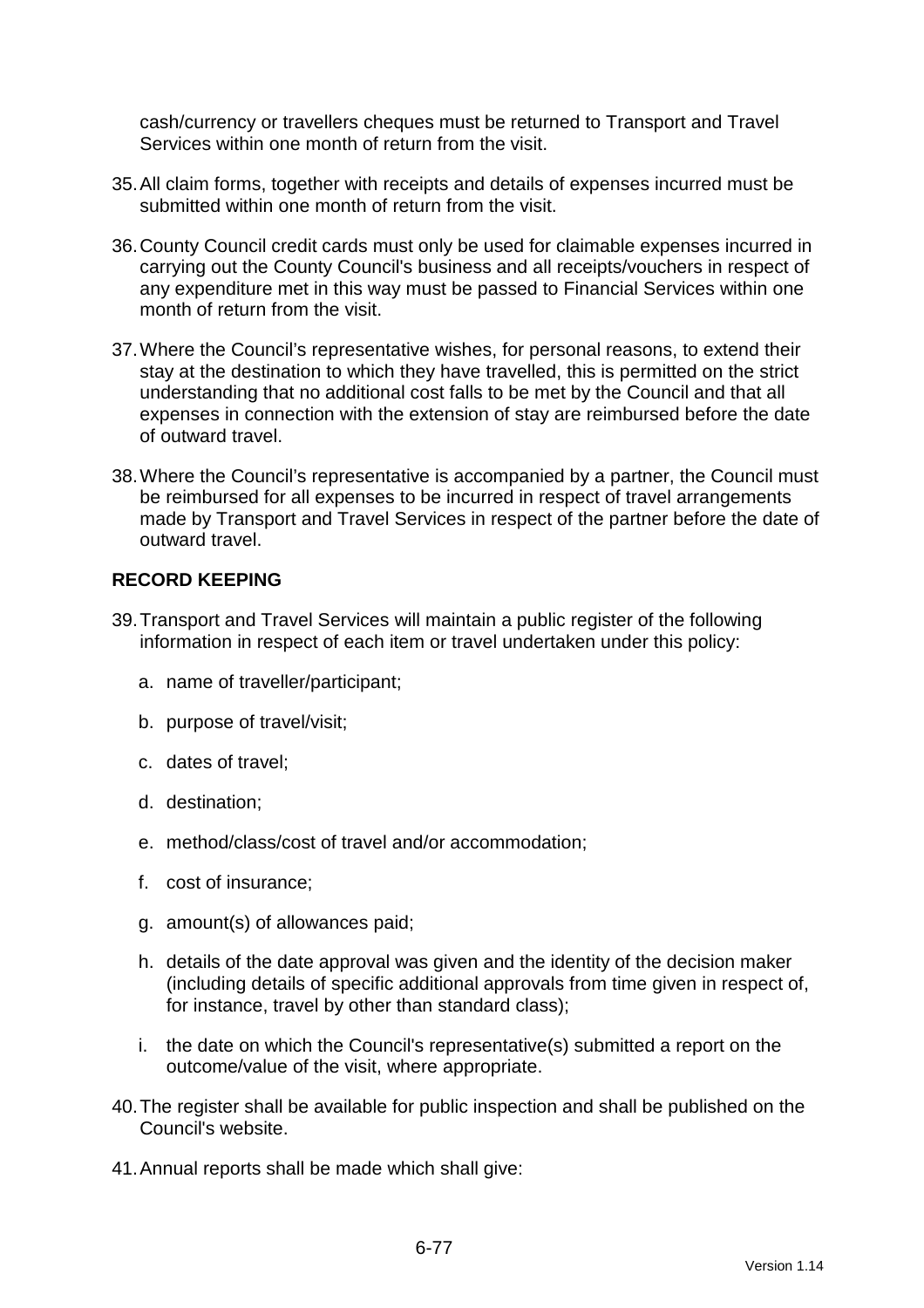- a. details of the totality of travel undertaken under this policy;
- b. information as to occasions upon which other than standard/economy class travel or its equivalent has been used.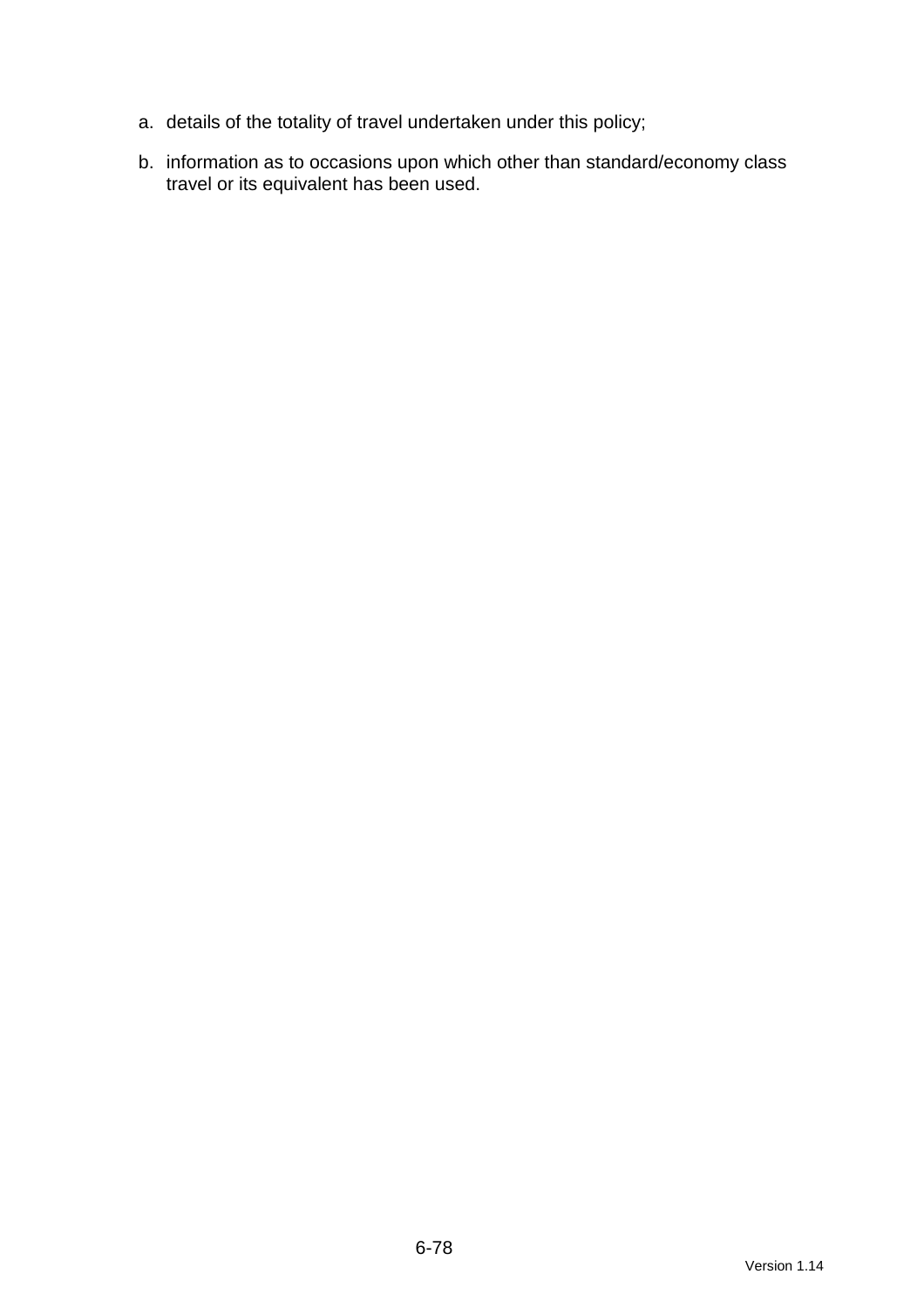#### **PART B – CODES OF CONDUCT AND GUIDANCE FOR COUNCILLORS AND OFFICERS**

### **CODE OF CONDUCT FOR COUNCILLORS AND CO-OPTED MEMBERS**

### **INTRODUCTION**

- 1. The public is entitled to expect the highest standards of conduct from all Councillors and co-opted members of the County Council.
- 2. The Code sets out the standards of service that are expected from Councillors and co-opted members of the Council. In particular, Councillors and co-opted members should act in an open and transparent manner and should not do anything which would prejudice the reputation of the Council.
- 3. It is important Councillors and co-opted members understand their position as regards standards of conduct, and if in any doubt should seek guidance. This is because in some circumstances a breach of the Code could be a criminal offence and because any person could make a complaint to the Council if they believe a Councillor or co-opted member has breached the Code.
- 4. This Code is adopted in accordance with Section 27(2) of the Localism Act 2011.

### **UNDERLYING PRINCIPLES**

5. As a Councillor or co-opted member of the Council you must have regard to the following principles – selflessness, integrity, objectivity, accountability, openness, honesty and leadership.

## **GENERAL CONDUCT**

- 6. Accordingly, when acting in your capacity as a Councillor or co-opted member:
	- a. You must act solely in the public interest and should never improperly confer an advantage or disadvantage on any person or act to gain financial or other material benefits for yourself, your family, a friend or close associate;
	- b. You must not place yourself under a financial or other obligation to outside individuals or organisations that might seek to influence you in the performance of your official duties;
	- c. When carrying out your public duties you must make all choices, such as making public appointments, awarding contracts or recommending individuals for rewards or benefits, on merit;
	- d. You are accountable for your decisions to the public and you must cooperate fully with whatever scrutiny is appropriate to your office;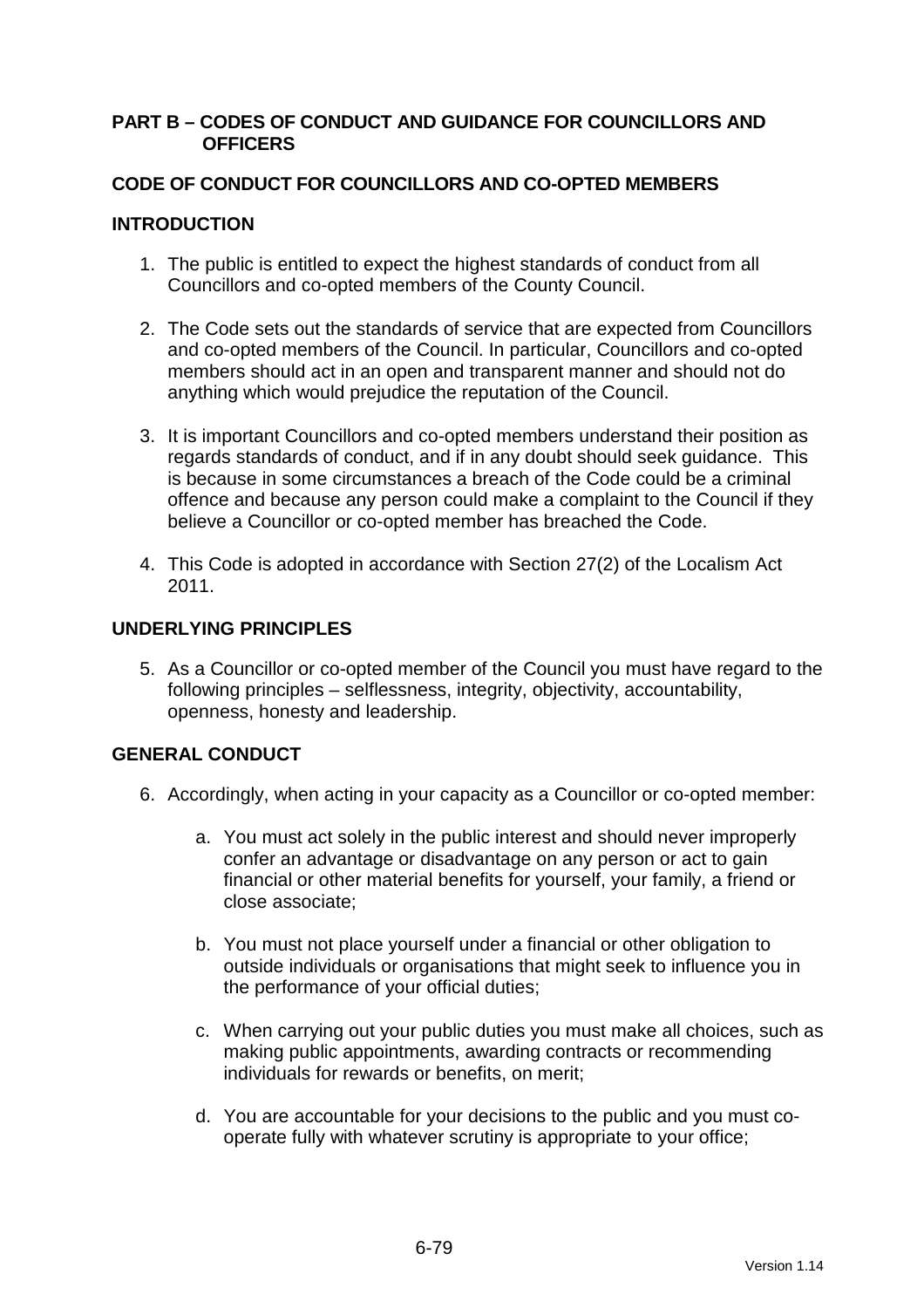- e. You must be as open as possible about your decisions and actions and the decisions and actions of the Council and should be prepared to give reasons for those decisions and actions;
- f. You must declare any private interests, both pecuniary and nonpecuniary, that relate to your public duties and must take steps to resolve any conflicts arising in a way that protects the public interest, including registering and declaring interests in a manner conforming with the procedures set out in the box below;
- g. You must, when using or authorising the use by others of the resources of the Council, ensure that such resources are not used improperly for political purposes (including party political purposes) and you must have regard to any applicable Local Authority Code of Publicity made under the Local Government Act 1986;
- h. You must promote and support high standards of conduct when serving in your public post, in particular as characterised by the above requirements, by leadership and example

### **REGISTERING AND DECLARING PECUNIARY AND NON-PECUNIARY INTERESTS**

- 7. You must, within 28 days of taking office as a Councillor or co-opted member, notify the Council's Monitoring Officer of any Disclosable Pecuniary Interest (we have set out the definition of a Disclosable Pecuniary Interest in the Appendix to this Code), where the pecuniary interest is yours, or that of your spouse, civil partner, or a person you are cohabiting with.
- 8. You must declare any Disclosable Pecuniary Interests and private interests, both pecuniary and non-pecuniary, to any meeting of the Council at which you are present and have an interest in any matter being considered.
- 9. If the interest being declared is a "sensitive interest" you only have to disclose the fact you have an interest but do not need to disclose the nature of the interest.
- 10. Following any disclosure of a Disclosable Pecuniary Interest not on the Council's register, you must notify the Monitoring Officer of the interest within 28 days of the date of disclosure.
- 11. Unless dispensation has been granted, you may not participate in any discussion of, vote on, or discharge any function related to any matter in which you have a Disclosable Pecuniary Interest.
- 12. Additionally, you are required to leave the room in which the meeting is being held whilst the matter is under consideration in accordance with the Council and Committee procedure rules, paragraphs 17 and 12 respectively.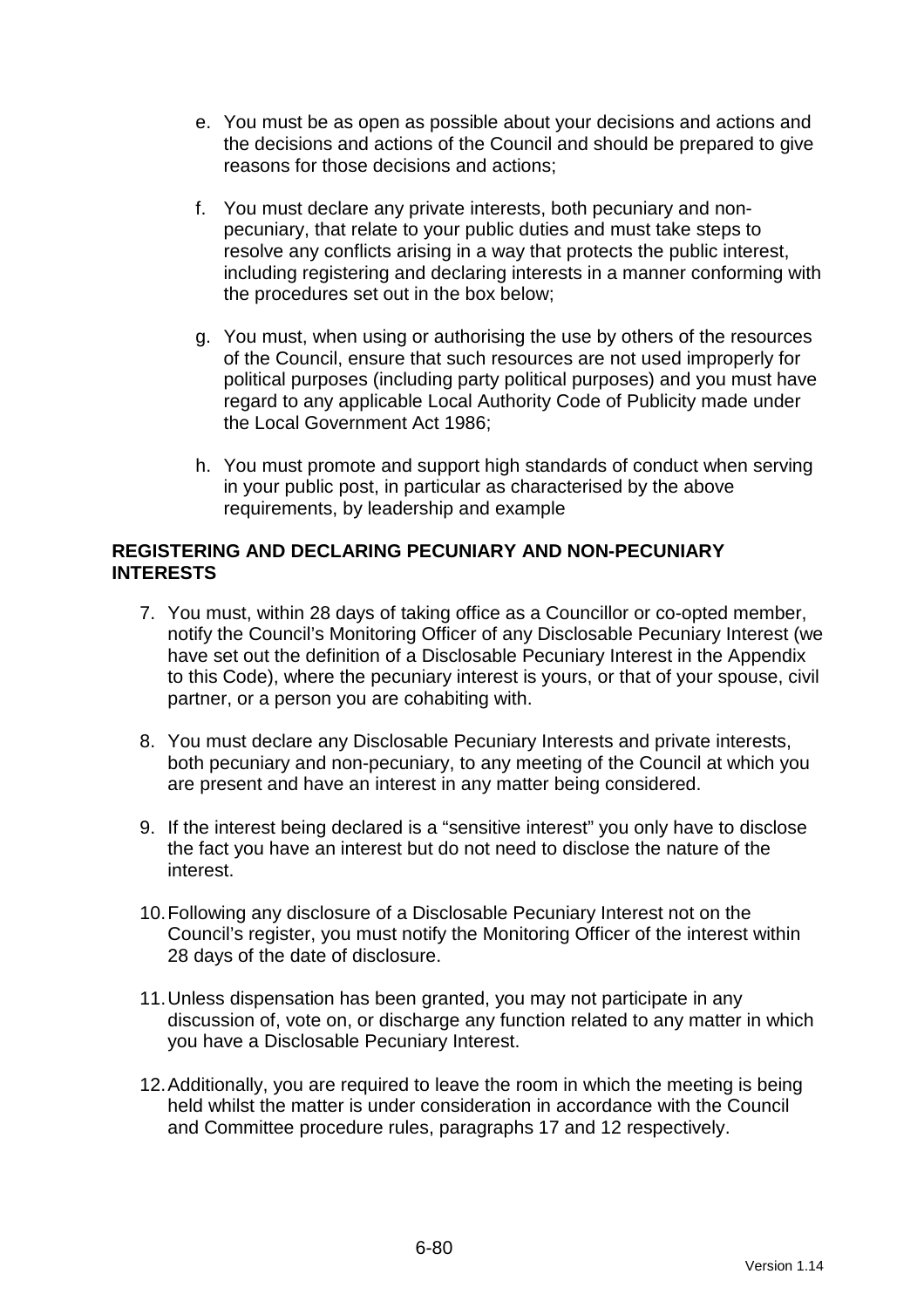## **SENSITIVE INTEREST**

- 13. Where you are concerned that the disclosure of an interest would lead to you or a person connected with you being subject to violence or intimidation, you may request the Monitoring Officer to agree that the interest is a "sensitive interest".
- 14. If the Monitoring Officer agrees, then you merely have to disclose the existence of the interest rather than the detail of it, at a meeting, and the Monitoring Officer can exclude the detail of the interest from the Council's publicly available version of the register.
- 15. You must, within 28 days of becoming aware of any change of circumstances which means that information excluded is no longer a "sensitive interest", notify the Council's Monitoring Officer in writing.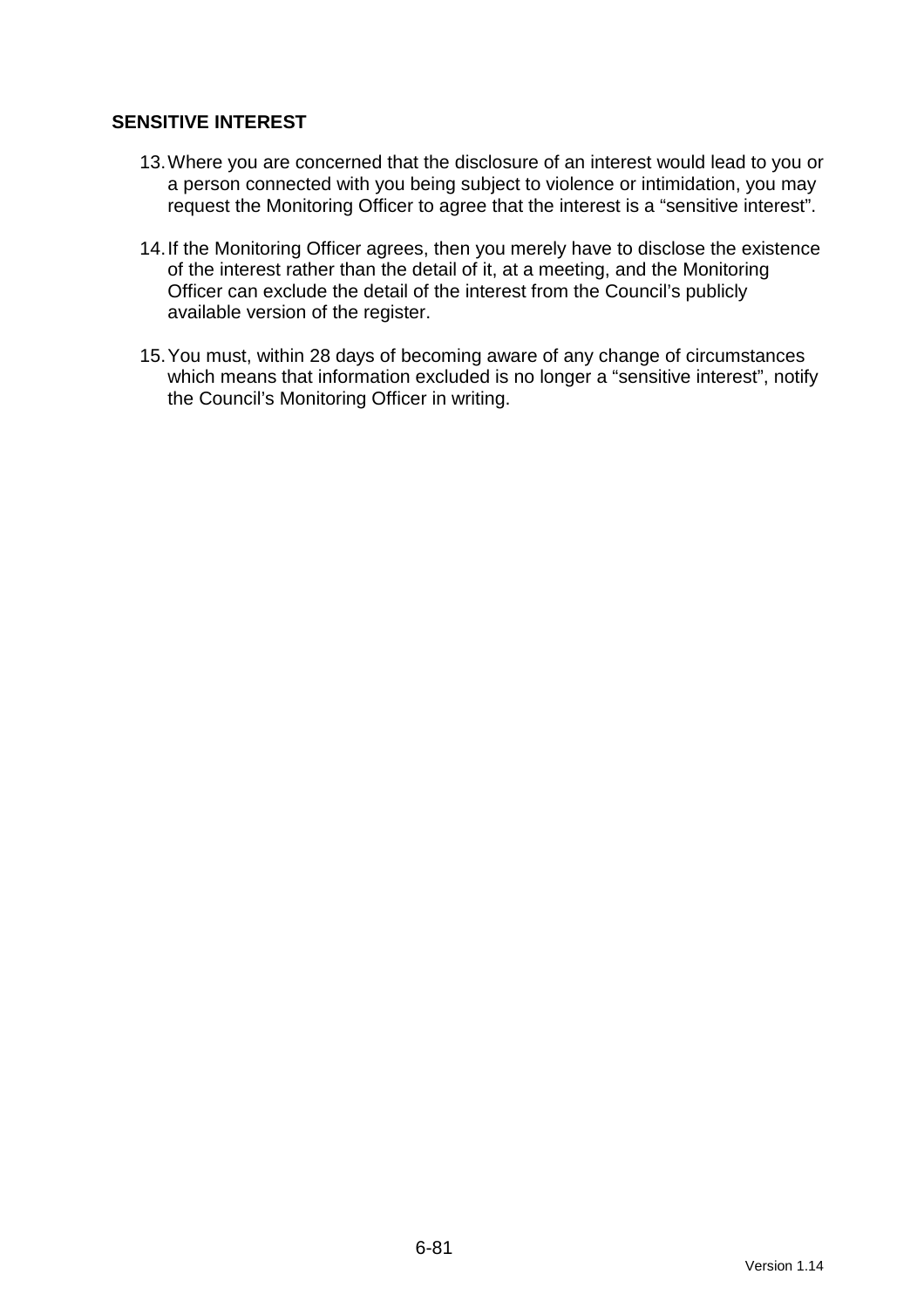# **APPENDIX**

## **DISCLOSABLE PECUNIARY INTERESTS**

| <b>Interest</b>                                      | <b>Prescribed description</b>                                                                                                                                                                                                                                                                                                                                                                               |
|------------------------------------------------------|-------------------------------------------------------------------------------------------------------------------------------------------------------------------------------------------------------------------------------------------------------------------------------------------------------------------------------------------------------------------------------------------------------------|
| Employment, office, trade, profession or<br>vocation | employment, office,<br>trade,<br>Any<br>profession or vocation carried on for<br>profit or gain.                                                                                                                                                                                                                                                                                                            |
| Sponsorship                                          | Any payment or provision of any other<br>financial benefit (other than from the<br>Council) made or provided within the<br>previous 12 months (up to and including<br>the date of notification of the interest) in<br>respect of any expenses incurred by you<br>carrying out duties as a member, or<br>towards your election expenses.                                                                     |
|                                                      | This includes any payment or financial<br>benefit from a trade union within the<br>meaning of the Trade Union and Labour<br>Relations (Consolidation) Act 1992.                                                                                                                                                                                                                                             |
| Contracts                                            | Any contract which is made between<br>you, your spouse or civil partner or<br>person with whom you are living as a<br>spouse or civil partner (or a body in<br>which you or they have a beneficial<br>interest) and the Council<br>(a) under which goods or services are<br>to be provided or works are to be<br>executed; and<br>(b) which<br>fully<br>has<br>been<br>not<br>discharged                    |
| Land                                                 | Any beneficial interest in land which is<br>within the Council's area.<br>For this purpose "land" includes an<br>easement, servitude, interest or right in<br>or over land which does not carry with it<br>a right for you, your spouse, civil partner<br>or person with whom you are living as a<br>spouse or civil partner (alone or jointly<br>with another) to occupy the land or to<br>receive income. |
| Licences                                             | Any licence (alone or jointly with others)<br>to occupy land in the Council's area for a<br>month or longer.                                                                                                                                                                                                                                                                                                |
| Corporate tenancies                                  | Any tenancy where (to your knowledge)<br>(a) the landlord is the Council; and                                                                                                                                                                                                                                                                                                                               |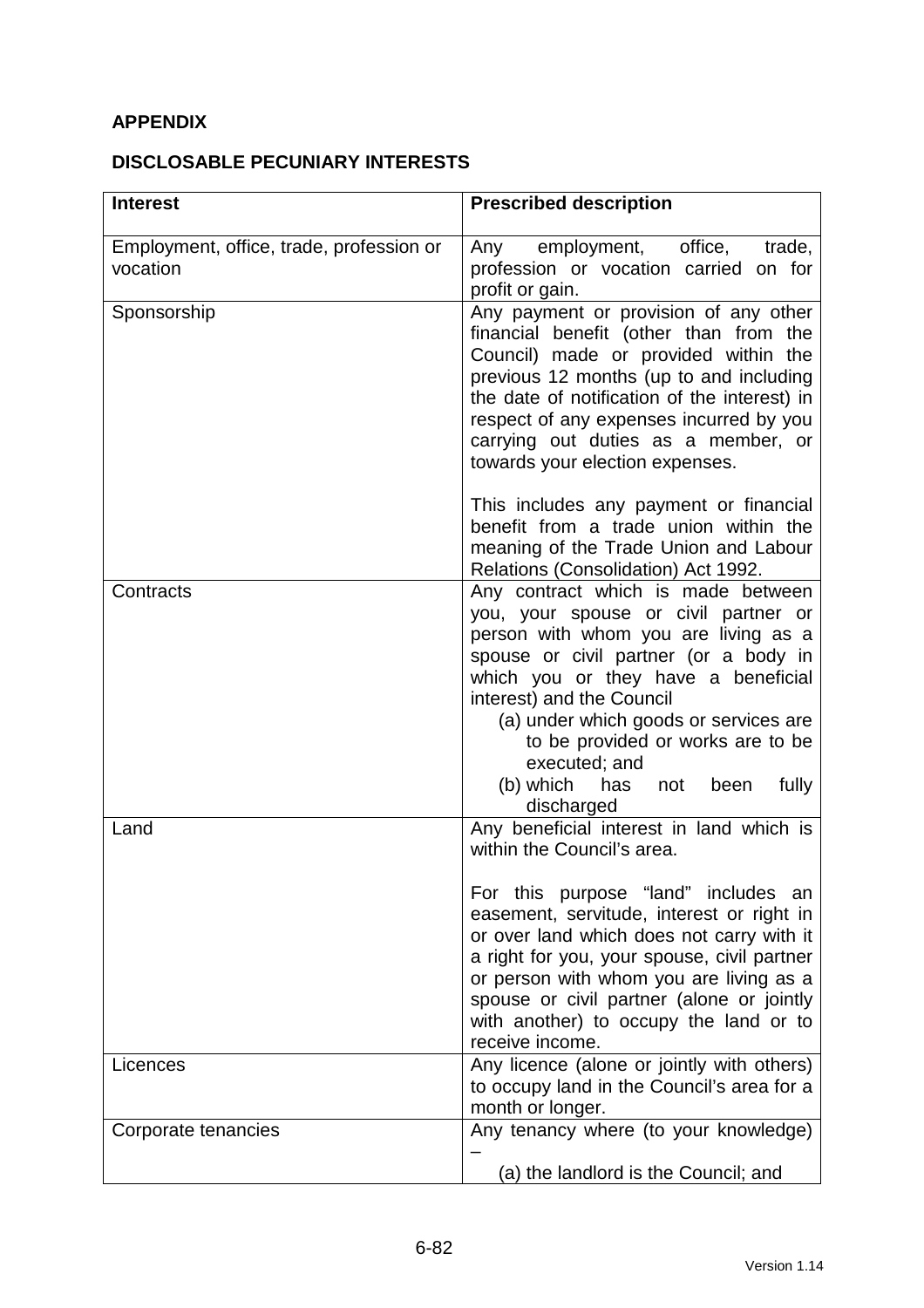| <b>Securities</b> | (b) the tenant is a body in which you,<br>your spouse or civil partner or a<br>person you are living with as a<br>spouse or civil partner has a<br>beneficial interest<br>Any beneficial interest in securities of a<br>body where -                                                                                                                                    |
|-------------------|-------------------------------------------------------------------------------------------------------------------------------------------------------------------------------------------------------------------------------------------------------------------------------------------------------------------------------------------------------------------------|
|                   | (a) that body (to your knowledge) has<br>a place of business or land in the<br>Council's area; and                                                                                                                                                                                                                                                                      |
|                   | (b) either $-$                                                                                                                                                                                                                                                                                                                                                          |
|                   | i.<br>The total nominal value of the<br>securities exceeds £25,000 or<br>one hundredth of the total<br>issued share capital of that<br>body; or                                                                                                                                                                                                                         |
|                   | ii.<br>If the share capital of that body<br>is of more than one class, the<br>total nominal value<br>of the<br>shares of any one class in<br>which you, your spouse or civil<br>partner or person with whom<br>you are living as a spouse or<br>civil partner has a beneficial<br>interest exceeds one hundredth<br>of the total issued share capital<br>of that class. |
|                   | For this purpose, "securities"<br>means<br>shares, debentures, debenture stock,<br>loan stock, bonds, units of a collective<br>investment scheme within the meaning of<br>the Financial Services and Markets Act<br>2000<br>and other securities of<br>any<br>description, other than money deposited<br>with a building society.                                       |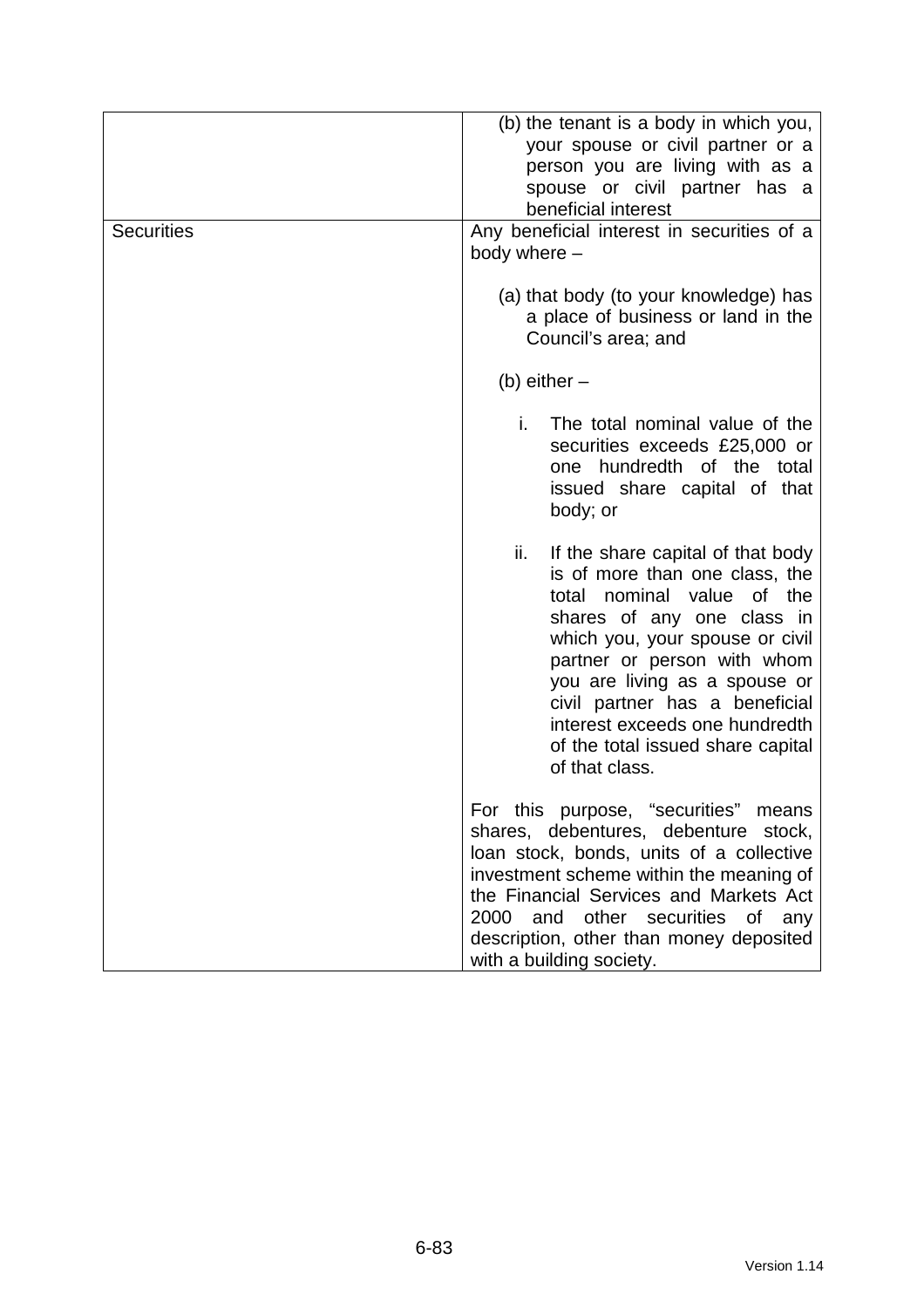## **OFFICER CODE OF CONDUCT**

### **INTRODUCTION**

- 1. The public is entitled to expect the highest standards of conduct from all officers of the County Council.
- 2. The Code sets out the standards of service that are expected from officers of the Council. In particular, officers should act in an open and transparent manner and should not do anything which would prejudice the reputation of the Council.
- 3. The Code should be read and operated in conjunction with the Council's Constitution and the Personnel Handbook. It is important officers understand their position as regards standards of conduct, and if in any doubt should seek guidance.

### **UNDERLYING PRINCIPLES**

- 4. All officers of the Council must at all times observe this Code. Failure to comply with the Code and the standards of service expected could result in disciplinary action.
- 5. All officers must act within the law whilst undertaking their official duties. Where an officer is a member of a professional body, the officer must also comply with any standards of conduct which are set by that body.
- 6. Officers are expected to:
	- a. Provide the highest possible standard of service to the public. Where officers are aware of any contraventions of this Code, illegality, misconduct or breach of procedure they should notify their line manager;
	- b. Provide appropriate advice to Councillors and other officers with impartiality.
- 7. Officers must consult the Monitoring Officer and the Chief Finance Officer if they have doubts about the legality of a decision, or suspect maladministration or financial impropriety.
- 8. The Code does not seek to address every possible circumstance, and simply because a particular action may not be addressed within the Code, this does not condone that action by omission.

#### **PERSONAL INTERESTS**

- 9. Officers must declare to their Corporate Director any financial interests or non-financial interests which could or could be perceived to conflict with their role with the Council.
- 10. A record of any such interests will be maintained by the relevant Corporate **Director**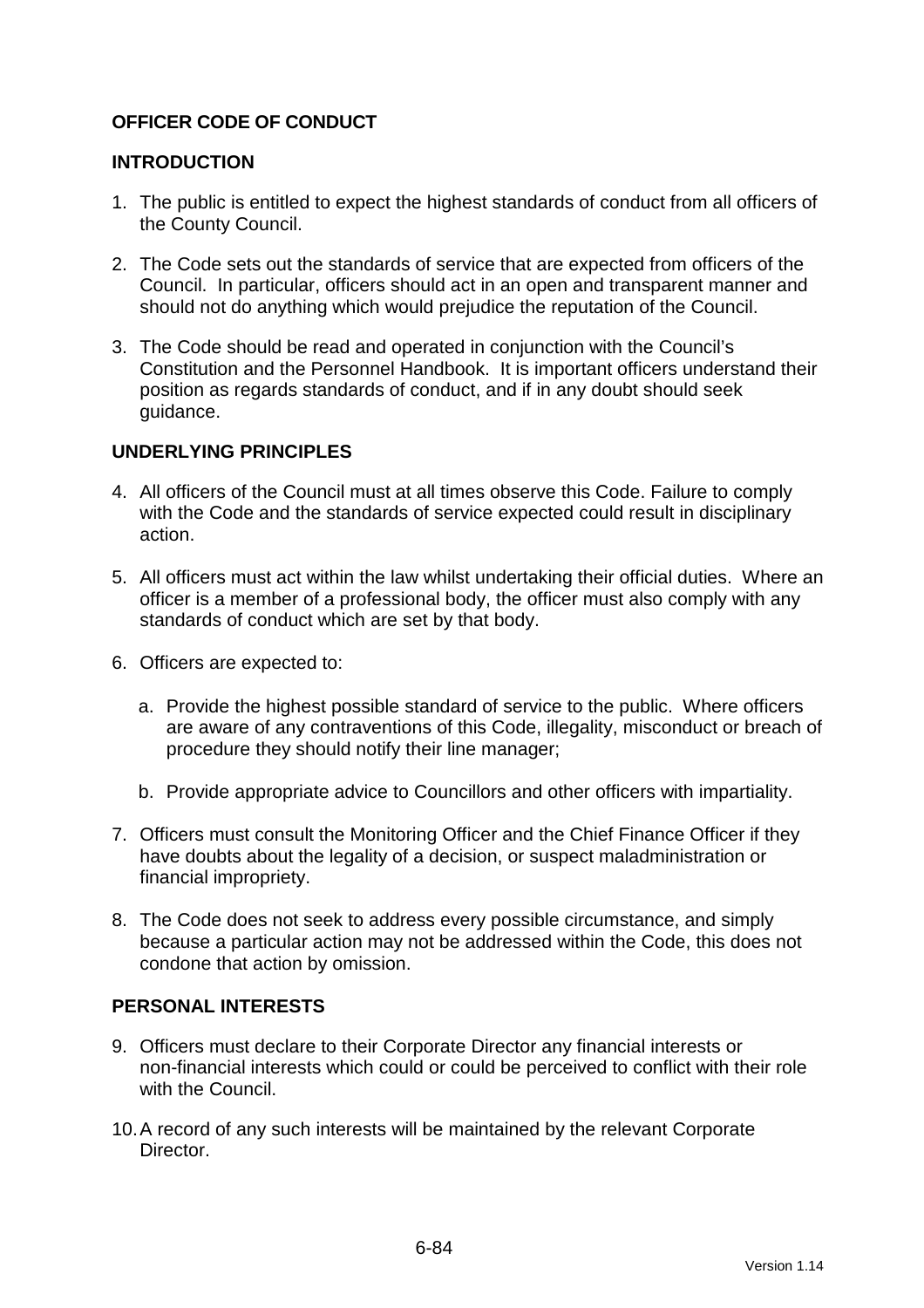- 11. Officers who have a direct or indirect financial interest in any contract must ensure that their Corporate Director is aware and should have no involvement with the award of or management of that contract.
- 12. If an officer is not sure about whether they have an interest, they should seek advice from the Monitoring Officer.

## **BRIBERY AND CORRUPTION**

- 13. Officers must be aware that it is a serious criminal offence for them to receive or give any gift, loan, fee, reward or advantage for doing or not doing anything or showing favour or disfavour to any person in their official capacity as a result of any such gift, etc.
- 14. It should be stressed that this covers all aspects of an officer's responsibilities. For example, showing favouritism to a client in the provision of a service in return for a favour or gift would be corrupt. As would awarding a contract to a contractor as a direct result of receiving a gift.
- 15. In particular:
	- a. Officers should not accept a gift or hospitality from a contractor or other person outside the Council if they know or suspect that it is offered or provided with the expectation that a commercial or contractual advantage will be provided in return;
	- b. Officers should not accept a payment from a contractor or other person outside the Council if they know or suspect that it is offered or provided with the expectation that they will obtain a commercial or contractual advantage in return;
	- c. Officers should not give, promise to give, or offer a payment, gift or hospitality with the expectation or hope that a commercial or contractual advantage will be received, or to reward a commercial or contractual advantage already given.

## **WHAT TO DO IF YOU ARE OFFERED A GIFT**

- 16. It is reasonable to accept a modest gift of a promotional character given to a wide range of people, and not uniquely to the officer, such as calendars, diaries, pens and other articles of use in the office or job. Modest gifts at the conclusion of any courtesy visit to a factory or firm of the sort normally given by that firm may also be accepted.
- 17. From time to time, officers may be offered other higher value or personal gifts. You need to consider why you have been offered the gift. If you are in doubt as to the motive behind the gift, you should seek advice from your Corporate Director as to whether it is appropriate to accept it. No gift worth over £25 should be accepted under any circumstances. Any gift offered, whether accepted or refused, should be recorded in the departmental gift and hospitality register.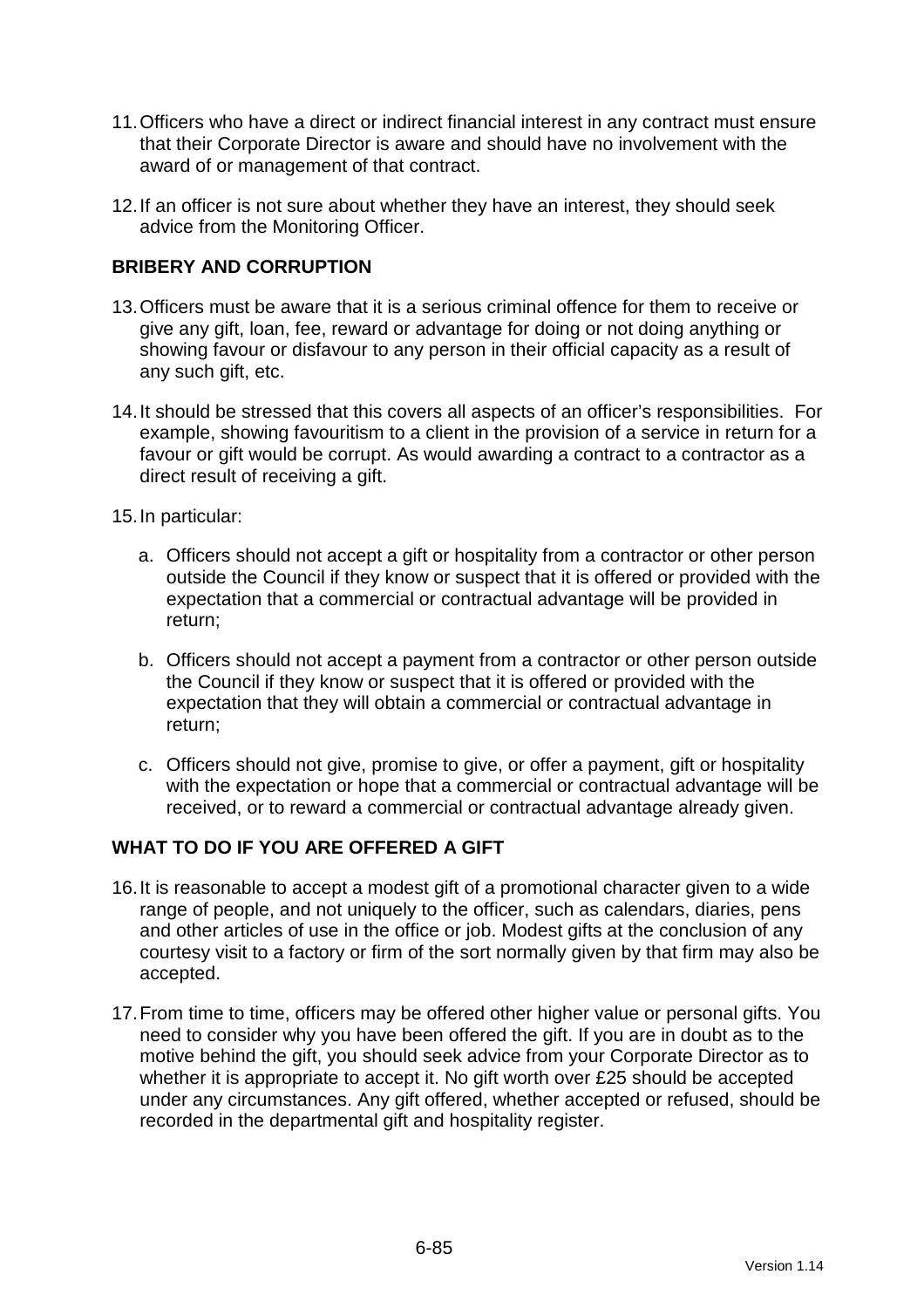## **WHAT TO DO IF YOU ARE OFFERED HOSPITALITY**

- 18. Officers of the Council should only accept offers of hospitality if they are invited in their role as a Council representative. Offers to attend purely social or sporting functions should be accepted only when these are significant for Nottinghamshire, or where the Council should be seen to be represented. Acceptance of such invitations should be cleared in advance with the relevant Corporate Director, and should be recorded in the departmental gift and hospitality register.
- 19. When hospitality has to be declined, the third party offering the hospitality should be courteously but firmly informed of the procedures and standards operating within the Council. When receiving hospitality, officers should be particularly sensitive as to its timing in relation to decisions which the Council may be taking affecting those providing the hospitality.
- 20. There may be circumstances where it will not always be possible, or even desirable, to reject offers of hospitality on a modest scale. Acceptable examples would include official hospitality at a function organised by a public authority; refreshments following a site visit; or a working lunch of a modest standard to enable the parties to continue to discuss business. The decision whether to accept or not must depend on the circumstances in each case. These circumstances will also determine whether the hospitality needs to be entered in the register of officers' interests. If in doubt officers should err on the side of caution and enter the appropriate details in the departmental register of officers' interests.

## **RECEIVING SPONSORSHIP OR GRANT AID**

21. Officers must provide details to their Corporate Director of any benefit they (or their partner, spouse or relative) may be likely to receive as a result of any proposed Council sponsorship or grant aid.

## **USE OF PUBLIC FUNDS**

22. Officers must ensure that they use public funds entrusted to them in a responsible and lawful manner. They should strive to ensure value for money to the local community and to avoid legal challenge to the Council.

## **POLITICAL NEUTRALITY**

- 23. Officers serve the Council as a whole. It follows they must serve all Councillors and not just those of the majority group, and must ensure that the individual rights of all Councillors are respected.
- 24. Officers may be required to advise political groups. They must do so in ways which do not compromise their political neutrality.
- 25. Officers must follow Council policies and must not allow their own personal or political opinions to interfere with their work.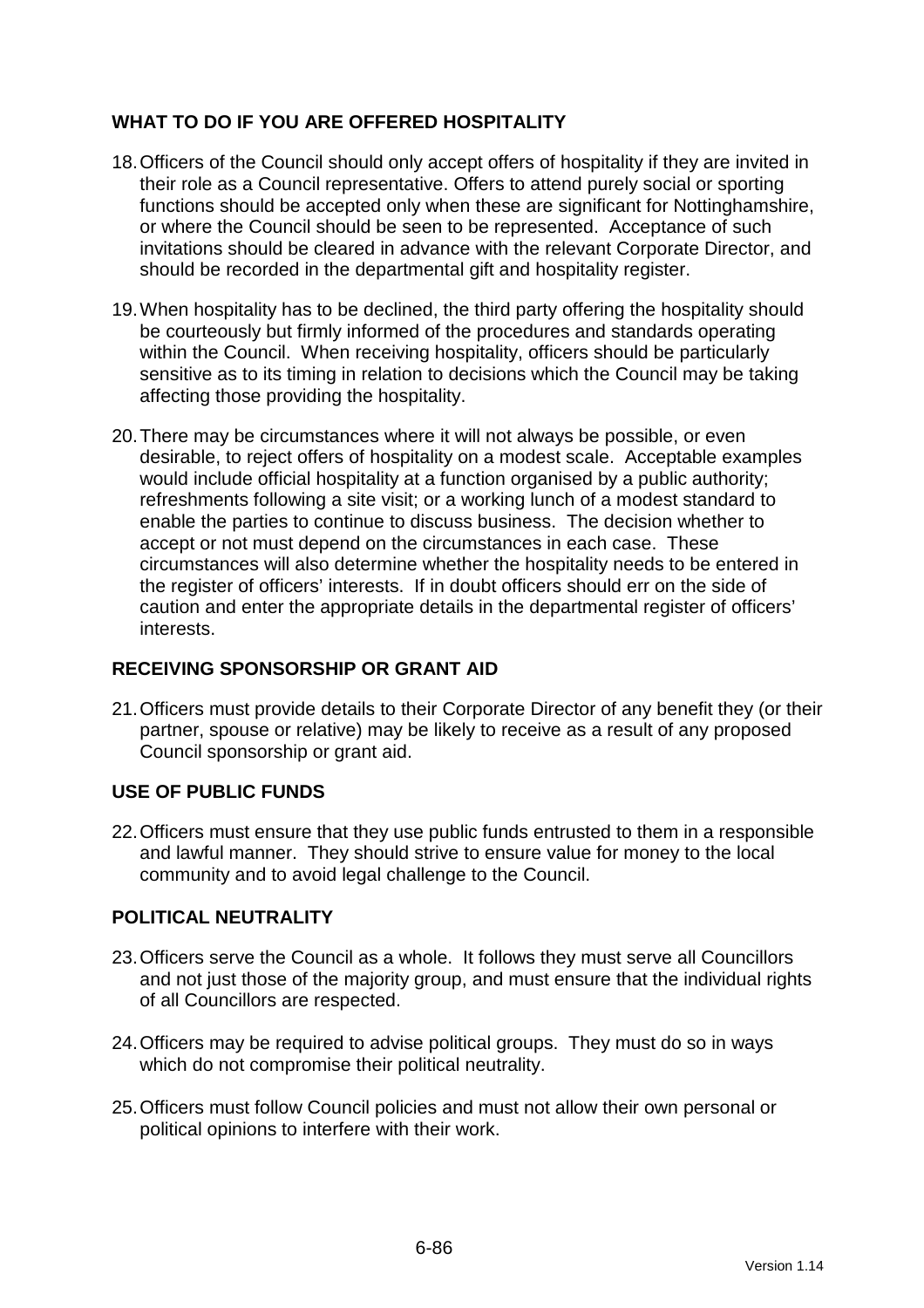## **EQUALITY ISSUES**

- 26. The Council believes in equality and will not tolerate any harassment, intimidation, unfair discrimination or victimisation, by officers.
- 27. The Council has a statutory duty to promote equality. Officers should not by their manner or speech be discriminatory with regards to a person's age, disability, gender reassignment, marriage and civil partnership, pregnancy and maternity, race, religion or belief, sex or sexual orientation.
- 28. Each officer has a duty to ensure that the appropriate standards of conduct are upheld both by themselves and by colleagues at all times.

### **THE RELATIONSHIP BETWEEN OFFICERS AND COUNCILLORS**

29. Officers should refer to the Protocol for Councillor/Officer Working Relations in Part Six of this Constitution.

### **THE RELATIONSHIP BETWEEN OFFICERS AND THE PUBLIC**

- 30. Officers should always remember their responsibilities to the community of Nottinghamshire and ensure courteous, efficient and impartial service delivery to all groups and individuals they have dealings with.
- 31. Officers should be cautious when blogging or using social networking sites outside of work and avoid publishing, or allowing to be published, any material, including comments or images, which could damage their professional reputation and/or bring the Council into disrepute.

### **THE RELATIONSHIP BETWEEN OFFICERS AND CONTRACTORS**

- 32. All relationships of a business or private nature with external contractors, or potential contractors, should be made known to an appropriate senior manager.
- 33. Officers must exercise fairness and impartiality when dealing with all customers, suppliers, other contractors and sub-contractors.
- 34. Officers who are privy to confidential information on tenders or costs for either internal or external contractors should not disclose that information to any unauthorised party or organisation.
- 35. Further guidance on the procedures to follow during the tendering process is contained in the Financial Regulations in Part Six of this Constitution.

#### **APPOINTMENT AND OTHER EMPLOYMENT MATTERS**

- 36. Officers involved in appointments should ensure that these are made on the basis of merit.
- 37. In order to avoid any possible accusation of bias, officers wherever possible should not be involved in an appointment where they are related to an applicant, or have a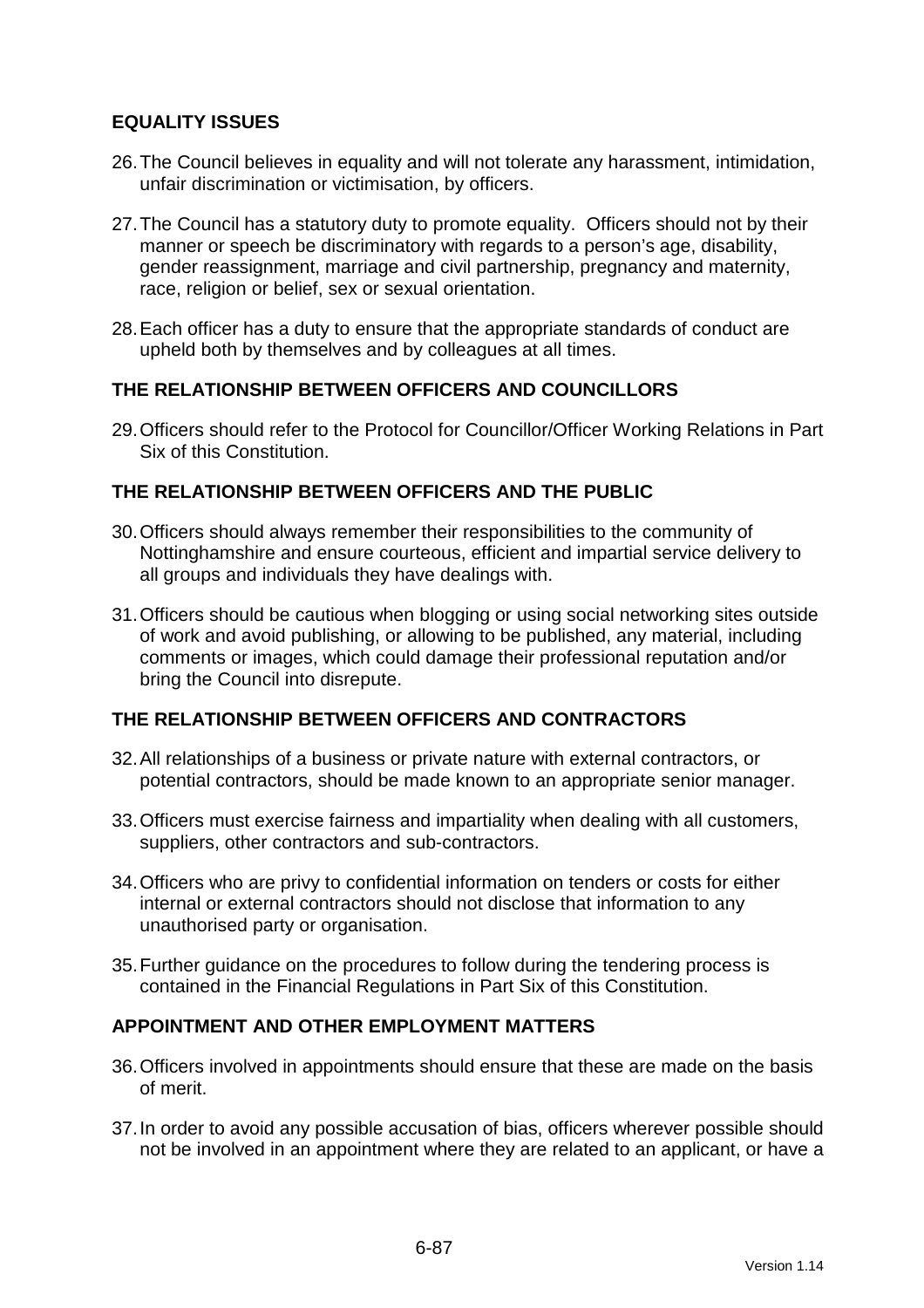close personal relationship outside work with him or her. If they must be involved, then the relationship must be disclosed to all the parties.

38. Similarly, officers should not be involved in decisions relating to discipline, promotion or pay adjustments for any officer who is a relative, partner etc.

### **WORKING FOR OUTSIDE ORGANISATIONS**

39. Officers working for outside organisations should refer to the Protocol for Involvement in Outside Bodies.

### **USE OF COUNCIL PREMISES OR FACILITIES FOR WORK NOT CONNECTED WITH THE COUNCIL**

40. Officers must not use the Council's premises or facilities for activities which are not connected with their employment with the Council, for instance the use of email, telephones, computers, photocopiers, typists, etc. A small amount of personal use may be acceptable.

### **PUBLIC SPEAKING**

- 41. Where officers are invited to address public meetings, undertake radio or television interviews etc, they will be acting as the representative of the Council, and as such should communicate the policies and procedures of the County Council in a factual and unbiased way. Officers must not express personal views in such situations.
- 42. If in a private capacity an officer is invited to comment publicly on Council policies, they should reflect upon the impact of this on the County Council's reputation and consider whether it is appropriate to comment.

### **OFFICERS FACING CRIMINAL CHARGES**

43. Any officer facing criminal charges must inform their line manager without delay.

#### **HEALTH AND SAFETY**

44. It is the responsibility of all officers to take reasonable care for the health and safety of themselves and others.

#### **DISCLOSURE OF INFORMATION**

- 45. Officers must not disclose information given to them in confidence without consent, unless the circumstances are exceptional. In this situation, advice should be sought from their line manager.
- 46. Officers disclosing personal information must comply with the Data Protection Act.
- 47. Officers should not use confidential information obtained in the course of their employment with the Council for personal use, nor should they pass it on to others who might use it for unauthorised purposes.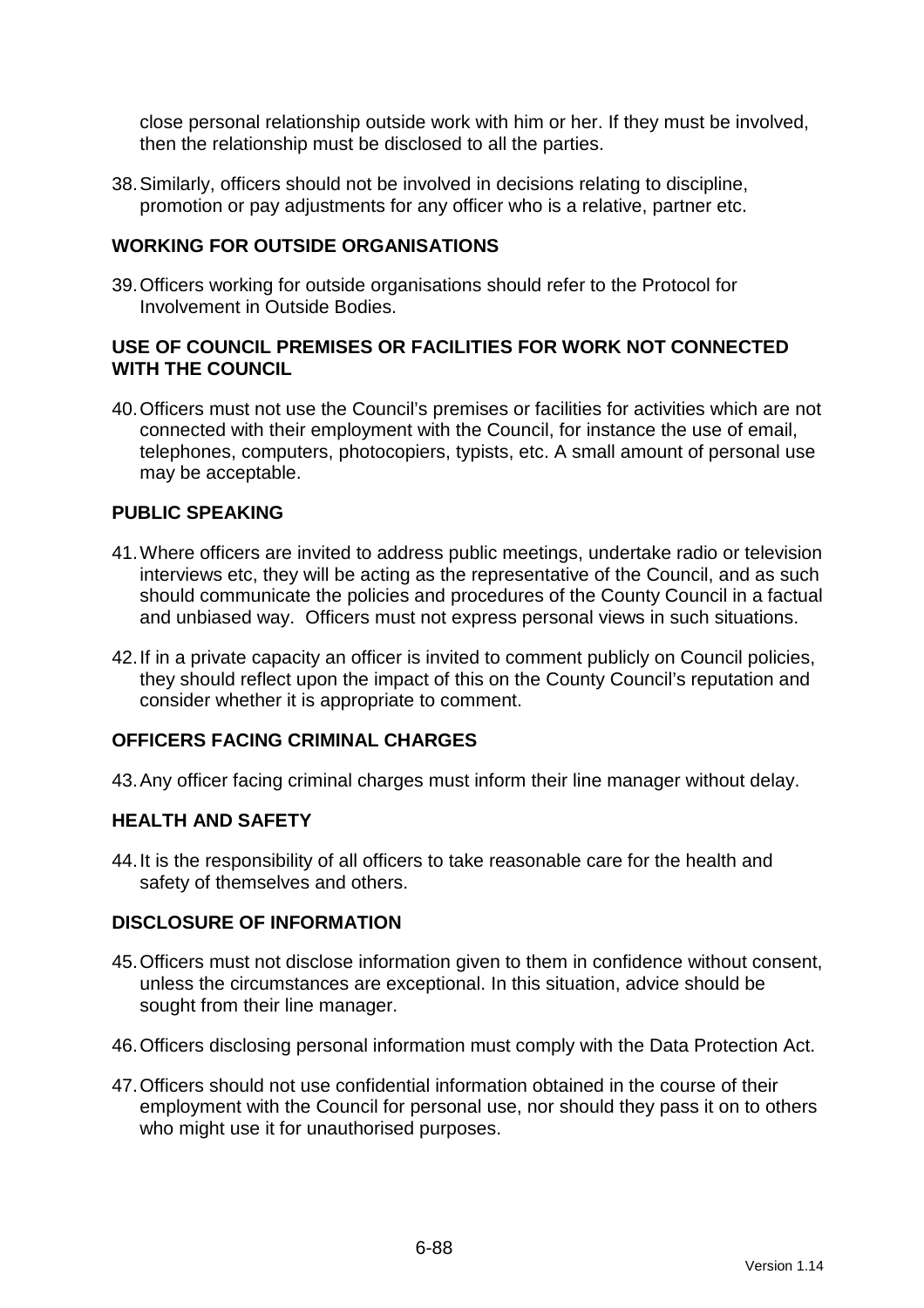48. Guidance about the information which Councillors and the public are entitled to is contained in Part Three of this Constitution.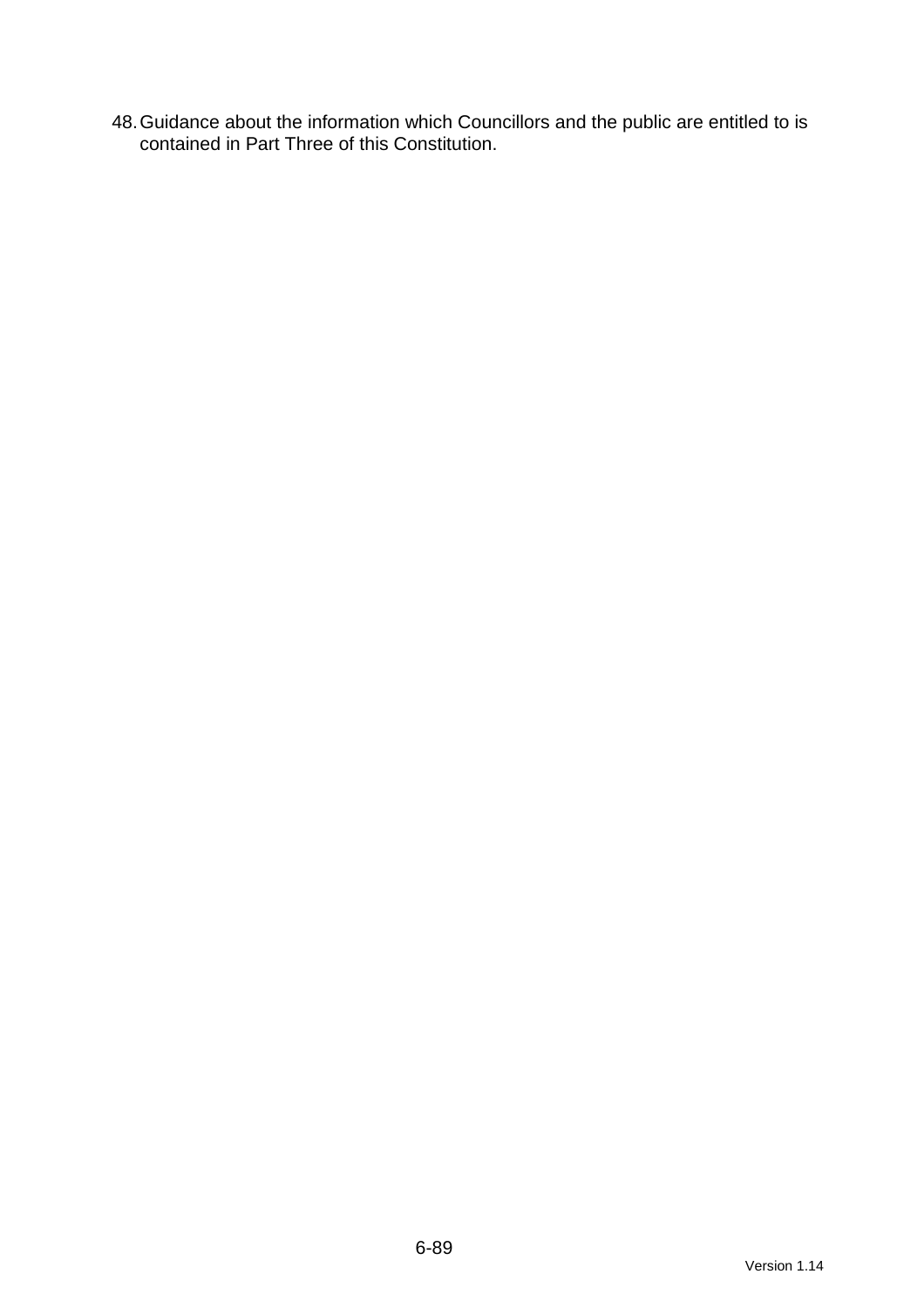## **PROTOCOL FOR COUNCILLOR AND OFFICER RELATIONSHIPS**

### **INTRODUCTION**

- 1. Mutual trust and respect between Councillors and employees is at the heart of good governance for councils. They are essential elements of the partnership necessary for the effective running of a local authority.
- 2. This protocol is a written guide to the basic elements of the relationships between Councillors and employees and seeks to:
	- a. promote trust, openness, fairness and honesty;
	- b. define roles to clarify responsibilities, avoid conflict, prevent duplication and secure compliance with the law and codes of conduct;
	- c. maintain and enhance the integrity of local government which demands the highest standards of personal conduct.
- 3. This protocol should be read and operated in conjunction with the Council's constitution, codes of conduct relating to Councillors and employees and relevant legislative requirements.
- 4. Unless the context otherwise requires, reference to a Councillor will include reference to a co-opted member.

## **UNDERLYING PRINCIPLES**

- 5. Councillors and employees must at all times observe this protocol.
- 6. Councillors and employees must always respect the roles and duties of each other as set out below.

#### **THE ROLE OF MEMBERS**

- 7. It is the role of Councillors:
	- a. To represent the people within their communities and bring their views into the Council's decision making process through working individually or in partnership
	- b. To promote the interests of the people of Nottinghamshire when acting collectively as the Council's decision-makers
	- c. To promote the social, economic and environmental wellbeing of the community.
	- d. Collectively to agree the policy of the County Council
	- e. To deal with individual casework and act as an advocate for constituents in resolving concerns or complaints.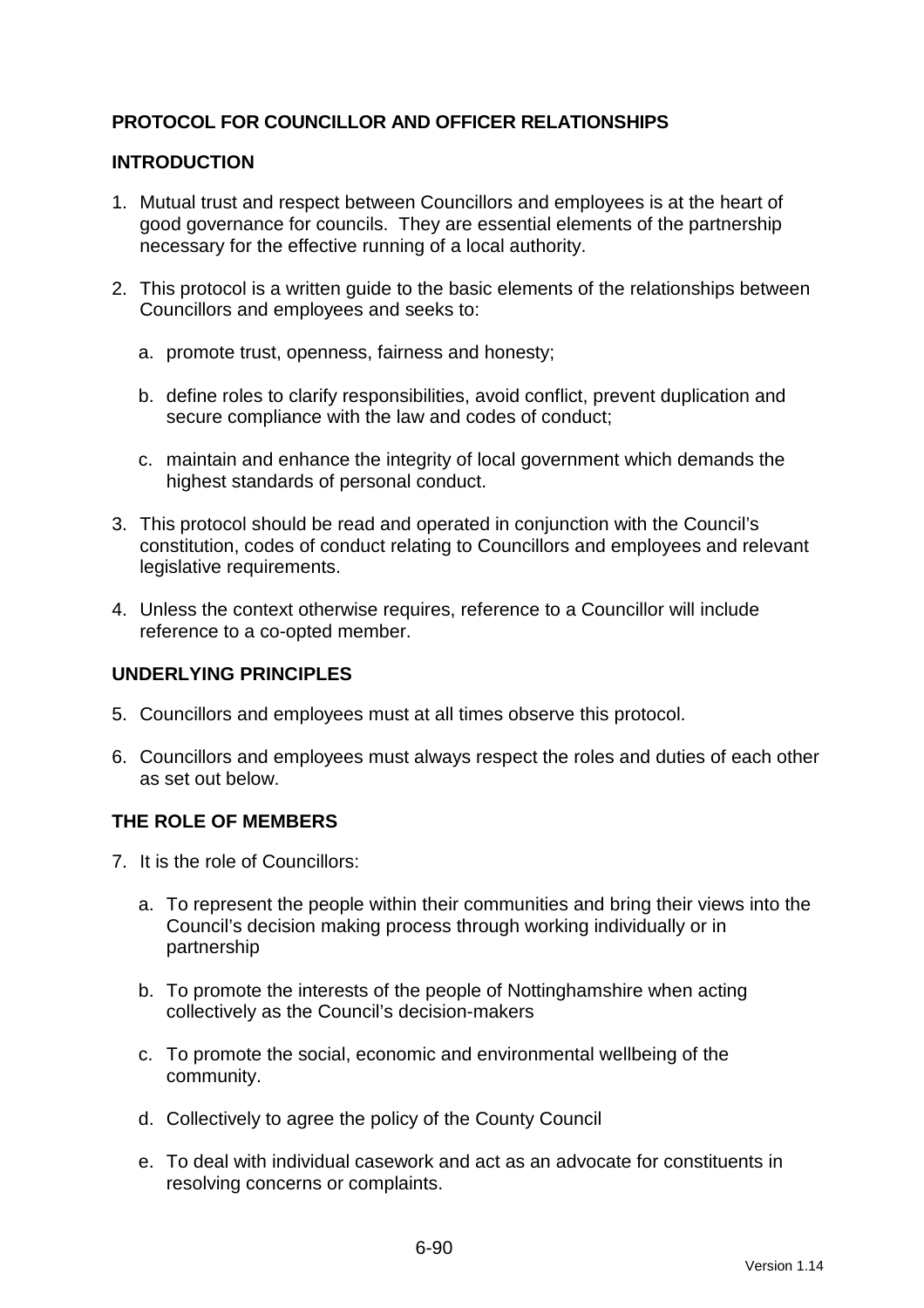- f. To balance different interests within their electoral division and represent the division as a whole.
- g. To represent the Council on external bodies as required.
- h. To promote the highest standards of conduct and ethics.

## **THE ROLE OF OFFICERS**

- 8. It is the role of officers:
	- a. To serve the community of Nottinghamshire and to deliver the highest standards of service in the most cost effective, efficient and professional manner.
	- b. To implement the policies and decisions made by Councillors.
	- c. To provide professional and technical advice.
	- d. To carry out the functions delegated to them, including the management of staff.
	- e. To provide help, support and advice to Councillors in respect of their duties and responsibilities
	- f. To report to Government departments, as required.
	- g. To represent the Council on external bodies as required.

#### **THE RELATIONSHIP BETWEEN EMPLOYEES AND COUNCILLORS**

- 9. The relationship between employees and Councillors should be characterised by mutual respect and courtesy and recognition of each other's roles and responsibilities.
- 10. Collaborative working between Councillors and employees is essential but close personal familiarity can lead to damaging assumptions by others. Councillors and employees should inform the Monitoring Officer of any relationship either personal or family, or business connection which might be seen as unduly influencing their work in their respective roles. The Monitoring Officer will consider what action, if any, should be taken.
- 11. With the exception of staff specially appointed to support political groups, employees work to the instructions of their managers not individual Councillors.
- 12. Councillors must not require employees to change their professional advice or take any action which the employee considers unlawful or illegal or which would amount to maladministration or breach of a statutory duty.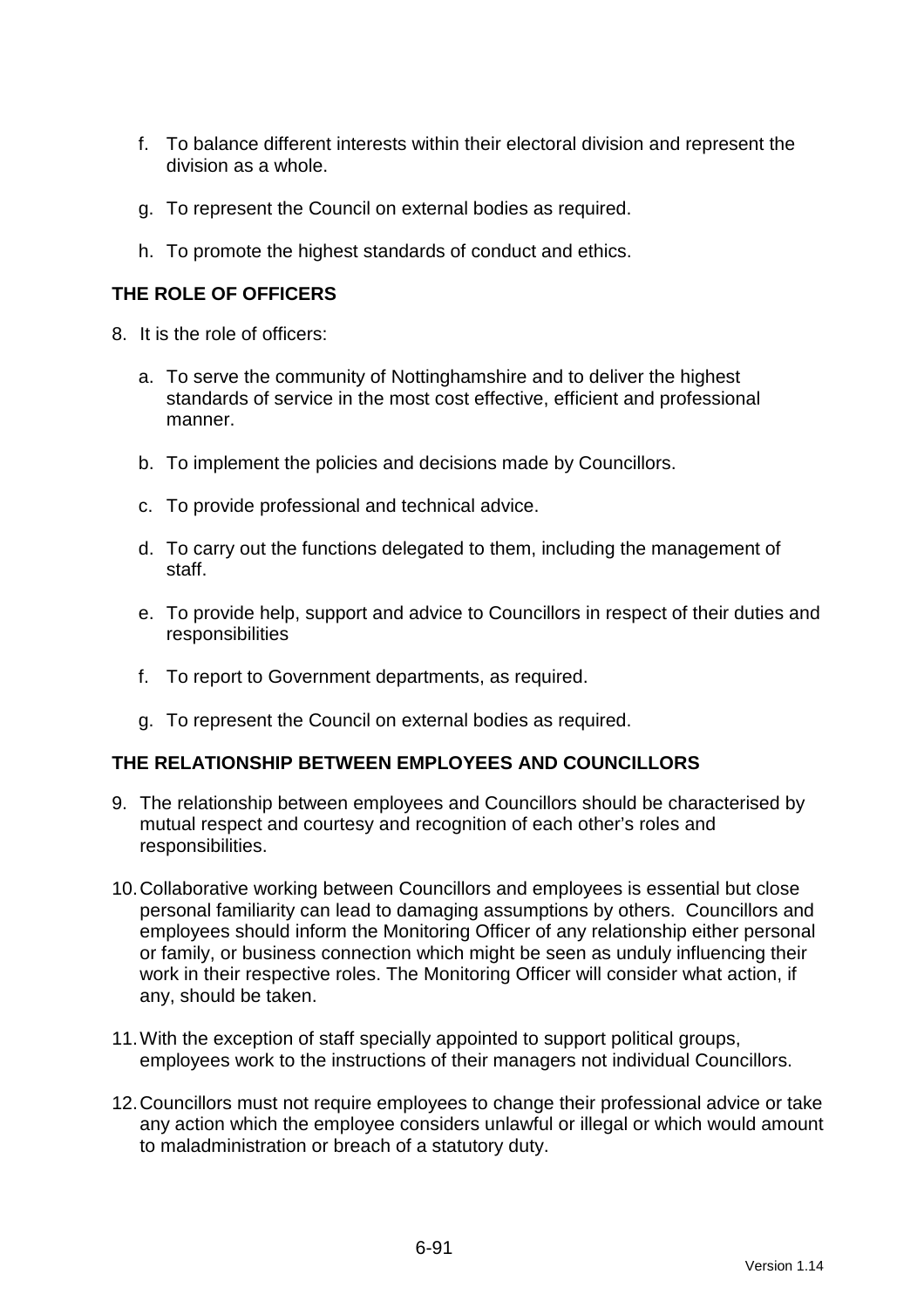- 13. Councillors should not raise matters relating to the conduct or capability of a Council employee or of employees collectively at meetings held in public or in the press. Any concerns should be raised using the procedure set out at paragraph 25 below.
- 14. The advice provided and actions taken by employees should be sensitive to the political nature of the organisation, but their advice should always be independent and unbiased.
- 15. Members must consult with the Monitoring Officer and the Chief Finance Officer about legality, maladministration and financial impropriety and if they have doubts as to whether a particular decision is or is likely to be contrary to the policy framework or budget.
- 16. The Council has a statutory duty to positively promote equality. Councillors and employees should not by their manner, speech, or in any written communication, be discriminatory with regards to a person's age, disability, gender reassignment, marriage and civil partnership, pregnancy and maternity, race, religion or belief, sex or sexual orientation.

## **OFFICER RELATIONSHIPS WITH PARTY GROUPS**

- 17. It must be recognised by all employees and Councillors that in discharging their duties employees serve the Council as a whole and not exclusively any political group, combination of groups or individual Councillors.
- 18. Employees may properly be called upon to provide advice and information to political groups but must at all times maintain political neutrality. All employees must, in their dealings with political groups and individual Councillors, treat them in a fair and even handed manner.
- 19. Employees must respect the confidentiality of any party group discussions at which they are present and unless they are requested to do so by that party group, must not relay the content of such discussions to another party group or to any other Councillor.
- 20. The only basis on which the Council can lawfully provide support services (eg stationery, typing, printing, photocopying) to Councillors is to assist them in discharging their role in their official capacity as Councillor. Such support services must therefore only be used for Council business. They must never be used for party political or campaigning activity or for private purposes.

## **EMPLOYEES TO KEEP COUNCILLORS INFORMED ABOUT LOCAL ISSUES**

21. To enable them to carry out their divisional role effectively, Councillors need to be fully informed about matters affecting their division. Corporate Directors must ensure that their staff are aware of the requirement to keep local Councillors informed.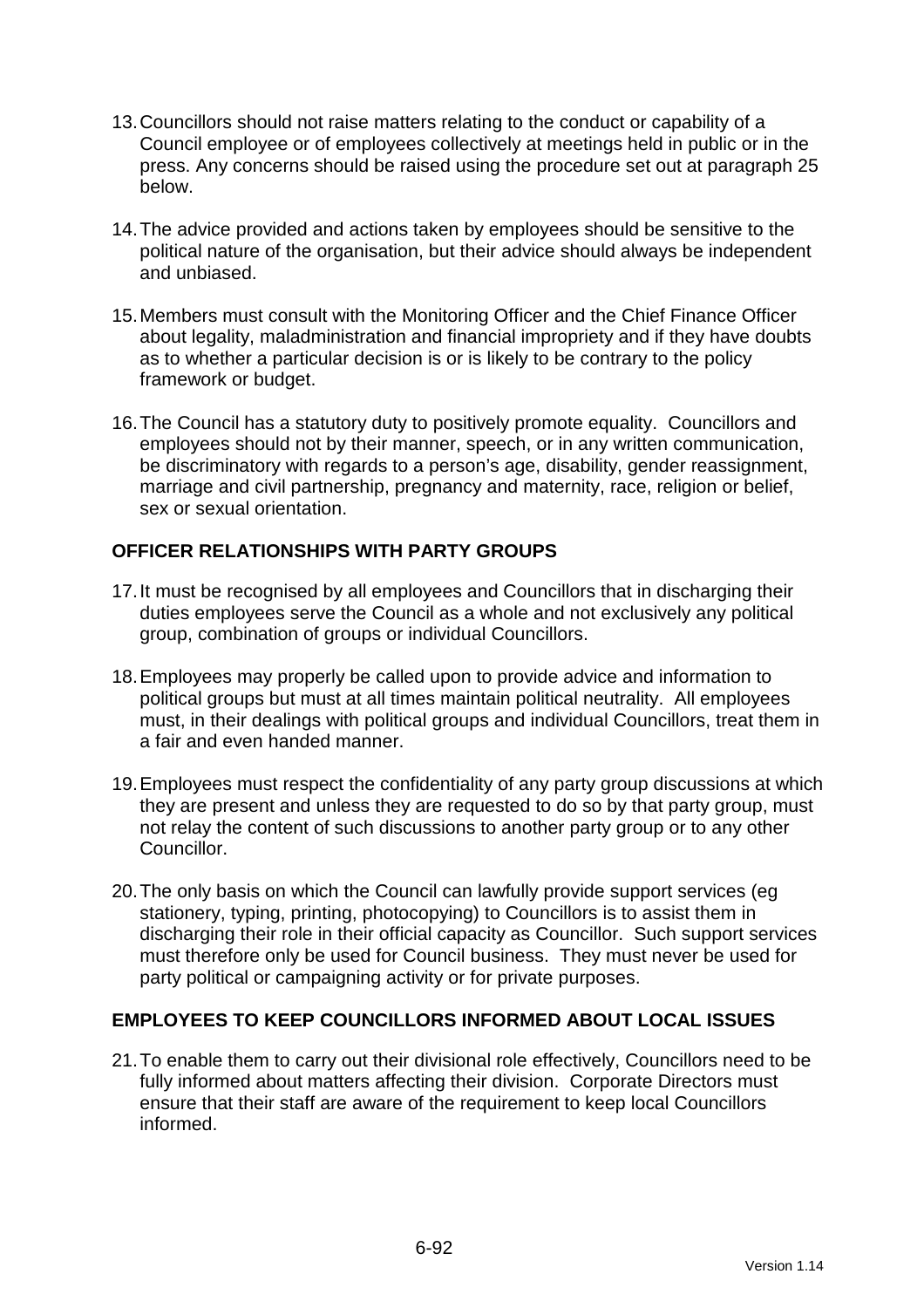22. Whenever a public meeting is organised by the Council to consider a local issue it is recommended that all Councillors representing the divisions affected should be invited to attend the meeting.

### **MEDIA RELATIONS**

- 23. All relations with the media must be conducted in accordance with the Council's agreed procedures and the law on Local Authority publicity.
- 24. Employees will make every effort to keep Councillors informed of media interest in Council activities relevant to their responsibilities and the electoral divisions they represent, especially regarding strategic or contentious matters.

#### **COMPLAINTS/CONCERNS**

### **PROCEDURE FOR COUNCILLORS**

25. If a Councillor is dissatisfied with the conduct, behaviour or performance of an officer they should raise the matter privately with the relevant Corporate Director. If their concerns relate to a Corporate Director the concern should be raised with the Chief Executive. If the concerns relates to the Chief Executive then the concern should be raised with the Monitoring Officer and Service Director responsible for Human Resources.

### **PROCEDURE FOR EMPLOYEES**

- 26. If an employee is unhappy with the conduct or behaviour of a Councillor they should seek to resolve the matter by appropriate discussion and involvement of their Corporate Director.
- 27. In the event that matters remain unresolved they should inform the Monitoring Officer who will consider what action should be taken.

#### **SUMMARY**

28. Councillors and employees can expect the following from each other:

- a. Respect and courtesy
- b. The highest standards of integrity
- c. A working partnership
- d. An understanding of and support for respective roles, work loads and pressures
- e. Confidentiality
- f. A commitment to the Council as a whole

29. In addition Councillors can expect from employees:

- a. Timely responses to enquiries
- b. Professional advice
- c. Regular up to date information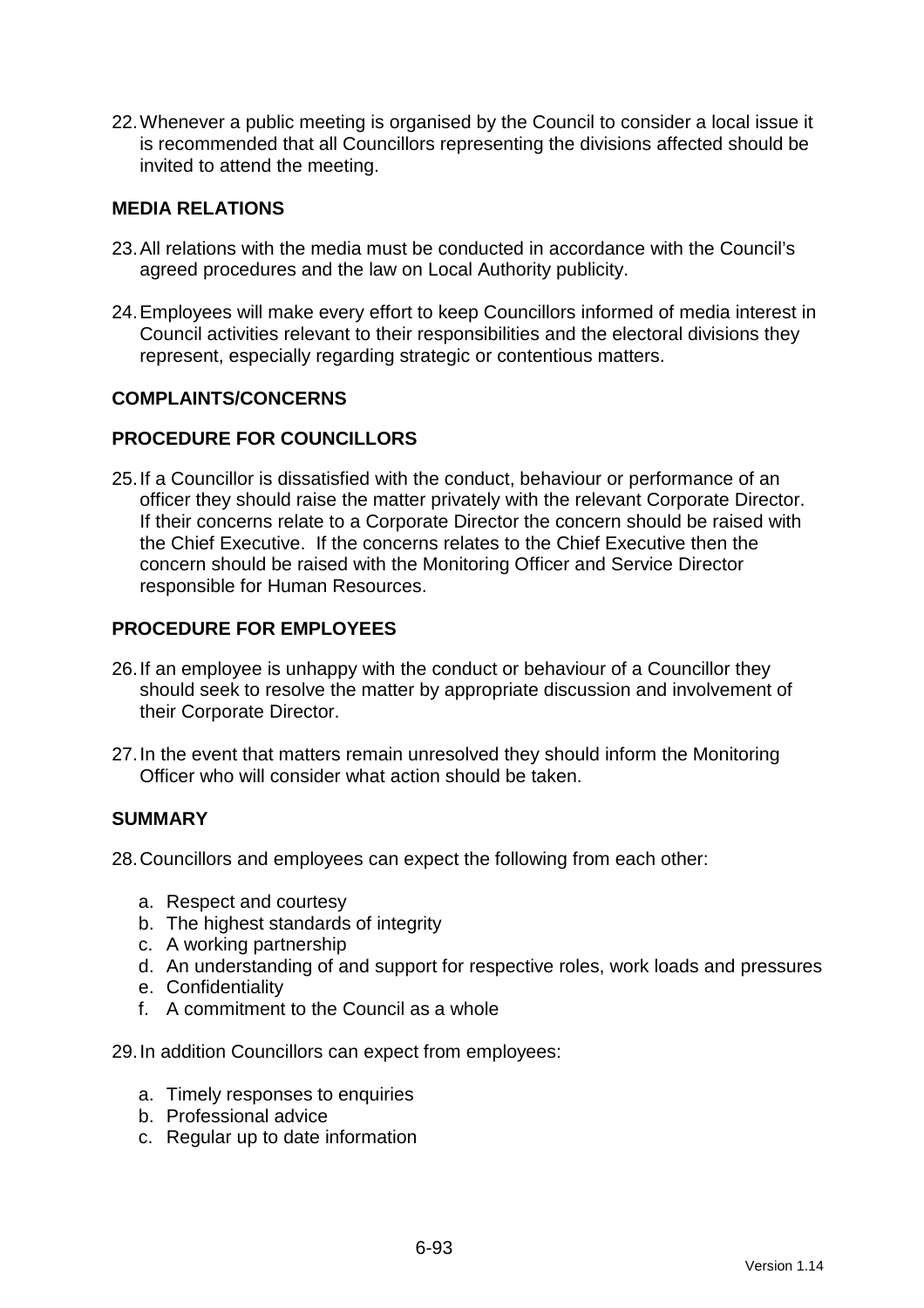## **PROTOCOL FOR INVOLVEMENT IN OUTSIDE BODIES**

1. The Council is committed to working with other local authorities, the private, voluntary and community sectors to deliver services in the most effective way. As a result Councillors and officers are often required to act as representatives on outside bodies. This document provides guidance for those acting as representatives.

### **APPOINTMENTS TO OUTSIDE BODIES**

2. The Council's Policy Committee is responsible for deciding which organisation are included on the list of Outside Bodies and each committee will determine which outside bodies it should receive regular updates from.

#### **SUPPORT FOR REPRESENTATIVES ON OUTSIDE BODIES**

- 3. The Council will provide indemnity insurance in appropriate circumstances.
- 4. The Council will make every effort to maintain a fact sheet on each outside body, stating the purpose of representation, the responsibilities of Council representatives on those bodies, and the insurance position.
- 5. The Council has produced guidance regarding representatives' specific responsibilities when sitting on different types of bodies, such as limited and local authority companies, statutory bodies and charities. Further support is available from Democratic Services.

### **RESPONSIBILITIES OF COUNTY COUNCIL REPRESENTATIVES ON OUTSIDE BODIES**

- 6. Representatives must ensure they understand the capacity in which they are appointed to the outside body. This is important for two reasons:
	- a. The terms of appointment could mean that the individual takes on formal responsibilities, such as those of a company director or charitable trustee, and in some cases, personal liability. Representatives need to understand the extent of their role and be satisfied that appropriate indemnity insurance cover is provided either by the Council or the outside body.
	- b. In some instances the primary purpose is to represent the interests of the County Council, and in some the main duty is to the outside body. This may affect the considerations that are taken into account when contributing to the outside body's decision-making. Also, it is possible that a conflict of interest will arise between the Council and the outside body, for example where there is a disagreement over a funding issue. In the event this happens the representative must be clear in whose interests they are acting. If a conflict does arise the representative must seek advice from the Council's Monitoring Officer.
- 7. Representatives must follow the Council's Code of Conduct for Councillors and Co-opted Members or the Code of Conduct for Officers when they are acting in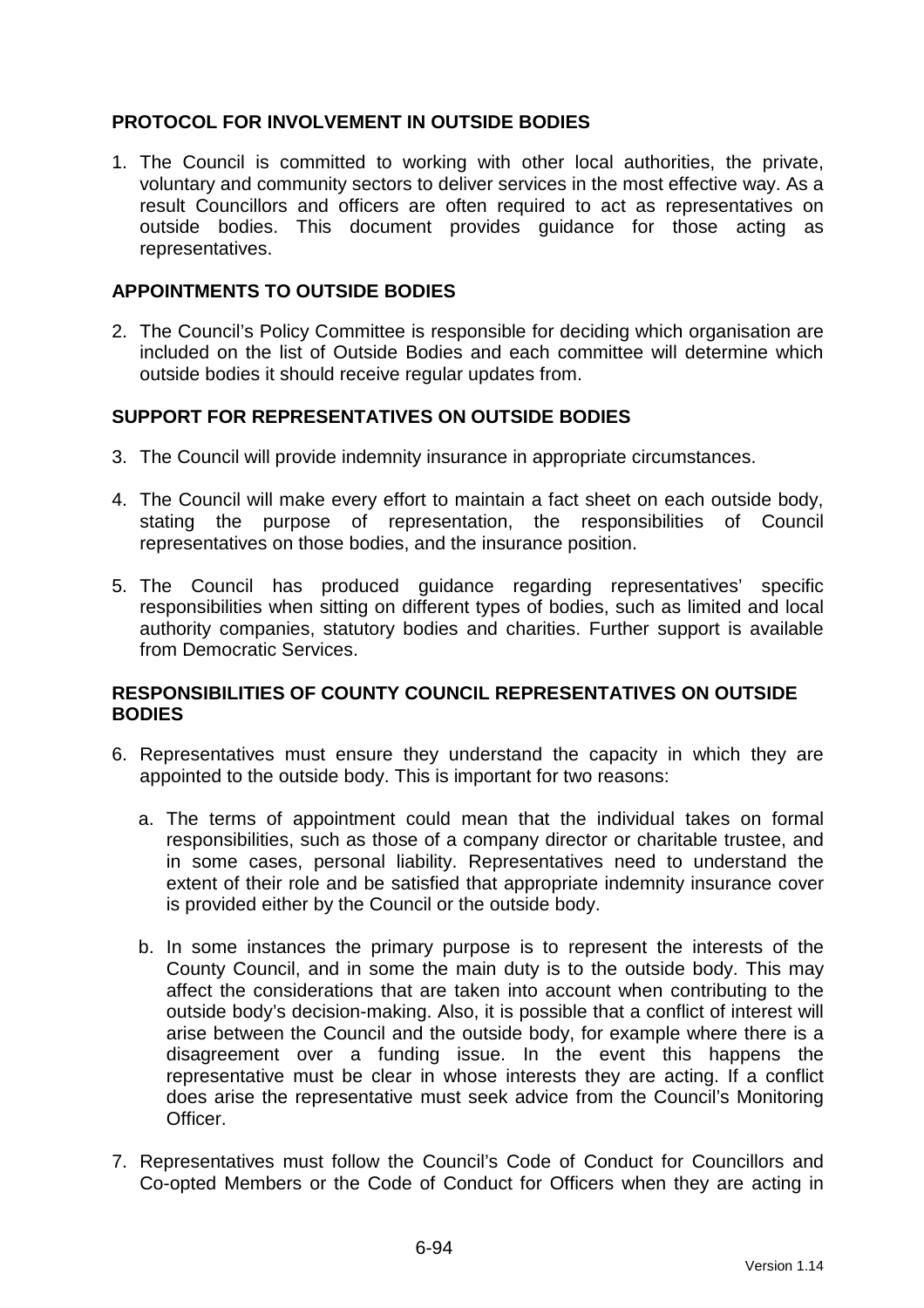that capacity, including where they are representing the Council on an outside body. They must also ensure they follow any separate code of conduct that applies to the outside body. In the unlikely event there is a conflict they must seek advice from the Council's Monitoring Officer.

- 8. Representatives should always consider their duty of confidentiality to the Council, and where appropriate, to the outside body.
- 9. Representatives must report back to the relevant County Council committee as required.
- 10. It is good practice to check when first appointed whether expenses for travel and/or subsistence should be claimed from the County Council or the outside body.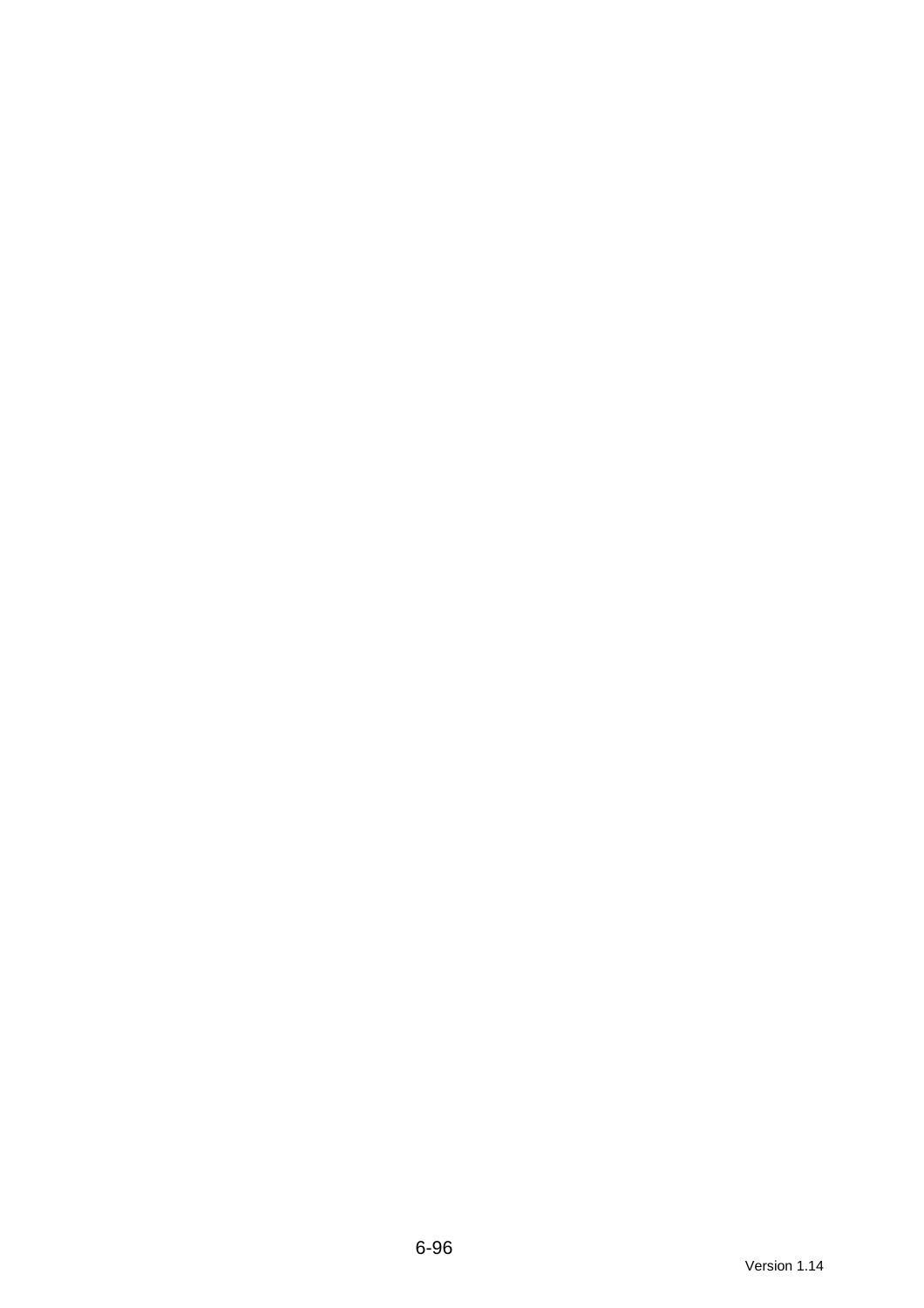## **PART C – EMPLOYMENT PROCEDURE RULES**

### **INTRODUCTION**

- 1. The Council has developed these regulations in order to outline the process to be followed when appointing or dismissing employees or taking disciplinary action against employees.
- 2. These regulations also deal with who has responsibility for changes to staffing structures. Staffing structures specify the number and types of posts that exist in each department.

### **APPOINTMENT AND DISMISSAL - SENIOR EMPLOYEES**

- 3. The Senior Staffing Sub-Committee is responsible for the appointment and dismissal of, and the taking of disciplinary action against, the following employees (who will be known as "Senior Employees" for the purposes of these regulations):
	- a. Chief Executive;
	- b. Corporate Directors;
	- c. Service Directors;
	- d. where the statutory role of the Head of Paid Service, Chief Finance Officer or Monitoring Officer is held by another post holder, that post holder.
- 4. The Senior Staffing Sub-Committee will meet as and when required.
- 5. The appropriate committee Chairman for the post being considered will always be present as a member of the Senior Staffing Sub-Committee. Where the issue being considered relates to the Chief Executive or a Corporate Director, the Senior Staffing Sub-Committee will have a membership of nine; otherwise the Senior Staffing Sub-Committee will have a membership of five.
- 6. The Senior Staffing Sub-Committee will be required to follow the Council's Recruitment and Selection Policy.

## **APPOINTMENTS**

- 7. The Council may choose to appoint any of the Senior Employees from an internal pool of candidates or by externally advertising.
- 8. The Council will draw up a job description and person specification which will be sent to any person on request.
- 9. The Senior Staffing Sub-Committee will draw up a shortlist of candidates for interview and assessment and will interview all short-listed candidates in accordance with:
	- a. the Recruitment and Selection Policy; and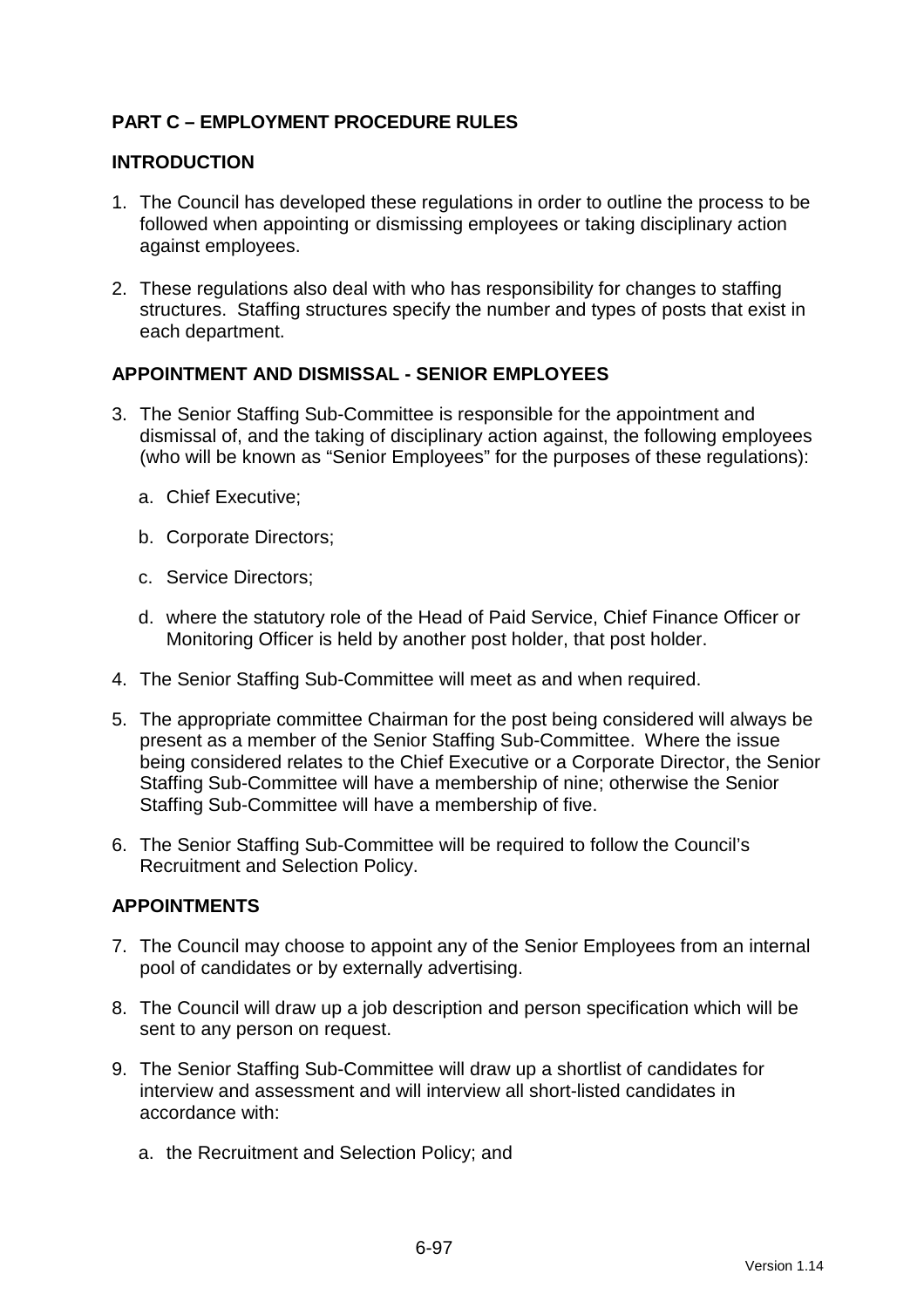- b. the advice of an appropriate HR advisor.
- 10. The preferred candidate will be offered the post subject to satisfactory references and pre-employment checks.
- 11. A final decision in respect of the appointment of the Head of Paid Service, Chief Finance Officer and Monitoring Officer rests with Full Council.
- 12. Where a reorganisation affects the structure/numbers of Senior Employee posts, posts in the new structure will be filled in line with the enabling process agreed at the time. Any competitive interviews will be carried out by the Senior Staffing Sub-Committee in accordance with the enabling process.

#### **DISMISSALS AND DISCIPLINARY ACTION**

- 13. In the case of dismissals, the Senior Staffing Sub-Committee will hear the case against the Senior Employee concerned and the hearing will be conducted in accordance with the Council's Disciplinary Procedure.
- 14. A final decision in respect of the dismissal of the Head of Paid Service, the Chief Finance Officer and the Monitoring Officer rests with full Council. Full Council will approve such dismissal before the notice of dismissal is issued.
- 15. The Senior Employee (unless the employee is the Head of Paid Service, the Chief Finance Officer or the Monitoring Officer) will have a right of appeal to the Appeals Sub-Committee in accordance with the appeals process set out in the Personnel Handbook. The Appeals Sub-Committee will be advised by an appropriate HR adviser who has had no previous dealings with the matter.
- 16. In the case of the Head of Paid Service, the Chief Finance Officer and the Monitoring Officer, no disciplinary action may be taken until the advice, views or recommendations of an independent panel are considered. The neutral act of suspension for the purpose of investigating the alleged misconduct can be made by:
	- a. the Monitoring Officer in relation to the Head of Paid Service; or
	- b. the Head of Paid Service in relation to the Chief Finance Officer or the Monitoring Officer,

in consultation with the Council Leader and Chairman of the Personnel Committee and any suspension will be on full pay and for a period of no longer than two months.

### **APPOINTMENT OF ASSISTANTS TO POLITICAL GROUPS**

17. The appointment of any person as a political assistant must be done in accordance with legislative requirements.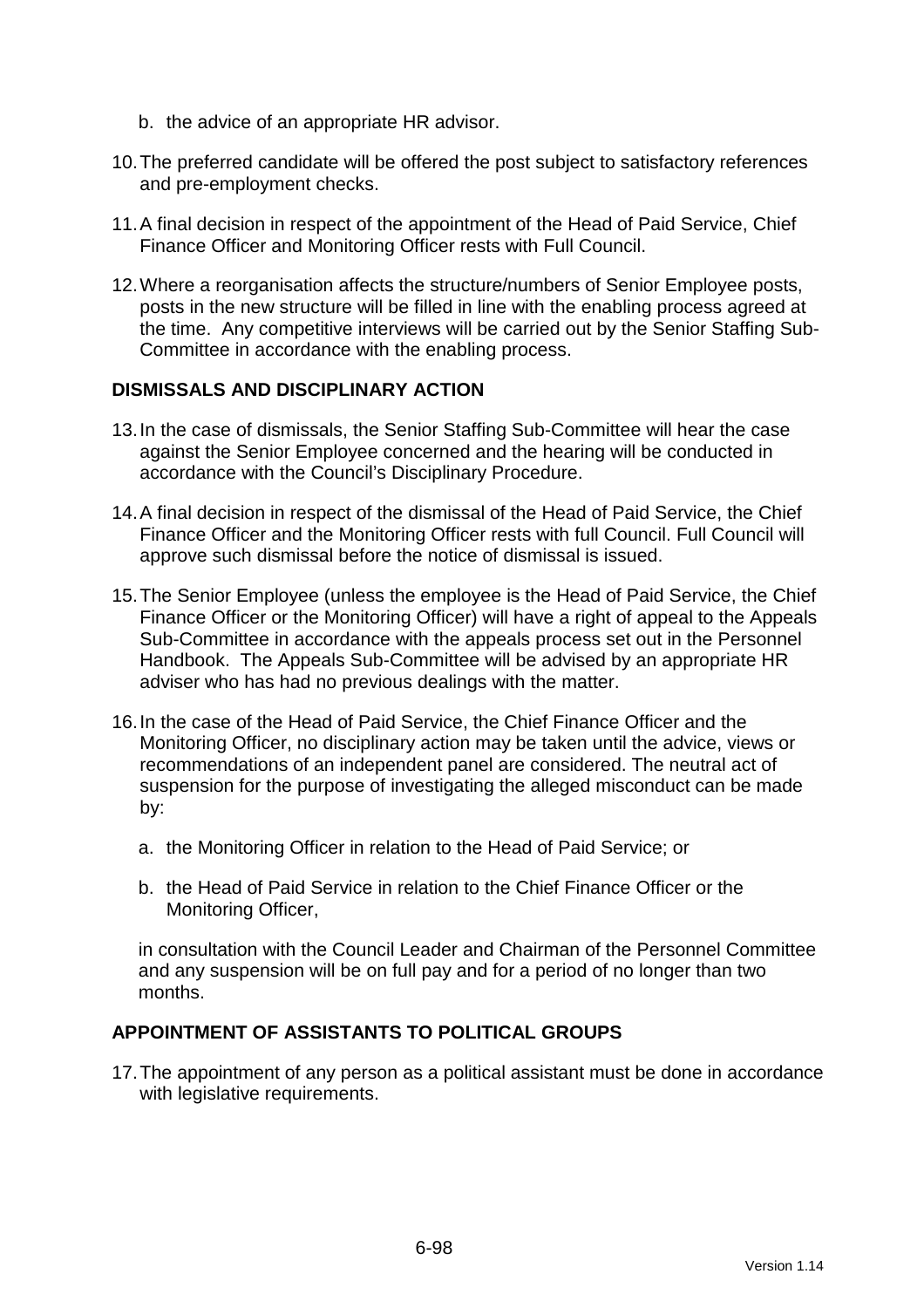## **APPOINTMENT, DISMISSAL AND MANAGEMENT OF ALL OTHER EMPLOYEES**

18. The appointment, dismissal and management of employees (except Senior Employees) including disciplinary action will be carried out by properly authorised officers of the Council in line with the Recruitment and Selection Policy, other employment policy and procedures agreed by the Council and in compliance with statutory obligations.

## **EMPLOYMENT POLICIES AND PROCEDURES**

- 19. The Council recognises national collective bargaining and acknowledges the role of national negotiating bodies in agreeing a framework of terms and conditions for local government employees.
- 20. Regular information will be provided to committees as and when required and requested regarding staffing.
- 21. The Council will develop and amend employment policies as required.
- 22. Proposals for new initiatives, for changes to existing employment policies and the development of management guidance will be developed by Personnel Committee.
- 23. Proposals for new employment policies or changes to existing policies will be subject to consultation and negotiation with the recognised trade unions through the agreed mechanisms as set out in the Employment Relations Agreement as amended from time to time. Following consultation changes to existing employment policies and new policy matters will be considered by Personnel Committee and recommended to Policy Committee for approval.
- 24. Details of approved employment policies and procedures and any changes will be set out in the Personnel Handbook, policy documents or guidelines as appropriate.
- 25. The Council will recommend that community schools adopt the Council's approved employment policies and procedures; however the adoption or otherwise of such policies will be a matter for the school governing body, if such responsibility rests with them.

## **CHANGES TO STAFFING STRUCTURES**

- 26. Changes to staffing structures must be made by the relevant committees unless the post is temporary for less than 3 months. In such cases, the relevant Corporate Director can authorise the appointment (provided that, if the requirement for the temporary appointment continues after this time, the relevant committee's approval will be required).
- 27. A formal report will need to be presented to the relevant committee and will include the required advice and HR comments.
- 28. The recognised trade unions will be consulted on all proposed changes to staffing structures and any views given should be fully considered prior to a decision being made.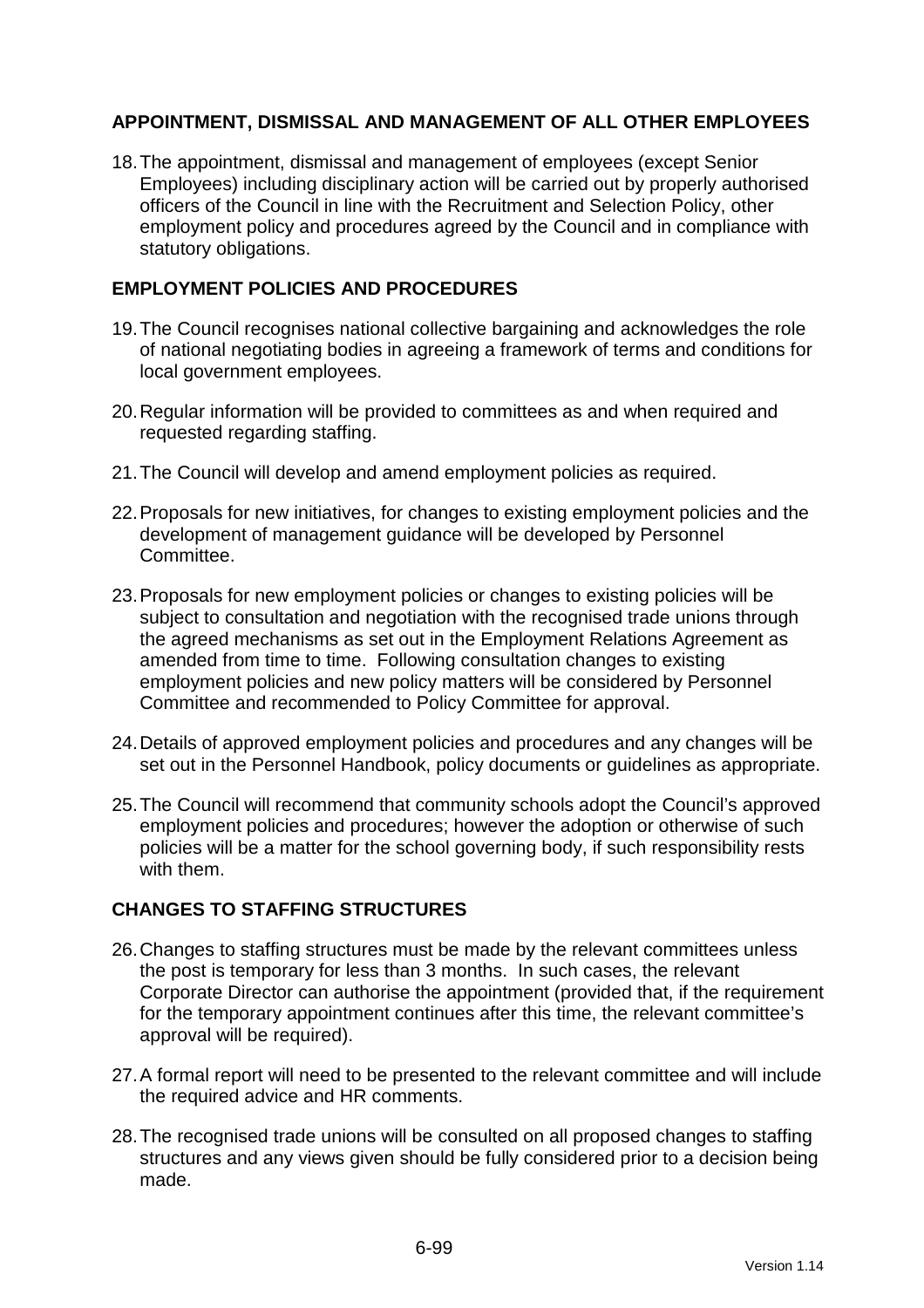## **CHANGES TO STAFFING AND STRUCTURE RECORDS**

29. The Business Services Centre (BSC) will maintain staffing and structure records. The Chief Executive and his/her nominees must ensure that any changes to the staffing structures within their departments are notified to the BSC immediately after authorisation via the established procedures.

## **PAY AND GRADINGS**

- 30. Full Council will approve the Council's annual Pay Policy Statement.
- 31. For posts occupied by staff employed under the NJC for Local Government Services Agreement, the initial grading and any subsequent re-grading will be determined by the application of either the NJC or Hay Job Evaluation Schemes.
- 32. The re-grading of existing posts following evaluation using the Hay or National Job Evaluation Schemes will be automatically incorporated into contracts of employment.
- 33. The grading of new posts needs to be detailed in the reports to the relevant Committee regarding establishing those posts.
- 34. The re-grading of posts for those employee groups where job evaluation is not applied will require authorisation by the relevant Corporate Director (or their nominee) and will be reported back periodically to the relevant Committee for information.
- 35. With the exception of honoraria and market factor supplement payments that have been considered through the approved process set out in the Personnel Handbook, there is no discretion to apply extensions of pay above or outside of authorised pay bands. All honoraria and market supplement payments will be reported back to the relevant Committee periodically.
- 36. As a result of national collective bargaining, the Council will implement national pay awards as agreed by the various national joint negotiating bodies from time to time. The Council will determine a local pay structure comprising a number of salary bands, based on the National Pay Spine, extended as appropriate.

## **RESOLUTION OF DISPUTES UNDER THE EMPLOYMENT RELATIONS AGREEMENT**

- 37. Arrangements for the conduct of relationships with the recognised trade unions will be set out in the Employment Relations Agreement which is agreed between the parties.
- 38. The Employment Relations Agreement will incorporate the structure and mechanisms for dialogue, consultation and negotiation with recognised trade unions at both corporate and departmental level and will include joint arrangements for the resolution of disputes including the establishment of a Local Joint Resolutions Committee.